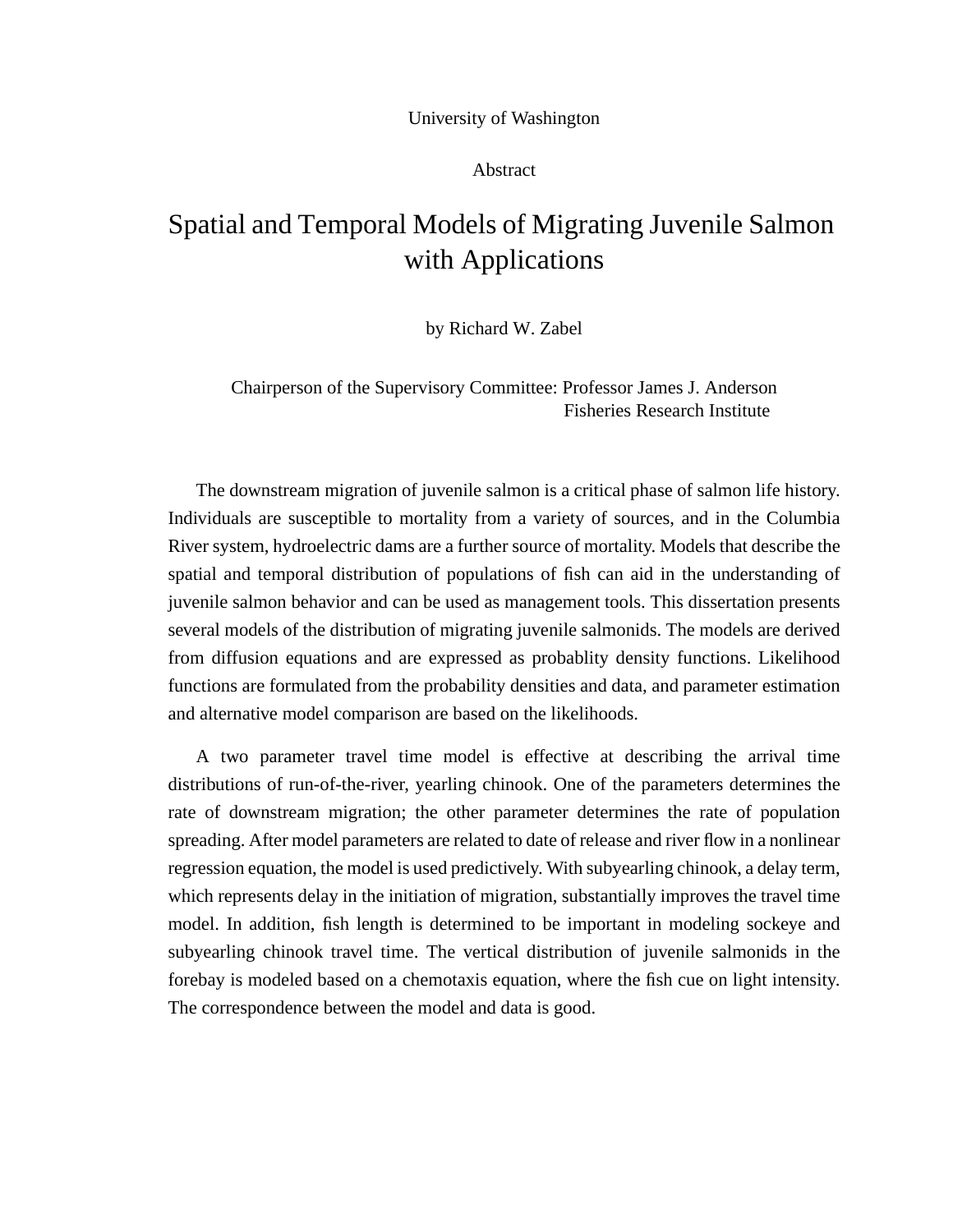# **Table of Contents**

| 1 Introduction                                                                | $\overline{4}$ |
|-------------------------------------------------------------------------------|----------------|
| 1.1. Anadromous salmonid biology                                              | 8              |
| 2 Overview of models of dispersing animals                                    | 16             |
| 2.1. Introduction                                                             | 16             |
| 2.2. Models of individual movements                                           | 17             |
| 2.3. Group movements                                                          | 19             |
| 2.4. Waiting time, Poisson process                                            | 25             |
| 3 General statistical treatment of spatio-temporal models                     | 27             |
| 3. 1. Introduction                                                            | 27             |
| 3.2. Forms of data                                                            | 27             |
| 3.3. Forms of the models                                                      | 28             |
| 3.4. Parameter estimation                                                     | 29             |
| 3.5. Confidence intervals                                                     | 31             |
| 3.6. Goodness-of-fit                                                          | 32             |
| 3.7. Model discrimination, model selection, generalized likelihood ratio test | 37             |
| 3.8. Statistical simulations                                                  | 41             |
| 3.9. Types of data                                                            | 42             |
| 4 Basic travel time model                                                     | 45             |
| 4.1. Introduction                                                             | 45             |
| 4.2. Development of basic model                                               | 46             |
| 4.3. Statistical methods                                                      | 53             |
| 4.4. Simulations                                                              | 59             |
| 4.5. Application to discrete time data                                        | 64             |
| 4.6. Application to continuous data                                           | 70             |
| 4.7. Appendices                                                               | 81             |
| 5 Extensions of the travel time model                                         | 98             |
| 5.1. Introduction                                                             | 98             |
| 5.2. Time dependent mortality                                                 | 99             |
| 5.3. Delay in migration                                                       | 104            |
| 5.4. Predicting model parameters and travel times                             | 118            |
| 6 Travel time model with individual covariates                                | 135            |
| 6.1. Introduction                                                             | 135            |
| 6.2. Development of model and statistical technique                           | 136            |
| 6.3. Applications with length covariate                                       | 137            |
| 6.4. Multiple covariate model                                                 | 143            |
| 7 Movements of individuals                                                    | 151            |
| 7.1. Introduction and motivation                                              | 151            |
| 7.2. Models                                                                   | 152            |
| 7.3. Statistical analysis                                                     | 157            |
| 7.4. Application to radio-tracking data                                       | 160            |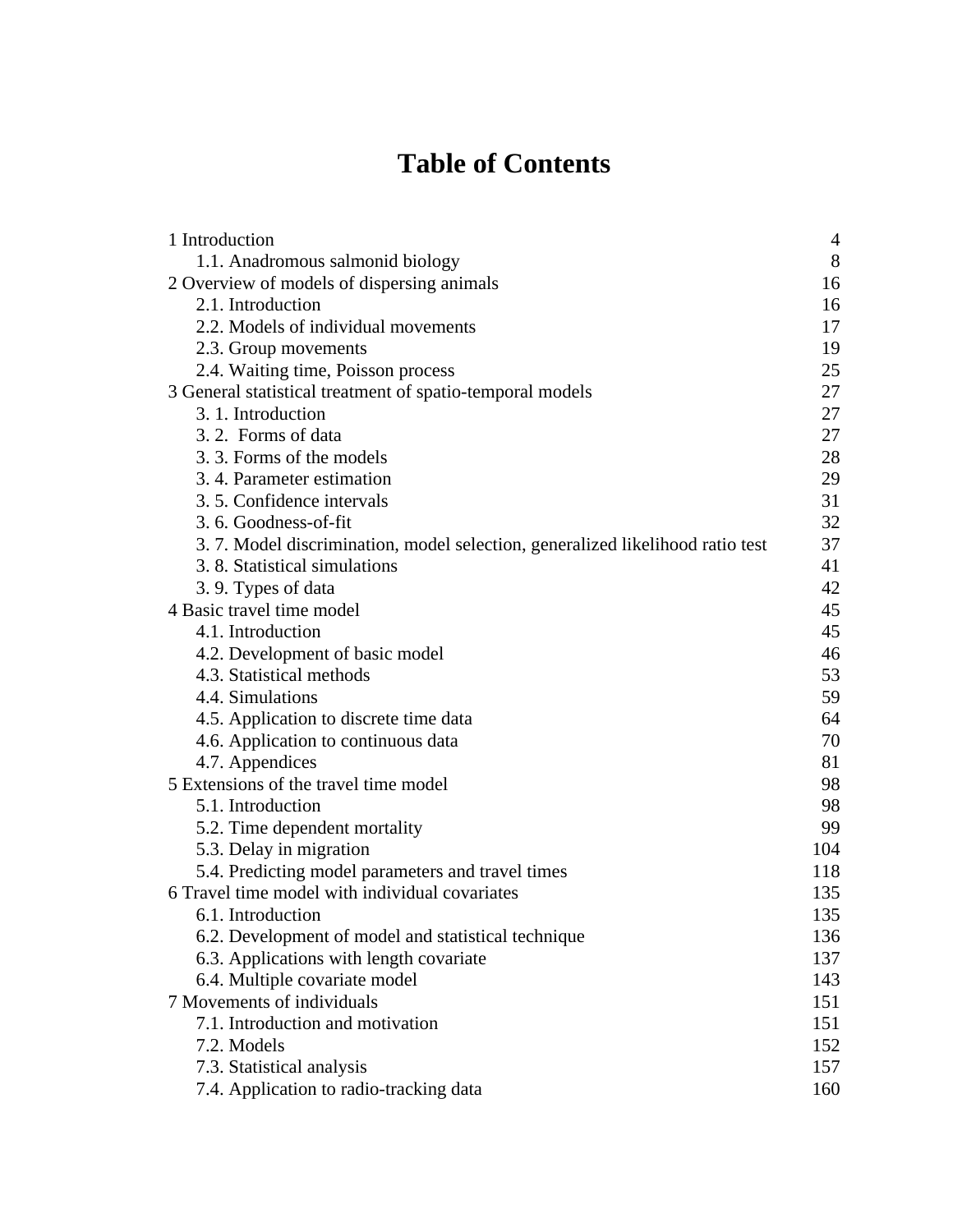| 8 Vertical distribution models                        | 165 |
|-------------------------------------------------------|-----|
| 8.1. Introduction                                     | 165 |
| 8.2. The model                                        | 168 |
| 8.3. Example – light gradient                         | 169 |
| 8.4. Application to data                              | 171 |
| 8.5. Discussion                                       | 175 |
| 9 Summary                                             | 177 |
| 9.1. Overview                                         | 177 |
| 9.2. Summary by chapter                               | 177 |
| 9.3. Recommendations for salmon population management | 180 |
| References                                            | 184 |
| Appendix 1. PIT tag release groups                    | 198 |
| Appendix 2. Cohort covariates                         | 212 |
| Appendix 3. Computer code                             | 217 |
| A3.1. Introduction                                    | 217 |
| A3.2. Analysis of continuous travel time data         | 217 |
| A3.3. inverse Gaussian random variate                 | 224 |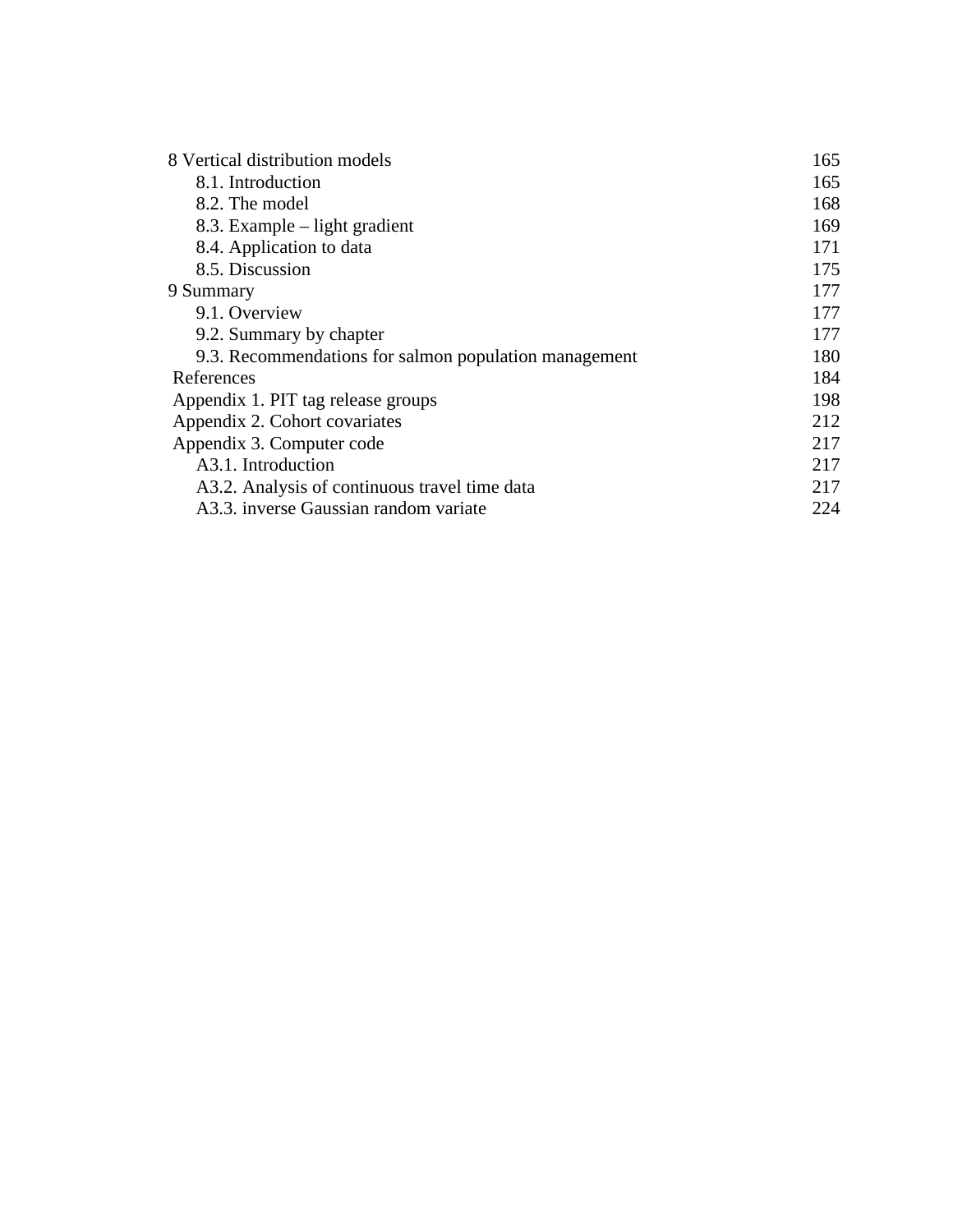## <span id="page-3-0"></span>**1. Introduction**

Salmon populations in the Columbia River system have declined dramatically in the past century. A century ago, an estimated 8 - 16 million adult salmon and steelhead returned to the Columbia River each year (Chapman, 1986; NPPC, 1992). A current estimate of adult returns is 2.5 million, and many of these returnees are hatchery stock (NPPC, 1992). In addition to reduction in numbers, the elimination of runs associated with particular tributaries has resulted in a loss of genetic diversity. This alarming reduction in salmon runs prompted Congress to pass the Pacific Northwest Electric Power Planning and Conservation Act in 1980, which dictates that a certain percentage of revenues generated from hydroelectricity be directed to restoring salmon populations. In addition, in 1991 Snake River sockeye were listed under the Endangered Species Act, and Snake River chinook were also listed as threatened in 1992. Currently, other stocks are being considered for this status.

The Columbia Basin is an extensive region extending into the states of Washington, Oregon, Idaho, and Montana, and the province of British Columbia ([Figure 1.1](#page-4-0)). In addition to the Columbia River and its major tributary, the Snake River, many tributaries, including the Yakima, Wenatchee, Methow, Clearwater and Salmon Rivers, comprise the Columbia River system. Several species of anadromous<sup>1</sup> salmonids<sup>2</sup> inhabit the Columbia River system – sockeye (*Oncorhynchus nerka*), coho (*O. kisutch*), chinook (*O. tshawytscha*), and steelhead

<sup>1.</sup> Anadromous fish are reared in freshwater habits, migrate to saltwater habitats, and return as adults to freshwater habitats to spawn.

<sup>2.</sup> Salmonids are salmon and their close relatives, including trout.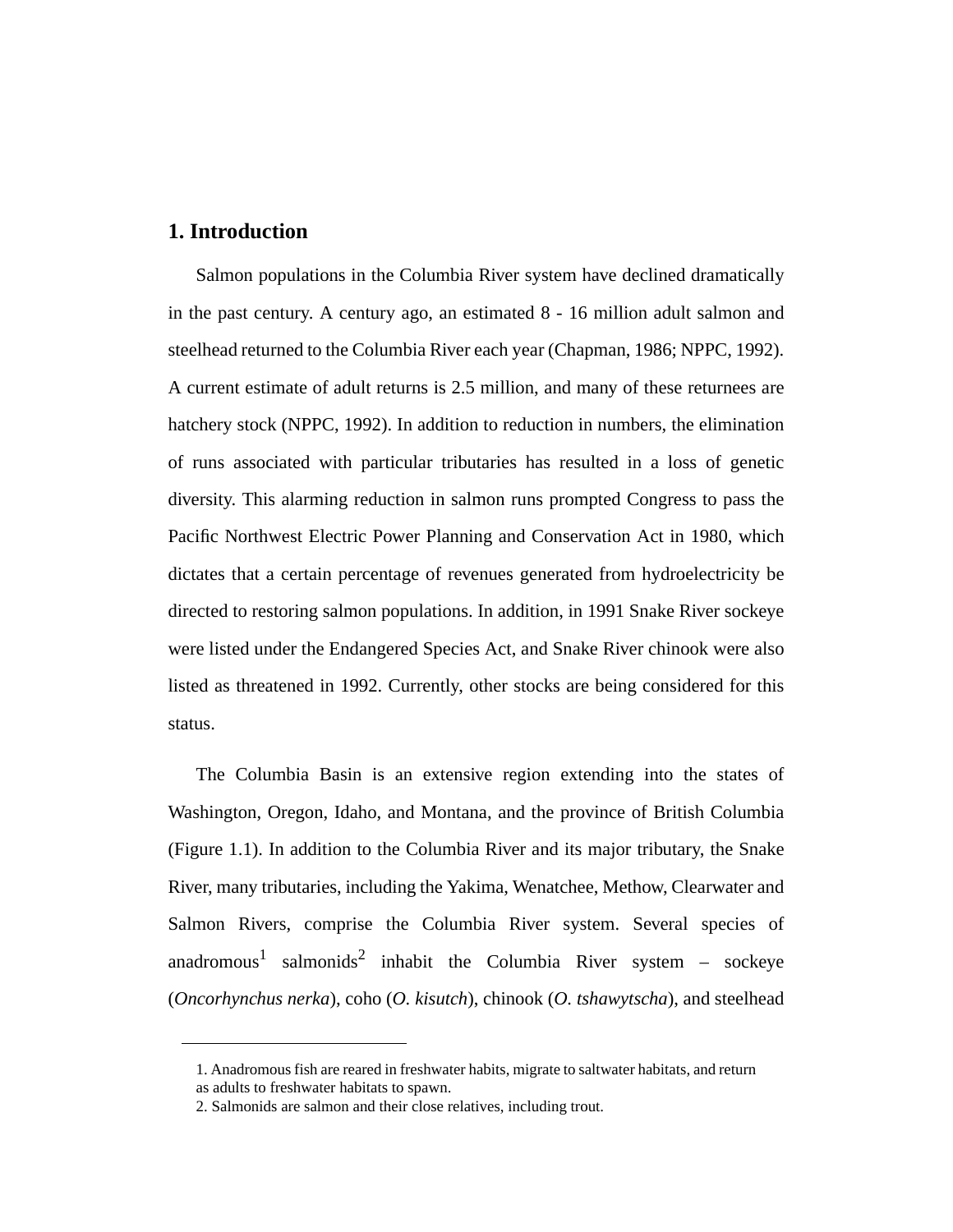<span id="page-4-0"></span>

**Figure 1.1** A map showing the major features of the Columbia River Basin in Washington, Oregon, and Idaho.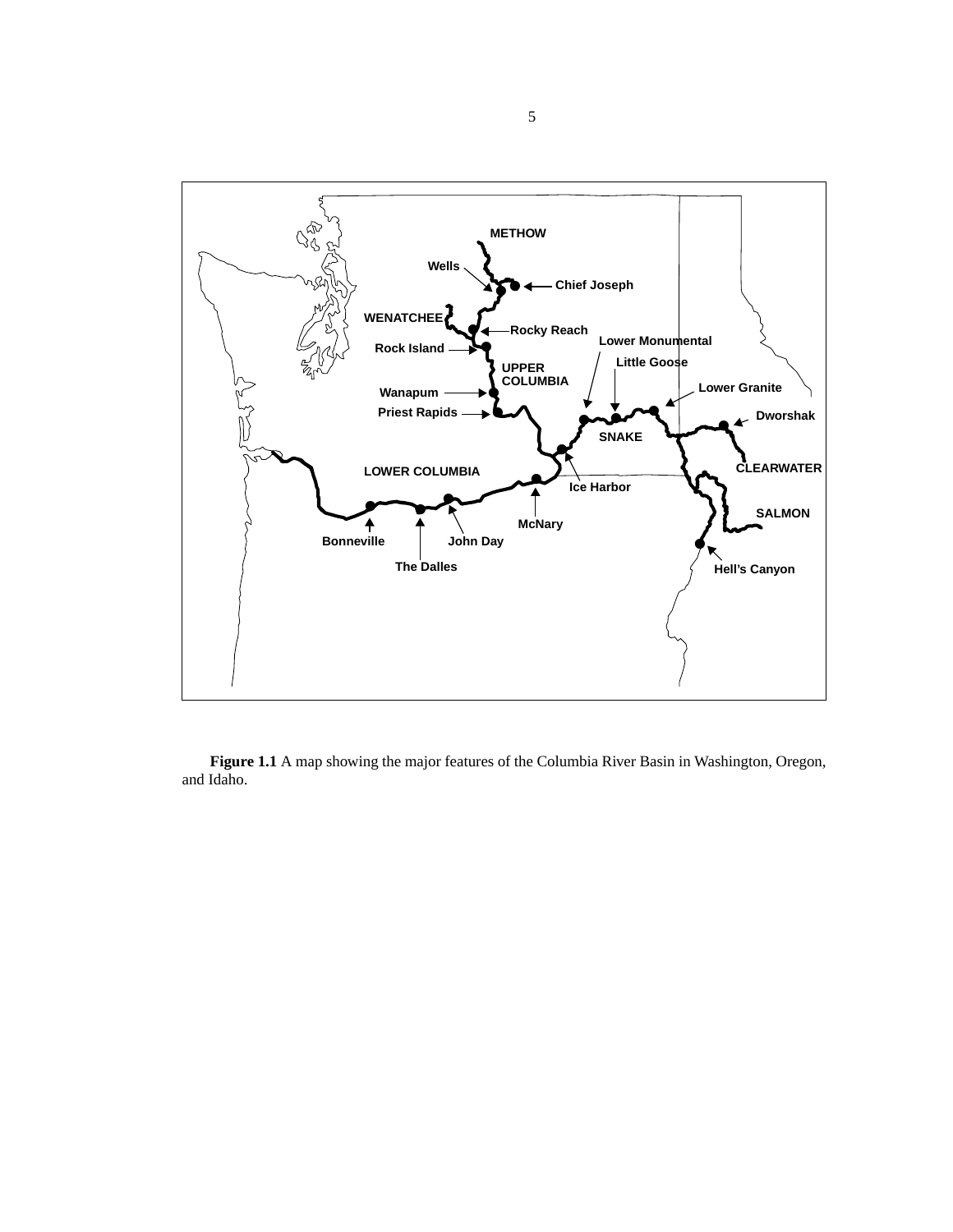#### (*O. mykiss*).

Anadromous salmonids spend the first part of their lives in rivers or lakes and then migrate downstream to saltwater as juveniles. After an extended period of growth in saltwater, they return to a freshwater environment to spawn. Because of their migratory nature, they encounter a variety of habitats and thus are exposed to several different sources of mortality. The accumulation of these effects has greatly reduced their numbers in the Columbia River system. Spawning and rearing habitat has been degraded due to development, irrigation, and logging practices. Also, some dams, such as the Grand Coulee, are impassable to fish, and rearing habitat has been entirely lost upstream from the dam. As a result, over fifty percent of spawning habitat has been eliminated above McNary Dam (Raymond, 1988). In the ocean, harvest of adults by sport and commercial fisheries is an additional source of mortality.

The downstream migration of juvenile salmon is a particularly critical stage of the salmon life history (NPPC, 1992), but migratory behavior is not well understood. Some species of salmon migrate for hundreds of miles as juveniles and in doing so incur heavy mortality due to factors such as predation and disease. In addition, during outmigration juvenile salmon undergo smoltification, a series of physiological, behavioral and biochemical changes preparing them for a saltwater habitat (Hoar, 1976). Since arrival to the estuary is coordinated with smoltification (Folmar and Dickhoff, 1980), the timing of outmigration is important to ensure that the smolts reach saltwater when they are physiologically ready.

In the Columbia River system, the downstream migrants are exposed to further hazards due to the presence of dams – some runs must pass nine dams during their migration. In addition to being a direct source of mortality, dams complicate the migration process by creating large reservoirs in which river velocity is significantly reduced (Raymond, 1968),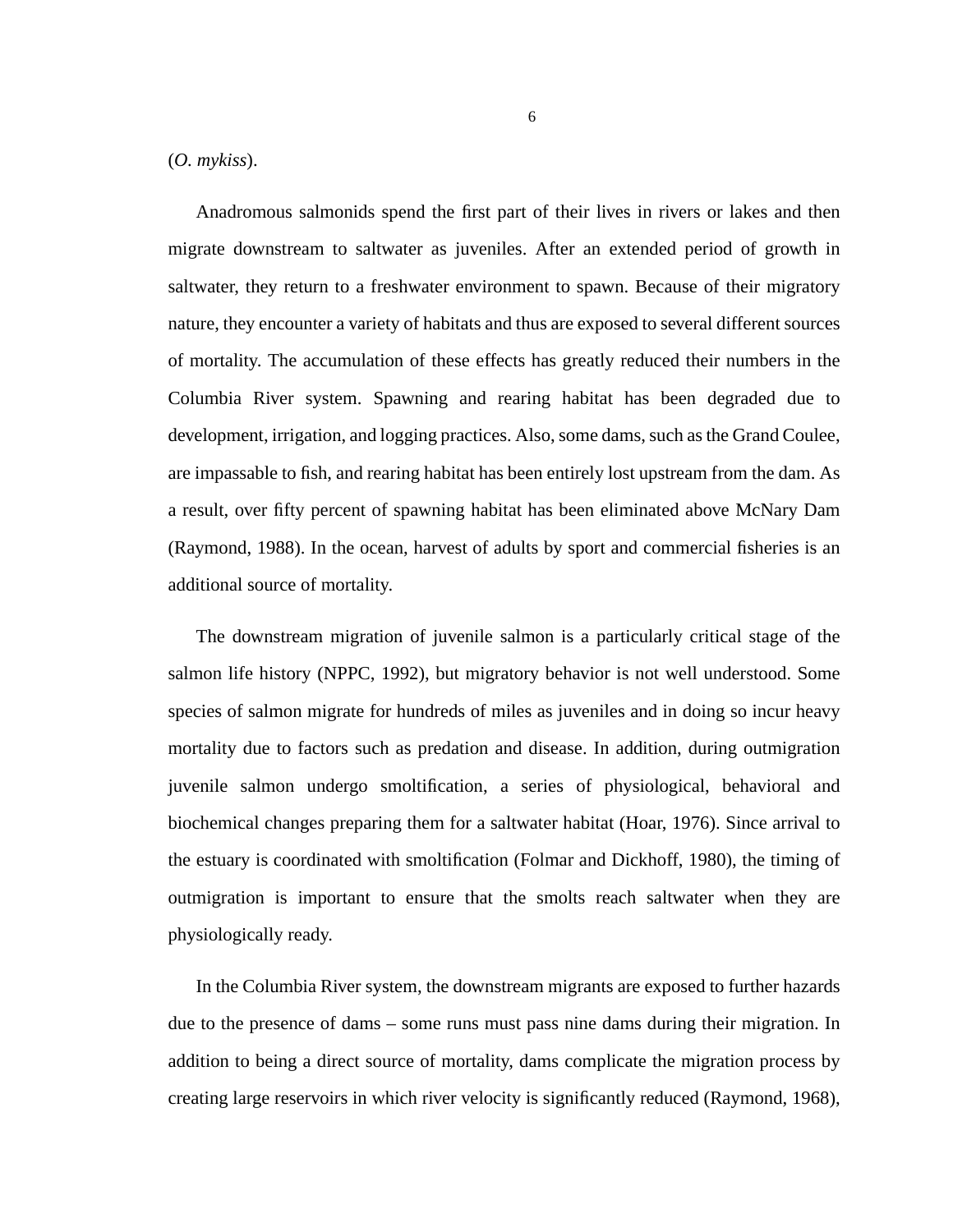potentially disrupting the timing of migration. Also, the reservoirs have higher temperatures and less turbidity compared to free flowing rivers, potentially resulting in greater susceptibility to predation and disease (Park, 1969). In light of this, it is not surprising that mitigation efforts have targeted the downstream migration phase as crucial in terms of revitalizing salmon populations in the Columbia River system.

In this thesis, I develop spatial and temporal models of distributions of migrating juvenile salmonids. Model building and testing can be an important component in natural resource management. Models allow for the examination of various long term management scenarios without conducting costly experiments. The predictive ability of models is a useful tool in day to day operations. Also, the process of developing models and applying them to data enhances the understanding of the animal's behavior.

In all cases, the models I develop have practical applications, so comparing the models to data is important. In analyzing data, I have several objectives. First of all, I estimate parameters and construct confidence intervals. Secondly, I assess whether the models are consistent with the data; this involves goodness-of-fit tests. In some cases I evaluate which factors – biotic and abiotic – are important to the models. Finally, I attempt to use the models as predictive tools with independent data.

For the remainder of this chapter, I provide a brief overview of salmon biology and behavior relevant to modeling migrating populations. Chapter 2 reviews the use of models to describe dispersing animal populations. Chapter 3 covers the statistical procedures I follow and discusses the data used in the applications. Chapter 4 presents a model of the travel time of juveniles through a reservoir and includes applications to group releases of migrating chinook salmon and steelhead. Several extensions to the travel time model are presented in chapter 5 – time dependent mortality, delay in migration, a migrational effort component, and time variable parameters. In chapter 6, I develop methods to apply the

7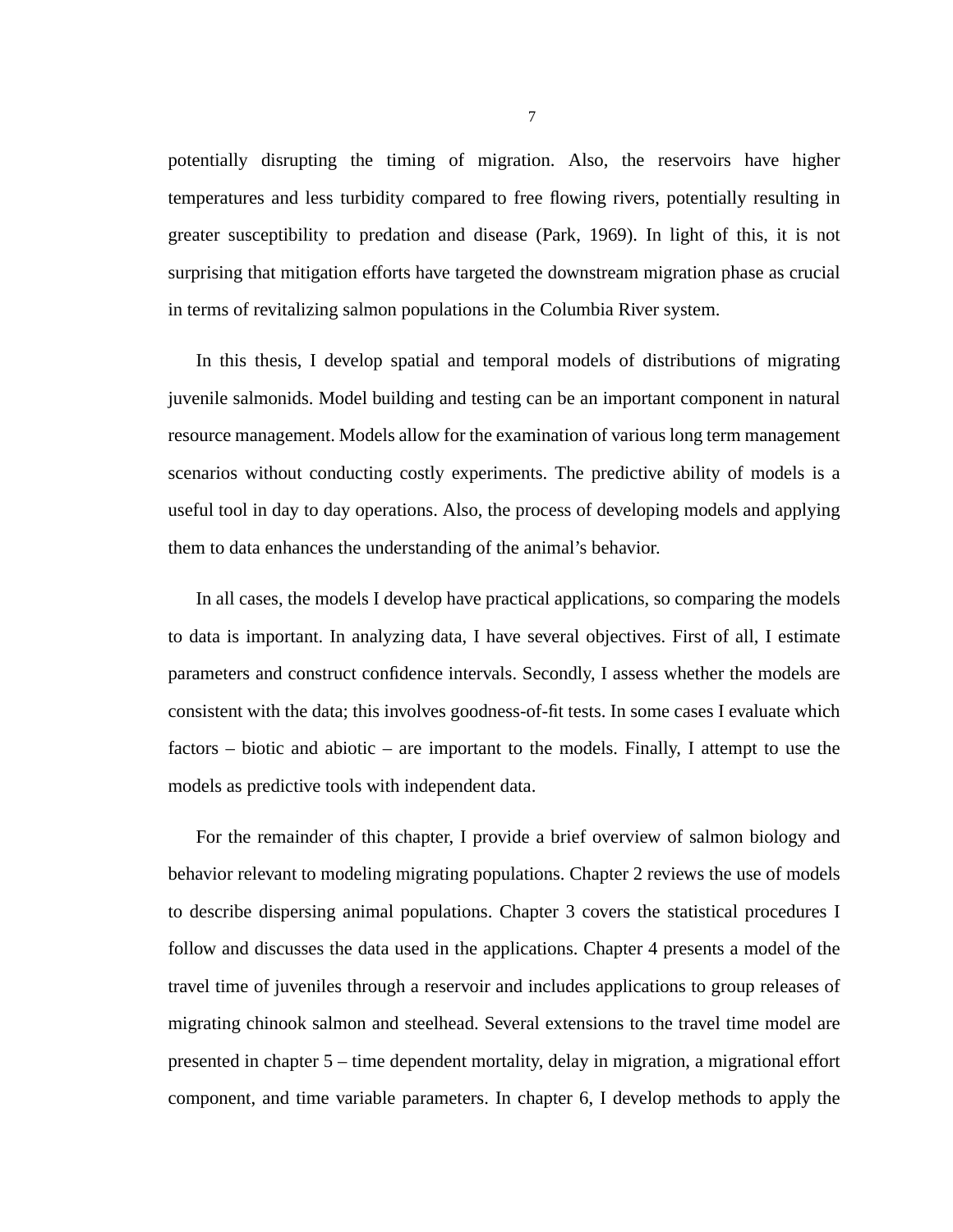<span id="page-7-0"></span>travel time model to individuals, and in the process, assess which individual covariates are important to the model. In chapter 7, I develop models of the movement patterns of individuals and apply the models to radio-tracking data. Chapter 8 contains a model of the vertical distribution of fish in the water column in relation to environmental gradients.

All computational algorithms are written in the C programming language (Kernighan and Ritchie, 1978) and run on a Sun Sparcstation 2. Plots were constructed and some of the statistical analyses performed using the S-plus statistical/graphical software package (Becker, et al., 1988).

## **1.1. Anadromous salmonid biology**

#### *overview of anadromous salmonid life history*

Although quite variabile in their life histories (within and among species), anadromous salmonids share the following traits. Adult fish spawn in freshwater streams or lakes, usually in late summer or fall (Groot and Margolis, 1991). Their large yolky eggs are buried in the substrate, and embryonic development occurs here (Thorpe, 1984). The juveniles emerge from the substrate the following spring as "fry" and are dependent on external food sources upon emerging (Thorpe, 1984). The life histories of the various species diverge at this point, with some species migrating to the estuary at this stage and other species delaying their migration for months or years (Northcote, 1984). After passing through the estuary, the fish carry out most of the growth in the ocean. Depending on the species and stock, the fish spend between one and seven years in the ocean (Groot and Margolis, 1991). Adults then return to their natal streams or lakes (although some straying is common (Quinn, 1984)) and die shortly after spawning.

## *chinook salmon*

Chinook salmon are divided into two "races" (or subspecies, depending on nomenclature), both of which inhabit the Columbia River system. "Ocean-type" chinook

8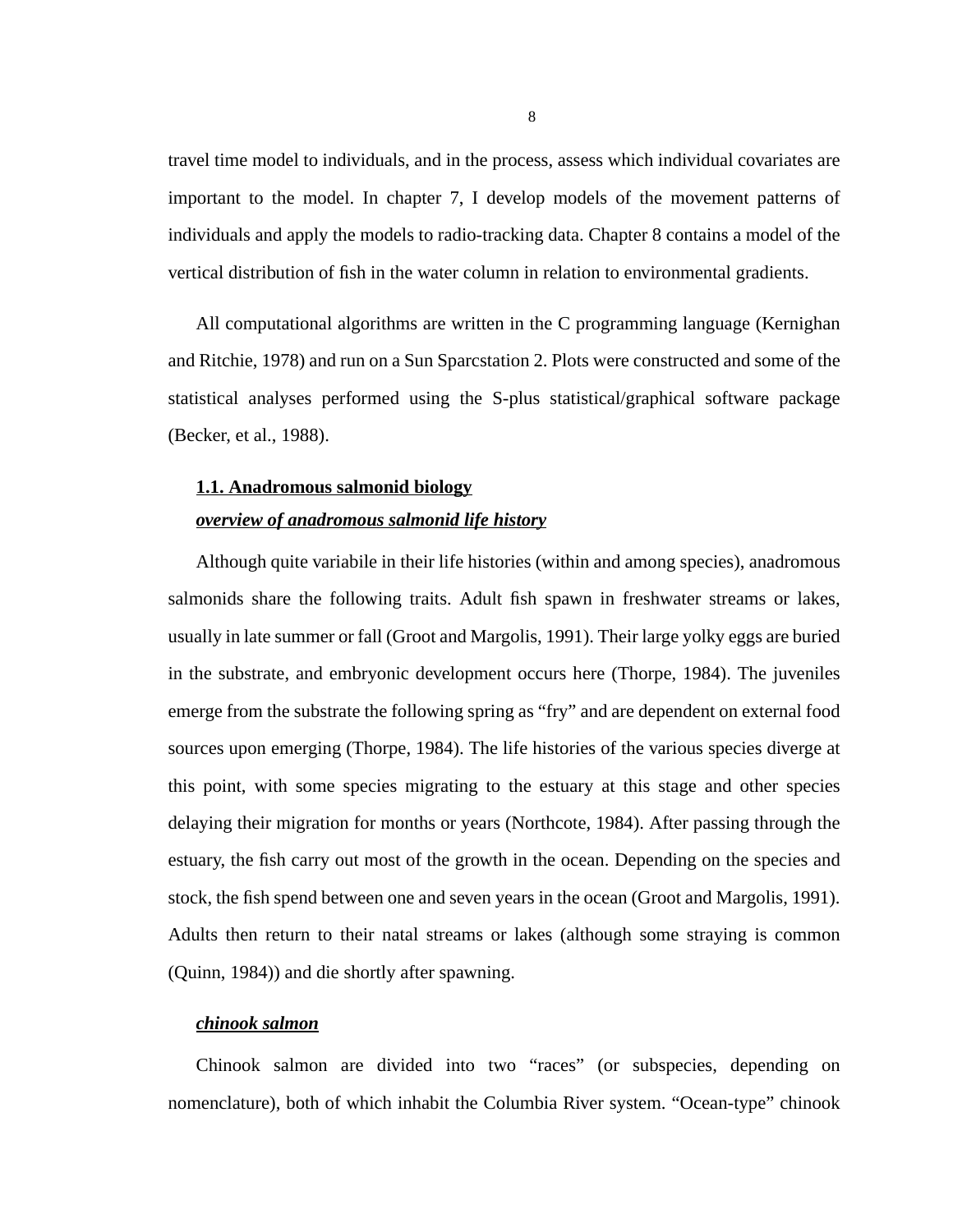return as adults in the late summer or fall and spawn almost immediately after reaching the natal stream (Healy, 1991). The juveniles migrate as subyearlings, usually several months after emerging as fry, although timing of emigration is quite variable (Reimers and Loeffel, 1967). This group is also referred to as "chinook 0's" or as fall chinook. Ocean-type chinook are generally found in the southern part of the species' range. "Stream-type" chinook return as adults in the spring and delay spawning for several months. The juveniles migrate as yearlings after overwintering in the river environment. These fish, also referred to as "chinook 1's" or as spring chinook, are generally found in the northern part of the species' range. Although the two types of chinook may occupy the same streams, they appear to be genetically distinct (Carl and Healy, 1984) and show heritable behavioral differences (Taylor and Larkin, 1986; Taylor, 1988). Stream-type juveniles display higher levels of antagonistic behavior and stronger positive current response, consistent with defending territory and extended residence in streams.

#### *sockeye*

The life history of sockeye salmon is the most variable of all the Pacific salmon, with a wide variety of adaptations for specialized conditions (Burgner, 1991). In addition to the anadromous form, there is a landlocked form commonly referred to as kokanee. Anadromous sockeye usually spawn in the tributaries of lakes (Groot, 1982). Upon emergence, the fry migrate to a nursery lake where they may spend 1 to 3 years. The sockeye smolts then migrate downstream to the ocean. Ocean residence for sockeye is variable, ranging from 1 to 4 years (Burgner, 1991).

#### *steelhead trout*

Steelhead trout (*Oncorhynchus mykiss*) is the same species as rainbow trout, with steelhead a migratory form and rainbows a landlocked form. Steelhead, until recently, were classified as *Salmo gairdneri*, partially reflecting their morphological and behavioral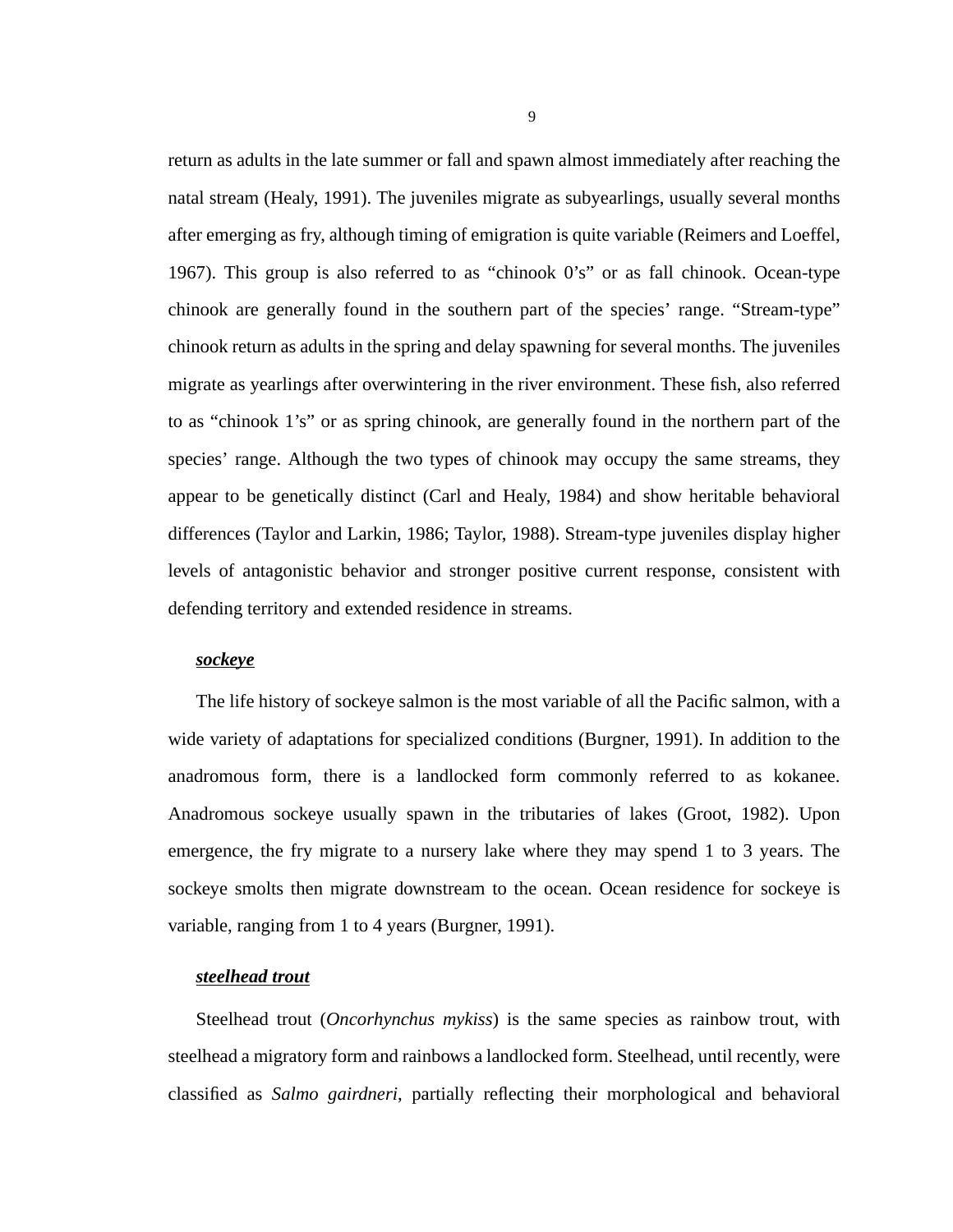similarities to Atlantic salmon (*Salmo salar*) (Netboy, 1980). The change of nomenclature is based on the Pacific coast origin of the species and an alignment with Pacific salmon (Light, et al., 1989). The Columbia River Basin is the world's largest producer of steelhead (Netboy, 1980; Light, 1987). Steelhead are generally split into two races: "winter" steelhead return as adults between November and April; and "summer" steelhead return as adults from May to October (Withler, 1966). In the Columbia Basin, winter-run steelhead are found exclusively west of the Cascades, while summer-run steelhead are found in some western tributaries and are the only steelhead found in the Snake and upper Columbia Rivers and their tributaries (Pevin, 1990). Smolts usually migrate in the spring of their second year, but there is variability in the duration of freshwater residence (Withler, 1966). The majority of steelheads spend 2 years in the ocean before returning as adults (Pevin, 1990). Unlike Pacific salmon, steelhead don't always die after spawning (Childerhouse and Trim, 1979). A small percentage return to the ocean after spawning and then return back to freshwater the following year to spawn again.

#### *coho*

In Washington and Oregon, coho are found primarily in coastal streams and tributaries of the Lower Columbia (Sandercock, 1991). The freshwater residence of coho is quite variable, and they have the most extended stream residence of Pacific salmon (Taylor and Larkin, 1986). Because few wild populations of coho undergo extensive migrations in the Columbia River or its tributaries, I do not analyze any coho data in this thesis.

#### *smoltification*

The initiation of migration is preceded by the parr-smolt transformation (smoltification) (Folmar and Dickhoff 1980), in which the juveniles transform from a stage in their life history adapted for stream inhabitation to a stage adapted for downstream migration and eventually saltwater inhabitation. Smoltification is a series of morphological,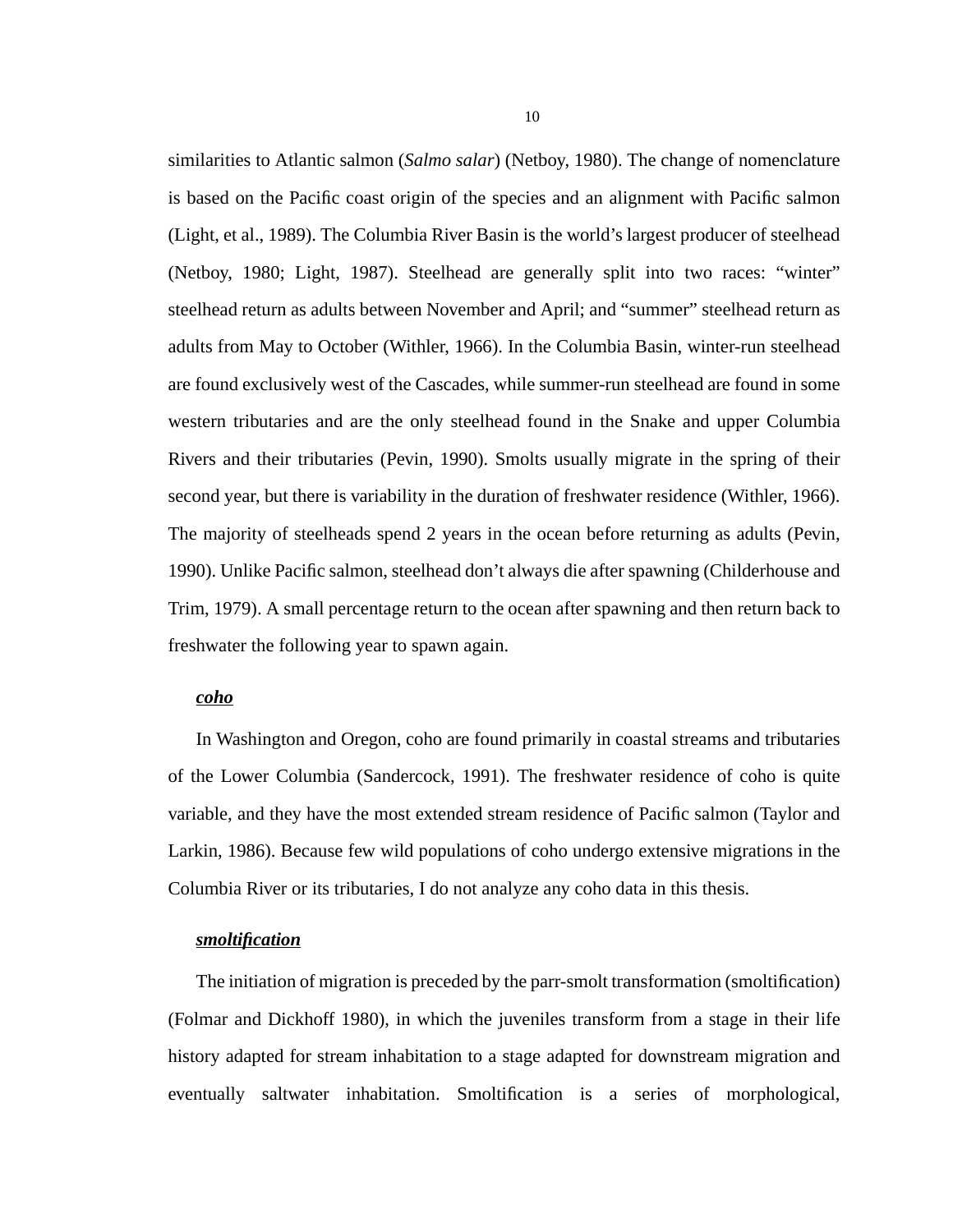physiological, and behavioral changes. A discussion of smoltification is important for two reasons. First, the morphological, physiological and behavioral changes are all related, and thus understanding how each operates can help elucidate the behavioral changes important to modeling. Also, it is clear that the timing associated with smoltification is critical, and this lends importance to the travel time studies.

 Behaviorally, the fish undergo several changes. Prior to smoltification, the fish exhibit positive rheotaxis (Thorpe and Morgan, 1978), and maintain their position in the river or lake. They are also territorial bottom dwellers. Upon smoltification, fish are less prone to hold position against the current, and thus downstream movement becomes initiated. In addition, they become less territorial and more surface oriented.

Morphological changes that occur during smoltification are a silvering in body color and a decrease in weight per unit length (commonly referred to as condition factor) (Wedemeyer, et al. 1980), resulting in a more slender and streamlined fish. Some evidence exists for a threshold size that may be important in the timing of seaward migration (Folmar and Dickhoff, 1980).

Physiologically, several changes occur during smoltification. First, there is heightened hypoosmotic regulatory capability that increases salinity tolerance and preference. Endocrine activity increases, notably in greater levels of thyroxine, and according to Hoar (1965), the endocrine system forms a chemical link between the organism and the environment. The higher hormonal levels may also induce a behavioral response; Godin et al. (1974) demonstrated that artificially increasing thyroxine levels in Atlantic salmon smolts leads to increased migratory behavior. Also, an increase in gill  $N\ddot{a}$ -K<sup>+</sup> ATPase activity is typical of fishes existing in saltwater environments. In fact gill Na+-K+ ATPase is often sampled to assess the level of smoltification in juveniles (Zaugg, 1982).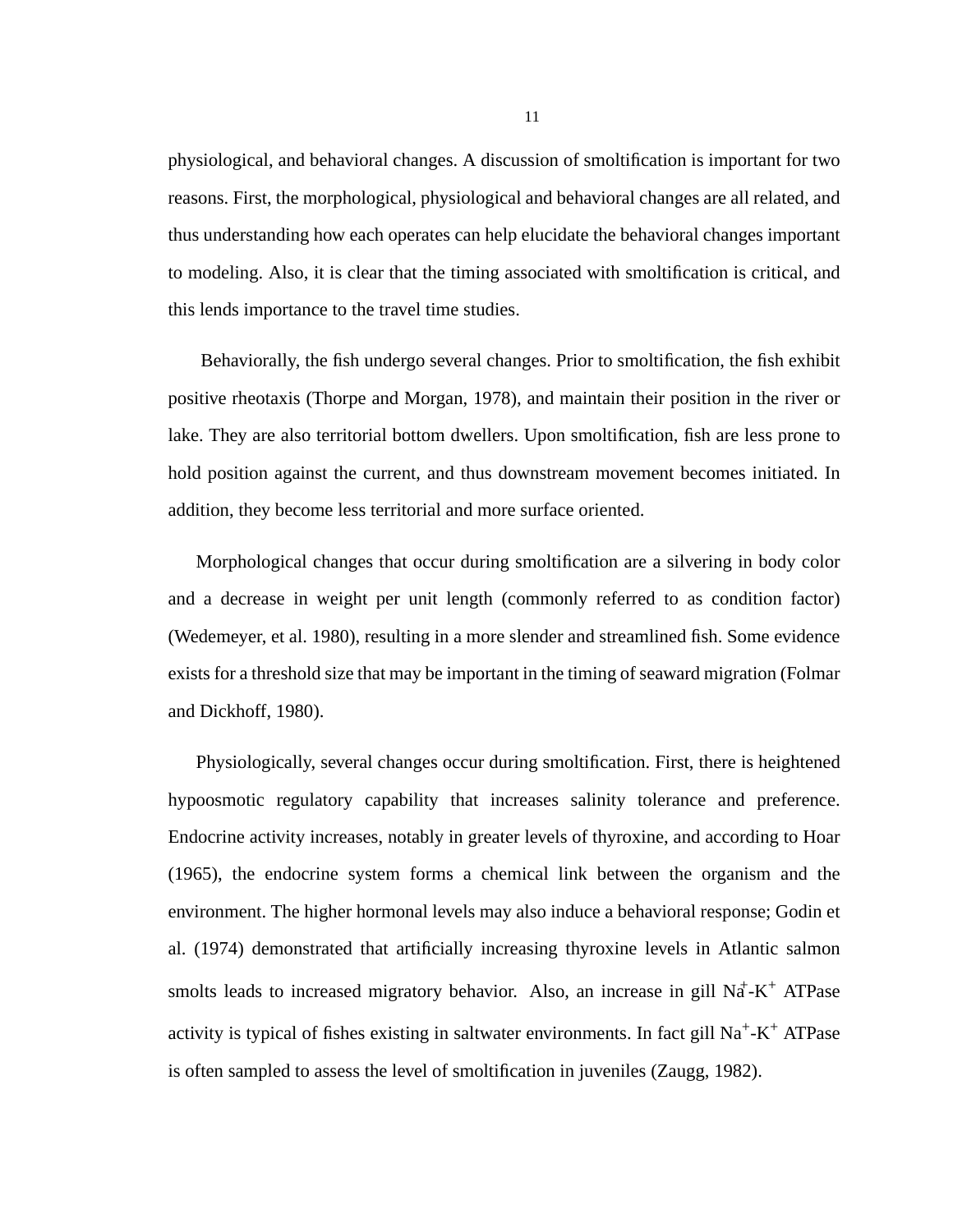Clearly, smoltification is a complex process, and events are coordinated such that fish are ready to enter saltwater at the appropriate time. Flagg and Smith (1982) determined that juvenile coho with visuals signs of smoltification suffered no loss of swimming stamina when transferred from freshwater to a seawater, while juveniles without these signs did suffer a loss in swimming stamina. Fish that weren't transferred from fresh water to sea water at the proper time appeared sluggish, potentially increasing their susceptibility to predation. Flagg and Smith (1982) also determined that mortality associated with salt water stress was is inversely related to levels of thyroxine and  $Na<sup>+</sup>$ ,  $K<sup>+</sup>$  ATPase, which are indicators of degree of smoltification. Observations also show that some species of salmonids revert back to a freshwater adapted state if they don't reach saltwater within a certain time frame (Hoar, 1976). It appears that a species and stock specific optimal period for reaching saltwater exists that maximizes survival of the fish. Thus, modeling the temporal aspects of migratory behavior can be beneficial in coordinating migrations of hatchery stocks and in determining deleterious effects of delaying the migration of wild stocks.

## *juvenile salmon migratory behavior*

Clearly, many facets of juvenile salmon migratory behavior are not well understood. Behavior patterns are quite variable among species, and in some cases, among stocks. It possible to generalize some types of behavior across species, but with other types of behavior it is important to note differences. In many cases where a group of workers establishes a behavior pattern for a particular species, another group offers a counter example

In this section, I present some questions pertaining to salmon migratory behavior and results of studies examining these issues. While my focus is on the behavior of steelhead, chinook, sockeye, and coho, I will also present results based on other species of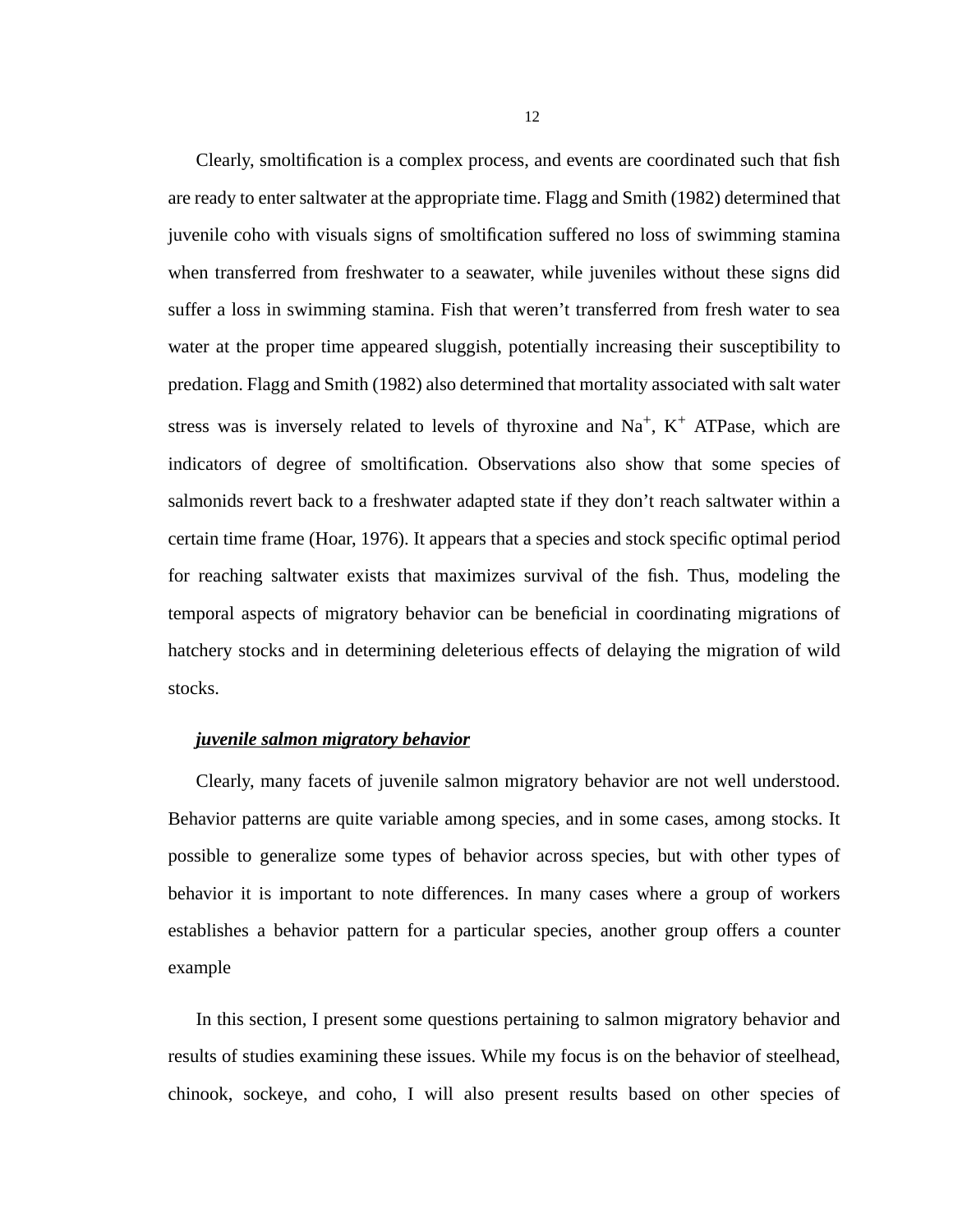anadromous salmonids, including Atlantic salmon (*Salmo salar*) and sea trout (*Salmo trutta*).

• What cues the initiation of migration?

A combination of endogenous and exogenous factors cue the initiation of migration. As Groot (1982) stated, "environmental factors interact with endogenous rhythms to modify the organism morphologically, physiologically, and behaviorally to a state of migration readiness, or migration disposition." The physical and physiological changes mentioned above prepare the fish for migration, but exogenous cues may actually trigger the onset of migration. Several people have demonstrated the importance of photoperiod (Hoar, 1976; Giorgi, et al., 1990). Also, a study by Holtby et al. (1989) indicated that a combination of seasonal timing (perhaps cued by photoperiod) and temperature are important in determing when coho smolts initiate downstream migration. High flows or "freshets" may also induce the juveniles to move downstream.

• Is migration active or passive?

Some dispute exists as to the degree of active migration undertaken by juveniles during downstream migration. Some people argue that active migration would unnecessarily expend energy reserves (Thorpe, 1982) when downstream migration could be achieved by an entirely passive process. Others argue that active migration decreases the time spent migrating and thus minimizes exposure to predators (Neave, 1955). As with other behavioral traits in salmonids, the degree of active migration probably varies among species. Thorpe (1982) speculates that pink, chum and sockeye salmon undergo active migration while coho, chinook and Atlantic salmon partake in passive migration. Many studies are consistent with this speculation. Johnson and Groot (1963) concluded that sockeye smolts migrated actively through the Babine Lake system in British Columbia, and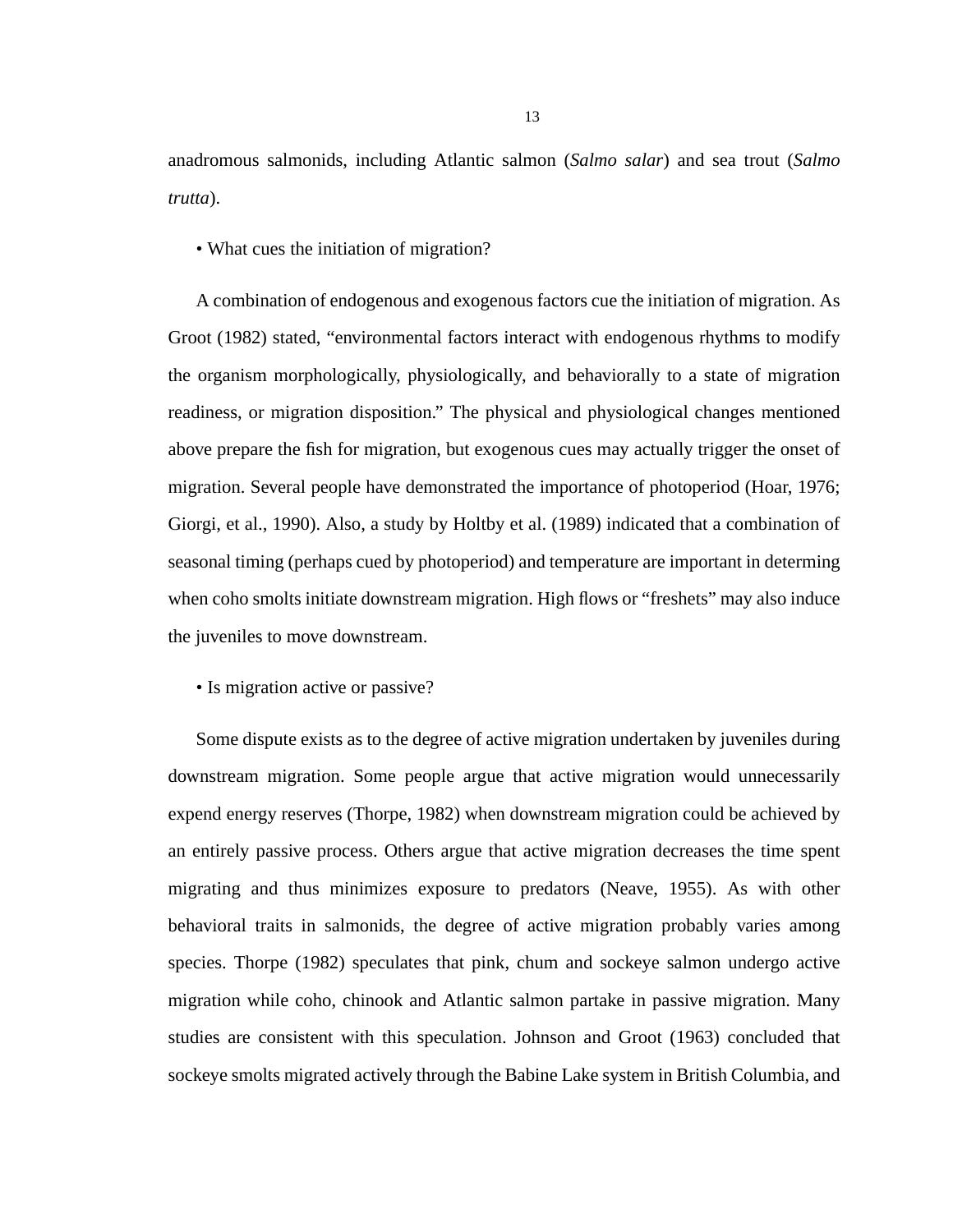Groot (1965) observed active migration in sockeye smolts, where the fish migrated at close to their maximum sustained speed. Also, Bax (1982) concluded that chum salmon in the Hood Canal in Washington actively migrated downstream. On the other hand, several radio-tracking studies of Atlantic salmon (Fried, et al. (1978), LaBar et al (1978), and McCleave et al. (1978) in a Maine estuary; Thorpe, et al. (1981), Tytler, et al. (1978) in a Scottish estuary) lend support to passive migration in this species.

Also consistent with passive migration in coho and Atlantic salmon are studies determining that some smolts exhibit a loss of swimming proficiency as compared to fish in the parr stage. Smith (1982), Flagg and Smith (1982) and Glova and McInerney (1977) observed this with coho, and Thorpe and Morgan (1978) determined sustained swimming velocities of Atlantic salmon juveniles decreased substantially during the period of peak downstream migration. It is not clear, though, whether this loss of swimming "proficiency" is due to a physical change or, as Thorpe and Morgan (1978) speculate, "a behavioral refusal to undergo sustained swimming."

• Do migrating juvenile salmonids have distinct diel patterns?

Hoar (1953, 1956) attributed nocturnal displacement to a loss of visual orientation. Hansen and Jonnson (1985) tested this with Atlantic salmon in the River Imsa, Norway. They trapped significantly more fish during the dark than during the light and concluded that light inhibited displacement. Other studies concluded that Atlantic salmon migrate almost exclusively at night early in the season but lose this tendency as the season progresses (Osterdahl, 1969; Thorpe and Morgan, 1978). Mains and Smith (1964) demonstrated that the majority of ocean-type chinook migration occurs at night in the Columbia and Snake Rivers. There might be less of a tendency for nocturnal migration in stream-type chinook, though (Healy, 1991). Bell (1958) actually observed more migrants during the daylight hours. A study by Meehan and Siniff (1969) in the Taku River in Alaska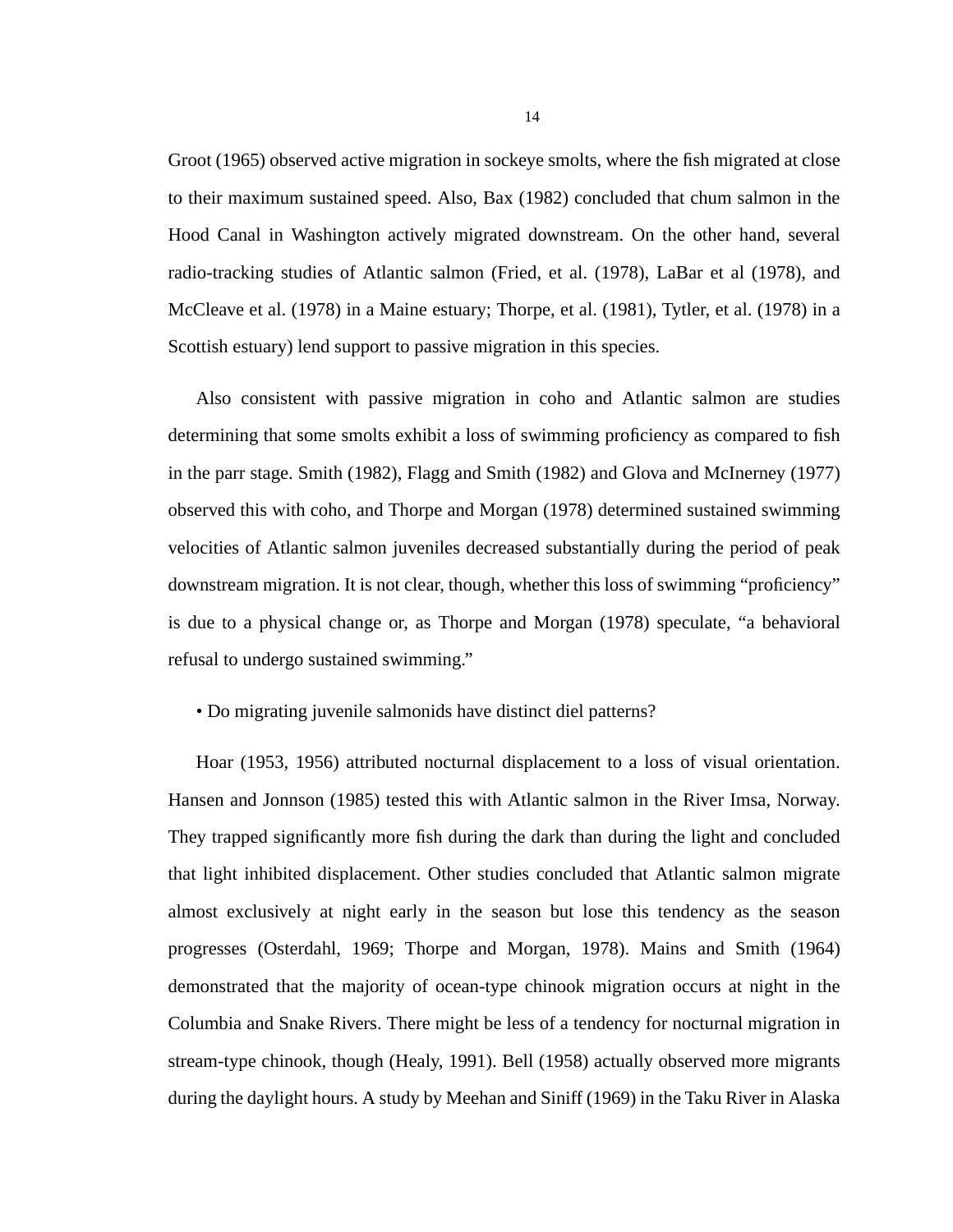demonstrated that chum and coho preferred to migrate at night, while sockeye showed no preference between day and night.

• Do fish school as they migrate?

According to Hoar (1976), sockeye, chum and pink salmon actively school during migration, and the others are strongly territorial, occasionally forming loose aggregations.

• What factors influence migration rate?

Several factors influence downstream migration rate in juvenile salmonids. River velocity is the most obvious factor, and several studies have related migration rate to river velocity or river flow. Berggren and Filardo (1993) demonstrated that river flow is an important factor in predicting migration rates for yearling and sub-yearling chinook and steelhead in the Columbia and Snake Rivers. Bax (1982) correlated downstream migration rate of chum salmon with wind speed in the direction of the migration path, which had an effect on surface currents. Johnson and Groot (1963) determined that migrating sockeye had increased migration rates later in the season. They attributed this to increased "migration drive." In addition, Washington (1982) provides evidence for a positive relationship between migration rate and fish length with coho smolts.

• What is the spatial distribution of fish in the river?

Bax (1982) determined that juvenile salmonids in the Hood Canal migrate close to the shore early in the season and further offshore later in the season. Mains and Smith (1964) determined that a large proportion of juvenile chinook in the mid-Columbia and Snake Rivers migrated near shore but fish were also found mid-river. In the Hanford reach of the mid-Columbia, Dauble et al. (1989) found that subyearling chinook preferred shallow nearshore locations, and yearling chinook and sockeye smolts preferred deeper mid-channel locations.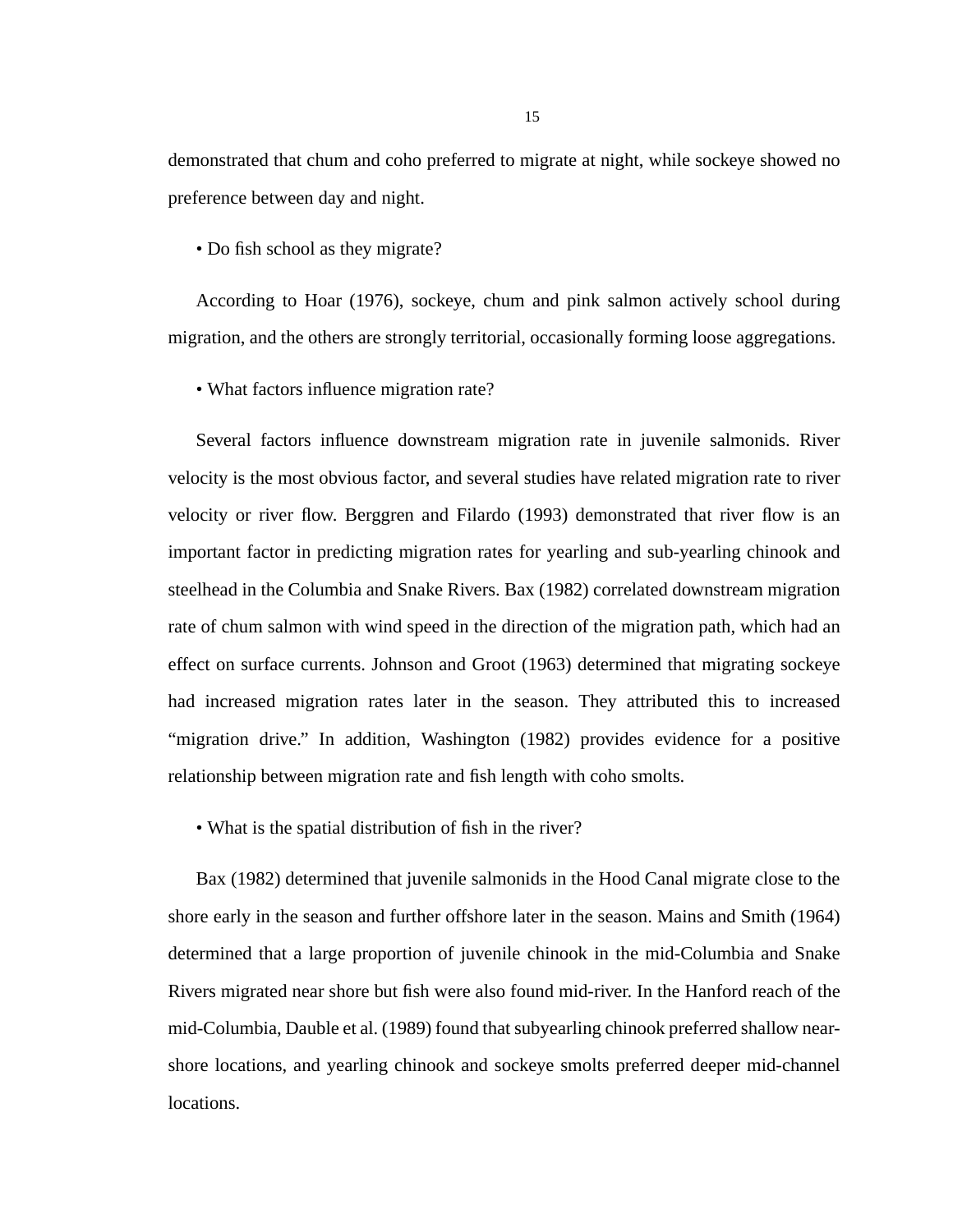## <span id="page-15-0"></span>**2. Overview of models of dispersing animals**

#### **2.1. Introduction**

In this chapter, I review some models of animal dispersal, focusing on models that I will develop in later chapters.

Models of animal dispersal date back to the early part of this century. Pearson and Blakeman (1908) and Brownlee (1911) are credited with developing the first models of animal dispersal, using random walk models to describe movement patterns. Two landmark works of the middle of the century are Dobzhansky and Wright's (1943), which modeled the dispersal of fruit flies, and Skellam's (1951), which modeled the range expansion of small mammals. Also during this period, Patlak (1953a; 1953b) developed a fairly complex random walk based model of dispersal that was overlooked at the time but has received attention lately. In 1969, two papers marked the beginning of the computer era for dispersal models: Rohlf and Davenport (1969) simulated random walk models to mimic various dispersal behaviors, and Siniff and Jensen (1969) conducted simulations of the movements of foxes and hares in their home ranges. The past two decades have seen many refinements in the models and in methods of applying the models to data.

Models based on the movements of individuals are referred to as "microscopic" models (Aronson, 1985). For these models, the spatial and temporal scales are relatively fine, and more detail can be included in the model. Models based on group dynamics are labeled "macroscopic" models. These models are usually concerned with gross patterns on broader temporal and spatial scales. It is interesting to note that each microscopic model has a corresponding macroscopic model, and *vice versa*. Also, it is not always clear whether a model should be classified as microscopic or macroscopic since there is a gradation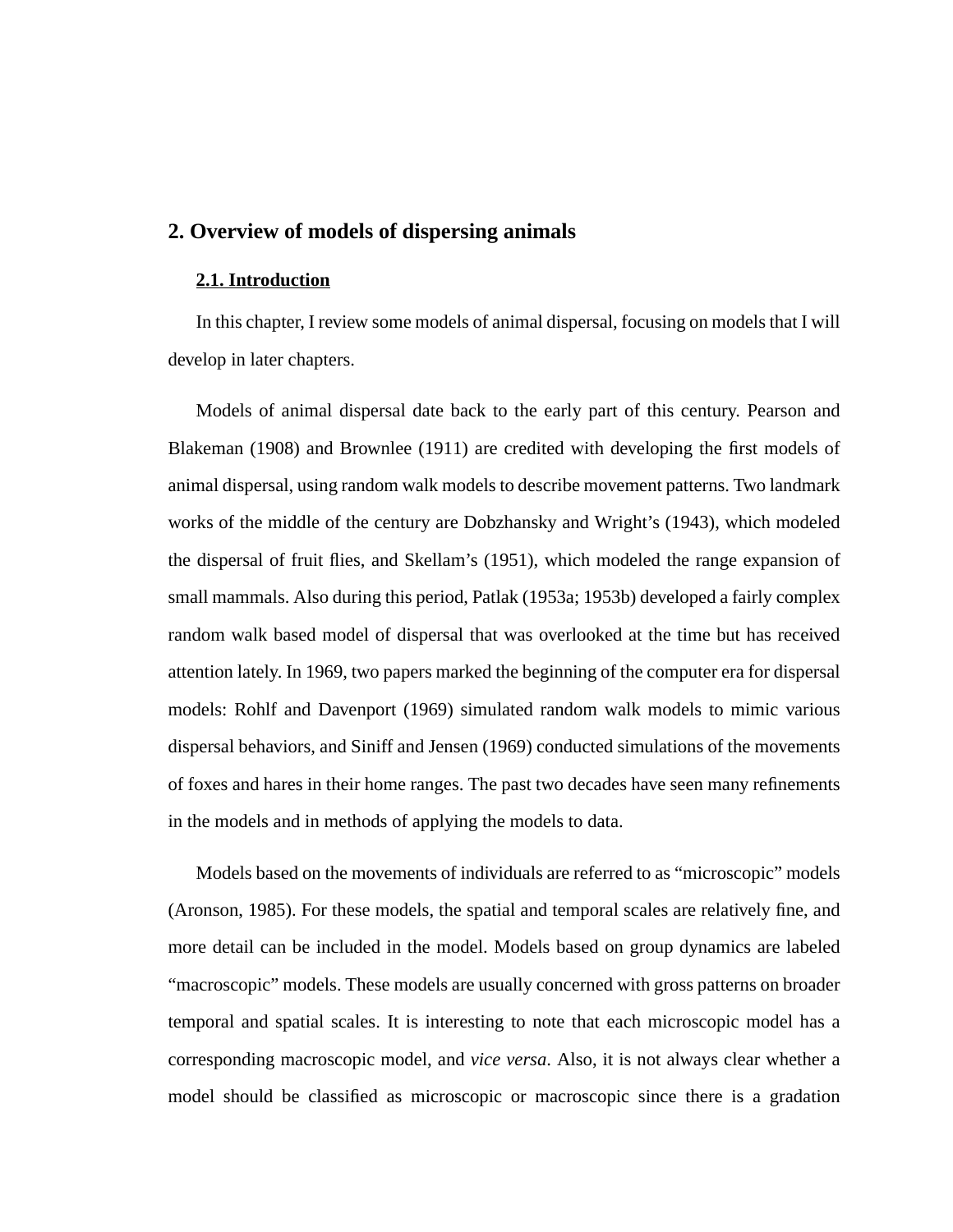<span id="page-16-0"></span>between the two.

## **2.2. Models of individual movements**

#### *random walk models*

Simple random walks have formed the basis of several animal movement models. Except in unusual circumstances, however, simple random walks cannot adequately describe the movements of individuals; the random walk represents too much of a simplification. On the other hand, if step size is adequately small and the number of individuals is sufficiently large, the spatial dynamics of a group of random walkers shares many similarities with observed population patterns.

The simple random walk model can be presented as follows. First, assume that an individual moves a distance ∆*x* (in one dimension) during each time interval ∆*t*. Assume that the individual moves to the right with probability  $\alpha$  and to the left with probability  $\beta$ , with  $\alpha + \beta = 1$ . When  $\alpha = \beta$  the random walk is termed isotropic, and when  $\alpha \neq \beta$  the random walk is anisotropic or biased. After  $n$  moves, let  $n_r$  be the number of moves to the right and  $n_l$  be the number to the left. The position of the individual in units of movement after *n* steps is

$$
m = n_r - n_l. \tag{2.1}
$$

The probability of individual occurring at position *m* after *n* steps is

$$
p(m,n) = \frac{n!}{n_r! n_l!} \alpha^{n_r} \beta^{n_l};
$$
\n(2.2)

that is,  $p(m, n)$  follows a binomial distribution.  $p(m, n)$  can also be expressed as forward Chapman-Kolmogorov equation (Okubo, 1980):

$$
p(m, n) = \alpha \cdot p(m-1, n-1) + \beta \cdot p(m+1, n-1) \tag{2.3}
$$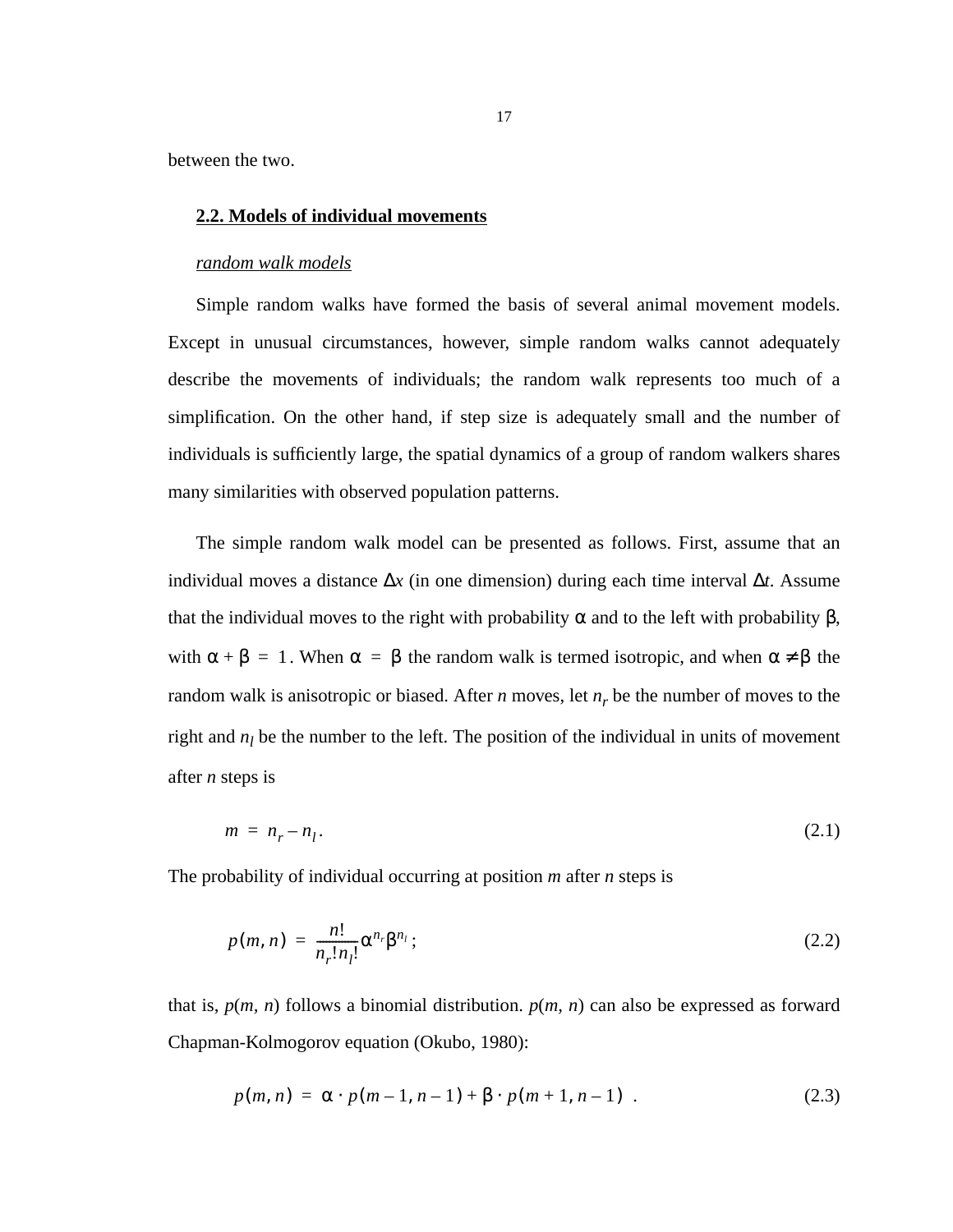The random walk model is easily expanded to two or three spatial dimensions.

Jones (1977) successfully applied a simple random walk on a grid to describe population patterns of cabbage butterflies (*Pieris rapae* L.). An added advantage of random walk models is that behaviors such as taxis, kinesis and density dependence can be easily added to a random walk model, as demonstrated by Rohlf and Davenport (1969).

Several workers have extended the simple random walk model on a regular grid to include movements of various lengths in any direction and correlation in the direction of movements (e.g., Siniff and Jensen, 1969; Skellam, 1973; Kitching and Zalucki, 1982; Kareiva and Shigesada, 1983). In these models, for each movement increment, a length and an angle are drawn from distributions, with the new angle of movement based on the previous angle. Othmer, et al. (1988) provide many modifications to random walk and dispersal models.

#### *Individual movement in continuous time and space*

In continuous time and space, the position of an individual can be denoted by  $X(t)$ , with  $X \in R^n$ ,  $n = 1, 2$  or 3, and  $t > 0$ . For ease of notation, I will assume  $X \in R^1$ . The change in position of an individual with respect to time can be described by a stochastic differential equation (SDE) (Gardiner, 1983):

$$
\frac{dX}{dt} = r(X, t) + \sigma(X, t) \cdot W(t) \tag{2.4}
$$

 $W(t)$  is white noise and has the following properties:

$$
\langle W(t) \rangle = 0,
$$
  

$$
\langle W(t), W(t + \tau) \rangle = \delta(\tau),
$$

where  $\delta(t)$  is the Dirac distribution. Ito calculus is assumed. If the parameters *r* and  $\sigma$  are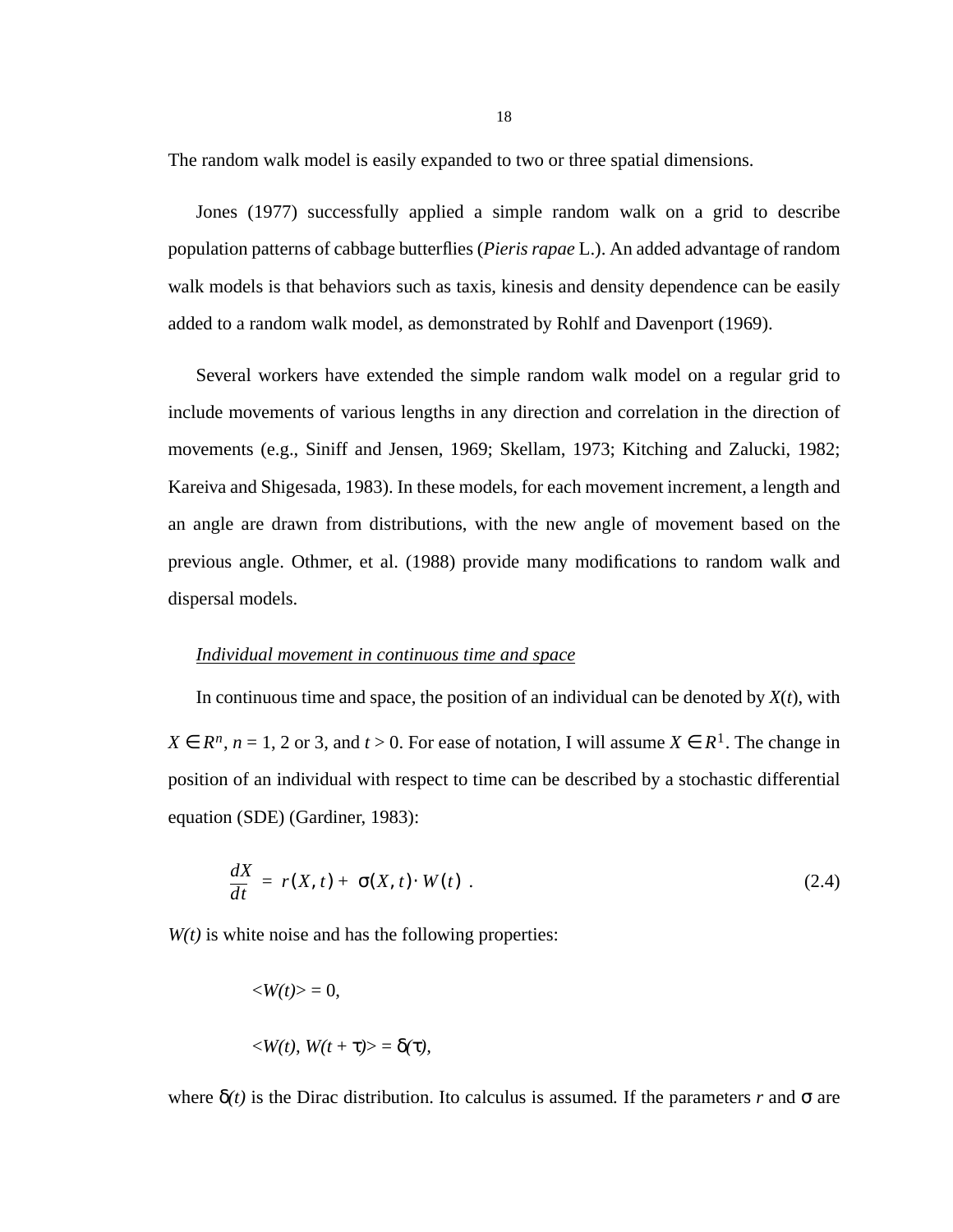<span id="page-18-0"></span>constants and *W(t)* is Gaussian white noise, then *X*(*t*) is the Weiner drift process. The Wiener drift process has the following properties (Ross, 1985):

1) 
$$
X(0) = 0;
$$

2) for  $t > 0$ ,  $X(t)$  is normally distributed with mean *rt* and variance  $\sigma^2 t$ ;

3) each disjoint segment of an individual path is independent.

In chapter 7, I apply this process to movement of migrating juvenile salmon.

## **2.3. Group movements**

## *introduction*

The diffusion equation has formed the cornerstone of many models of animal dispersal (Okubo, 1980). While simple passive diffusion is appropriate in some cases, diffusion is often combined with other terms such as population drift or attraction to particular environmental conditions. Also, the simple diffusion equation may be modified to account for factors such as density dependence or variable diffusivity based on environmental conditions.

#### *basic diffusion equation*

Ordinary (Fickian) diffusion is a process where the flux *J* of particles is from high to low concentrations and is proportional to the gradient of concentration. If  $p(x,t)$  is concentration (or density), one-dimensional flux is expressed as

$$
J = -D\frac{\partial p}{\partial x},\tag{2.5}
$$

with *D* determining the diffusivity of the particles. Based on equation (2.5), the change in population density through time is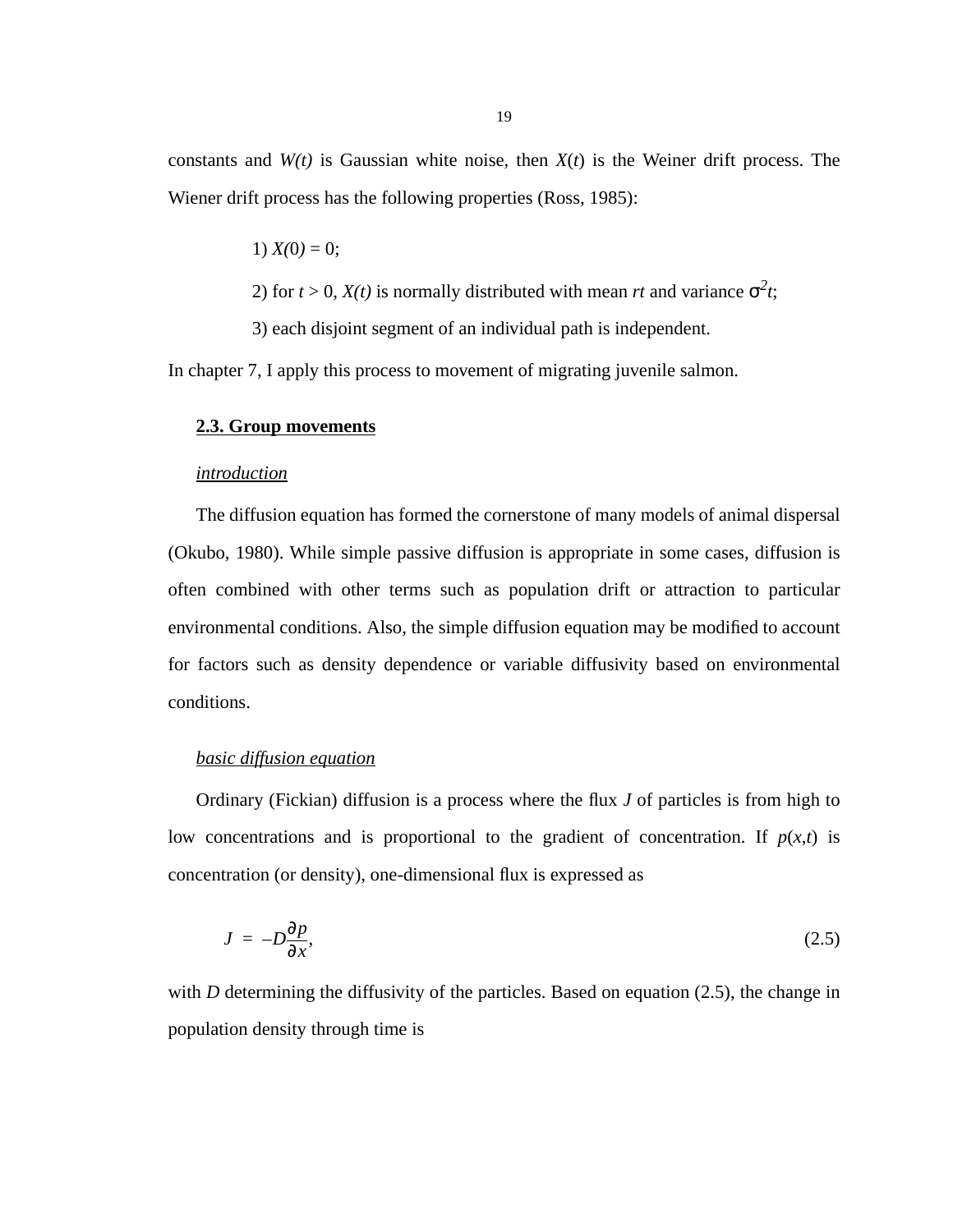<span id="page-19-0"></span>
$$
\frac{\partial}{\partial t}p(x,t) = D\frac{\partial^2 p}{\partial x^2}.
$$
\n(2.6)

In order to solve equation (2.6) for  $p(x,t)$ , boundary conditions and initial conditions must be specified. The simplest case is to have natural boundaries where *X* can take on values from  $-\infty$  to  $\infty$ , and a point release at  $t = 0$  and  $X = x_0$ . Formally, this is stated as:

$$
p(-\infty, t) = p(\infty, t) = 0,
$$
  

$$
p(x, 0) = \delta(x - x_0).
$$

In this case, the unique  $p(x,t)$  that satisfies equation (2.6), assuming  $x_0 = 0$  and assuming the parameter  $D$  is a constant, is:

$$
p(x,t) = \frac{1}{\sqrt{4\pi Dt}} exp\left(\frac{-x^2}{4Dt}\right) \qquad \left(\begin{matrix} -\infty < x < \infty \\ 0 < t < \infty \end{matrix}\right) \tag{2.7}
$$

(Goel and Richter-Dyn 1974, Gardiner 1983). This solution is a normal distribution with respect to *x* for fixed *t*, with mean 0 and variance *2Dt*; note that the variance increases linearly with time.

Both equations (2.6) and (2.7) can be derived from a simple random walk. In the first case, the random walk is expressed as a forward Chapman-Kolmogorov equation with step length ∆*x* and time step ∆*t*. This is then expanded in a Taylor series, higher order terms are ignored, and the diffusion limit is taken, resulting in equation (2.6) (Okubo, 1980). In the second case, the probability of a particle occupying the *m*th position after *n* steps,  $p(m,n)$ , is expressed as a binomial distribution. Using Stirling's formula, *p*(*m*,*n*) is approximated with a normal distribution. The step length and time step are then allowed to become arbitrarily small, and equation (2.7) is obtained (Murray, 1989).

In a classic experiment, Dobzhansky and Wright (1943) released mutant flies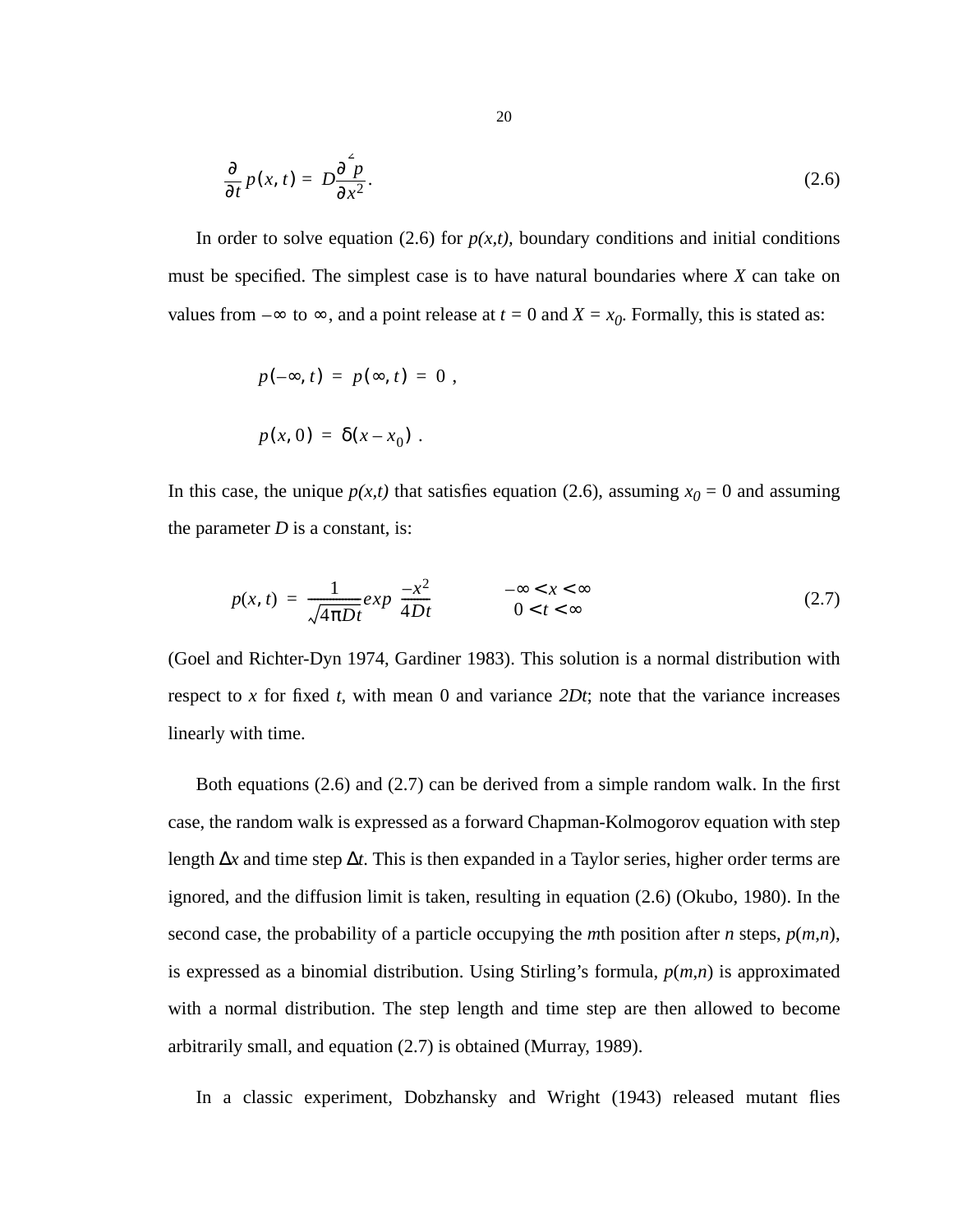(*Drosophila pseudoobscura)* with orange eyes (to distinguish them from the wild flies) from a point, and then recaptured the individuals along linear transects emanating from the release point. They then compared the observed distribution of flies to equation [\(2.7\)](#page-19-0). Kareiva (1983) gathered data from mark recapture experiments of 12 species of herbivorous insects, and compared the data to a passive diffusion model. He concluded that in 8 out of 12 cases, a passive diffusion model is consistent with the data.

#### *advection-diffusion*

The advection-diffusion equation is appropriate when a population is not only spreading but also "drifting" in a particular direction. This equation can be formulated in one dimension as

$$
\frac{\partial p}{\partial t} = -r \frac{\partial p}{\partial x} + D \frac{\partial^2 p}{\partial x^2},\tag{2.8}
$$

where *r* determines the rate of drifting. With a point release at  $x = 0$  and natural boundaries, the solution of equation (2.8) is:

$$
p(x,t) = \frac{1}{\sqrt{4\pi Dt}} exp\left(\frac{-(x-rt)^2}{4Dt}\right).
$$
 (2.9)

For fixed *t* this is a normal distribution with mean *rt* and variance 2*Dt*. These two equations are derived in a similar manner to the corresponding ordinary diffusion equations but starting with a biased random walk – a random walk where the probability of moving to the right is not equal to the probability of moving to the left.

The advection-diffusion equation has been used most commonly as a model of migration. Wilkinson (1952) used this as a basis of a model of bird migration. Saila and Shappy (1963) present a model migration based on a random walk with a directed movement component and apply the model to migrating adult salmon. They concluded that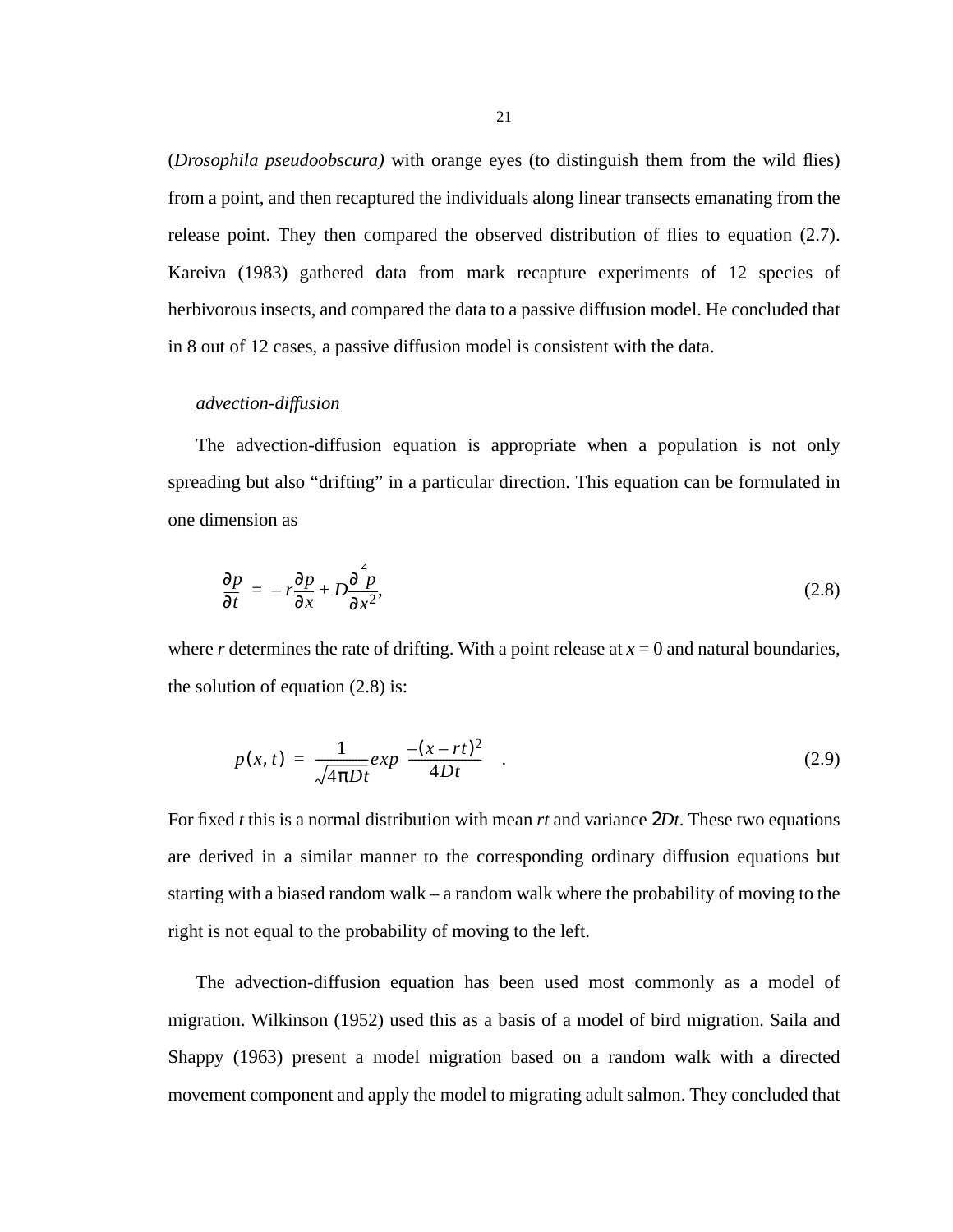<span id="page-21-0"></span>very little oriented movement is necessary to achieve the observed migratory patterns. Recently Hiramatsu and Ishida (1989) modified Saila and Shappy's model in terms of the advection-diffusion equation

$$
\frac{\partial p}{\partial t} = -r_x \frac{\partial p}{\partial x} + D \left( \frac{\partial^2 p}{\partial x^2} + \frac{\partial^2 p}{\partial y^2} \right),\tag{2.10}
$$

where the *x* axis is aligned in the direction of orientation, and  $r_x$  is the drift in that direction. The advection-diffusion equation forms the basis of the travel time models used in chapters 4-6.

## *spatial heterogeneity*

As mentioned in the previous section, environmental heterogeneity can affect the dispersal behavior of animals. There are several ways to incorporate this into a model. One way is to assume that the diffusion coefficient, *D*, is related to some environmental factor and thus varies spatially.

When there is spatial heterogeneity in the diffusion coefficient, it is important to categorize the response to the heterogeneity as "attractive", "neutral", or "repulsive" (Skellam, 1973; Aronson, 1985; Okubo, 1986). In other words, is the diffusiveness of the individual determined by conditions of the current location (repulsive), conditions at the location of the next move (attractive), or an average of both these (neutral)? As shown by Skellam (1973) and Okubo (1986), these distinctions have a drastic effect on the resulting distribution. If we let  $D = D(x)$ , the following equations describe a repulsive system, a neutral system and an attractive system, respectively:

$$
\frac{\partial p}{\partial t} = \frac{\partial^2}{\partial x^2} (Dp) \tag{2.11}
$$

$$
\frac{\partial p}{\partial t} = \frac{\partial}{\partial x} \left( D \frac{\partial p}{\partial x} \right) \tag{2.12}
$$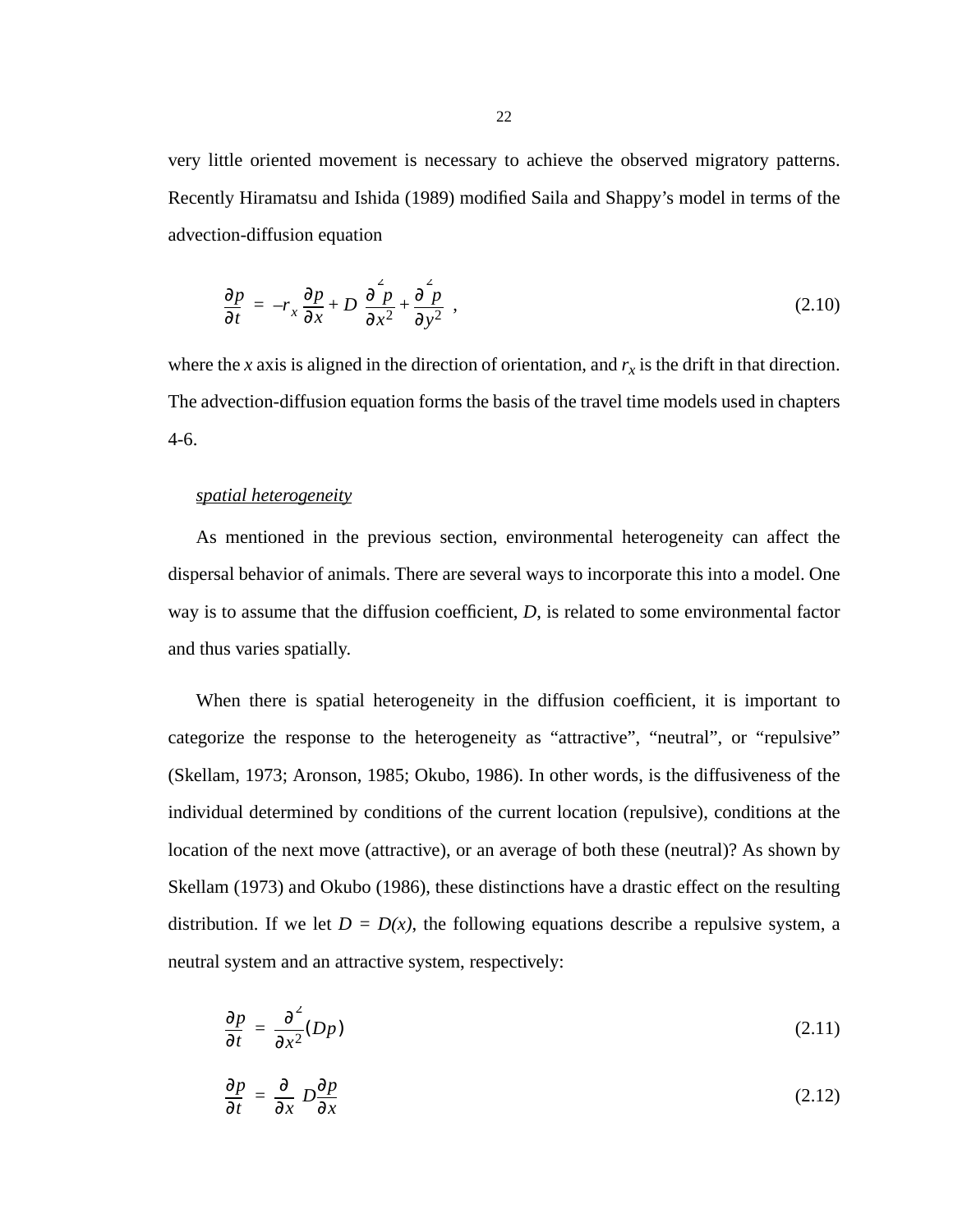$$
\frac{\partial p}{\partial x} = \frac{\partial}{\partial x} \left( D^2 \frac{\partial}{\partial x} \left( \frac{p}{D} \right) \right). \tag{2.13}
$$

In a closed system (i.e., a system with reflecting boundaries), equation [\(2.11\)](#page-21-0) results in  $p(x, t) \rightarrow C/D$ , equation [\(2.12\)](#page-21-0) results in  $p(x, t) \rightarrow C$ , and equation (2.13) results in  $p(x, t) = CD$ , where C is a constant determined by the system (Skellam, 1973).

Returning to the site of Dobzhansky and Wright's (1943) original experiment, Dobzhansky et al. (1979) examine the effect of habitat heterogeneity on the dispersal of *Drosophila spp.* They found that a dispersal model with diffusion coefficients related to habitat type was better able to describe observed patterns than one with constant coefficients.

#### *models of chemotaxis*

Originally developed to describe the response of cells to a chemical gradient (Keller and Segel, 1971), the chemotaxis model is an alternative way to describe an organism's response to environmental heterogeneity. In chemotaxis, variability in the concentration of a critical chemical produces an advection velocity in the direction of the gradient of concentration. The equation for chemotaxis is of the form:

$$
\frac{\partial p}{\partial t} = D \frac{\partial^2 p}{\partial x^2} + \chi \frac{\partial}{\partial x} \left( p \frac{\partial U}{\partial x} \right),\tag{2.14}
$$

where *U* is the concentration of the chemical and  $\chi$  is the chemotactic coefficient. In ecological applications,  $U(x)$  can be viewed as an environmental potential function (Teramato and Seno, 1988). Equation (2.14) can be rewritten as:

$$
\frac{\partial p}{\partial t} = D \frac{\partial^2 p}{\partial x^2} + \chi \frac{\partial}{\partial x} (U'p). \tag{2.15}
$$

Thus the effect as the environmental potential is to induce an advective velocity of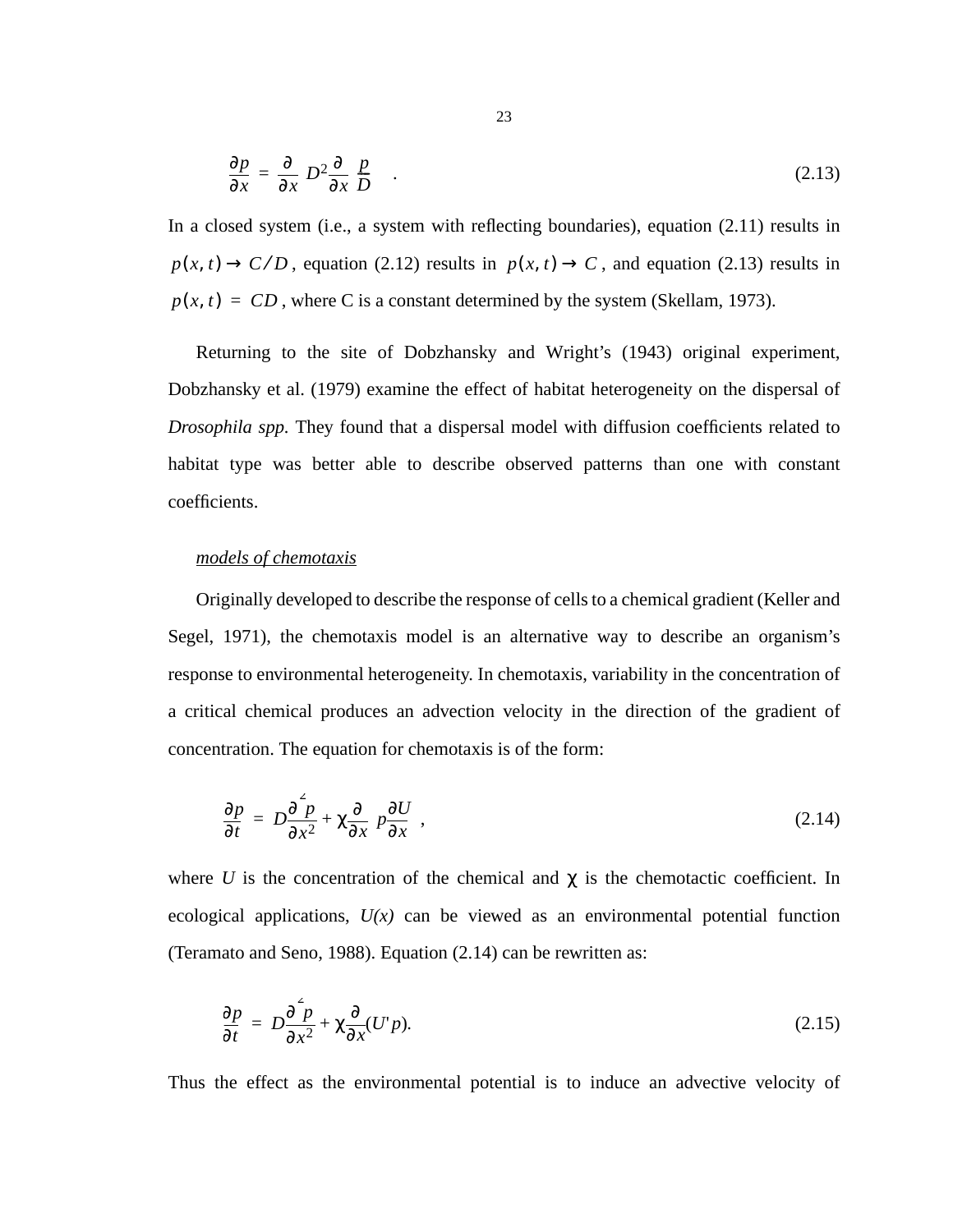magnitude  $U'$ . Few studies have actually attempted to apply these models to field data, perhaps because of the difficulty in defining the environmental potential function. In chapter 8, I apply this type of model to the vertical distribution of fish along an environmental gradient.

## *density dependence*

The standard form of the diffusion equation with density dependence is:

$$
\frac{\partial u}{\partial t} = D_0 \frac{\partial}{\partial x} \left( D(u) \frac{\partial u}{\partial x} \right) \tag{2.16}
$$

(Gurney and Nisbet, 1975; Gurtin and MacCamy, 1977). If  $D'(u) > 0$  for  $u > 0$ , then equation (2.16) models interference among individuals (Alt, 1985). If, on the other hand,  $D'(u) < 0$  for  $u > 0$ , then equation (2.16) models attraction among individuals. Random movement can be included in addition to density dependent movement by formulating the diffusion term as:

$$
D(u) = \alpha + \beta(u) \tag{2.17}
$$

similar to Shigesada, et al. (1979). Here  $\alpha$  is a constant and represents density independent diffusion, and  $\beta(u)$  represents density dependent diffusion. When  $D(u)$  is of the form  $D(u) = (u/u_0)^m$ , equation (2.16) is called the porous medium equation (Gurtin and MacCamy, 1977; Murray, 1989), and an analytical solution is available. Note that when *m*  $= 0$ , the porous medium equation reduces to simple diffusion. A feature of the porous medium equation is that the population disperses as a front – there is no infinite tail as there is in the simple diffusion equation. This is because  $D(u) = 0$  when  $u = 0$ , as is the case just beyond the dispersing front. Shigesada (1980) applied the porous medium equation with m = 1 to dispersing ant lions. Included in her model is a settling phase of the organism.

Density dependent diffusion involving attraction among individuals is more difficult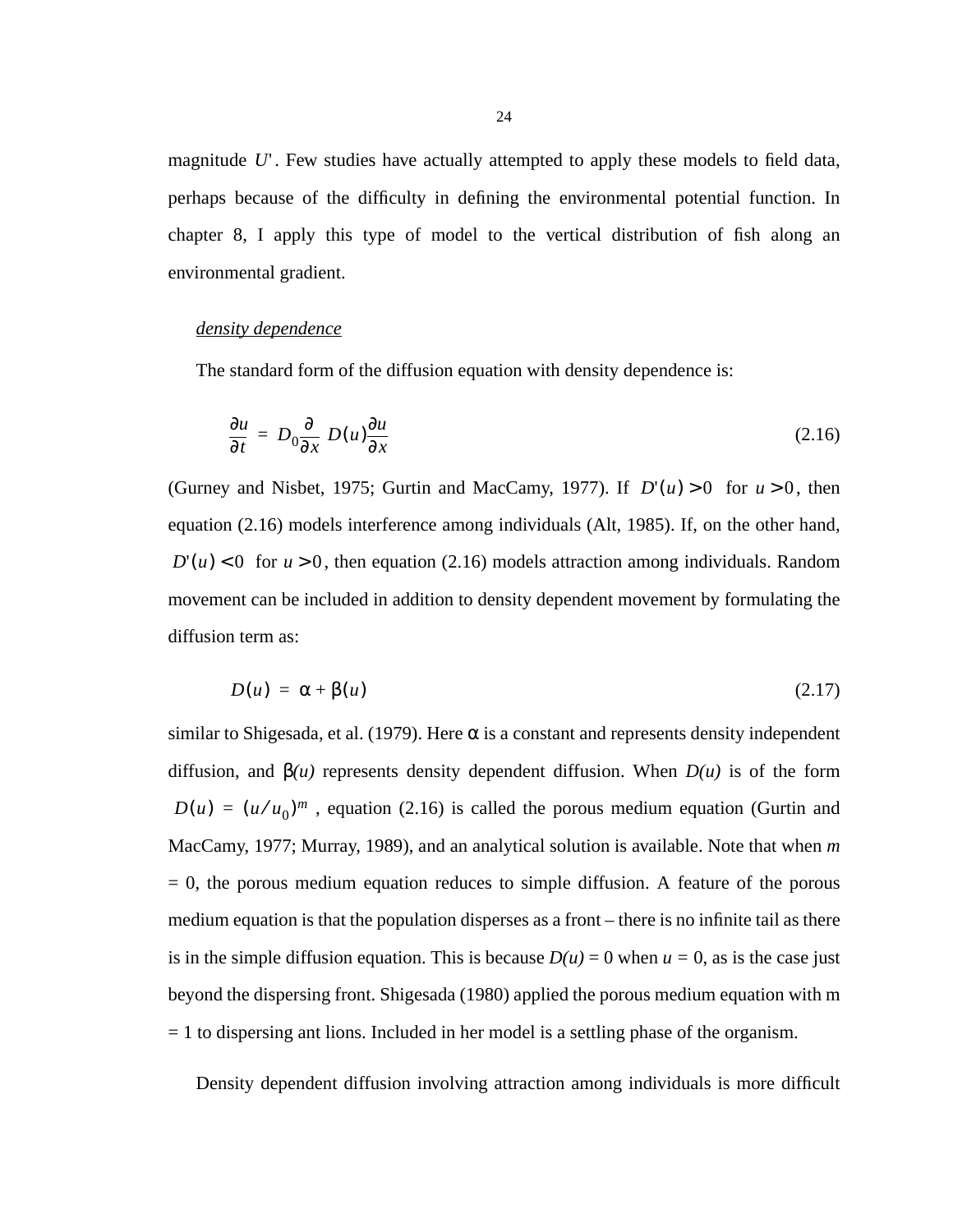<span id="page-24-0"></span>mathematically. Since the diffusion term is negative, the problem is not well posed (Alt, 1985; Aronson, 1985). A problem is well posed if there is a unique solution that varies continuously with the initial conditions (Haberman, 1987). Slight perturbations result in only slight changes in the unique solution. Because of the compound effect of higher densities attracting more density, spikes of density form, and the position of these spikes is highly sensitive to the initial conditions. This a case, however, where the underlying discrete model is well posed and can be used to simulate density dependence with attraction among individuals.

## **2.4. Waiting time, Poisson process**

We are often interested in the waiting time distribution  $f(t)$  of the time to an event or, similarly, the probability of an individual surviving to a particular time. In applications in following chapters, I am interested in the amount of time it takes a fish to pass a dam after it has reached it, and I consider the effect of adding mortality to the travel time model.

Waiting time distributions (or survival curves) are often formulated in terms of a hazard function, λ(*t*), which is the instantaneous failure rate at time *t* given survival through *t*. More precisely,

$$
\lambda(t) = \lim_{\Delta t \to 0} \frac{P(t \le T < t + \Delta t | T \ge t)}{\Delta t}
$$
\n(2.18)

(Kalbfleisch and Prentiss, 1980). If we define  $\overline{F}(t)$  as  $1-F(t)$  (where  $F(t)$  is the cumulative distribution function (cdf) of  $f(t)$ ), then

$$
\lambda(t) = \frac{f(t)}{\overline{F}(t)}\tag{2.19}
$$

(Ross, 1983). The hazard function uniquely determines  $F(t)$ :

$$
F(t) = 1 - exp(-\int_0^t \lambda(u) du) \quad . \tag{2.20}
$$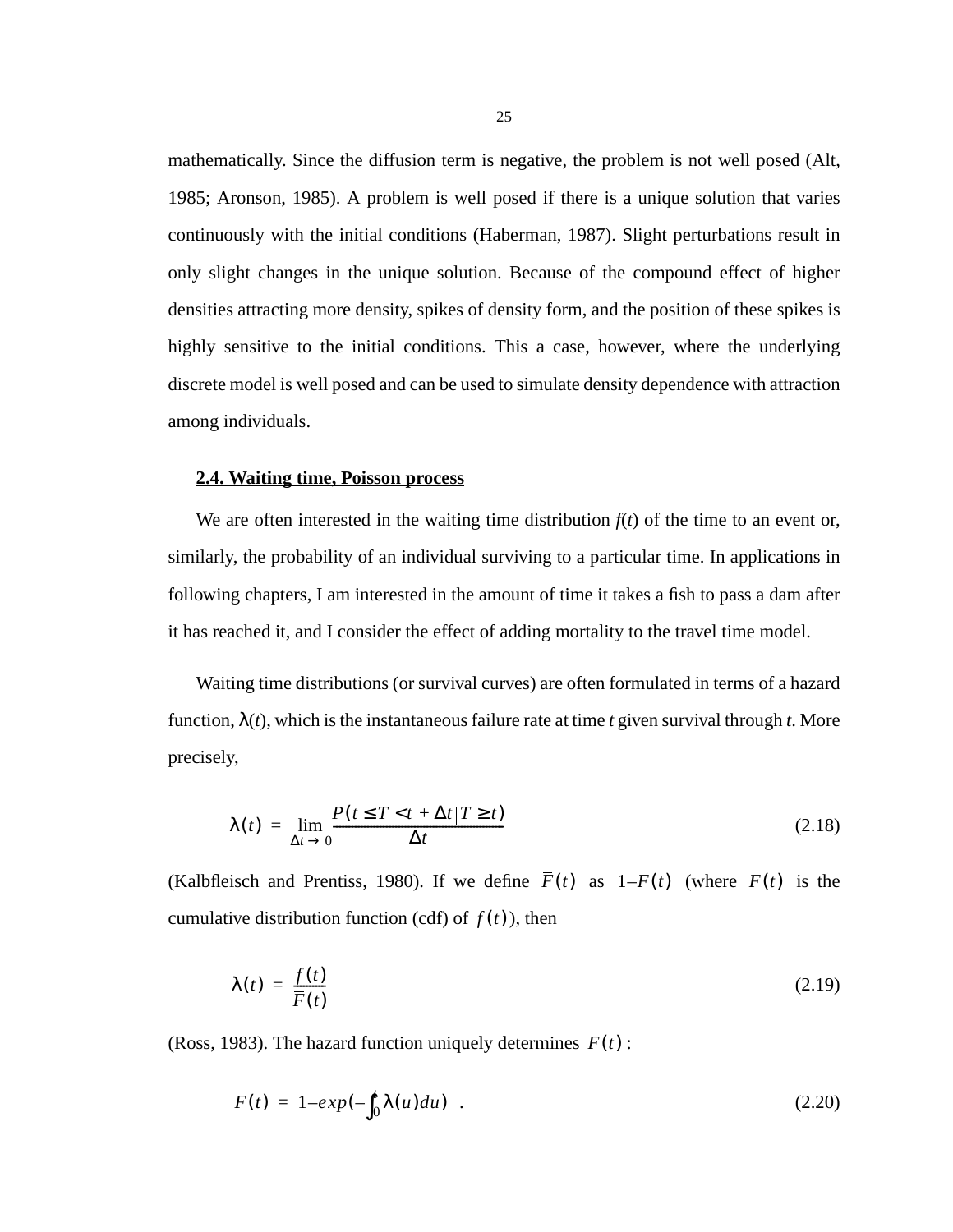Also,

$$
f(t) = \lambda(t) exp(-\int_0^t \lambda(u) du) \quad . \tag{2.21}
$$

The simplest case is when the hazard function is a constant, i.e.  $\lambda(t) = \lambda$ , and the waiting time probability density function is an exponential distribution

$$
f(t) = \lambda e^{-\lambda t}.
$$
 (2.22)

This is equivalent to stating that a Poisson process with rate  $\lambda$  governs the waiting time to the next event (Ross, 1993).

The case where  $\lambda(t)$  is not a constant is referred to as a nonhomogeneous Poisson process (Ross, 1993). Define the mean value function as

$$
m(t) = \int_0^t \lambda(u) du , \qquad (2.23)
$$

and it can be shown that

$$
\overline{F}(t) = e^{-m(t)} \tag{2.24}
$$

and

$$
f(t) = \lambda(t)e^{-m(t)}.
$$
\n(2.25)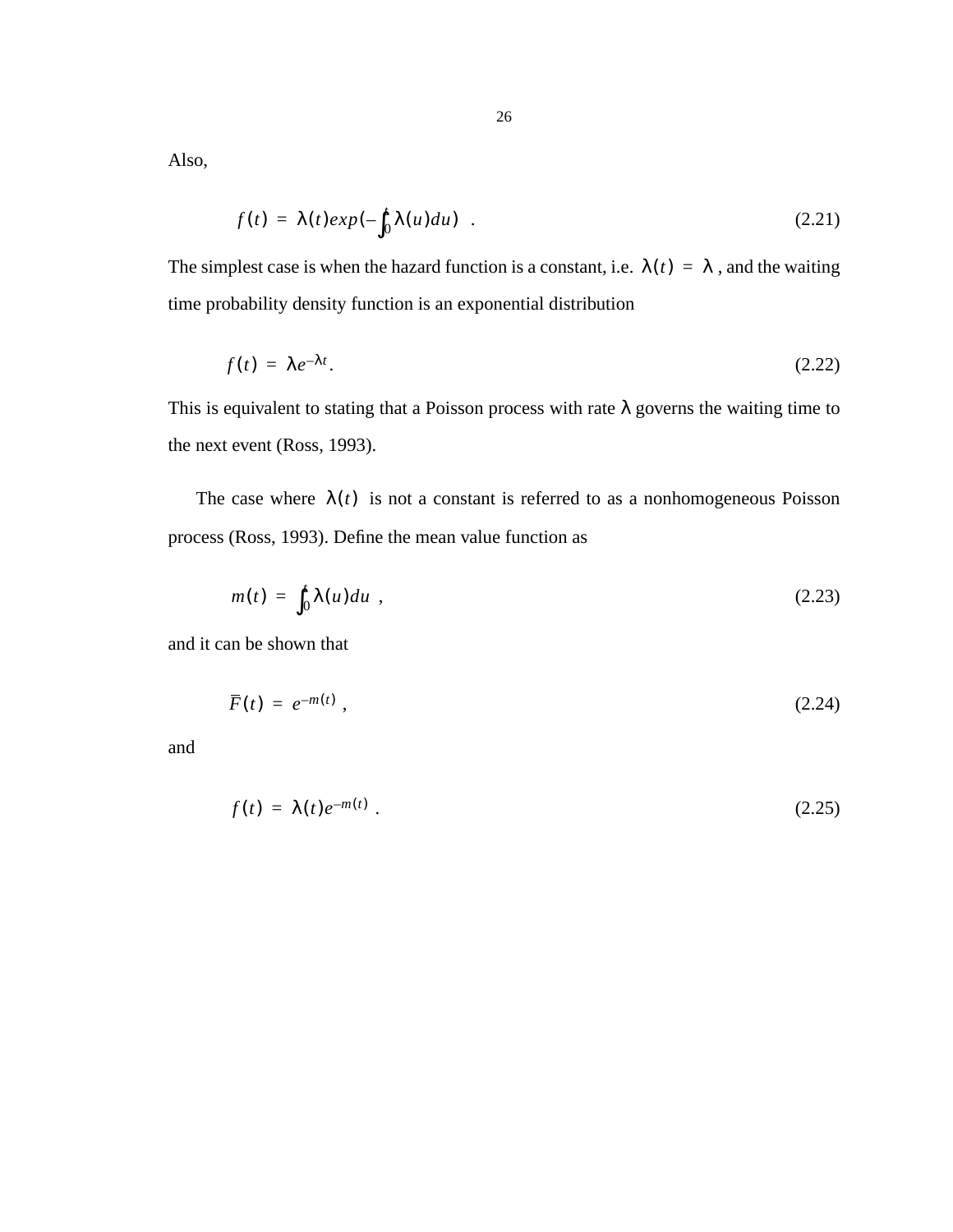## <span id="page-26-0"></span>**3. General statistical treatment of spatio-temporal models**

#### **3. 1. Introduction**

Since the statistical approaches I use are common to several applications, I will present a general statistical overview that will be drawn upon in later chapters. In comparing models to data, my primary concern is to estimate parameters and construct confidence intervals around the estimates, determine the goodness-of-fit of the model to the data, and compare alternative models and select the most appropriate one.

#### **3. 2. Forms of data**

The data used in my analyses come in several forms, and in this section I briefly present the different data types. Data of fish travel times – the time taken for a fish to travel between two points – is obviously temporal in nature, with the spatial component set as the length of the river reach. Travel time data vary depending on whether fish are released as individuals or groups. In group releases, a common mark identifies the fish, and the number of fish,  $\{n_t: t = 1, 2, 3, \ldots, k\}$ , sampled at the downstream collection site during discrete time intervals is observed. Clearly,  $n_t$  is integer valued. Each time interval is  $\Delta t$  in duration (usually 1 day), and the final time interval,  $k$ , is an interval after the last fish has been observed. Also,  $N = \sum_{i} n_i$  is the total number of fish. Group covariates – such as date of release and river flow – may be associated with the cohort. *t* = 1 *k* <sup>=</sup> ∑

Alternatively, a unique marking may distinguish individuals in a cohort. In this case, the data are of individual travel times,  $\{t_i: i = 1, 2, 3, \ldots, n\}$ , where *n* is the total number of individuals observed.  $t_i$  is positive valued; it can be continuous or discrete. Each individual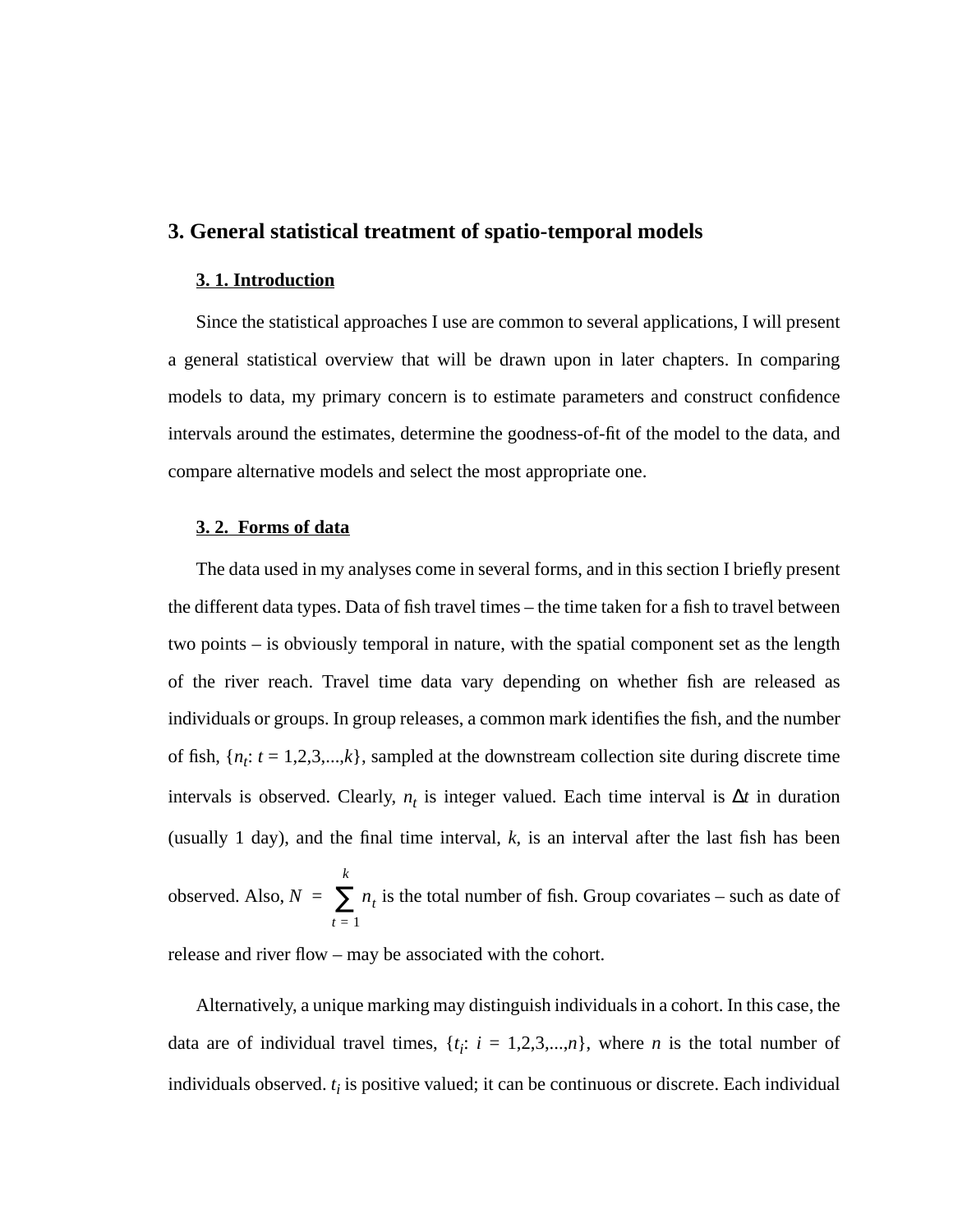<span id="page-27-0"></span>may also be characterized by covariates such as river flow, date of release, and fish length.

In radio-tracking data, an individual's position is followed through time. The data are continuous in both time and space and can be denoted as  $\{X(t): t \ge 0\}$ . The vector **X** can be 1, 2, or 3 dimensional and can take on both positive and negative values. It will be bounded by the system in which the fish are observed. In practice, the position of the individual is noted at successive points in time so that time is discrete, and the positional vector can be denoted as  $\{X_t: t = 0, 1, 2, \ldots, n-1\}$ , with *n* the number of observations. Ideally, the time intervals are equal in duration, but this is not always the case. It is often more practical to work with displacements,  $\mathbf{Y}_t = \mathbf{X}_t - \mathbf{X}_{t-1}$ .

Hydroacoustic instruments observe the distribution of depths of fish in the water column at a fixed location during a period of time. The data are usually discrete,  $\{Z_i: i =$ 1,2,3,...,*n*}, with  $Z_i$  being the number of individuals observed in the *i*th equally spaced interval of the water column.

#### **3. 3. Forms of the models**

In all the models developed below, I start with a probability density function,  $f(x,t)$ , of individuals through space and time. If the data are continuous in both time and space (e.g., radio-tracking data), then the model can be applied directly to the data in this form. Otherwise, the model needs to be modified to be consistent with the data. For instance, the model can be converted to a spatial distribution,  $f(x)$ , of individuals at a particular point in time, or a temporal distribution,  $g(t)$ , at a particular point in space. Also, the data are often discrete – for example the number of fish collected at a dam during a discrete time interval. The model can be converted into a discrete form by integrating. For example: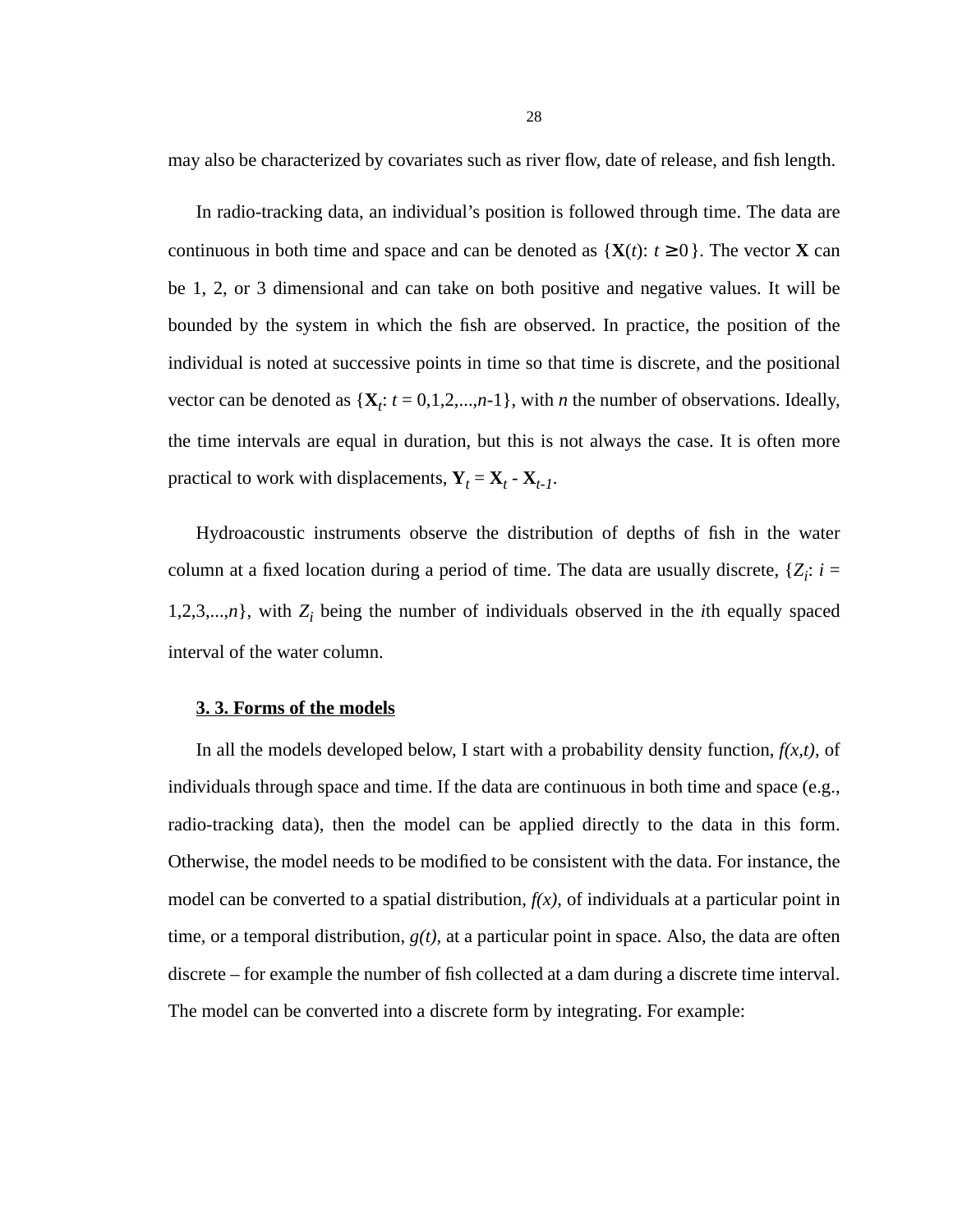<span id="page-28-0"></span>
$$
p_i = \int_{x_i}^{x_i + \Delta x} f(x, t_0) dx
$$
 (3.1)

describes the probability of a fish occurring in the discrete spatial interval  $(x, x + \Delta x)$  at time *t0*. If a total of *N* organisms are observed, then

$$
\hat{n}_i = N \cdot p_i \tag{3.2}
$$

is the predicted number of individuals occurring in the *i*th interval. In this form, the  $\hat{n}$ <sup>*'*</sup><sub>*i*</sub>'s follow a multinomial distribution*.*

### **3. 4. Parameter estimation**

Consider a vector of random variables,  $\mathbf{X} = (X_1, X_2, \dots, X_n)$ , representing any of the types of data described above. Assume that **X** is drawn from some distribution whose form is known but parameters unknown –  $f(x;\theta)$  if **X** is continuous,  $p(x;\theta)$  if **X** is discrete. Parameter estimation is the process of choosing a set of parameters,  $\hat{\theta}$ , such that the model is as consistent as possible with a vector of observations of the random variables,  $\mathbf{x} =$  $(x_1, x_2, \ldots, x_n)$ . While a wide variety of methods exist for estimating parameters, I have employed two techniques: generalized least squares, and maximum likelihood estimation. ˜

#### *generalized least squares*

Least squares parameter estimation is commonly used in regression analyses (Draper and Smith, 1981; Neter, et al. 1985; Seber and Wild, 1989). I have also used it in applications where the model is applied to frequency data. The model takes the form

$$
n_i = N \cdot p_i(\mathbf{x}; \hat{\theta}) + \varepsilon_i = \hat{n}_i + \varepsilon_i, \tag{3.3}
$$

where  $n_i$  is the observed number of individuals in the *i*th class, *N* is the total number observed in all classes,  $p_i$  is the probability (under the model) of an individual falling in the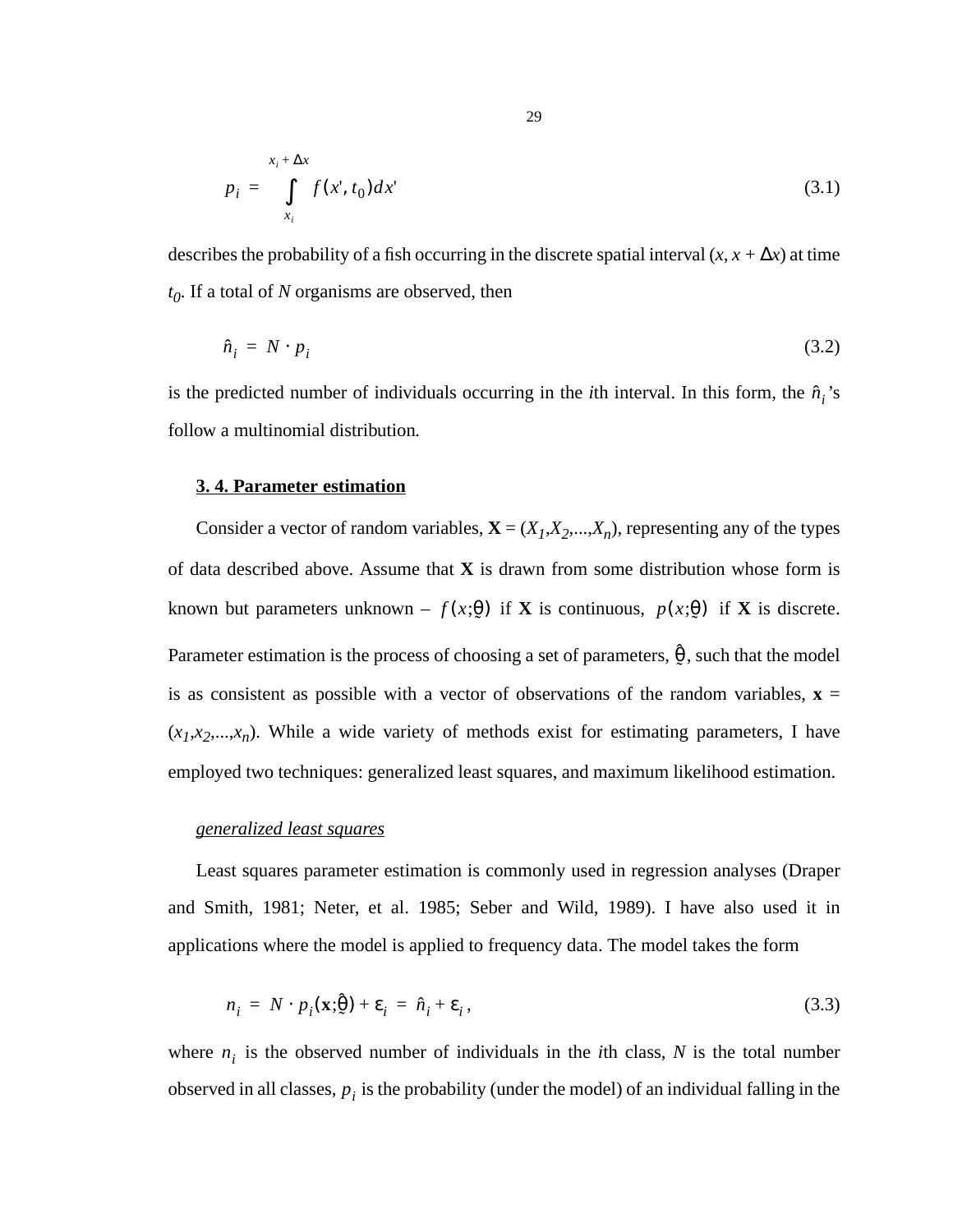*i*th class, and ε is the error term. Generalized least squares is often used when there are unequal variances among the error terms (Draper and Smith, 1981; Seber and Wild, 1989). With generalized least squares, the following equation is minimized with respect to the parameter vector,  $\theta$ : ˜

$$
S(\mathbf{\Theta}; \mathbf{x}) = \sum_{i=1}^{k} w_i (\hat{n}_i - n_i)^2 , \qquad (3.4)
$$

where  $k$  is the number of classes, and  $w_i$  is the weight associated with that class. To account for unequal variances, the weighting function  $w_i = 1/v_i$  is often used, where  $v_i$  is the variance of the *i*th class.

## *maximum likelihood*

Maximum likelihood estimation proceeds by maximizing the likelihood function,  $L(\theta; \mathbf{x})$ , with respect to the parameters. **X** can be either continuous or discrete. The likelihood function is defined as (Mood, et al., 1974; Bickel and Doksum, 1977): ˜  $(\theta; \mathbf{x})$ 

$$
L(\mathbf{\Theta}; \mathbf{x}) = \prod_{i=1}^{k} f(x_i; \mathbf{\Theta})
$$
\n(3.5)

for continuous functions. For discrete models,  $p(x_i; \theta)$  is substituted for  $f(x_i; \theta)$ . Maximum likelihood estimation involves selecting the parameter vector,  $\hat{\theta}$ , which is "most likely" to have produced the data. In other words, ˜

$$
L(\hat{\theta}; \mathbf{x}) = sup(L(\theta; \mathbf{x})) \quad . \tag{3.6}
$$

If  $L(\mathfrak{g}; \mathbf{x})$  is differentiable with respect to the  $\theta_i$ 's, then it can be maximized by setting ˜  $(\theta; \mathbf{x})$ 

$$
\sum_{i=1}^{p} \frac{\partial L}{\partial \theta_i} = 0, \tag{3.7}
$$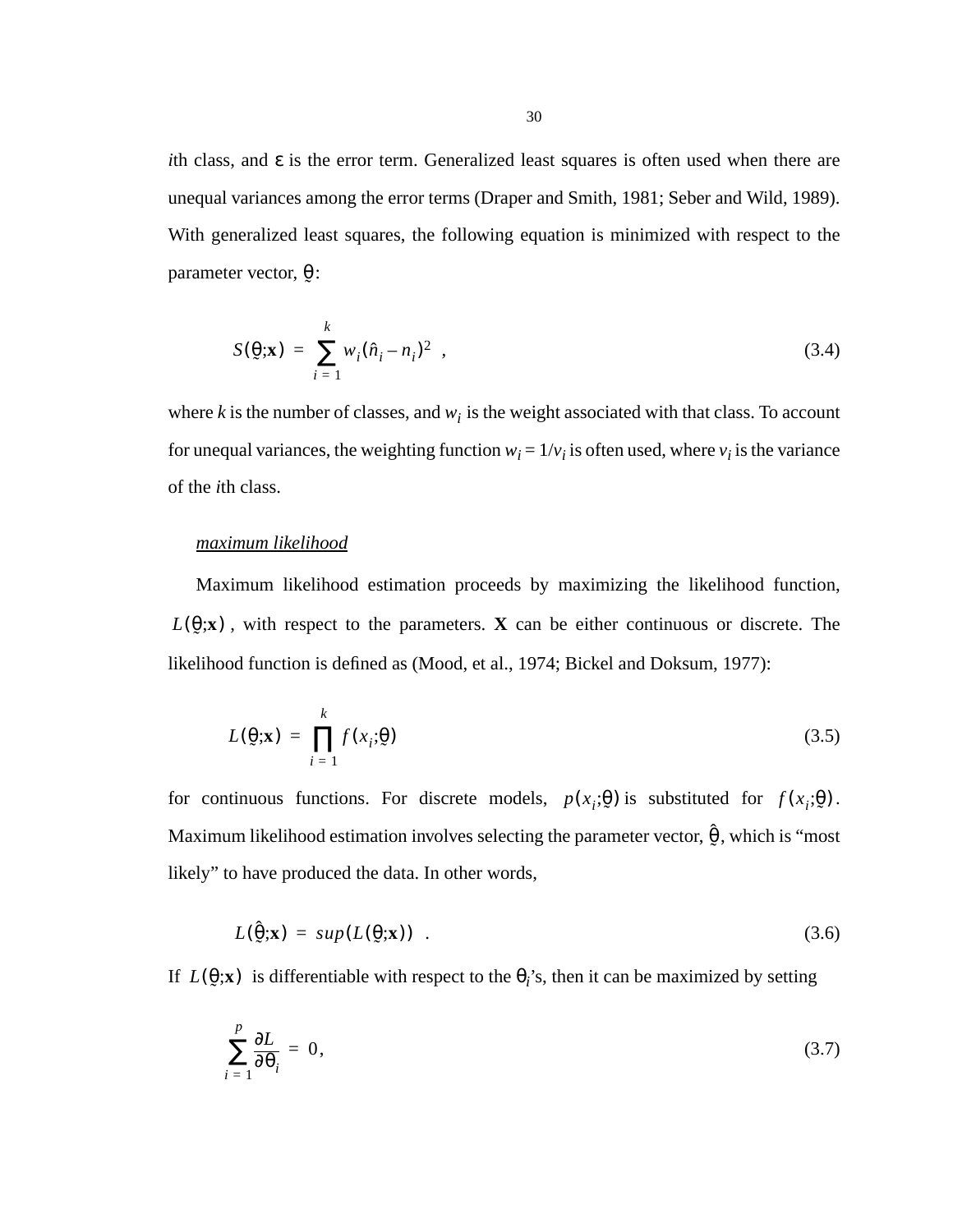<span id="page-30-0"></span>where *p* is the number of parameters being estimated. Otherwise,  $L(\theta; \mathbf{x})$  can be maximized numerically. ˜  $(\theta; \mathbf{x})$ 

It is generally easier to work with the log of the likelihood function,

$$
l(\mathbf{\Theta}; \mathbf{x}) = \log L(\mathbf{\Theta}; \mathbf{x}) = \sum_{i=1}^{k} \log f(x_i; \mathbf{\Theta}). \tag{3.8}
$$

With discrete data, based on the multinomial distribution  $l(\theta)$  becomes: ˜  $(\hat{\theta})$ 

$$
l(\underline{\theta}) = c + \sum_{i=1}^{k} n_i \log \hat{p}_i, \qquad (3.9)
$$

where *c* is a combinatorial constant that is unaffected by the choice of parameters.

## *performance of parameter estimates*

In comparing competing parameter estimation methods, the most commonly used criteria for assessing the performance are the bias and the precision of the parameter estimates (Bickel and Doksum, 1977). Bias is defined as  $E[\hat{\theta} - \theta^*]$ , where  $\theta^*$  is the true value of the parameter and  $\hat{\theta}$  is the estimated value. Obviously, as small a bias as possible is desirable. A common definition of precision is the mean squared error (*MSE*), given by  $E[\hat{\theta} - \theta^*]^2$ . *MSE* is equal to the variance of the parameter estimate plus the bias squared (Bickel and Doksum, 1977), so if the estimate is unbiased, *MSE* is equal to the variance. In many cases, it is possible to determine these values directly; in cases where this is not possible, simulations can be used. In the last section of this chapter, I discuss simulation procedures.

#### **3. 5. Confidence intervals**

Confidence intervals are useful to reveal the variability associated with the parameter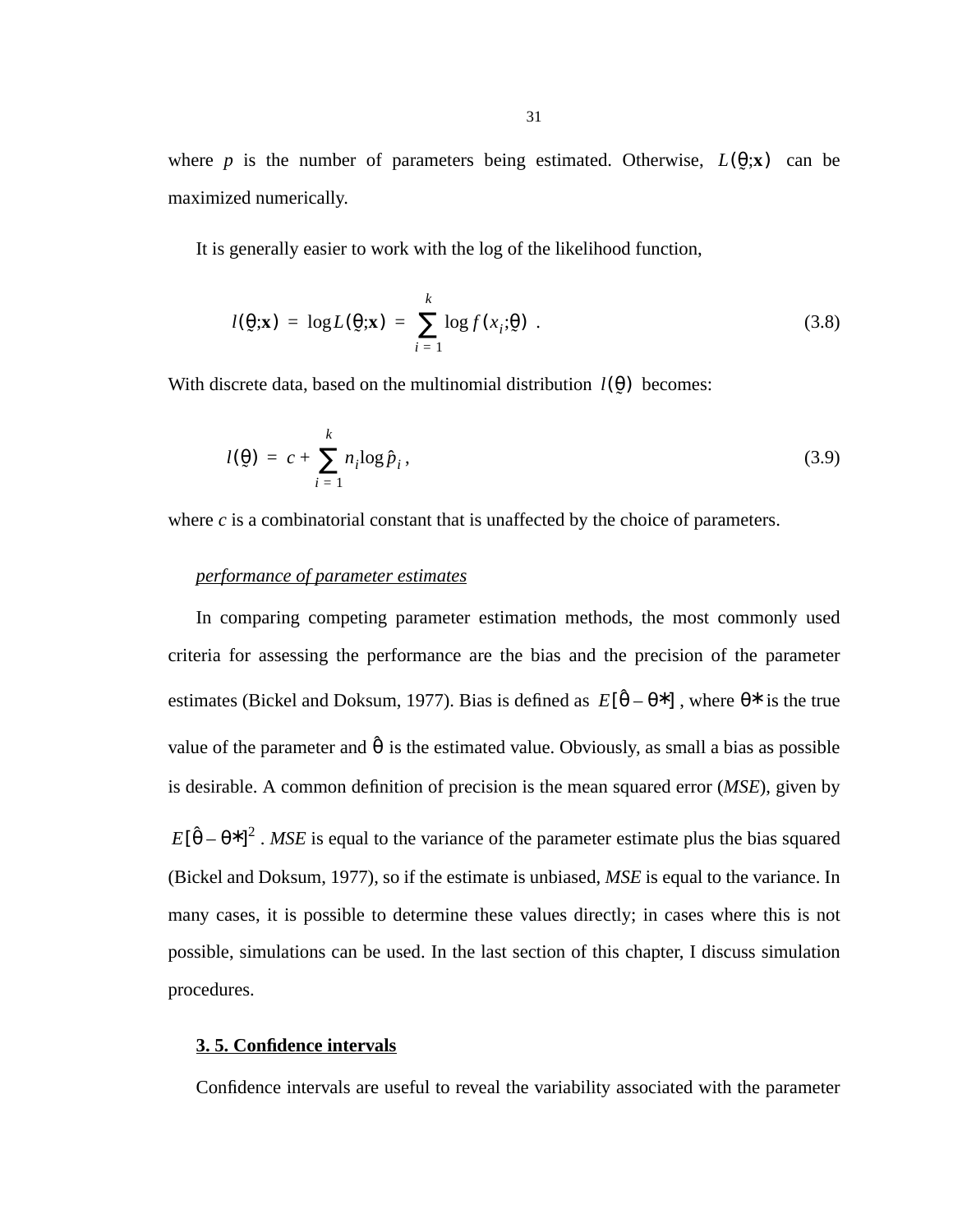<span id="page-31-0"></span>estimates and can be used for statistical inference. In some cases, theoretical confidence intervals based on asymptotic assumptions are available. In other cases, approximate confidence intervals can be constructed using bootstrap methods (Efron, 1982; Efron and Tibshirani, 1986).

I use the following procedure to construct 95 percent bootstrap confidence intervals. For each cohort of size *N*, the individuals are sampled with replacement *N* times to produce a new cohort. For each cohort, I then estimate the parameters following the same procedures as with the parameter estimates of the original data. This is repeated 10,000 times, and for each iteration, the parameter estimates are retained. For each parameter, the 10,000 estimates are sorted, and the estimates that fall at the 2.5th and the 97.5th percentiles are used to construct a 95 per cent confidence interval.

#### **3. 6. Goodness-of-fit**

Goodness-of-fit tests are used to determine how well a proposed model fits a particular data set. The procedure is to first compute a test statistic based on the deviation of the data from the model (with the parameter estimates) and then compare it to a theoretical or empirical distribution based on the assumption that the model is true. A rough probability of observing the particular data set, given the model is true, can then be determined. If the probability of observing the data is too low, the model is rejected. I should note that I use goodness-of-fit tests to get a rough idea of a model's performance – there is no threshold value below which a model is deemed not to work. In most cases I apply models to a series of data sets, and consistently low *p*-values is evidence that model is not appropriate. The main purpose of the tests is to assess whether a model is useful in describing observations and hence useful for predictive purposes.

Two types of goodness-of-fit tests have been commonly employed: chi-square type tests and tests based on the empirical distribution function (EDF), although other classes of tests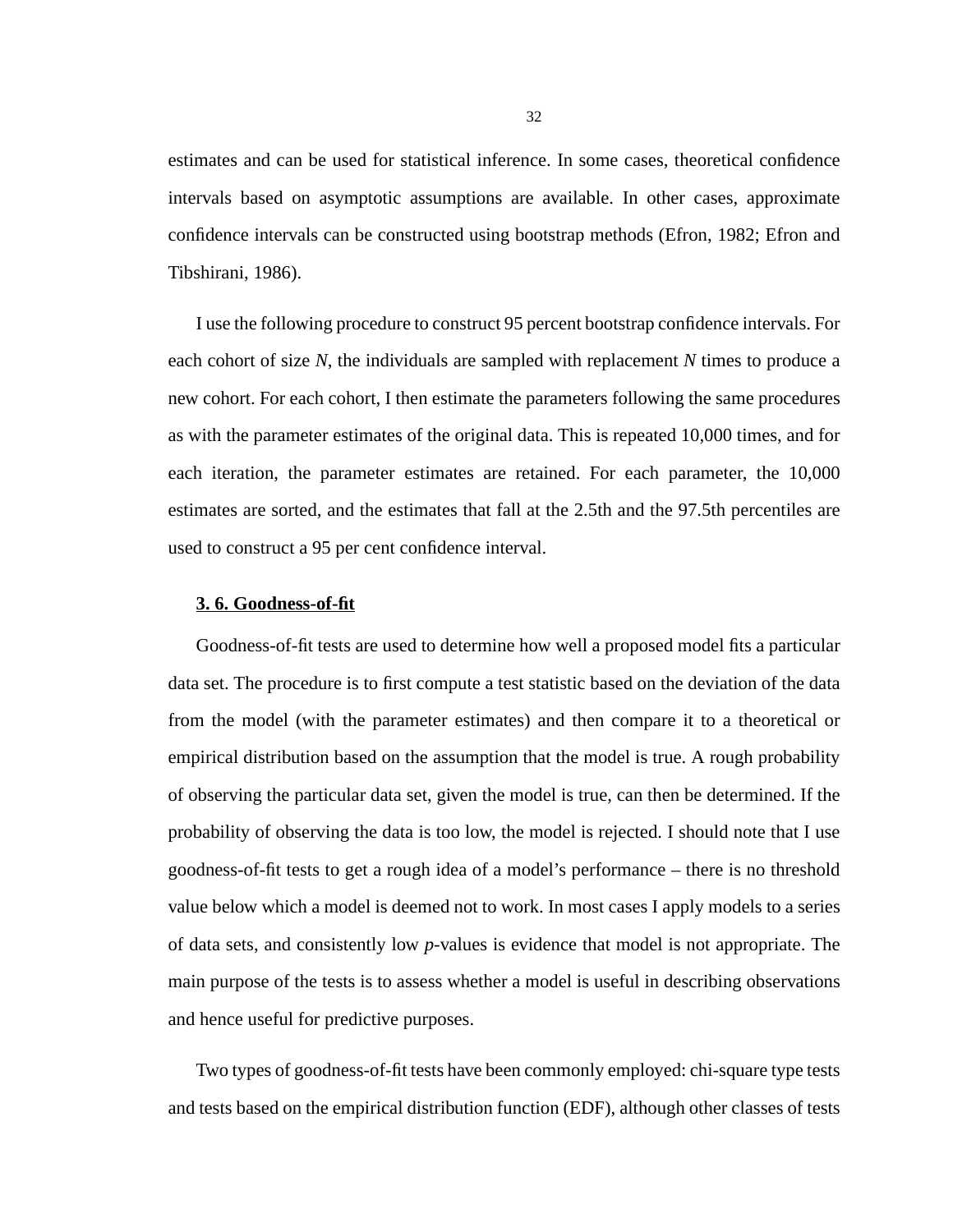have been used (D'agostino and Stephens, 1986). Chi-square tests are used when data are grouped into discrete classes, and observed frequencies are compared to expected frequencies based on a model. Although Pearson's  $X^2$  test is the most familiar, other tests fall into this category, such as the *G* test, Tukey's test and the Rao-Robson test (Moore, 1986). In all cases the test statistic is formulated such that it follows a chi-square distribution, and because of this, these test are usually convenient to use. Tests based on the *EDF* are used most often with continuous data. An empirical density function is constructed by ranking the data, and this is compared to the model's cumulative distribution function (*CDF*). The test statistic is based on the deviation of the *EDF* from the *CDF*, and its distribution is obtained by Monte-Carlo simulations. The most familiar test of this type is the Kolmogorov test (Conover, 1980).

## *chi-squared goodness-of-fit test*

The most commonly used chi-squared test is Pearson's  $X^2$  test (Pearson, 1900), which compares expected frequencies to observed frequencies in discrete cells. If the model is fully specified (i.e., no parameters are estimated from the data), then the cell probabilities can be obtained by integrating over the cell width,  $w_i$ :

$$
p_i = \int_{w_i} f(x) dx.
$$
 (3.10)

The expected frequency in cell *i* is then computed as

$$
E(n_i) = N \cdot p_i,\tag{3.11}
$$

where *N* is the total sample size. Pearson showed that the test statistic

$$
X^{2} = \sum_{i=1}^{k+1} \frac{(E(n_{i}) - n_{i})^{2}}{E(n_{i})}
$$
(3.12)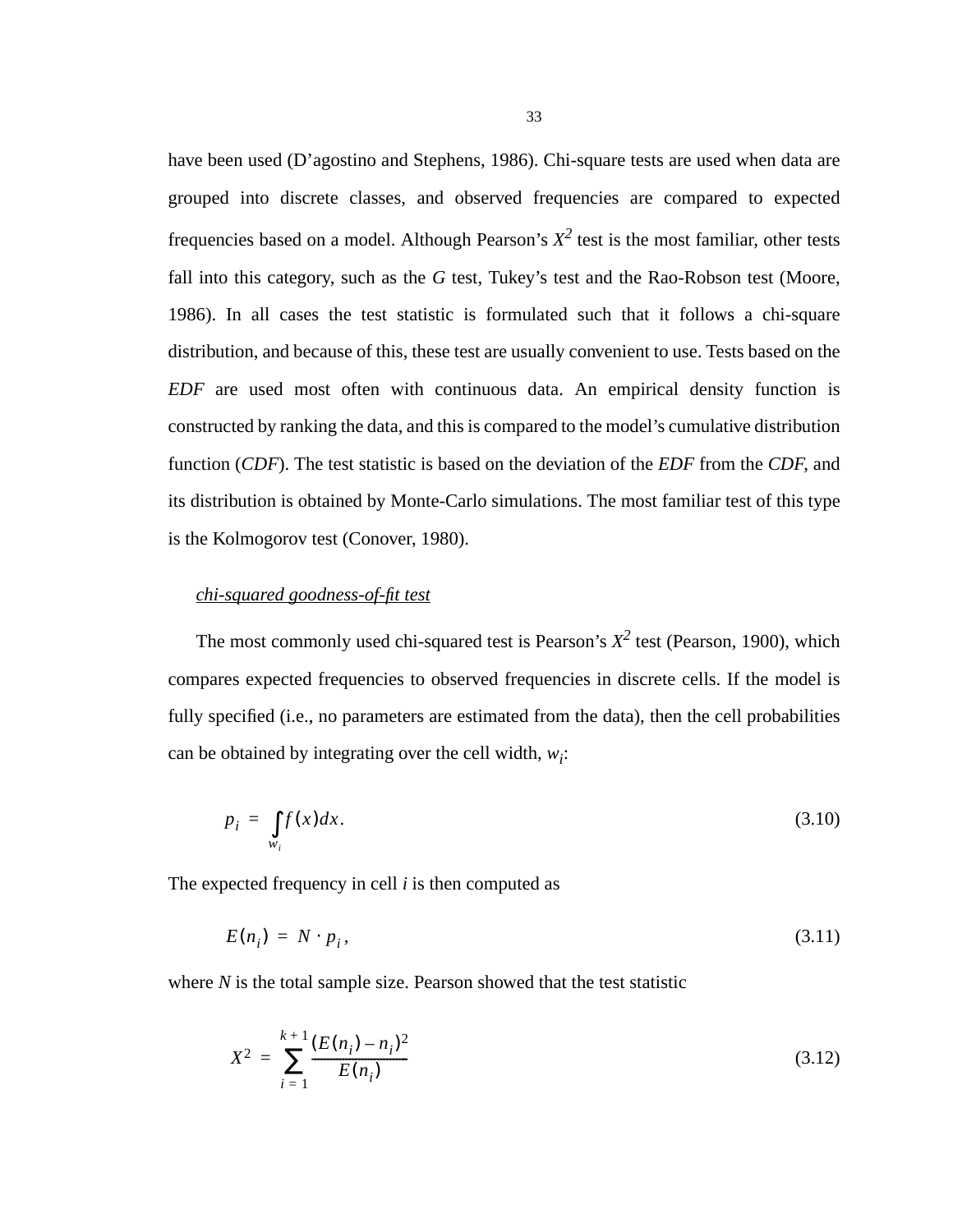asymptotically follows a  $\chi^2_{\;\; (k)}$  distribution

## *discrete class data*

These tests are particularly useful when the data are the form of the frequency of individuals falling into discrete classes. An issue with both these tests is how to lump the classes. If the  $E(n_i)$  's are too small, the tests are not valid (Cochran, 1952; Roscoe and Byars, 1971). In all cases, I lump the data such that  $E(n_i) > 1.0$  for all *i*'s.

#### *using chi-squared tests with continuous data*

Using chi-squared tests in situations where the data are continuous involves a trade-off: the tests are flexible and easy to use, but because the data must be placed into discrete classes, information is lost and the tests are not as powerful as some alternatives (Moore, 1986). One advantage of using these tests with continuous data, though, is that it is possible to have equiprobable cells, improving the efficiency of the test (Mann and Wald, 1942; Cohen and Sackrowitz, 1975). Mann and Wald (1942) recommended the following equation for choosing the number of cells,  $k$ , at significant level  $\alpha$ :

$$
k = 4\left(\frac{2N^2}{c(\alpha)^2}\right),\tag{3.13}
$$

where  $c(\alpha)$  is the (1- $\alpha$ )th quantile of the standard normal distribution. Other people (e.g., Schorr, 1974) have argued that fewer cells than this are optimal, and in light of this, Moore (1986) recommends using a value for *k* that is between that given by equation (3.13) and half that. I will use equation (3.13) with  $\alpha = 0.05$ ; since equation (3.13) decreases with decreasing  $\alpha$ , this practice will cover the range of  $\alpha$  = 0.05 and lower values.

## *using chi-squared tests when parameters are estimated in the model*

At first glance it appears that chi-squared tests can readily accommodate models that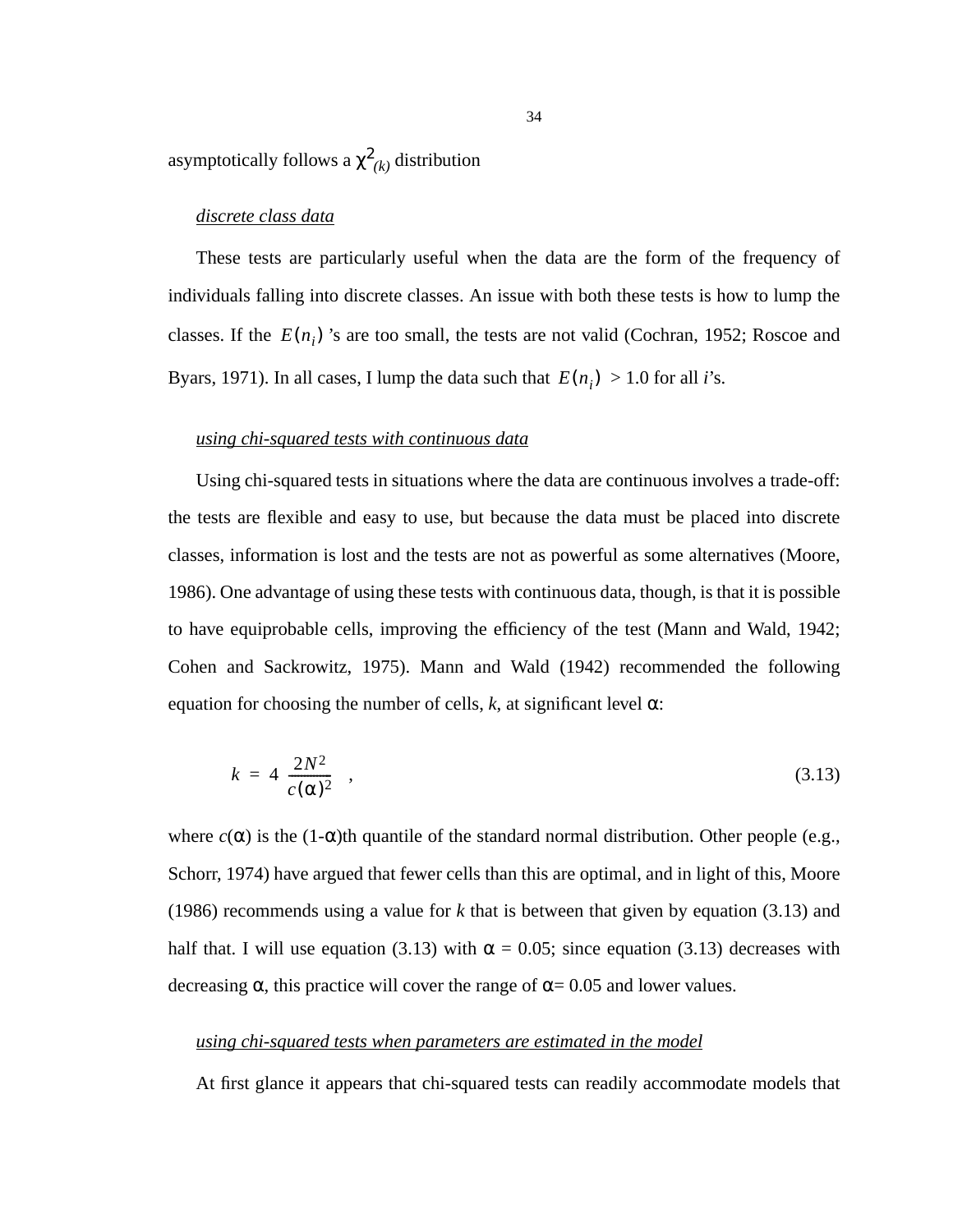have parameters estimated from the data. The standard approach is to subtract one degree of freedom for each parameter estimated. As Fisher (1924) showed, however, the type of estimation procedure used affects the outcome of the goodness-of-fit test. The appropriate parameter estimation method to use is the minimum chi-squared criterion. This involves minimizing the  $X^2$  statistic with respect to the parameters and is achieved by solving the following equation:

$$
\sum_{i=1}^{k} \left( \frac{n_i}{p_i(\theta)} \right) \frac{\partial}{\partial \theta_p} p_i(\theta) = 0, p = 1, 2, ..., r,
$$
\n(3.14)

where *r* is the number of parameters estimated. This method has several drawbacks. First, this equation is difficult to solve – analytical solutions are rarely available, and the response surface is not smooth. Second, chi-square estimation procedure is rarely used, and ideally the parameter estimates used in the goodness-of-fit tests are those obtained from the parameter estimation part of the data analysis. Fortunately, using parameter estimates from other methods (such as maximum likelihood) results in tests that are conservative  $-$  i.e., they reject the model too often. Thus there are three choices: 1) use the minimum chisquared criterion and accept its downfalls, 2) use another estimation method and use a conservative test, or 3) use a test that includes a correction factor, such as the Rao-Robson test (Rao and Robson, 1974).

#### *tests using the empirical density function*

When data are continuous and the model is fully specified, tests involving the *EDF* are easy to use and generally more powerful than chi-squared tests. In cases where parameters are estimated from the data, these tests become more difficult to implement, and the theory is not as well developed (Stephens, 1986).

As stated previously, these tests are based on the deviation of the *EDF* from the *CDF*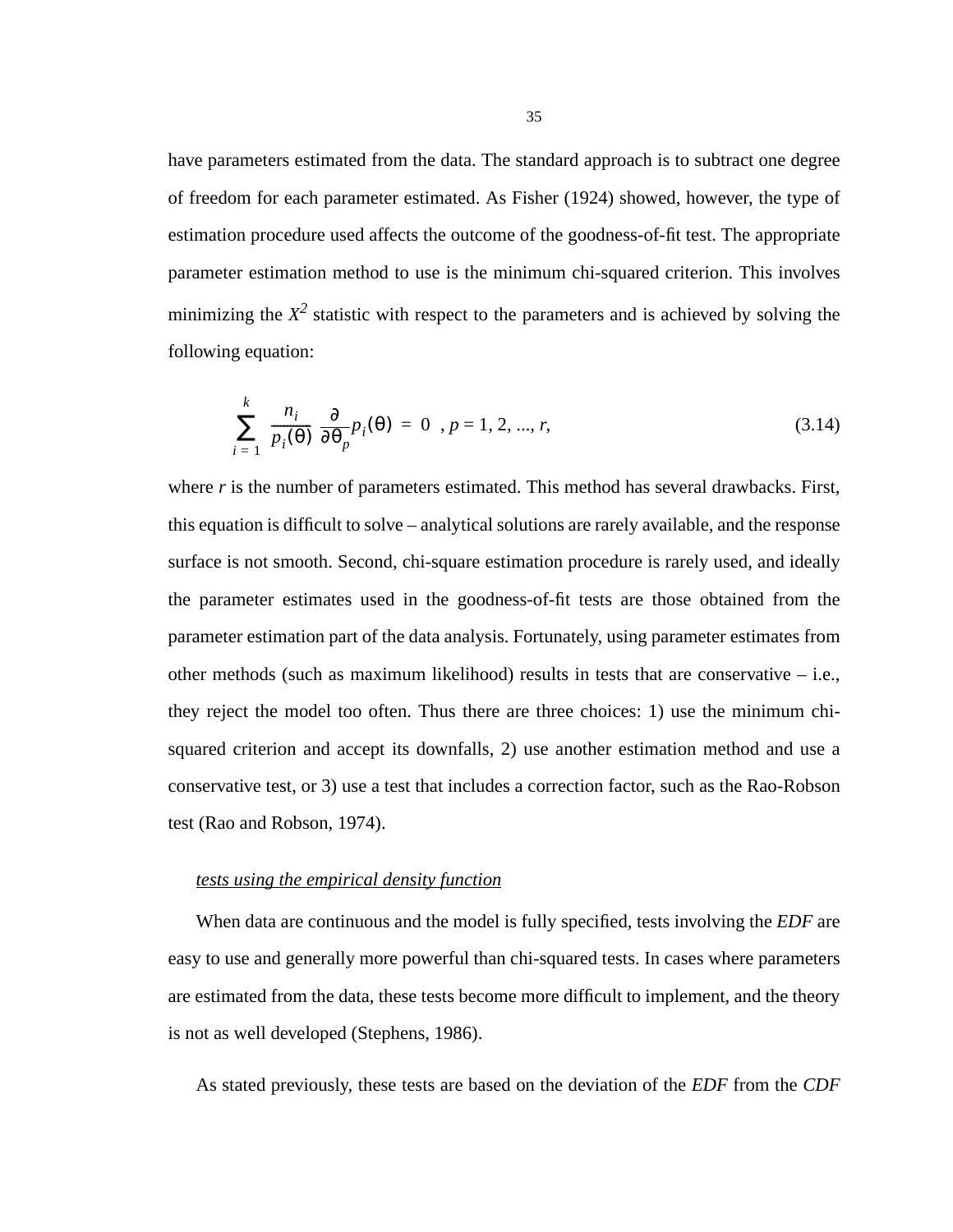of the model distribution. The empirical density function is constructed by ranking the observations and then computing

$$
F_n(X) = \frac{1}{N} \text{ ($\#$ of observations } \le x), \, n = 0, 1, \dots, N. \tag{3.15}
$$

This results in a step function that increases 1/*N* in height at each observation. This is compared to the model *CDF*, *F*(*X*). The most commonly used statistic is *D*, first introduced by Kolmogorov (1933):

$$
D = \sup_{x} |F_n(X) - F(X)| \tag{3.16}
$$

which is the largest vertical distance between  $F_n(X)$  and  $F(X)$ . Other statistics have been proposed that involve the squared difference between  $F_n(X)$  and  $F(X)$  integrated over the entire range of *x*.

In some cases it is more convenient to work with data after they have been transformed such that

$$
Z = F(X), \quad 0 \le z \le 1. \tag{3.17}
$$

If the model is true *Z* will be uniformly distributed on [0,1]. If  $z_{(i)}$  is the *i*th-ranked transformed data point, then

$$
D = max_{i} \left\{ \frac{i}{n} - z_{(i)}, z_{(i)} - \frac{(i-1)}{n} \right\} .
$$
 (3.18)

The basic goodness-of-fit test is as follows. We would like to test the hypothesis that a random sample,  $x_1, x_2, ..., x_N$ , came from a fully specified distribution,  $F(X)$ . In other words,

*H*<sup>0</sup>: the random sample is from  $F(X)$ .

*HA*: the random sample is not from *F*(*X*).

The procedures are followed as outlined above, and the resulting test statistic is compared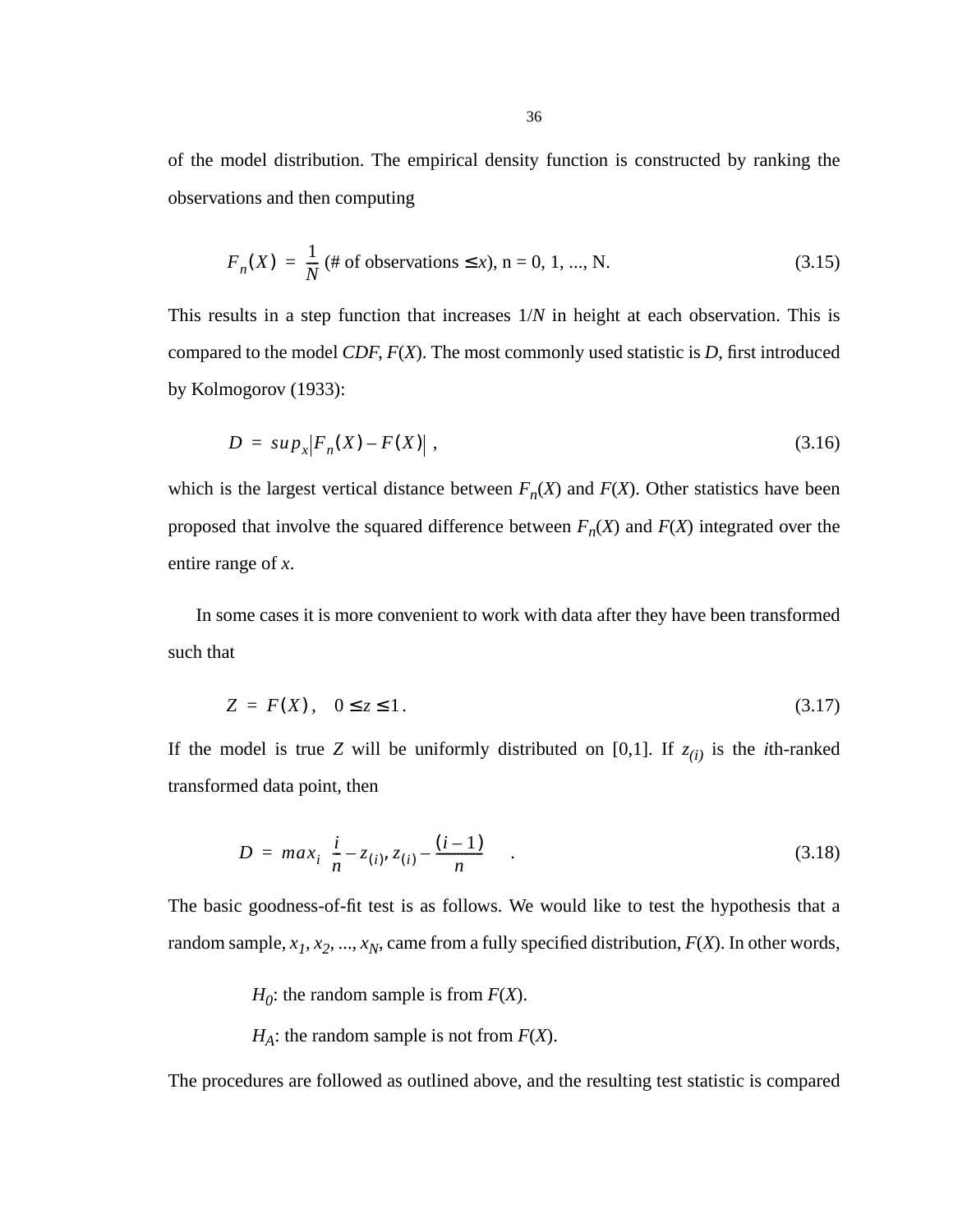to its tabulated distribution. A value falling in the upper extreme of the distribution is evidence against the null hypothesis.

#### *EDF tests with estimated parameters*

When parameters are estimated from the data, *EDF* tests become less general. If the parameters are location (e.g., the mean of a normal distribution) and/or scale (e.g., the variance of a normal distribution) parameters, the distribution of the *EDF* statistic is dependent on the family of distribution in question but not on the particular parameter values. This is the case with the normal and exponential distributions, among others, and these distributions of test statistics for many of these families have been tabulated. In cases where a shape parameter is estimated (e.g., Gamma and Inverse Gaussian distributions), the distribution of test statistics is dependent not only on the family of distribution but also on the true parameter values, making the use of these tests quite cumbersome. One way to overcome this is to create the distribution of test statistics with Monte-Carlo simulations as they are needed.

### **3. 7. Model discrimination, model selection, generalized likelihood ratio test**

Several alternative models are often proposed to explain the same data, and objective criteria are needed to choose among models. The alternative models may be nested or nonnested. Nested models are constructed such that a simpler model can be obtained from a more complex model by eliminating one or more parameters from the more complex model. Thus choosing among models reduces to determining the appropriateness of the additional parameters. Non-nested models are not related in this way, and model selection must be based on some other criteria. I will not deal with non-nested models in my thesis.

While adding features to a model is often desirable, the increased complexity comes with a cost. In general, the more parameters contained in a model, the less reliable are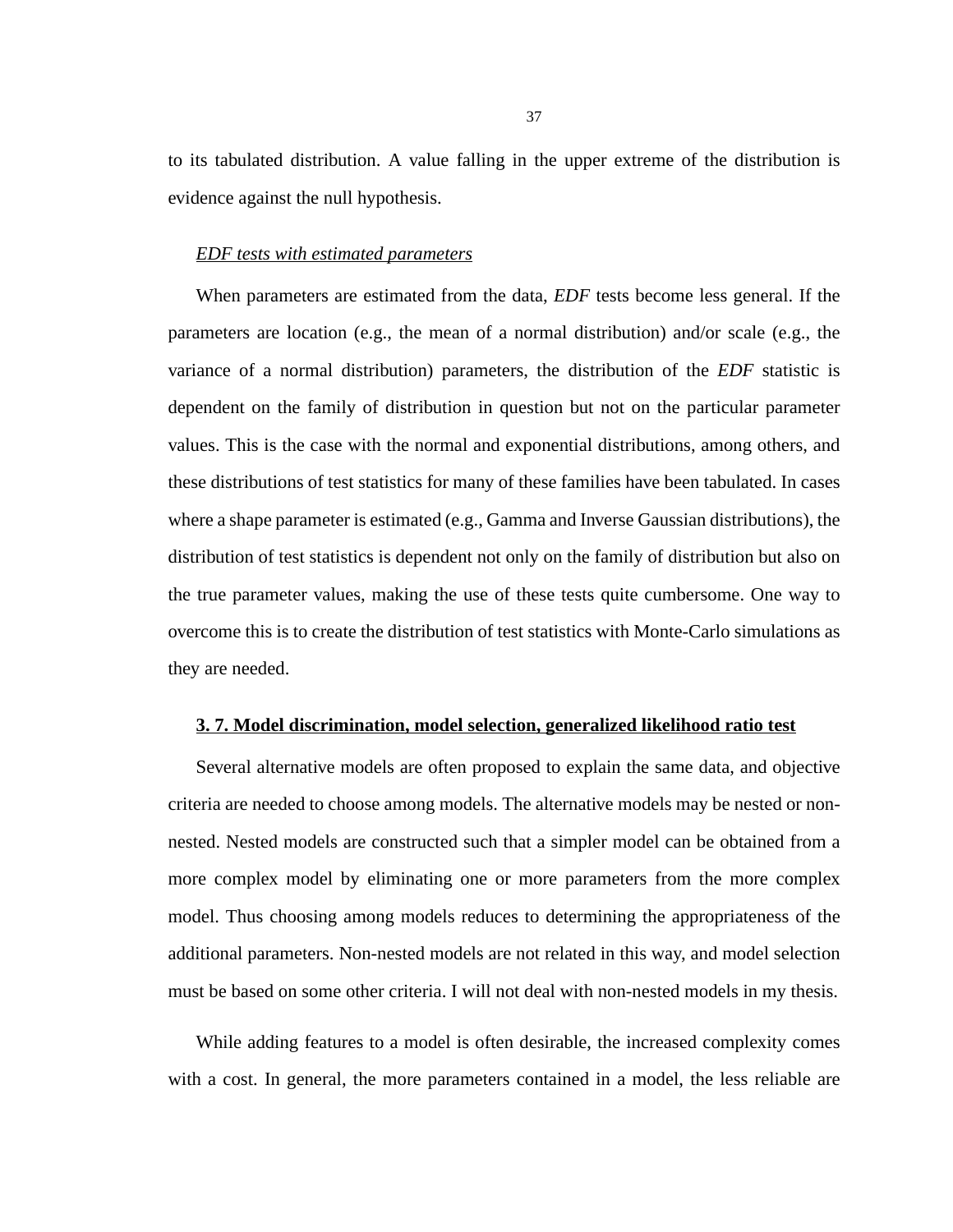parameter estimates. Criteria to select among models must weigh the trade-off between increased information and decreased reliability. I present three methods, all of which deal with the likelihood function, and because of this, model discrimination is related to parameter estimation. I begin with a discussion of nested models and then show how the three methods choose among models.

Beginning with the simplest case, a null model  $f(\mathfrak{X}; \theta_0)$ , specified by the parameter vector  $\Theta_0 = (\Theta_1, \Theta_2, ..., \Theta_k)$ , is compared to an alternative model  $f(\chi; \Theta_A)$ , which shares the *k* parameters of the null model but also contains an additional parameter,  $\theta_{k+1}$ . In comparing the null to the alternative hypothesis, we are determining the appropriateness of adding the additional parameter to the null model. In other words, we are testing the following hypotheses:

$$
H_0: \Theta_{k+1} = 0, \text{ versus}
$$
  

$$
H_A: \Theta_{k+1} \neq 0.
$$

This is a two-sided test because the null hypothesis is rejected if  $\theta_{k+1}$  is determined to be significantly greater or less than 0 (or another pre-determined value). This can be extended to comparisons of models that differ by more than 1 parameter, with the alternative model having parameter space  $\theta_A = (\theta_1, \theta_2, ..., \theta_k, \theta_{k+1}, ..., \theta_{k+r})$ .

The likelihood function is based on parameter values and the data. As with parameter estimation, parameters vectors  $\hat{\theta}_0$  and  $\hat{\theta}_A$  are chosen to maximize the likelihood function. In other words,  $\hat{\theta}_0$  and  $\hat{\theta}_A$ 

$$
L(\hat{\theta}_0; \mathbf{x}) = supL(\theta_0; \mathbf{x})
$$
  

$$
L(\hat{\theta}_A; \mathbf{x}) = supL(\theta_A; \mathbf{x})
$$
 (3.19)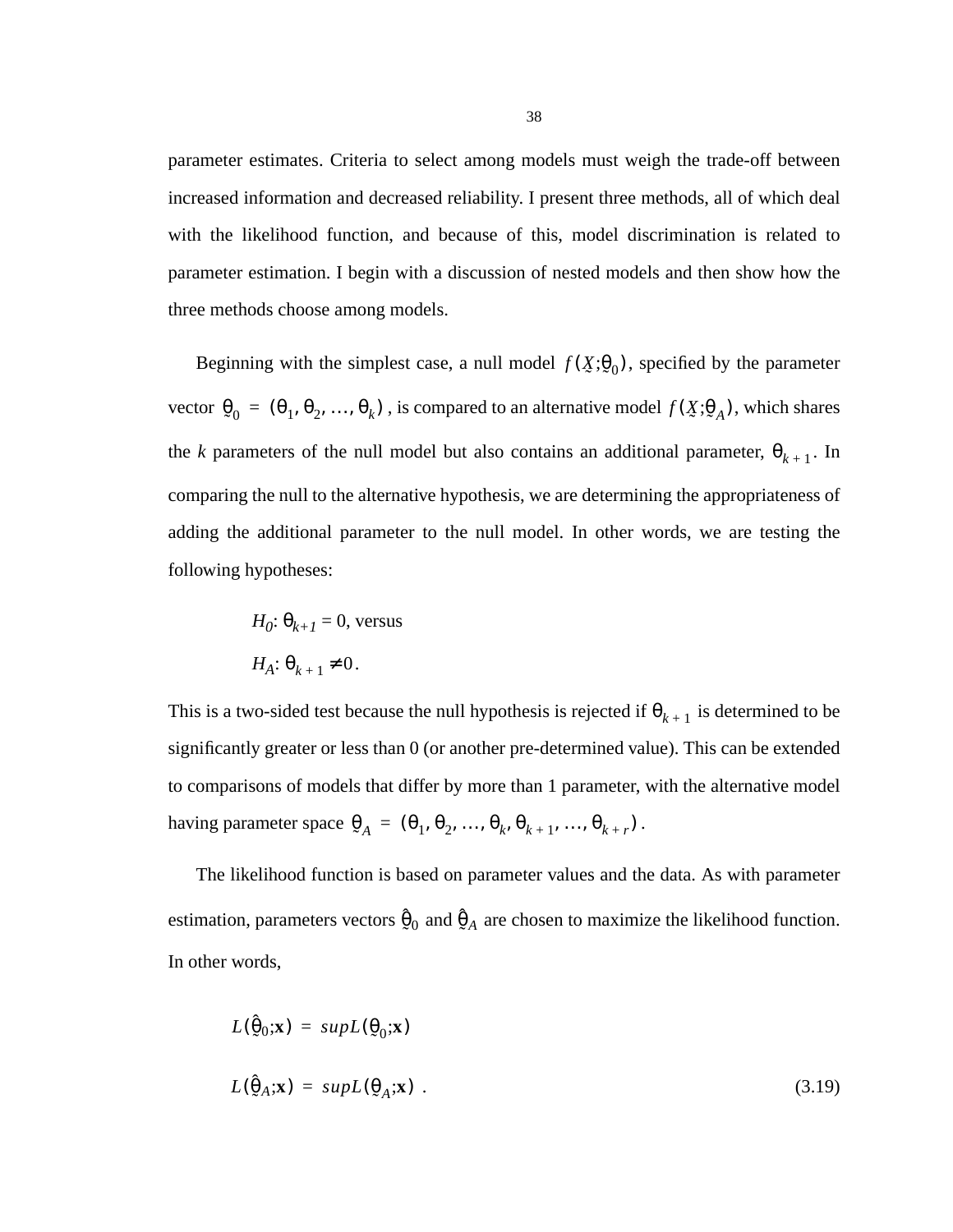The three model comparison methods compare these two likelihoods.

#### *generalized likelihood ratio test*

The generalized likelihood ratio test (GLRT) (Mood, et al., 1974; Bickel and Doksum, 1977; Hogg and Tannis, 1983), as its name implies, is based on the ratio of the likelihoods. Define a random variable Λ with realizations, λ(**x**), based on the data, **x**:

$$
\lambda(\mathbf{x}) = \frac{\sup L(\mathbf{\hat{g}}_0; \mathbf{x})}{\sup L(\mathbf{\hat{g}}_A; \mathbf{x})},
$$
\n(3.20)

where *L* is the likelihood function as in equation [\(3.8\).](#page-30-0) Note that  $0 \le \lambda \le 1.0$ . This is because the null hypothesis (based on  $\theta_0$ ) is nested within the broader hypothesis (based on  $\theta$ ), and  $\lambda$  will always be  $\leq 1.0$ . Also, sup *L* will always be  $\geq 0$ , so  $\lambda \geq 0$ . In general,  $\lambda \ll 1.0$  is grounds for rejecting the null hypothesis. ˜

The likelihood ratio is useful because of the following result (Bickel and Doksum, 1977). First, assume that  $\mathbf{x} = x_1, x_2, x_3, \dots, x_n$  is a sample from the probability density function or discrete density function  $f(\mathbf{X}; \theta_A)$  with  $\theta_A$  a  $k+1$  dimensional parameter vector that takes on values unrestricted in  $R^{k+1}$ . Also assume that:

1) The map  $θ \rightarrow f(x; θ)$  is smooth in  $θ$  for each *x*;

2) The maximum likelihood estimate  $\hat{\theta}$  is consistent (i.e., the estimate  $\hat{\theta}$ becomes arbitrarily close to the true value as *n* gets large).

Then, with  $\lambda$  formulated as above, if  $\theta_{k+1} = 0$  (the null hypothesis is true), the asymptotic distribution of  $-2\log\Lambda$  is approximately  $\chi^2$  with 1 degree of freedom (Mood, et al., 1974; Bickel and Doksum, 1977). Thus a test of size  $\alpha$  is

$$
Reject H_0 \text{ if } -2\text{log}\Lambda > \chi^2_{1-\alpha}(1),
$$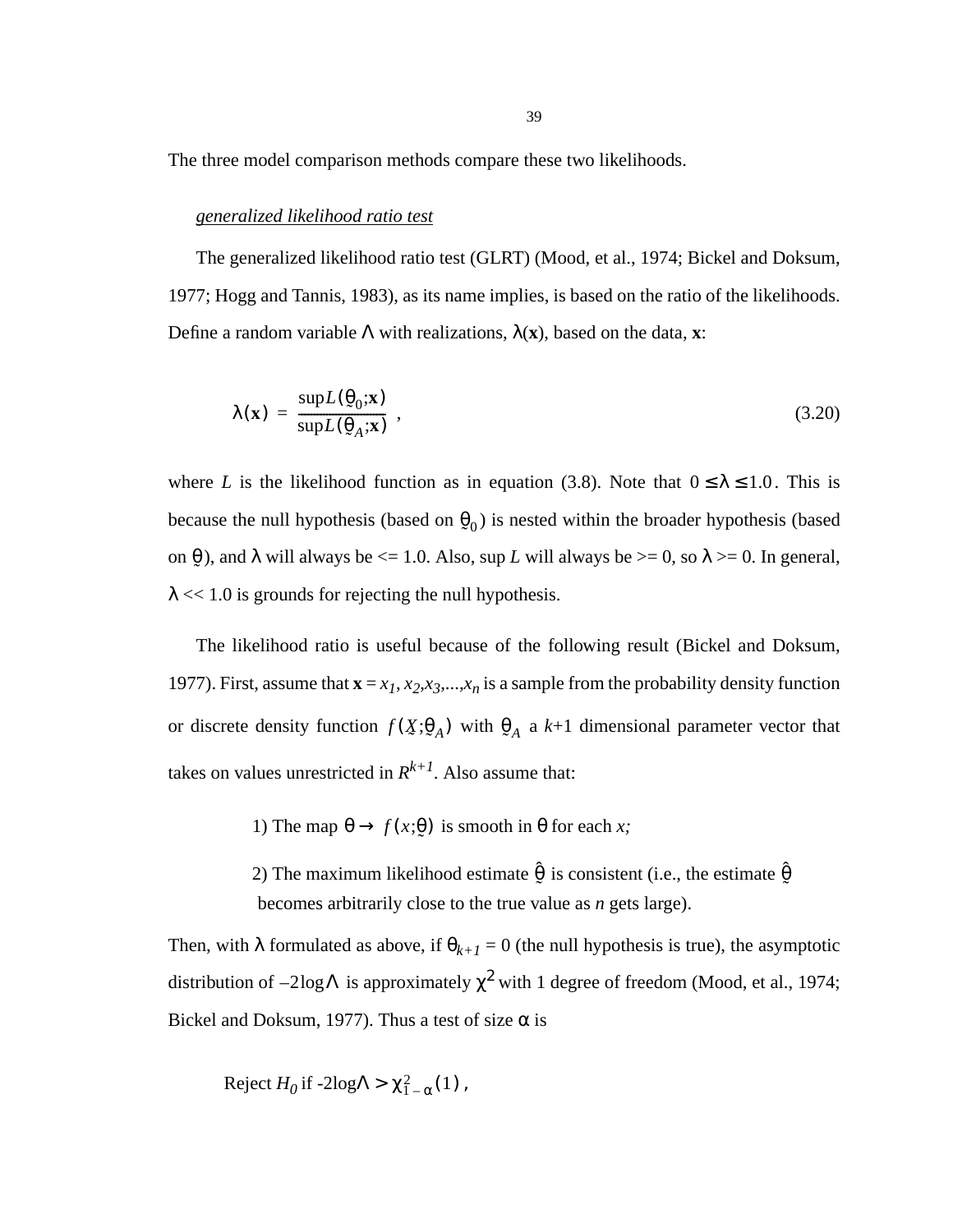where  $\chi^2_{1-\alpha}(1)$  is the (1- $\alpha$ )th quantile of the chi-square distribution with 1 degree of freedom. This test can be extended to the case where the difference between the dimension of the null and alternative models is greater than 1. If the test is formulated as above, and the same assumptions are met, then  $-2\logΛ$  is approximately  $\chi^2$  with *r* degrees of freedom, where *r* is the difference in dimension between the two models.

## *Akaike's information criterion*

The other two methods operate under the premise of parsimony – simpler models are favored over more complex ones. The first is called Akaike's information criterion (AIC) (Akaike, 1973). For each alternative model proposed to describe data,

$$
AIC_i = 2\log L(\hat{\theta}_i; \mathbf{x}) - 2(k + r_i) \tag{3.21}
$$

where  $k + r_i$  is the number of unspecified parameters in the *i*th model. In a sequence of nested models, the model with the largest  $AIC<sub>i</sub>$  value is chosen. Compared to the GLRT method, the AIC method assigns proportionately more penalty for models of increasing complexity.

#### *Bayesian information criterion*

Both the GLRT and the AIC method have a similar drawback – as the sample size increases there is an increasing tendency to accept the more complex model (Raftery, 1986). The Bayesian information criterion (Schwarz, 1978) takes sample size into account. Although the BIC method was developed from a Bayesian standpoint, the result is insensitive to the prior distribution for adequate sample size.Thus a prior distribution need not be specified (Schwarz, 1978; Raftery, 1986), which simplifies the method. For each model, The BIC is calculated as

$$
BIC_i = 2\log L(\hat{\theta}_i; \mathbf{x}) - (k + r_i)\log(n) \quad , \tag{3.22}
$$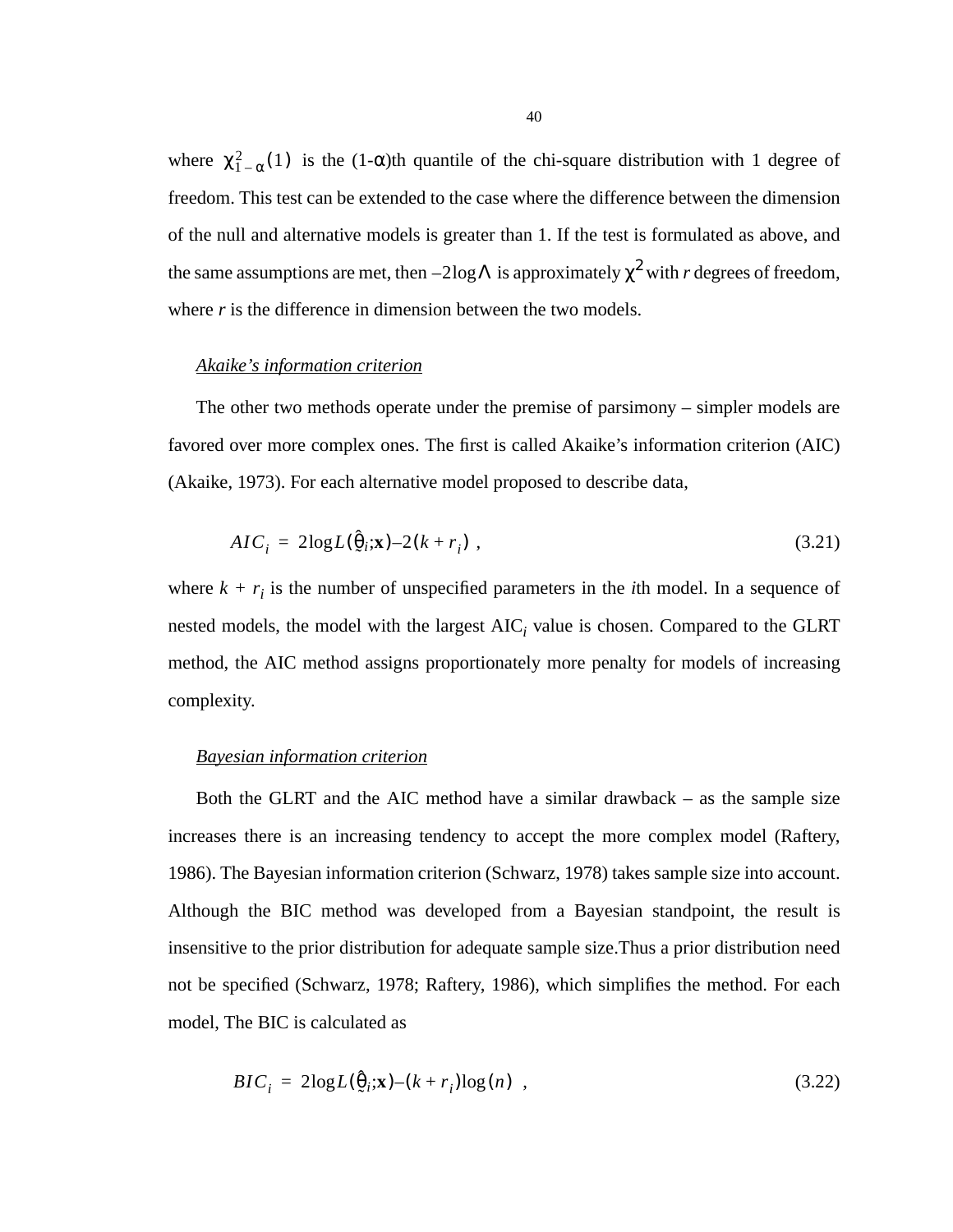where  $n$  is the sample size. As with the previous method, the model is chosen with the largest BIC. If just two alternative models are being compared, the BIC from the simpler model can be subtracted from the BIC from the more complex model. A positive value indicates that the more complex model should be favored, while a negative value favors the simpler model.

# **3. 8. Statistical simulations**

Simulations are a means to answer some of the questions raised about the statistical procedures outlined in the above sections of this chapter. The general procedures for the statistical simulations is:

1) specify the model  $f(x;\theta)$  and choose parameter values,  $\theta^*$ ;

2) draw a random sample,  $(x_1, x_2, ..., x_n)$ , of size *n* from the specified distribution;

3) perform the statistical procedure – estimate parameters, compute test statistics;

4) repeat steps 2 and 3 many times to generate distributions of parameter estimates and test statistics;

5) use these distributions to compute bias or mean squared error (*MSE*) of parameter estimates or to compare the distribution of test statistics to the theoretical distribution.

Simulations can be performed under a variety of conditions, e.g. different sample sizes or parameter values.

After *n* simulations are run, the bias of a parameter estimate can be formulated as:

$$
E(\hat{\theta} - \theta^*) = \frac{1}{n} \sum_{i=1}^{n} [\hat{\theta}_i - \theta^*] \tag{3.23}
$$

 $\hat{\theta}_i$  is the parameter estimate from the *i*th simulation, and  $\theta^*$  is the true value of the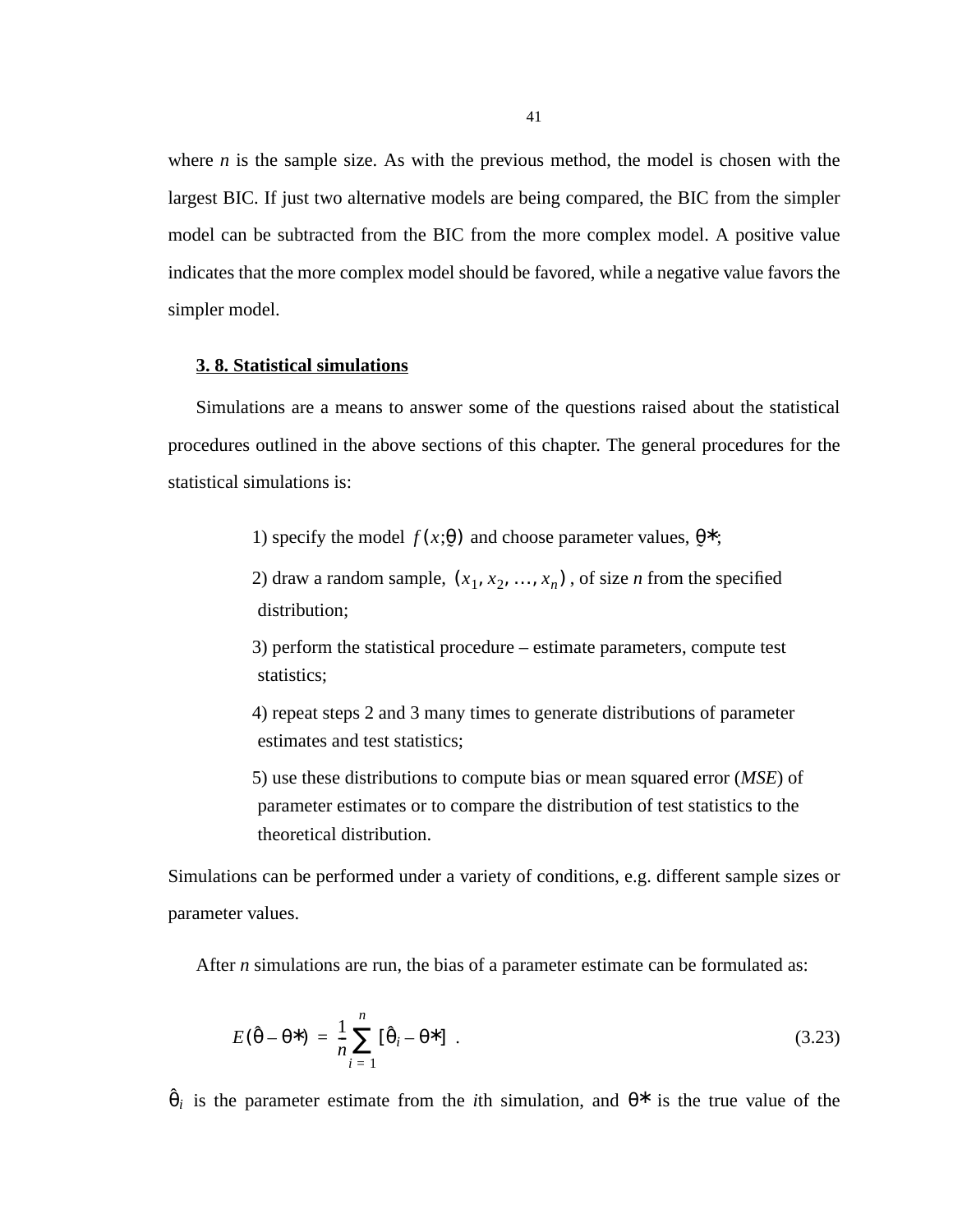parameter. The *MSE* of the parameter estimate can be computed as

$$
MSE = \frac{1}{n} \sum_{i=1}^{n} [\hat{\theta}_{i} - \theta^{*}]^{2}.
$$
 (3.24)

After a distribution of test statistics is generated, it can be compared directly to the theoretical distribution. In doing so, the consistency of the two distributions can be determined.

## **3. 9. Types of data**

In this section I briefly discuss the methods used to mark and track juvenile salmonids and the type of information available from each.

#### *freeze-brand*

Freeze branding is an efficient way to mark a large group of fish with the same identification code (Mighell, 1969). A metal branding tool is cooled with liquid nitrogen, and the fish are pressed against the tool. This method does not distinguish among individuals, but release groups can be distinguished. This allows for the determination of release site and release time of recaptured fish. In general, the data acquired from freeze brand fish are the number of fish collected during discrete collection periods.

# *PIT tag*

PIT (passive integrated transponder) tags are used to monitor individual fish. The tag, 12 mm long, is inserted in the fish's body cavity and contains a microchip that is programmed to contain individual fish identification codes (Prentice, et al., 1990). At monitoring sites the tag emits a signal in response to excitation from an interrogation system. The signal is decoded to yield information about instantaneous passage times of individuals. The tags do not seem to adversely affect the fish in terms of survival or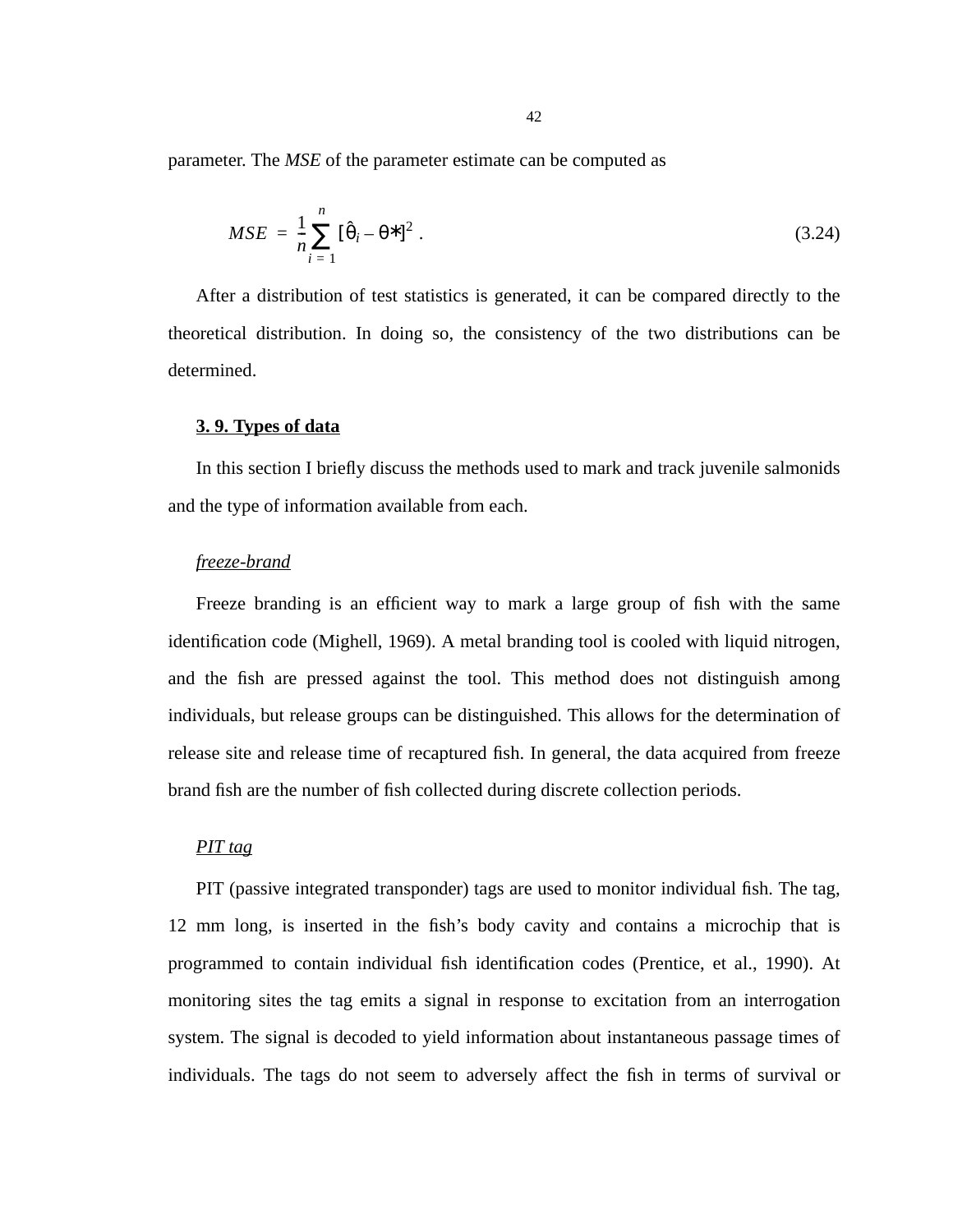swimming performance (Prentice, et al. 1990).

## *radio-tracking*

Radio-tracking has been used successfully in the past to monitor movements of migrating juvenile salmon. Atlantic salmon (*Salmo salar*) have been radio-tagged and monitored in the northeastern United States (Stasko, 1975), Canada (Brawn, 1982), Norway (Holm, et al., 1982) and Scotland (Tytler, et al., 1978). Several studies have also been performed on juvenile salmonids in the Columbia River Basin (Giorgi et al., 1985; Stuehrenberg et al., 1986). Two qualitatively different types of studies have been performed. In the first type (e.g., Giorgi et al., 1985), individual fish are followed with their position being noted at relatively frequent time increments to create a radio track. This allows one to analyze individual behavior on a relatively fine scale. The other type of study (e.g., Stuehrenberg et al., 1986) involves releasing a group of fish and recording the arrival time of individuals at receivers located at fixed sites downstream. Many more fish can be included in this type of study, with information about the distributions of groups of fish being obtained.

The question of whether internal radio tags affect the migratory behavior of juvenile salmon has been addressed in at least two studies (McCleave and Stred, 1975; Stuehrenberg et al., 1986). Both studies determined that there is no effect of internal radio tags on the swimming stamina of juvenile salmon, although buoyancy may be affected. Also, the latter study made qualitative observations of swimming behavior and concluded that there was no difference in the behavior of fish with dummy tags and control fish.

# *hydroacoustics*

Several studies have employed fixed location hydroacoustic transducers to monitor the abundance of juvenile salmonids (Johnson, et al., 1985; Dawson, et al., 1984b). The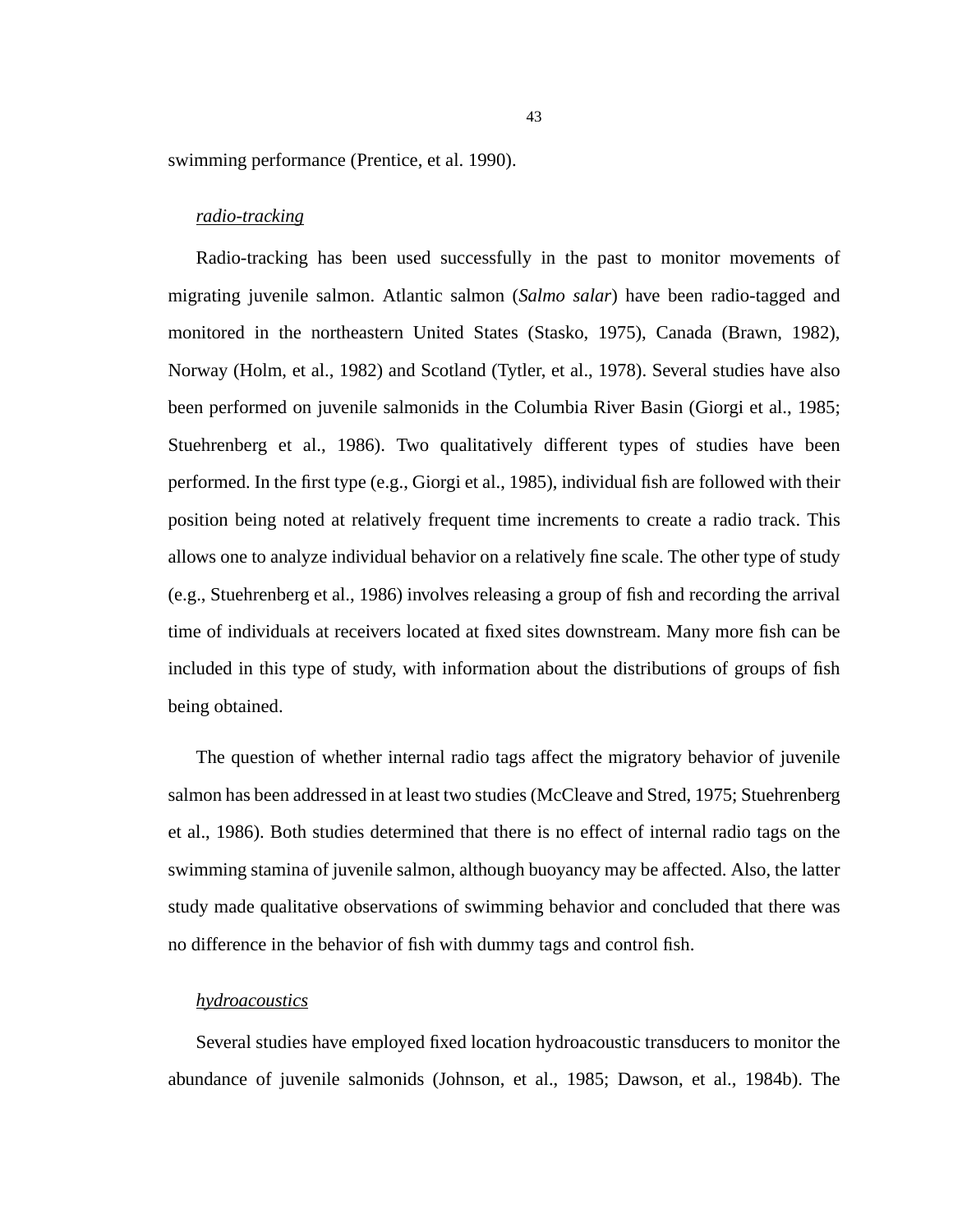procedure is to attach transducers at the base of a dam and to point it upward through the forebay. The instruments yield an estimate of the density of juvenile salmonids migrating at specific depths (Dawson, et al., 1984a). The equipment cannot distinguish among species.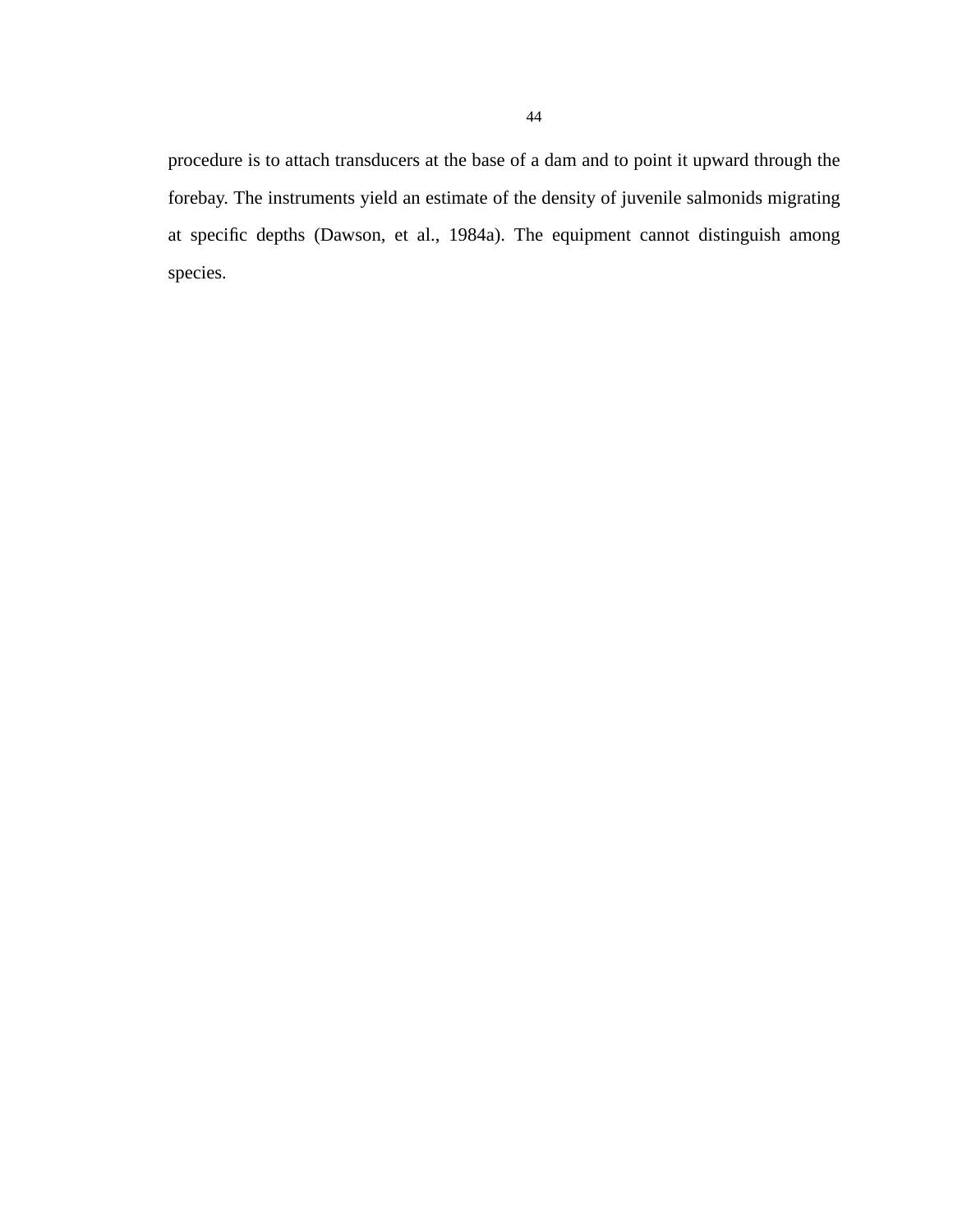# **4. Basic travel time model**

#### **4.1. Introduction**

The amount of time juveniles spend migrating downstream in rivers has several implications for salmon populations. From a behavioral standpoint, the timing of migration has evolved for individual stocks to take advantage of river currents while avoiding hazards such as predation. Also the migration timing is coordinated with the smoltification process so that the fish reach the saltwater environment when they are physiologically prepared (Folmar and Dickhoff, 1980).

From a management standpoint, understanding and modeling juvenile salmonid travel time is important for several reasons. The ability to predict the arrival times of populations of fish at dams will aid in directing river and dam operations to enhance fish survival. For instance, spilling fish over the top of dams is considered to be a safer passage route than through the turbines. However spilling water for fish passage involves a cost of lost electricity generation, so predicting the abundance of fish in front of dams can help to make this process as efficient as possible. Also, there is the question of whether it is possible to speed up migration rate. Since river currents are thought to be a primary source of downstream movement (Smith, 1982), the reduced river velocity created by dams can potentially greatly increase the travel times of the juveniles. In fact, Raymond (1978) estimated that the construction of dams may have doubled the travel times of some stocks in low flow years. A proposal that is receiving serious consideration is reservoir drawdown. This involves lowering reservoir levels to try to enhance river velocities. Understanding how fish respond to these conditions will be crucial.

In this chapter, I develop a basic travel time model where migration rate is considered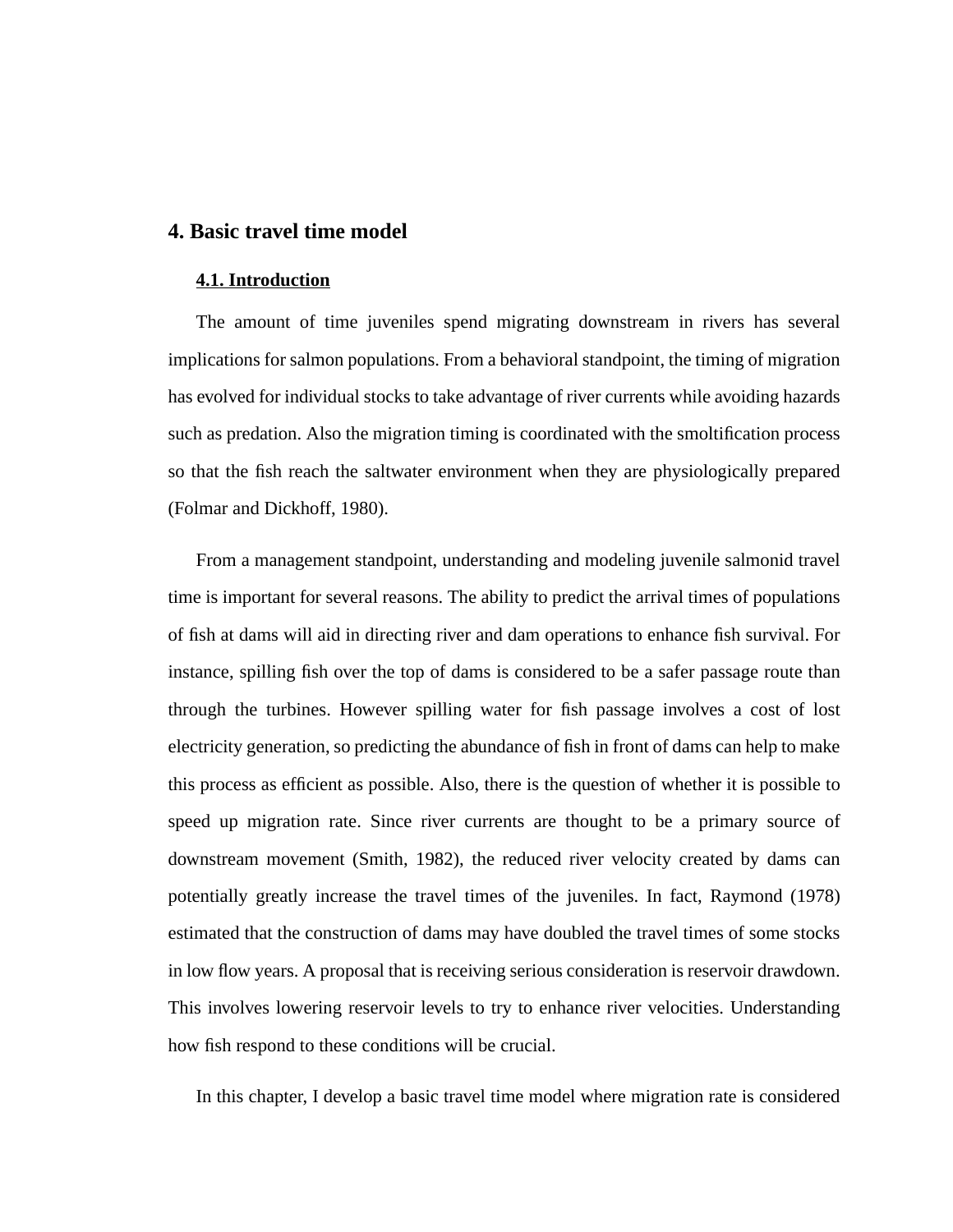<span id="page-45-0"></span>to be constant, and all members of a cohort behave identically. In the next chapter, I incorporate behavioral components into the travel time model, such as travel time related mortality, migrational delay, and diel variation in migration rate. In chapter 6, I allow for population heterogeneity, with the migration rate of individuals being determined by factors such as fish length.

### **4.2. Development of basic model**

## *overview of modeling downstream migration*

Most travel time experiments involve collecting a group of fish, marking them with a tag and then releasing them as a group from a single release point. The fish then migrate downstream and are collected at a downstream collection site, often a dam (see Figure 4.1).



Figure 4.1 A schematic diagram of the travel time problem.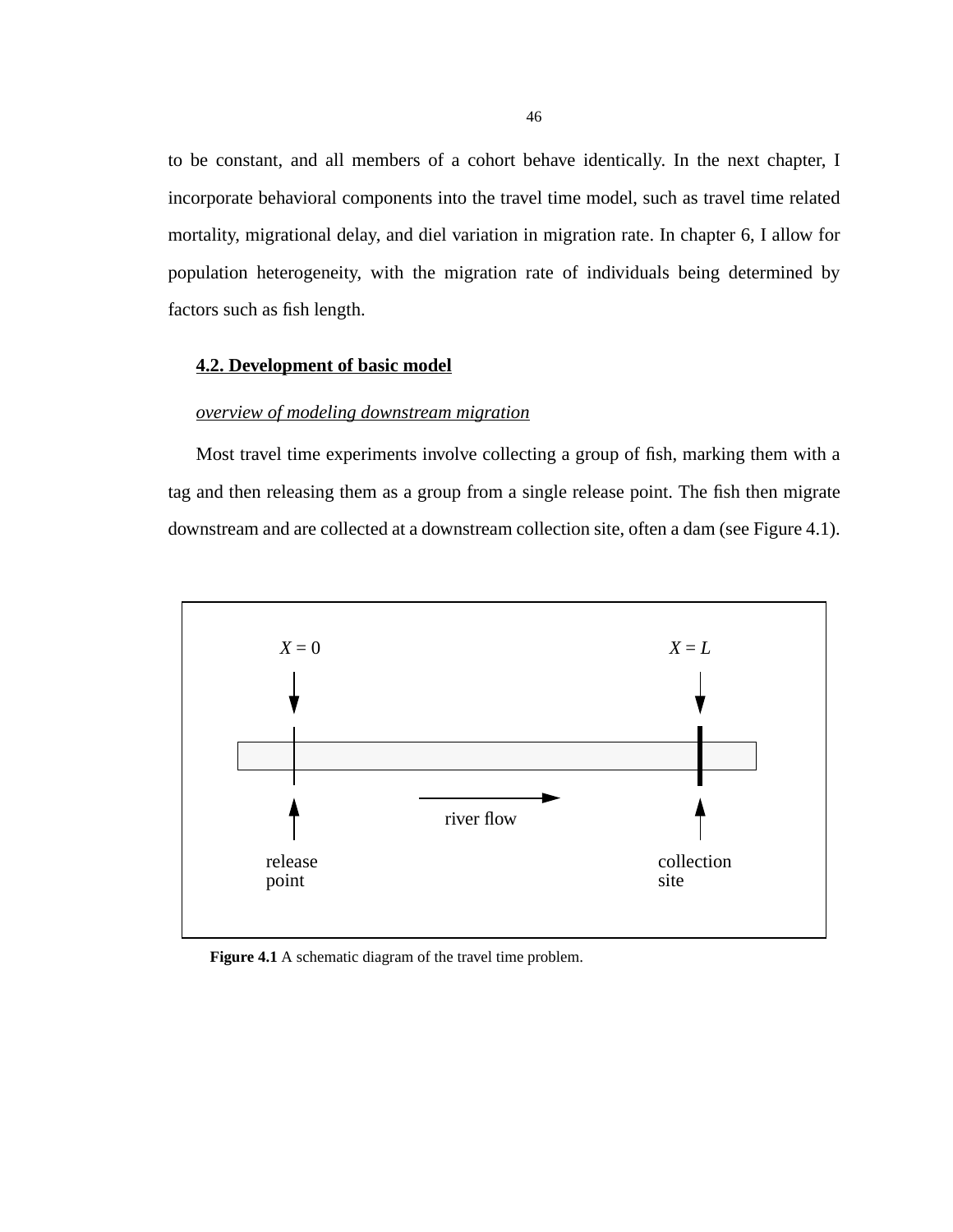The river is treated as 1-dimensional.

The modeling effort is directed at determining  $g(t)$ , which is the probability density function for the distribution of arrival times at the downstream collection site. Also of interest is the position of an individual through time. This is denoted by the random variable *X*(*t*) with  $X \in R^1$  and *t* > 0. *X* is usually further restricted by the physical domain of the system being studied. With a release point at  $X=0$ , and a collection site at  $X=L$  (as in [Figure 4.1\)](#page-45-0), it is assumed that  $-\infty < X < L$ . Also of interest is  $p(x,t)$ , which is the density function for an individual occurring at position *x* at time *t*. If there are *N* individuals in a cohort, then  $N \cdot p(x, t)$  is the population density. Because individuals leave the river reach  $\int_X p(x, t) dx \leq 1.0$ .

The travel time of fish through a reach can be thought of in two ways, both of which yield equivalent results. In terms of the process  $X(t)$ , the travel time T is modeled as the first passage of *X*(*t*) from the release point to the collection point. In other words,

$$
T = \inf\{t: X(t) < L | X(t_0) = x_0\} \tag{4.1}
$$

(Sacerdote, 1988). In terms of the density function  $p(x,t)$ , the passage of fish through a reach is modeled in terms of the loss of density at an absorbing boundary. In other words, an absorbing boundary is imposed at  $X = L$ , and thus

$$
p(L, t) = 0. \tag{4.2}
$$

The theory of boundary crossing has been extensively developed in the mathematical and statistical literature (e.g., Sacerdote,  $(1988)$ ), where there has been an effort to derive generalizations about a variety of processes crossing different classes of boundaries. A major application in the statistical literature has been the development of sequential analysis (Siegmund, 1985), where rejecting a hypothesis is related to the probability of a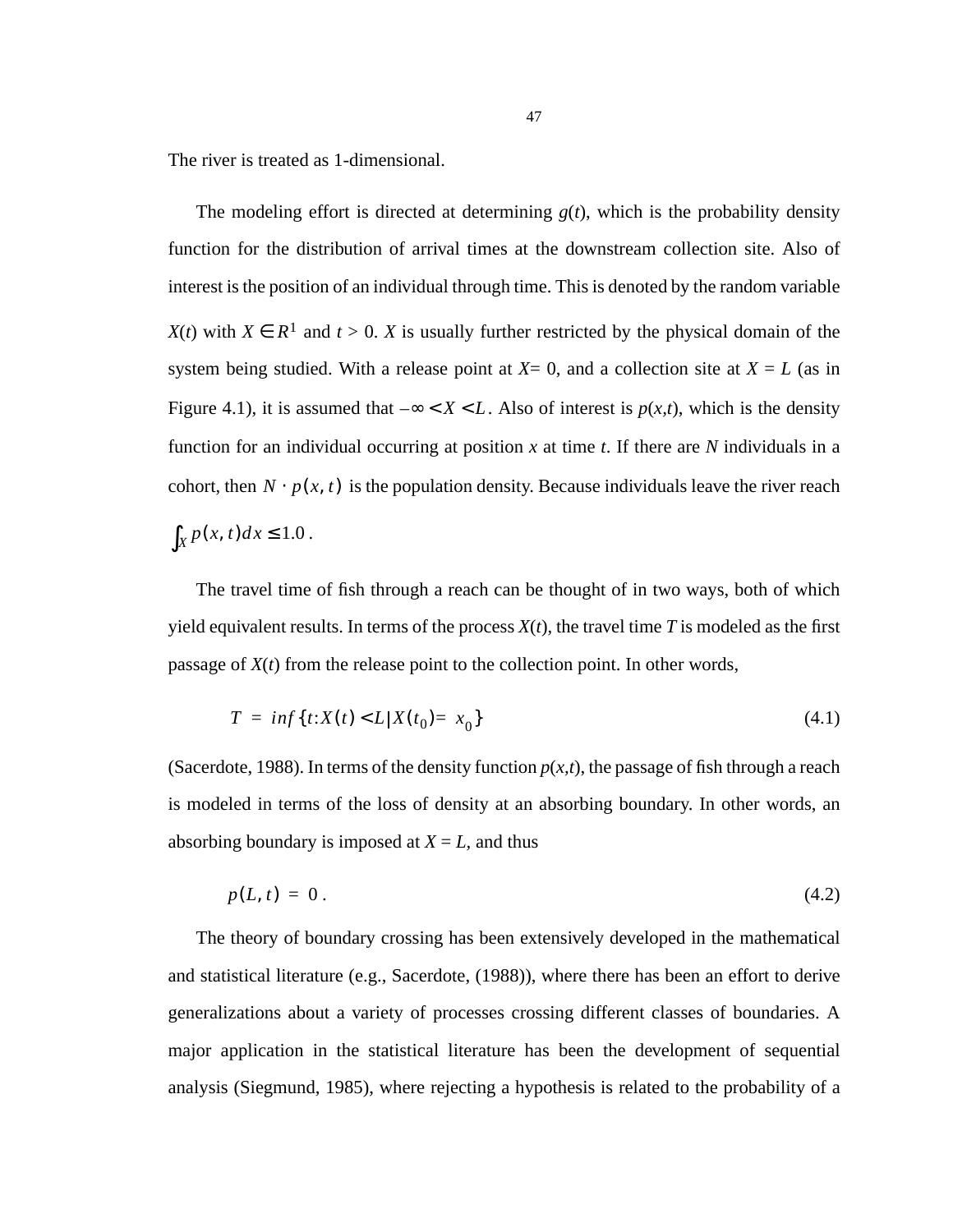process crossing a boundary. In the biomedical literature, there has been a great deal of activity in applying first passage problems to models of neuronal firing (Lanska, 1988). Boundary crossing models have a lot of potential for ecological applications, where many processes are phenological in nature. There have been a few applications in this area, including applications to the timing of instar development in insects (Kemp, et al., 1989) and population extinction (Dennis, et al., 1991).

In the following section I present some general results for first passage problems. I then focus on the specific case where the parameters are constants. The remainder of the chapter is devoted to statistical methods and applications to data.

### *assumptions*

Several assumptions must be made in order to apply the basic travel time model derived in the following section. In later chapters, I expand the model so that these assumptions are not necessary. The first assumption is that the population of fish is independently, identically distributed. Second, the migration process is time homogeneous – there is no diel or seasonal variation in the migratory behavior. Third, each individual has an equal probability of being sampled at the downstream collection site. This means that survival probabilities are identical among the individuals, and the probability of recapture is also identical.

## *model development*

The travel time model begins with the assumption that the spatial distribution of fish through time is described by an advection-diffusion equation. Several people have suggested using this equation to describe the migration of fish (Saila and Flowers, 1969; DeAngelis and Yeh, 1984; Anderson and Schumaker, 1988; Hiramatsu and Ishida, 1989). Since the available data is of the distribution of fish passing through dams (or collected at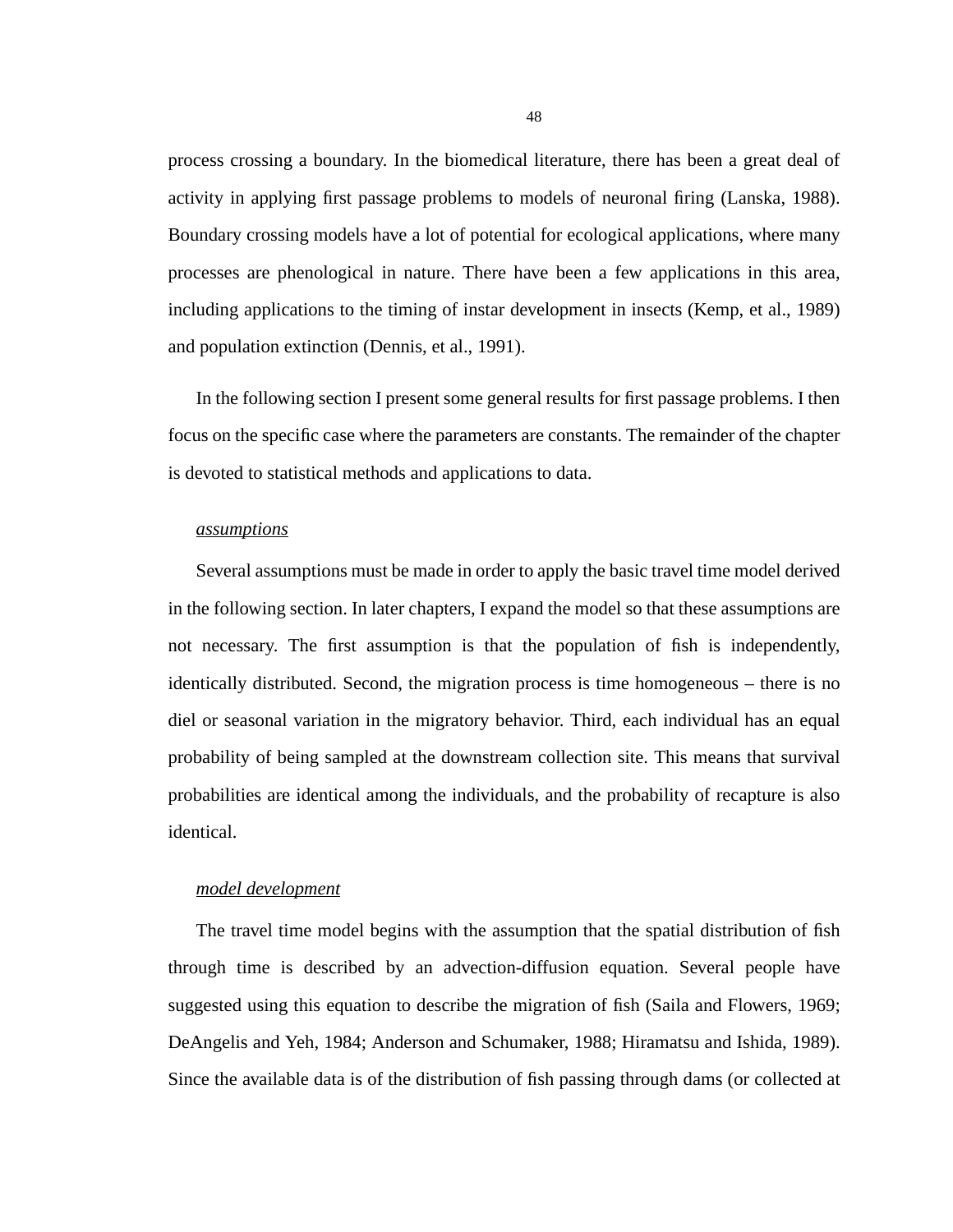<span id="page-48-0"></span>traps) through time, the advection-diffusion equation is used to derive the distribution of fish passing a fixed point through time. In this temporal form, the model can be compared to data to determine the validity of the model and estimate parameters.

The advection-diffusion equation is expressed as:

$$
\frac{\partial p}{\partial t} = -r \frac{\partial p}{\partial x} + \frac{\sigma^2 \partial^2 p}{2 \partial x^2}.
$$
\n(4.3)

The parameter *r* determines the rate of downstream movement, and  $\sigma$  determines the rate of population spreading. As shown in the Chapter 2, with natural boundaries and a point release at  $x_0 = 0$ , the unique solution of equation (4.3) is

$$
p(x,t) = \frac{1}{\sqrt{2\pi\sigma^2 t}} exp\left(\frac{-(x-rt)^2}{\sigma^2 t}\right).
$$
\n(4.4)

It is not realistic, however, to assume unrestricted boundaries in natural systems. In the case of the Columbia River, dams form delineations, and fish populations are sampled as they pass through dams. To account for this, an absorbing boundary is imposed at the site of a dam. As fish in the population pass a dam, they are "absorbed" from the reservoir and passed through the dam. In terms of the model, we assume that fish are released at  $X = 0$ and are collected at  $X = L$ . The boundary conditions are now

$$
p(-\infty, t) = p(L, t) = 0.
$$

Note that there still is a natural boundary upstream from the collection point. This allows fish to move upstream from their point of release. With these boundary conditions and the same initial conditions as above, the solution to equation (4.3) is now: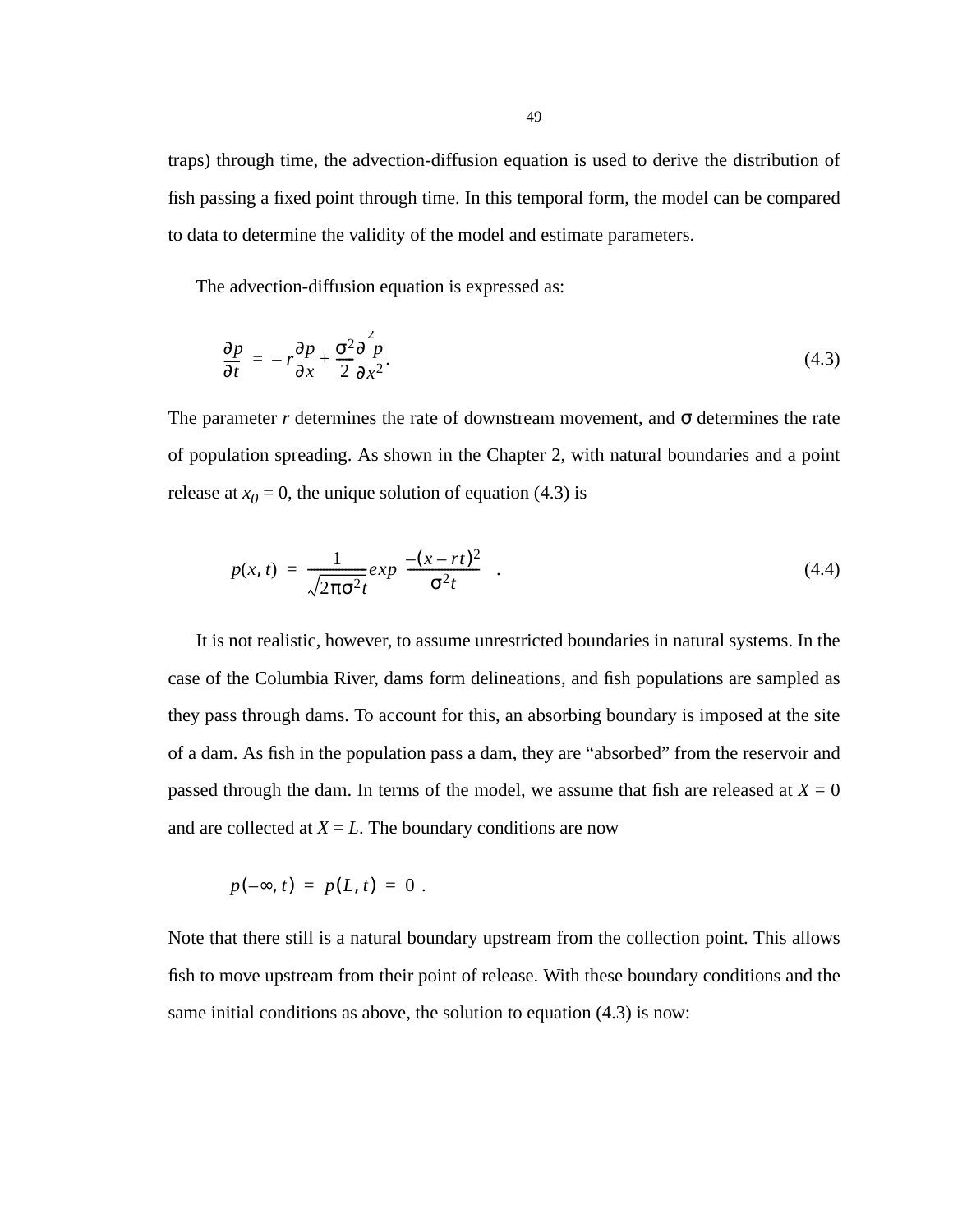$$
p(x,t) = \frac{1}{\sqrt{2\pi\sigma^2 t}} \left( exp \frac{-(x-rt)^2}{2\sigma^2 t} - exp \left( \frac{2Lr}{\sigma^2} - \frac{(x-2L-rt)^2}{2\sigma^2 t} \right) \right)
$$
(4.5)

(Goel, Richter-Dyn, 1974). Note that this is similar to equation [\(4.4\)](#page-48-0) but with an added term that accounts for the loss of density at  $X = L$ . An example of this distribution is presented in Figure 4.2 with  $L = 100$ . Notice that  $p(x,t) = 0$  beyond  $X = 100$ , and that as *t* increases the area under  $p(x,t)$  decreases corresponding to the "loss of probability" at  $X = 100$ .



**Figure 4.2** Plot of equation (4.5) for various values of *t*. The parameters *r* and  $\sigma$  are set at 5 and 8, respectively, and *L* is set at 100.

Since the loss of density at the absorbing boundary corresponds to fish passage at the dam, we can use equation (4.5) to derive an arrival time distribution. The first step is to determine the probability of remaining in the river,  $P(L, t)$ , at a given point in time. This is achieved by integrating equation (4.5):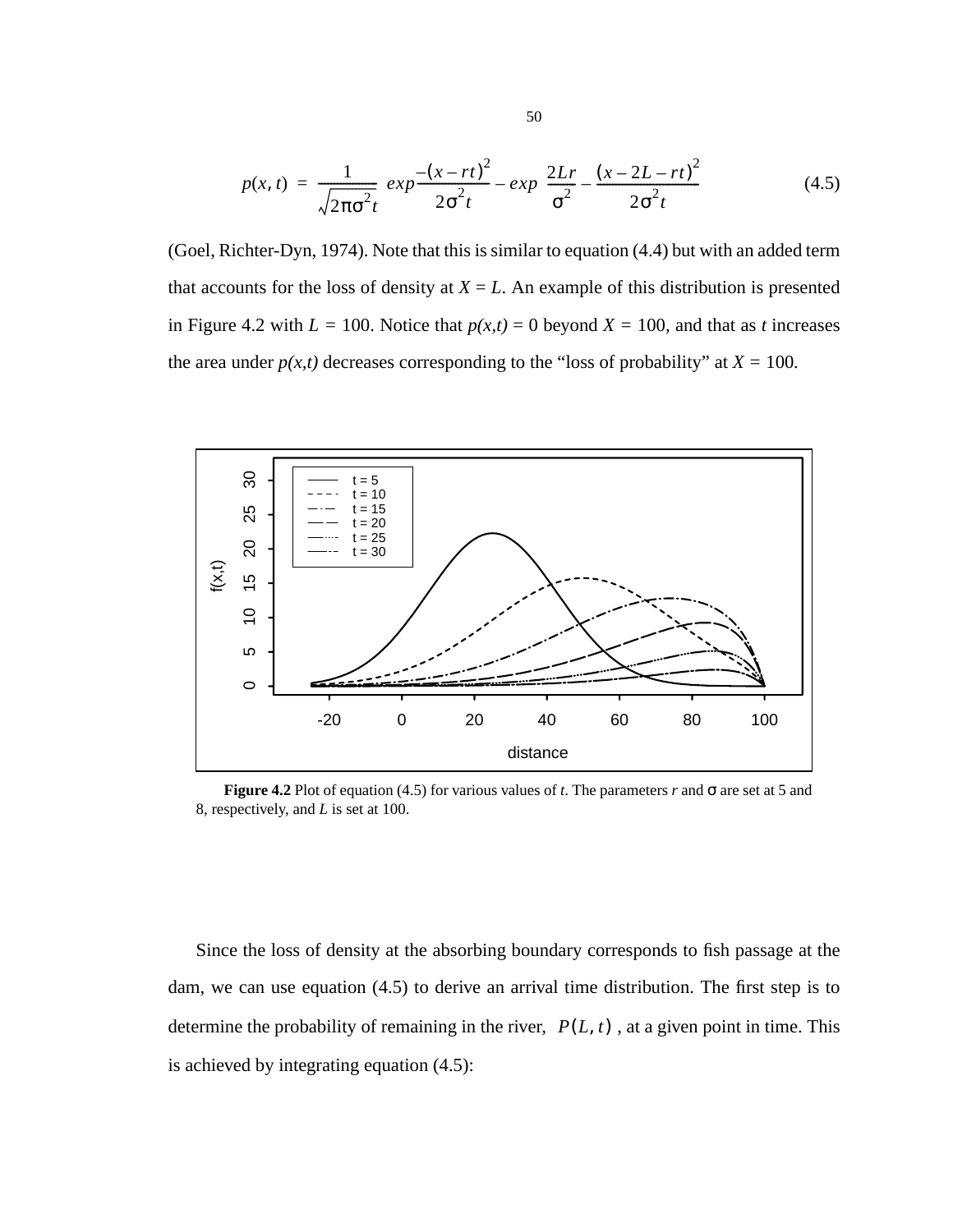<span id="page-50-0"></span>
$$
P(L, t) = \int_{-\infty}^{L} p(x, t) dx
$$
  
= 
$$
\left[ \Phi \left( \frac{L - rt}{\sigma \sqrt{t}} \right) - exp \left( \frac{2Lr}{\sigma^2} \right) \Phi \left( \frac{-L - rt}{\sigma \sqrt{t}} \right) \right]
$$
 (4.6)

Φ is the cumulative distribution of the standard normal distribution. To derive a continuous time pdf for the arrival time distribution at  $X = L$  for a group of fish released at  $X = 0$ , equation (4.6) is differentiated to determine the rate of loss of density:

$$
g(t) = -\frac{d}{dt}P(L, t) ,
$$
  

$$
= \frac{L}{\sqrt{2\pi\sigma^2 t^3}} exp\left(\frac{-(L - rt)^2}{2\sigma^2 t}\right)
$$
(4.7)

(Cox and Miller, 1965). Plots of this distribution for various values of *r* and σ are contained in [Figure 4.3.](#page-51-0) With  $\sigma$  and *L* held constant, as *r* decreases the mode of the distribution moves to the right, and the distribution flattens out. With *r* and *L* held constant, increasing σ has the effect of moving the mode to the left and flattening the distribution. To determine the probability of arrival at  $X = L$  during a discrete time interval one integrates equation (4.7):

$$
p(t_2, t_1) = \int_{t_1}^{t_2} g(t)dt = -\left[\Phi\left(\frac{L-rt}{\sigma\sqrt{t}}\right) - \exp\left(\frac{2Lr}{\sigma^2}\right)\Phi\left(\frac{-L-rt}{\sigma\sqrt{t}}\right)\right]\Big|_{t_1}^{t_2} \quad . \tag{4.8}
$$

Further complexity can be added to the model by allowing the parameters  $r$  and  $\sigma$  to vary with time in response to such factors as flow conditions and fish maturity.

It is common to reparameterize equation (4.7) with  $\mu = L/r$  and  $\lambda = L^2/\sigma^2$ . This parameterization eliminates reach length, *L*, from the equation. Equation (4.7) then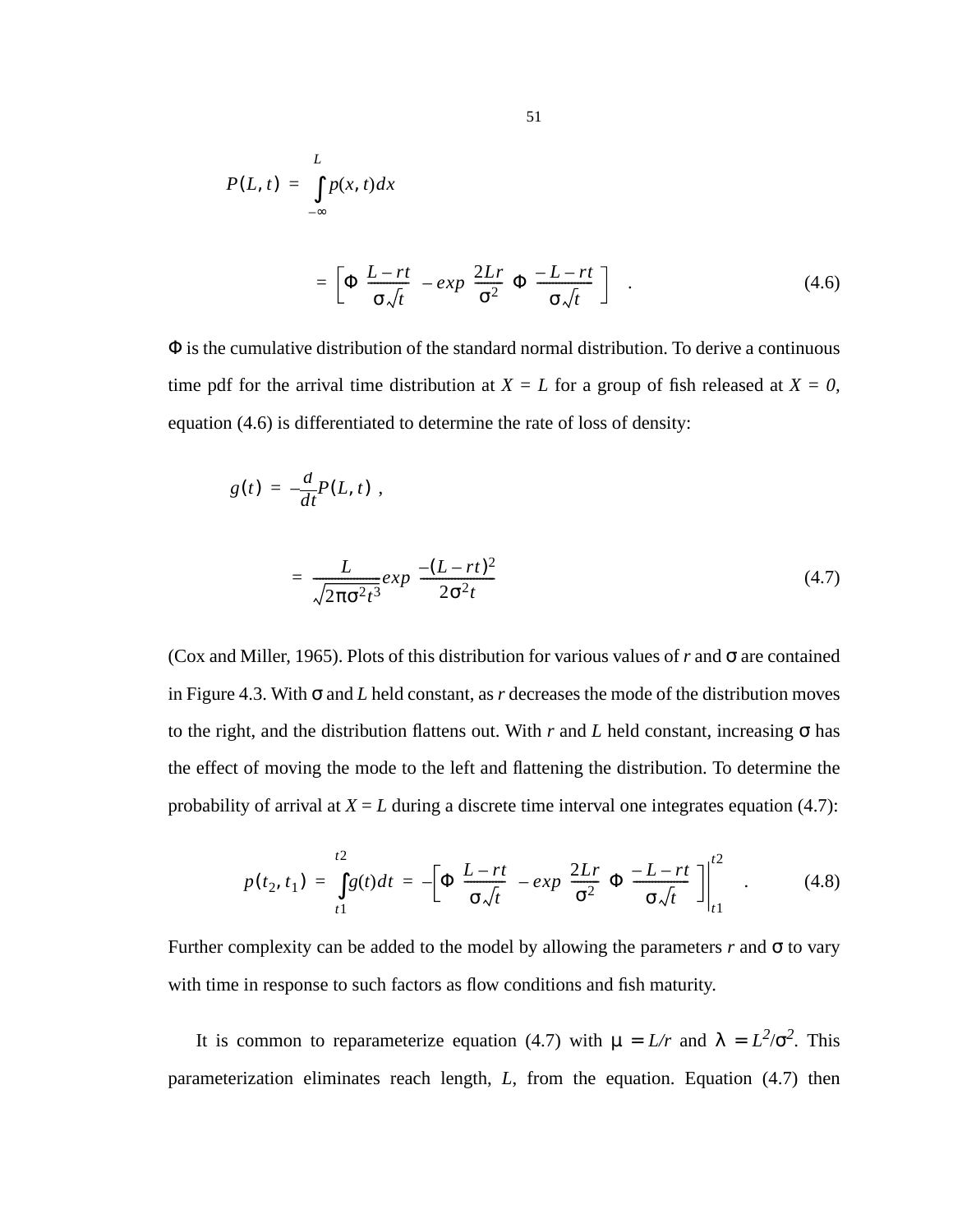<span id="page-51-0"></span>

**Figure 4.3** Equation [\(4.7\)](#page-50-0) with various parameter values. In the top figure, σ is set at 25, and *r* is varied. In the bottom plot, *r* is set at 25, and σ is varied. In both plots,  $L = 120$ .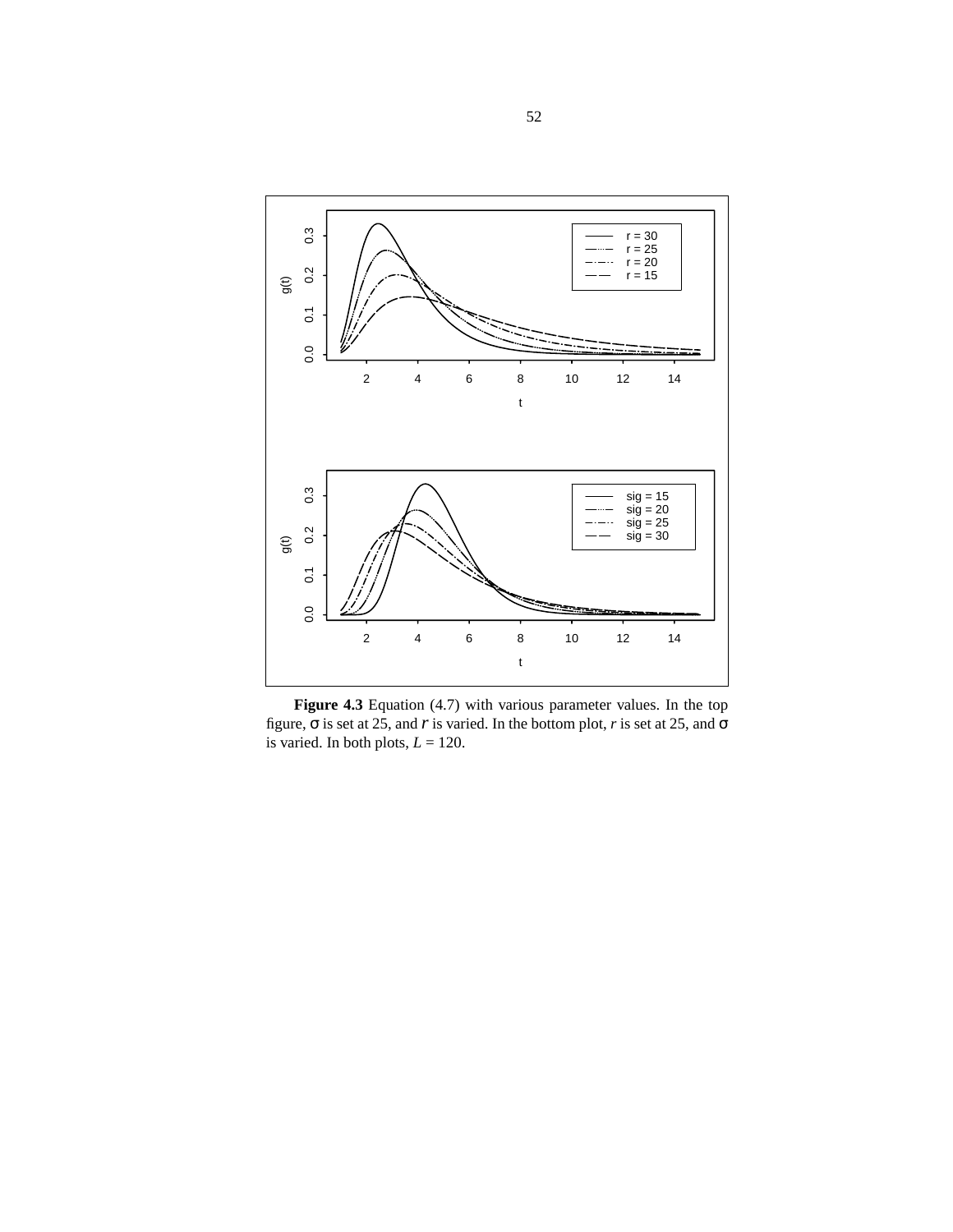<span id="page-52-0"></span>becomes:

$$
g(t; \mu, \lambda) = \sqrt{\frac{\lambda}{2\pi t^3}} exp\left(\frac{-\lambda(t-\mu)^2}{2\mu^2 t}\right)
$$
(4.9)

in the continuous form, and

$$
p(t_2, t_1; \mu, \lambda) = -\left[\Phi\left(\frac{1-\mu t}{\sqrt{\lambda t}}\right) - \exp\left(\frac{2\mu}{\lambda}\right)\Phi\left(\frac{-1-\mu t}{\sqrt{\lambda t}}\right)\right]\Big|_{t_1}^{t_2}
$$
(4.10)

in the discrete form. With this parameterization, equation (4.9) has been called the "inverse Gaussian" distribution (Tweedie, 1957a, 1957b; Folks and Chhikara, 1978).

In the appendix to this chapter, I present some useful derivations related to first passage models. In appendix 3.a, I show how to derive first passage distributions with the "method of images," an intuitive approach that produces useful results. In appendix 3.b, I show how to derive the passage pdf (equation [\(4.7\)](#page-50-0)) using a Laplace transform method. In appendix 3.c, I develop a numerical approximation for the discrete version of the passage pdf (equation [\(4.8\)\)](#page-50-0) that overcomes the "exponential overflow" problem involved in computing the equation. In appendix 3.d, I demonstrate a method for generating inverse Gaussian variates, a method I use in the simulations in the following section.

#### **4.3. Statistical methods**

#### *parameter estimation and confidence intervals*

The parameter estimation methods vary depending on whether the data are discrete or continuous. Also, for both cases, alternative methods are available, so I will present alternatives for each.

• continuous case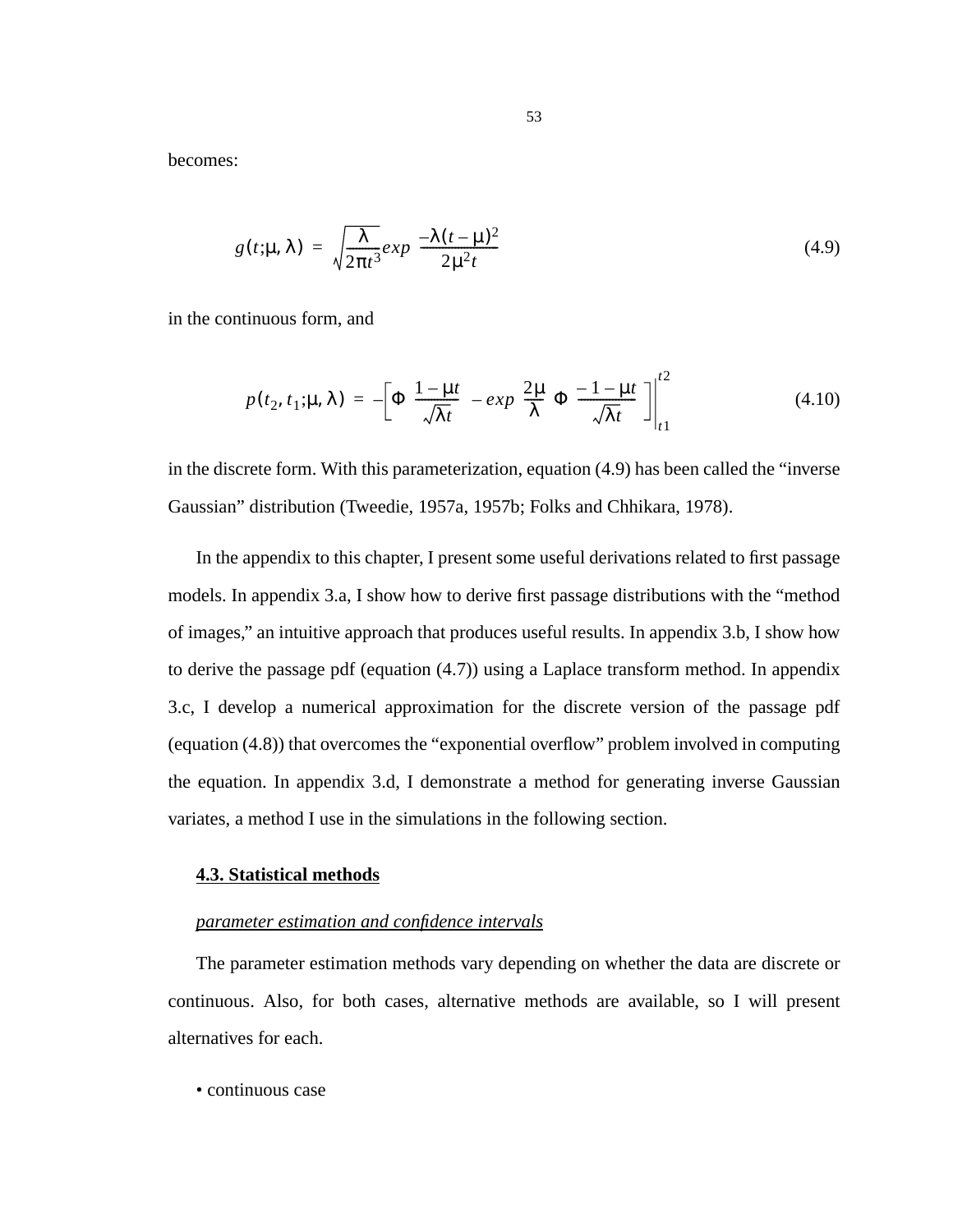The maximum likelihood estimators (mles) for the two parameters  $r$  and  $\sigma$  were first worked out by Shroödinger (1915). They are:

$$
\hat{r} = \frac{L}{\tilde{t}} \tag{4.11}
$$

$$
\hat{\sigma} = L \sqrt{\frac{1}{N} \sum_{i=1}^{N} \left(\frac{1}{t_i} - \frac{1}{t}\right)},\tag{4.12}
$$

where  $t_i$  is the observed arrival time of the *i*th individual,  $\bar{t}$  is the average arrival time of the group, and *N* is the number of individuals in the cohort. The maximum likelihood estimators of these two parameters are independent (Chhikara and Folks, 1989), and much of the statistical inference involving the inverse Gaussian distribution parallels that of the normal distribution. Notice that the mle for *r* is the average migration rate and the mle for σ involves the difference between the harmonic mean and reciprocal of the arithmetic mean of the travel time. While the mle for *r* is unbiased, the mle of  $\sigma$  is biased. An (uniform minimum variance) unbiased estimator for  $\sigma$  is

$$
\tilde{\sigma} = L \sqrt{\frac{1}{N-1} \sum_{i=1}^{N} \left(\frac{1}{t_i} - \frac{1}{\tilde{t}}\right)}
$$
(4.13)

(Folks and Chhikara, 1978).

From equations (4.12) and (4.13), the bias of  $\hat{\sigma}$  can easily be shown to be

$$
bias(\hat{\sigma}) = \sigma \left( \sqrt{\frac{N-1}{N}} - 1 \right). \tag{4.14}
$$

Plots of this equation for several values of  $\sigma$  are contained in [Figure 4.4](#page-54-0). The slopes of these curves are very steep for small sample sizes but flatten out for larger sample sizes.

For the continuous version of the travel time model, theoretical confidence intervals for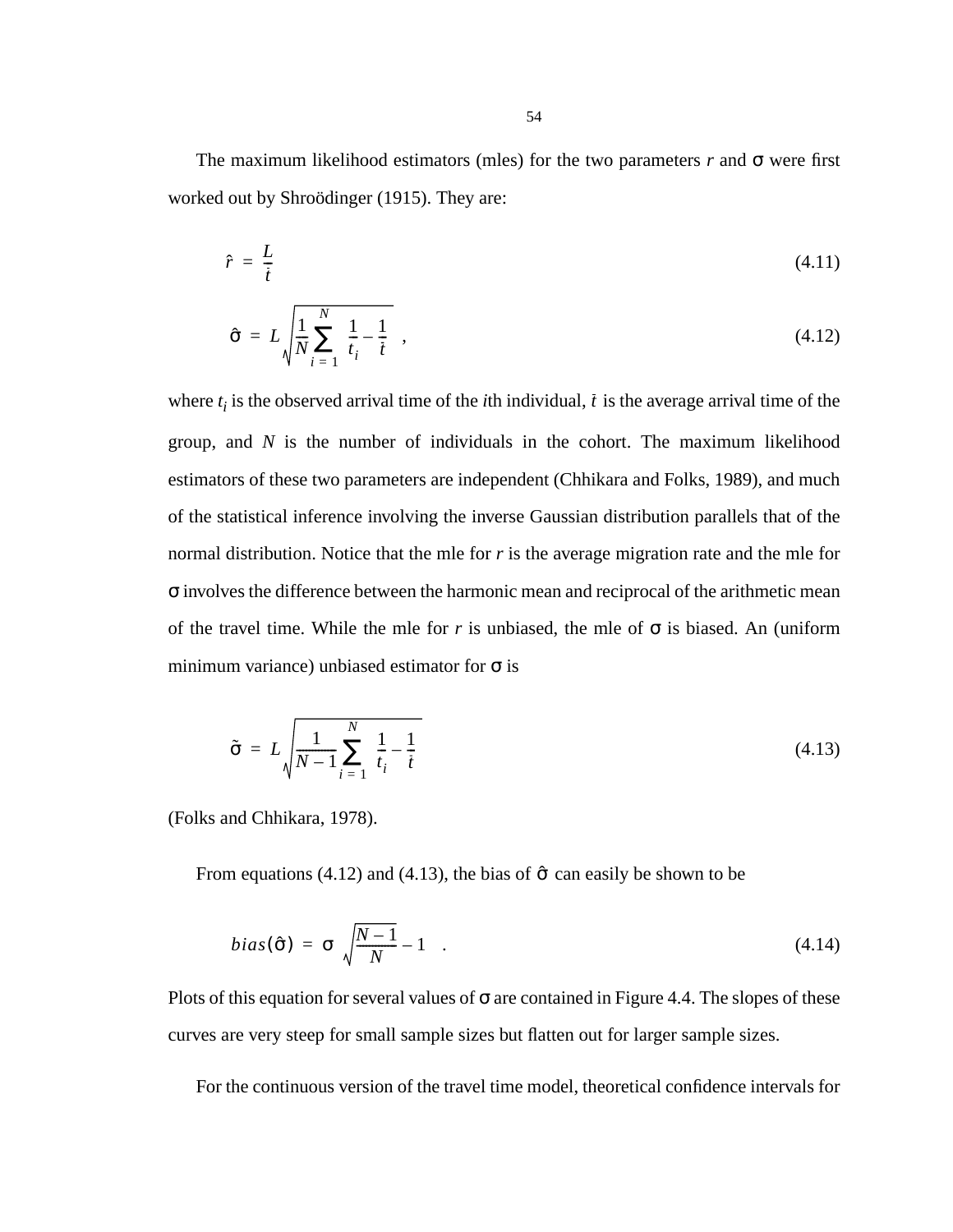<span id="page-54-0"></span>

**Figure 4.4** Plots of the bias of the parameter estimator  $\hat{\sigma}$  versus sample size for several values of σ.

the parameters *r* and σ are available (Tweedie, 1957a, 1957b; Folks and Chhikara, 1978; Chhikara and Folks, 1989).To construct confidence intervals for *r*, we begin by noting that the statistic

$$
T = \frac{r[\sqrt{N-1}(i - L/r)]}{\hat{\sigma}\sqrt{t}}
$$
(4.15)

follows a Student's *t* distribution with *N*-1 degrees of freedom. Based on this information, we can determine

$$
Pr[T > a] = Pr[T < b] = \alpha/2. \tag{4.16}
$$

Because Student's *t* distribution is symmetric,  $b = -a$ . Thus, a (uniformly most accurateunbiased)  $100(1-\alpha)$  percent confidence interval is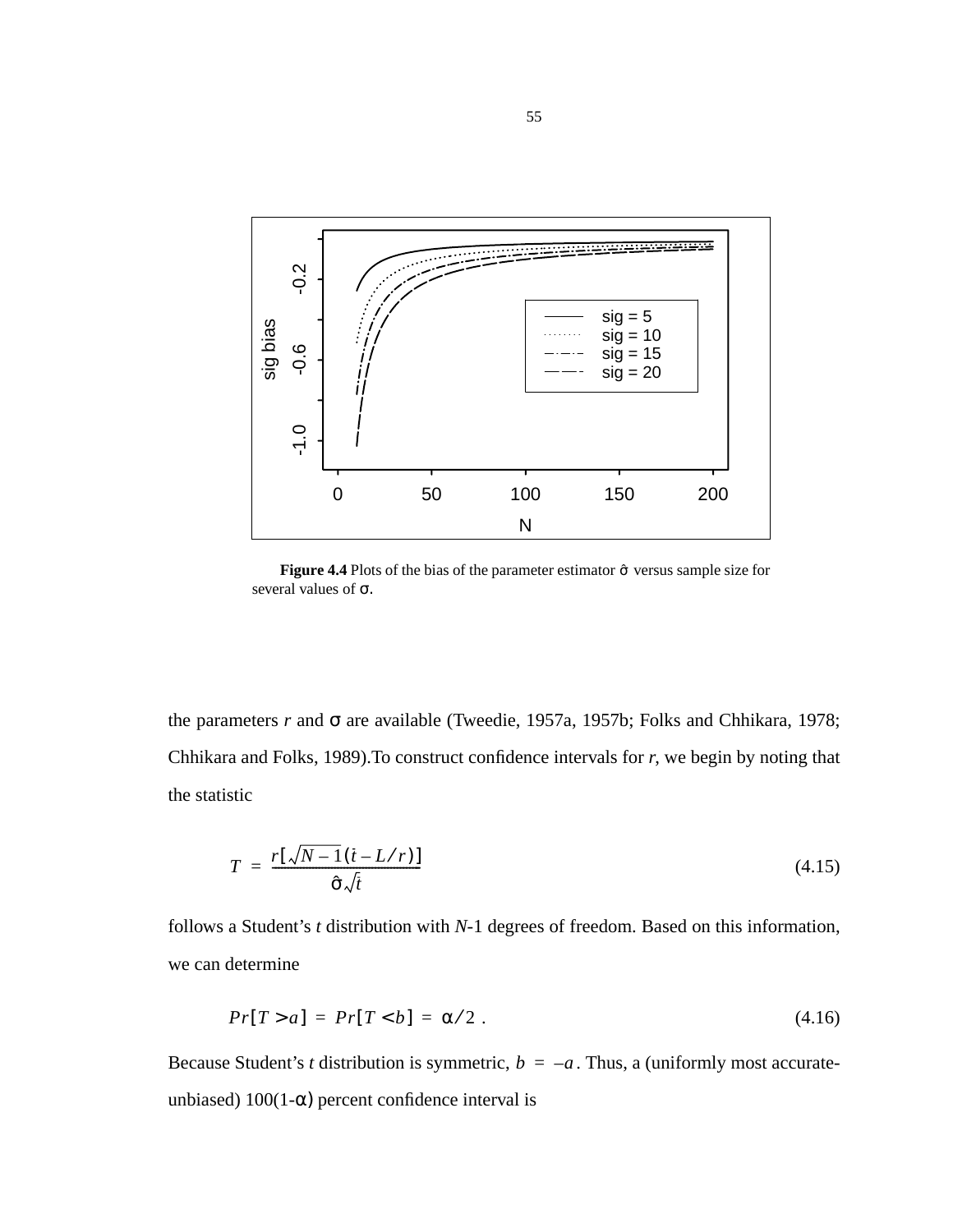$$
\left(\hat{r}\left[1-\frac{a\hat{\sigma}}{L}\sqrt{\frac{\dot{t}}{n-1}}\right],\hat{r}\left[1+\frac{a\hat{\sigma}}{L}\sqrt{\frac{\dot{t}}{n-1}}\right]\right) ,\qquad(4.17)
$$
\n
$$
\text{if } 1-\frac{a\hat{\sigma}}{L}\sqrt{\frac{\dot{t}}{n-1}}t_{1-\alpha/2} > 0\text{, and}
$$
\n
$$
\left(0,\frac{L}{\dot{t}}\left[1+a\sqrt{\frac{\dot{t}V}{n-1}}\right]\right)
$$

otherwise.

For the confidence interval of σ, we first note that

$$
\frac{N\hat{\sigma}^2}{\sigma^2} \sim \chi^2_{n-1}
$$
\n(4.18)

(Tweedie (1957a)). Equation (4.18) is then used to determine values *a* and *b* such that

$$
Pr\left(\frac{N\hat{\sigma}^2}{\sigma^2} > a\right) = Pr\left(\frac{N\hat{\sigma}^2}{\sigma^2} < b\right) = \alpha/2.
$$

A 100(1- $\alpha$ ) percent confidence interval for  $\sigma$  can then be constructed as:

$$
\left(\hat{\sigma}\sqrt{\frac{N}{a}}, \hat{\sigma}\sqrt{\frac{N}{b}}\right).
$$
\n(4.19)

Notice that the confidence interval for  $r$  is determined by the estimates of  $r$  and  $\sigma$ , but the confidence interval for  $\sigma$  is determined only by the estimate of  $\sigma$ . Also, as expected, the confidence intervals of  $r$  and  $\sigma$  are dependent on sample size, with the confidence intervals decreasing as *N* increases.

In [Figure 4.5,](#page-56-0) I use equations (4.17) and (4.19) to construct plots of the length of the 95 percent confidence intervals of  $r$  and  $\sigma$  versus sample size for a variety of parameter values.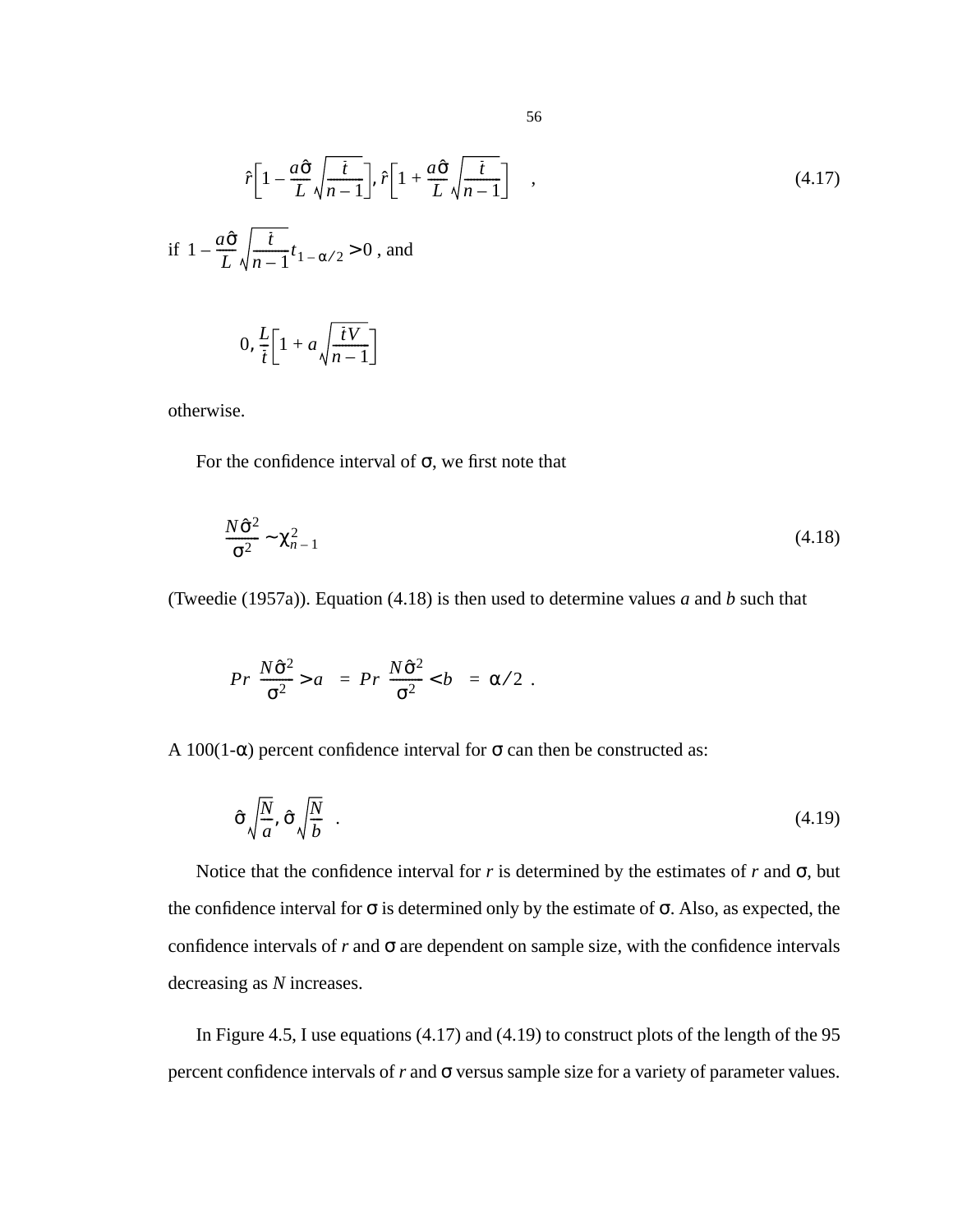<span id="page-56-0"></span>

**Figure 4.5** Plots of expected 95 percent confidence interval lengths versus sample size for the parameters. In all plots  $L = 100$ . The first two plots are based on confidence intervals for  $r$ , and the last on σ. In the first plot σ = 10.0, and *r* is varied. In the last two plots,  $r = 10.0$ , and σ is varied.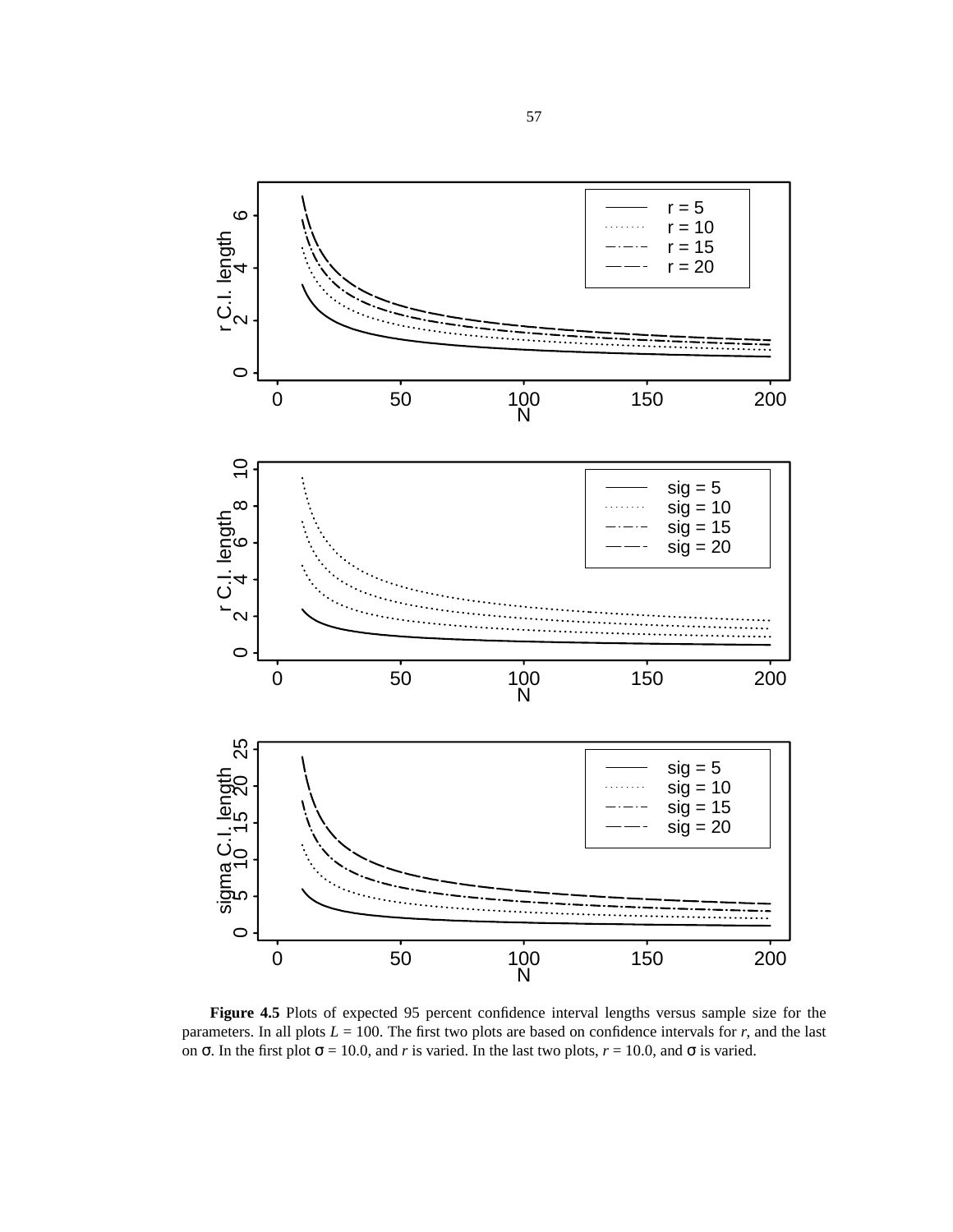In these plots, I use the expected values of  $\hat{r}$  and  $\hat{\sigma}$ , so the confidence intervals can be thought of as "expected" confidence intervals. In all cases, I set  $L = 100$ . Since the confidence interval for *r* is affected by the values of both *r* and  $\sigma$ , I made two plots. In the first plot, I set  $\sigma = 10.0$  and vary *r*; in the second plot I set  $r = 10.0$  and vary  $\sigma$ . Since the confidence interval of  $\sigma$  is unaffected by *r*, I made a single plot in which  $\sigma$  is varied. The behavior of the plots is quite similar in all the cases. For small sample sizes, the slope of the curve is steep and negative. By  $N = 50$  or so, the curve has substantially flattened. This information is useful in determining appropriate sample sizes for the data analysis.

• discrete case

When data are discrete time observations, closed form solutions of the mles are not available. The mles can be determined, however, by numerically maximizing the likelihood function. With the discrete form of the model (equation [\(4.8\)\)](#page-50-0), the log likelihood function can be formulated based on a multinomial distribution:

$$
l(r, \sigma; n_1, n_2, ..., n_k) = c + \sum_{i=1}^{k} n_i \log p_i, \qquad (4.20)
$$

where the index  $i$  refers to the time interval,  $k$  is the total number of time intervals,  $n_i$  is the number of observed individuals in the *i*th interval,  $p_i$  is taken from equation [\(4.8\)](#page-50-0), and *c* is a combinatorial constant unaffected by the choice of parameters. To estimate the parameters, I minimize equation (4.20) with respect to the parameters using a downhill simplex technique (Nelder and Mead, 1965; Press et al. 1988).

Another approach for estimating parameters when the data are discrete is generalized least squares or weighted least squares. Based on the multinomial distribution, the variance of the *i*th class is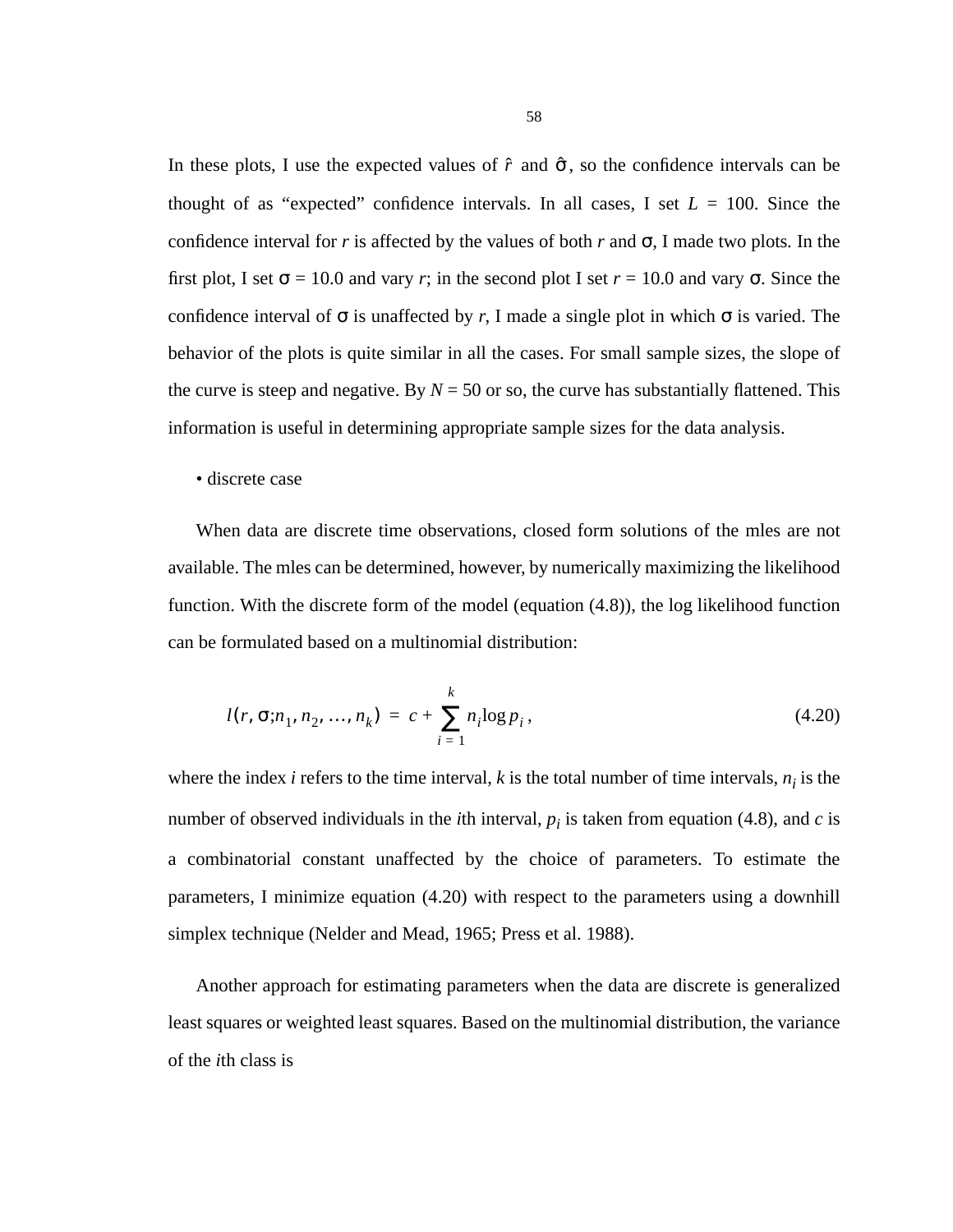$$
v_i = N p_i (1 - p_i), \tag{4.21}
$$

and to account for unequal variances, the weighting function is  $w_i = 1/v_i$ . Thus to estimate the parameters, the following equation is minimized with respect to  $r$  and  $\sigma$ :

$$
S(r, \sigma; n_1, n_2, ..., n_k) = \sum_{i=1}^{k} \frac{(Np_i - n_i)^2}{Np_i(1 - p_i)}.
$$
\n(4.22)

Later in this chapter I compare these two estimation methods using simulations.

When the data are discrete, parametric confidence intervals are not available. In this case, approximate confidence intervals can be constructed using the bootstrap method as described in chapter 3.

#### **4.4. Simulations**

Simulations are often useful in analyzing statistical procedures (Ross, 1990). In many cases, the statistical properties of a distribution can not be or have not been worked out; this is true of the discrete time form of the travel time model and the more complex continuous travel time models developed in later chapters. In these cases, simulations can determine some of the statistical properties. The results of the simulations are useful for choosing among alternative statistical procedures and in determining sample sizes.

A convenient method for generating inverse Gaussian variates has been developed (Michael, et al., 1976) and is quite useful for simulating the basic travel time model, equation [\(4.7\).](#page-50-0) The details of the procedure are presented in appendix 3d. A general simulation procedure is to generate *N* individuals in a cohort and then perform statistical procedures such as parameter estimation or a goodness-of-fit test on the cohort. This is the repeated *n* times to determine properties associated with the parameter estimation method or the appropriateness of the goodness-of-fit test.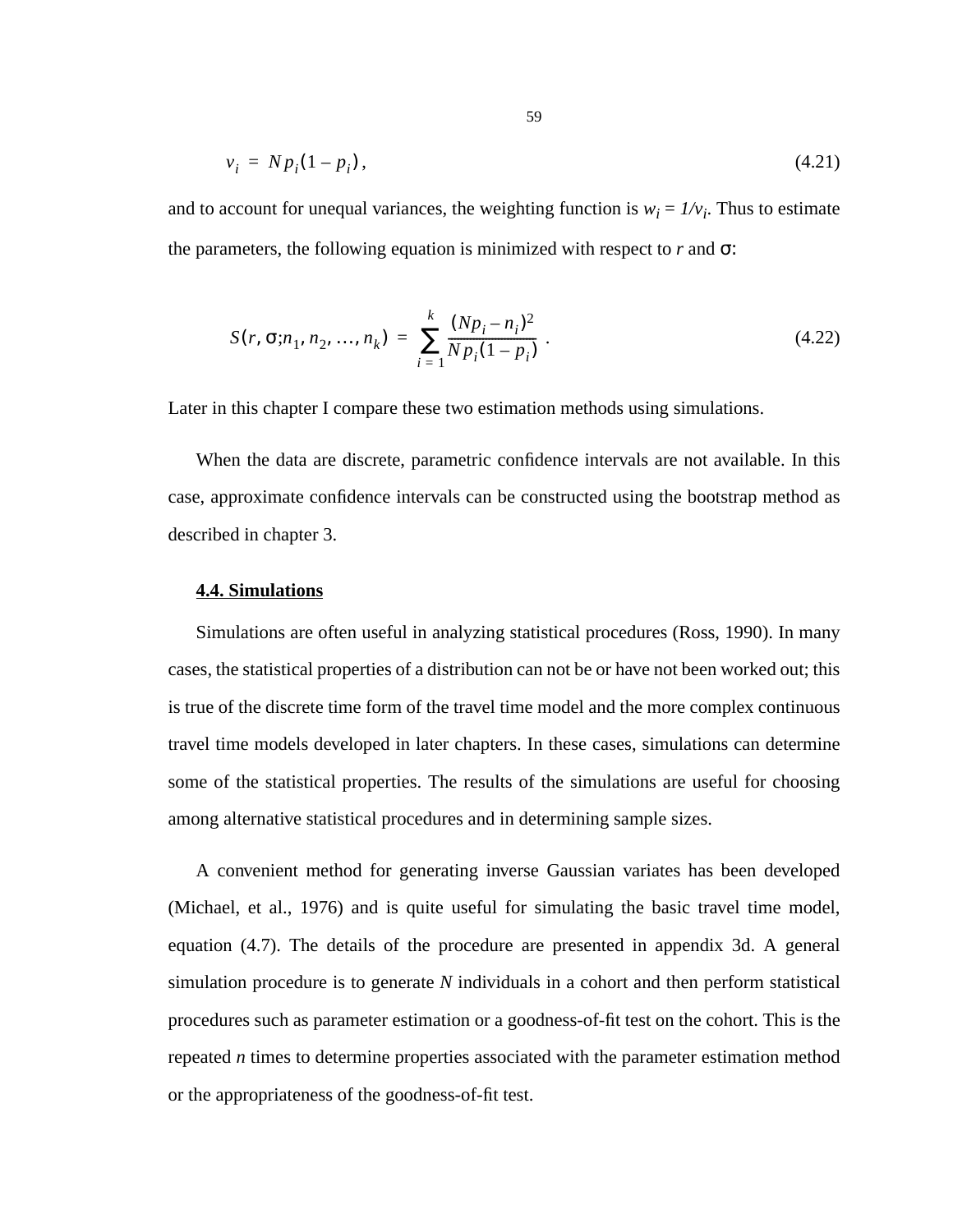### *continuous case*

Since many of the properties associated with the continuous travel time model are available in analytical forms, simulations are not required to determine properties of parameter estimation. A questions remains, however, about the  $X^2$  goodness-of-fit test. This test, used with maximum likelihood parameter estimates, is biased, particularly for small sample sizes (Moore, 1986). It will be helpful to determine the extent of this bias and how it varies with sample size.

Before continuing discussion of the simulation procedure, though, I should note an artifact of using the  $X^2$  test with continuous data. Since the width of the bins (i.e., the values of the  $e_i$ 's) is predetermined by sample size, not by the model or particular parameter estimates, the test statistic  $X^2$  takes on discrete values. This is further exacerbated by choosing all the  $e_i$ 's to be the same and is particularly noticeable at small sample sizes. [Figure 4.6](#page-60-0) demonstrates this effect for  $N = 20$ . In this plot I treat the parameters as known, so the test should be unbiased. The problem that arises is that it is difficult to determine if a test is biased because *p*-values will also be discrete and will be influenced by where they fall in terms of the discrete jumps. To alleviate this, I develop the following procedure to smooth out the jumps. The first step is to generate  $n<sub>l</sub>$  cohorts of size N, and for each cohort determine a test statistic,  $X^2$ <sub>*i*</sub> (*i* = 1, 2, ..., *n<sub>1</sub>*). These test statistics are then ranked to give  $X^2$ <sup>2</sup>, s (*r* = 1, 2, ..., *n<sub>1</sub>*). This entire procedure is repeated *n*<sub>2</sub> times, and an average  $X^2$ <sub>*r*</sub> for each of the  $n_1$  ranks,  $\bar{X}^2$ , is calculated. These  $\bar{X}^2$ , 's are continuous and should more closely follow the theoretical distribution. [Figure 4.7](#page-61-0) demonstrates the output of this procedure for the same sample size and parameter values in [Figure 4.6](#page-60-0). Notice that the distribution of the test statistic more closely follows the theoretical distribution.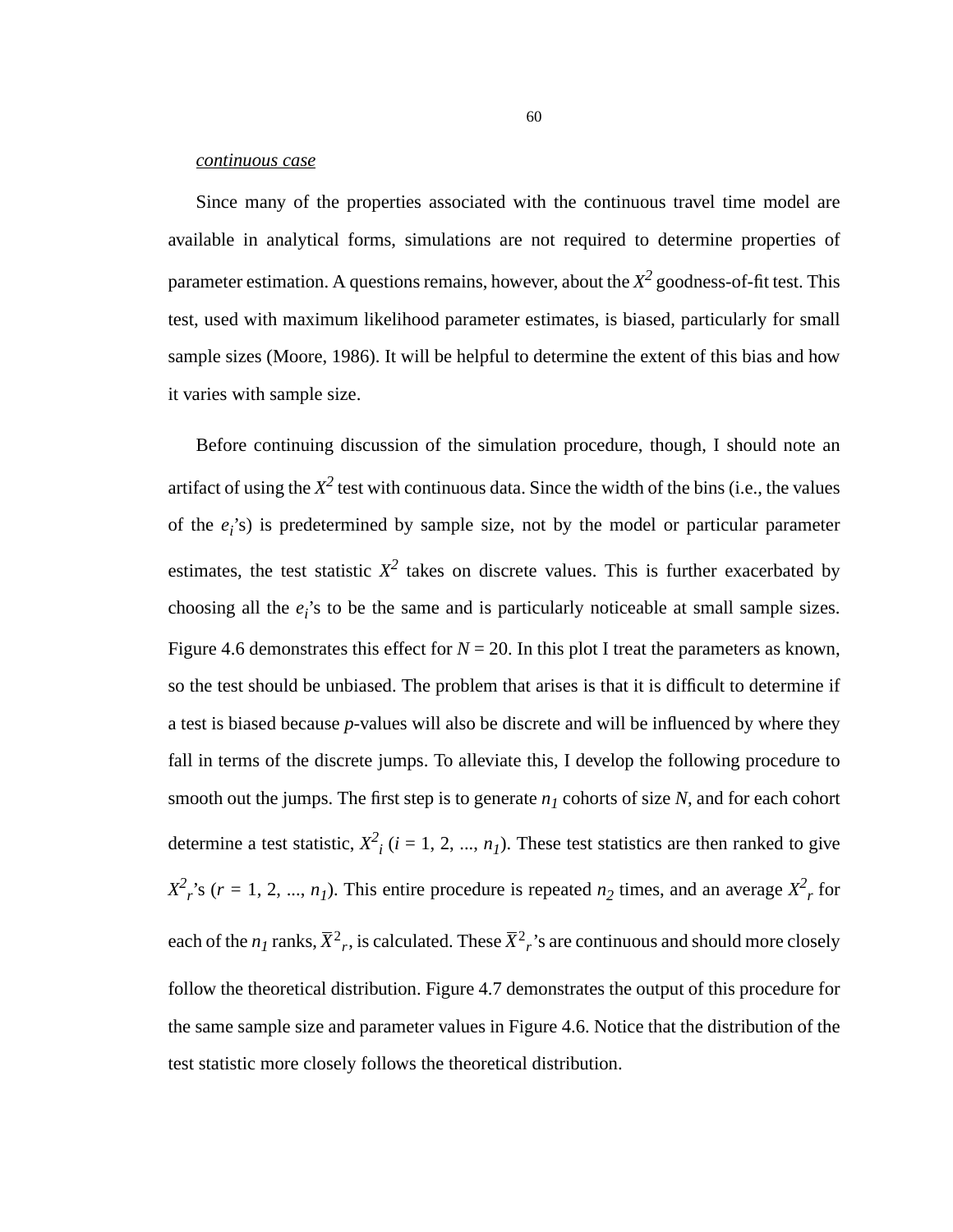<span id="page-60-0"></span>

**Figure 4.6** A plot of the cumulative distribution of the  $X^2$  statistic versus the  $X^2$  statistic with  $L =$ 100,  $r = 10.0$ ,  $\sigma = 10.0$  and  $N = 20$ . The dotted line is the theoretical curve. The solid line is based on simulations with  $n = 1000$ .

To determine if a test is biased, one approach is to begin by choosing an  $\alpha$  or several  $\alpha$ 's ( $0.0 \le \alpha \le 1.0$ ). If the test is unbiased, then the *p*-values associated with the  $(1.0 - \alpha) \cdot n_1$  th ranked  $\bar{X}^2$ , should equal (1.0 -  $\alpha$ ). If this value is greater than (1.0 -  $\alpha$ ), the test is considered to be liberal; that is, it does not reject the model enough. If the opposite is true, the model is considered to be conservative.

[Figure 4.8](#page-62-0) contains the results of simulations of the travel time model. I follow the same procedure as above, except the goodness-of-fit test is performed with estimated parameters. I vary the cohort size from 10 to 200 in increments of 10, with  $n_1 = n_2 = 1000$ . In the top graph,  $\alpha = 0.05$ , and  $\alpha = 0.10$  in the bottom graph. In both cases, the test appears to be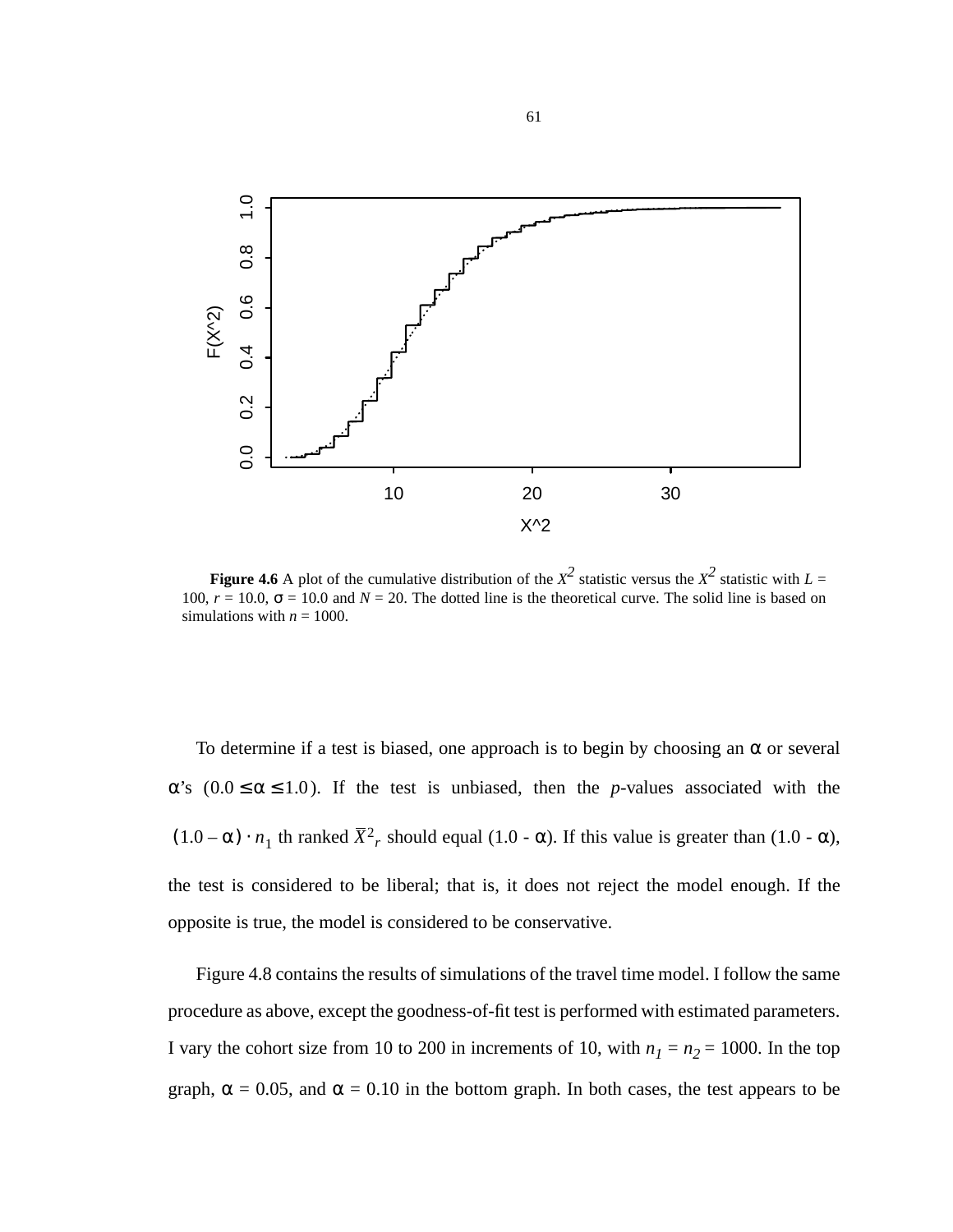<span id="page-61-0"></span>

**Figure 4.7** Same plot as previous, but with averaged  $X^2$  values from the simulations. For this simulation,  $n_1 = 1000$  and  $n_2 = 1000$ .

unbiased for  $N \ge 20$ .

### *discrete data*

In this section, I work with the inverse Gaussian distribution (equations [\(4.9\)](#page-52-0) and [\(4.10\)\)](#page-52-0), the reparameterized version of the basic travel time model. This distribution has two parameters,  $\mu$  and  $\lambda$  (recall that  $\mu = L/r$  and  $\lambda = L^2/\sigma^2$ ), and for these simulations I have chosen  $\mu$  = 10.0 and  $\lambda$  = 100.0, roughly corresponding to observed values. The sample size, *n*, is varied from 25 to 500 in increments of 25. The procedure is as follows. First, create a sample population by selecting *n* individuals at random from the inverse Gaussian distribution. I use the procedure described by Michael, et al. (1976) to generate variates. These individuals are put into discrete classes (1 day intervals), and model parameters are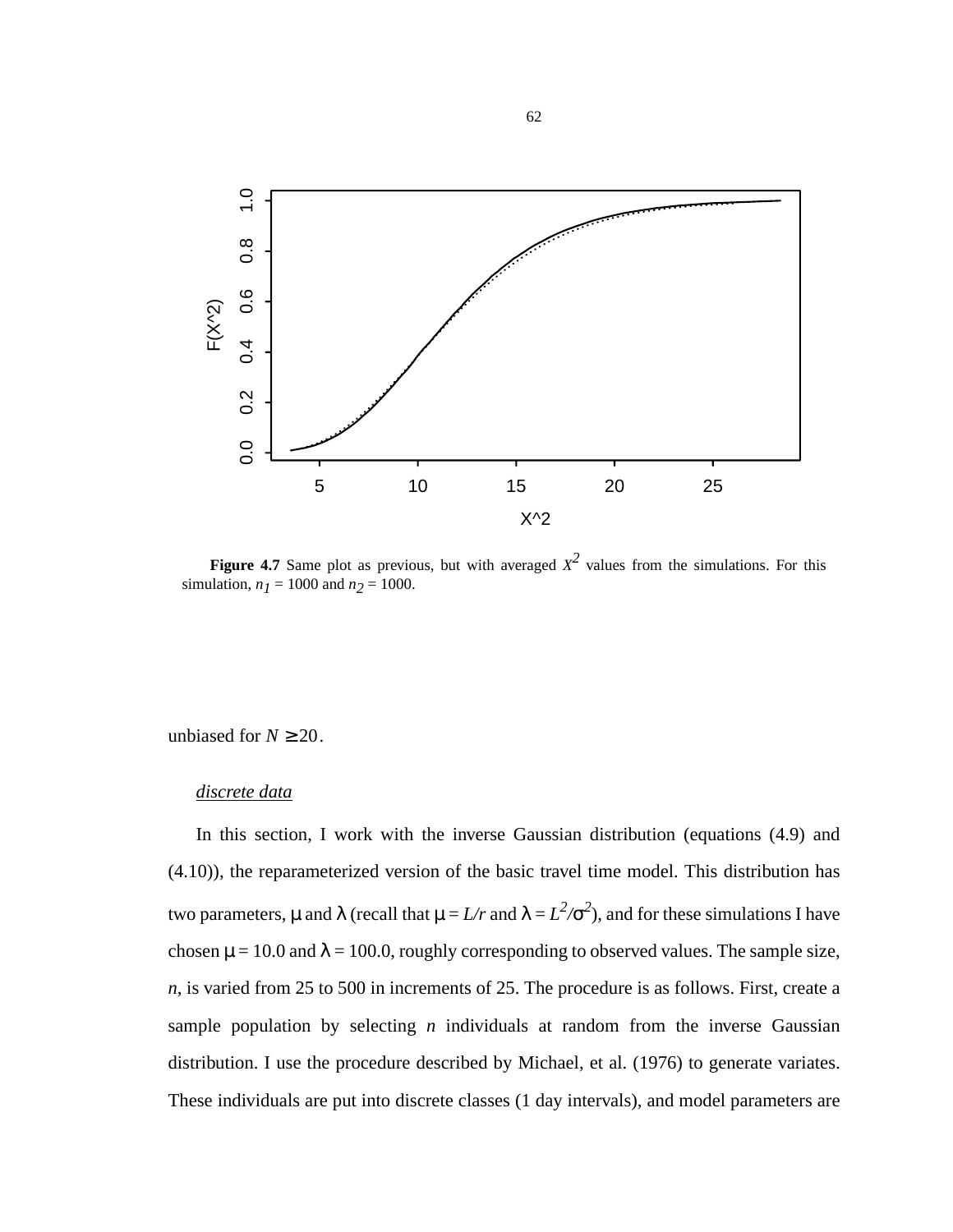<span id="page-62-0"></span>

**Figure 4.8** Plots of the *p*-value associated with the (1.0 -  $\alpha$ ) •*n*<sub>I</sub>th ranked  $\bar{X}^2$ <sub>*r*</sub> value (see text) versus sample size. In the top plot,  $\alpha = 0.05$ , and in the bottom plot,  $\alpha = 0.10$ . For both plots,  $L = 100$ ,  $r = 10.0$ ,  $\sigma = 10.0$ , and  $n_1 = n_2 = 1000$ .  $\bar{X}^2$ <sub>r</sub>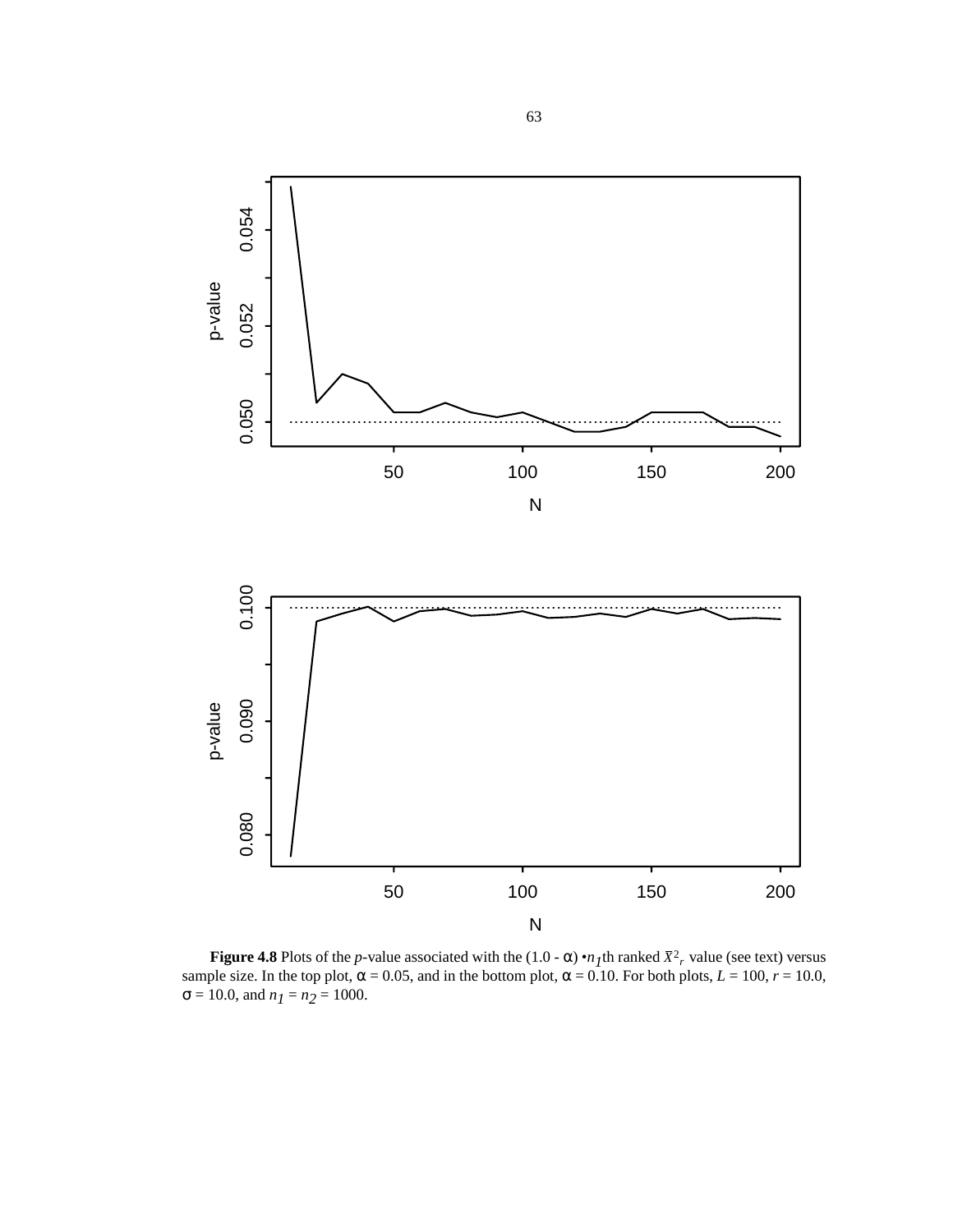estimated based on the sample population. This procedure is then repeated 10,000 times so that distributions of parameter estimates can be generated.

### *parameter estimation*

In the simulations, I compare the weighted least squares and the maximum likelihood estimation methods. The two methods appear to be very similar in terms of the mean squared errors (*MSE*) of the parameter estimates ([Figure 4.9](#page-64-0)). In both cases, there is an inverse relationship between *MSE* and sample size, with *MSE* increasing substantially at sample sizes below 100. There does appear to be substantial differences in the bias of the two parameter estimation methods. The weighted least squares method gives biased results for estimates for  $\mu$ , while the maximum likelihood appears to be unbiased, even at low sample sizes ([Figure 4.10\)](#page-64-0). Both methods yield biased estimates of  $\lambda$  for smaller sample sizes. It looks as though the maximum likelihood method is tending toward unbiased estimates as *n* is gets large, but even at a sample size of 500, the weighted least squares estimates of  $\lambda$  are still substantially biased. Based on these simulations, the maximum likelihood is a more efficient method of parameter estimation. It should be noted, though, that these simulations were performed with particular parameter values. Additional simulations are needed to show that the results are general.

# **4.5. Application to discrete time data**

## *introduction*

As a first example of the application of the travel time model to data, I will apply the model to data of the travel time of fish through a single reservoir. The reservoir is the John Day Pool, the reservoir between McNary and John Day Dams, and the fish observed here are yearling chinook salmon. This data set has several desirable features. First, the fish are traveling through a single relatively homogeneous reach – there are no intervening dams or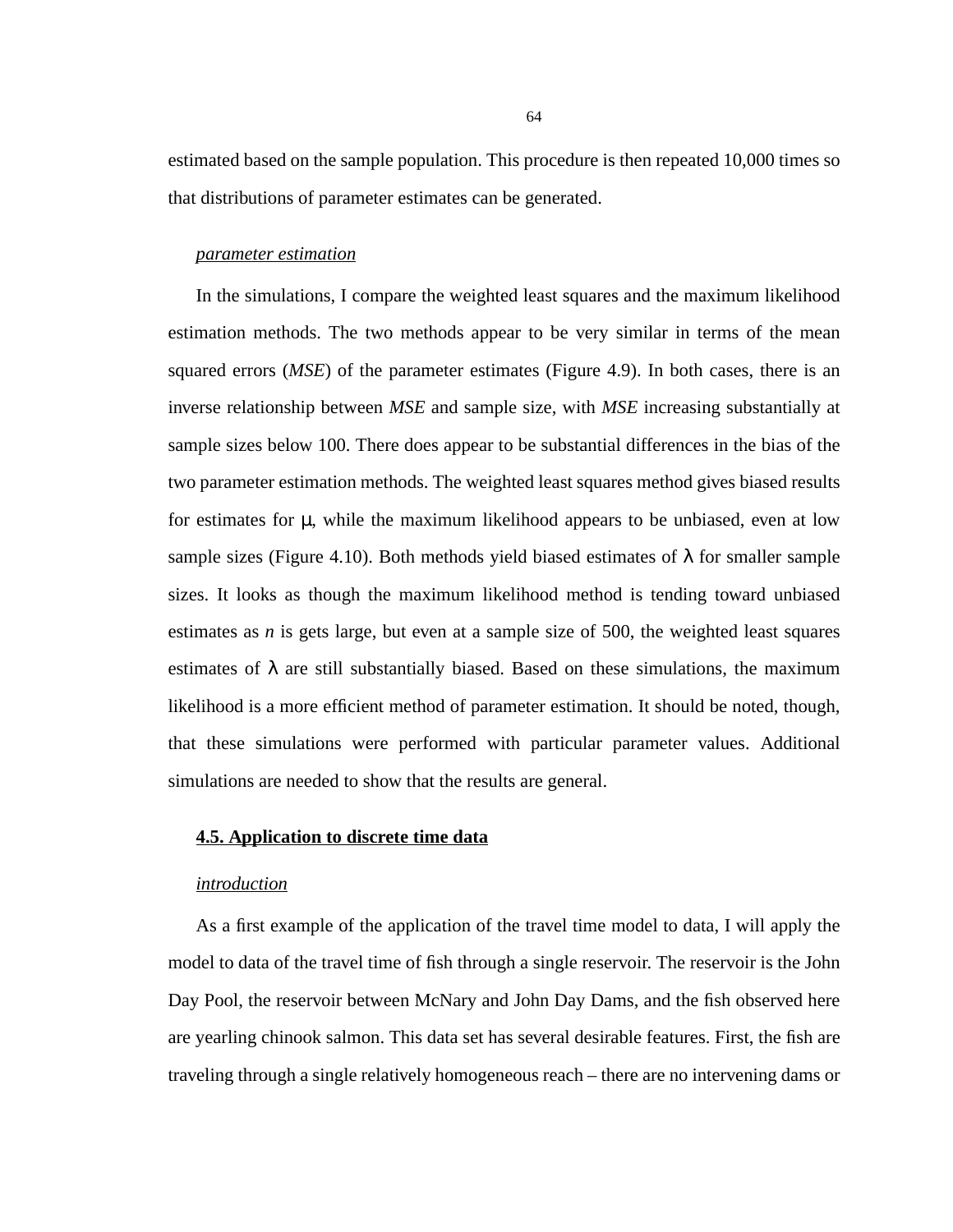<span id="page-64-0"></span>

**Figure 4.9** Plots of *MSE* versus sample size for the parameters  $\mu$  and  $\lambda$  for the weighted least squares and maximum likelihood parameter estimation methods.



**Figure 4.10** Plots of bias versus sample size for the parameters  $\mu$  and  $\lambda$  for the weighted least squares and maximum likelihood parameter estimation methods.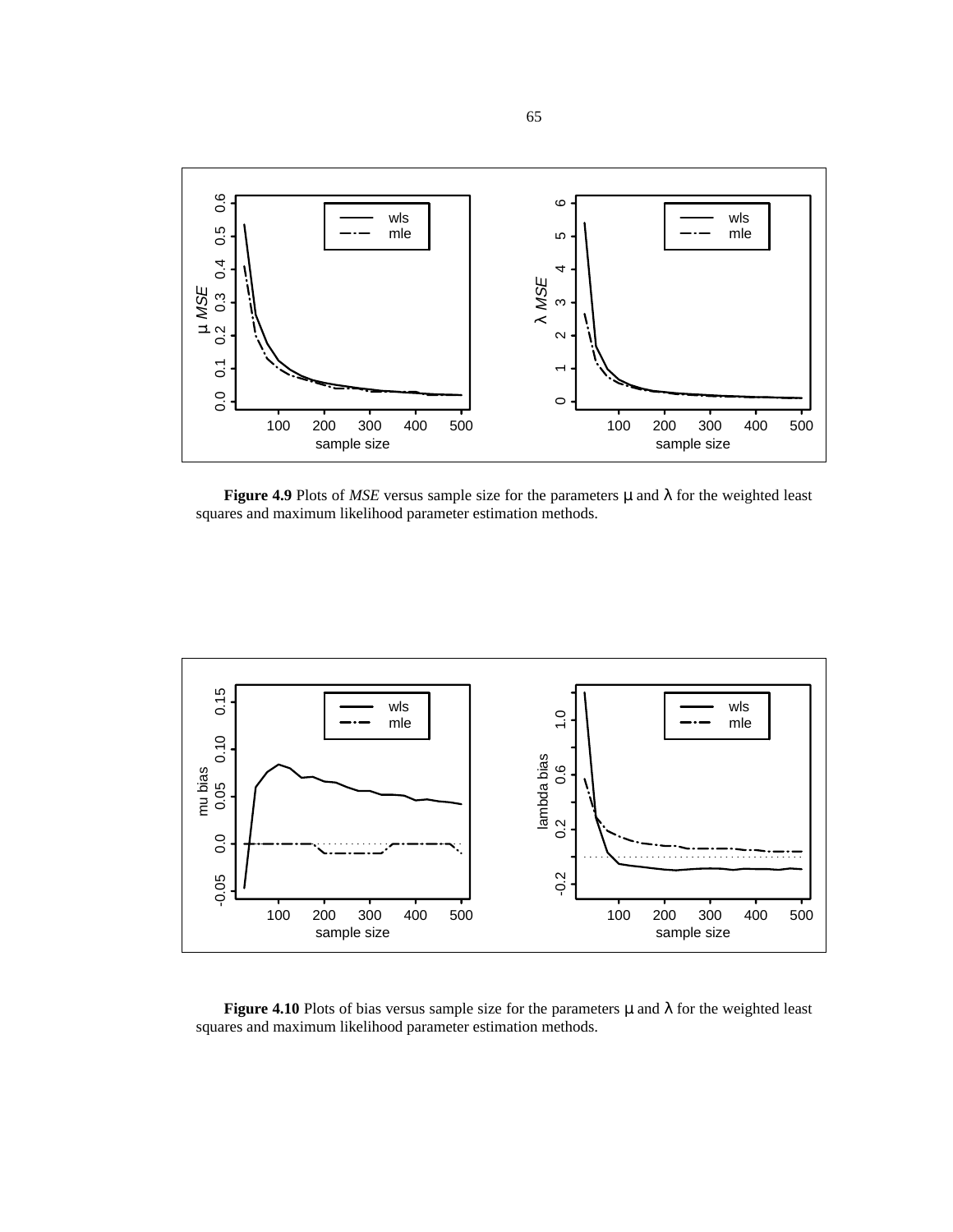major tributaries. Also, the study was repeated over four years, and in each year, releases occurred over many days, providing migration characteristics in a variety of conditions. Finally, the fish are active migrants collected from the river. Fish that are raised in hatcheries and then released usually undergo a period of delay before initiating active migration; this adds further complications to the travel time model. Essentially, this data set is a test of whether the simple travel time model can form a basis on to which further complexity can be added as needed.

### *data*

The data consist of yearling chinook salmon collected at McNary Dam, freeze branded with a unique brand (on a daily basis) and then released back into the river below the dam. Approximately 1,000 fish were marked and released per day. Marked fish were sampled as they passed John Day Dam, 122.9 km downstream from the release point. Data were collected over five week periods in 1989, 1990, and 1991; in 1992, six weeks of data were collected. Fish collected and released for 5 days each week (Monday through Friday) were lumped together into weekly cohorts to achieve adequate sample sizes. Cohorts below 20 in sample size were excluded from the analysis. Week 1 of 1990 was excluded because a fire at John Day Dam precluded data collection, and week 5 of 1990 was excluded because the collection facilities were shut down before the groups of this cohort completely passed the dam. A total of sixteen cohorts over the four years were analyzed [\(Table 4.1\)](#page-67-0). The first two years of the data set have been analyzed statistically by Stevenson and Olson (1991), and they provide a fuller description of the experimental design.

## *methods*

In this application, I apply the discrete time, two parameter, travel time model, equation [\(4.8\),](#page-50-0) to these data. Parameters are estimated numerically using maximum likelihood based on the multinomial distribution and a downhill simplex fitting routine (Press, et al., 1988).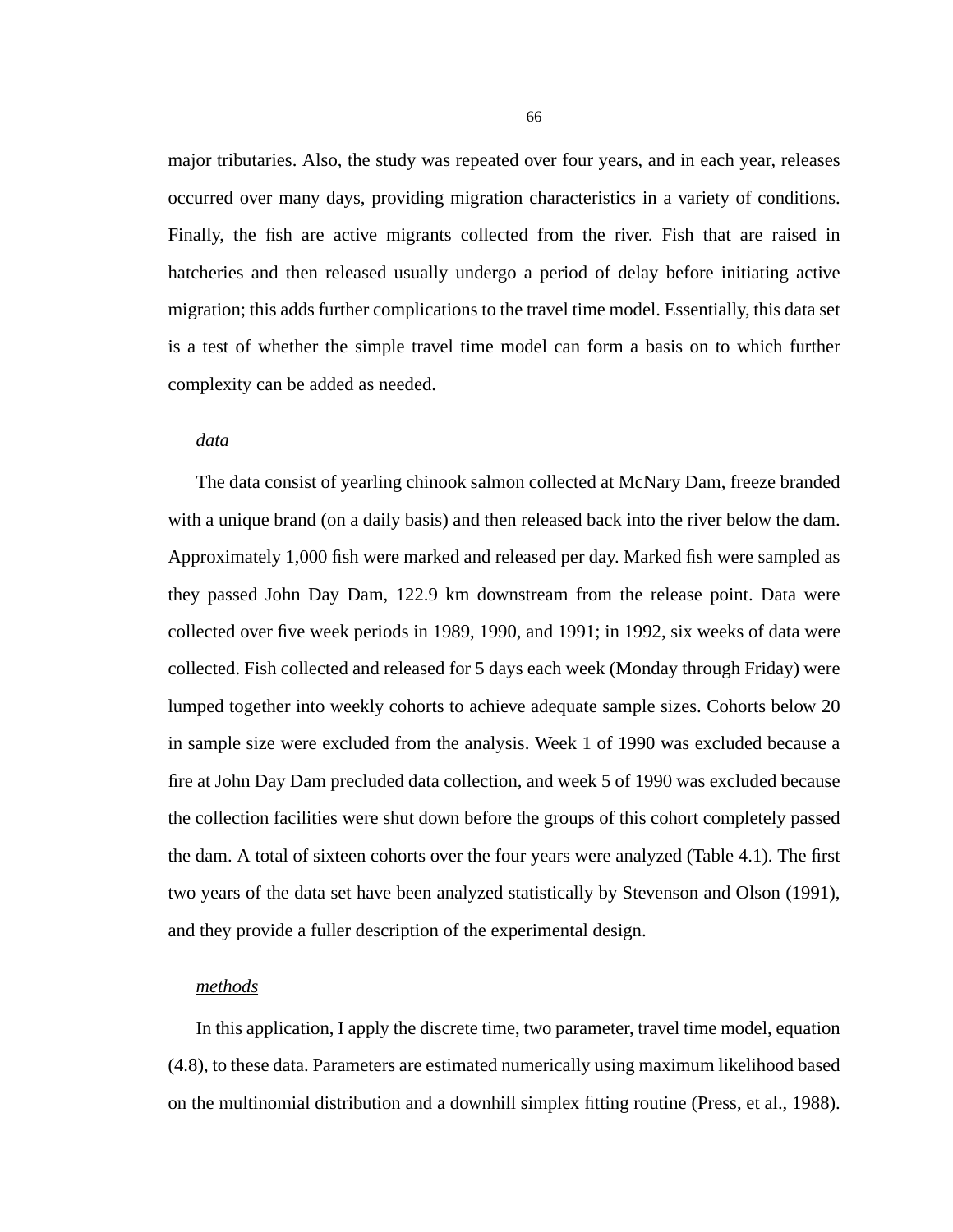

**Figure 4.11** A map showing the mid and lower Columbia River release and recapture sites. For the freeze branded chinook, fish were captured, branded, and released at McNary Dam and recaptured at John Day Dam. For the PIT tagged fall chinook analyzed in the next chapter, fish were collected, tagged, and released at the mid-Columbia release point and recaptured at McNary Dam.

Nonparametric 95 per cent confidence intervals are constructed using the bootstrap methods described in chapter 3. Model performance is assessed using Pearson's  $X^2$ statistic.

# *results*

Plots of the data with the best fit model show that the model captures the general behavior of the observed travel time distributions [\(Figure 4.12](#page-68-0)). Parameter estimates and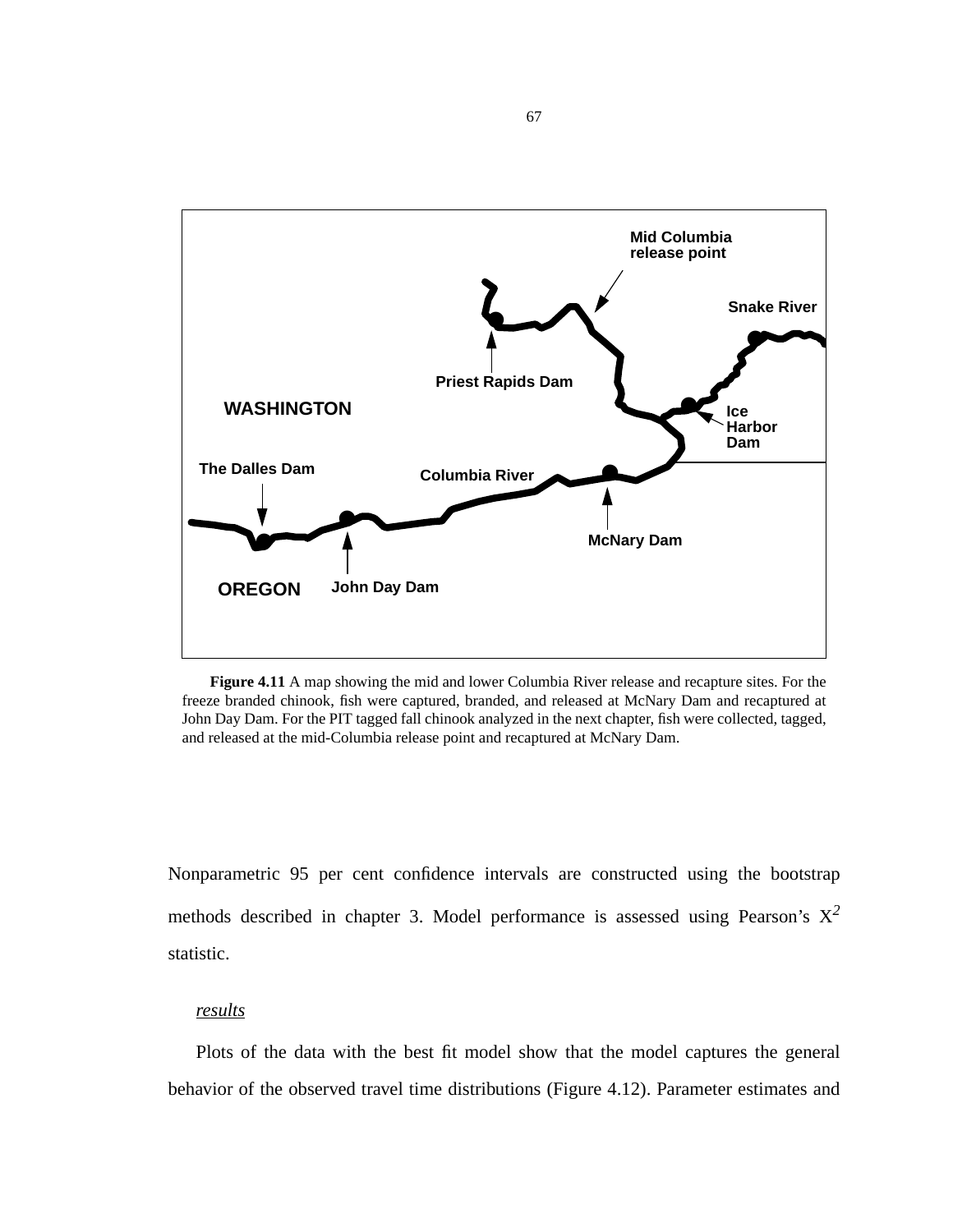|                |             | cohort release information | number  | ave. flow<br>(kcfs) |  |
|----------------|-------------|----------------------------|---------|---------------------|--|
| $^{\#}$        | year - week | date (Julian date)         | sampled |                     |  |
| $\mathbf{1}$   | $1989 - 1$  | May 01<br>(121)            | 27      | 263.5               |  |
| $\overline{2}$ | $1989 - 2$  | May 08<br>(128)            | 57      | 283.2               |  |
| 3              | $1989 - 3$  | May 15<br>(135)            | 48      | 258.9               |  |
| $\overline{4}$ | $1989 - 4$  | May 22<br>(142)            | 32      | 228.3               |  |
| 5              | $1990 - 2$  | April 30<br>(120)          | 36      | 233.9               |  |
| 6              | $1990 - 3$  | May 07<br>(127)            | 32      | 231.3               |  |
| $\tau$         | $1990 - 4$  | May 14<br>(134)            | 24      | 196.3               |  |
| 8              | $1991 - 1$  | April 22<br>(112)          | 38      | 250.0               |  |
| 9              | $1991 - 2$  | April 29<br>(119)          | 20      | 236.7               |  |
| 10             | $1991 - 3$  | May 06<br>(126)            | 24      | 249.4               |  |
| 11             | $1992 - 1$  | April 20<br>(111)          | 85      | 178.3               |  |
| 12             | $1992 - 2$  | April 27<br>(118)          | 88      | 195.4               |  |
| 13             | $1992 - 3$  | May 04<br>(125)            | 88      | 206.4               |  |
| 14             | $1992 - 4$  | May 11<br>(132)            | 86      | 205.2               |  |
| 15             | $1992 - 5$  | May 18<br>(139)            | 119     | 202.7               |  |
| 16             | $1992 - 6$  | May 25<br>(146)            | 80      | 195.0               |  |

<span id="page-67-0"></span>**Table 4.1** Descriptive information for the 16 cohorts used in the data analysis. The date of release is for the first release group of the cohort. See text for the procedure used to calculate the average flows for the cohorts.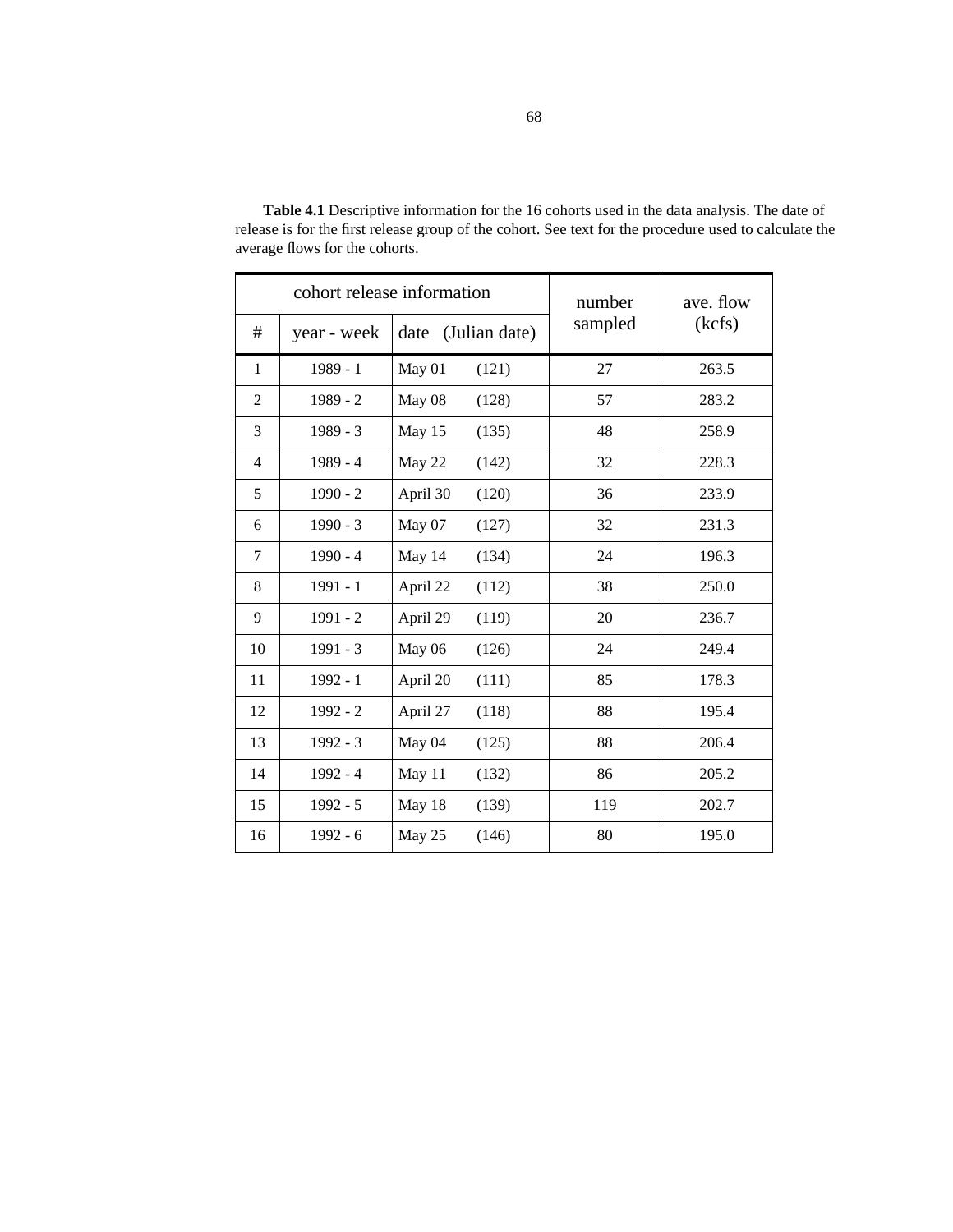<span id="page-68-0"></span>

Figure 4.12 Plots of the fitted arrival time model (solid line) versus the data (points) for the sixteen cohorts. The model parameters and results of the goodness-of-fit tests are provided in [Table 4.2](#page-70-0)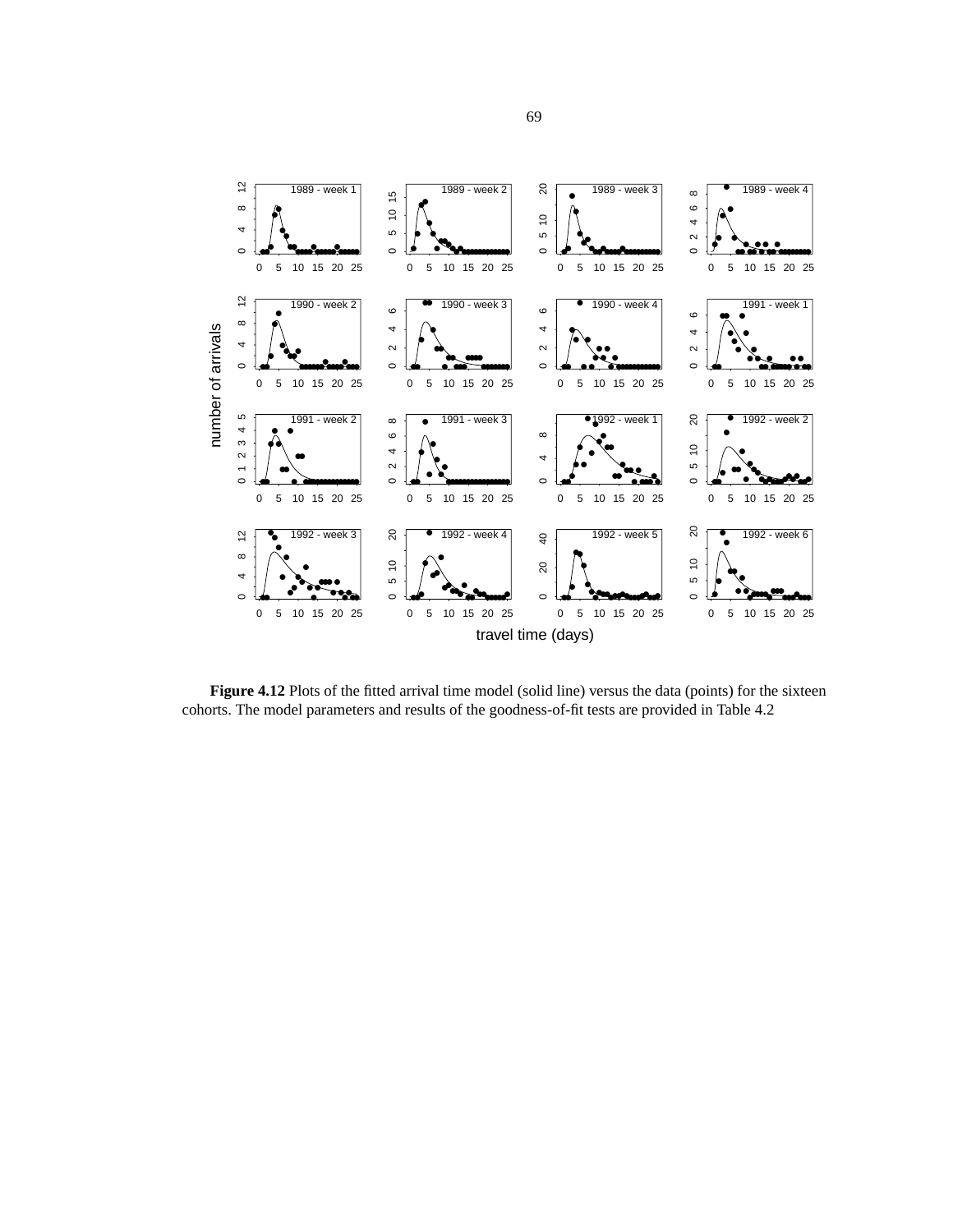confidence intervals are provided in [Table 4.2.](#page-70-0) Estimates of *r* range from 11.4 to 32.2 km/ day, with 95 per cent confidence intervals ranging in width from 4.6 to 17.5 km/day. Estimates of  $\sigma$  ranged from 15.7 to 39.4 km/day<sup> $1/2$ </sup> with 95 per cent confidence intervals ranging in width from 7.3 to 40.6 km/day<sup> $1/2$ </sup>. In three cases the model is rejected at the  $\alpha$  = 0.05 level; for four additional cases, the model is rejected at the  $\alpha = 0.10$  level.

# *discussion*

The two parameter arrival time model derived from an advection-diffusion equation works well in describing the downstream movement of actively migrating juvenile salmon under the range of conditions observed in John Day reservoir. In the three out of sixteen cases that the model is rejected (at the  $\alpha$  = 0.05 level) the data are highly variable, and it is unlikely that any two parameter model would fit.

The difficulty in implementing the model will arise in choosing appropriate parameter values. [Table 4.2](#page-70-0) reveals variability among cohorts in estimates of *r* and σ. In the next chapter I will attempt to relate the variability in parameter estimates to observable factors such as river flow and temperature. Variability also arises from sampling error as demonstrated by the broad confidence intervals obtained in the bootstrap analysis. More studies with larger sample sizes would decrease this uncertainty.

### **4.6. Application to continuous data**

In this section, I apply the basic travel time model (equation [\(4.7\)\)](#page-50-0) to continuous data. I analyze data representing several groups (steelhead, spring and fall chinook) from a variety of release points over several years. All the fish in this analysis were collected in a river, marked with a PIT tag, released and then recaptured at a downstream collection site.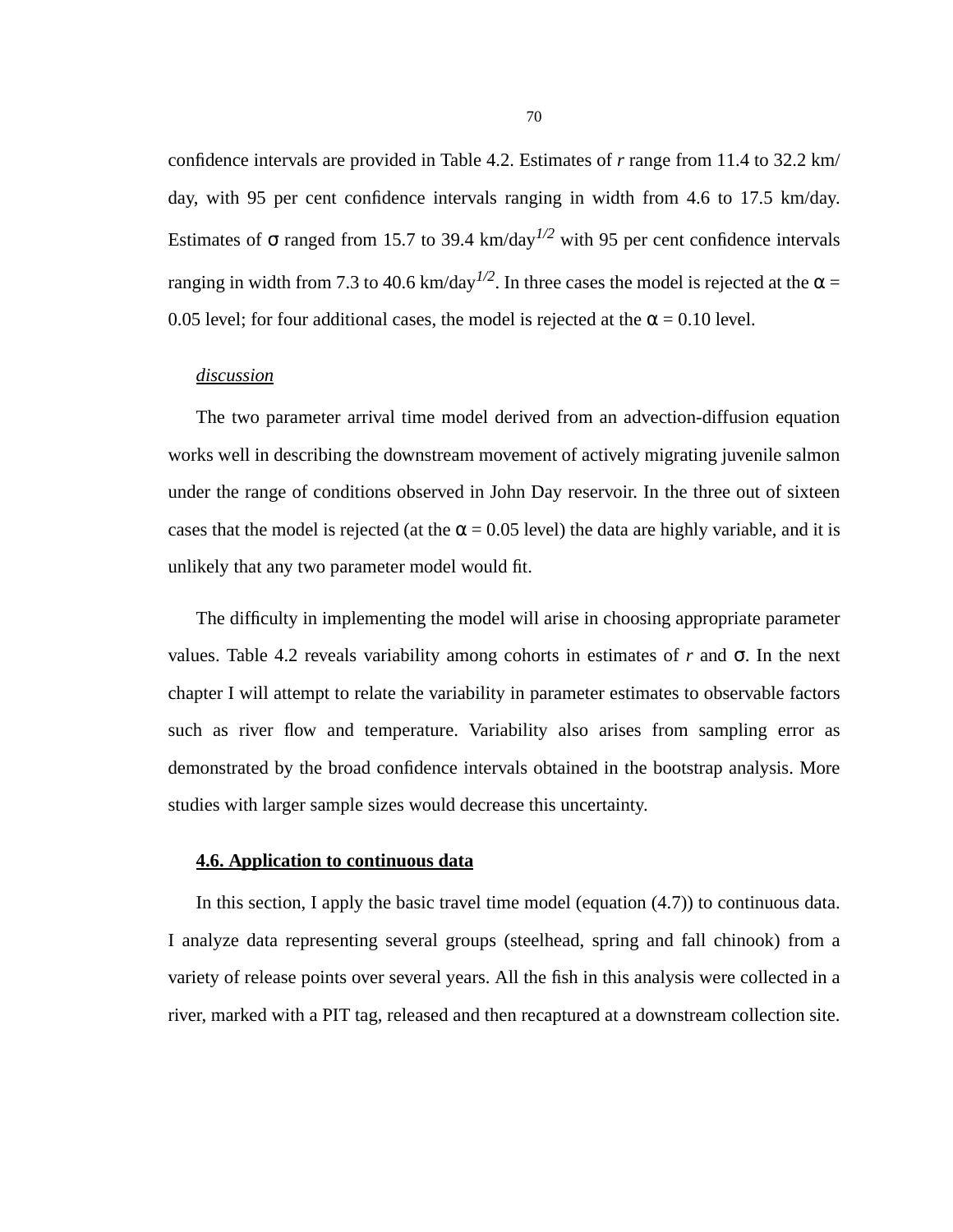| cohort         |             | parameter estimation |                       |      | goodness-of-fit       |          |                |                  |
|----------------|-------------|----------------------|-----------------------|------|-----------------------|----------|----------------|------------------|
| #              | year - week | $\hat{r}$            | $(95\% \text{ C.I.})$ | ô    | $(95\% \text{ C.I.})$ | $\chi^2$ | df             | $\boldsymbol{p}$ |
| $\mathbf{1}$   | 1989 - 1    | 25.5                 | (18.3, 28.8)          | 15.7 | (10.9, 26.8)          | 1.87     | 3              | 0.600            |
| $\overline{2}$ | $1989 - 2$  | 28.1                 | (24.2, 32.8)          | 35.1 | (26.6, 42.7)          | 4.97     | 6              | 0.548            |
| 3              | $1989 - 3$  | 32.2                 | (26.6, 37.5)          | 25.1 | (18.7, 31.3)          | 6.20     | 3              | 0.112            |
| $\overline{4}$ | $1989 - 4$  | 26.3                 | (20.6, 38.1)          | 39.4 | (11.7, 52.3)          | 8.63     | $\overline{4}$ | 0.071            |
| 5              | $1990 - 2$  | 23.2                 | (16.8, 26.5)          | 19.7 | (15.4, 28.7)          | 5.47     | 6              | 0.486            |
| 6              | $1990 - 3$  | 19.3                 | (15.6, 29.5)          | 28.4 | (13.9, 32.4)          | 4.99     | 5              | 0.417            |
| 7              | $1990 - 4$  | 20.2                 | (16.5, 25.9)          | 27.5 | (20.4, 32.1)          | 9.22     | $\overline{4}$ | 0.056            |
| 8              | $1991 - 1$  | 17.8                 | (14.6, 23.5)          | 29.3 | (21.6, 34.2)          | 6.54     | 7              | 0.479            |
| 9              | $1991 - 2$  | 21.0                 | (17.4, 26.2)          | 25.4 | (18.6, 30.2)          | 3.59     | $\overline{4}$ | 0.464            |
| 10             | $1991 - 3$  | 25.9                 | (22.3, 30.4)          | 22.1 | (16.9, 26.0)          | 5.01     | 3              | 0.171            |
| 11             | 1992 - 1    | 11.4                 | (9.8, 13.8)           | 20.7 | (15.3, 23.9)          | 14.16    | 15             | 0.514            |
| 12             | 1992 - 2    | 16.2                 | (11.0, 22.4)          | 28.0 | (20.2, 33.7)          | 51.21    | 16             | 0.000            |
| 13             | $1992 - 3$  | 12.5                 | (10.7, 15.3)          | 34.2 | (30.3, 37.6)          | 25.28    | 17             | 0.089            |
| 14             | 1992 - 4    | 17.6                 | (13.0, 20.3)          | 22.1 | (18.2, 28.1)          | 31.52    | 12             | 0.002            |
| 15             | $1992 - 5$  | 24.9                 | (20.8, 27.5)          | 18.8 | (14.2, 25.2)          | 42.61    | 10             | 0.000            |
| 16             | $1992 - 6$  | 22.3                 | (18.8, 30.9)          | 39.6 | (28.7, 45.4)          | 16.61    | 10             | 0.084            |

<span id="page-70-0"></span>Table 4.2 Parameter estimates, confidence intervals and goodness-of-fit results for the sixteen cohorts. The units for *r* are km/day, and the units for  $\sigma$  are km/day<sup>1/2</sup>. For the goodness-of-fit test results, df refers to the degrees of freedom. The model is rejected for small *p*-values, e.g.,  $p > \alpha$ , with  $\alpha$  often chosen as 0.05.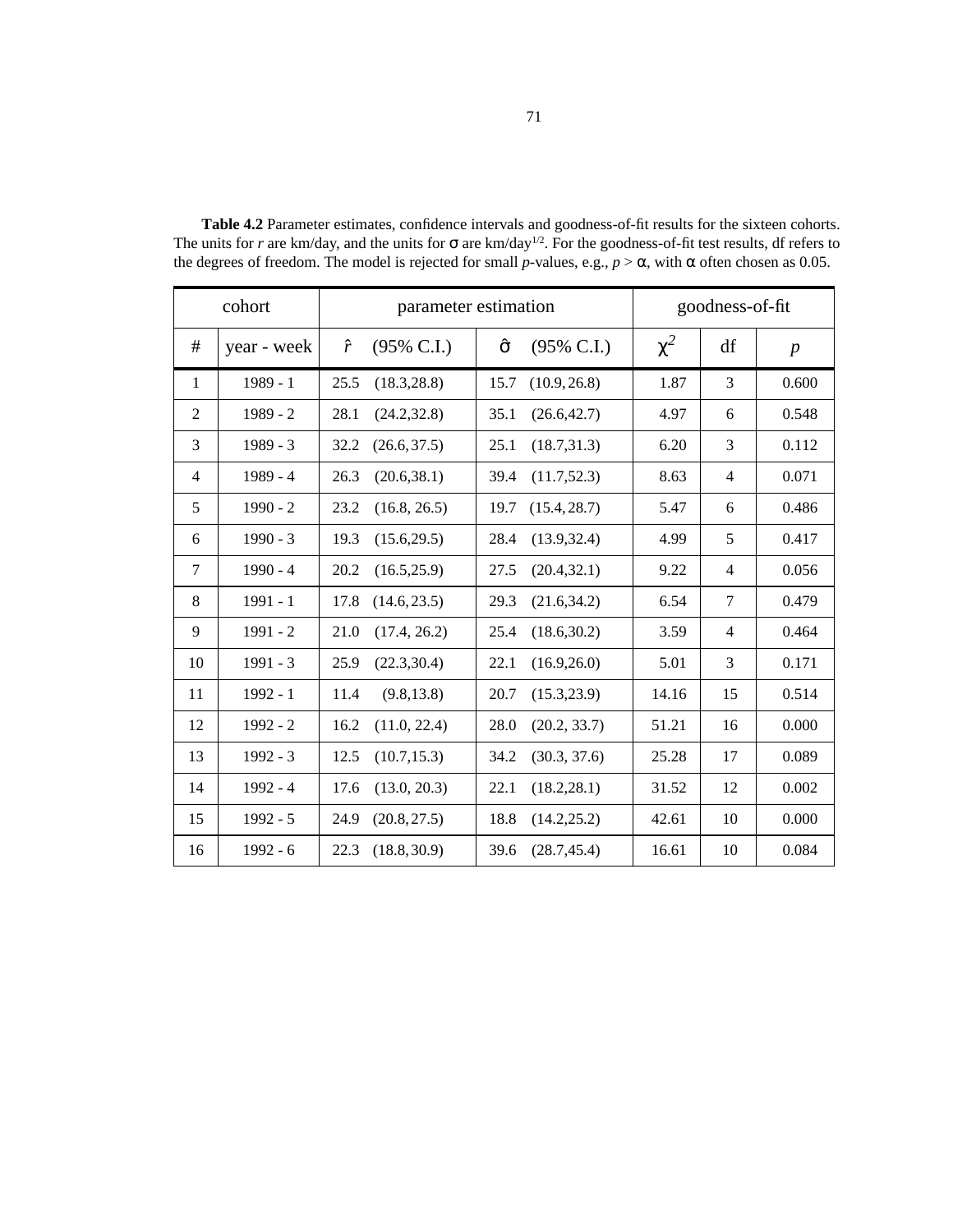*data*

To avoid confusion, I have adopted the following terminology in referring to the PIT tag data.

- *individual* each individual fish has a unique code, and thus individual travel times can be distinguished.
- *release group* a group of individuals that was tagged and released from the same point at the same time; all the fish in a release group have the same release identification code in the PIT tag database.
- *cohort* one to several release groups lumped together to achieve an adequate sample size; cohorts are the unit of analysis for the travel time studies.
- *cohort set* a group of cohorts that are composed of fish with similar characteristics and released from the same point over several years.

Based on the results of the simulations and the plots of the confidence intervals and bias, I use a target cohort sample size of 50 fish (that is, the number of fish observed at the downstream collection site), with a minimum sample size of 40. Release groups are lumped together (if necessary) from up to 3 consecutive days of release to achieve these sample sizes. Once a cohort reaches 50 fish, I do not add any further release groups to it. If a minimum sample size of 40 could not be obtained from release groups over a three day period, these groups are excluded from the analysis.

I use several criteria to decide which cohort sets to include in the analysis in this and later chapters in addition to the sample size criteria mentioned above. The ideal cohort set has:

- releases over several years and a number of cohorts per year;
- stocks of known origin (hatchery versus wild) and preferably wild;
- migration routes along relative homogeneous river reaches with no intervening dams.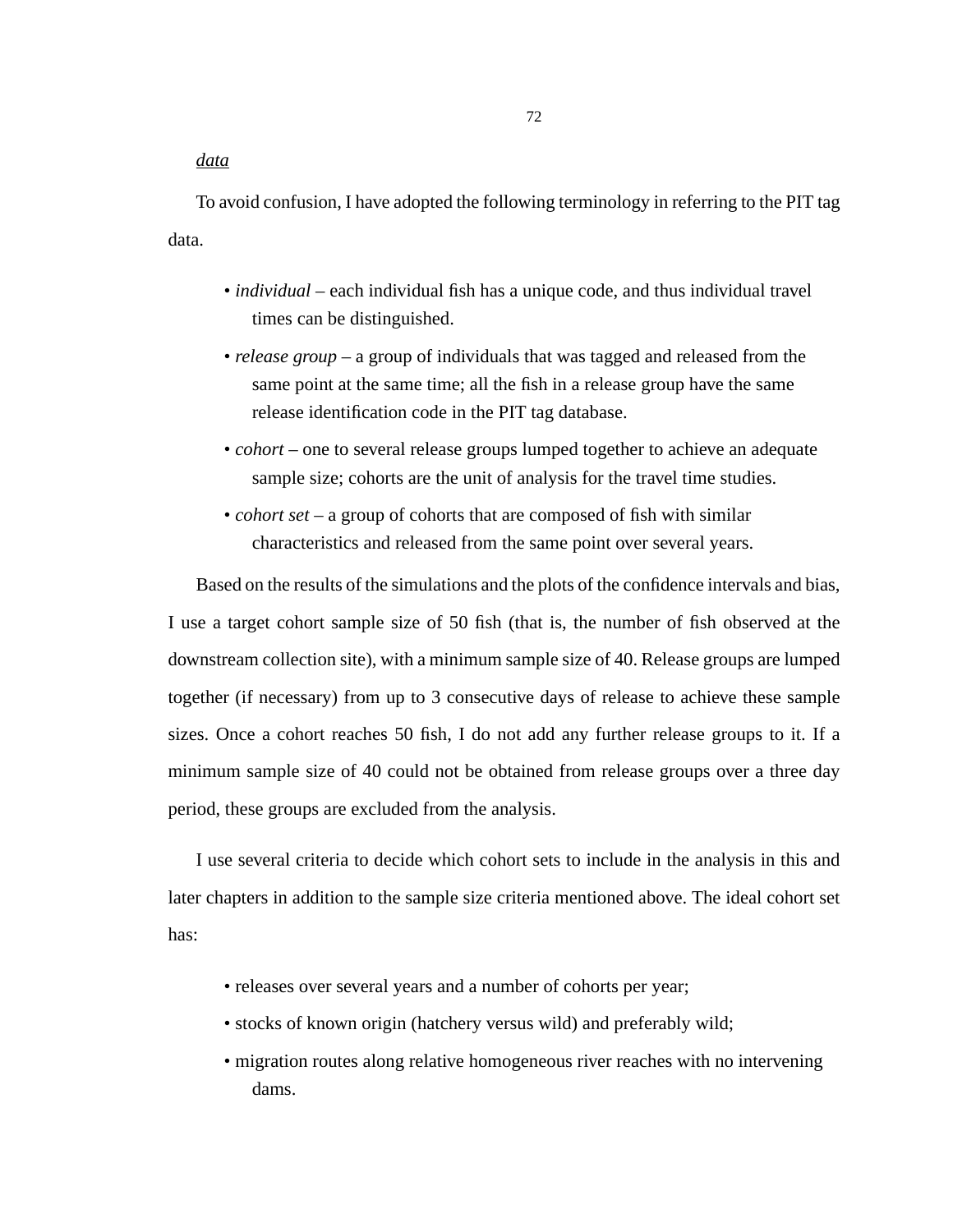All of the cohort sets did not meet all of these, and I included sets that expanded the scope of the study.

In Appendix 1, I provide the release group identification numbers for all the PIT tag data used in this and subsequent chapters. This appendix also shows how I lumped release groups to form cohorts.

I chose 3 cohort sets to analyze in this section. The first two are fish that were captured, tagged, and released at the Snake River trap and recaptured at Lower Granite Dam, also on the Snake river (Figure 4.13). The reach length is 52 kilometers. One of the cohort sets



**Figure 4.13** Map showing the release and recapture sites for the Snake River chinook and steelhead.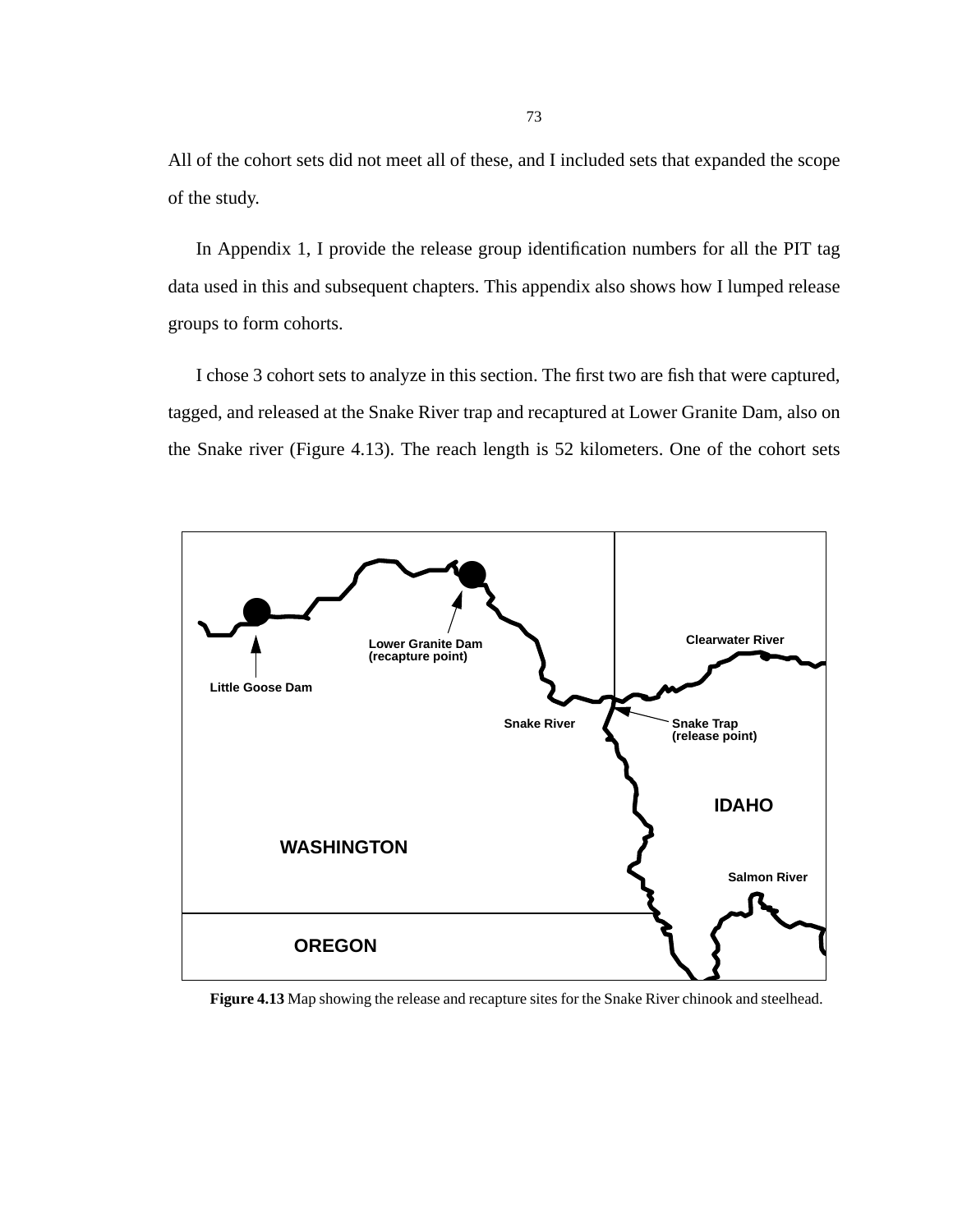consists of chinook salmon of unknown origin (hatchery versus wild), often referred to as "run-of-the-river" fish. Although the run type (spring or yearling versus fall or subyearling) of these fish is not determined, it is likely that the vast majority of these fish are spring chinooks based on the distribution of lengths (most fish longer than 110 millimeters) and the timing of migration (early spring). Also, I excluded groups released after May 15 because after this date average fish length and migration rate began declining, indicating a possible presence of fall chinook. I refer to these fish as "spring" chinook, but acknowledge that a small percentage of the fish may actually be fall chinook. This is consistent with other treatments of this group of fish (e.g., Fish Passage Center, 1991). Groups were released from early March through mid May. 101 cohorts were analyzed over the 5 year period 1989-1993. Beginning in 1992, hatchery stocks were distinguished at release time, and wild stocks were distinguished in 1992 and 1993. I lump these groups together, though, to be consistent with earlier years.

The other Snake River cohort set is composed of wild steelhead. 101 cohorts of steelhead were analyzed over the same 5 year period. Groups were released from early April through early June.

The third set of fish included in this analysis are wild, fall chinook captured, tagged, and released in the Hanford reach of the mid-Columbia River (see [Figure 4.11\)](#page-66-0). Releases occurred during the three years 1991-1993 in early to mid June. They were recaptured at McNary Dam, which is 121 kilometers downstream.

### *data analysis*

The basic travel time model (equation [\(4.7\)\)](#page-50-0) is applied to each cohort. Maximum likelihood estimates (equations  $(4.11)$  and  $(4.12)$  are calculated for *r* and  $\sigma$ , with 95 percent confidence intervals (based on equations [\(4.17\)](#page-55-0) and [\(4.19\)\)](#page-55-0) constructed around these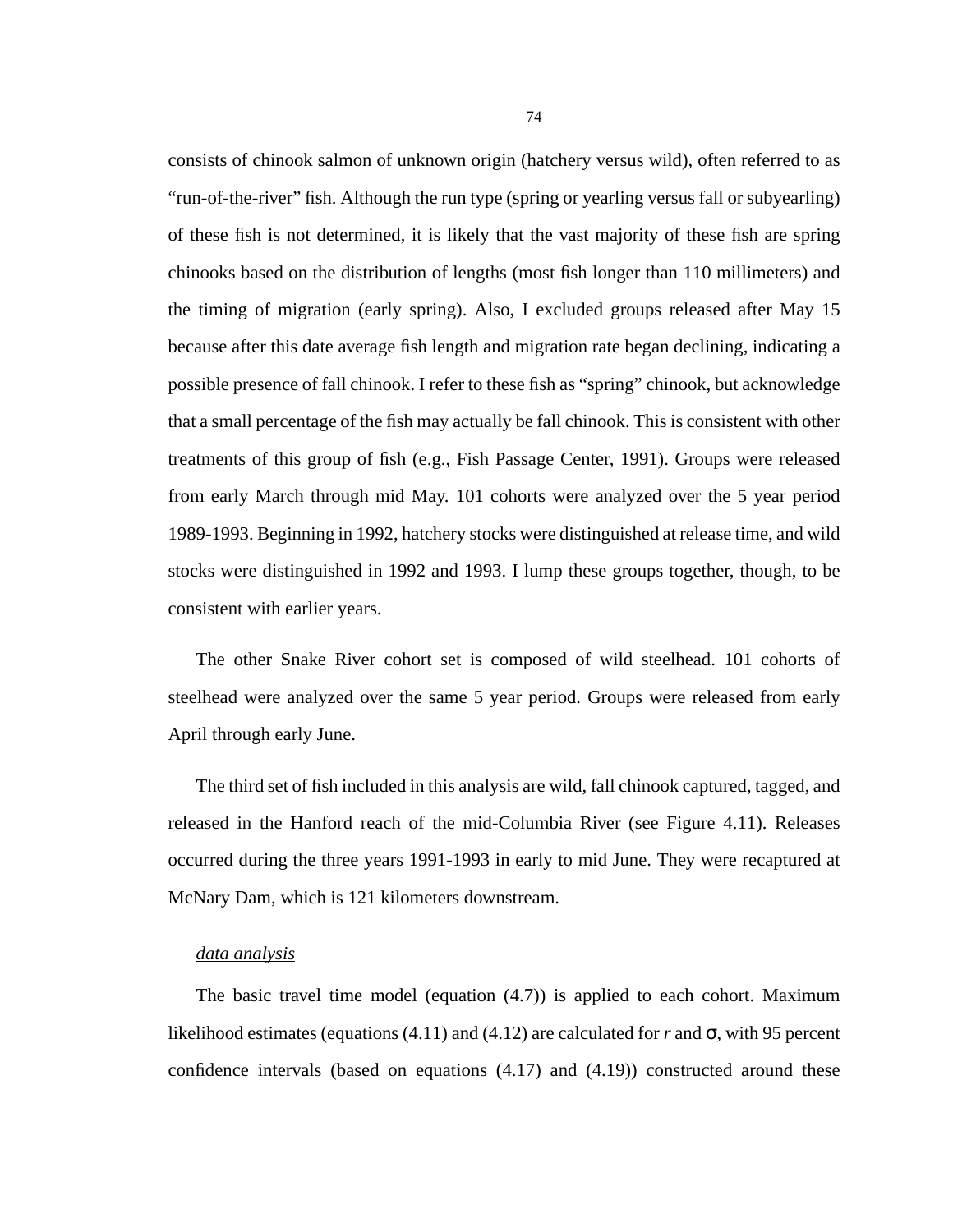estimates. Also,  $X^2$  goodness-of-fit test for continuous data (as described in Chapter 3) is performed for each cohort. The computer code used to perform these algorithms is provided in appendix 3.

### *results*

Table 4.4 - Table 4.6 (in the appendix of this chapter) contains parameter estimates, confidence intervals, and the results of the goodness-of-fit tests for each cohort. Since there is a large amount of information in these tables, I have condensed the results into summary statistics and plots.

It is clear from Table 4.4 - Table 4.6 that there is a great deal of variability in the parameter estimates within cohort sets. In particular, it appears that *r* increases through the season in some cases. I will analyze this variability in greater detail in the following chapters. In this chapter, I will present the means and standard errors of the cohorts for each of the cohort sets for qualitative comparisons [\(Table 4.3\)](#page-75-0).

From [Table 4.3](#page-75-0) it can be seen that the Snake River steelhead migrate at a substantially greater rate (approximately twice as fast) than the Snake River chinook, while the Snake River chinook migrate at a greater rate than the mid-Columbia fall chinook. The comparison between the Snake River steelhead and chinook is particularly relevant because they migrated in the same river reach during the same time period. The estimates of  $\sigma$  were slightly higher for the steelhead than the spring chinook and fall chinook, which were similar to each other.

One way to graphically demonstrate the results of a number of goodness-of-fit tests is to plot the cumulative distribution of the *p*-values. If the model and data are in perfect accordance, the *p*-values will be distributed uniformly on (0,1) and should roughly fall on a straight line through the origin and the point (1.0, 1.0). Departures between the model and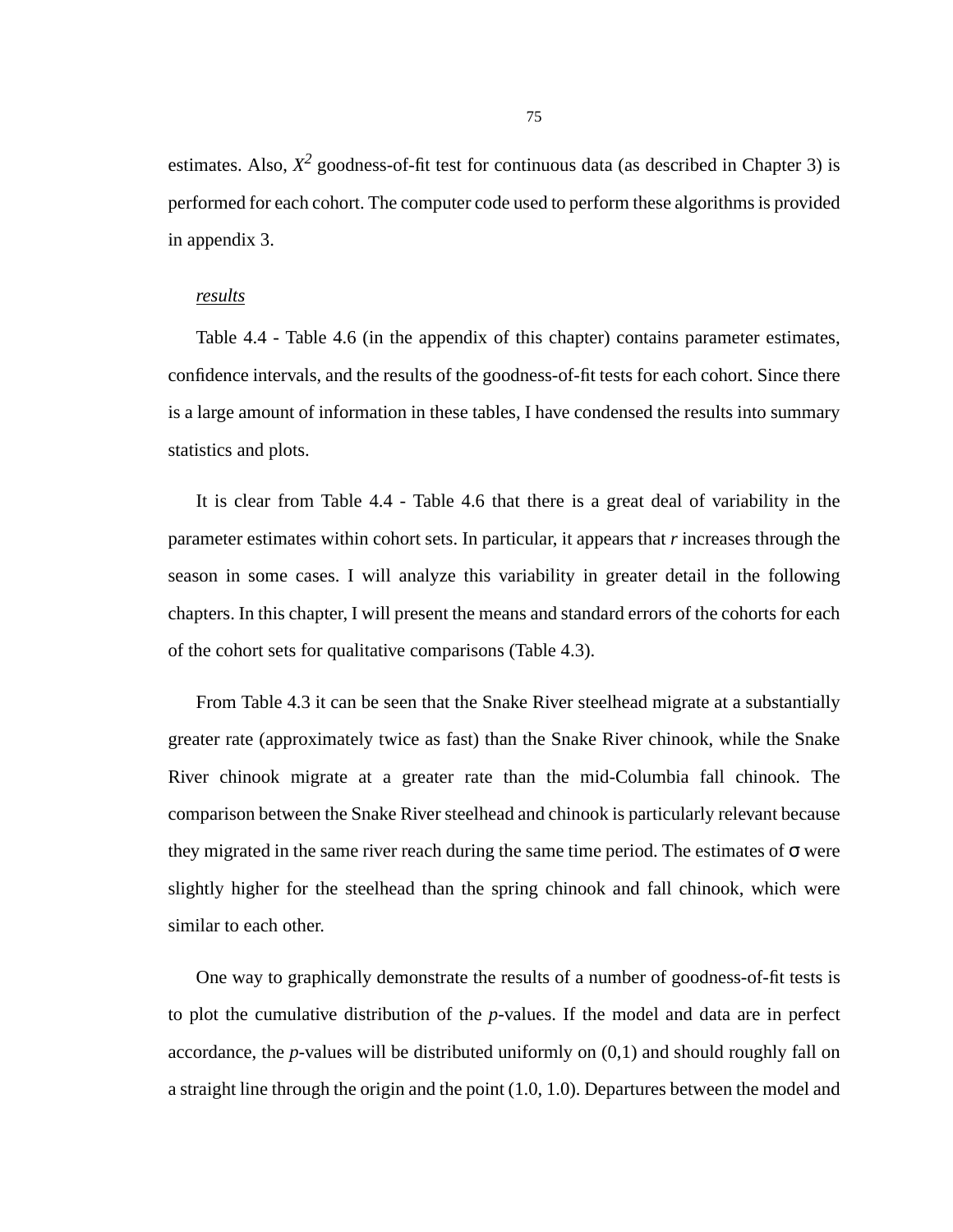|      | number<br>of               |       | mean value (standard error) |       |         |  |  |
|------|----------------------------|-------|-----------------------------|-------|---------|--|--|
| year | cohorts                    |       | r                           | σ     |         |  |  |
|      | Snake River spring chinook |       |                             |       |         |  |  |
| 1989 | 38                         | 5.79  | (1.41)                      | 8.44  | (2.00)  |  |  |
| 1990 | 13                         | 6.71  | (2.78)                      | 8.86  | (3.64)  |  |  |
| 1991 | 17                         | 4.85  | (1.82)                      | 6.38  | (2.36)  |  |  |
| 1992 | 6                          | 4.50  | (2.87)                      | 7.04  | (4.50)  |  |  |
| 1993 | 27                         | 8.23  | (2.37)                      | 7.81  | (2.22)  |  |  |
|      | Snake River steelhead      |       |                             |       |         |  |  |
| 1989 | 16                         | 18.11 | (6.68)                      | 15.57 | (5.73)  |  |  |
| 1990 | 27                         | 12.97 | (3.66)                      | 10.66 | (3.01)  |  |  |
| 1991 | 20                         | 14.67 | (4.84)                      | 11.02 | (3.62)  |  |  |
| 1992 | 18                         | 10.86 | (3.78)                      | 10.36 | (3.62)  |  |  |
| 1993 | 20                         | 16.80 | (5.50)                      | 13.66 | (4.48)  |  |  |
|      | mid Columbia fall chinook  |       |                             |       |         |  |  |
| 1991 | 2                          | 3.33  | (4.71)                      | 9.62  | (13.65) |  |  |
| 1992 | 5                          | 3.58  | (2.53)                      | 6.93  | (4.91)  |  |  |
| 1993 | 6                          | 3.79  | (2.40)                      | 7.50  | (4.76)  |  |  |

<span id="page-75-0"></span>**Table 4.3** Summary statistics of the parameter estimates averaged on a yearly basis for each of the three cohort sets.

the data can be qualitatively assessed by inspecting this plot.

[Figure 4.14](#page-76-0) is a plot of the goodness-of-fit test results for the Snake River chinook. While none of the years fall on the 45 degree line, some of the years have quite favorable results. The cohorts from 1989 perform the best overall, with cohorts from 1990, 1991, and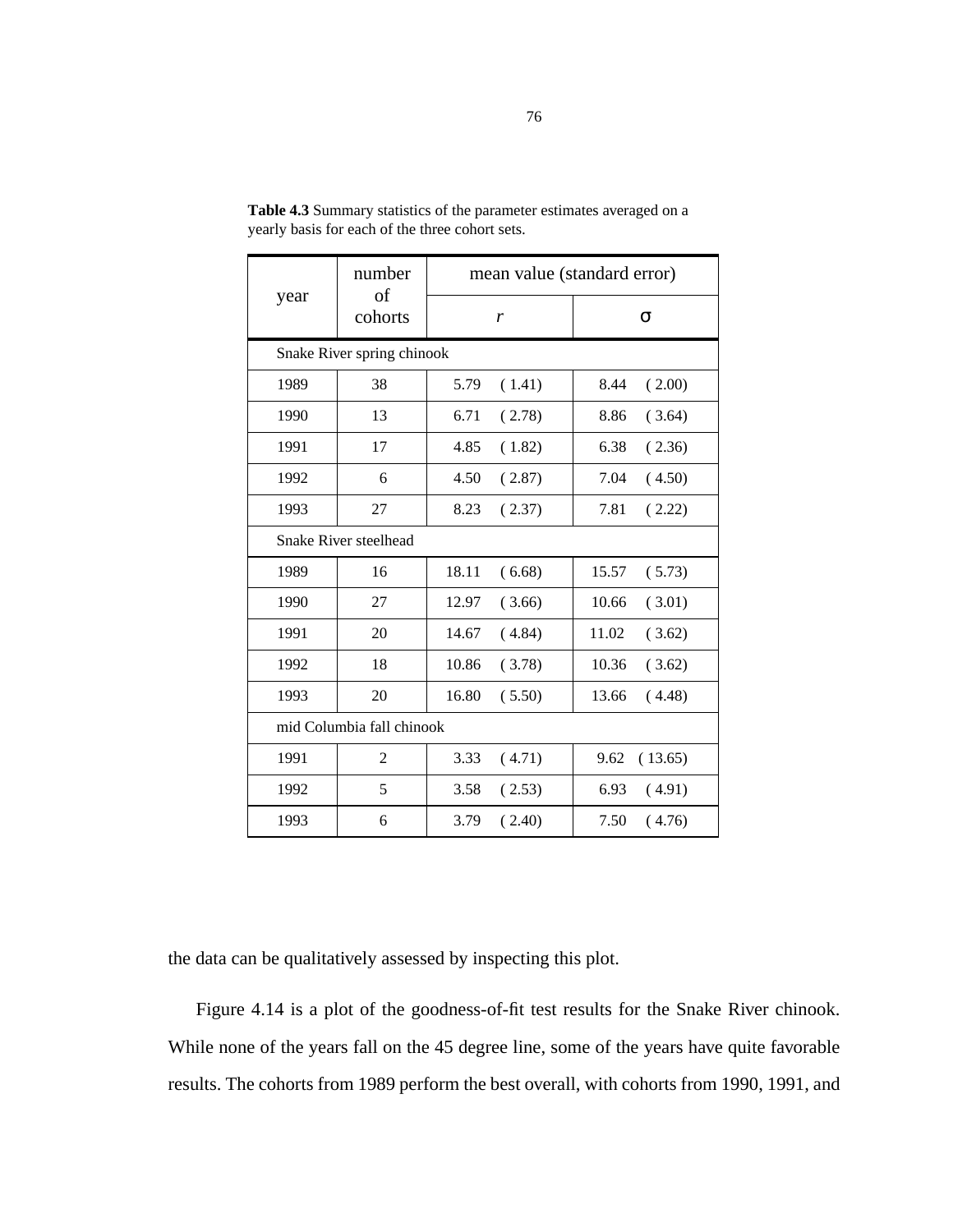<span id="page-76-0"></span>

**Figure 4.14** Cumulative plots of the goodness-of-fit *p*-values for the Snake River chinook.

1993 also having the vast majority of *p*-values above 0.01. The cohorts from 1992 performed poorly relative to the others. 1992 was an extremely low flow year, and this may have affected the behavior of the fish.

The results of the goodness-of-fit tests for the Snake River steelhead ([Figure 4.15](#page-77-0)) are not as favorable as with the chinook. In all years, at least 50 percent of the cohorts have *p*values less than 0.01.The results from the mid Columbia fall chinook are also not favorable, with 8 out of 13 cohorts having *p*-values less than 0.001. This indicates that the model is not fully capturing the behavior of these two groups of fish.

[Figure 4.16](#page-78-0) contains plots of cumulative distribution functions from the fitted models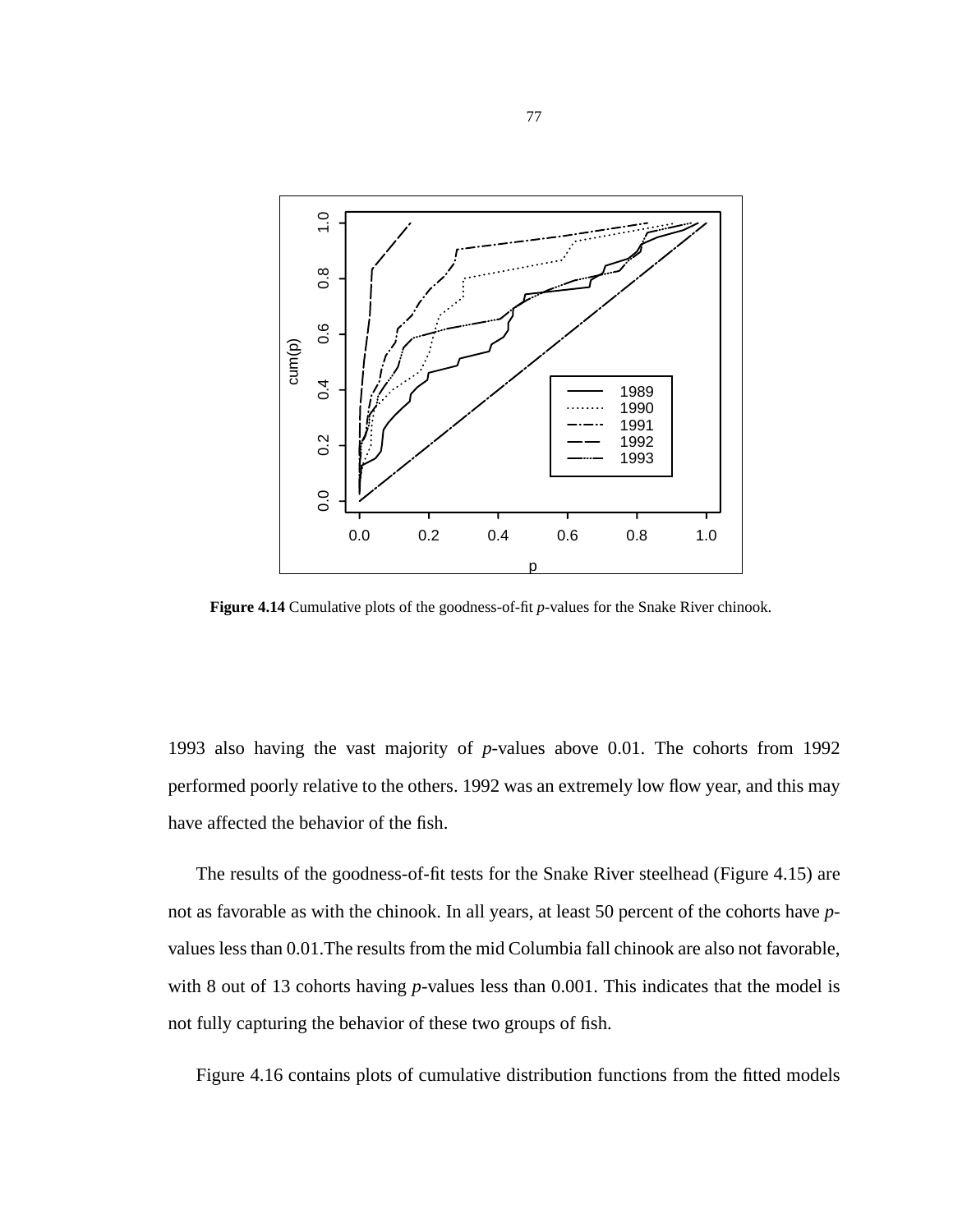<span id="page-77-0"></span>

**Figure 4.15** Cumulative plots of the goodness-of-fit *p*-values for the Snake River steelhead.

for the Snake River chinook. The data are included in these plots. These example plots are from cohorts with a variety of *p*-values to demonstrate the range of model performance. It is clear from these plots that the model does well in describing the data. Even in the case where  $p = 0.001$ , there is not a wide departure between the model and the data. [Figure 4.17](#page-79-0) and [Figure 4.18](#page-79-0) contain similar plots for the steelhead and fall chinook. In these plots, cohorts with *p*-values below 0.001 were chosen to examine why the model failed. In the case of the steelhead, approximately 75 percent of the fish arrived during a very short period, with the remaining fish trickling in over a more extended period. The model could not capture this behavior. In the case of the fall chinook, it appears that most of the fish delayed migration (or migrated extremely slowly) for over 20 days and then started arriving at the dam. Again, the model could not capture this behavior.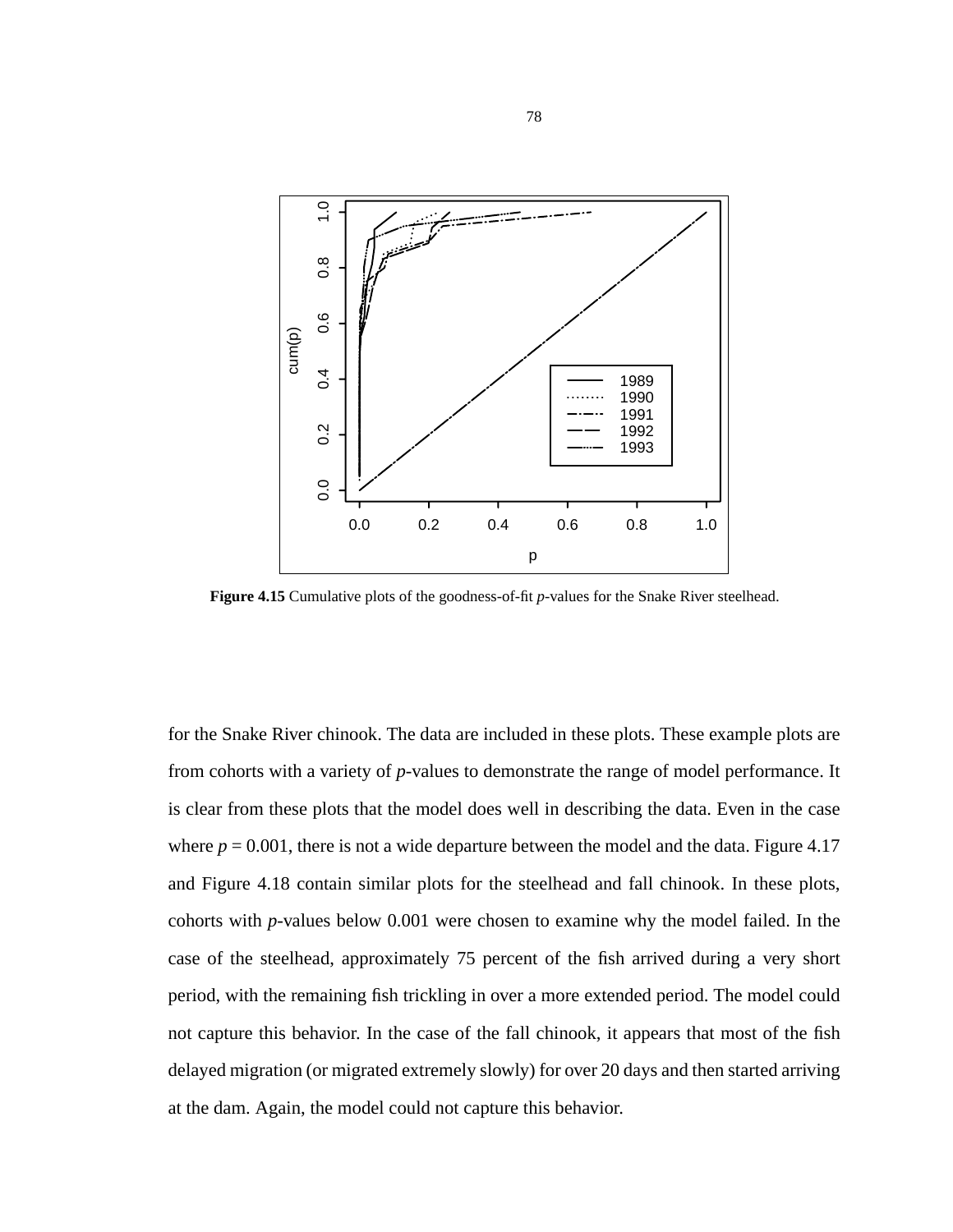<span id="page-78-0"></span>

**Figure 4.16** Plots of the cumulative travel times for the Snake River chinook. The solid line is the best fit model, and the points are the data. The *p*-value is from the goodness-of-fit test.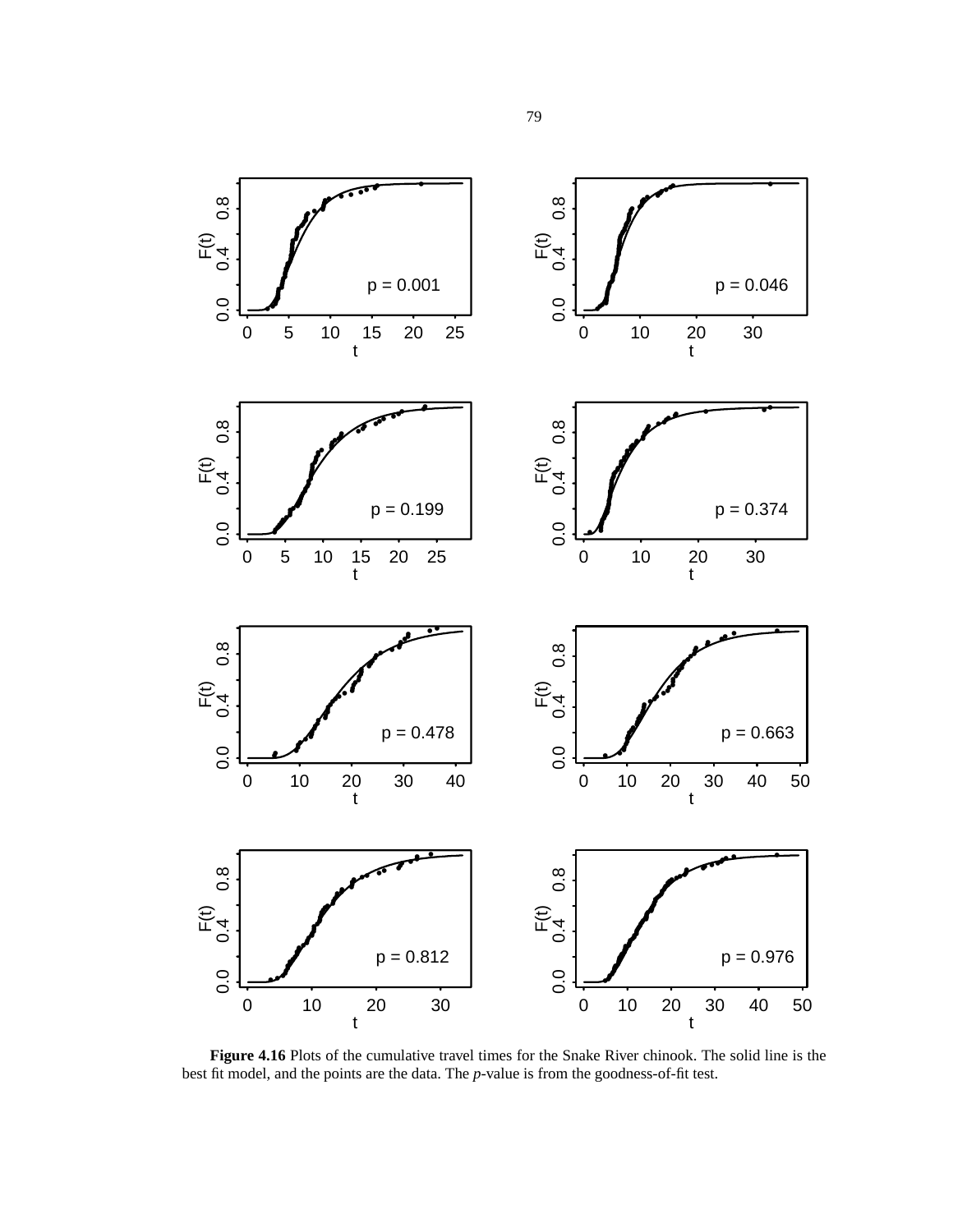<span id="page-79-0"></span>

**Figure 4.17** Plots of the cumulative travel times for the Snake River steelhead. The solid line is the best fit model, and the points are the data. The *p*-value is from the goodness-of-fit test.



**Figure 4.18** Plots of the cumulative travel times for the mid-Columbia fall chinook. The solid line is the best fit model, and the points are the data. The *p*-value is from the goodness-of-fit test.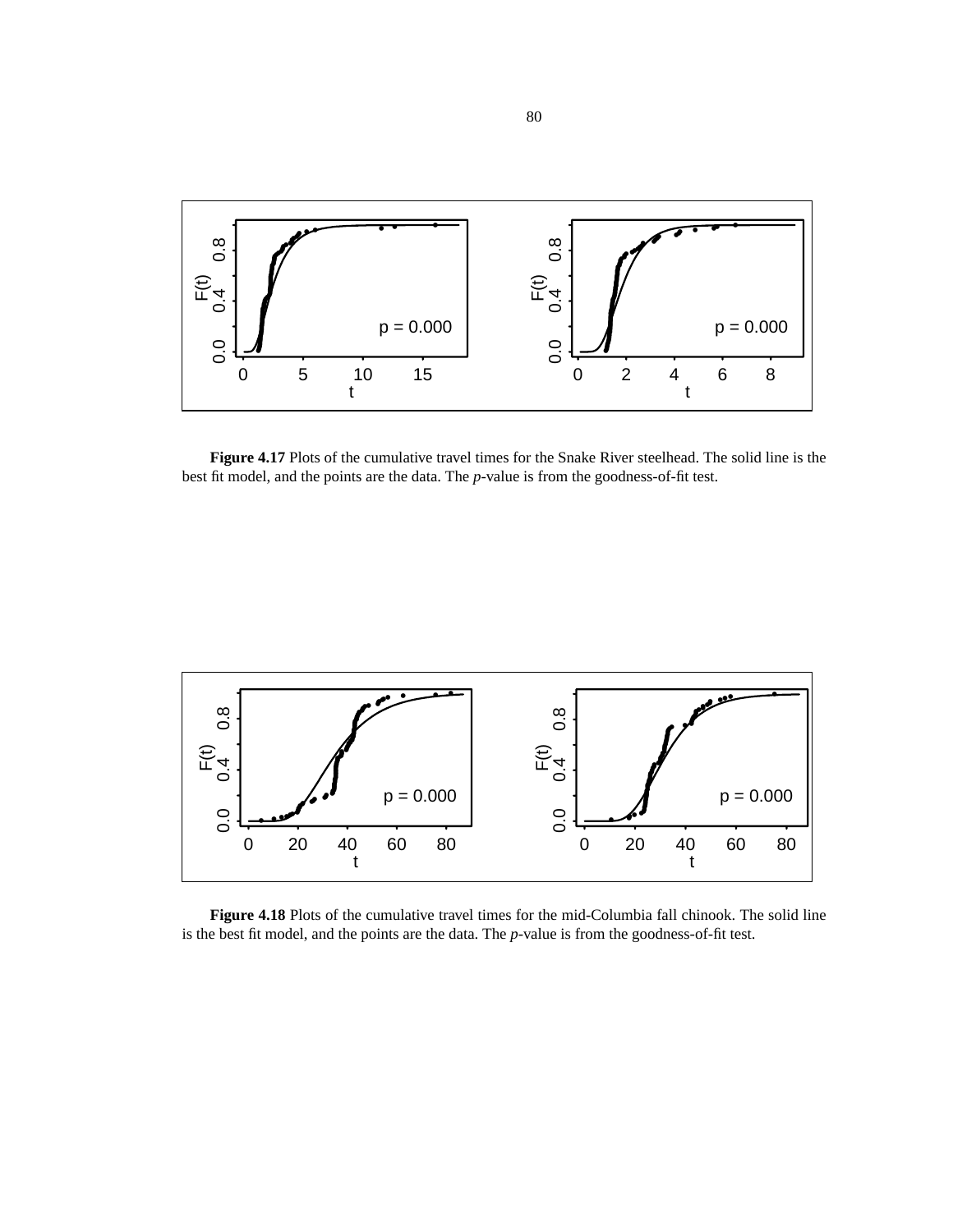## *discussion*

The two parameter, continuous time, travel time model is effective at describing the arrival time distributions of the Snake River spring chinook. For the vast majority of cohorts, the model would not be rejected based on the goodness-of-fit tests. Also, even when the model has low *p*-values from the goodness-of-fit test, the plots show that there may still be good correspondence between the model and data. As with the lower Columbia chinook analyzed in the previous section, the cohorts from 1992 did not perform as well as those from the other years, which may be due to the extremely low flows that year.

The model does not work as well for the fall chinook and steelhead. The model is probably too simple for these groups; additional components are needed to capture the more complex behavior of these fish.

Besides positive goodness-of-fit results (at least for the spring chinook), the model has other desirable features. It is easy to apply to data, with parameter estimates and confidence intervals easily computed. The two parameters are intuitive and are biologically meaningful: *r* is the average downstream migration rate, and  $\sigma$  is the rate of population spreading. Also, since both the parameters are rates, they can be compared among cohorts even when the river reaches are different lengths.

## **4.7. Appendices**

# *appendix 4.a*

The method of images is an intuitively appealing approach to boundary crossing problems. It involves the placement of a source term on one side of a boundary and a sink term on the other side (Daniels, 1982). The sink term has the effect of drawing off density from the source term as it reaches the boundary. The approach produces some nice generalities about boundary crossing problems.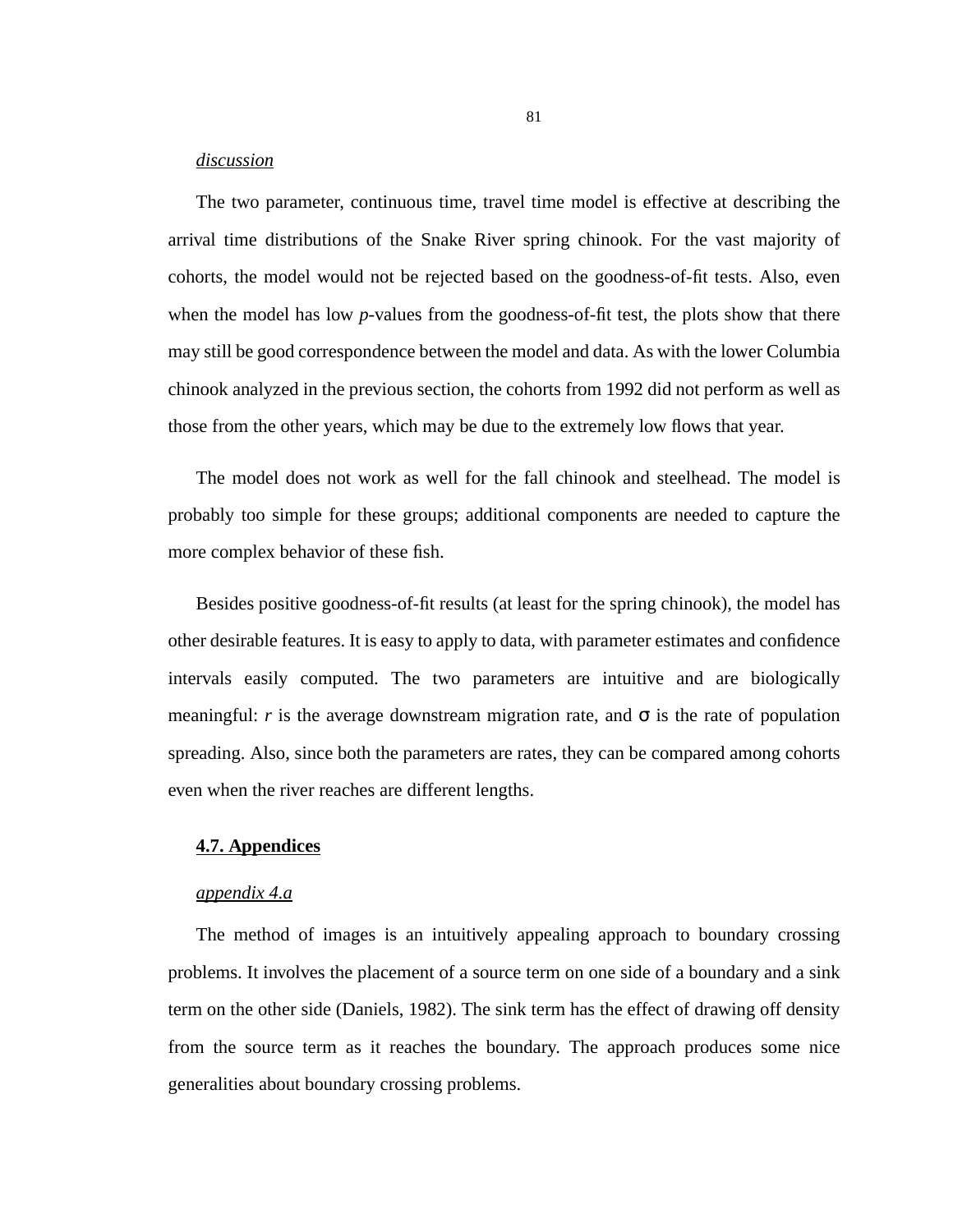With natural boundary conditions, it was shown previously in this chapter that the solution to the advection-diffusion equation with constant coefficients,

$$
\frac{\partial f}{\partial t} = -r \frac{\partial f}{\partial x} + \frac{\sigma^2 \partial^2 f}{2 \partial x^2}
$$
, is

$$
f(x,t) = \frac{1}{\sqrt{2\pi\sigma^2 t}} exp\left(\frac{-(x-rt)^2}{\sigma^2 t}\right)
$$
(4.23)

with initial conditions  $f(x, 0) = \delta(x)$ . An absorbing boundary at  $x = L$  can be achieved by placing a sink term with weight κ at *x* = 2*L* (Daniels, 1982). *f*(*x, t*) can then be expressed as

$$
p(x,t) = \frac{1}{\sqrt{2\pi\sigma^2 t}} \left( exp \frac{-(x-rt)^2}{2\sigma^2 t} - \kappa \cdot exp \left( -\frac{(x-2L-rt)^2}{2\sigma^2 t} \right) \right) \tag{4.24}
$$

Since  $f(x, t)$  vanishes at  $x = L$ ,  $\kappa$  can be solved for by setting  $f(L, t) = 0$  in equation (4.24).  $\kappa = 2Lr/\sigma^2$  is obtained by completing the square in the second term.

# *appendix 4.b*

In this appendix, I will discuss a method involving Laplace transforms for determining first passage distributions (Riccardia, 1977). I will develop the general approach and then show it can be used in the case of the Wiener drift process with a simple boundary to produce equation [\(4.7\).](#page-50-0) I have based the derivation on several references: Darling and Siegert (1953), Prabhu (1965), Riccardia (1977), and Chhikara and Folks (1989).

This method takes advantage of the following theorem (due to Siegert (1951)). First, let *X(t)* be a homogeneous Markov process with continuous sample paths. Define  $f(x, t | x_0, t_0)$  as the conditional probability density function for  $X(t) = x$  given that  $X(t_0) = x_0$ . Also, define  $g(t, L | t_0, x_0)$  as the probability density function for the time *T*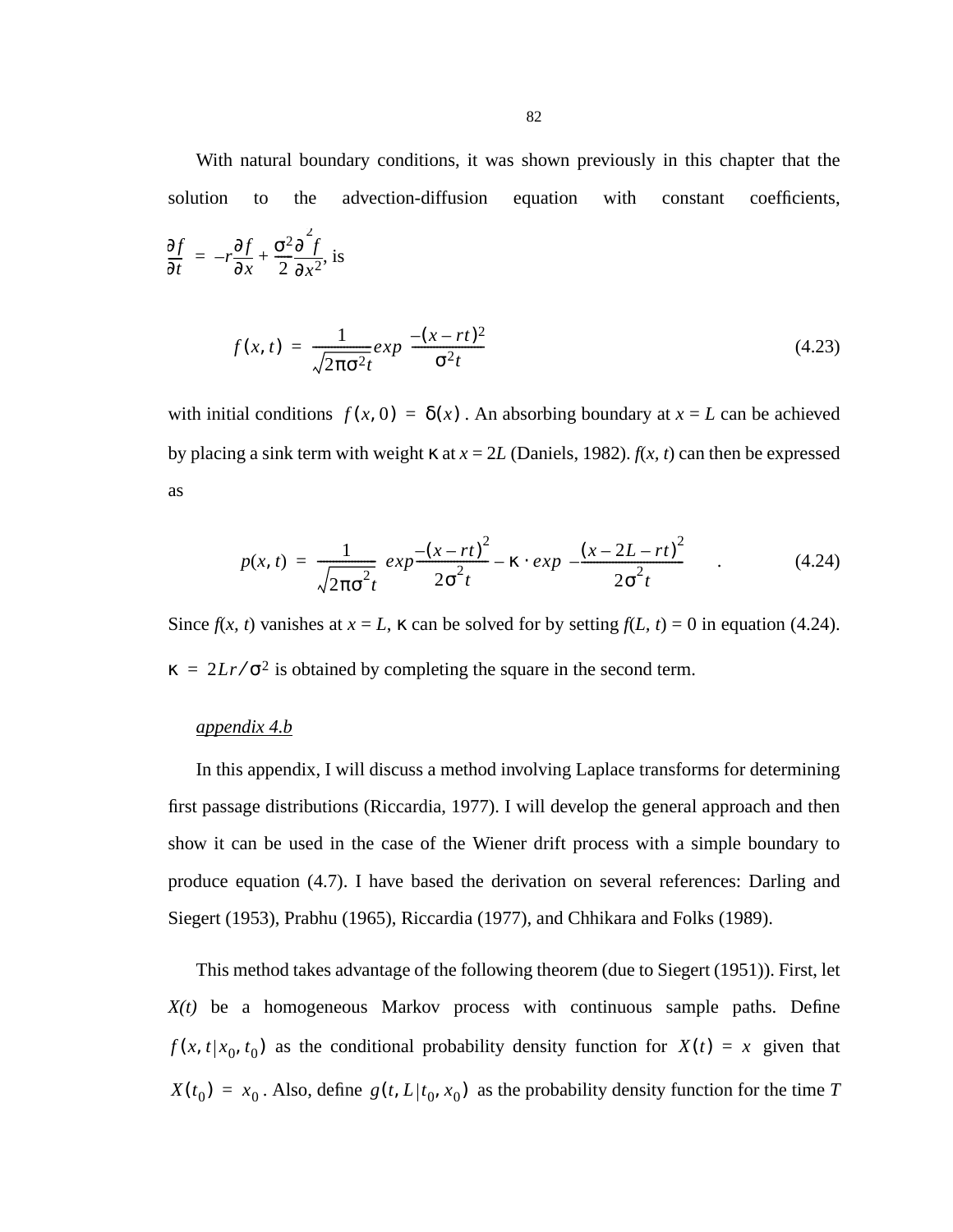<span id="page-82-0"></span>when *X* first reaches the state  $L, L > x_0$ . The random variable *T* can be expressed as:

$$
T = \inf\{t|X(t) \ge L\} \tag{4.25}
$$

Also, let *f \** denote the Laplace transform of *f*. In other words,

$$
f^*(x|x_0, \lambda) = \int_0^\infty e^{-\lambda t} f(x, t|x_0, t_0) dt.
$$
 (4.26)

Similarly, let *g\** be the Laplace transform of *g*.

The following theorem Siegert (1951) is useful in determining *g* from *f* and *L.*

# **Theorem 4.1**

If  $x_0 < L < x$ , then

$$
g^*(L|x_0, \lambda) = \frac{f^*(x|x_0, \lambda)}{f^*(x|L, \lambda)}.
$$
\n(4.27)

proof:

The proof follows by considering paths that lie at  $x > L$  at time *t*. Paths that are beyond *L* at time *t* must have first reached *L* at some time *s* with *s* < *t*. Thus, we can write the conditional probability distribution for *x* in terms of possible paths from  $x_0$  to *x*:

$$
f(x, t | x_0, t_0) = \int_0^t g(t, L | t_0, x_0) f(x, t | L, t - s) ds.
$$
 (4.28)

Applying the convolution theorem for Laplace transforms to equation (4.28) yields:

$$
f^*(x|x_0, \lambda) = \frac{g^*(L|x_0, \lambda)}{f^*(x|L, \lambda)}.
$$
\n(4.29)

Rearranging terms results in equation (4.27).

This theorem is useful in cases where the Laplace transform is known for *f*. The Laplace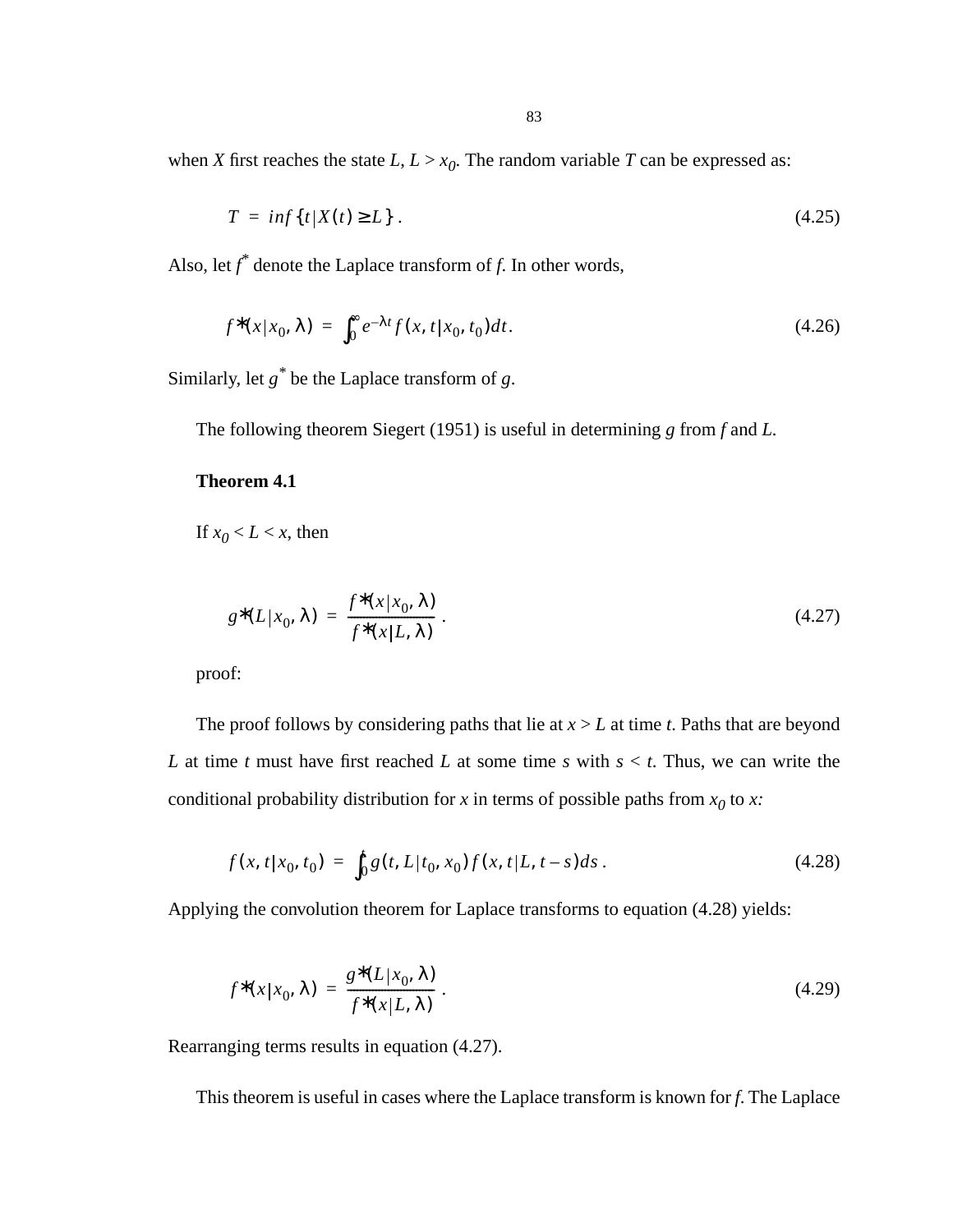<span id="page-83-0"></span>transform for *g* can then be determined from equation [\(4.27\)](#page-82-0). If the inverse Laplace transform is known for *g\**, then *g* can be obtained. In many cases, this is not practical. In some cases, such as the Wiener process and Weiner process with drift, the pertinent Laplace transforms and inverse Laplace transforms are known, and equation [\(4.27\)](#page-82-0) can be used to determine the first passage distributions.

In the case of the Wiener Process with drift,

$$
f^*(x|x_0, \lambda) = \int_0^\infty \frac{1}{\sqrt{2\pi\sigma^2 t}} exp\left(\frac{-(x-x_0 - rt)^2}{\sigma^2 t}\right) e^{-\lambda t} dt \tag{4.30}
$$

After combining the exponents, completing the square, and rearranging terms, we end up with:

$$
f^*(x|x_0, \lambda) = \frac{1}{x - x_0} exp\left(\frac{x - x_0}{\sigma^2} (\sqrt{r^2 - 2\sigma^2 \lambda} - r)\right)
$$
  
 
$$
\int_0^\infty t \frac{x - x_0}{\sqrt{2\pi \sigma^2 t^3}} exp\left(\frac{-(x - x_0 + -rt)^2}{\sigma^2 t}\right) dt
$$
 (4.31)

Integrating (4.31) by parts yields:

$$
f^*(x|x_0, \lambda) = \frac{1}{\sqrt{r^2 - 2\sigma^2 \lambda}} exp\left(\frac{x - x_0}{\sigma^2} (\sqrt{r^2 - 2\sigma^2 \lambda} - r)\right).
$$
 (4.32)

Substituting *L* for  $x_0$  in equation (4.32) and plugging this into equation [\(4.27\)](#page-82-0) yields:

$$
g^*(L|x_0, \lambda) = exp\left(\frac{x_0 - L}{\sigma^2}(\sqrt{r^2 - 2\sigma^2 \lambda} - r)\right).
$$
 (4.33)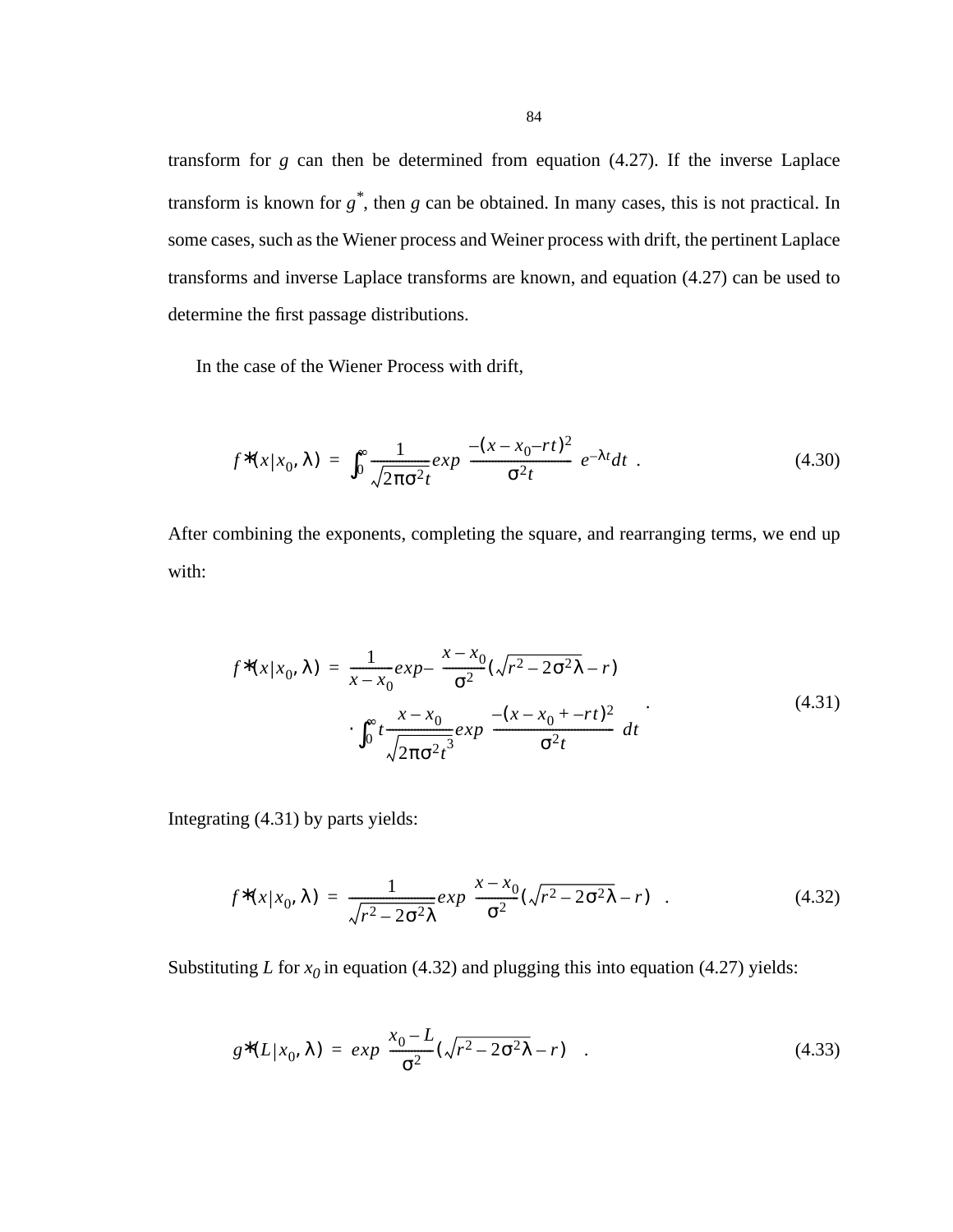Making use of the fact that  $L^{-1}(exp(-a\sqrt{p})) = \frac{a}{2\sqrt{\pi}} t^{-3/2} e^{-a^2/4t}$  (Haberman, 1987), we arrive at:

$$
g(t|L) = \frac{1}{\sigma \sqrt{2\pi t^3}} exp\left(\frac{-(L - rt)^2}{2\sigma^2 t}\right).
$$
 (4.34)

An alternative approach for determining the Laplace transform of the arrival time distribution is as follows. This approach begins by considering equation [\(4.5\),](#page-49-0) the probability density for  $X(t) = x$  given that the process hasn't reached the barrier by time *t*. This can be written as  $p(x, t | x_0, t_0)$  for  $x < L$ ,  $t < T$  (recall from above that *T* is defined as the time of absorption at the boundary). Also define

$$
P(x, t|x_0, t_0) = \int_{-\infty}^{x} p(y, t|x_0, t_0) dy,
$$
\n(4.35)

and note that  $P(L, t | x_0, t_0) = \text{prob}(T \ge t)$ . *P* satisfies the backward Chapman-Kolmogorov equation (Cox and Miller, 1965); in other words, *P* satisfies

$$
\frac{\partial P}{\partial t} = r \frac{\partial P}{\partial x_0} + \frac{\sigma^2 \partial^2 P}{2 \partial x^2_0}.
$$
\n(4.36)

Also, *P* can be related to the arrival time distribution by the relation

$$
g(t|L, x_0) = -\frac{\partial}{\partial t} P(L, t|x_0, t_0) \tag{4.37}
$$

Plugging equation (4.37) into equation (4.36) and taking the Laplace transform of both sides yields

$$
\lambda g^* = r \frac{d}{dx_0} g^* + \frac{\sigma^2}{2} \frac{d^2}{dx_0} g^*.
$$
\n(4.38)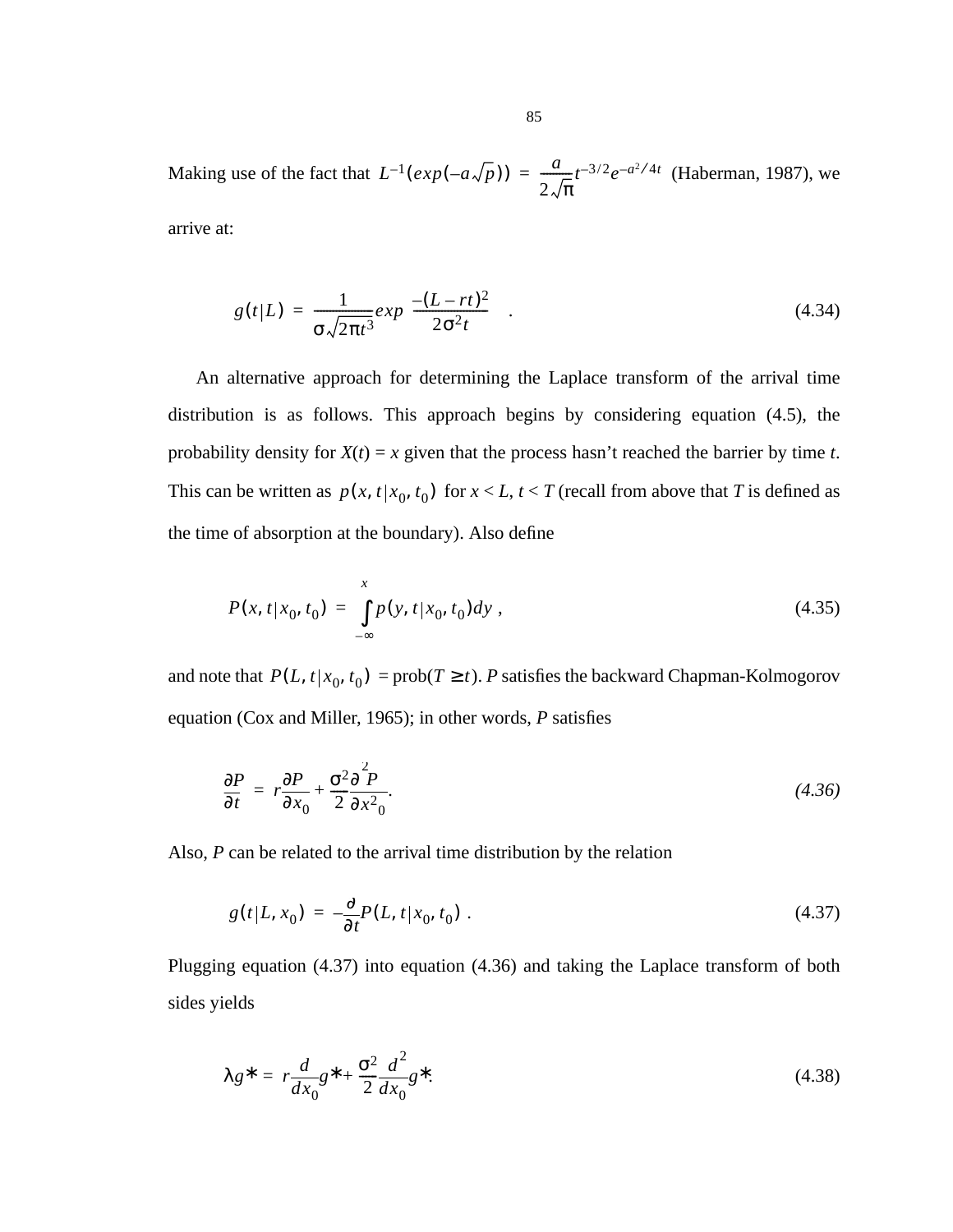This is a second order linear ordinary differential equation and can be solved directly. The general form of the solution is

$$
g^* = Ae^{x_0\alpha_1} + Be^{x_0\alpha_2}.\tag{4.39}
$$

 $\alpha_1$  and  $\alpha_2$  are the roots of the characteristic equation  $\frac{1}{2}\alpha^2 + r\alpha = \lambda$ . Thus  $\frac{1}{2}\alpha^2 + r\alpha = \lambda$ 

,

$$
\alpha_1, \alpha_2 = \frac{-r \pm \sqrt{r^2 + 2\lambda \sigma^2}}{\sigma^2}
$$

and  $\alpha_l$  is positive (and real) and  $\alpha_2$  is negative. The particular solution can be obtained from the following information. First,  $g^*$  is bounded for  $\lambda > 0$ :

$$
g^*(t|\lambda) = \int_0^\infty e^{-\lambda t} g(t) dt \le \int_0^\infty g(t) dt \le 1 \quad . \tag{4.40}
$$

Thus the coefficient  $B = 0$ , or else the second term of the general solution would become unbounded as  $x_0 \rightarrow -\infty$ . The coefficient *A* can be determined by noting that when  $x_0 = L$ , absorption is immediate, and  $g^*(t|\lambda) = 1$ . This yields  $A = e^{-L}$ , and

$$
g^* = exp\left((x_0 - L)^{\frac{-r + \sqrt{r^2 + 2\lambda \sigma^2}}{\sigma^2}}\right).
$$
\n(4.41)

This is the same as equation [\(4.33\)](#page-83-0) and is inverted in the same manner to give  $g(t)$ .

## *appendix 4.c*

In computing equation [\(4.8\)](#page-50-0) an exponential overflow problem can be encountered. This equation involves multiplying an exponential that is large (sometimes larger than the machine can handle) by a standard normal probability that is very small. Dennis et al. (1991) present a method for combining these two terms in a numerical approximation for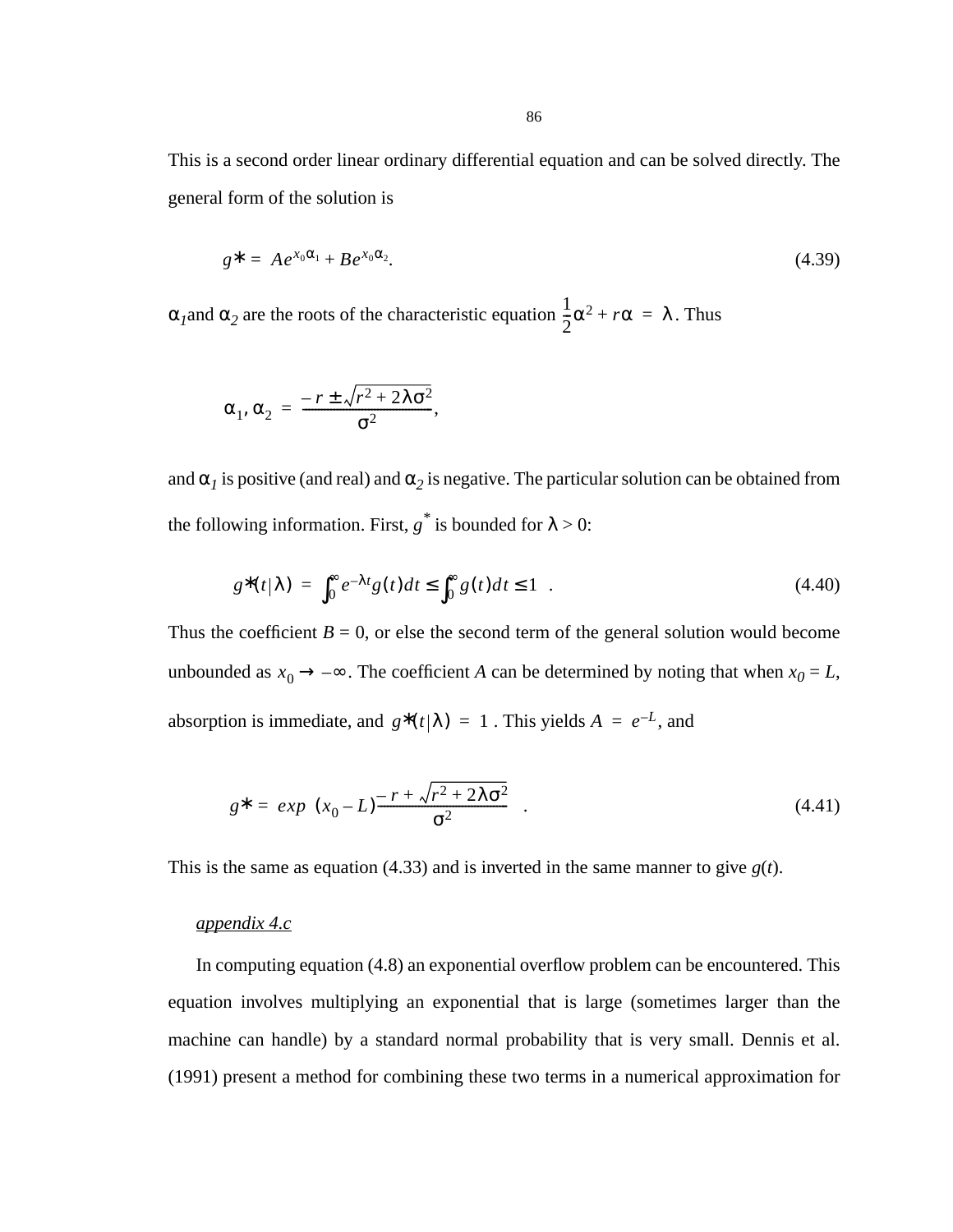equation [\(4.8\).](#page-50-0) Since I use this approximation extensively in computations, I will present the details.

The cumulative distribution function for the inverse Gaussian is

$$
G(t;r,\sigma,L) = 1 - \left[\Phi\left(\frac{L-rt}{\sigma\sqrt{t}}\right) - exp\left(\frac{2Lr}{\sigma^2}\right)\Phi\left(\frac{-L-rt}{\sigma\sqrt{t}}\right)\right] \quad , \tag{4.42}
$$

where  $\Phi$  is the cdf of the standard normal distribution. Problems may arise in evaluating the above equation because the second term involves multiplying a large number,  $\exp(\cdot)$ , by a very small number, Φ(•). For certain combinations of *r*, σ, *L* and *t* either of these numbers may be beyond the precision of the computer used. Dennis, et al. (1991) present a method that circumvents this problem by combining the two components of the second term. The following has been modified from their approach.

First, making use of the relation  $\Phi(x) = 1 - \Phi(-x)$ , rewrite equation (4.42) as

$$
G(t) = \Phi(y) + exp\left(\frac{2Lr}{\sigma^2}\right)\Phi(-z) \quad , \tag{4.43}
$$

with

$$
y = \frac{rt - L}{\sigma \sqrt{t}}
$$

$$
z = \frac{rt + L}{\sigma \sqrt{t}}.
$$

Now denote the pdf of the standard normal distribution as  $\phi$ . It is easy to show that

$$
\phi(y) = exp\left(\frac{2Lr}{\sigma^2}\right)\phi(z) \quad , \tag{4.44}
$$

and thus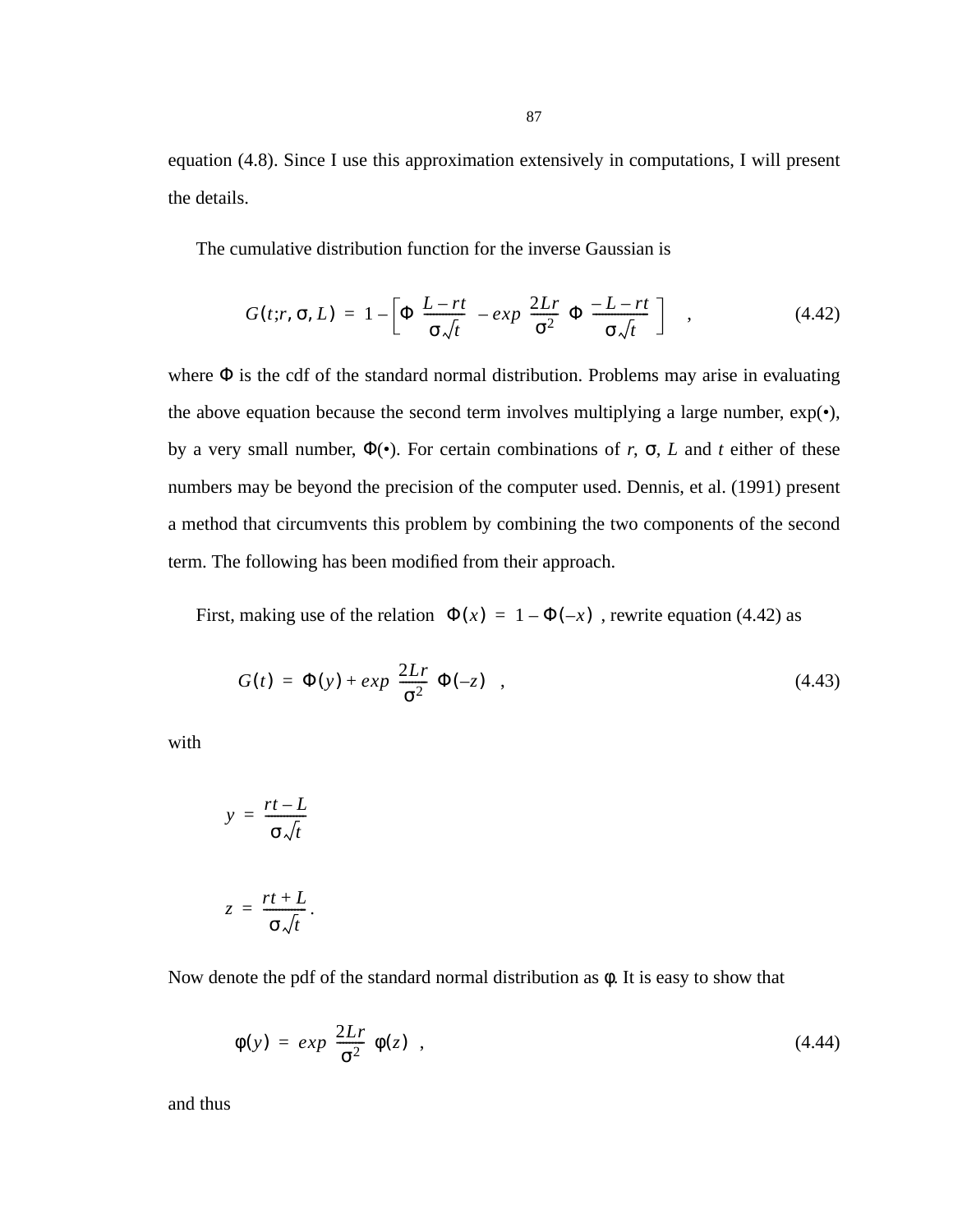$$
\Phi(y) = exp\left(\frac{2Lr}{\sigma^2}\right)\Phi(z) \tag{4.45}
$$

It follows that

$$
exp\left(\frac{2Lr}{\sigma^2}\right)\Phi(-z) = exp\left(\frac{2Lr}{\sigma^2}\right)[1 - \Phi(z)]
$$

$$
= \frac{\Phi(y)}{\Phi(z)}[1 - \Phi(z)] . \tag{4.46}
$$

This can be evaluated using the following approximations for Φ (Abramowitz and Stegun, 1965). If *x* < 4,

$$
\Phi(x) \approx 1 - \phi(x)[d_1 q_y + d_2 q_y^2 + \dots + d_5 q_y^5], \qquad (4.47)
$$

where  $q_y = 1/(1+d_0)$ ,  $d_0 = 0.2316419$ ,  $d_1 = 0.319381530$ ,  $d_2 = -0.356563782$ ,  $d_3 =$ 1.781477937,  $d_4 = -1.821255978$ , and  $d_5 = 1.330274429$ . For  $x \ge 4$ 

$$
\Phi(x) \approx 1 - \frac{\Phi(x)}{x} \left[ 1 - \frac{1}{x^2} + \dots + \frac{(-1)^s 1 \cdot 3 \cdot \dots \cdot (2s - 1)}{x^{2s}} \right] \quad s = 1, \dots, 7. (4.48)
$$

Therefore, for  $z < 4$ , using equations (4.46) and (4.47),

$$
exp\left(\frac{2Lr}{\sigma^2}\right)\Phi(-z) \approx \phi(y)[d_1q_z + d_2q_z^2 + \dots + d_5q_z^5] \quad . \tag{4.49}
$$

And for  $z \ge 4$ , using equations (4.46) and (4.48),

$$
exp\left(\frac{2Lr}{\sigma^2}\right)\Phi(-z) \approx \frac{\Phi(y)}{z} \left[1 - \frac{1}{z^2} + \dots + \frac{(-1)^s 1 \cdot 3 \cdot \dots \cdot (2s - 1)}{z^{2s}}\right] \quad . \tag{4.50}
$$

The code to evaluate  $G(t)$  using the above procedure is contained in Appendix 3.

88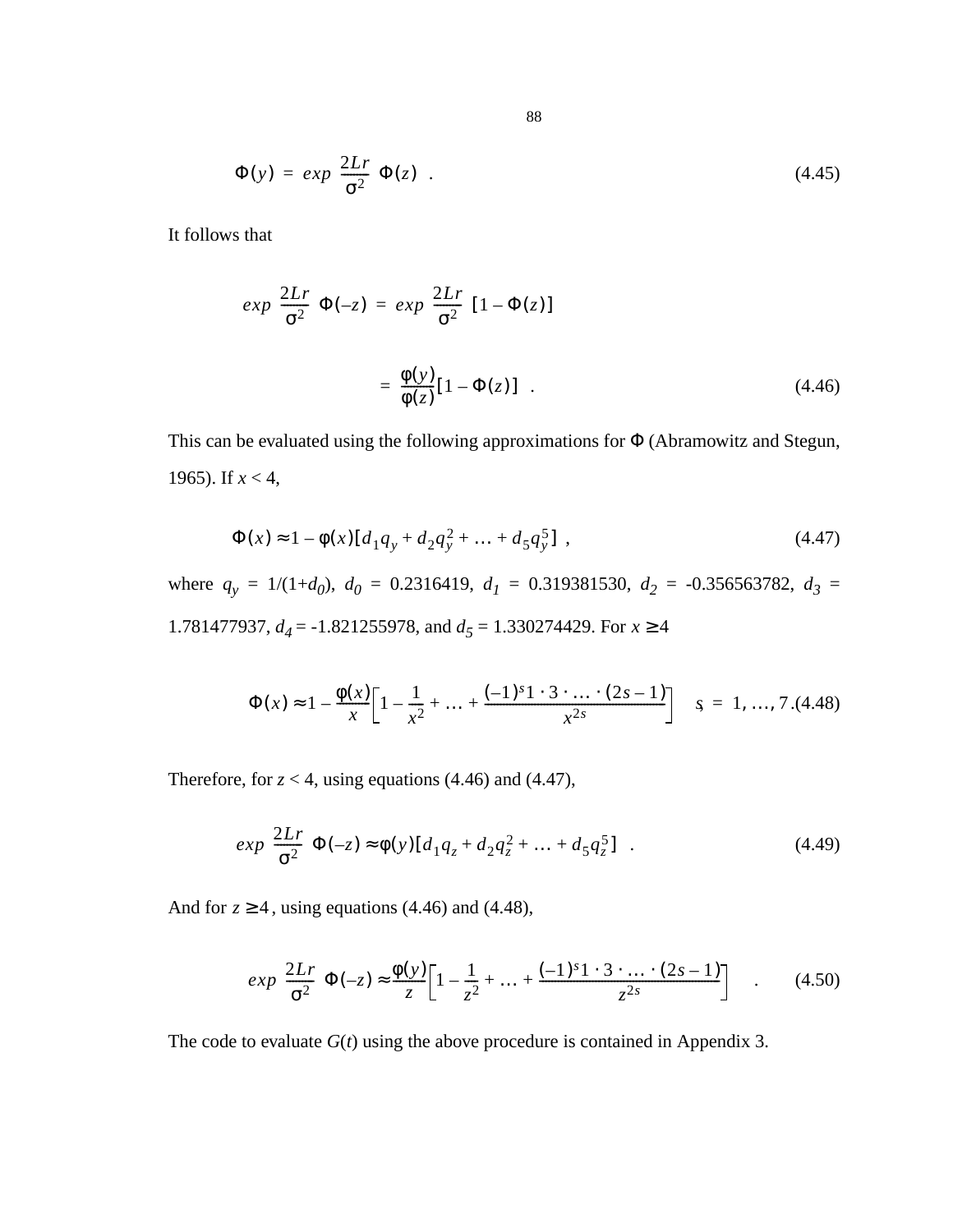### *appendix 4.d*

Several of the simulations I perform require the generation of inverse Gaussian random variates. A standard procedure for generating random variates, *x*, from a probability density function,  $f(x)$ , is to use the inverse of the cumulative distribution function,  $F(x)$ . The procedure involves generating a uniform random variate on the range (0,1) and using the transformation  $x = F^{-1}(x)$  to generate the random variate. To perform this a closed form solution of  $F^{-1}$  is required, but this is not known for the inverse Gaussian distribution.

Another approach utilizes a known relationship  $v = g(x)$ , with the random variate, *v*, coming from an easily generated distribution. This procedure becomes a bit more complicated when there is more than one root,  $x_i$ , for a given observation,  $v_0$ , and it must be determined how to chose one of the roots.

Michael, et al. (1976) present a procedure for generating inverse Gaussian random variates using a transformation that yields two roots. One of the roots is selected with an assigned probability. The inverse Gaussian can be written as

$$
f(x; \mu, \lambda) = \sqrt{\frac{\lambda}{2\pi x^3}} exp\left[\frac{-\lambda(x-\mu)^2}{2\mu^2 x}\right], \qquad x > 0, \mu > 0, \lambda > 0.
$$
 (4.51)

The parameter  $\mu = L/r$ , and  $\lambda = L^2/\sigma^2$ . With the transformation

$$
V = g(X) = \frac{\lambda(x - \mu)^2}{\mu^2 x} \tag{4.52}
$$

*V* is distributed as  $\chi^2$  with one degree of freedom. The  $\chi^2$  variates, *v*, are easily generated as squares of standard normal random variates. For a particular observation,  $v_0$ , equation (4.52) has two roots: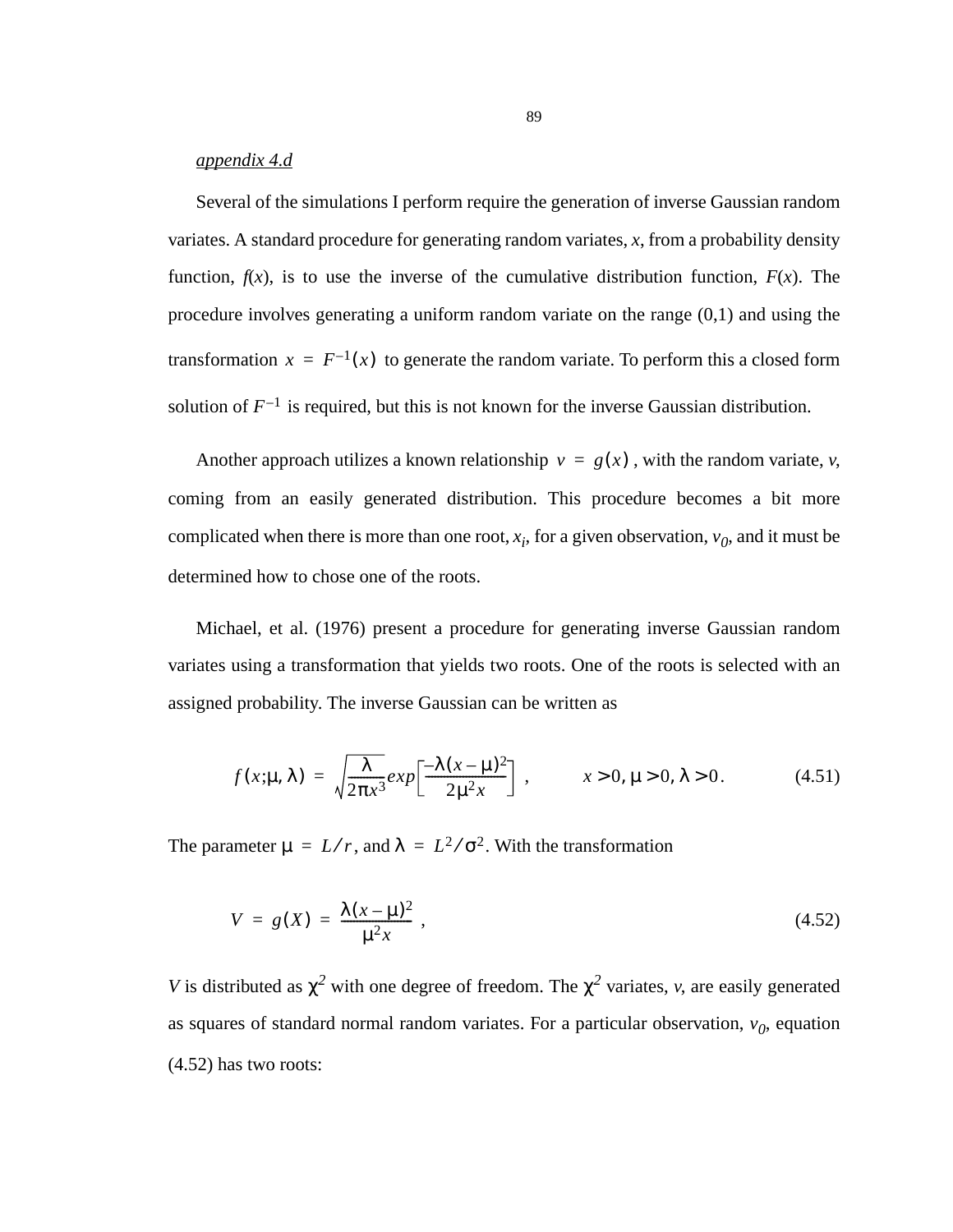$$
x_1 = \mu + \frac{\mu^2 v_0}{2\lambda} - \frac{\mu}{2\lambda} \sqrt{4\mu \lambda v_0 - \mu^2 v_0^2}
$$
  

$$
x_2 = \mu^2 / x_1.
$$
 (4.53)

Michael, et al. (1976) show that the root  $x<sub>l</sub>$  should be chosen with probability

$$
p_1(v_0) = \frac{\mu}{\mu + x_1} \,. \tag{4.54}
$$

Thus a general procedure for generating inverse Gaussian random variates is as follows. First, generate a random variate from a standard normal distribution and square it to generate an observation from  $\chi^2_{(1)}$ ,  $v_0$ . Next, use equation (4.53) to calculate the roots  $x_1$ and *x2*. Finally, perform a Bernoulli trial with equation (4.54) to select the appropriate root. The computer code to perform this procedure is provided in Appendix 3.

# *appendix 4.e*

The results of the application of the two parameter travel time model (equation [\(4.7\)\)](#page-50-0) to continuous PIT tag data are contained in Table 4.4 through Table 4.6.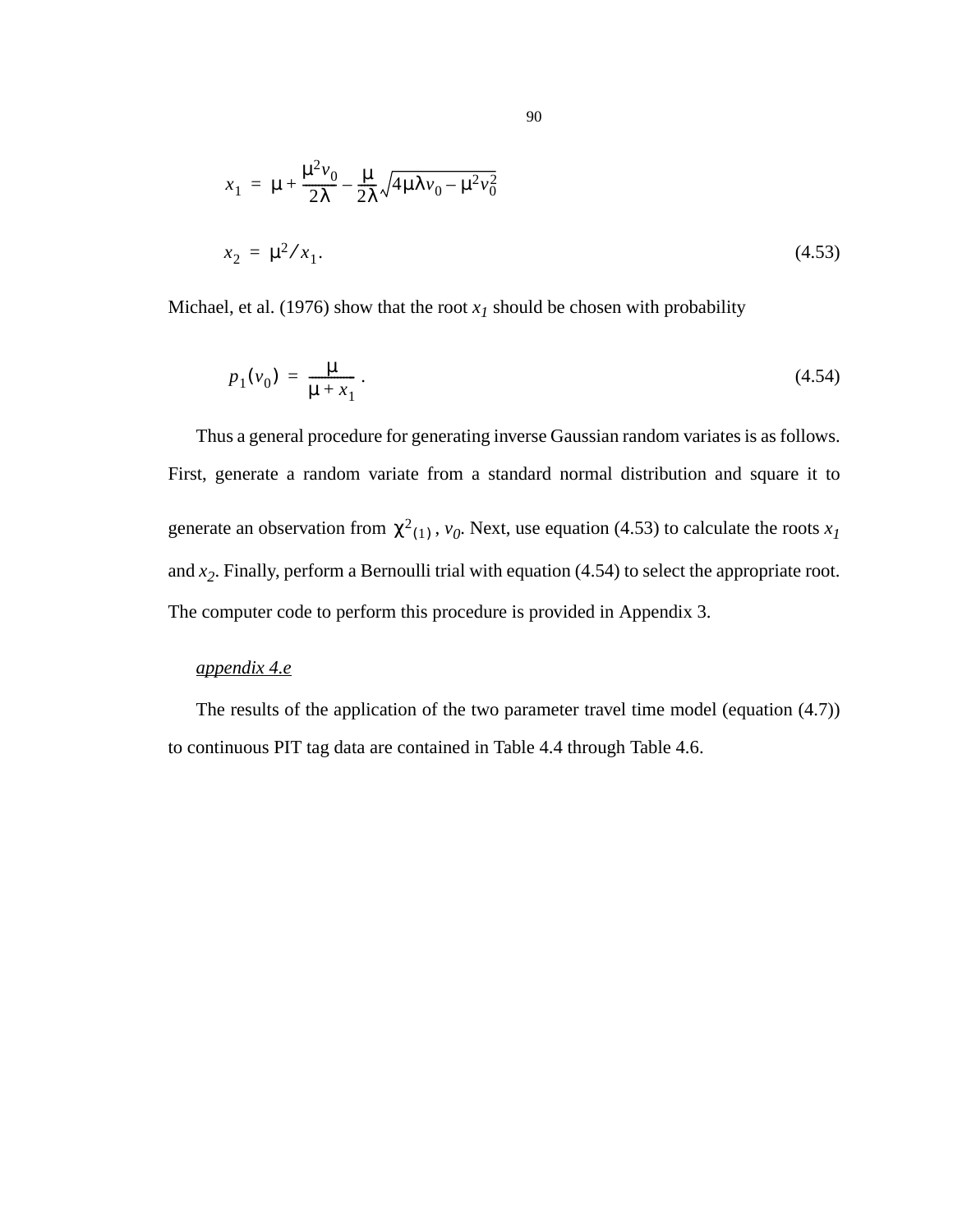Table 4.4 Results of the application of the two parameter, travel time model to Snake River, spring chinook PIT tag data. The cohort number corresponds to the numbers in Appendix 1. The methods for estimating parameters, constructing confidence intervals, and conducting goodness-of-fit tests are provided in chapter 4.6.

| species: chinook |      |          | run type: unknown       | rearing type: unknown                |                 |    | release site: Snaketrap |  |  |  |
|------------------|------|----------|-------------------------|--------------------------------------|-----------------|----|-------------------------|--|--|--|
| group            | # of | release  |                         | parameter est. (95% confidence int.) | goodness-of-fit |    |                         |  |  |  |
| #                | fish | date     | $r$ (km/day)            | $\sigma$ (km/day <sup>1/2</sup> )    | $X^2$           | df | $\boldsymbol{p}$        |  |  |  |
|                  | 1989 |          |                         |                                      |                 |    |                         |  |  |  |
| $\mathbf{1}$     | 48   | 03/24/89 | 3.06<br>2.69<br>(2.33,  | 5.46<br>(4.60,<br>6.91)              | 13.63           | 14 | 0.478                   |  |  |  |
| 2                | 61   | 03/27/89 | 2.94<br>(2.62,<br>3.26  | 5.22<br>(4.46,<br>6.40               | 16.56           | 16 | 0.415                   |  |  |  |
| 3                | 57   | 03/28/89 | 2.74<br>(2.40,<br>3.07) | 5.42<br>(4.62,<br>6.71)              | 15.32           | 15 | 0.429                   |  |  |  |
| $\overline{4}$   | 55   | 03/29/89 | 2.85<br>(2.56,<br>3.13) | 4.42<br>(3.76,<br>5.50               | 23.87           | 15 | 0.067                   |  |  |  |
| 5                | 45   | 03/30/89 | 2.79<br>(2.39,<br>3.19) | (4.76,<br>7.27)<br>5.69              | 11.29           | 14 | 0.663                   |  |  |  |
| 6                | 57   | 03/31/89 | 2.77<br>(2.33, 3.22)    | 7.25<br>8.98)<br>(6.18,              | 22.26           | 15 | 0.101                   |  |  |  |
| 7                | 54   | 04/01/89 | 3.25<br>(2.81,<br>3.70) | 6.48<br>(5.50,<br>8.08)              | 24.00           | 15 | 0.065                   |  |  |  |
| 8                | 57   | 04/02/89 | (2.59,<br>3.04<br>3.50) | 7.04<br>(6.00,<br>8.72)              | 24.16           | 15 | 0.062                   |  |  |  |
| 9                | 47   | 04/03/89 | (2.49,<br>3.41)<br>2.95 | (5.52,<br>8.34)<br>6.57              | 30.77           | 14 | 0.006                   |  |  |  |
| 10               | 52   | 04/04/89 | 3.31<br>(2.89, 3.72)    | (4.96,<br>7.35)<br>5.87              | 10.31           | 15 | 0.800                   |  |  |  |
| 11               | 78   | 04/05/89 | (2.97,<br>3.76)<br>3.36 | 6.80<br>5.91,<br>8.12)               | 8.15            | 18 | 0.976                   |  |  |  |
| 12               | 77   | 04/07/89 | 3.70<br>(3.34,<br>4.05) | (5.07,<br>6.98<br>5.84               | 13.27           | 18 | 0.775                   |  |  |  |
| 13               | 54   | 04/09/89 | 3.30<br>(2.88,<br>3.71) | 6.02<br>(5.11,<br>7.50)              | 9.33            | 15 | 0.859                   |  |  |  |
| 14               | 43   | 04/10/89 | 3.16<br>(2.58,<br>3.74  | 7.58<br>(6.32,<br>9.74)              | 15.42           | 13 | 0.282                   |  |  |  |
| 15               | 55   | 04/11/89 | (3.49,<br>4.60<br>4.04  | 7.29<br>(6.19,<br>9.06)              | 10.13           | 15 | 0.812                   |  |  |  |
| 16               | 48   | 04/12/89 | 4.93<br>(4.31,<br>5.56) | (5.85,<br>8.80)<br>6.95              | 10.79           | 14 | 0.702                   |  |  |  |
| 17               | 53   | 04/13/89 | (4.44,<br>5.85)<br>5.14 | (6.84, 10.08)<br>8.07                | 19.34           | 15 | 0.199                   |  |  |  |
| 18               | 66   | 04/14/89 | 5.81<br>(5.19,<br>6.43) | (6.45, 9.12)<br>7.50                 | 22.48           | 17 | 0.167                   |  |  |  |
| 19               | 51   | 04/15/89 | 5.09<br>(4.39, 5.80)    | 7.94<br>(6.71, 9.97)                 | 20.65           | 15 | 0.148                   |  |  |  |
| 20               | 68   | 04/16/89 | 7.24<br>(6.33,<br>8.15) | (8.61, 12.12)<br>9.99                | 25.53           | 17 | 0.083                   |  |  |  |
| 21               | 64   | 04/17/89 | (6.52,<br>7.49<br>8.46) | 10.13 (8.70, 12.37)                  | 22.69           | 16 | 0.122                   |  |  |  |
| 22               | 66   | 04/18/89 | (6.90,<br>9.11)<br>8.01 | 11.40 (9.81, 13.87)                  | 39.45           | 17 | 0.002                   |  |  |  |
| 23               | 63   | 04/19/89 | (7.41,<br>9.87)<br>8.64 | 11.89 (10.20, 14.54)                 | 15.71           | 16 | 0.473                   |  |  |  |
| 24               | 59   | 04/20/89 | 8.97<br>(7.66, 10.27)   | 11.94(10.19, 4.71)                   | 18.61           | 16 | 0.289                   |  |  |  |
| 25               | 62   | 04/21/89 | 9.16<br>(7.87, 10.45)   | 12.01 (10.29, 14.71)                 | 25.03           | 16 | 0.069                   |  |  |  |
| 26               | 60   | 04/22/89 | 7.80<br>8.75)<br>(6.86, | 9.34 (7.98, 11.49)                   | 38.17           | 16 | 0.001                   |  |  |  |
| 27               | 69   | 04/23/89 | (7.34,<br>8.97)<br>8.15 | (7.34, 10.30)<br>8.51                | 21.72           | 17 | 0.196                   |  |  |  |
| 28               | 61   | 04/24/89 | (5.38, 7.64)<br>6.51    | 12.40 (10.61, 15.22)                 | 17.18           | 16 | 0.374                   |  |  |  |
| 29               | 70   | 04/25/89 | 6.84<br>(6.09,<br>7.60) | 8.68<br>(7.49, 10.49)                | 14.00           | 17 | 0.667                   |  |  |  |
| 30               | 66   | 04/26/89 | 7.47<br>(6.74, 8.20)    | 7.79<br>(6.70, 9.47)                 | 13.39           | 17 | 0.709                   |  |  |  |
| 31               | 66   | 04/27/89 | 6.93<br>(6.13, 7.73)    | 8.85<br>(7.62, 10.77)                | 27.94           | 17 | 0.046                   |  |  |  |
| 32               | 71   | 04/28/89 | 8.57 (7.71, 9.43)       | (7.68, 10.71)<br>8.88                | 17.17           | 17 | 0.443                   |  |  |  |
| 33               | 41   | 04/30/89 | 10.26 (9.07, 11.44)     | 8.34 (6.93, 10.81)                   | 13.24           | 13 | 0.429                   |  |  |  |
| 34               | 64   | 05/09/89 | 11.53 (9.74, 13.31)     | 15.05 (12.92, 18.38)                 | 35.16           | 16 | 0.004                   |  |  |  |
| 35               | 62   | 05/10/89 | 7.75 (6.61, 8.89)       | 11.54 (9.88, 14.14)                  | 17.06           | 16 | 0.381                   |  |  |  |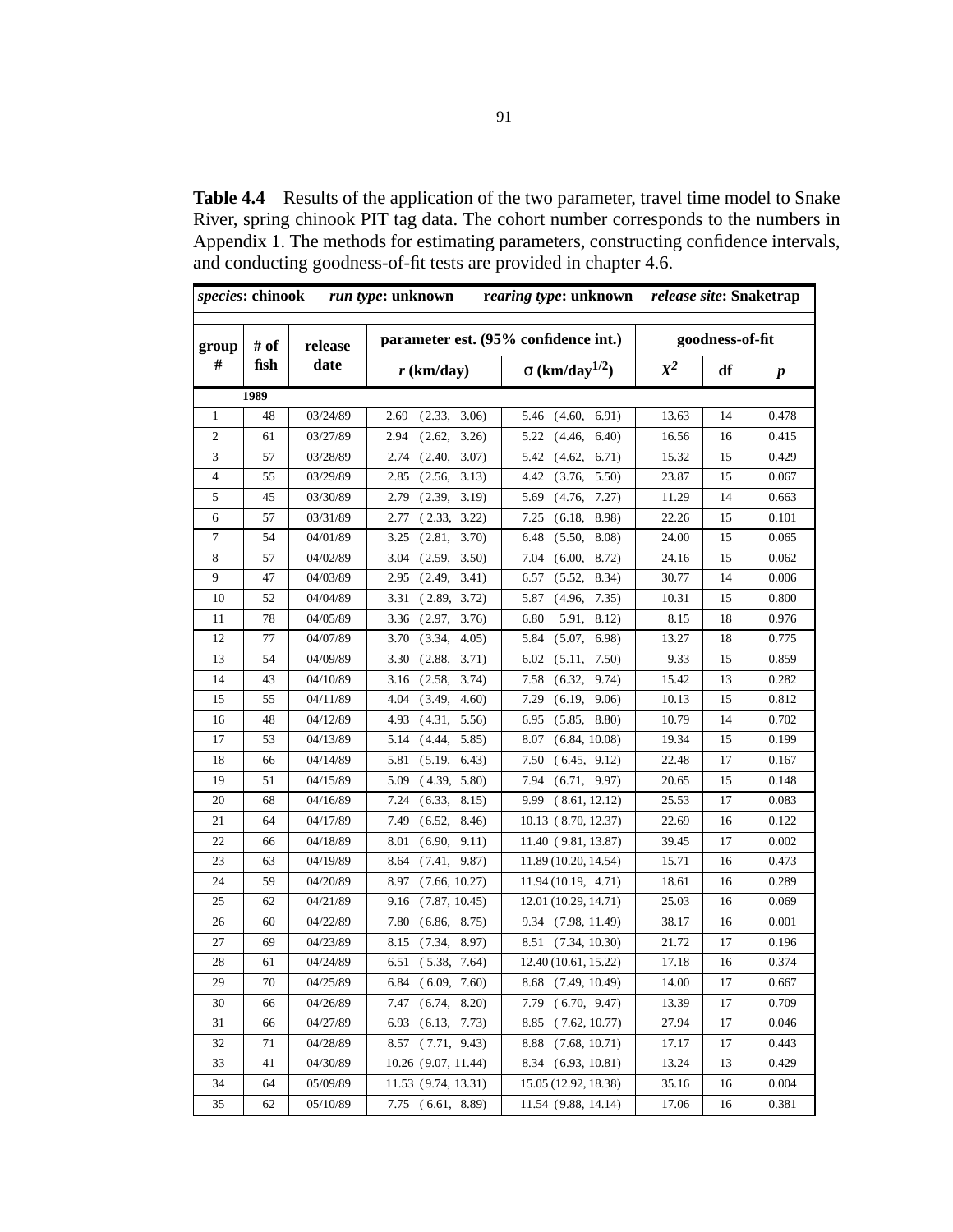**Table 4.4** (Continued) Results of the application of the two parameter, travel time model to Snake River, spring chinook PIT tag data. The cohort number corresponds to the numbers in Appendix 1. The methods for estimating parameters, constructing confidence intervals, and conducting goodness-of-fit tests are provided in chapter 4.6.

| species: chinook |      |          | <i>run type</i> : unknown | rearing type: unknown release site: Snaketrap |       |                 |                  |
|------------------|------|----------|---------------------------|-----------------------------------------------|-------|-----------------|------------------|
| group            | # of | release  |                           | parameter est. (95% confidence int.)          |       | goodness-of-fit |                  |
| #                | fish | date     | $r$ (km/day)              | $\sigma$ (km/day <sup>1/2</sup> )             | $X^2$ | df              | $\boldsymbol{p}$ |
| 36               | 64   | 05/11/89 | 7.55 (6.46, 8.64)         | 11.35(9.74, d13.85)                           | 16.16 | 16              | 0.442            |
| 37               | 61   | 05/12/89 | (5.98,<br>7.91)<br>6.95   | 10.24 (8.76, 12.57)                           | 8.46  | 16              | 0.934            |
| 38               | 84   | 05/13/89 | 6.29<br>(5.62,<br>6.96)   | 8.83 (7.71, 10.47)                            | 25.48 | 19              | 0.145            |
|                  | 1990 |          |                           |                                               |       |                 |                  |
| 1                | 59   | 04/09/90 | 5.30<br>(4.67, 5.94)      | 7.55(6.44, 9.30)                              | 27.63 | 16              | 0.035            |
| 2                | 60   | 04/17/90 | 8.50<br>(7.70, 9.30)      | 7.61<br>(6.50, 9.36)                          | 20.43 | 16              | 0.201            |
| 3                | 52   | 04/17/90 | (7.12, 9.14)<br>8.13      | (7.71, 11.40)<br>9.11                         | 43.54 | 15              | 0.000            |
| 4                | 54   | 04/19/90 | (7.92, 9.77)<br>8.85      | 8.14 (6.91, 10.14)                            | 17.33 | 15              | 0.299            |
| 5                | 59   | 04/20/90 | (5.28, 7.40)<br>6.34      | 11.55 (9.86, 14.24)                           | 23.76 | 16              | 0.095            |
| 6                | 59   | 04/21/90 | (5.38,<br>7.17)<br>6.27   | 9.83<br>(8.39, 12.12)                         | 32.14 | 16              | 0.010            |
| 7                | 66   | 04/22/90 | (5.31,<br>7.11)<br>6.21   | 10.51 (9.04, 12.79)                           | 21.27 | 17              | 0.214            |
| 8                | 62   | 04/23/90 | 5.55<br>(4.74,<br>6.37)   | 9.72 (8.33, 11.91)                            | 26.87 | 16              | 0.043            |
| 9                | 70   | 04/24/90 | (4.42,<br>5.89)<br>5.16   | 9.78<br>(8.44, 11.81)                         | 15.14 | 17              | 0.585            |
| 10               | 80   | 04/25/90 | (3.95, 5.13)<br>4.54      | 8.88<br>(7.74, 10.59)                         | 23.43 | 18              | 0.175            |
| 11               | 52   | 04/27/90 | (5.70,<br>6.88)<br>6.29   | (5.10, 7.55)<br>6.03                          | 8.23  | 15              | 0.914            |
| 12               | 41   | 04/30/90 | 5.75 (5.00, 6.50)         | (5.87, 9.14)<br>7.06                          | 10.90 | 13              | 0.619            |
| 13               | 54   | 05/07/90 | 10.34 (9.18, 11.51)       | 9.47<br>(8.04, 11.81)                         | 17.33 | 15              | 0.299            |
| 1991             |      |          |                           |                                               |       |                 |                  |
| 1                | 55   | 04/08/91 | (2.63, 3.25)<br>2.94      | (4.10, 6.01)<br>4.83                          | 24.53 | 15              | 0.057            |
| 2                | 42   | 04/09/91 | $3.28$ $(2.95, 3.61)$     | (3.42, 5.30)<br>4.11                          | 18.19 | 13              | 0.150            |
| 3                | 63   | 04/10/91 | (3.07,<br>3.38<br>3.69)   | (4.05, 5.77)<br>4.72                          | 48.89 | 16              | 0.000            |
| 4                | 84   | 04/12/91 | 3.59<br>(3.31,<br>3.87)   | (4.21, 5.71)<br>4.82                          | 27.05 | 19              | 0.104            |
| 5                | 69   | 04/15/91 | (2.74, 3.36)<br>3.05      | 5.33<br>(4.60, 6.46)                          | 20.57 | 17              | 0.246            |
| 6                | 66   | 04/17/91 | 4.04<br>(3.61, 4.46)      | (5.30, 7.49)<br>6.16                          | 50.97 | 17              | 0.000            |
| 7                | 47   | 04/18/91 | 4.39<br>(3.92, 4.86)      | (4.57, 6.91)<br>5.44                          | 24.98 | 14              | 0.035            |
| 8                | 55   | 04/19/91 | $3.62$ $(3.18, 4.06)$     | 6.08<br>(5.16, 7.56)                          | 44.16 | 15              | 0.000            |
| 9                | 65   | 04/22/91 | (4.25,<br>5.53)<br>4.89   | (7.17, 10.16)<br>8.34                         | 30.00 | 16              | 0.018            |
| 10               | 62   | 04/23/91 | (4.46,<br>5.76)<br>5.11   | 8.06<br>(6.90, 9.87)                          | 18.90 | 16              | 0.274            |
| 11               | 90   | 04/25/91 | $6.63$ $(5.70,$<br>7.57)  | 12.43 (10.90, 14.65)                          | 17.07 | 19              | 0.585            |
| 12               | 63   | 04/26/91 | 6.29 (5.59, 6.98)         | 7.91 (6.78, 9.67)                             | 21.14 | 16              | 0.173            |
| 13               | 81   | 04/27/91 | 5.49 (5.01, 5.97)         | $6.69$ $(5.83, 7.97)$                         | 31.26 | 18              | 0.027            |
| 14               | 53   | 04/29/91 | $5.62$ $(5.07, 6.17)$     | $6.00$ $(5.09, 7.50)$                         | 23.42 | 15              | 0.076            |
| 15               | 51   | 04/30/91 | $6.09$ $(5.28, 6.91)$     | 8.35 (7.05, 10.48)                            | 19.24 | 15              | 0.203            |
| 16               | 63   | 05/10/91 | 9.92 (8.68, 11.15)        | 11.14 (9.56, 13.63)                           | 65.17 | 16              | 0.000            |
| 17               | 53   | 05/11/91 | 10.33 (9.52, 11.15)       | 6.59 (5.59, 8.23)                             | 9.83  | 15              | 0.830            |
|                  | 1992 |          |                           |                                               |       |                 |                  |
| $\mathbf{1}$     | 50   | 04/07/92 | $3.94$ $(3.49, 4.38)$     | 5.61 (4.74, 7.07)                             | 25.48 | 14              | 0.030            |
| 2                | 57   | 04/08/92 | $3.73$ $(3.26, 4.20)$     | $6.53$ $(5.56, 8.08)$                         | 29.84 | 15              | 0.013            |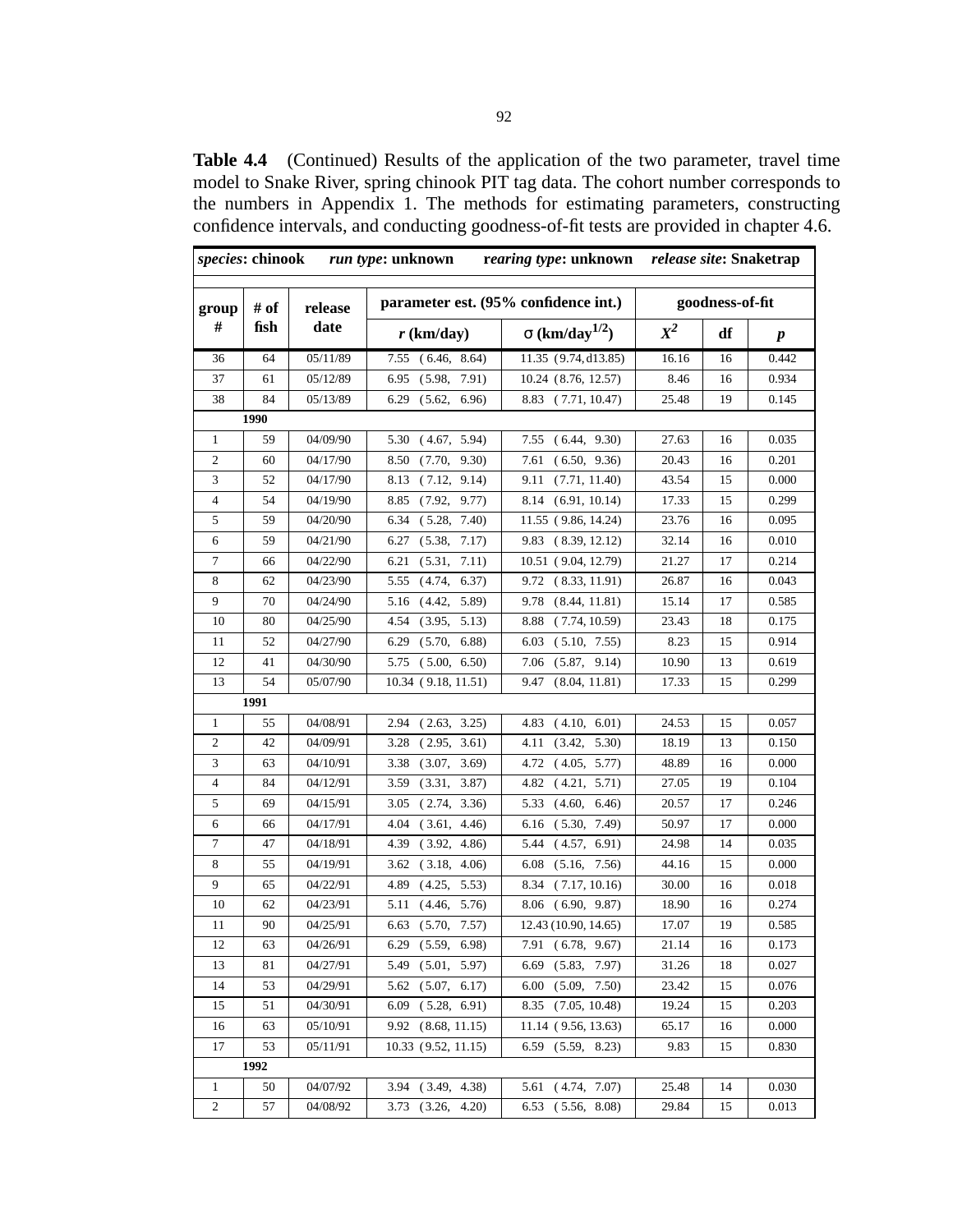**Table 4.4** (Continued) Results of the application of the two parameter, travel time model to Snake River, spring chinook PIT tag data. The cohort number corresponds to the numbers in Appendix 1. The methods for estimating parameters, constructing confidence intervals, and conducting goodness-of-fit tests are provided in chapter 4.6.

| species: chinook |      |          | run type: unknown       | rearing type: unknown release site: Snaketrap |       |                 |           |  |
|------------------|------|----------|-------------------------|-----------------------------------------------|-------|-----------------|-----------|--|
| group            | # of | release  |                         | parameter est. (95% confidence int.)          |       | goodness-of-fit |           |  |
| #                | fish | date     | $r$ (km/day)            | $\sigma$ (km/day <sup>1/2</sup> )             | $X^2$ | df              | $\pmb{p}$ |  |
| 3                | 84   | 04/14/92 | 3.95<br>(3.55, 4.34)    | (5.74,<br>7.79)<br>6.57                       | 63.71 | 19              | 0.000     |  |
| $\overline{4}$   | 52   | 04/20/92 | (3.98,<br>5.20<br>4.59  | (6.22,<br>9.20<br>7.35                        | 20.69 | 15              | 0.147     |  |
| 5                | 45   | 04/23/92 | (4.84,<br>6.06<br>5.45  | 6.21<br>(5.20,<br>7.93)                       | 24.89 | 14              | 0.036     |  |
| 6                | 46   | 05/01/92 | 5.36<br>(4.40, 6.32)    | (8.35, 12.68)<br>9.96                         | 33.83 | 14              | 0.002     |  |
|                  | 1993 |          |                         |                                               |       |                 |           |  |
| 1                | 47   | 04/09/93 | (3.13,<br>4.17)<br>3.65 | (5.52, 8.34)<br>6.57                          | 20.64 | 14              | 0.111     |  |
| 2                | 71   | 04/10/93 | 4.09<br>3.76<br>(3.43,  | 6.20<br>5.14<br>(4.44,                        | 17.73 | 17              | 0.406     |  |
| 3                | 60   | 04/11/93 | 3.57<br>(3.21,<br>3.92) | 5.22<br>(4.46,<br>6.42)                       | 11.57 | 16              | 0.773     |  |
| $\overline{4}$   | 59   | 04/12/93 | (3.12,<br>3.84)<br>3.48 | (4.53, 6.54)<br>5.31                          | 14.75 | 16              | 0.543     |  |
| 5                | 44   | 04/13/93 | (3.27,<br>3.95)<br>3.61 | (3.51, 5.38)<br>4.20                          | 9.32  | 14              | 0.810     |  |
| 6                | 46   | 04/15/93 | 4.38<br>(3.95,<br>4.81) | 6.25)<br>4.91<br>(4.12,                       | 10.17 | 14              | 0.749     |  |
| 7                | 59   | 04/18/93 | 5.59<br>(5.00,<br>6.17) | 6.75<br>(5.77,<br>8.32)                       | 19.25 | 16              | 0.256     |  |
| 8                | 43   | 04/21/93 | 5.48<br>(4.83, 6.12)    | 6.40<br>(5.34, 8.23)                          | 19.14 | 13              | 0.119     |  |
| 9                | 47   | 04/22/93 | 7.02)<br>6.27<br>(5.52, | 7.25<br>(6.09, 9.21)                          | 14.13 | 14              | 0.440     |  |
| 10               | 82   | 04/23/93 | 7.14<br>7.68)<br>(6.61, | (5.69, 7.76)<br>6.52                          | 9.17  | 18              | 0.956     |  |
| 11               | 47   | 04/25/93 | 7.47<br>8.27)<br>(6.68, | 7.10<br>(5.96, 9.01)                          | 21.36 | 14              | 0.093     |  |
| 12               | 51   | 04/26/93 | 8.37<br>(7.59, 9.15)    | 6.84<br>(5.78, 8.59)                          | 10.06 | 15              | 0.816     |  |
| 13               | 64   | 04/27/93 | 8.79)<br>8.09<br>(7.39, | 7.07<br>(6.07,<br>8.63)                       | 15.56 | 16              | 0.484     |  |
| 14               | 43   | 04/28/93 | 8.29<br>(7.37, 9.21)    | 7.42<br>(6.19,<br>9.54)                       | 22.12 | 13              | 0.054     |  |
| 15               | 58   | 04/29/93 | 9.71<br>(8.77, 10.64)   | 8.16<br>(6.96, 10.08)                         | 35.03 | 16              | 0.004     |  |
| 16               | 60   | 04/30/93 | 10.34 (9.34, 11.35)     | (7.41, 10.66)<br>8.67                         | 24.87 | 16              | 0.072     |  |
| 17               | 53   | 05/01/93 | 10.83 (10.08, 11.58)    | 5.91<br>(5.01, 7.38)                          | 9.83  | 15              | 0.830     |  |
| 18               | 57   | 05/02/93 | 11.41 (10.48, 12.33)    | 7.41<br>(6.31, 9.17)                          | 28.58 | 15              | 0.018     |  |
| 19               | 56   | 05/03/93 | 13.55 (12.45, 14.64)    | $7.94$ $(6.76, 9.85)$                         | 12.79 | 15              | 0.619     |  |
| 20               | 98   | 05/04/93 | 12.97 (11.73, 14.20)    | 12.31 (10.85, 14.40)                          | 56.90 | 20              | 0.000     |  |
| 21               | 69   | 05/05/93 | 11.08 (9.96, 12.20)     | $10.02$ $(8.64, 12.13)$                       | 29.84 | 17              | 0.028     |  |
| 22               | 72   | 05/06/93 | 10.65 (9.57, 11.73)     | 10.10 (8.74, 12.17)                           | 29.67 | 17              | 0.029     |  |
| 23               | 79   | 05/07/93 | $9.16$ $(8.16, 10.16)$  | 10.54 (9.18, 12.58)                           | 24.94 | 18              | 0.127     |  |
| 24               | 67   | 05/08/93 | 9.20<br>(8.33, 10.06)   | 8.36 (7.20, 10.16)                            | 22.85 | 17              | 0.154     |  |
| 25               | 96   | 05/09/93 | (9.03, 10.30)<br>9.67   | 7.24 (6.37, 8.48)                             | 40.56 | 20              | 0.004     |  |
| 26               | 84   | 05/11/93 | 12.21 (11.01, 13.41)    | 11.35 (9.91, 13.46)                           | 30.19 | 19              | 0.049     |  |
| 27               | 74   | 05/13/93 | 12.40 (10.55, 14.24)    | 16.21 (14.05, 19.47)                          | 65.05 | 18              | 0.000     |  |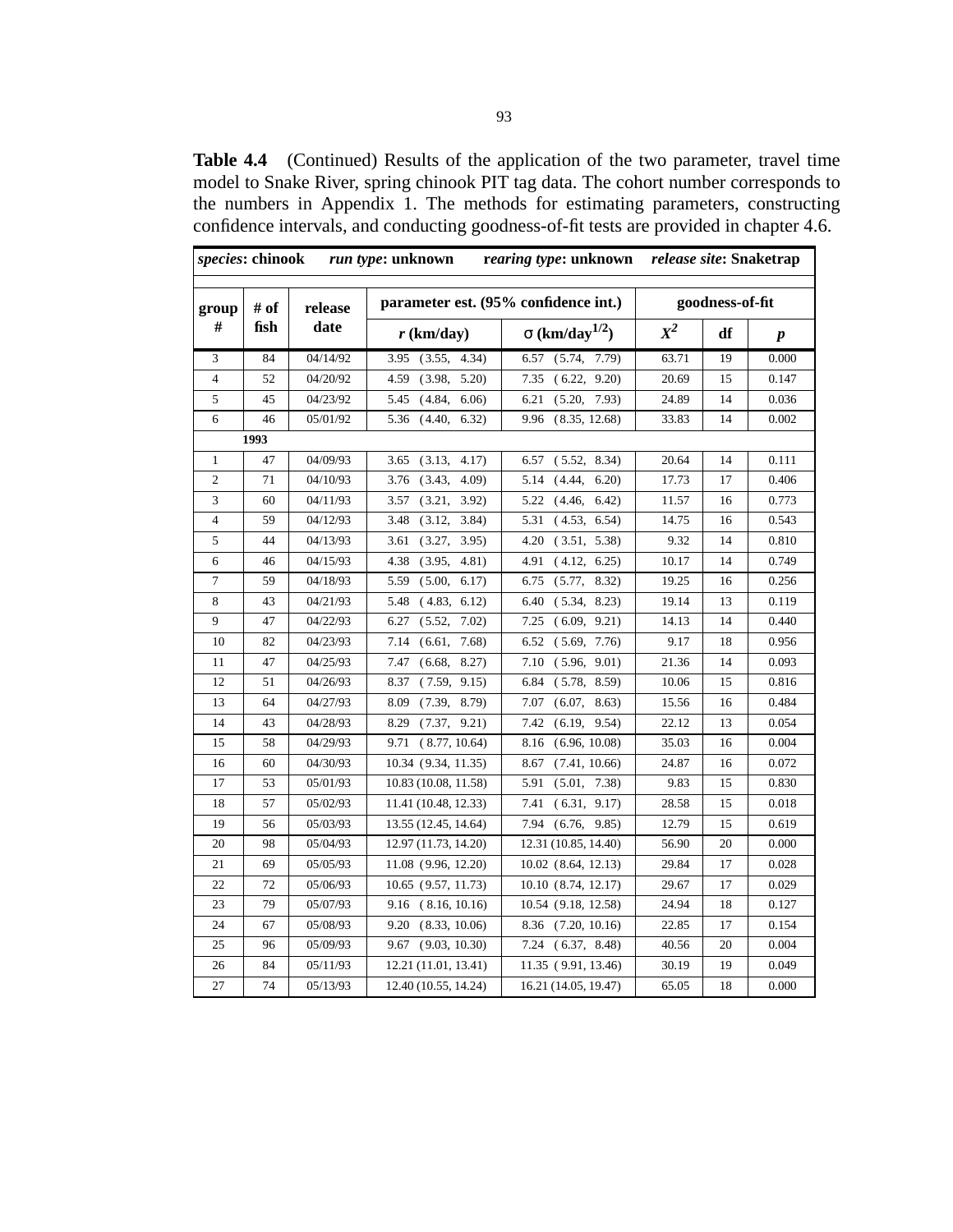**Table 4.5** Results of the application of the two parameter, travel time model to mid-Columbia, fall chinook, PIT tag data. The cohort number corresponds to the numbers in Appendix 1. The methods for estimating the parameters, constructing confidence intervals, and conducting goodness-of-fit tests are provided in chapter 4.6.

|                | species: chinook<br><i>run type: fall</i> |          |                                      | rearing type: wild                |        | <i>release site:</i> Mid Columbia |                  |  |
|----------------|-------------------------------------------|----------|--------------------------------------|-----------------------------------|--------|-----------------------------------|------------------|--|
| group          | # of                                      | release  | parameter est. (95% confidence int.) | goodness-of-fit                   |        |                                   |                  |  |
| #<br>fish      |                                           | date     | $r$ (km/day)                         | $\sigma$ (km/day <sup>1/2</sup> ) | $X^2$  | df                                | $\boldsymbol{p}$ |  |
|                | 1991                                      |          |                                      |                                   |        |                                   |                  |  |
| $\mathbf{1}$   | 154                                       | 06/07/91 | (3.07, 3.64)<br>3.35                 | 10.75 (9.70, 12.15)               | 147.82 | 25                                | 0.000            |  |
| 2              | 97                                        | 06/07/91 | 3.30<br>(3.02, 3.59)                 | 8.49 (7.48, 9.94)                 | 120.43 | 20                                | 0.000            |  |
|                | 1992                                      |          |                                      |                                   |        |                                   |                  |  |
| $\mathbf{1}$   | 75                                        | 06/03/92 | $3.57$ $(3.26, 3.87)$                | $7.74$ $(6.72, 9.29)$             | 53.52  | 18                                | 0.000            |  |
| $\overline{2}$ | 73                                        | 06/03/92 | 3.53<br>(3.27, 3.79)                 | $6.53$ $(5.65, 7.86)$             | 56.04  | 17                                | 0.000            |  |
| 3              | 68                                        | 06/04/92 | (3.47, 4.06)<br>3.77                 | $6.78$ $(5.85, 8.22)$             | 105.53 | 17                                | 0.000            |  |
| $\overline{4}$ | 63                                        | 06/04/92 | $3.28$ $(3.02, 3.54)$                | $6.24$ $(5.35, 7.63)$             | 39.84  | 16                                | 0.001            |  |
| 5              | 60                                        | 06/04/92 | $3.75$ $(3.41, 4.09)$                | $7.37$ $(6.30, 9.06)$             | 54.00  | 16                                | 0.000            |  |
|                | 1993                                      |          |                                      |                                   |        |                                   |                  |  |
| 1              | 61                                        | 06/07/93 | (3.84, 4.67)<br>4.26                 | 8.57 (7.33, 10.52)                | 35.25  | 16                                | 0.004            |  |
| $\overline{2}$ | 81                                        | 06/08/93 | (3.30, 3.94)<br>3.62                 | 8.30 (7.24, 9.89)                 | 35.93  | 18                                | 0.007            |  |
| 3              | 115                                       | 06/08/93 | 3.78 (3.55,<br>4.01)                 | $7.12\quad(6.33, 8.21)$           | 43.04  | 22                                | 0.005            |  |
| $\overline{4}$ | 75                                        | 06/09/93 | $3.76$ $(3.49, 4.02)$                | $6.47$ $(5.61, 7.76)$             | 49.04  | 18                                | 0.000            |  |
| 5              | 118                                       | 06/09/93 | $3.74$ $(3.47, 4.01)$                | 8.34 (7.42, 9.60)                 | 70.14  | 22                                | 0.000            |  |
| 6              | 120                                       | 06/15/93 | $3.61$ $(3.41, 3.80)$                | $6.24$ $(5.56, 7.17)$             | 40.83  | 22                                | 0.009            |  |

**Table 4.6** Results of the application of the two parameter, travel time model to Snake River, steelhead PIT tag data. The cohort number corresponds to the numbers in Appendix 1. The methods for estimating the parameters, constructing confidence intervals, and conducting goodness-of-fit tests are provided in chapter 4.6.

| <i>species:</i> steelhead |      |          |                                      | rearing type: wild                | <i>release site:</i> Snake Trap |    |                  |  |
|---------------------------|------|----------|--------------------------------------|-----------------------------------|---------------------------------|----|------------------|--|
| group                     | # of | release  | parameter est. (95% confidence int.) | goodness-of-fit                   |                                 |    |                  |  |
| #<br>fish<br>date         |      |          | $r$ (km/day)                         | $\sigma$ (km/day <sup>1/2</sup> ) | $X^2$                           | df | $\boldsymbol{p}$ |  |
|                           | 1989 |          |                                      |                                   |                                 |    |                  |  |
|                           | 64   | 04/16/89 | 12.99 (11.10, 14.88)                 | 15.01 (12.88, 18.32)              | 26.84                           | 16 | 0.043            |  |
| $\overline{2}$            | 43   | 04/19/89 | 17.83 (15.06, 20.61)                 | 15.23 (12.71, 19.59)              | 31.05                           | 13 | 0.003            |  |
| 3                         | 66   | 04/20/89 | 16.93 (14.30, 19.56)                 | 18.62 (16.01, 22.64)              | 50.97                           | 17 | 0.000            |  |
| $\overline{4}$            | 45   | 04/22/89 | 16.04 (12.23, 19.85)                 | 22.59 (18.92, 28.86)              | 24.89                           | 14 | 0.036            |  |
| 5                         | 64   | 04/23/89 | 20.07 (18.06, 22.08)                 | 12.83 (11.01, 15.66)              | 23.28                           | 16 | 0.106            |  |
| 6                         | 63   | 04/25/89 | 18.77 (17.10, 20.45)                 | 10.98 (9.42, 13.43)               | 38.63                           | 16 | 0.001            |  |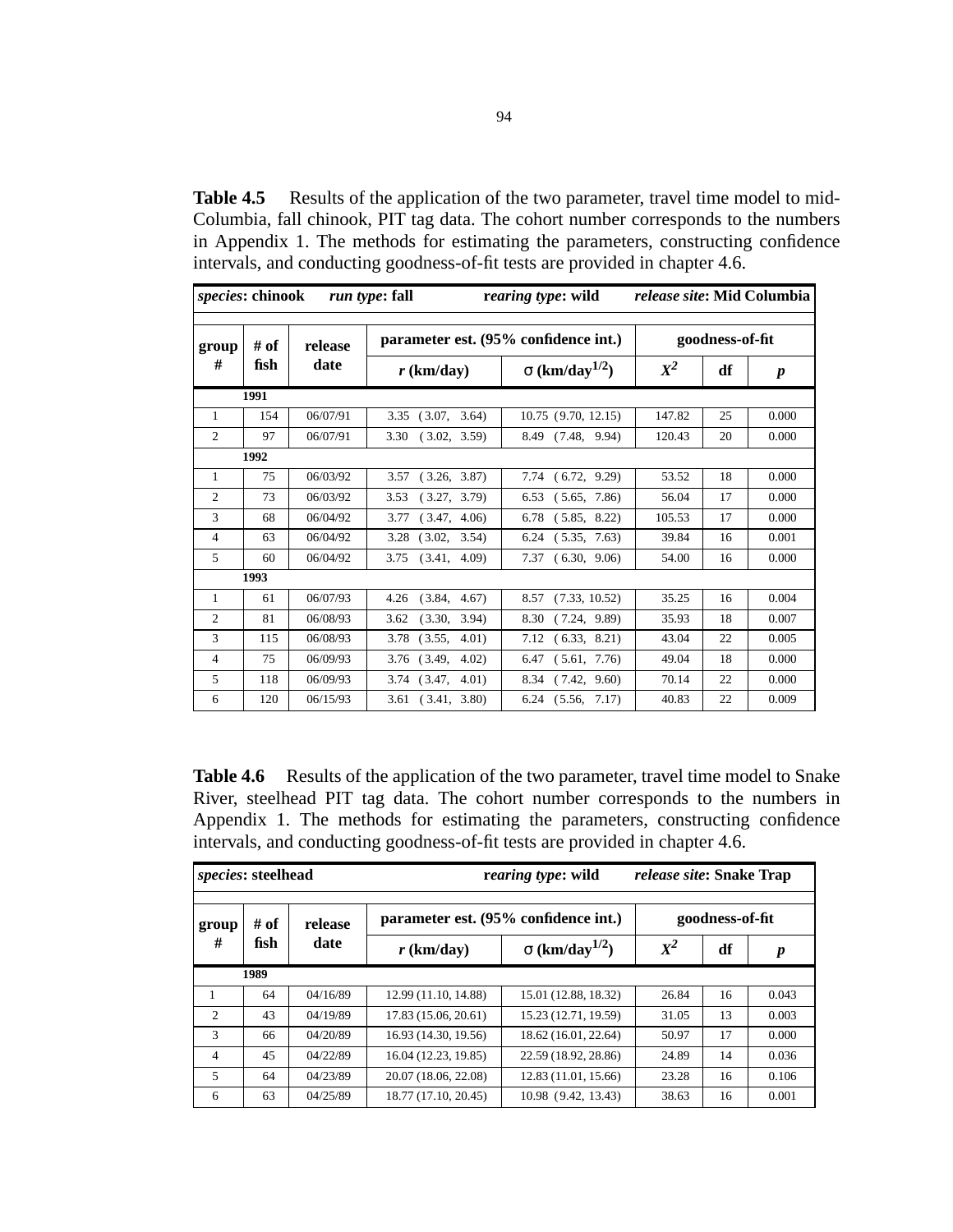**Table 4.6** (Continued) Results of the application of the two parameter, travel time model to Snake River, steelhead PIT tag data. The cohort number corresponds to the numbers in Appendix 1. The methods for estimating the parameters, constructing confidence intervals, and conducting goodness-of-fit tests are provided in chapter 4.6.

| <i>species:</i> steelhead<br>rearing type: wild<br>release site: Snake Trap |      |          |                                  |                                      |        |                 |                  |
|-----------------------------------------------------------------------------|------|----------|----------------------------------|--------------------------------------|--------|-----------------|------------------|
| group                                                                       | # of | release  |                                  | parameter est. (95% confidence int.) |        | goodness-of-fit |                  |
| #                                                                           | fish | date     | $r$ (km/day)                     | $\sigma$ (km/day <sup>1/2</sup> )    | $X^2$  | df              | $\boldsymbol{p}$ |
| 7                                                                           | 49   | 04/27/89 | $14.\overline{29(12.29, 16.30)}$ | 13.15 (11.08, 16.60)                 | 42.94  | 14              | 0.000            |
| 8                                                                           | 48   | 04/30/89 | 14.53 (12.53, 16.53)             | 12.88 (10.83, 16.30)                 | 26.37  | 14              | 0.023            |
| 9                                                                           | 63   | 05/02/89 | 16.06 (13.91, 18.22)             | 15.29 (13.11, 18.70)                 | 30.79  | 16              | 0.014            |
| 10                                                                          | 79   | 05/04/89 | 18.71 (16.37, 21.05)             | 17.30 (15.05, 20.65)                 | 88.73  | 18              | 0.000            |
| 11                                                                          | 79   | 05/06/89 | 21.78 (19.71, 23.84)             | 14.15 (12.32, 16.89)                 | 32.91  | 18              | 0.017            |
| 12                                                                          | 117  | 05/07/89 | 23.81 (22.08, 25.54)             | 13.91 (12.38, 16.03)                 | 82.79  | 22              | 0.000            |
| 13                                                                          | 80   | 05/09/89 | 26.36 (23.83, 28.88)             | 15.86 (13.81, 18.90)                 | 82.23  | 18              | 0.000            |
| 14                                                                          | 87   | 05/10/89 | 20.51 (17.95, 23.06)             | 19.00 (16.64, 22.47)                 | 103.92 | 19              | 0.000            |
| 15                                                                          | 62   | 05/11/89 | 18.06 (15.54, 20.57)             | 16.68 (14.29, 20.43)                 | 26.87  | 16              | 0.043            |
| 16                                                                          | 47   | 05/13/89 | 13.09 (10.76, 15.42)             | 15.65 (13.14, 19.87)                 | 38.00  | 14              | 0.001            |
|                                                                             | 1990 |          |                                  |                                      |        |                 |                  |
| $\mathbf{1}$                                                                | 61   | 04/17/90 | 13.68 (12.36, 15.00)             | 9.95<br>(8.51, 12.21)                | 34.00  | 16              | 0.005            |
| 2                                                                           | 51   | 04/19/90 | 13.53 (12.30, 14.77)             | 8.53<br>(7.21, 10.71)                | 24.88  | 15              | 0.052            |
| 3                                                                           | 69   | 04/21/90 | 14.90 (13.53, 16.26)             | 10.54 (9.09, 12.76)                  | 52.45  | 17              | 0.000            |
| 4                                                                           | 72   | 04/22/90 | 16.81 (15.41, 18.22)             | 10.43 (9.02, 12.56)                  | 28.56  | 17              | 0.039            |
| 5                                                                           | 52   | 04/23/90 | 14.77 (13.14, 16.41)             | 10.90 (9.23, 13.65)                  | 20.69  | 15              | 0.147            |
| 6                                                                           | 111  | 04/24/90 | 12.98 (12.24, 13.72)             | 7.88<br>(6.99, 9.12)                 | 85.11  | 21              | 0.000            |
| 7                                                                           | 86   | 04/25/90 | 12.04 (11.30, 12.79)             | 7.17<br>(6.27,<br>8.48)              | 60.84  | 19              | 0.000            |
| 8                                                                           | 95   | 04/26/90 | 12.01 (11.20, 12.82)             | 8.26<br>(7.27,<br>9.69)              | 51.96  | 20              | 0.000            |
| 9                                                                           | 66   | 04/28/90 | 11.07 (10.14, 12.00)             | (7.00,<br>9.90)<br>8.14              | 53.39  | 17              | 0.000            |
| 10                                                                          | 55   | 04/29/90 | 11.04 (10.17, 11.91)             | (5.87, 8.59)<br>6.91                 | 32.38  | 15              | 0.006            |
| 11                                                                          | 50   | 04/30/90 | 10.31 (9.28, 11.35)              | 8.11<br>(6.84, 10.21)                | 29.56  | 14              | 0.009            |
| 12                                                                          | 76   | 05/01/90 | 10.79 (9.79, 11.78)              | (8.24, 11.37)<br>9.49                | 59.95  | 18              | 0.000            |
| 13                                                                          | 72   | 05/03/90 | 12.00 (10.87, 13.12)             | 9.90<br>(8.56, 11.92)                | 44.67  | 17              | 0.000            |
| 14                                                                          | 53   | 05/05/90 | 12.04 (10.54, 13.54)             | 11.22 (9.51, 14.02)                  | 28.17  | 15              | 0.021            |
| 15                                                                          | 80   | 05/06/90 | 12.91 (11.46, 14.35)             | 12.95 (11.28, 15.43)                 | 69.10  | 18              | 0.000            |
| 16                                                                          | 146  | 05/07/90 | 11.90 (10.96, 12.85)             | 12.04 (10.84, 13.65)                 | 102.18 | 24              | 0.000            |
| 17                                                                          | 87   | 05/08/90 | 12.94 (11.74, 14.14)             | 11.21 (9.81, 13.25)                  | 48.79  | 19              | 0.000            |
| 18                                                                          | 55   | 05/09/90 | 13.26 (11.10, 15.42)             | 15.69 (13.33, 19.50)                 | 38.27  | 15              | 0.001            |
| 19                                                                          | 52   | 05/10/90 | 10.03 (8.03, 12.03)              | 16.18 (13.69, 20.26)                 | 73.31  | 15              | 0.000            |
| 20                                                                          | 68   | 05/12/90 | 8.97 (7.55, 10.39)               | 14.00 (12.07, 16.97)                 | 26.71  | 17              | 0.063            |
| 21                                                                          | 50   | 05/14/90 | (7.11, 9.16)<br>8.14             | 9.04 (7.63, 11.39)                   | 19.36  | 14              | 0.152            |
| 22                                                                          | 44   | 05/15/90 | 8.85<br>(7.85, 9.85)             | 7.90(6.60, 10.13)                    | 22.45  | 14              | 0.070            |
| 23                                                                          | 61   | 05/17/90 | (8.16, 9.94)<br>9.05             | (7.05, 10.11)<br>8.24                | 21.54  | 16              | 0.159            |
| 24                                                                          | 60   | 05/25/90 | 14.40 (13.26, 15.54)             | 8.31 (7.11, 10.22)                   | 19.80  | 16              | 0.229            |
| 25                                                                          | 57   | 05/28/90 | 20.04 (17.88, 22.20)             | 13.01 (11.09, 16.11)                 | 33.63  | 15              | 0.004            |
| 26                                                                          | 62   | 05/30/90 | 23.56 (20.36, 26.76)             | 18.56 (15.90, 22.74)                 | 59.97  | 16              | 0.000            |
| 27                                                                          | 58   | 06/01/90 | 18.16 (16.09, 20.24)             | 13.24 (11.29, 16.35)                 | 40.28  | 16              | 0.001            |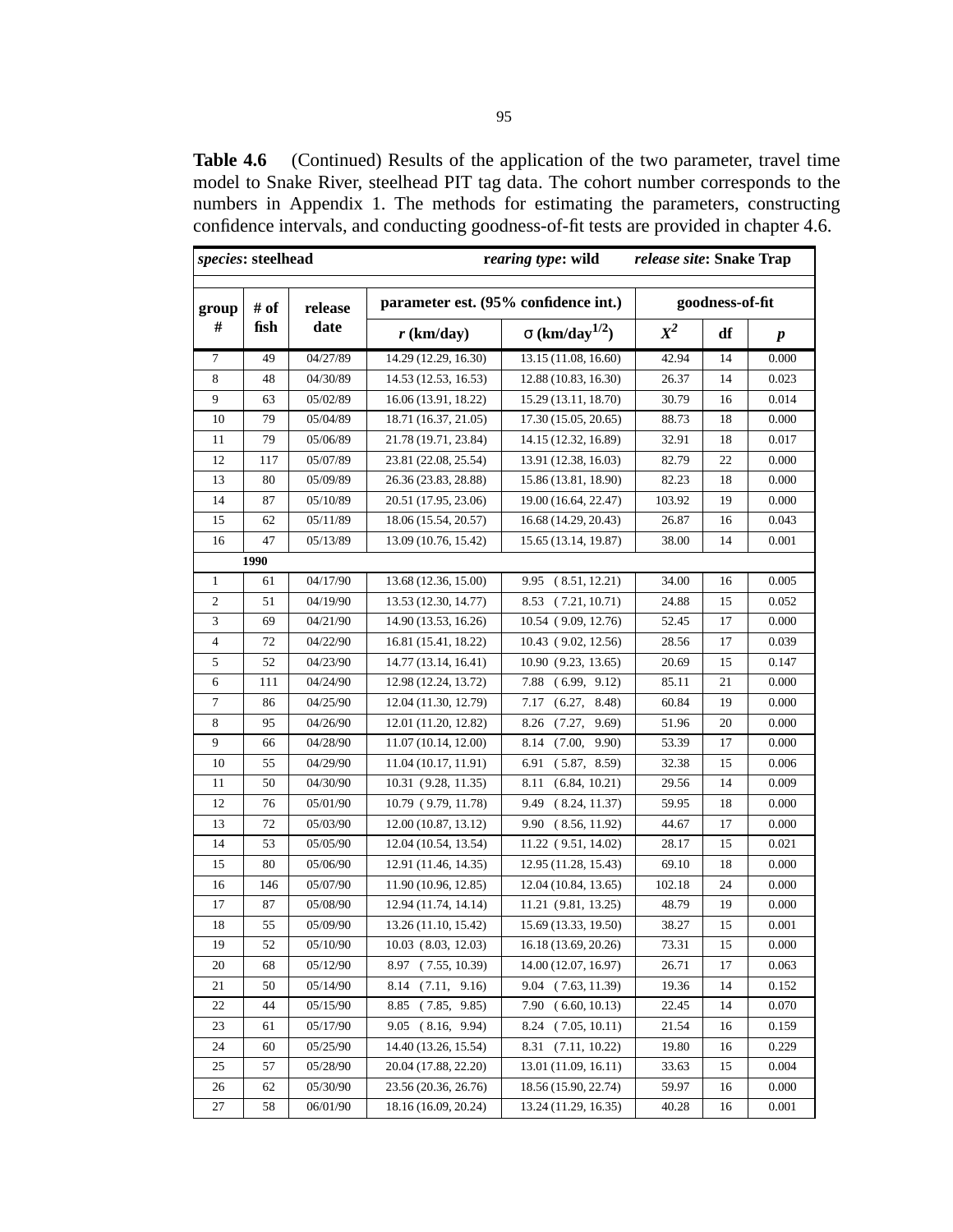**Table 4.6** (Continued) Results of the application of the two parameter, travel time model to Snake River, steelhead PIT tag data. The cohort number corresponds to the numbers in Appendix 1. The methods for estimating the parameters, constructing confidence intervals, and conducting goodness-of-fit tests are provided in chapter 4.6.

| species: steelhead |      |          |                         | rearing type: wild                   | release site: Snake Trap |                 |                  |
|--------------------|------|----------|-------------------------|--------------------------------------|--------------------------|-----------------|------------------|
| group              | # of | release  |                         | parameter est. (95% confidence int.) |                          | goodness-of-fit |                  |
| #                  | fish | date     | $r$ (km/day)            | $\sigma$ (km/day <sup>1/2</sup> )    | $X^2$                    | df              | $\boldsymbol{p}$ |
|                    | 1991 |          |                         |                                      |                          |                 |                  |
| $\mathbf{1}$       | 57   | 04/26/91 | (7.59, 9.90)<br>8.74    | $10.51$ $(8.95, 13.01)$              | 12.16                    | 15              | 0.667            |
| 2                  | 50   | 04/27/91 | 10.38 (9.46, 11.30)     | (6.07, 9.05)<br>7.19                 | 17.32                    | 14              | 0.240            |
| $\mathfrak{Z}$     | 49   | 04/28/91 | 9.10 (7.91, 10.28)      | 9.76 (8.23, 12.33)                   | 60.98                    | 14              | 0.000            |
| 4                  | 60   | 04/29/91 | 8.86 (7.70, 10.01)      | 10.75 (9.19, 13.22)                  | 24.87                    | 16              | 0.072            |
| 5                  | 54   | 05/05/91 | 11.93 (10.91, 12.96)    | 7.79<br>(6.61, 9.70)                 | 35.33                    | 15              | 0.002            |
| 6                  | 68   | 05/08/91 | 13.80 (12.56, 15.03)    | (8.47, 11.92)<br>9.83                | 40.24                    | 17              | 0.001            |
| 7                  | 359  | 05/10/91 | 12.54 (12.07, 13.01)    | 9.18<br>(8.56, 9.92)                 | 262.94                   | 36              | 0.000            |
| 8                  | 188  | 05/11/91 | 15.14 (13.98, 16.31)    | 14.92 (13.59, 16.65)                 | 53.60                    | 27              | 0.002            |
| 9                  | 113  | 05/12/91 | 13.97 (13.05, 14.88)    | 9.47 (8.41, 10.94)                   | 136.98                   | 21              | 0.000            |
| 10                 | 126  | 05/12/91 | 14.94 (13.92, 15.96)    | 10.76 (9.61, 12.33)                  | 162.48                   | 23              | 0.000            |
| 11                 | 59   | 05/13/91 | 14.64 (13.27, 16.02)    | 9.85<br>(8.41, 12.14)                | 37.29                    | 16              | 0.002            |
| 12                 | 84   | 05/14/91 | 14.27 (13.22, 15.32)    | 9.16 (8.00, 10.87)                   | 66.86                    | 19              | 0.000            |
| 13                 | 56   | 05/15/91 | 13.13 (11.85, 14.41)    | 9.45 (8.04, 11.72)                   | 23.07                    | 15              | 0.083            |
| 14                 | 85   | 05/17/91 | 17.52 (16.24, 18.80)    | 10.16 (8.88, 12.04)                  | 69.00                    | 19              | 0.000            |
| 15                 | 152  | 05/18/91 | 21.18 (19.80, 22.56)    | 13.44 (12.12, 15.20)                 | 123.95                   | 25              | 0.000            |
| 16                 | 339  | 05/19/91 | 21.68 (20.65, 22.71)    | 14.93 (13.90, 16.17)                 | 330.99                   | 35              | 0.000            |
| 17                 | 51   | 05/20/91 | 19.80 (17.55, 22.04)    | 12.83 (10.84, 16.10)                 | 28.41                    | 15              | 0.019            |
| 18                 | 58   | 05/23/91 | 17.14 (14.70, 19.57)    | 16.01 (13.65, 19.77)                 | 40.93                    | 16              | 0.001            |
| 19                 | 55   | 05/25/91 | 18.47 (16.14, 20.80)    | 14.33 (12.17, 17.81)                 | 29.11                    | 15              | 0.016            |
| 20                 | 56   | 05/26/91 | 16.24 (14.70, 17.77)    | 10.17 (8.65, 12.61)                  | 19.21                    | 15              | 0.204            |
|                    | 1992 |          |                         |                                      |                          |                 |                  |
| 1                  | 61   | 04/18/92 | (7.48, 9.18)<br>8.33    | (7.03, 10.09)<br>8.22                | 28.39                    | 16              | 0.028            |
| 2                  | 58   | 04/21/92 | 9.54)<br>8.60<br>(7.65, | (7.47, 10.82)<br>8.76                | 40.93                    | 16              | 0.001            |
| 3                  | 64   | 04/22/92 | (8.31, 9.57)<br>8.94    | 6.07<br>(5.21,<br>7.41)              | 26.25                    | 16              | 0.051            |
| 4                  | 67   | 04/25/92 | 10.23 (9.53, 10.92)     | (5.52, 7.79)<br>6.41                 | 41.36                    | 17              | 0.001            |
| 5                  | 64   | 04/28/92 | 12.51 (11.34, 13.68)    | (8.14, 11.58)<br>9.49                | 27.44                    | 16              | 0.037            |
| 6                  | 72   | 04/30/92 | 13.69 (11.72, 15.66)    | 16.22 (14.04, 19.55)                 | 56.33                    | 17              | 0.000            |
| $\boldsymbol{7}$   | 180  | 05/01/92 | 12.59 (12.02, 13.17)    | 7.89<br>(7.17, 8.82)                 | 201.00                   | 27              | 0.000            |
| 8                  | 154  | 05/02/92 | 14.51 (13.65, 15.38)    | 10.24 (9.24, 11.57)                  | 132.55                   | 25              | 0.000            |
| 9                  | 69   | 05/03/92 | 12.99 (11.68, 14.31)    | 10.85 (9.36, 13.14)                  | 40.86                    | 17              | 0.001            |
| 10                 | 44   | 05/04/92 | 12.79 (11.46, 14.13)    | 8.76 (7.32, 11.23)                   | 22.45                    | 14              | 0.070            |
| 11                 | 44   | 05/05/92 | 15.02 (13.34, 16.70)    | 10.18 (8.51, 13.05)                  | 31.73                    | 14              | 0.004            |
| 12                 | 54   | 05/06/92 | 13.59 (12.49, 14.68)    | $7.79$ $(6.61, 9.71)$                | 19.33                    | 15              | 0.199            |
| 13                 | 40   | 05/07/92 | 12.34 (10.79, 13.88)    | 9.77 (8.10, 12.70)                   | 16.80                    | 13              | 0.209            |
| 14                 | 61   | 05/08/92 | $6.85$ $(5.36, 8.34)$   | 15.92 (13.62, 19.54)                 | 42.10                    | 16              | 0.000            |
| 15                 | 88   | 05/09/92 | 10.46 (9.31, 11.61)     | 12.02 (10.53, 14.20)                 | 22.50                    | 19              | 0.260            |
| 16                 | 90   | 05/10/92 | $7.43$ $(6.62, 8.25)$   | 10.26 (9.00, 12.09)                  | 115.82                   | 19              | 0.000            |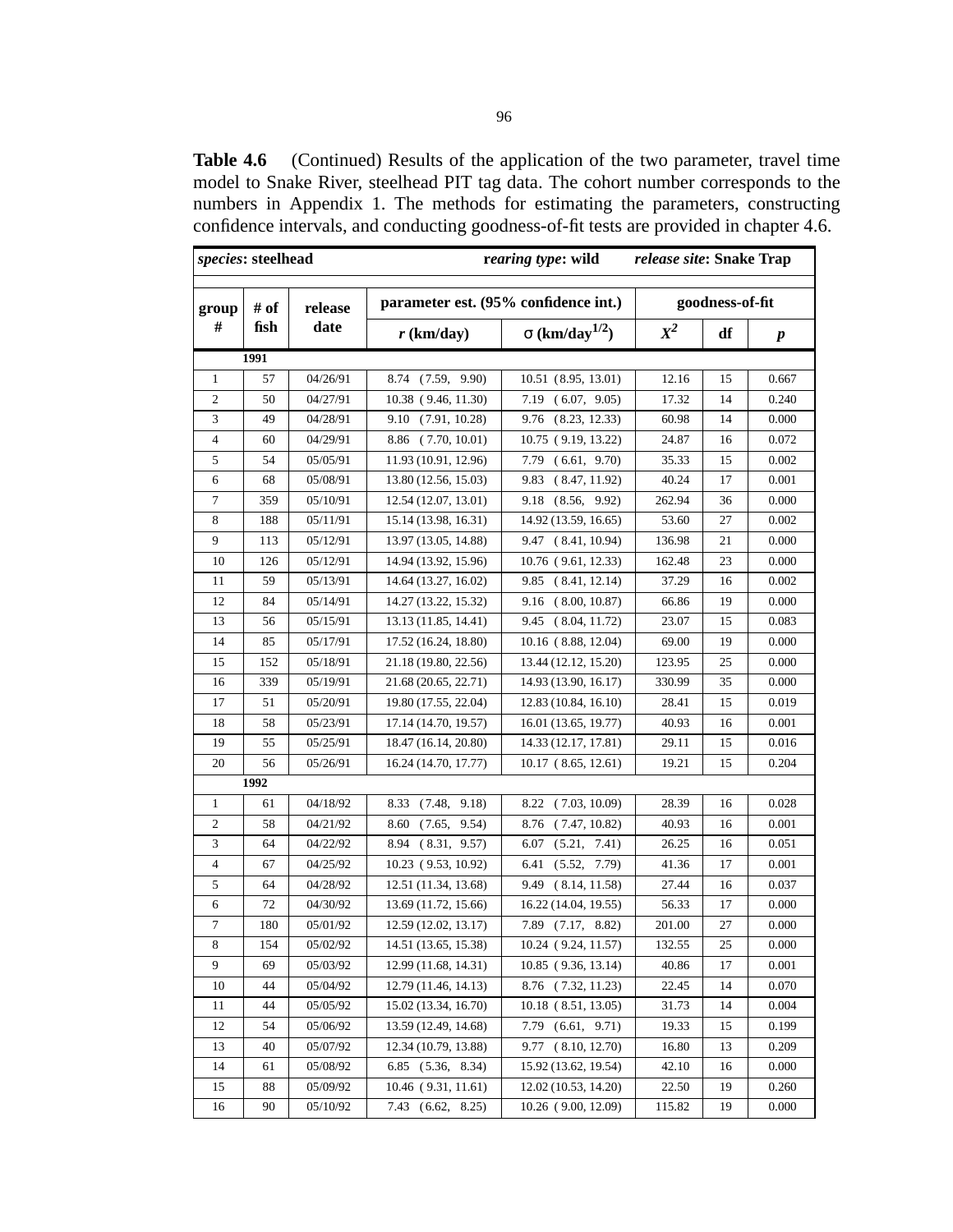**Table 4.6** (Continued) Results of the application of the two parameter, travel time model to Snake River, steelhead PIT tag data. The cohort number corresponds to the numbers in Appendix 1. The methods for estimating the parameters, constructing confidence intervals, and conducting goodness-of-fit tests are provided in chapter 4.6.

| <i>species:</i> steelhead |      |          | rearing type: wild      | release site: Snake Trap             |        |                 |                  |
|---------------------------|------|----------|-------------------------|--------------------------------------|--------|-----------------|------------------|
| group                     | # of | release  |                         | parameter est. (95% confidence int.) |        | goodness-of-fit |                  |
| #                         | fish | date     | $r$ (km/day)            | $\sigma$ (km/day <sup>1/2</sup> )    | $X^2$  | df              | $\boldsymbol{p}$ |
| 17                        | 60   | 05/11/92 | (5.97, 8.34)<br>7.15    | 12.26 (10.48, 15.08)                 | 58.43  | 16              | 0.000            |
| 18                        | 42   | 05/12/92 | 7.39<br>(5.57,<br>9.22) | 15.34 (12.78, 19.80)                 | 25.81  | 13              | 0.018            |
|                           | 1993 |          |                         |                                      |        |                 |                  |
| $\mathbf{1}$              | 38   | 04/20/93 | 11.04(9.40, 12.67)      | 10.63 (8.78, 13.94)                  | 26.84  | 13              | 0.013            |
| $\overline{c}$            | 51   | 04/24/93 | 10.97(9.17, 12.76)      | 13.77 (11.64, 17.29)                 | 28.41  | 15              | 0.019            |
| 3                         | 62   | 04/26/93 | 14.29 (12.96, 15.61)    | 9.85 (8.44, 12.07)                   | 63.03  | 16              | 0.000            |
| $\overline{4}$            | 50   | 04/28/93 | 13.16 (11.58, 14.74)    | 10.94 (9.23, 13.77)                  | 36.36  | 14              | 0.001            |
| 5                         | 57   | 04/29/93 | 14.65 (13.07, 16.22)    | 11.08 (9.44, 13.71)                  | 31.11  | 15              | 0.009            |
| 6                         | 50   | 04/30/93 | 14.52 (12.65, 16.39)    | 12.32 (10.39, 15.50)                 | 20.04  | 14              | 0.129            |
| $\overline{7}$            | 87   | 05/01/93 | 16.58 (15.34, 17.82)    | 10.27 (8.99, 12.15)                  | 35.14  | 19              | 0.013            |
| 8                         | 85   | 05/02/93 | 15.45 (14.07, 16.83)    | 11.66 (10.20, 13.82)                 | 92.81  | 19              | 0.000            |
| 9                         | 72   | 05/03/93 | 17.98 (15.93, 20.02)    | 14.70 (12.71, 17.71)                 | 46.33  | 17              | 0.000            |
| 10                        | 217  | 05/04/93 | 19.14 (18.06, 20.23)    | 13.37 (12.25, 14.80)                 | 181.01 | 29              | 0.000            |
| 11                        | 97   | 05/05/93 | 18.46 (16.42, 20.50)    | 16.91 (14.89, 19.79)                 | 130.39 | 20              | 0.000            |
| 12                        | 253  | 05/05/93 | 16.74 (15.52, 17.96)    | 17.37 (16.01, 19.07)                 | 222.33 | 31              | 0.000            |
| 13                        | 59   | 05/06/93 | 18.08 (15.17, 20.99)    | 18.76 (16.02, 23.12)                 | 69.49  | 16              | 0.000            |
| 14                        | 236  | 05/07/93 | 19.80 (18.55, 21.05)    | 15.76 (14.49, 17.37)                 | 182.93 | 30              | 0.000            |
| 15                        | 93   | 05/08/93 | 15.67 (13.96, 17.39)    | 15.07 (13.24, 17.71)                 | 47.23  | 20              | 0.001            |
| 16                        | 40   | 05/09/93 | 15.89 (13.70, 18.08)    | 12.22 (10.14, 15.90)                 | 12.80  | 13              | 0.463            |
| 17                        | 66   | 05/10/93 | 17.47 (15.91, 19.03)    | 10.87 (9.35, 13.22)                  | 34.61  | 17              | 0.007            |
| 18                        | 85   | 05/11/93 | 19.19 (17.42, 20.96)    | 13.42 (11.73, 15.90)                 | 32.76  | 19              | 0.026            |
| 19                        | 84   | 05/13/93 | 24.79 (22.02, 27.57)    | 18.39 (16.07, 21.82)                 | 60.05  | 19              | 0.000            |
| 20                        | 61   | 05/13/93 | 22.13 (19.46, 24.81)    | 15.85 (13.57, 19.46)                 | 56.43  | 16              | 0.000            |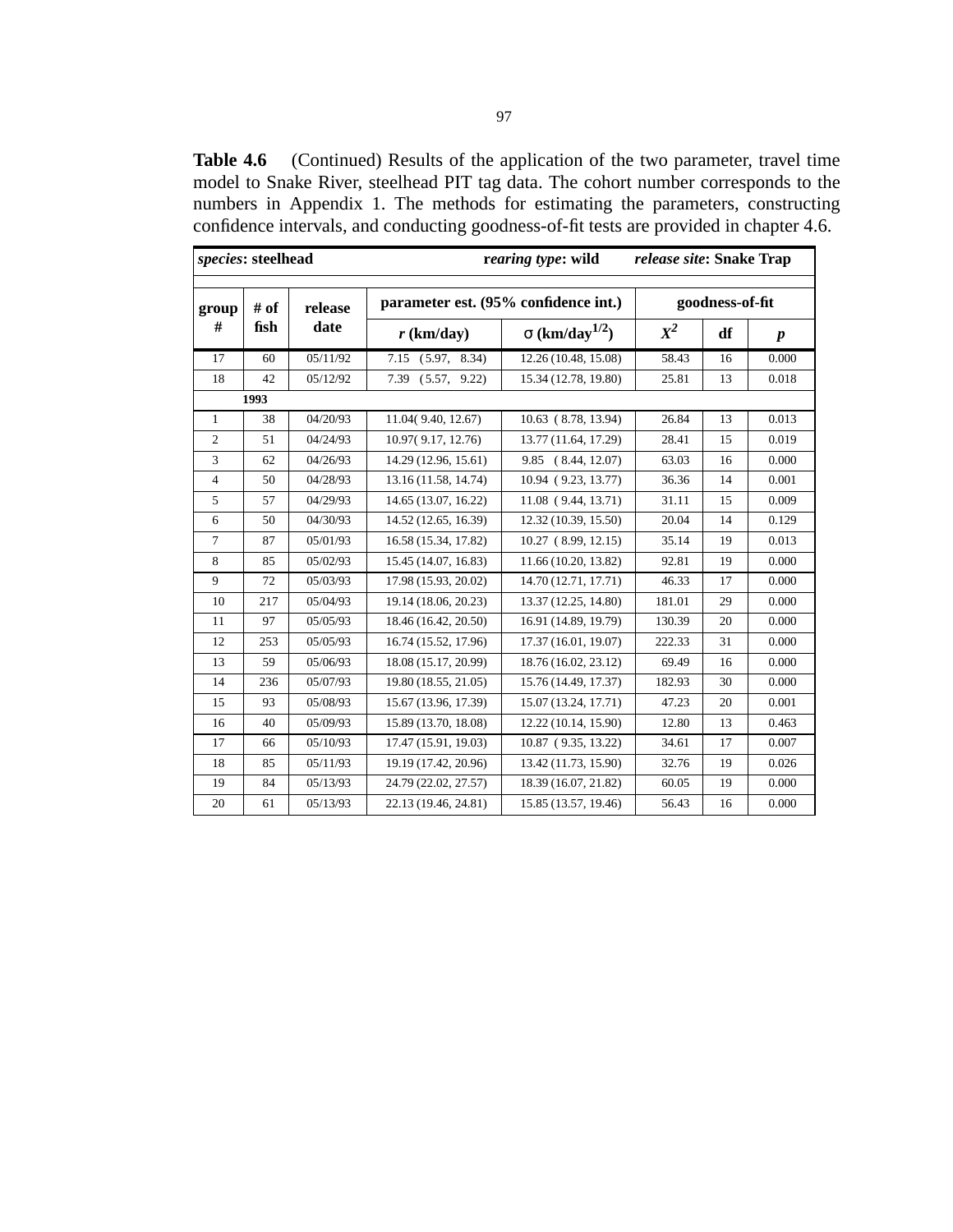# **5. Extensions of the travel time model**

### **5.1. Introduction**

In the previous chapter, I developed the basic two parameter travel time model (equations (4.7) and (4.8)) and applied it to several data sets. In some cases it worked quite well, in others not so well. In general, though, the model has desirable properties and can form the basis of models that include more complex behavior.

In this chapter I expand the model to make it more realistic. In section 5.2 mortality is no longer considered to be equal within the cohorts but is dependent upon the amount of time spent in the river. In section 5.3 I incorporate migrational delay into the model. In the last section of this chapter, section 5.e, I explore factors related to migration rate and attempt to use these factors to predict model parameters. In addition, in chapter 6 I allow for population heterogeneity and attempt to determine how various factors affect migratory behavior.

I use some of the travel time data from the previous chapter to test for the appropriateness of the added features. Since I do not want to use the same data in several treatments (to avoid multiple comparisons), I have divided the Snake River trap chinook and steelhead data into treatment groups. To randomly place the cohorts into 5 treatment groups, I used the following procedure. I started by dividing the cohorts in a year into blocks of 5 or 6 in a chronological sequence; the blocks with 6 members were randomly assigned so that all the extra cohorts didn't come at the end of the season. From each of these blocks, 5 cohorts were randomly assigned to each of the treatment groups. This ensured that cohorts were randomly assigned to the treatment groups and that the yearly chronological sequence of cohorts was represented in each treatment group. For the mid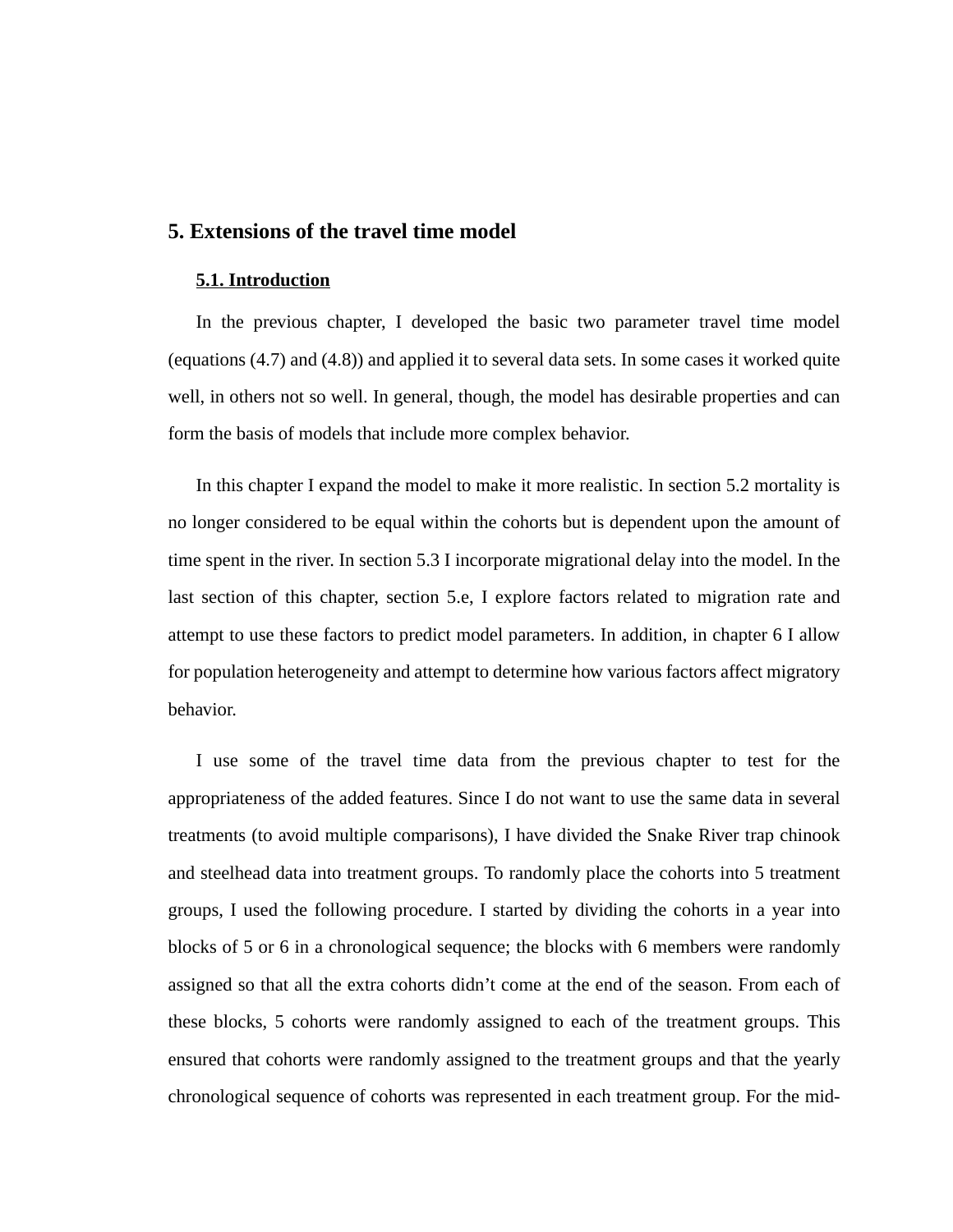Columbia fall chinook, I assigned cohorts into two treatment groups because of the smaller number of cohorts.

### **5.2. Time dependent mortality**

Previously, I assumed equal survival probabilities among the individuals in a cohort of fish during the migration period. With this assumption, mortality will decrease the numbers of the cohort but will not affect the shape of the arrival time distribution. If, on the other hand, mortality is related to the amount of time spent in the river, then it will affect the shape of the arrival time distribution, with slower fish being more susceptible to mortality.

If the reservoir mortality rate is  $\alpha(t)$ , then as shown in equation (2.24), the probability of surviving through time *t* is

$$
Pr[T > t] = e^{-\int_0^t \alpha(s)ds} \tag{5.1}
$$

This mortality can be incorporated into the migration model as follows:

$$
\frac{\partial p}{\partial t} = -r \frac{\partial p}{\partial t} + \frac{\sigma^2 \partial^2 p}{2 \partial x^2} - \alpha(t) p \,. \tag{5.2}
$$

Solutions of equation (5.2) have the form

$$
p(x,t) \cdot e^{-\int_0^t \alpha(t)dt} \tag{5.3}
$$

Referring to this density as  $p_m(x, t)$  and using equation (4.5) for  $p(x, t)$ , we have:

$$
p_m(x, t) = \sqrt{2\pi\sigma^2 t} \left( exp \frac{-(x - rt)^2}{2\sigma^2 t} - exp \left( \frac{2Ar}{\sigma^2} - \frac{(x - 2A - rt)^2}{2\sigma^2 t} \right) \right)
$$
  
 
$$
e^{-\int_0^t \alpha(s)ds} \tag{5.4}
$$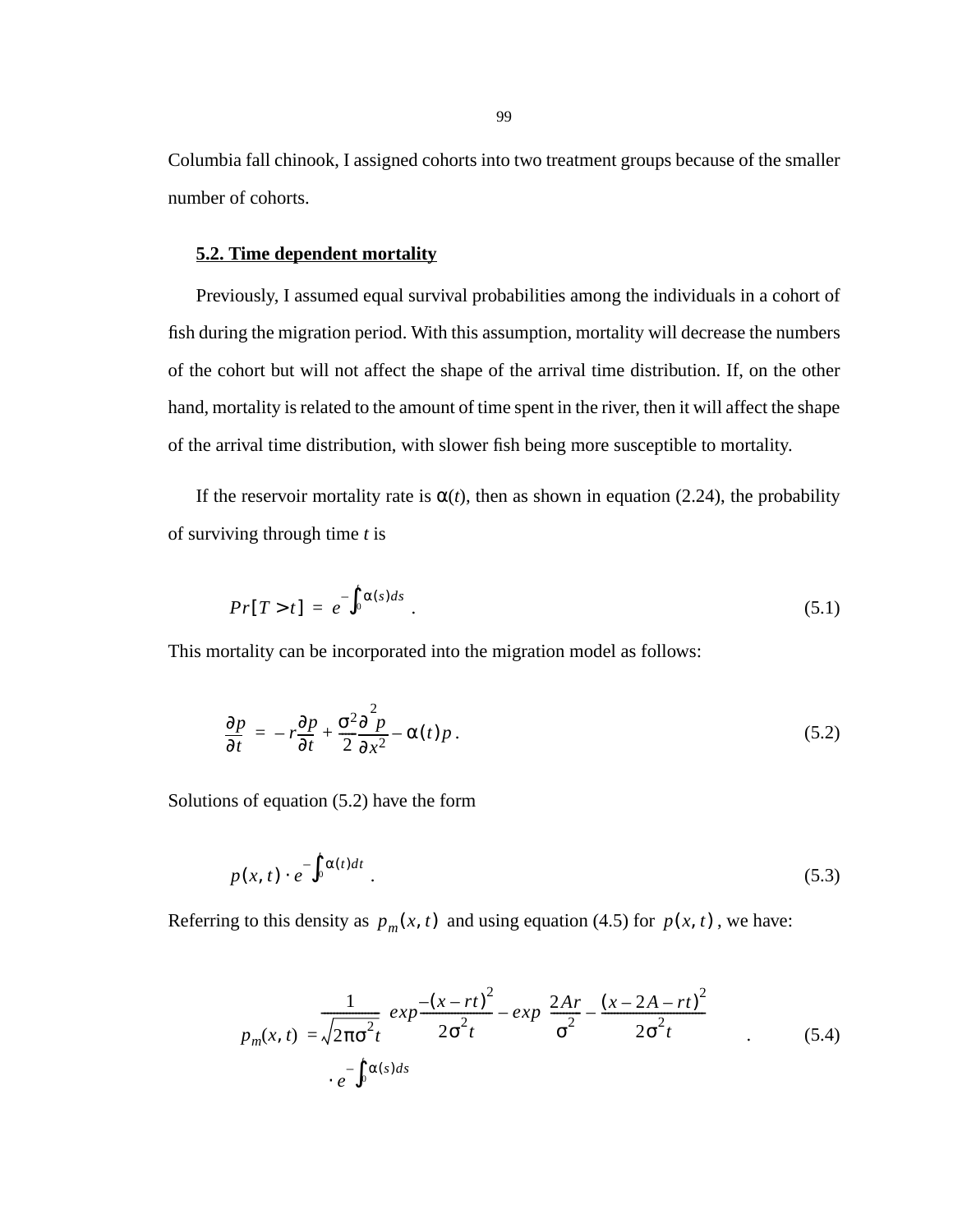<span id="page-99-0"></span>Carrying out the same procedure as before, that is, integrating from  $-\infty$  to *A* with respect to *x* and differentiating with respect to *t*, we end up with:

$$
g_L(t) = g(t) \cdot e^{-\int_0^t \alpha(s)ds} + \left[ \Phi\left(\frac{L - rt}{\sigma \sqrt{t}}\right) - exp\left(\frac{2Lr}{\sigma^2}\right) \Phi\left(\frac{-L - rt}{\sigma \sqrt{t}}\right) \right] \cdot \alpha(t) e^{-\int_0^t \alpha(s)ds}
$$
\n(5.5)

where  $g_L(t)$  represents the loss from the reservoir (due to both dam passage and mortality) and  $g(t)$  is equation (4.7), the basic arrival time distribution. The first term in the right side of equation (5.5) is loss due to fish leaving the reservoir, and the second term is loss due to mortality. This makes intuitive sense because  $g(t)$  is the pdf for dam passage in the absence

of mortality, and  $e^{-\int_0^t \alpha(s)ds}$  represents the probability of surviving through time *t*. In the second part of equation (5.5), the term in brackets represents the fish remaining in the

reservoir, and  $\alpha(t)e^{-\int_0^t \alpha(s)ds}$  is the survival probability density function. To obtain a probability density function,  $g_m(t)$ , for the arrival time given time dependent in-river mortality, the passage portion of equation (5.5) must be normalized:

$$
g_m(t) = \frac{g(t)e^{-\int_0^t \alpha(s)ds}}{\int_0^\infty g(\tau)e^{-\int_0^t \alpha(s)ds}d\tau} \quad . \tag{5.6}
$$

The simplest case is when  $\alpha$  is constant, and Figure [5.1](#page-100-0) contains plots of equation (5.6) for various values of constant  $\alpha$ . Note that as  $\alpha$  increases, the mode of the distribution shifts to the left, and the right tail becomes thinner. An  $\alpha$  of 0.02 corresponds roughly to 18 per cent mortality after 10 days. At this and higher levels of mortality, including mortality has little effect on the shape of the arrival time distribution.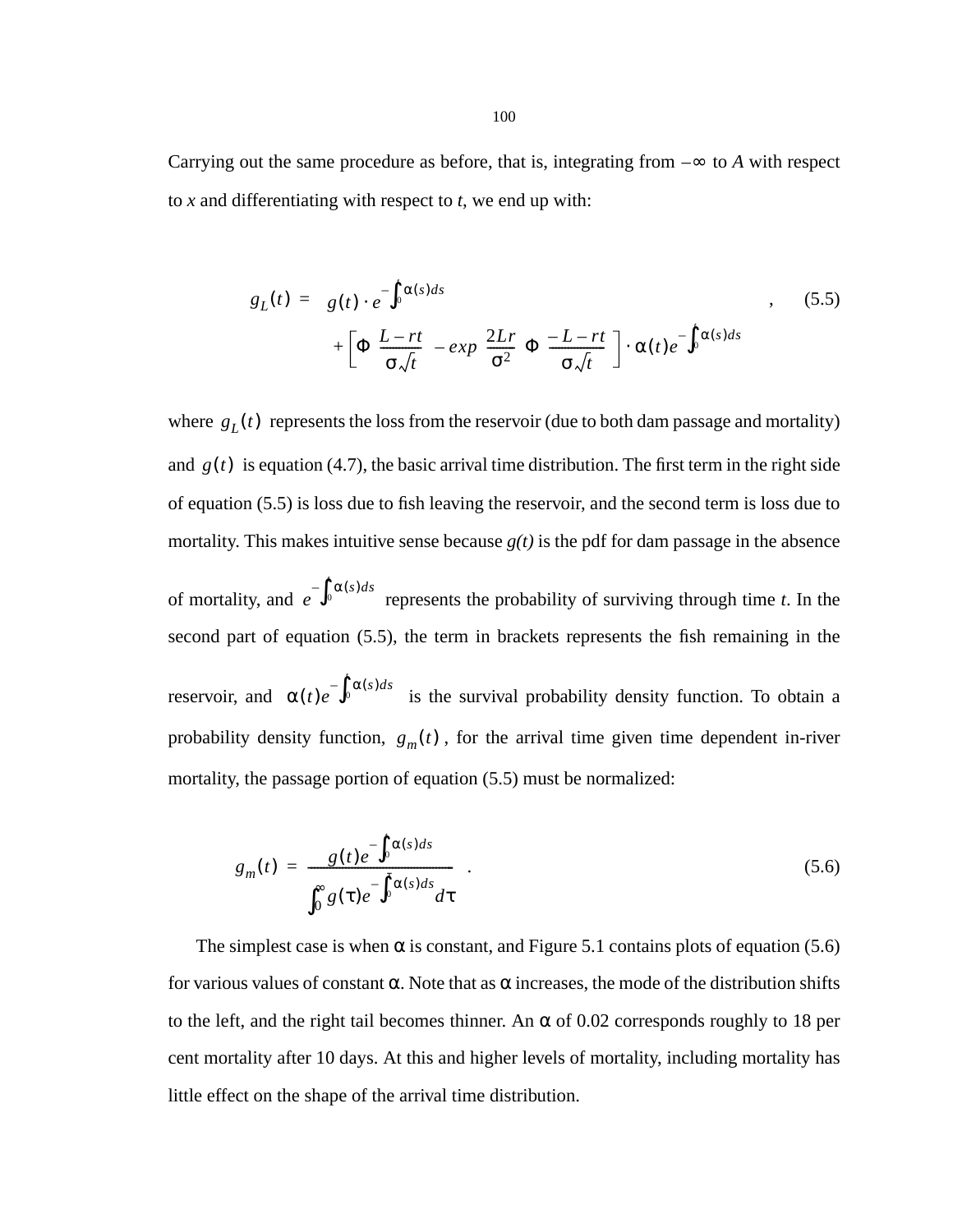<span id="page-100-0"></span>

**Figure 5.1** Plots of equation [\(5.6\)](#page-99-0) for various values of α. Both r and  $\sigma$  are set at 10.0; L is set at 100.

The model discrimination methods described in chapter 3 can determine the ability of the model to detect travel time dependent mortality. In this case, the null model is the basic arrival time distribution, equation (4.7). The alternative model is the arrival distribution described by equation [\(5.6\)](#page-99-0). I should emphasize that this will test for the ability of the model to detect travel time dependent mortality in the river. Accepting the null hypothesis does not necessarily mean the effect does not exist.

### *results*

The results of the data analysis for the Snake River trap chinook and steelhead are contained in [Table 5.1](#page-101-0) and [Table 5.2.](#page-102-0) Each line in the table represents the results from a single cohort. The cohorts are identified by year and cohort number, so these results can be directly compared to those found in Table 4.4 and Table 4.6 (basic travel time model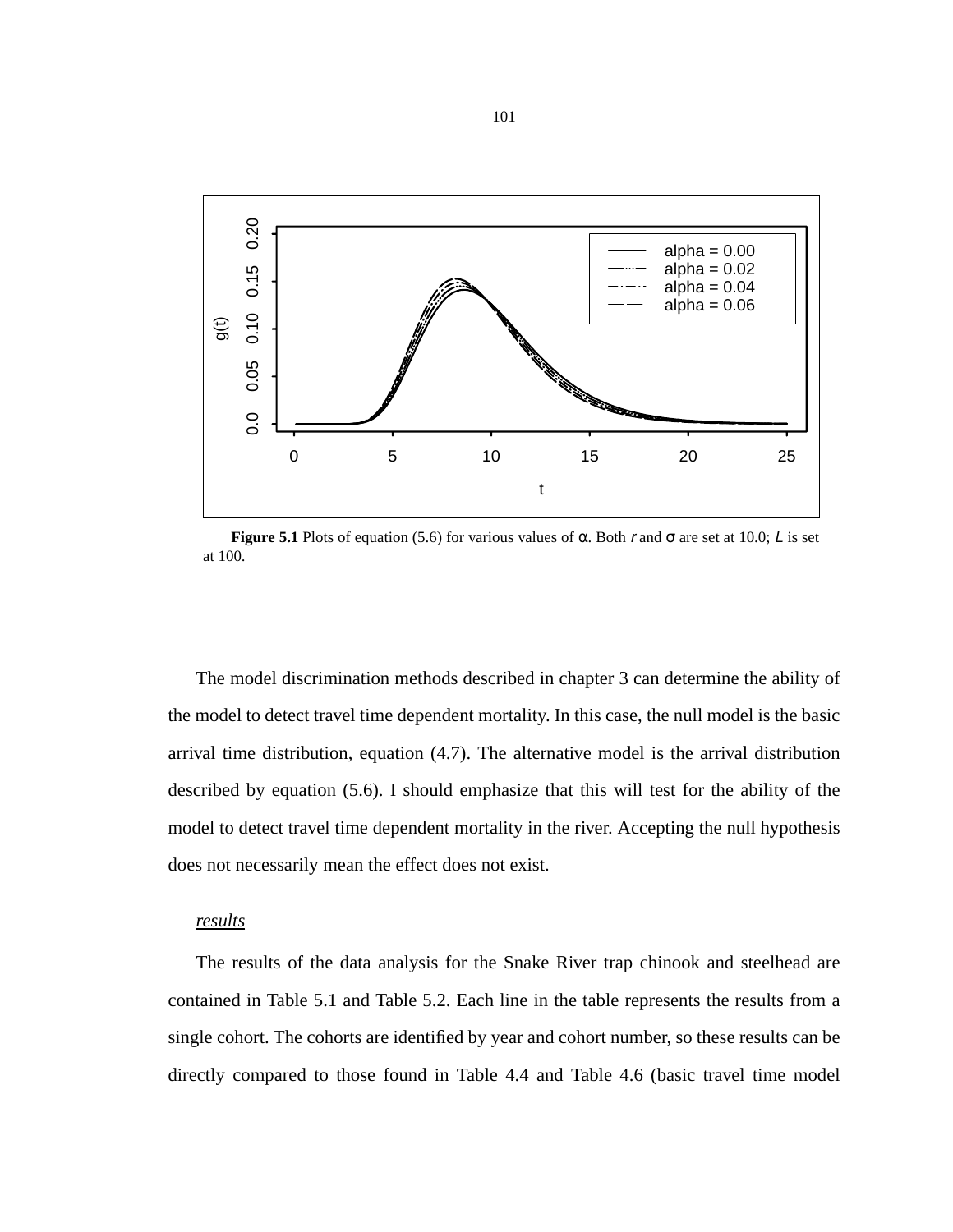|              | $#$ of |       | parameter estimates |          | likelihoods |           |         |            |
|--------------|--------|-------|---------------------|----------|-------------|-----------|---------|------------|
| cohort       | fish   | r     | σ                   | $\alpha$ | $l_0$       | $l_A$     | ratio   | <b>BIC</b> |
|              |        |       |                     | 1989     |             |           |         |            |
| $\mathbf{1}$ | 48     | 2.55  | 5.46                | 0.012    | $-166.88$   | $-166.88$ | 0.00    | $-3.87$    |
| 7            | 54     | 2.96  | 6.48                | 0.022    | $-180.04$   | $-180.04$ | 0.00    | $-3.99$    |
| 13           | 54     | 3.09  | 6.02                | 0.018    | $-176.02$   | $-176.02$ | 0.00    | $-3.99$    |
| 18           | 66     | 5.70  | 7.49                | 0.011    | $-174.07$   | $-174.07$ | $-0.00$ | $-4.19$    |
| 24           | 59     | 8.85  | 11.94               | 0.008    | $-139.46$   | $-139.46$ | $-0.00$ | $-4.08$    |
| 32           | 71     | 8.38  | 7.30                | 0.015    | $-159.62$   | $-157.80$ | 3.64    | $-0.62$    |
| 37           | 61     | 6.70  | 10.25               | 0.016    | $-159.96$   | $-159.96$ | $-0.00$ | $-4.11$    |
|              |        |       |                     | 1990     |             |           |         |            |
| $\mathbf{1}$ | 59     | 5.10  | 7.55                | 0.019    | $-162.63$   | $-162.63$ | $-0.00$ | $-4.08$    |
| 9            | 70     | 4.93  | 9.78                | 0.012    | $-207.84$   | $-207.84$ | 0.00    | $-4.25$    |
| 12           | 41     | 5.64  | 7.06                | 0.013    | $-106.59$   | $-106.59$ | 0.00    | $-3.71$    |
|              |        |       |                     | 1991     |             |           |         |            |
| 5            | 69     | 2.91  | 5.33                | 0.014    | $-225.63$   | $-225.63$ | 0.00    | $-4.23$    |
| 8            | 55     | 3.49  | 6.08                | 0.012    | $-172.85$   | $-172.85$ | 0.00    | $-4.01$    |
| 17           | 53     | 10.32 | 6.59                | 0.003    | $-91.08$    | $-91.08$  | 0.00    | $-3.97$    |
|              |        |       |                     | 1992     |             |           |         |            |
| 6            | 46     | 5.08  | 9.96                | 0.015    | $-133.54$   | $-133.54$ | 0.00    | $-3.83$    |
|              |        |       |                     | 1993     |             |           |         |            |
| $\mathbf{1}$ | 47     | 3.51  | 6.57                | 0.011    | $-149.96$   | $-149.96$ | 0.00    | $-3.85$    |
| $8\,$        | 43     | 5.42  | 6.40                | 0.007    | $-111.69$   | $-111.69$ | 0.00    | $-3.76$    |
| 16           | 60     | 10.25 | 8.67                | 0.013    | $-116.58$   | $-116.58$ | 0.00    | $-4.09$    |
| 17           | 53     | 11.11 | 4.93                | 0.031    | $-82.08$    | $-81.05$  | 2.07    | $-1.90$    |
| 24           | 67     | 9.10  | 8.36                | 0.003    | -139.99     | $-139.65$ | 0.68    | $-3.53$    |

<span id="page-101-0"></span>**Table 5.1** Results from the application of the travel time dependent mortality model to Snake River chinook PIT tag data. Each row is a cohort. A negative value for BIC lends support to the null model. See text for further details of the analysis.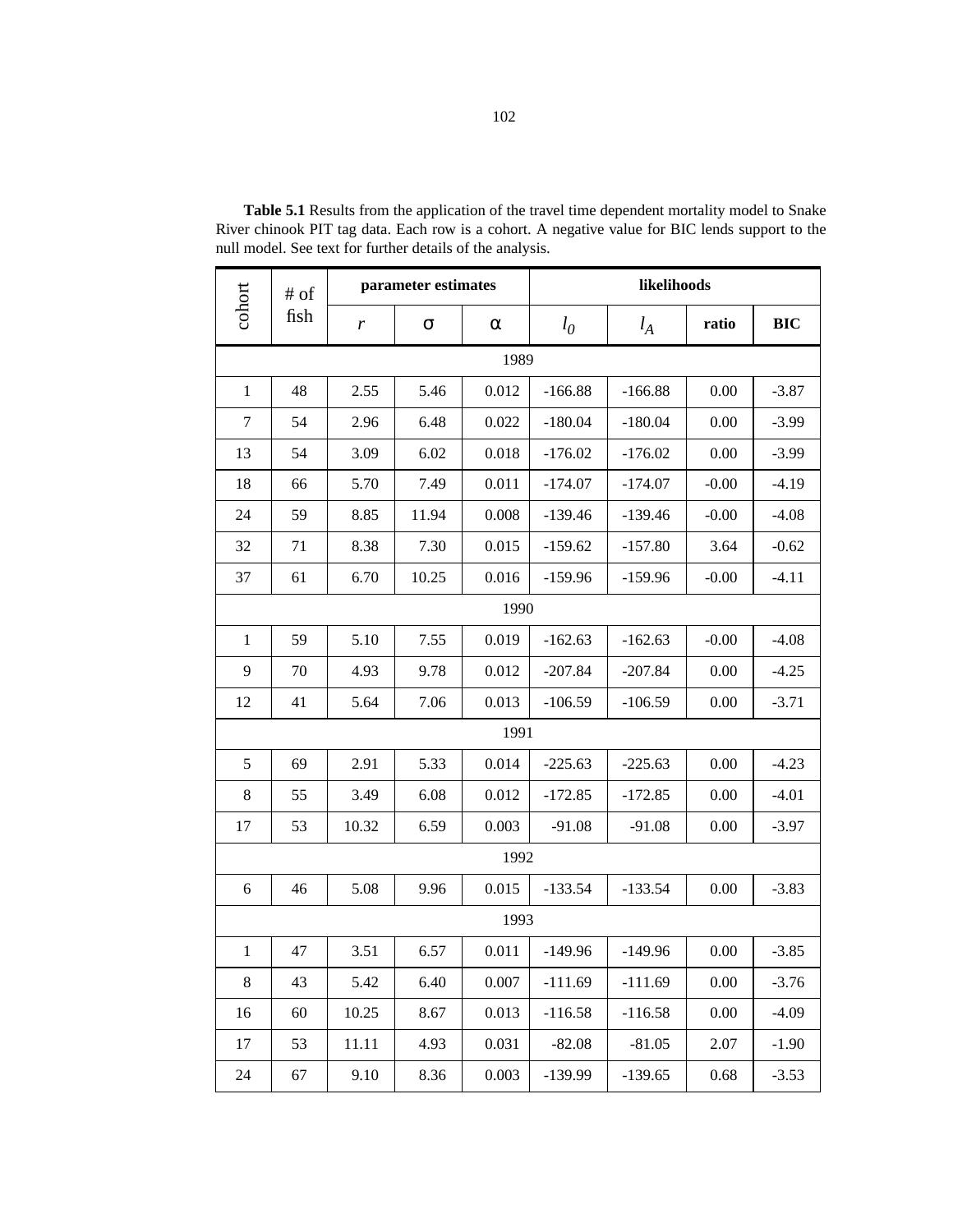|              | # of |       | parameter estimates |        | likelihoods |           |          |            |
|--------------|------|-------|---------------------|--------|-------------|-----------|----------|------------|
| cohort       | fish | r     | $\sigma$            | α      | $l_0$       | $l_A$     | ratio    | <b>BIC</b> |
|              |      |       |                     | 1989   |             |           |          |            |
| 3            | 66   | 16.83 | 18.61               | 0.0052 | $-117.72$   | $-117.72$ | $-0.00$  | $-4.19$    |
| 6            | 63   | 17.75 | 12.71               | 0.0000 | $-108.89$   | $-104.11$ | 9.57     | 5.42       |
| 13           | 80   | 26.33 | 15.85               | 0.0034 | $-87.89$    | $-87.89$  | 0.00     | $-4.38$    |
|              |      |       |                     | 1990   |             |           |          |            |
| 5            | 52   | 14.77 | 10.91               | 0.0000 | $-85.12$    | $-85.12$  | $-0.00$  | $-3.95$    |
| 10           | 55   | 11.35 | 5.61                | 0.0581 | $-91.19$    | $-87.94$  | 6.49     | 2.49       |
| 14           | 53   | 13.27 | 8.32                | 0.0187 | $-100.79$   | $-91.91$  | 17.75    | 13.78      |
| 21           | 50   | 7.64  | 9.05                | 0.0483 | $-115.68$   | $-115.68$ | $-0.00$  | $-3.91$    |
| 25           | 57   | 20.04 | 13.01               | 0.0000 | $-75.97$    | $-75.97$  | 0.00     | $-4.04$    |
|              |      |       |                     | 1991   |             |           |          |            |
| $\mathbf{1}$ | 57   | 8.27  | 10.51               | 0.0370 | $-131.50$   | $-131.50$ | $-0.00$  | $-4.04$    |
| 9            | 113  | 13.87 | 9.47                | 0.0145 | $-179.38$   | $-179.38$ | 0.00     | $-4.73$    |
| 12           | 84   | 14.17 | 9.16                | 0.0167 | $-128.96$   | $-128.96$ | 0.00     | $-4.43$    |
| 18           | 58   | 17.14 | 16.01               | 0.0000 | $-97.93$    | $-97.93$  | $-0.00$  | $-4.06$    |
|              |      |       |                     | 1992   |             |           |          |            |
| 3            | 64   | 8.73  | 6.08                | 0.0505 | $-118.79$   | $-118.79$ | $-0.00$  | $-4.16$    |
| 7            | 180  | 13.23 | 6.12                | 0.0050 | $-278.24$   | $-262.08$ | 32.32    | 27.12      |
| 18           | 42   | 7.23  | 15.34               | 0.0050 | $-112.78$   | $-112.78$ | 0.00     | $-3.74$    |
|              |      |       |                     | 1993   |             |           |          |            |
| $\sqrt{5}$   | 57   | 14.65 | 11.08               | 0.0000 | $-93.72$    | $-93.72$  | $0.00\,$ | $-4.04$    |
| 10           | 217  | 19.58 | 12.67               | 0.0000 | $-305.57$   | $-301.26$ | 8.64     | 3.26       |
| 15           | 93   | 15.67 | 15.07               | 0.0000 | $-164.82$   | $-164.82$ | $-0.00$  | $-4.53$    |
| 19           | 84   | 24.75 | 18.39               | 0.0032 | $-108.48$   | $-108.48$ | $-0.00$  | $-4.43$    |

<span id="page-102-0"></span>**Table 5.2** Results from the application of the travel time dependent mortality model to Snake River steelhead PIT tag data. Each row is a cohort. A negative value for BIC lends support to the null model. See text for further details of the analysis.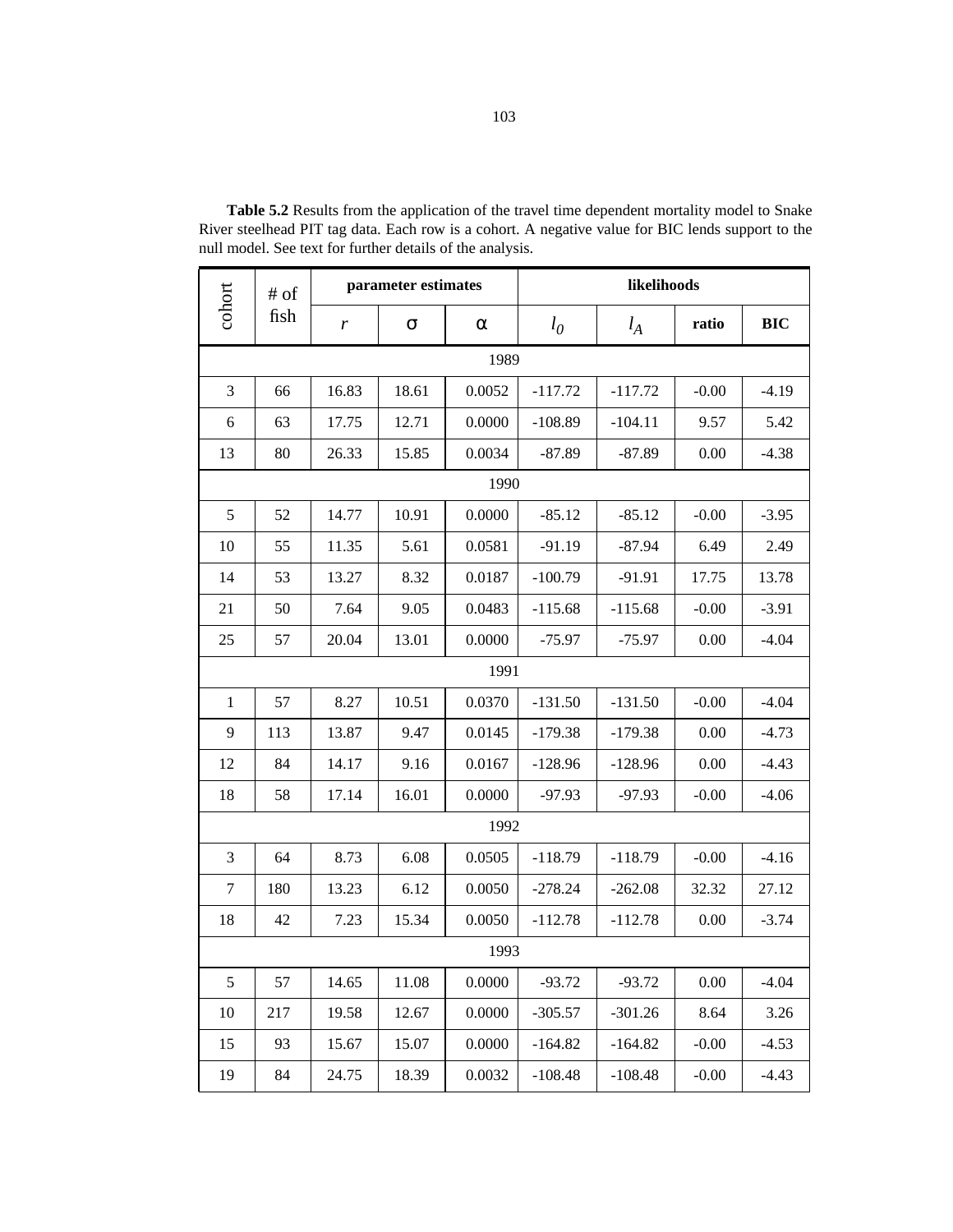results) and release information can be found in Appendix I. These tables also contain parameter estimates for the travel time model with mortality, likelihoods for the null and alternative models, and the likelihood ratios and BIC values. The BIC value in these tables is the difference between the BIC values for the alternative and null models. A negative value lends support to the null model, and positive one lends support to the alternative model.

Little support exists for including travel time dependent mortality in the model for the Snake River chinook [\(Table 5.1](#page-101-0)). 16 out of the 19 cohorts had likelihood ratios less than 0.01, and for none of the cohorts would the null model be rejected based on a likelihood ratio test or based on the BIC values. This is not to say that travel time dependent mortality is not occurring for these groups, but this model cannot detect it with these data. Other types of data are necessary to observe this effect. On a positive note, the fact that this type of mortality seems to have little effect on the arrival time distribution makes modeling arrival times less complex.

The results from the steelhead cohorts are a bit perplexing. As with the chinook, the majority of cohorts (14 out of 19) had likelihood ratios less than 0.01. But the remaining 5 cohorts all had fairly large ratios, and for all these cohorts the null hypothesis would be rejected based on a likelihood ratio test or BIC values. The estimates of the mortality term,  $\alpha$ , for these groups is quite variable, ranging from less than 0.0001 to 0.058. This leads me to believe that these results are spurious – the added term allows for a better fit of the model to the data but not in a biologically meaningful way.

## **5.3. Delay in migration**

### *introduction*

In the previous chapter, I assumed that fish migrate at a constant rate during the entire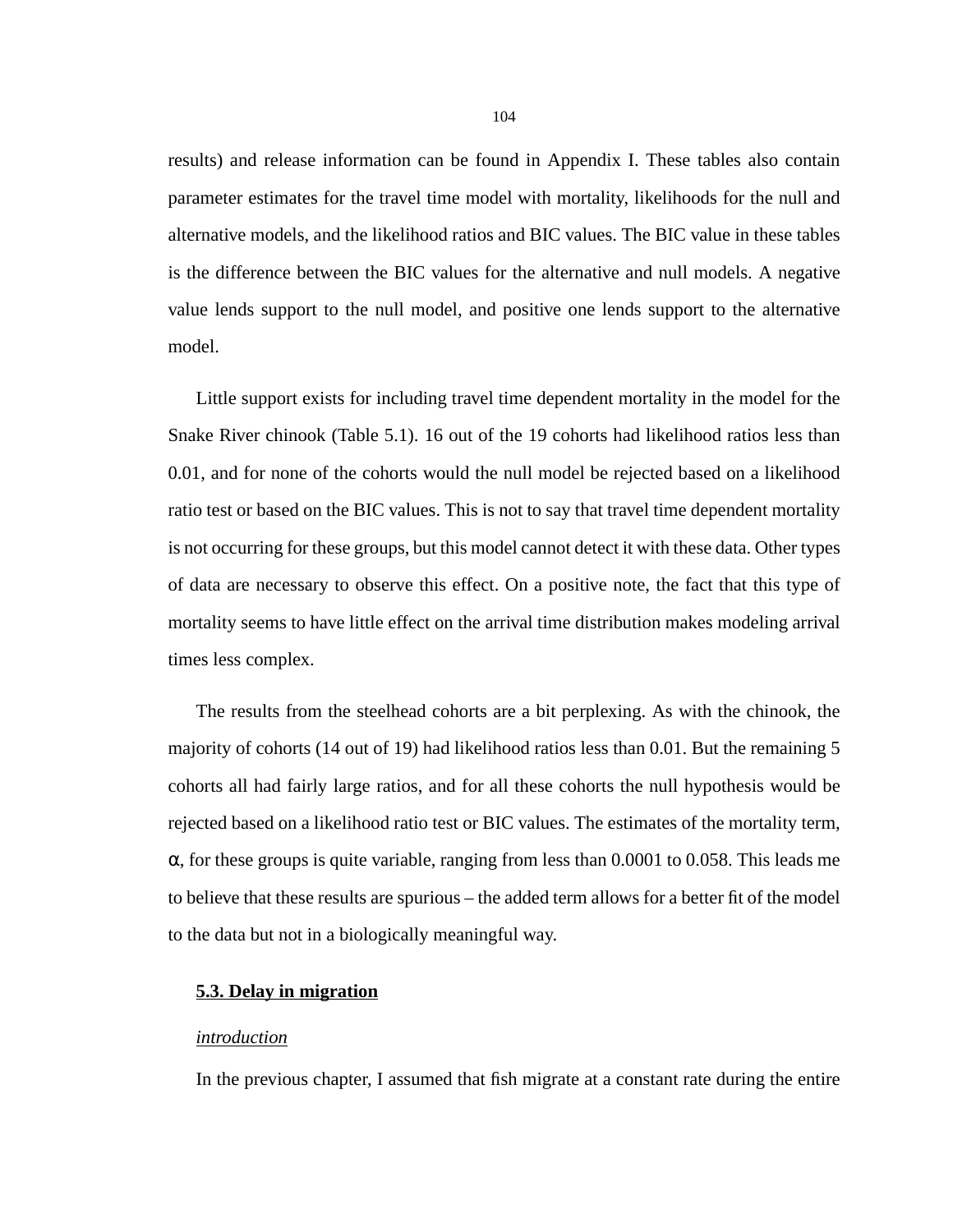<span id="page-104-0"></span>migration period. In some cases, however, fish may delay their migration. In this section, I examine two types of delay – delay in front of a dam before passage and delay before the fish initiate downstream migration. In both these cases, the delay may be substantial, and incorporating a delay term in the travel time model may be worthwhile.

There is some evidence that fish delay their passage as they encounter a dam. Dams produce turbulence and a significant amount of noise that may deter fish from passing. Also dam passing often involves extreme changes in pressure, which the fish resist. First, I examine the dam delay process by analyzing some chinook radio-tracking data at John Day and Lower Granite Dams. I then incorporate the delay model into the basic travel time model and apply this to PIT tag data.

Sometimes fish are tagged and released before they are ready to initiate migration. This may be the case when hatchery fish are released before they are fully smolted or when wild fish are collected in their rearing habitat, tagged, and then released back in the river. The mid-Columbia fall chinook examined in the previous chapter may be an example of the latter case. These fish were beach seined, and most of the fish were less than 75 mm in length, probably too small to initiate migration. For these fish I incorporate a migratory delay term into the travel time model.

#### *formulation of the model*

If the delay probability density function is  $d(t)$ , and  $d(t)$  is independent of the arrival distribution, then we can express the passage distribution incorporating delay as a convolution integral (Mood, et al. 1974):

$$
g_D(t) = \int_0^t d(t-\tau)g(\tau)d\tau
$$
 (5.7)

 $g(t)$  is the arrival distribution without delay (equation (4.7)) and  $g_D(t)$  is the arrival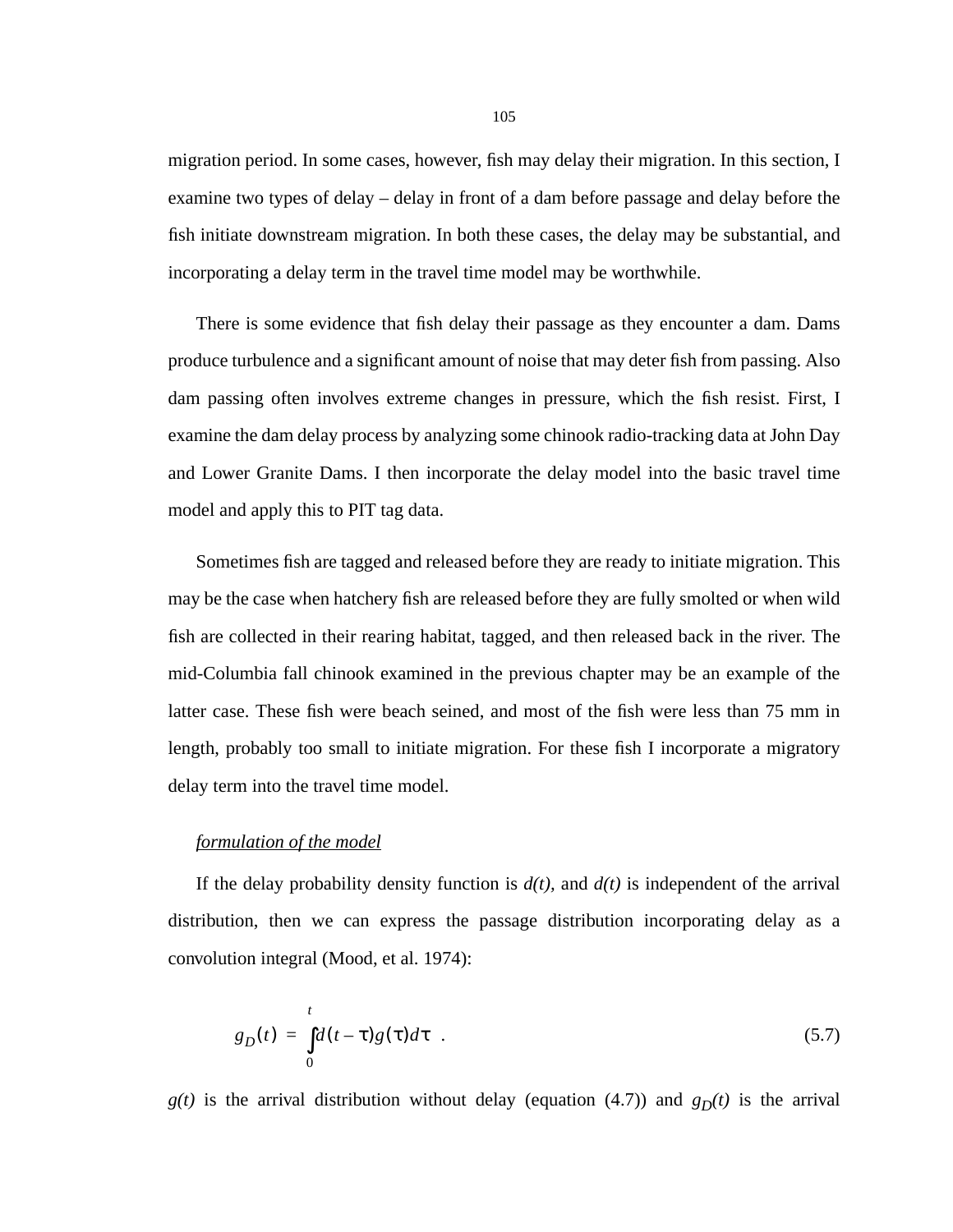<span id="page-105-0"></span>distribution with delay included. Note that it does not matter whether the delay occurs before or after the migratory period; the general equation remains the same.

Although the waiting time process is likely to be complex, a reasonable simplification is a waiting time process with instantaneous passage rate  $\alpha(t)$ . This yields a delay pdf of

$$
d(t) = \alpha(t)e^{-\int_0^t \alpha(s)ds} \tag{5.8}
$$

Assuming a constant  $\alpha$  equation [\(5.7\)](#page-104-0) becomes

$$
g_D(t) = \int_0^t \alpha e^{-\alpha \cdot (t-\tau)} g(\tau) d\tau , \qquad (5.9)
$$

and the average delay is  $1/\alpha$ . Figure [5.2](#page-106-0) represents the components of equation (5.9) graphically. The delay term (top plot) and reservoir travel time term (middle plot) are both incorporated into the arrival time with delay equation (bottom plot). Assuming the basic travel time distribution (equation  $(4.7)$ ) for  $g(t)$ , plots of equation  $(5.9)$  are presented in Figure [5.3](#page-107-0) for several values of constant α. As average delay increases (i.e., as α decreases), the mode of the distribution shifts to the right, and the curve flattens out.

### *application of the delay model to radio-tracking data*

It is clear from Figure [5.3](#page-107-0) that delay at a dam can produce substantial effects on fish arrival distributions. With most arrival time data, where fish are sampled as they pass a dam, separating river travel time from dam delay is difficult. Fortunately there is some data available where dam delay can be observed directly. These data are from radio tag studies where groups of fish are released upstream from a dam. The time when an individual first reaches the forebay in front of the dam is recorded as well as when the fish passes through the dam. The difference between these two times is dam delay. A distribution of these times is obtained from a group of individuals released at the same time.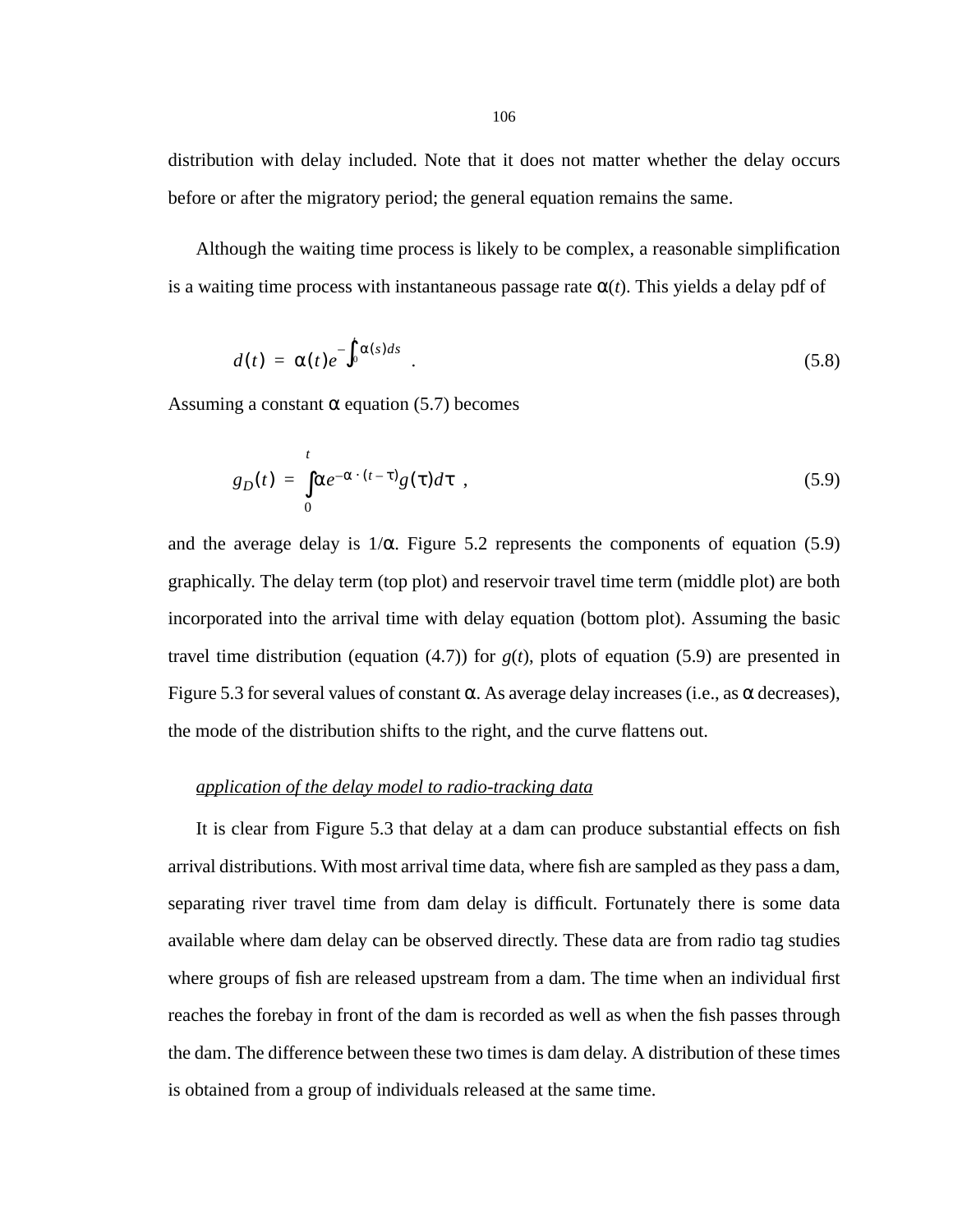<span id="page-106-0"></span>

**Figure 5.2** A graphical representation of the arrival time distribution with a delay term added. The top graph is exponential delay with constant  $\alpha$ . The middle graph is the two parameter travel time model (equation (4.7)). The bottom graph represents equation [\(5.9\)](#page-105-0), the arrival time distribution with the delay term incorporated.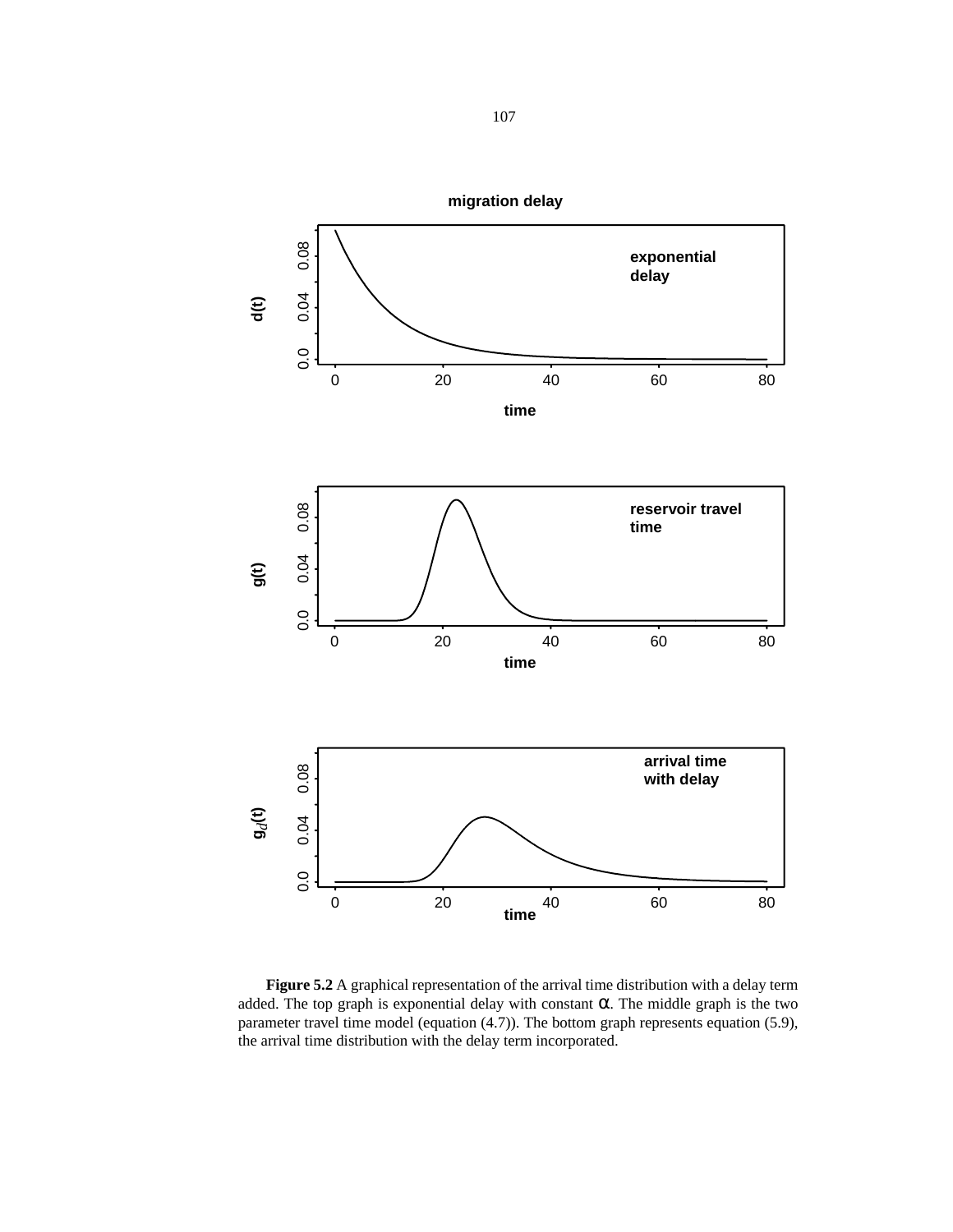<span id="page-107-0"></span>

**Figure 5.3** Plots of equation [\(5.9\)](#page-105-0) for various values of  $\alpha$ . Both r and  $\sigma$  are set at 10.0; L is set at 100.

Applying delay models to independent data sets has several advantages. Since delay is being observed directly, more accurate parameter estimates can be obtained. These parameter estimates can then either be applied directly to the travel time model with delay (equation ([5.7\)](#page-104-0)), or the parameter estimates can be compared to those obtained by applying equation [\(5.7](#page-104-0)) to travel time data. Also, these data will allow for a more direct assessment of model performance and for comparison among alternative models.

I will examine three alternative models for delay. The first is a simple model where delay is determined by a constant passage rate. The second model introduces diel behavior with separate passage rates for daytime and nighttime periods. The third model separates the fish into two types: those who pass quickly and those who pass more slowly.

Two radio-tag studies have been performed on juvenile salmonids in the Columbia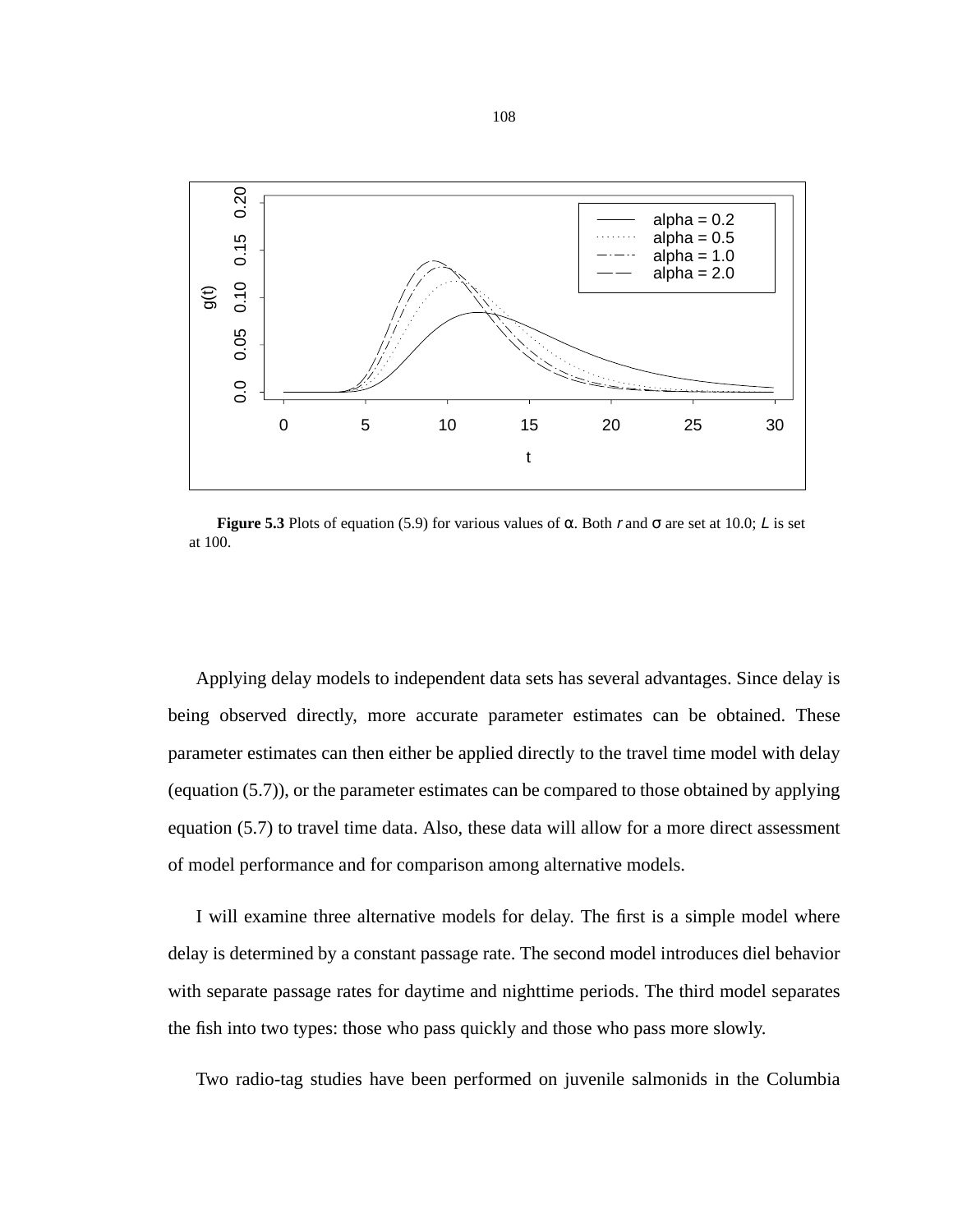River system: one at John Day Dam in 1984 (Giorgi et al., 1985) and the other at Lower Granite Dam in 1985 (Stuehrenberg et al., 1986). In these studies fish were fitted with miniature radio-tags and released upstream from the dam. Several receivers were situated at the dam and were able to detect when they first arrived at the front of the dam and when they passed the dam. The difference between these two times is the delay.

In the John Day study, fish were released on 4 days. On the first three days (May 1, May 10, and May 14), 28 fish were released; half were released in the morning and half were released in the afternoon. On the fourth release day, only 11 fish were released, and I did not include these fish in the analysis. The fish were collected from the John Day Dam and released 6.3 km. upstream from the dam. In the Lower Granite study, 4 groups of approximately 100 fish were released 4.8 km. upstream from the dam. These fish were collected at the bypass facilities of Lower Granite and McNary Dams. The first group was not analyzed because of technical difficulties encountered at the dam. The last three groups were released on April 17, April 24 and May 1.

Stuehrenberg et al., (1986) also performed behavioral test to determine the impact of the tags on the fish. They determined that the radio-tags did not significantly affect either swimming velocity or mortality but that the tags may affect the buoyancy of the fish. Because of this problem, these data are not ideal. They are, however, the only data where dam delay is directly observed. For this reason I have chosen to analyze these data to obtain rough parameter estimates and some qualitative results. In addition, the methodology I present will be applicable in the future if better data become available.

To analyze the data I use the following procedure. First I estimate the parameters using maximum likelihood. If numerical solutions are required, I use the downhill simplex method (Nelder and Mead, 1965; Press, et al., 1988). Also, log likelihoods are computed for comparisons among models within a data set. In addition, I perform an  $X^2$  goodness-of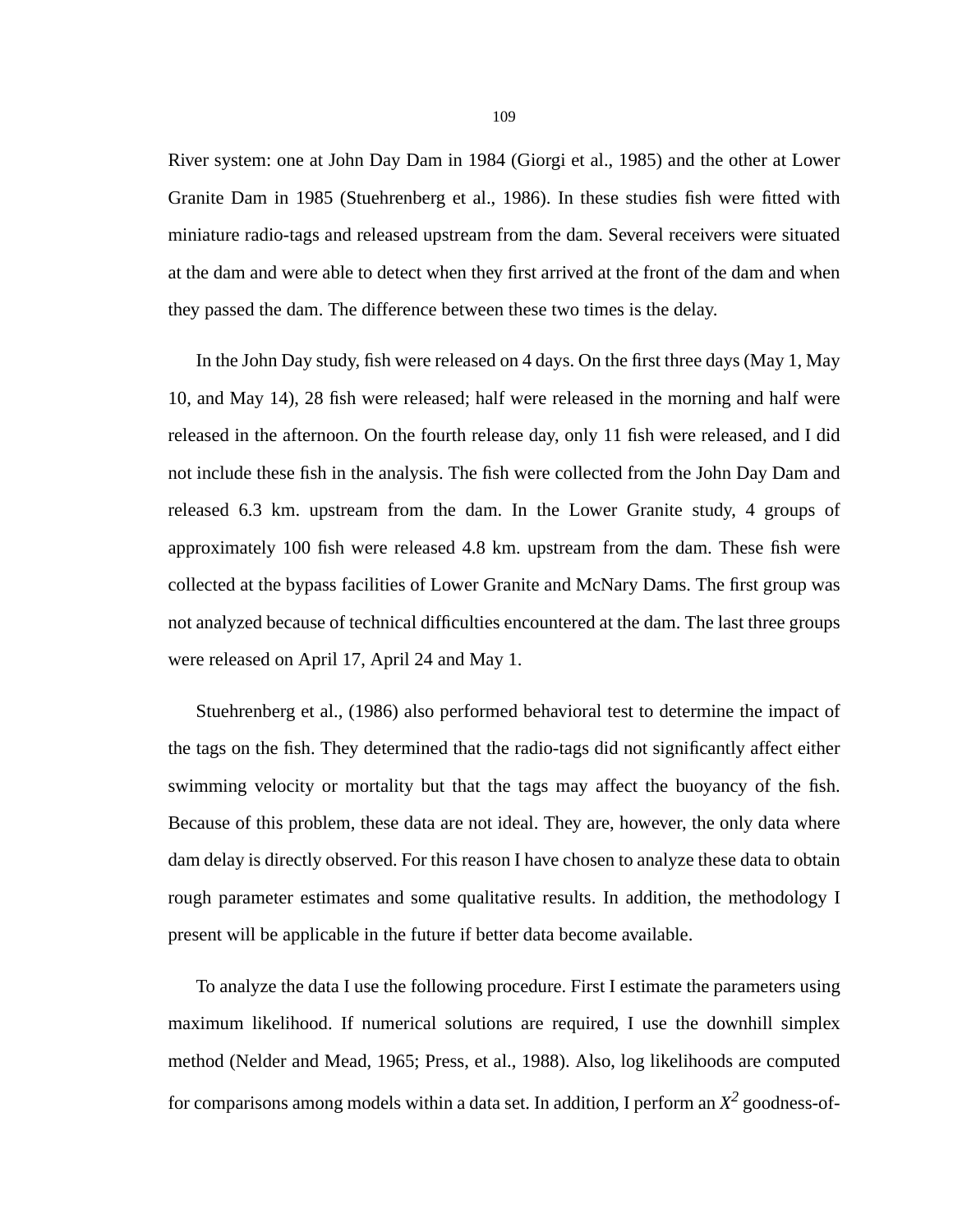fit test, following the procedure for continuous data outlined in chapter 3.

The first model is the waiting time model with constant  $\alpha$ . The pdf for delay is

$$
d(t) = \alpha e^{-\alpha t} \,. \tag{5.10}
$$

The maximum likelihood estimate for  $\alpha$  is

$$
\hat{\alpha} = N / \sum_{i=1}^{N} t_i = \frac{1}{\bar{t}},\tag{5.11}
$$

where *N* is the number of fish in the cohort,  $t_i$  is the waiting time of the *i*th individual and  $\bar{t}$ is the average waiting time for the group.

The second model includes a different passage rate for daytime and nighttime,  $\alpha_d$  and  $\alpha_n$  respectively. The delay pdf for passage during the day is

$$
d(t) = \alpha_d e^{-\left[\alpha_d t_d + \alpha_n t_n\right]} \tag{5.12}
$$

In this notation  $t_d$  is the time spent waiting during the day, and  $t_n$  is time spent waiting during the night period. The pdf for passage occurring during the night period is the same as equation (5.12) but with  $\alpha_n$  substituted for  $\alpha_d$  in front of the exponential term on the right side. Note that since individual fish arrive at the dam at different times of the day, each fish will have a different waiting time pdf. The mle's of the two parameters  $\alpha_n$  and  $\alpha_d$  are determined numerically.

A third model is a double exponential model. The model essentially divides the population into two groups: those that pass the dam quickly and those that pass more slowly. The model is expressed as

$$
d(t) = wt \cdot \alpha_f e^{-\alpha_f t} + (1.0 - wt) \cdot \alpha_s e^{-\alpha_s t}.
$$
\n(5.13)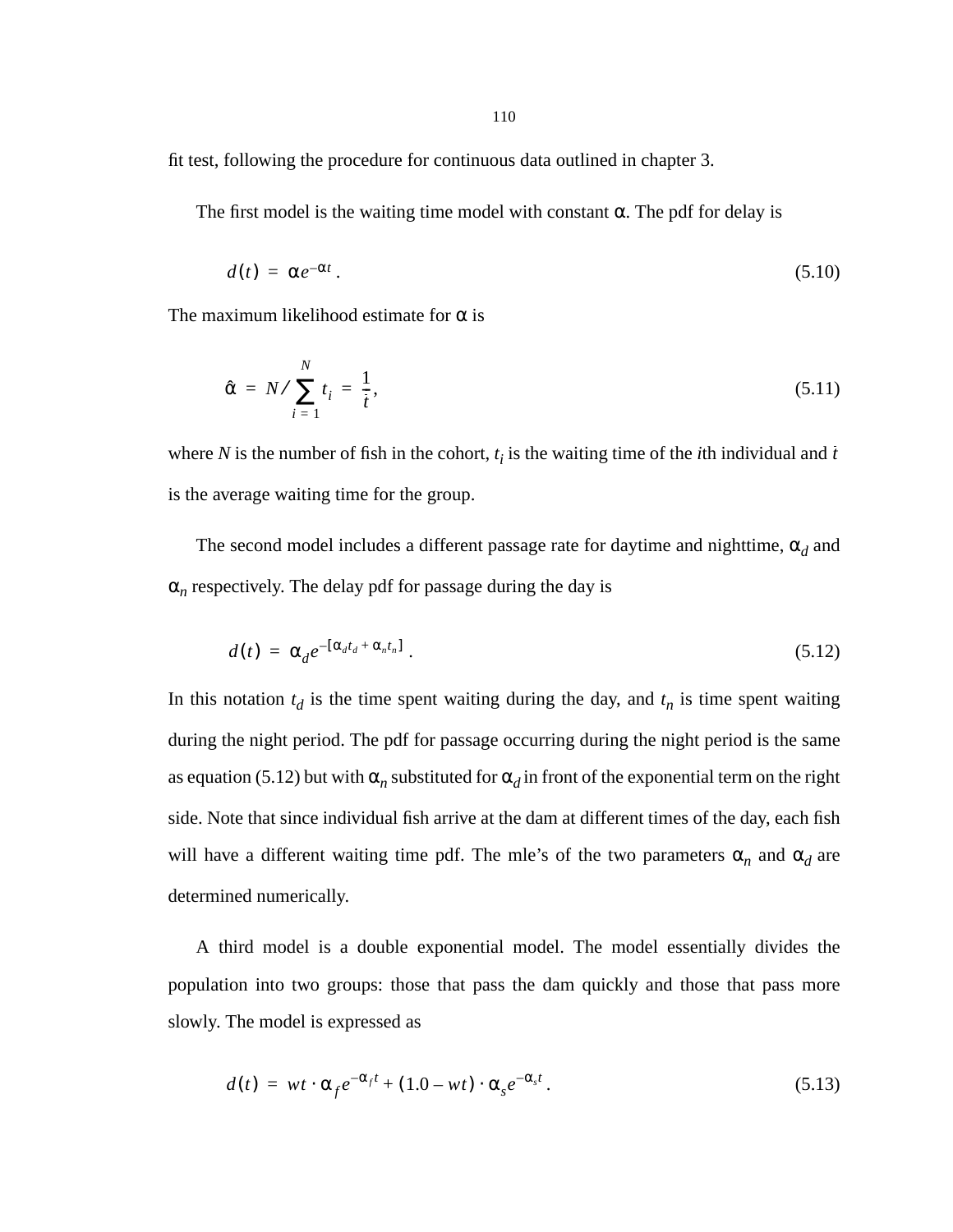α*f* corresponds to the fast passage rate, α*s* is the slow passage rate, and *wt* assigns a weight to the two types of passage, with  $0 \leq wt \leq 1.0$ . Again, the mle's of the parameters are determined numerically, and a log likelihood is computed.

## *results*

The parameter estimates, likelihoods and goodness-of-fit results for the Lower Granite data are contained in table Table 5.3, and for the John Day data in [Table 5.4.](#page-111-0) In these tables,

| <b>Table 5.3</b> Delay model results from the Lower Granite data. For the simple model, $\alpha_1$ =                                             |
|--------------------------------------------------------------------------------------------------------------------------------------------------|
| $\alpha$ . For the diel delay model, $\alpha_1 = \alpha_n$ , and $\alpha_2 = \alpha_d$ . For the double exponential model, $\alpha_1 = \alpha_f$ |
| and $\alpha_2 = \alpha_s$ . Based on BIC values, the "best" model has the largest value.                                                         |

| model  | $\alpha$ <sub>1</sub> | $\alpha_2$                       | wt   | lik                              | ratio  | $BIC_i$   | $X^2$  | $\boldsymbol{p}$ |
|--------|-----------------------|----------------------------------|------|----------------------------------|--------|-----------|--------|------------------|
|        |                       |                                  |      | Release data: April 17; $n = 61$ |        |           |        |                  |
| simple | 1.13                  | $-247.19$<br>105.64<br>$-498.50$ |      |                                  |        |           |        |                  |
| diel   | 1.42                  | 0.91                             |      | $-245.70$                        | 3.00   | $-499.61$ | 106.26 | < 0.001          |
| 2 exp  | 66.87                 | 0.85                             | 0.26 | $-224.14$                        | 46.10  | $-460.62$ | 32.13  | 0.010            |
|        |                       |                                  |      | Release date: April 24; $n = 65$ |        |           |        |                  |
| simple | 3.48                  |                                  |      | $-190.45$                        |        | $-385.08$ | 123.54 | < 0.001          |
| diel   | 6.29                  | 1.33                             |      | $-173.83$                        | 33.24  | $-356.02$ | 100.15 | < 0.001          |
| 2 exp  | 113.70                | 2.07                             | 0.41 | $-151.30$                        | 78.31  | $-315.12$ | 14.22  | 0.58             |
|        |                       |                                  |      | Release date: May 1; $n = 70$    |        |           |        |                  |
| simple | 2.91                  |                                  |      | $-217.68$                        |        | $-439.61$ | 272.86 | < 0.001          |
| diel   | 7.01                  | 0.70                             |      | $-181.43$                        | 72.51  | $-371.35$ | 152.86 | < 0.001          |
| 2 exp  | 70.65                 | 1.21                             | 0.59 | $-148.06$                        | 139.24 | $-308.87$ | 27.71  | 0.048            |

 $\alpha_1 = \alpha$  for the simple model,  $\alpha_1 = \alpha_n$  and  $\alpha_2 = \alpha_d$  for the diel-delay model, and  $\alpha_1 = \alpha_f$  and  $\alpha_2 = \alpha_s$  for the double-exponential model. The BIC values reported are those for the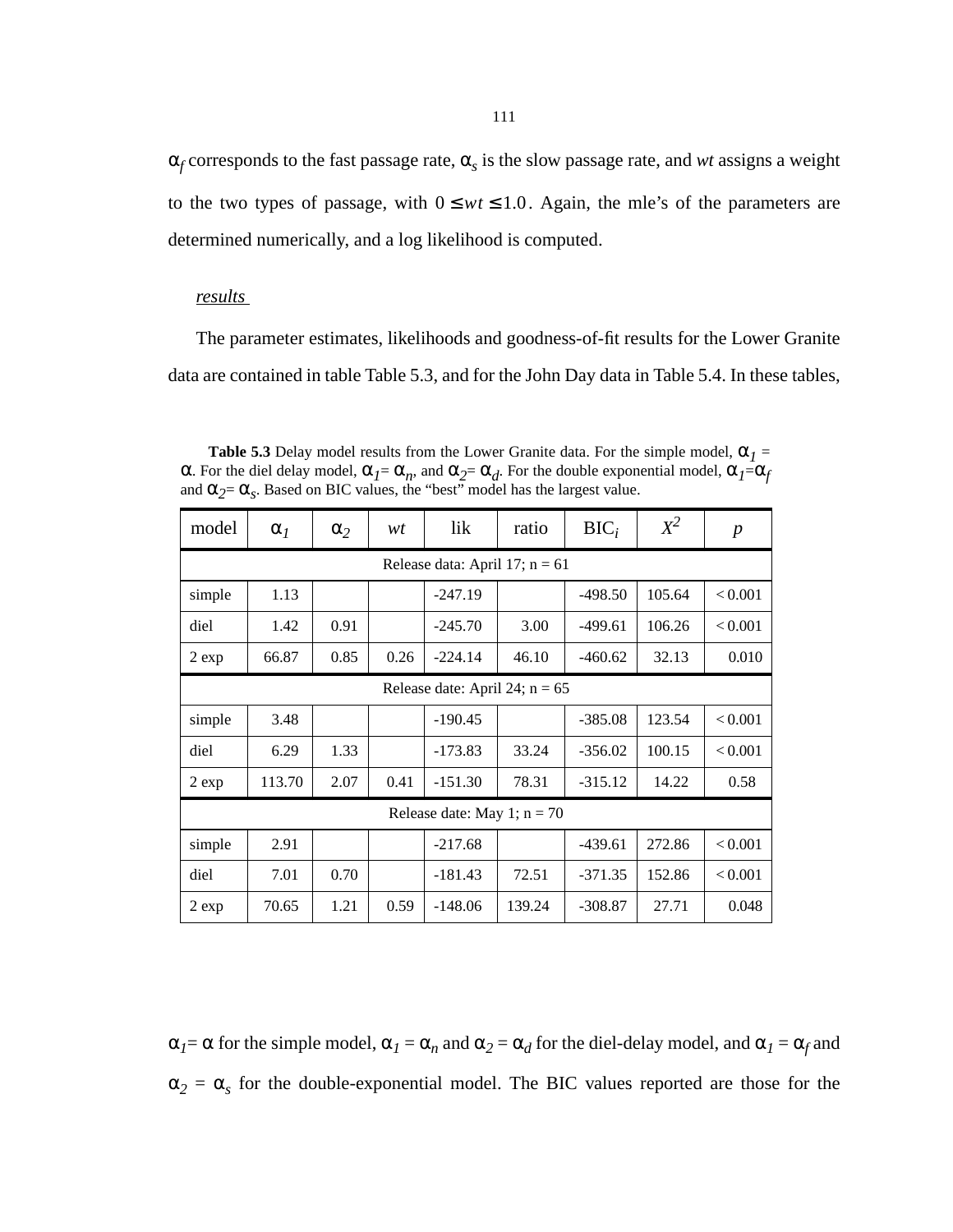| model                         | $\alpha$ <sub>I</sub>        | $\alpha_2$ | wt   | lik      | ratio                          | $BIC_i$  | $X^2$ | $\boldsymbol{p}$ |  |  |  |
|-------------------------------|------------------------------|------------|------|----------|--------------------------------|----------|-------|------------------|--|--|--|
| Release data: May 1; $n = 19$ |                              |            |      |          |                                |          |       |                  |  |  |  |
| simple                        | 6.53<br>$-43.74$<br>$-90.42$ |            |      |          |                                |          | 30.89 | < 0.001          |  |  |  |
| diel                          | 8.78                         | 5.07       |      | $-43.03$ | 1.42                           | $-91.94$ | 30.89 | < 0.001          |  |  |  |
| 2 exp                         | 71.67                        | 2.59       | 0.63 | $-30.93$ | 25.62                          | $-70.69$ | 4.37  | 0.89             |  |  |  |
|                               |                              |            |      |          | Release date: May 10; $n = 25$ |          |       |                  |  |  |  |
| simple                        | 13.38                        |            |      | $-39.60$ |                                | $-82.42$ | 25.44 | 0.008            |  |  |  |
| diel                          | 29.86                        | 4.18       |      | $-29.39$ | 20.43                          | $-65.21$ | 24.40 | 0.007            |  |  |  |
| 2 exp                         | 101.59                       | 7.87       | 0.45 | $-33.98$ | 11.24                          | $-77.62$ | 12.96 | 0.23             |  |  |  |
|                               |                              |            |      |          | Release date: May 14; $n = 23$ |          |       |                  |  |  |  |
| simple                        | 13.51                        |            |      | $-36.22$ |                                | $-75.58$ | 27.30 | 0.004            |  |  |  |
| diel                          | 38.61                        | 4.04       |      | $-23.34$ | 25.76                          | $-52.95$ | 19.39 | 0.036            |  |  |  |
| 2 exp                         | 473.63                       | 9.88       | 0.27 | $-29.25$ | 13.93                          | $-67.91$ | 17.13 | 0.072            |  |  |  |

<span id="page-111-0"></span>**Table 5.4** Delay model results from the John Day data. For the simple model,  $\alpha_1 = \alpha$ . For the diel delay model,  $\alpha_I = \alpha_n$ , and  $\alpha_2 = \alpha_d$ . For the double exponential model,  $\alpha_I = \alpha_f$  and  $\alpha_2 = \alpha_s$ . Based on BIC values, the "best" model has the largest value.

individual models (not comparisons between models as in the last application). According to this criterion, the most desirable model is the one with the largest BIC value.

Figures [5.4](#page-112-0) and [5.5](#page-113-0) contain plots of the fitted models versus the data. In these plots, the percentiles of the data are plotted against the percentiles predicted by the model. A straight line through the origin and the point (1.0, 1.0) would signify an exact correspondence between the two. The columns of plots represent the three models, and the rows represent the three data sets.

For the Lower Granite data, the average waiting time  $(1/\alpha)$  is approximately 20 hours for the first group and approximately 8 hours for the second and third groups. In all three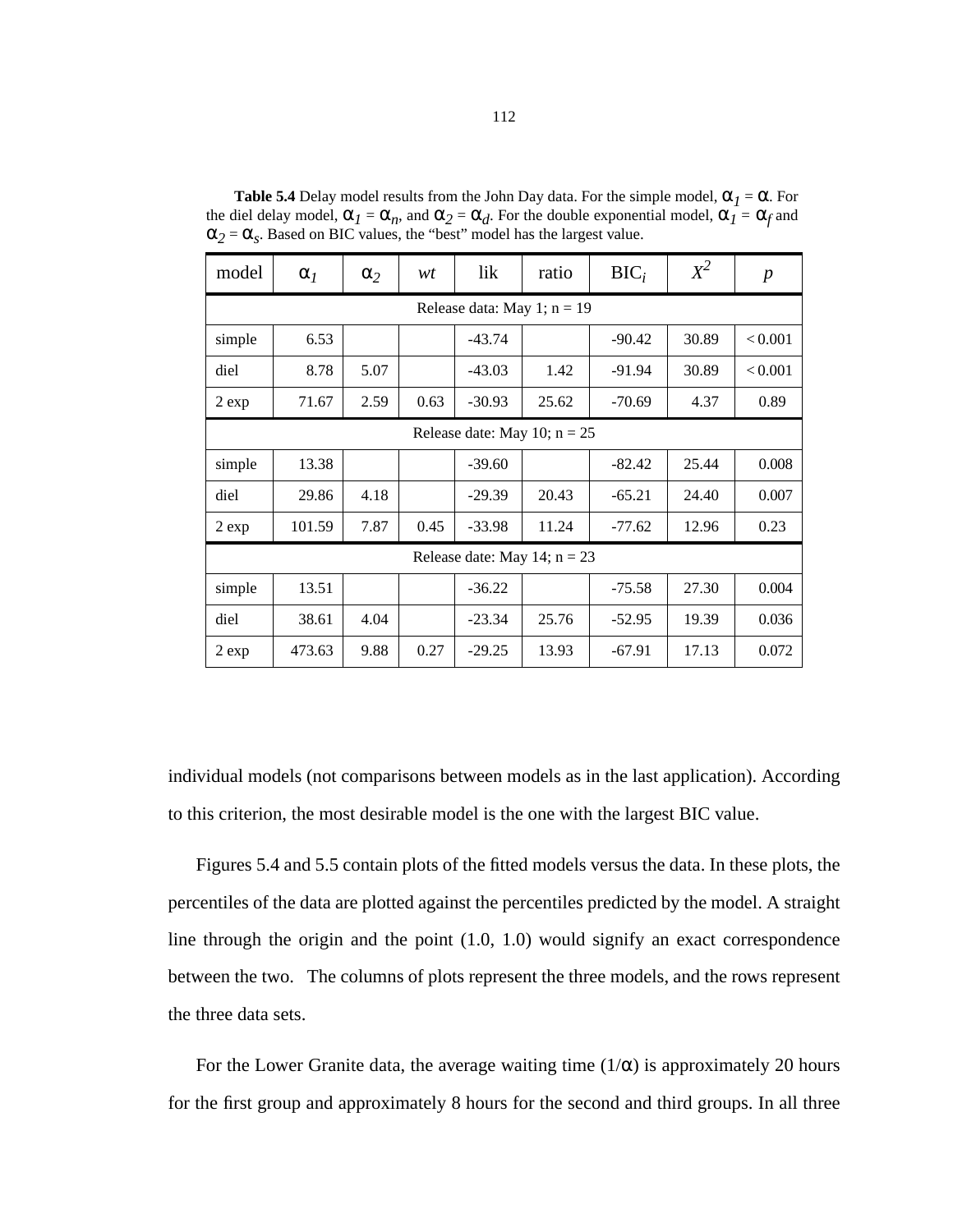<span id="page-112-0"></span>

**Figure 5.4** Plots of the percentiles of the data versus percentiles of the delay models for the Lower Granite radio-tracking data. The solid line represents perfect correspondence between the model and data.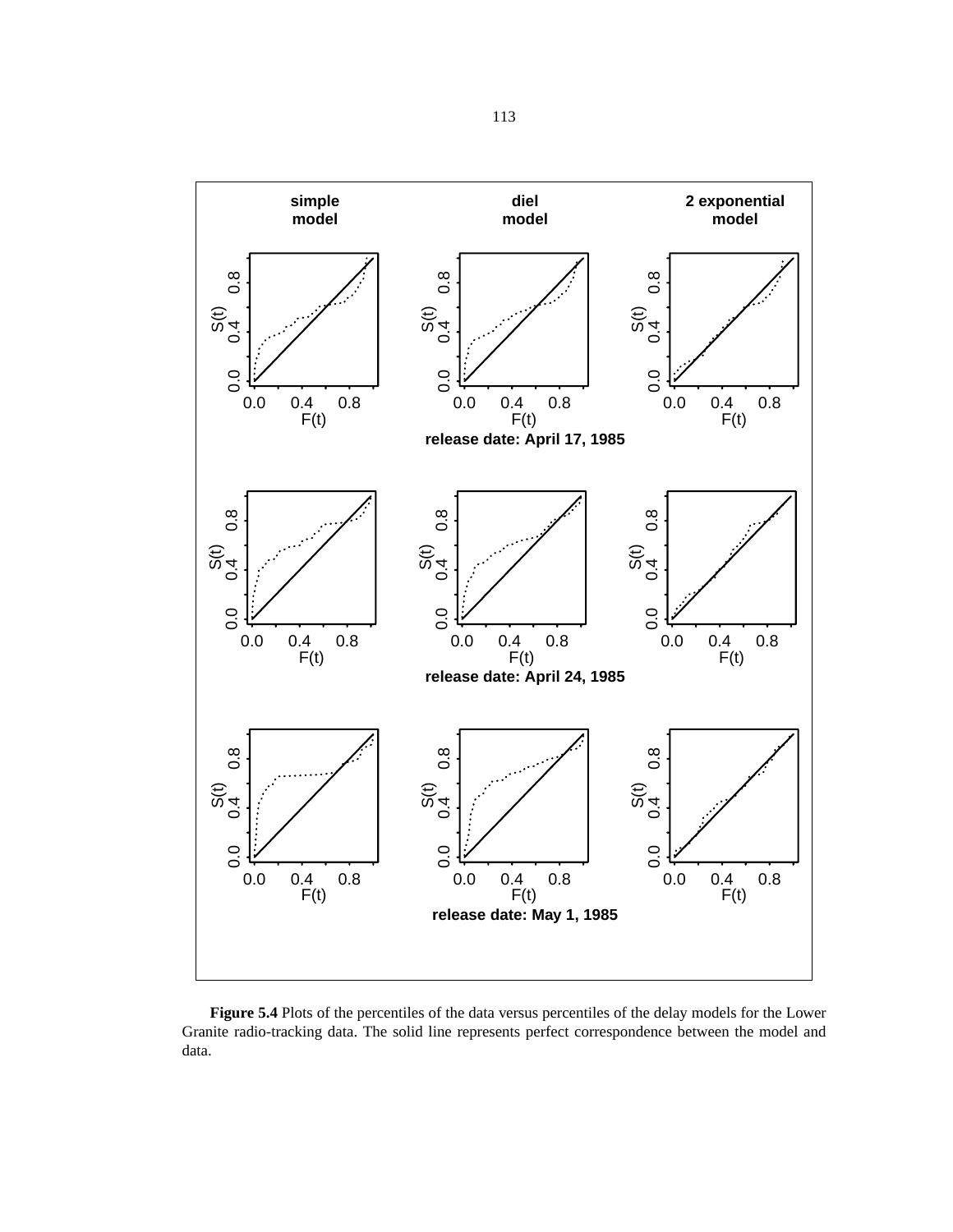<span id="page-113-0"></span>

**Figure 5.5** Plots of the percentiles of the data versus percentiles of the delay models for the John Day radio-tracking data. The solid line represents perfect correspondence between the model and data.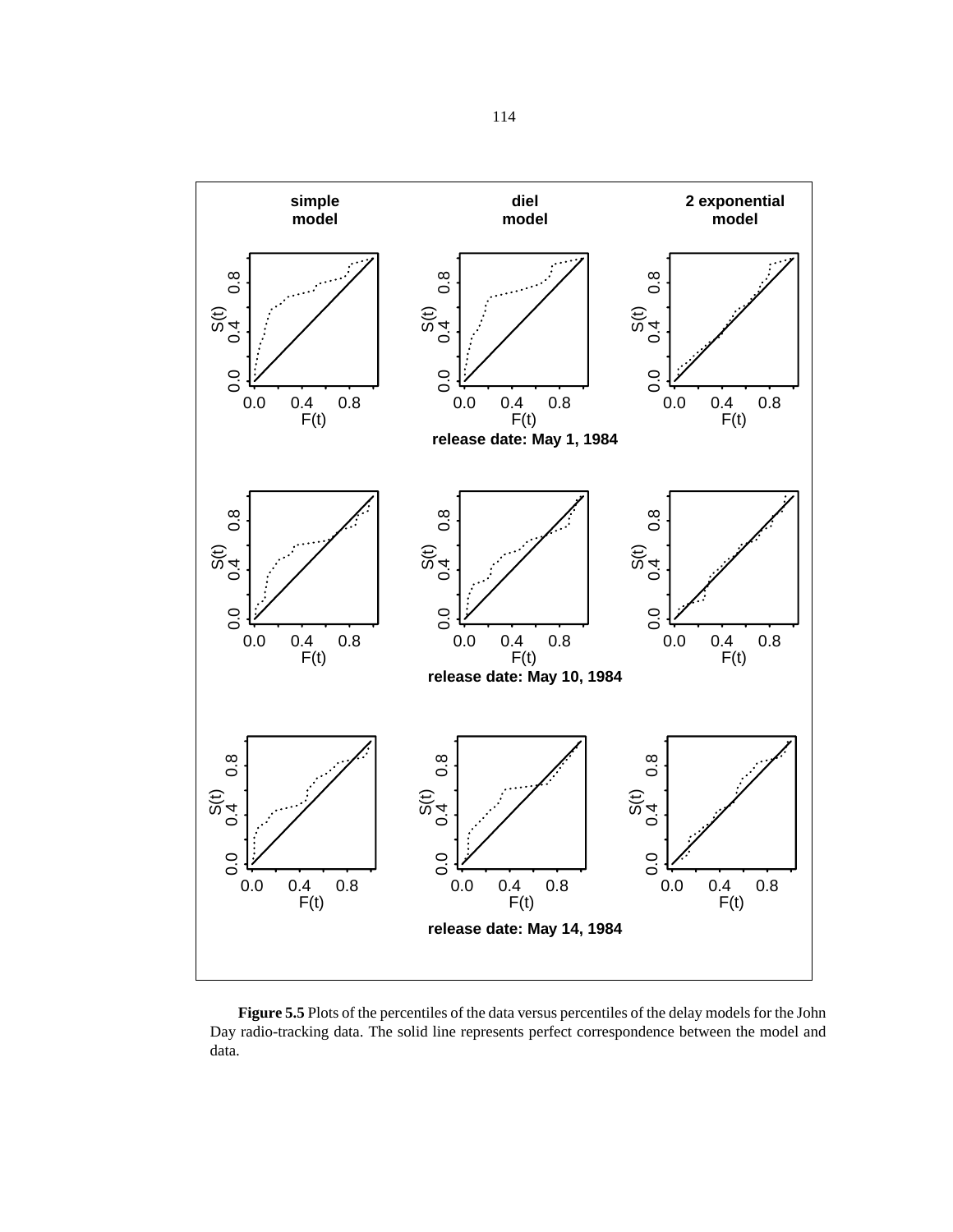cases, the plots (Figure [5.4](#page-112-0)) show that the simple waiting time model cannot adequately describe the data. The model under predicts early fish passage and overpredicts late fish passage. The results of the goodness-of-fit tests (all *p*-values below 0.001) confirm this.

Comparing the likelihood ratios and BIC values from second model to the first show that this model is a marked improvement in the last two data sets, but the first model would be selected for the first data set. In all three cases, the fish are more inclined to pass during the nighttime hours, with a tenfold difference between nighttime and daytime passage rates in the last data set. These results are consistent with diel behavior and a tendency toward nighttime passage. However, the plots show that this model still does not adequately describe the data and suffers from the same shortcomings as the first model.

The third model was partly motivated by the shortcomings of the first two. Based on likelihood ratios and BIC values, this model is a substantial improvement over the first two. Also, the plots show that this model does a reasonable job of describing the data. Among the three data sets, the estimates of  $\alpha_f$  and  $\alpha_s$  are roughly of the same order of magnitude, with  $\alpha_f$  fifty to one hundred times larger than  $\alpha_s$ . For example, in the first group of fish, average waiting time for the fast fish is on the order of 20 minutes, while the slow group waits for more than a day, on average, before passing the dam. There is a noticeable difference among the three data sets in the estimates of the parameter *wt* (the proportion of fish in the fast group), which increases with release date, ranging from 0.257 in the earliest release to 0.594 in the latest release. This is consistent with the fish being more eager to migrate later in the season.

For the John Day data, the average waiting time is under 4 hours for the first group and under 2 hours for the last two groups. As with the Lower Granite data, the simple model cannot adequately describe the data based on the plots (Figure [5.5\)](#page-113-0). Based on BIC values, the diel delay model would be selected over the simple model in 2 out of 3 cases, but the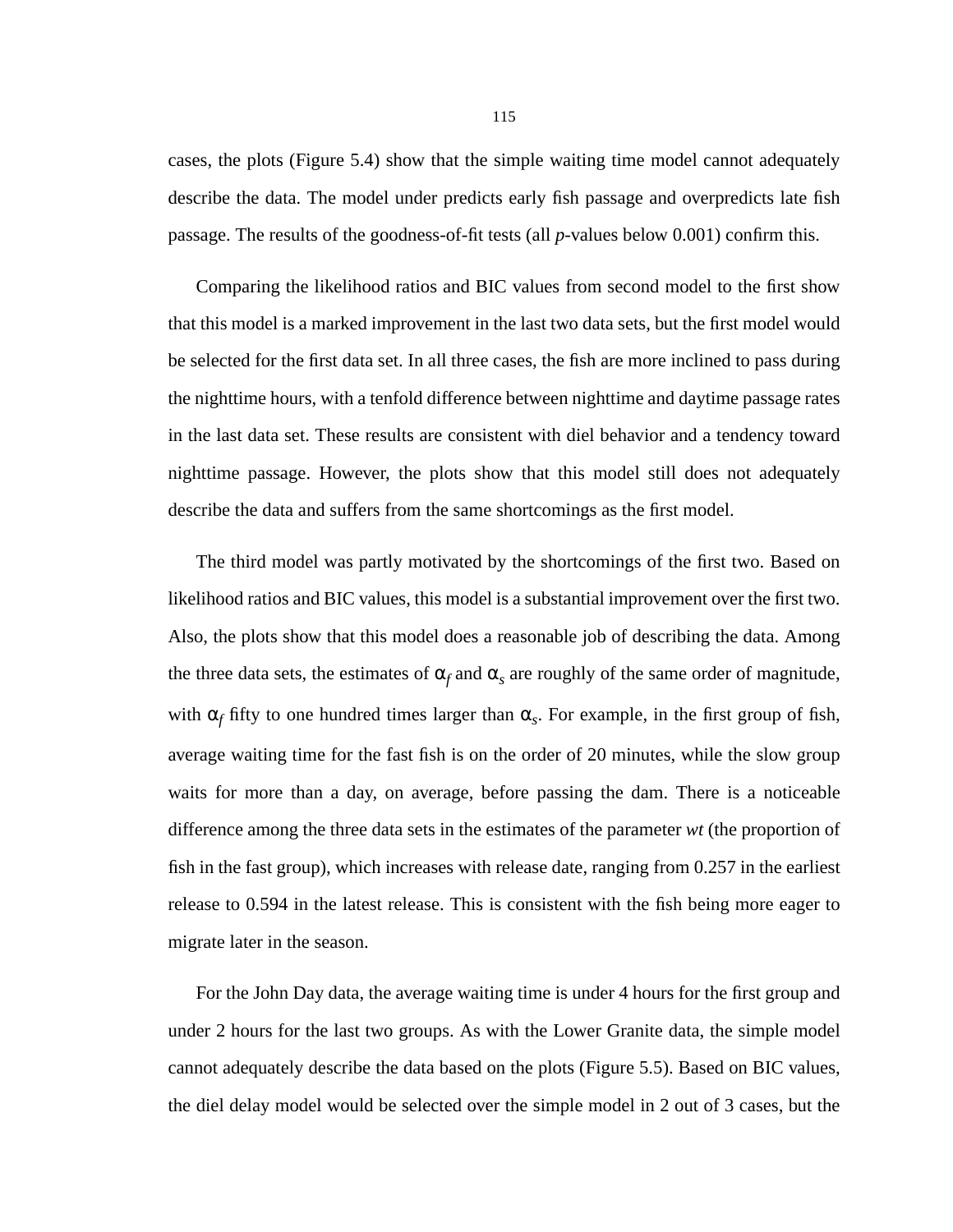plots indicate that this model is inadequate for the John Day data. The double exponential model is a clear improvement over the simple model, based on the BIC values. Also, the plots and the goodness-of-fit results indicate that this model represents the data well.

Some general conclusions from this analysis are the following. Fish passed John Day more rapidly than they passed Lower Granite, and fish passed more rapidly later in the season at both dams. The simple waiting time model could not adequately describe the data. The diel passage model is an improvement but still did not adequately describe the data. The double exponential model did an excellent job of describing the data.

#### *application to travel time data*

In this section, I apply the travel time/delay model equation [\(5.9\)](#page-105-0) to pit tag data. In this application, I use treatment groups from the Snake River spring chinook and steelhead and the mid-Columbia fall chinook. The cohorts are identified by year and cohort number, so these results can be directly compared to those found in Table 4.4 through Table 4.6 (basic travel time model results) and release information can be found in Appendix I. For each cohort, I numerically calculate maximum likelihood estimates of  $r$ ,  $\sigma$  and  $\alpha$ . I also report the likelihoods for the travel time/delay model and the null model, which is the basic travel time model (equation (4.7)). I also report the ratios of these likelihoods and the BIC values. The BIC value reported is the difference between the value for time/delay model and the null model. A negative value lends support to the null model.

For the spring chinook, all but one of the cohorts had slightly higher likelihoods for the model with the delay component [\(Table 5.5](#page-116-0)). For none of the cohorts, though, would the delay model be selected over the basic travel time model based on BIC criterion. Also, the maximum likelihood estimates of  $\alpha$  varied substantially ranging from  $\alpha$  =.202 (corresponding to an average waiting time of  $\sim$  5 days) to  $\alpha$  = 6.81 (average waiting time under 4 hours). On the other hand, many of the  $\alpha$ 's were in the 3-4 range, which is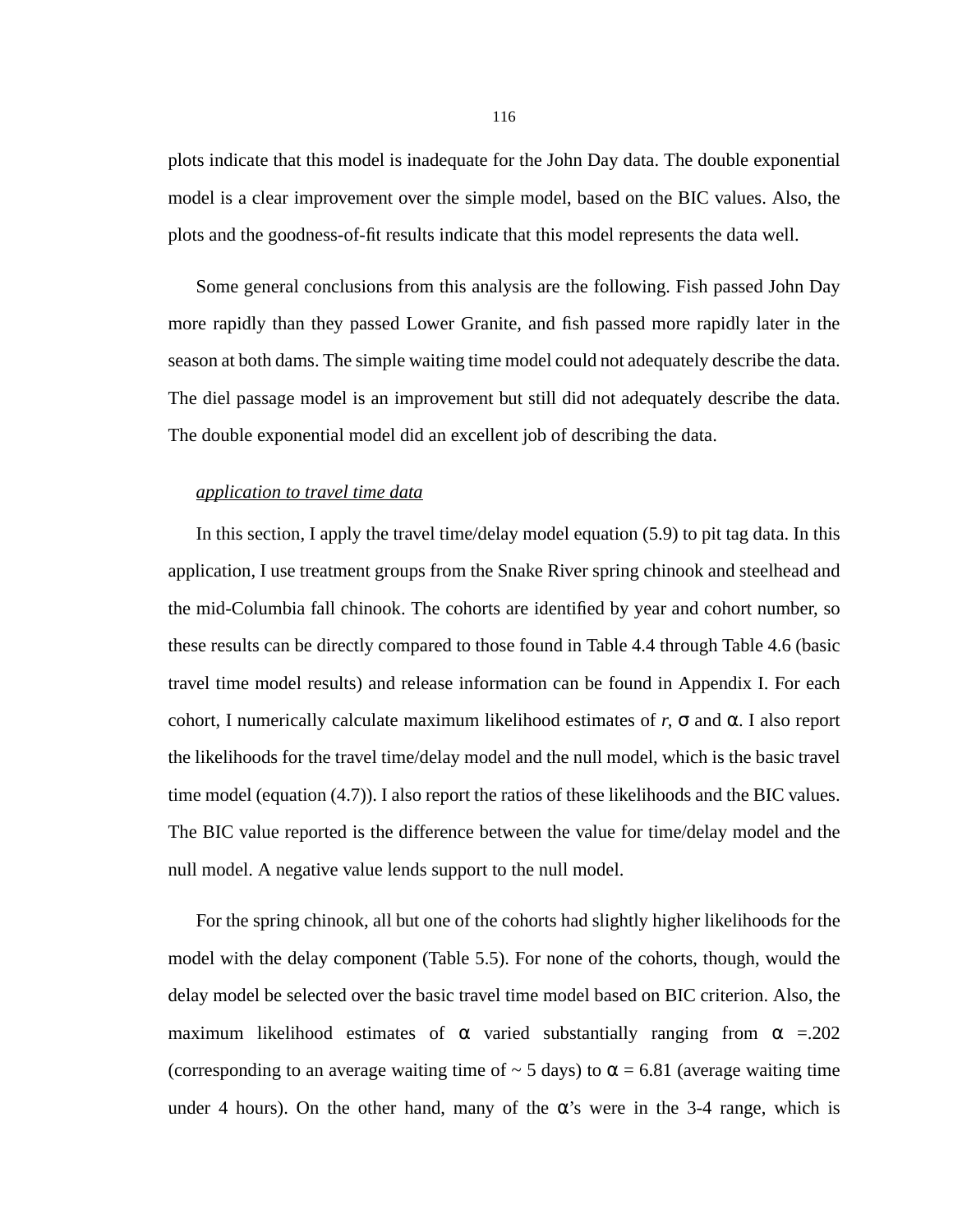|                | $#$ of |              | parameter estimates |          |           | likelihoods |       |            |  |  |
|----------------|--------|--------------|---------------------|----------|-----------|-------------|-------|------------|--|--|
| cohort         | fish   | r            | σ                   | $\alpha$ | $l_0$     | $l_A$       | ratio | <b>BIC</b> |  |  |
| 1989           |        |              |                     |          |           |             |       |            |  |  |
| 3              | 57     | 3.70         | 6.68                | 0.202    | $-196.66$ | $-195.56$   | 2.19  | $-1.86$    |  |  |
| 10             | 52     | 4.48         | 7.18                | 0.243    | $-168.49$ | $-168.00$   | 0.96  | $-2.99$    |  |  |
| 15             | 55     | 6.58         | 0.202<br>9.02       |          | $-171.46$ | $-171.46$   | 0.00  | $-4.01$    |  |  |
| 17             | 53     | 5.32         | 8.53                | 3.012    | $-151.52$ | $-151.48$   | 0.09  | $-3.88$    |  |  |
| 26             | 60     | 8.21         | 10.12               | 3.011    | $-143.13$ | $-142.85$   | 0.55  | $-3.54$    |  |  |
| 33             | 41     | 12.90        | 9.50                | 0.963    | $-79.23$  | $-79.22$    | 0.03  | $-3.69$    |  |  |
| 34             | 64     | 12.39        | 17.07               | 3.171    | $-138.73$ | $-138.15$   | 1.16  | $-3.00$    |  |  |
|                |        |              |                     | 1990     |           |             |       |            |  |  |
| 3              | 52     | 8.56<br>9.86 |                     | 3.123    | $-119.82$ | $-119.48$   | 0.70  | $-3.25$    |  |  |
| 8              | 62     | 5.88         | 10.74               | 1.921    | $-177.67$ | $-177.34$   | 0.65  | $-3.47$    |  |  |
| 10             | 80     | 4.79         | 9.73                | 1.670    | $-246.49$ | $-246.30$   | 0.38  | $-4.00$    |  |  |
|                |        |              |                     | 1991     |           |             |       |            |  |  |
| $\overline{4}$ | 84     | 3.80         | 5.19                | 1.265    | $-248.59$ | $-248.53$   | 0.11  | $-4.33$    |  |  |
| 10             | 62     | 5.27         | 8.48                | 3.303    | $-177.90$ | $-177.89$   | 0.04  | $-4.09$    |  |  |
| 16             | 63     | 10.32        | 11.91               | 4.889    | $-137.90$ | $-137.63$   | 0.54  | $-3.60$    |  |  |
|                |        |              |                     | 1992     |           |             |       |            |  |  |
| $\overline{2}$ | 57     | 3.91         | 7.03                | 1.581    | $-178.31$ | $-178.01$   | 0.61  | $-3.44$    |  |  |
|                |        |              |                     | 1993     |           |             |       |            |  |  |
| 4              | 59     | 4.43         | 6.22                | 0.311    | $-182.60$ | $-181.88$   | 1.43  | $-2.65$    |  |  |
| 9              | 47     | 6.45         | 7.59                | 4.305    | $-117.86$ | $-117.83$   | 0.06  | $-3.79$    |  |  |
| 15             | 58     | 10.49        | 7.32                | 6.797    | $-114.68$ | $-113.49$   | 2.38  | $-1.68$    |  |  |
| 21             | 69     | 11.68        | 10.82               | 4.158    | $-135.66$ | $-135.57$   | 0.19  | $-4.04$    |  |  |
| 26             | 84     | 12.96        | 12.41               | 4.074    | $-160.80$ | $-160.35$   | 0.90  | $-3.53$    |  |  |

<span id="page-116-0"></span>**Table 5.5** Results from the application of the travel time/delay model to Snake River, spring chinook, PIT tag data. Each row is a cohort. A negative BIC value lends support to the null model. See text for further details of the analysis.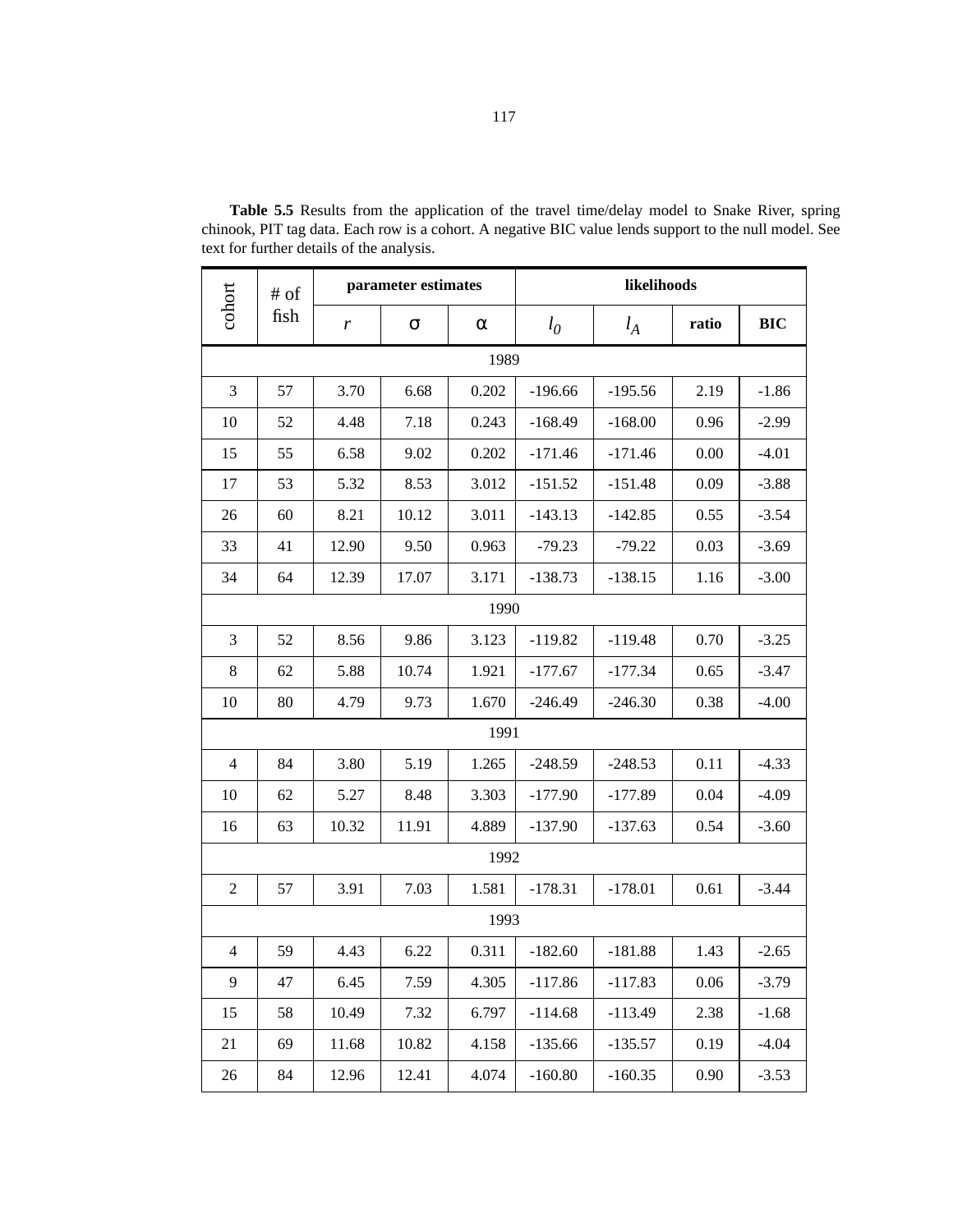consistent with the results from the radio-tracking data.

I was not able to successfully apply the more complex models (diel delay and double exponential delay) to these data. There are probably too many parameters to be fit.

The results from the steelhead are somewhat perplexing. On the one hand, for 13 out of 19 cohorts, we would select the model with the delay component based on the BIC criterion ([Table 5.6\)](#page-118-0). The parameter estimates, however, have a great deal of variability with some unrealistically high values for  $r$  and unrealistically low values for  $\sigma$ . I would be very hesitant to use these results. The added component seems to make up for some of the deficiency of the null model for this data but in a biologically unrealistic and inconsistent manner.

The results for the fall chinook are contained in [Table 5.7](#page-119-0). The results appear to be positive – 5 out of the 6 cohorts had positive BIC values, some of which were quite high. Also there is a fair degree of consistency among parameter estimates, which is desirable. Most of the values of  $\alpha$  are close to 0.1, resulting in an average waiting time of 10 days. The 1992 results are not as positive as the 1991 and 1993 results. 1992 was an extremely low flow year, and the behavior of the fish may have been affected by this.

 Figure [5.6](#page-120-0) contains plots of the cumulative of the best fit model compared to the cumulative travel times for the six cohorts. The plots of the cohorts from 1991 and 1992 (the first three plots) indicate some inconsistency between the model and data. The plots of the 1993 cohorts, on the other hand, show a great deal of consistency between the model and data. Clearly more years of data will help to elucidate these differences.

## **5.4. Predicting model parameters and travel times**

The application of the two parameter, travel time model (equations (4.7) and (4.8)) to brand and PIT tag data in the previous chapter revealed quite a bit of variability in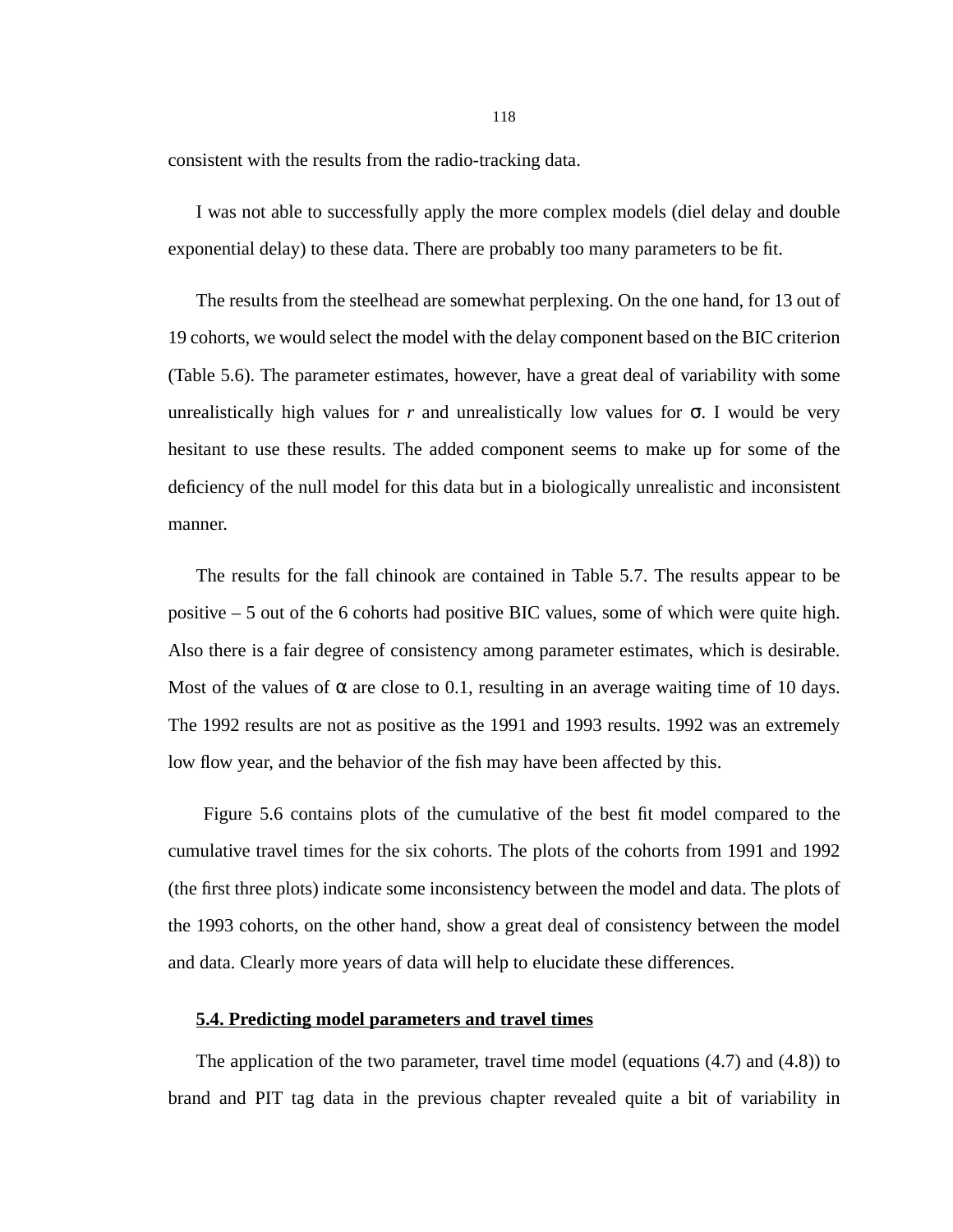|                | $\#$ of                                              |                                                   | parameter estimates |          | likelihoods |           |       |            |  |
|----------------|------------------------------------------------------|---------------------------------------------------|---------------------|----------|-------------|-----------|-------|------------|--|
| cohort         | fish                                                 | r                                                 | $\sigma$            | $\alpha$ | $l_0$       | $l_A$     | ratio | <b>BIC</b> |  |
|                |                                                      |                                                   |                     | 1989     |             |           |       |            |  |
| $\overline{4}$ | 45                                                   | 44.49                                             | 3.93                | 0.869    | $-83.59$    | $-75.15$  | 16.88 | 13.08      |  |
| 6              | 63                                                   | 29.93                                             | 4.48                | 0.968    | $-81.60$    | $-75.04$  | 13.11 | 8.97       |  |
| 11             | 79                                                   | 41.33<br>0.10<br>0.885<br>$-101.52$               |                     | $-88.74$ | 25.57       | 21.20     |       |            |  |
|                |                                                      |                                                   |                     | 1990     |             |           |       |            |  |
| $\overline{2}$ | 51                                                   | 20.43                                             | 5.25                | 0.771    | $-79.07$    | $-77.15$  | 3.84  | $-0.09$    |  |
| $\tau$         | 86                                                   | 17.14                                             | 3.01                | 0.779    | $-134.72$   | $-124.82$ | 19.80 | 15.34      |  |
| 15             | 80                                                   | 23.72                                             | 1.94                | 0.712    | $-152.68$   | $-133.65$ | 38.06 | 33.67      |  |
| 18             | 55                                                   | 14.58<br>18.35<br>2.822<br>$-109.54$<br>$-108.75$ |                     |          | 1.60        | $-2.41$   |       |            |  |
| 24             | 23.45<br>0.20<br>0.761<br>$-86.53$<br>60<br>$-80.06$ |                                                   |                     |          |             | 12.93     | 8.83  |            |  |
|                |                                                      |                                                   |                     | 1991     |             |           |       |            |  |
| 3              | 49                                                   | 9.61                                              | 10.63               | 3.297    | $-107.54$   | $-107.10$ | 0.88  | $-3.01$    |  |
| 6              | 68                                                   | 21.22                                             | 6.62                | 0.758    | $-111.19$   | $-106.90$ | 8.58  | 4.36       |  |
| 14             | 85                                                   | 24.91                                             | 4.13                | 1.318    | $-112.02$   | $-94.14$  | 35.76 | 31.31      |  |
| 16             | 339                                                  | 23.70                                             | 14.98               | 8.373    | $-445.62$   | $-440.32$ | 10.60 | 4.77       |  |
|                |                                                      |                                                   |                     | 1992     |             |           |       |            |  |
| 6              | 72                                                   | 26.24                                             | 7.99                | 0.911    | $-131.02$   | $-110.83$ | 40.39 | 36.11      |  |
| 9              | 69                                                   | 22.26                                             | 0.69                | 0.600    | $-123.11$   | $-105.97$ | 34.28 | 30.04      |  |
| 13             | 40                                                   | 12.85                                             | 10.38               | 5.954    | $-71.46$    | $-71.28$  | 0.35  | $-3.34$    |  |
|                |                                                      |                                                   |                     | 1993     |             |           |       |            |  |
| $\overline{c}$ | 51                                                   | 11.80                                             | 15.63               | 2.954    | $-110.26$   | $-109.50$ | 1.52  | $-2.41$    |  |
| 9              | 72                                                   | 18.92                                             | 15.95               | 6.944    | $-113.12$   | $-112.68$ | 0.89  | $-3.39$    |  |
| 11             | 97                                                   | 36.90                                             | 0.82                | 0.711    | $-156.05$   | $-131.73$ | 48.63 | 44.06      |  |
| 20             | 61                                                   | 41.29                                             | 2.40                | 0.917    | $-81.87$    | $-69.57$  | 24.61 | 20.50      |  |

<span id="page-118-0"></span>**Table 5.6** Results from the application of the travel time/delay model to Snake River steelhead PIT tag data. Each row is a cohort. A negative BIC value lends support to the null model. See text for further details of the analysis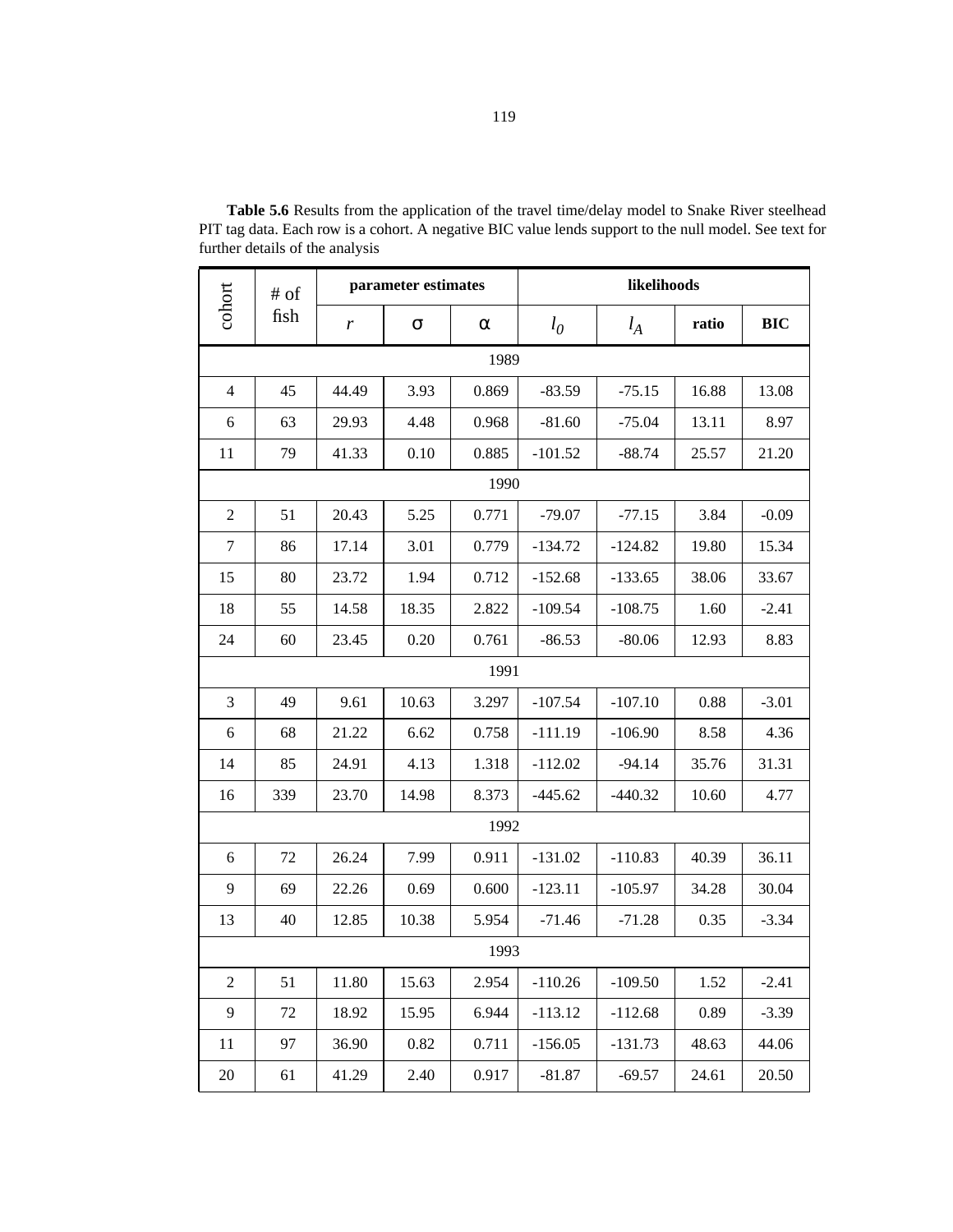| cohort<br># of |      |      | parameter estimates |          | likelihoods |           |       |         |
|----------------|------|------|---------------------|----------|-------------|-----------|-------|---------|
|                | fish | r    | σ                   | $\alpha$ | $l_0$       | $l_A$     | ratio | BIC     |
| 1991           |      |      |                     |          |             |           |       |         |
| 1              | 154  | 4.60 | 11.95               | 0.098    | $-655.93$   | $-642.39$ | 27.07 | 22.03   |
| 1992           |      |      |                     |          |             |           |       |         |
| 2              | 73   | 4.76 | 6.23                | 0.113    | $-272.21$   | $-271.75$ | 0.91  | $-3.38$ |
| 3              | 68   | 4.14 | 5.74                | 0.306    | $-250.37$   | $-244.51$ | 11.72 | 7.50    |
|                |      |      |                     | 19933    |             |           |       |         |
| 2              | 81   | 5.65 | 3.83                | 0.081    | $-316.33$   | $-309.19$ | 14.27 | 9.88    |
| $\overline{4}$ | 75   | 5.74 | 1.90                | 0.090    | $-272.00$   | $-264.44$ | 15.13 | 10.82   |
| 5              | 118  | 5.36 | 3.39                | 0.100    | $-446.97$   | $-426.93$ | 40.08 | 35.31   |

<span id="page-119-0"></span>**Table 5.7** Results from the application of the travel time dependent mortality model to mid-Columbia fall chinook PIT tag data. Each row is a cohort. A negative BIC value lends support to the null model. See text for further details of the analysis

parameter estimates among cohorts (see Table 4.2, Table 4.4, Table 4.5, and Table 4.6). In order to use the model in a predictive mode, parameter values must be selected *a priori.* Thus it would be desirable to relate some of this variability to external factors, making parameter selection more efficient. In this section, I relate parameter estimates from the travel time model to the factors date of release and average river flow in regression models. I apply the regression models to two data sets. The first is the Snake River trap run-of-theriver chinook that have been analyzed previously. The second group are run-of-the-river spring chinook that were captured and released at the Clearwater River trap and recaptured at Lower Granite Dam, 61 kilometers downstream. Both of these groups were tagged each year from 1989-1993. The parameter estimates and covariates associated with the cohorts for these two groups are provided in Appendix 2 in Table A2.1 and Table A2.2. After an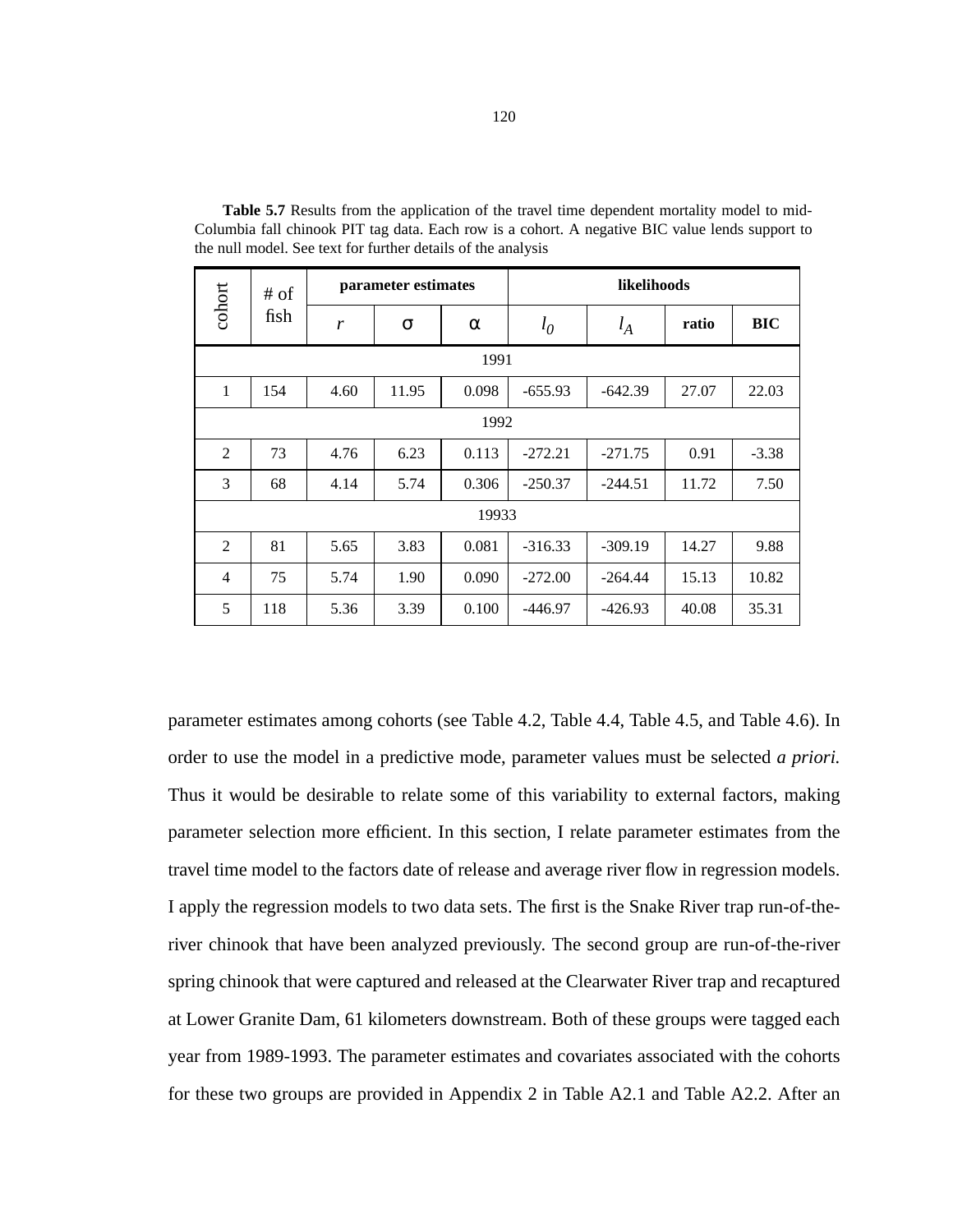<span id="page-120-0"></span>

**Figure 5.6** Plots of the cumulative travel times for the mid-Columbia Fall chinook. The solid line represents model predictions, and the points are the data.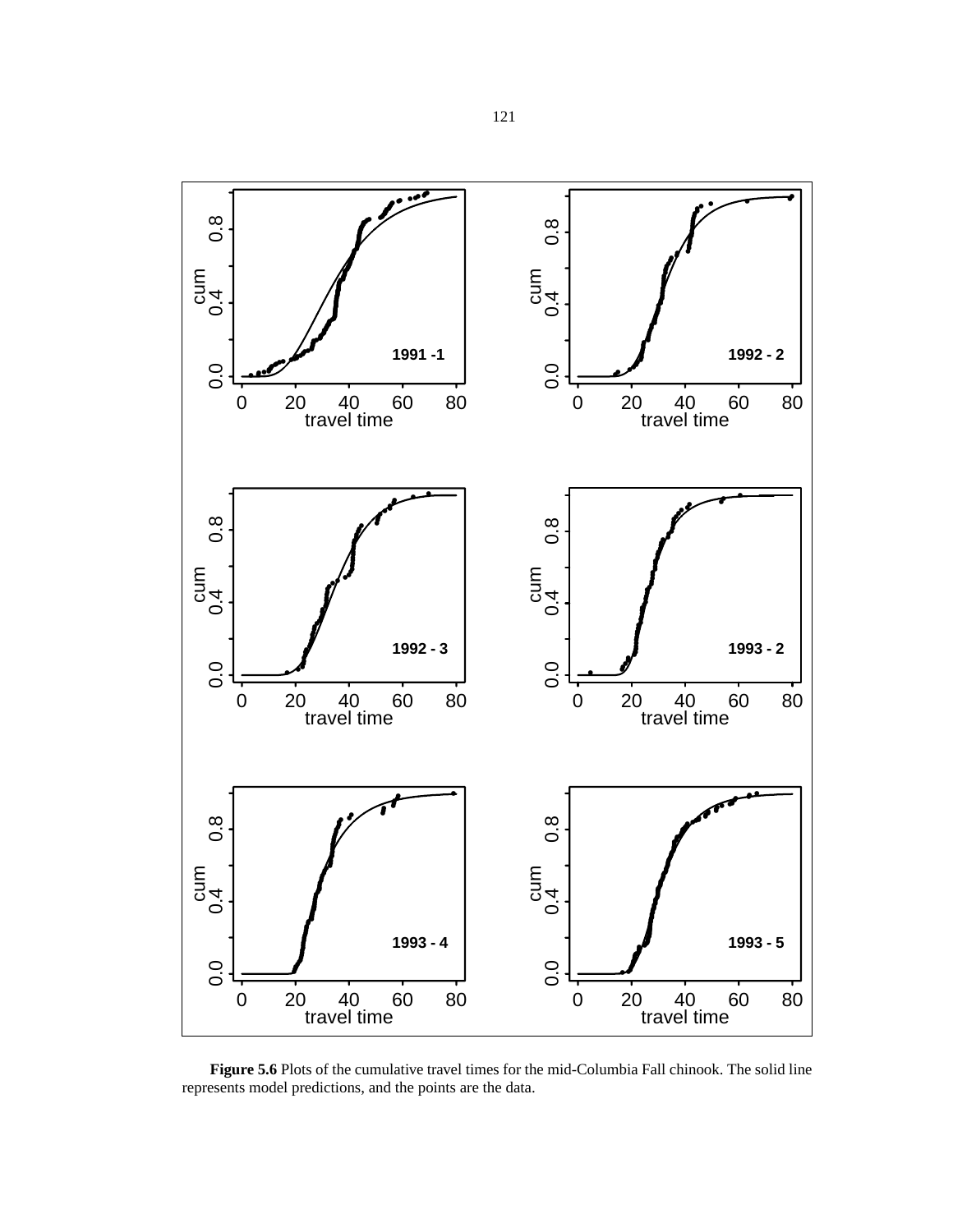initial analysis of these data, I use the results of the regressions to predict arrival times. This involves fitting the regression equations to four years of data and then applying the resulting regression coefficients to a fifth year.

My procedure for applying the regression models is as follows. First, using migration rate (*r*) as a response variable, I construct a sequence of regression equations. The first four are a sequence that increases in complexity; the last two result from dropping a coefficient from the most complex of the first four equations. I then apply these regression equations to the estimated migration rates on a yearly basis. For both of the data sets, there is variability in the number of cohorts for each year, and I chose to analyze years that have at least 20 cohorts. For the Snake River groups, 1989 and 1993 have 20 or more cohorts; for the Clearwater Trap groups, 1991 and 1992 have 20 or more cohorts.

#### *regression equations for migration rate*

Migration rate (*r*) will be predicted using the following six regression models:

**model 1**) The null model assumes that r is unaffected by the two factors and has average value  $β_0$ :

$$
r_i = \beta_0 + \varepsilon_i. \tag{5.14}
$$

Variation about the average rate is expressed by  $\varepsilon_i$ .

**model 2**) This model assumes a linear relationship between migration rate and flow:

$$
r_i = \beta_0 + \beta_1 F_i + \varepsilon_i. \tag{5.15}
$$

River velocity is assumed to be proportional to river flow. The intercept term  $(\beta_0)$  is a combination of directed movement independent of flow and a potential non-zero intercept from the river velocity/river flow relationship.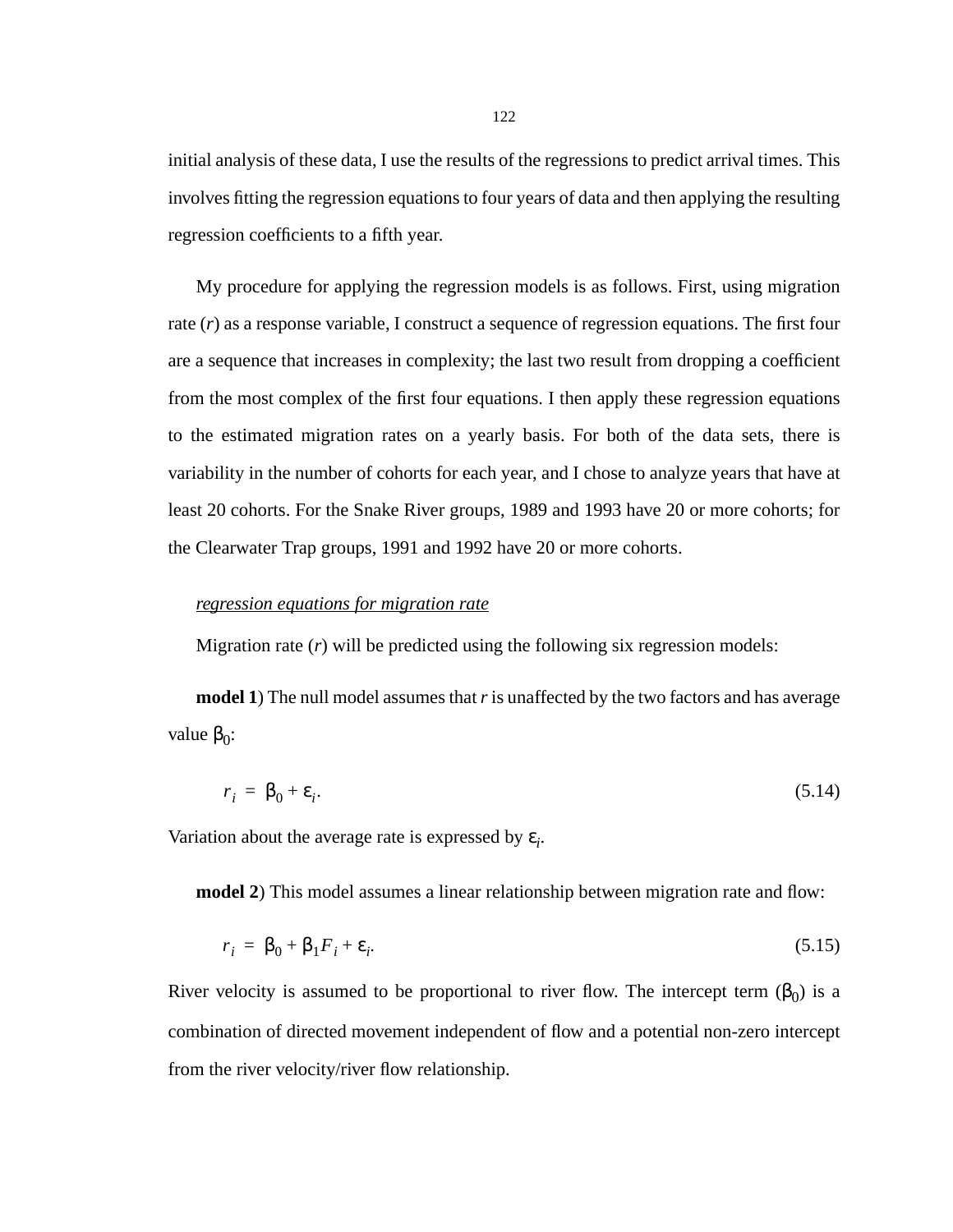<span id="page-122-0"></span>**model 3**) The linear flow and date model assumes that fish migrate more actively later in the season, by migrating in the higher flow regions of the river and/or by spending a greater proportion of the day in the river flow versus holding up along the shore The model assumes a linear increase in migration tendency with date as expressed by the coefficient  $β<sub>2</sub>$ :

$$
r_i = \beta_0 + (\beta_1 + \beta_2 D_i) F_i + \varepsilon_i. \tag{5.16}
$$

**model 4**) A more realistic model of migration tendency would have fish migrating at a minimum rate early in the season and reach a a maximum rate later in the season. Although a number of models can produce this behavior, I have chosen to use

$$
r(t) = r_{min} + r_{max} \left[ \frac{1}{1 + exp(-\alpha(t - T_0))} \right] \tag{5.17}
$$

The term in the brackets is the *CDF* of the logistic distribution. Early in the season fish migrate at a rate of  $r_{min}$ , and later migrate at a threshold rate of  $r_{min} + r_{max}$ .  $T_0$  determines when the migrate changes from low to high, and  $\alpha$  determines the rate of this change. A sample plot of equation (5.17) is provided in figure [5.7](#page-123-0). Thus, the regression equation can be formulated as a regression model

$$
r_i = \beta_0 + \beta_1 F_i + \beta_2 F_i \left[ \frac{1}{1 + exp(-\alpha(t - T_0))} \right] + \varepsilon_i
$$
 (5.18)

**model 5**) This model eliminates  $β<sub>I</sub>$  from model 4:

$$
r_i = \beta_0 + \beta_2 F_i \left[ \frac{1}{1 + exp(-\alpha(t - T_0))} \right] + \varepsilon_i
$$
 (5.19)

**model 6**) This model is created by removing  $β<sub>0</sub>$  from model 4: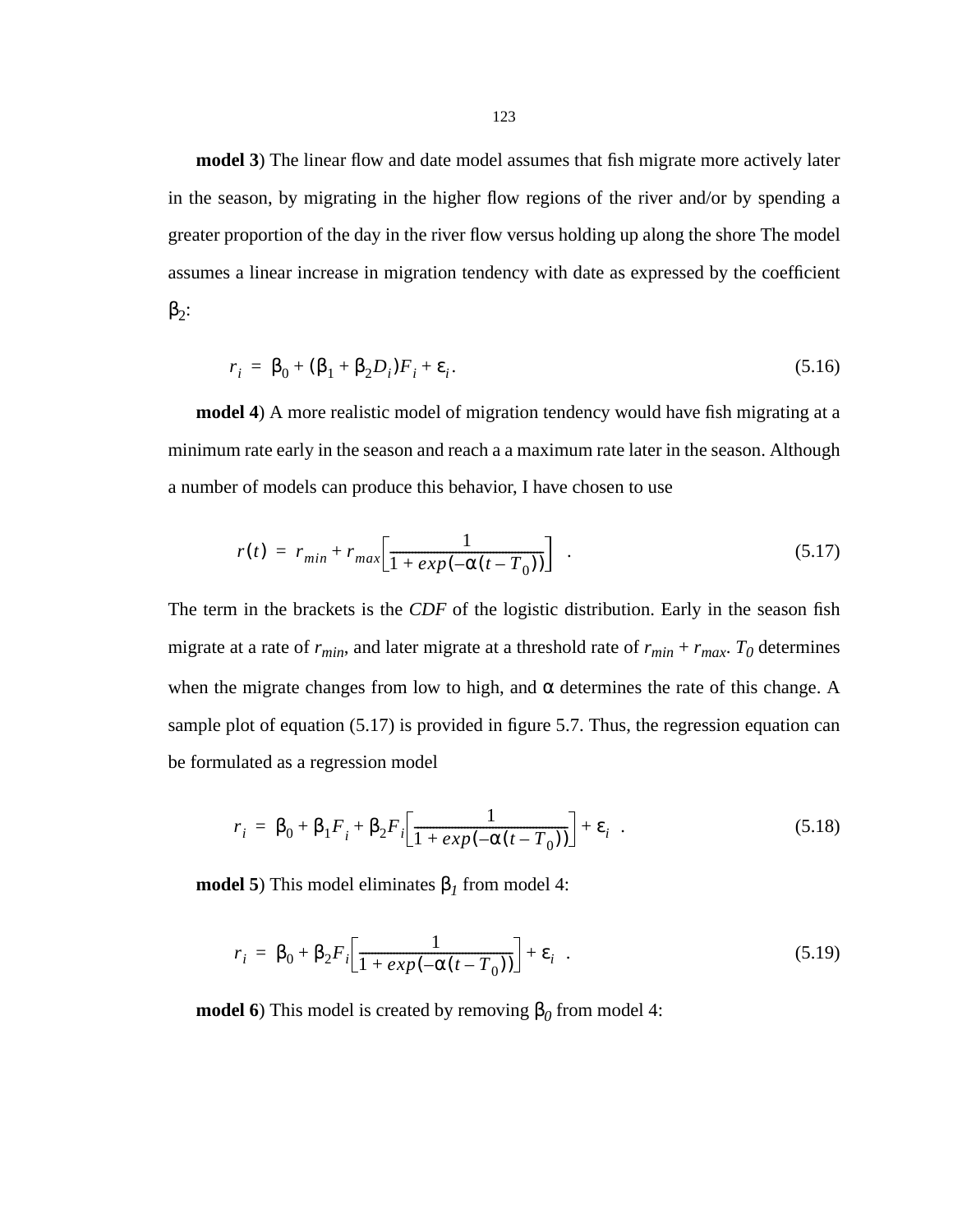<span id="page-123-0"></span>

**Figure 5.7** A plot of equation [\(5.17\)](#page-122-0) with  $r_{min} = 2.0$ ,  $r_{max} = 8$ .,  $\alpha = 0.2$ , and  $T_0 = 110$ .

$$
r_i = \beta_1 F_i + \beta_2 F_i \left[ \frac{1}{1 + exp(-\alpha(t - T_0))} \right] + \varepsilon_i
$$
 (5.20)

# *regression equations for* σ

To predict values of  $\sigma$  I used the following two models.

**model 1**) The null hypothesis assumes that  $\sigma$  is a constant plus error:

$$
\sigma_i = \beta_0 + \varepsilon_i. \tag{5.21}
$$

**model 2**) This assumes that the "rate of spreading" is linearly related to migration rate. In this formulation, I use  $\tilde{r}$  determined from the previous regressions, which is based solely on river flow and date of release. The equation is: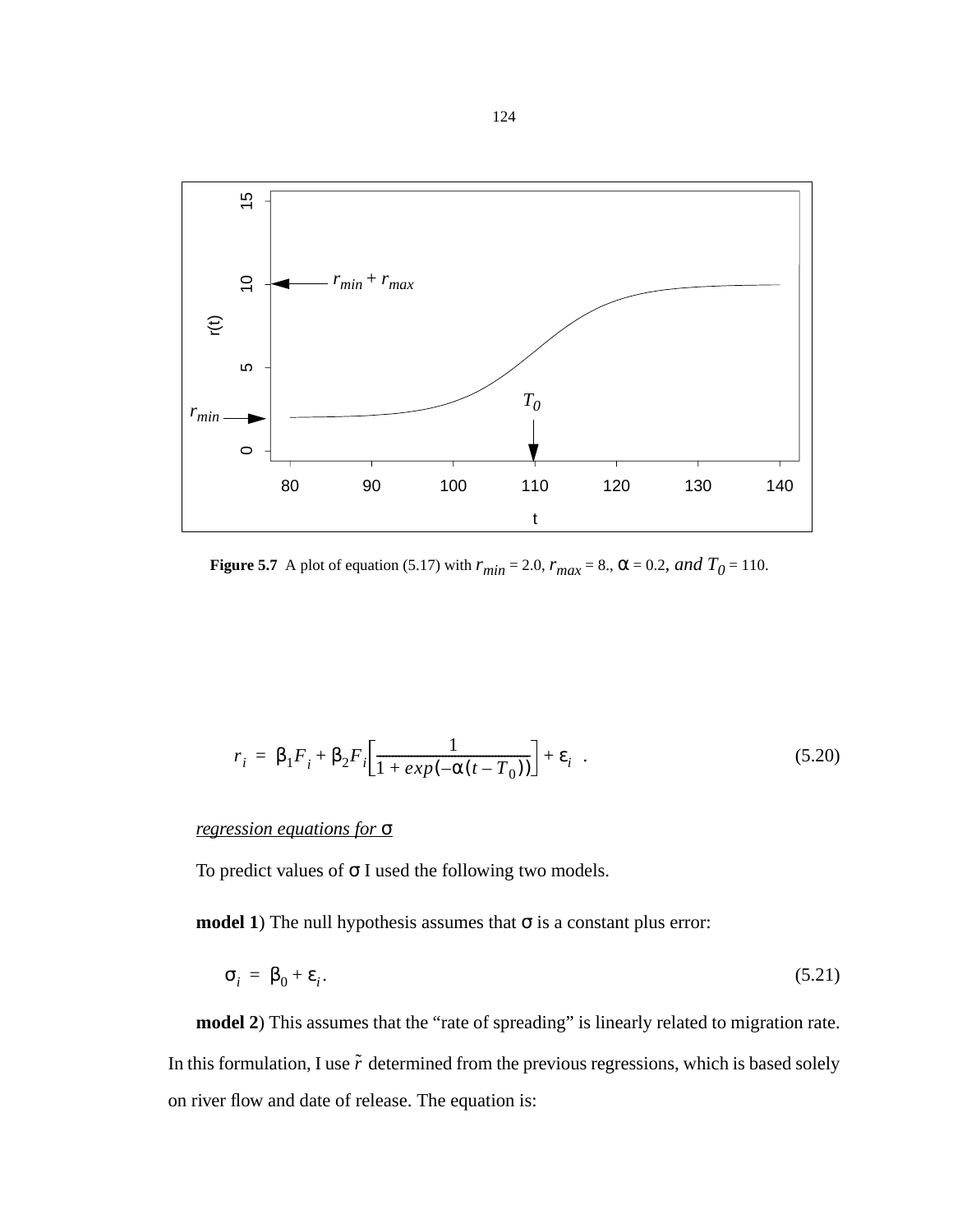$$
\sigma_i = \beta_0 + \beta_1 \tilde{r}_i + \varepsilon_i. \tag{5.22}
$$

I will select one of the six regression equations to determine  $\tilde{r}$  in this equation.

Least-squares regression was used to fit each of the six models for *r* and two models for σ to the data from individual years. For all regressions, the parameter estimates and standard errors, deviance, and coefficient of multiple determination are reported. Since the residuals are not necessarily normally distributed, I will not conduct *F*-tests for levels of significance.

### *results of the regression analyses*

The results of this regression analysis for migration rate of the Snake River chinook are contained in [Table 5.8](#page-125-0) and for the Clearwater Trap chinook in [Table 5.9.](#page-126-0) These results show that some of the variability in migration rate can be related to the factors river flow and date of release. For all 4 years of data analyzed, the multiple  $R^2$  values are greater than .736 for model 3 through 6. The linear equation (model 3) works well; in three of the four cases, its  $R<sup>2</sup>$  values are close to those of the nonlinear models. Although model 4 yields consistently high  $R^2$  values, the standard errors are high, diminishing its predictive capabilities, and in one case (Clearwater trap, 1992) the regression results are unrealistic. Model 5 offers an improvement over model 4. The  $R^2$  values are the same as or close to those of model 4, and the standard errors are small. Model 6 does not work as well as model 5, and in one case (Snake trap, 1993), it yields unrealistic results. Models 3 and 5 are the best candidates for predicting migration rates. The advantage of model 3 is that is has one fewer parameter, but the threshold time relationship contained in model 5 might be more realistic and can more reasonably handle dates outside those observed in this analysis. A plot of regression model 5 for *r* is contained in Figure [5.8](#page-127-0). Note that if Julian date is held constant, there is a linear relationship between  $r$  and date. Also, if flow is held constant, the nonlinear relationship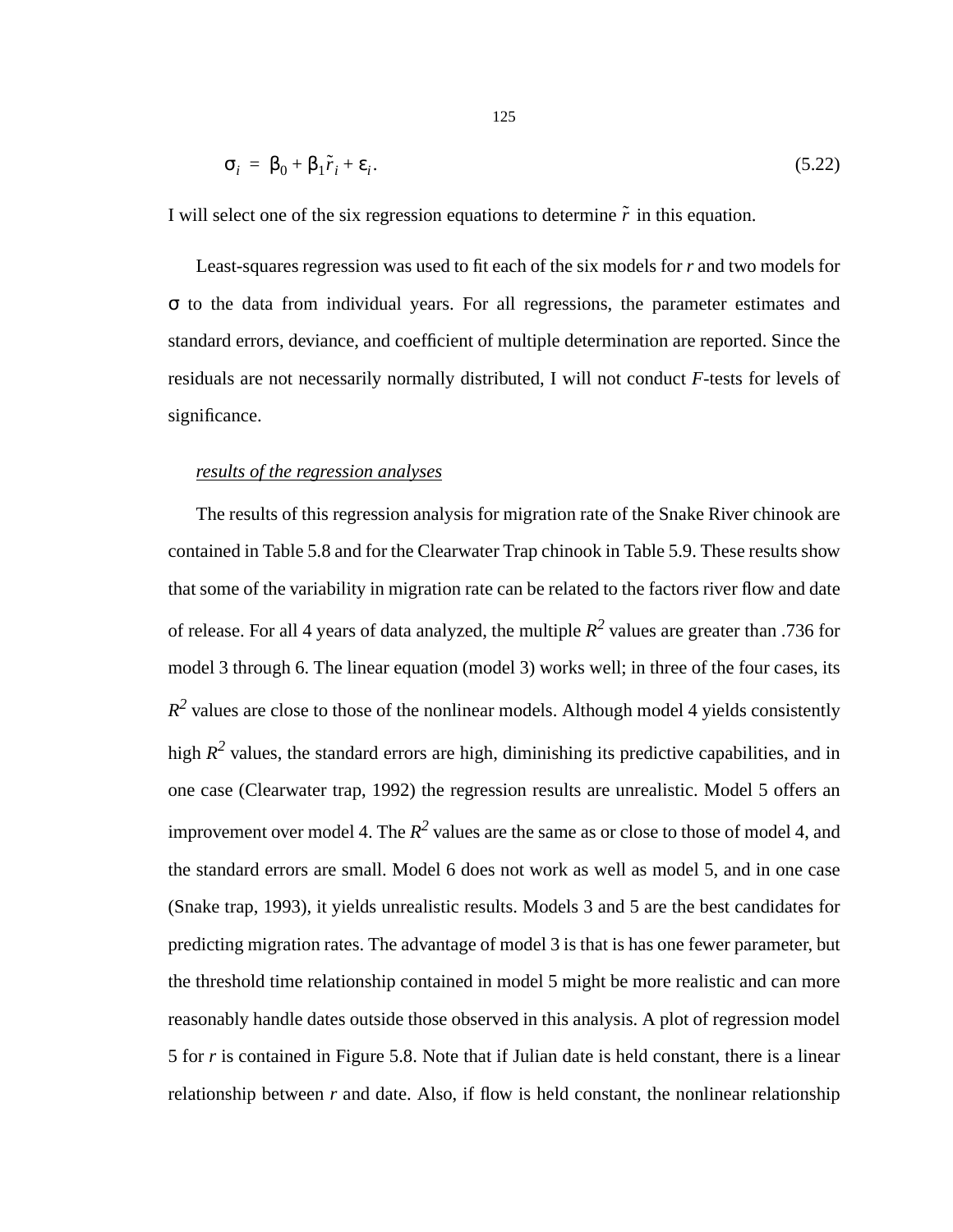| model   |                    | parameter estimates (standard error) |                    |                   |                    |        |       |  |  |  |  |
|---------|--------------------|--------------------------------------|--------------------|-------------------|--------------------|--------|-------|--|--|--|--|
|         | $\beta_0$          | $\beta_I$                            | $\beta_2$          | $\alpha$          | $T_{0}$            | SS     | $R^2$ |  |  |  |  |
|         |                    | 1989                                 | $n = 23$           |                   |                    |        |       |  |  |  |  |
| model 1 | 6.90<br>(0.46)     |                                      |                    |                   |                    | 109.30 |       |  |  |  |  |
| model 2 | $-13.69$<br>(4.39) | 0.22<br>(0.046)                      |                    |                   |                    | 53.17  | 0.514 |  |  |  |  |
| model 3 | (2.60)<br>$-5.51$  | $-0.085$ $(0.048)$                   | 0.0020(0.00027)    |                   |                    | 14.50  | 0.867 |  |  |  |  |
| model 4 | $-4.86$<br>(2.94)  | $0.052$ $(0.16)$                     | (0.15)<br>0.11     | 0.11<br>(0.12)    | 101.6<br>(21.0)    | 10.95  | 0.900 |  |  |  |  |
| model 5 | $-4.49$<br>(2.29)  |                                      | (0.029)<br>0.16    | $0.089$ $(0.030)$ | 95.0<br>(4.1)      | 10.99  | 0.900 |  |  |  |  |
| model 6 |                    | $-4.07(8342.00)$                     | 4.23(8346.00)      | 0.015(1.26)       | $-143.6(152400.0)$ | 26.84  | 0.754 |  |  |  |  |
|         |                    | 1993                                 | $n = 25$           |                   |                    |        |       |  |  |  |  |
| model 1 | 7.91<br>(0.62)     |                                      |                    |                   |                    | 231.10 |       |  |  |  |  |
| model 2 | $-3.50$<br>(1.89)  | 0.14<br>(0.023)                      |                    |                   |                    | 86.95  | 0.624 |  |  |  |  |
| model 3 | (5.10)<br>11.26    | $-0.56$<br>(0.23)                    | 0.0044(0.0014)     |                   |                    | 61.08  | 0.736 |  |  |  |  |
| model 4 | 21.80 (14.54)      | $-0.28$<br>(0.23)                    | 0.18<br>(0.10)     | (0.11)<br>0.34    | 116.3<br>(1.9)     | 23.08  | 0.900 |  |  |  |  |
| model 5 | (0.55)<br>3.89     |                                      | $0.069$ $(0.0071)$ | 0.50<br>(0.29)    | 112.3<br>(1.5)     | 33.60  | 0.855 |  |  |  |  |
| model 6 |                    | $0.057$ $(0.011)$                    | $0.052$ $(0.012)$  | 0.58<br>(0.69)    | 110.3<br>(2.4)     | 44.09  | 0.809 |  |  |  |  |

<span id="page-125-0"></span>**Table 5.8** Regression results for the Snake River spring chinook. For models 4, 5, and 6  $\beta_1$  =  $r_{min}$ , and  $\beta_2$  =  $r_{max}$ .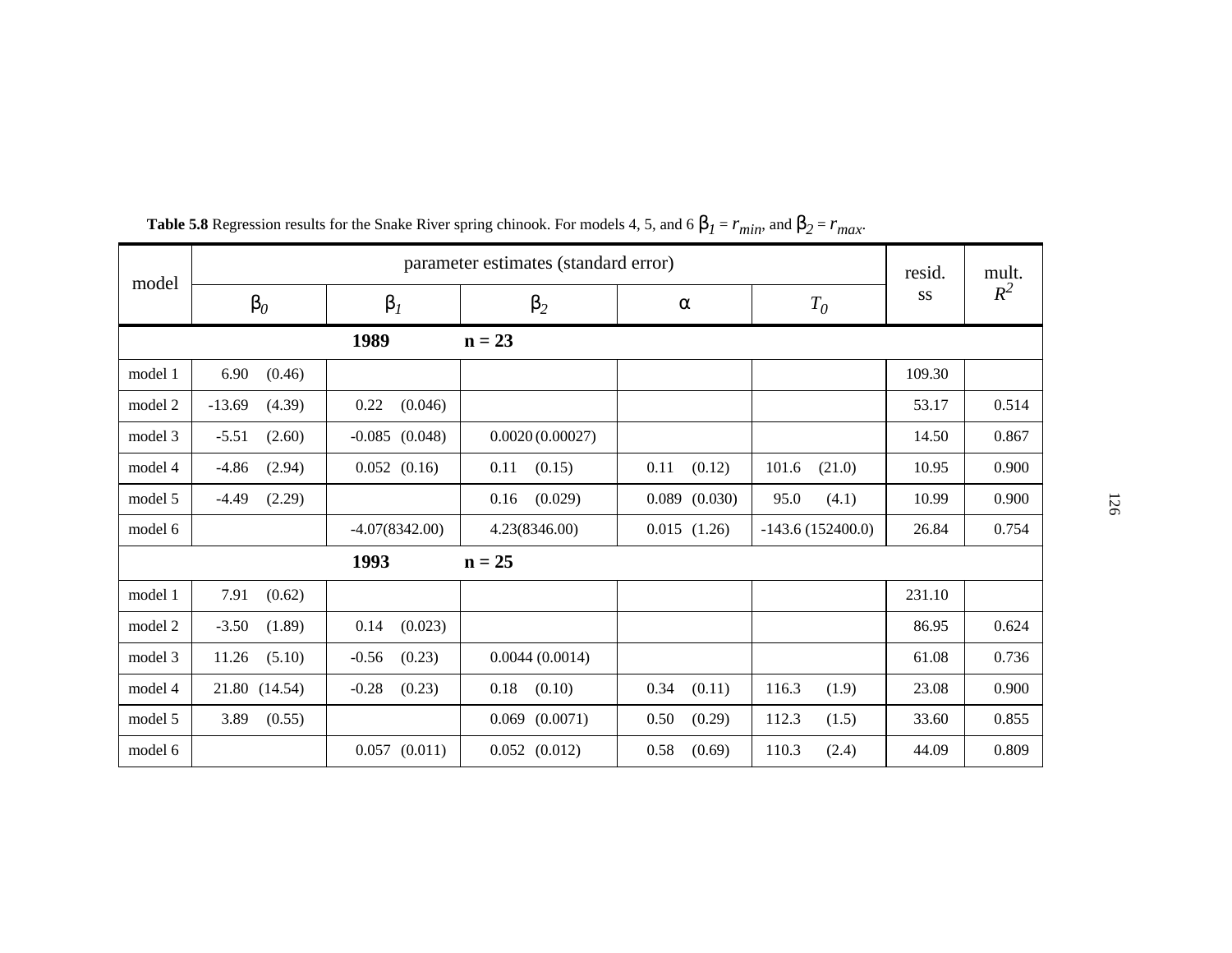| model   |                   | resid.             | mult.              |                 |                   |        |       |
|---------|-------------------|--------------------|--------------------|-----------------|-------------------|--------|-------|
|         | $\beta_0$         | $\beta_I$          | $\beta_2$          | $\alpha$        | $T_{0}$           | SS     | $R^2$ |
|         |                   | 1991               | $n = 25$           |                 |                   |        |       |
| model 1 | 3.92<br>(0.32)    |                    |                    |                 |                   | 60.54  |       |
| model 2 | $-8.06$<br>(1.37) | 0.19<br>(0.021)    |                    |                 |                   | 13.83  | 0.772 |
| model 3 | (2.01)<br>6.49    | $-0.30$<br>(0.064) | 0.0024(0.00031)    |                 |                   | 3.70   | 0.939 |
| model 4 | 3.55<br>(4.81)    | $-0.026$ $(0.11)$  | $0.078$ $(0.065)$  | (0.15)<br>0.14  | 112.2<br>(1.8)    | 3.28   | 0.946 |
| model 5 | (0.30)<br>2.26    |                    | $0.065$ $(0.0067)$ | 0.18<br>(0.048) | 112.0<br>(1.3)    | 3.32   | 0.945 |
| model 6 |                   | 0.042(0.0037)      | $0.048$ $(0.0054)$ | 0.25<br>(0.077) | 111.5<br>(1.1)    | 3.55   | 0.941 |
|         |                   | 1992               | $n=35$             |                 |                   |        |       |
| model 1 | 4.14<br>(0.32)    |                    |                    |                 |                   | 120.00 |       |
| model 2 | 1.02<br>(1.16)    | 0.067<br>0.024     |                    |                 |                   | 97.31  | 0.189 |
| model 3 | 5.21<br>(0.46)    | $-0.28$<br>(0.023) | 0.0023(0.00014)    |                 |                   | 10.34  | 0.914 |
| model 4 | 4.02<br>(3.54)    | $-2.15(600.95)$    | 2.33(601.00)       | 0.0080(0.41)    | $-200.9(50000.3)$ | 10.64  | 0.911 |
| model 5 | 2.84<br>(0.20)    |                    | 0.13<br>(0.027)    | 0.10<br>(0.03)  | 131.7<br>(5.6)    | 10.64  | 0.911 |
| model 6 |                   | 0.072(0.0031)      | $0.096$ $(0.011)$  | (0.12)<br>0.26  | 133.8<br>(3.6)    | 15.21  | 0.873 |

<span id="page-126-0"></span>**Table 5.9** Regression results for the Clearwater Trap spring chinook. For models 4, 5, and 6  $\beta_1 = r_{min}$ , and  $\beta_2 = r_{max}$ .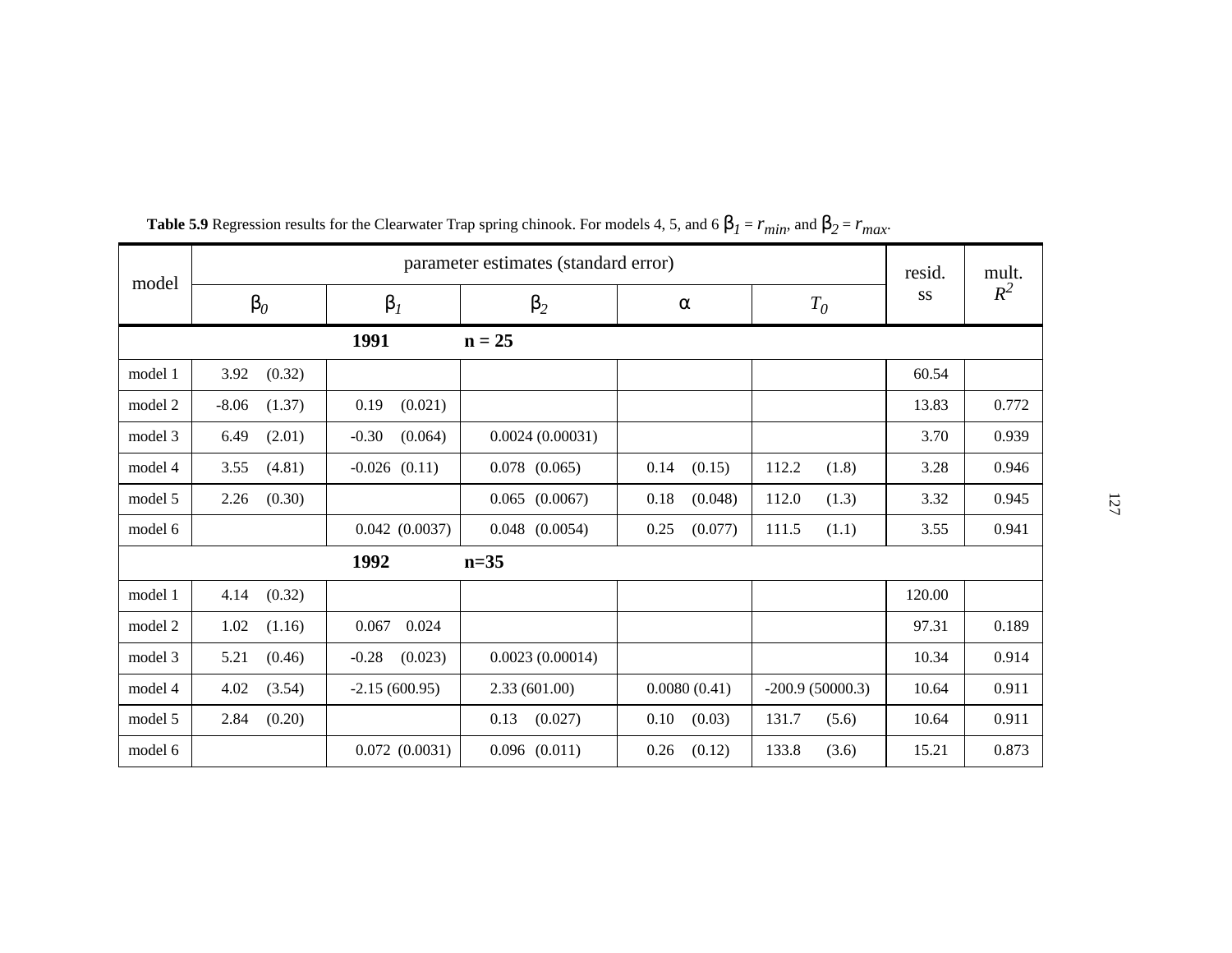<span id="page-127-0"></span>

**Figure 5.8** A plot of regression model 5 for *r* (equation [\(5.19\)\)](#page-122-0). For this plot,  $\beta_0 = 2.0$ ,  $\beta_2 = \alpha$  $= 0.1$ , and  $T<sub>0</sub> = 118$ .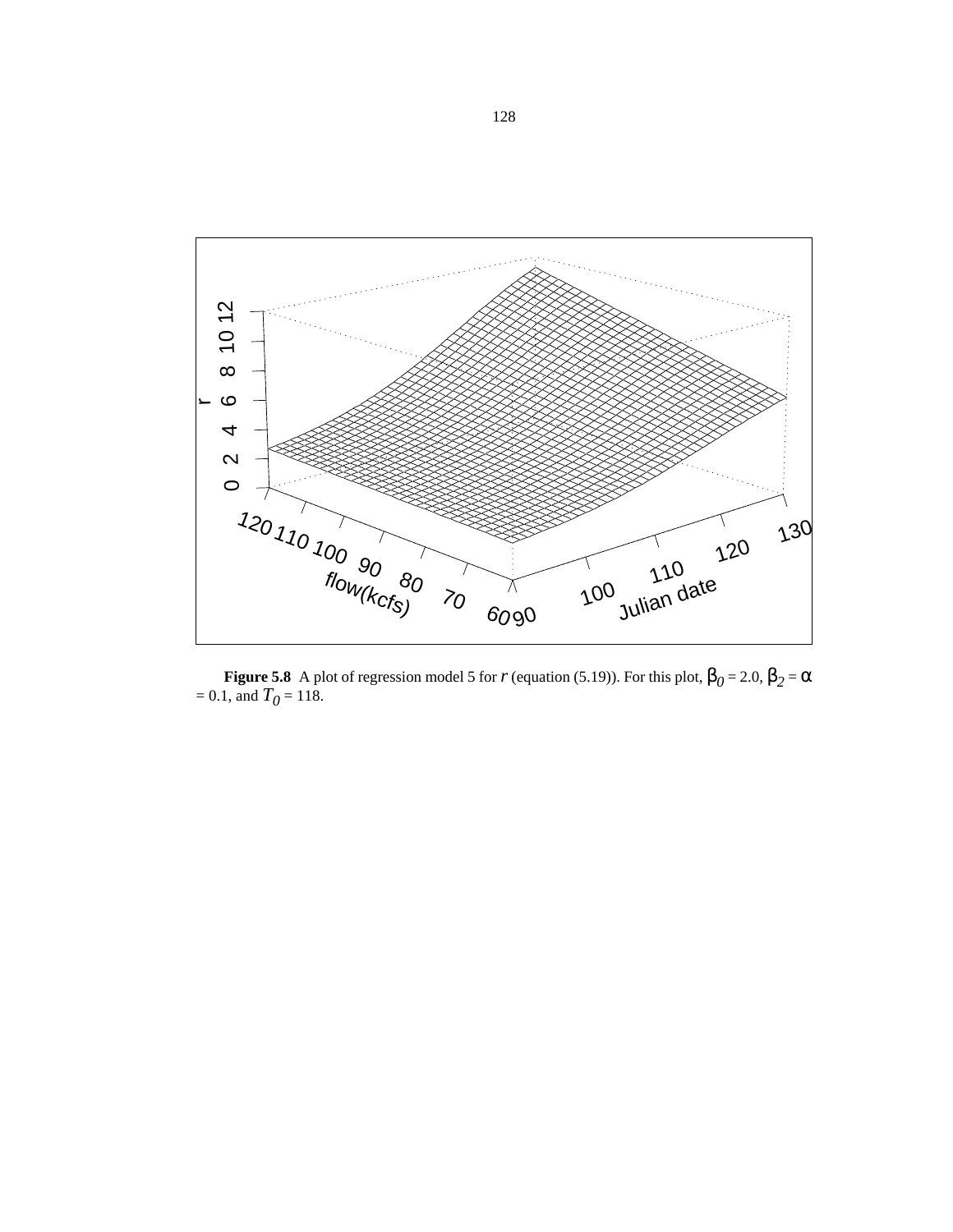between *r* and date is apparent.

Based on the results of the previous regressions, I used model 5 to determine  $\tilde{r}$  for the σ regressions. The results of these regressions are contained in [Table 5.9](#page-126-0). In all four cases

| model   |                 | parameter estimates (stand. error) | resid. | mult. |  |
|---------|-----------------|------------------------------------|--------|-------|--|
|         | $\beta_0$       | $\beta_I$                          | SS     | $R^2$ |  |
|         | Snake trap 1989 |                                    |        |       |  |
| model 1 | 9.23<br>(0.48)  |                                    | 115.60 |       |  |
| model 2 | 3.03<br>(0.95)  | (0.13)<br>0.90                     | 36.12  | 0.688 |  |
|         |                 | Snake trap 1993                    |        |       |  |
| model 1 | 7.33<br>(0.38)  |                                    | 87.75  |       |  |
| model 2 | 3.29<br>(0.75)  | 0.51<br>(0.089)                    | 36.06  | 0.589 |  |
|         |                 | Clearwater trap 1991               |        |       |  |
| model 1 | 6.27<br>(0.35)  |                                    | 73.38  |       |  |
| model 2 | (0.58)<br>2.67  | 0.92<br>(0.14)                     | 25.16  | 0.657 |  |
|         |                 | Clearwater trap 1992               |        |       |  |
| model 1 | 7.17<br>(0.51)  | 307.00                             |        |       |  |
| model 2 | 0.80<br>(0.52)  | 1.54<br>(0.12)                     | 47.70  | 0.845 |  |

**Table 5.10** Regression results using estimates of σ as the response variable.

there is a positive linear relationship between  $\sigma$  and  $\tilde{r}$  ( $R^2 = .589$  - .845).

### *predicting travel times*

The goal of the regression analysis is to determine model parameters based on predicting factors. These in turn will be used to predict the arrival distribution of fish at a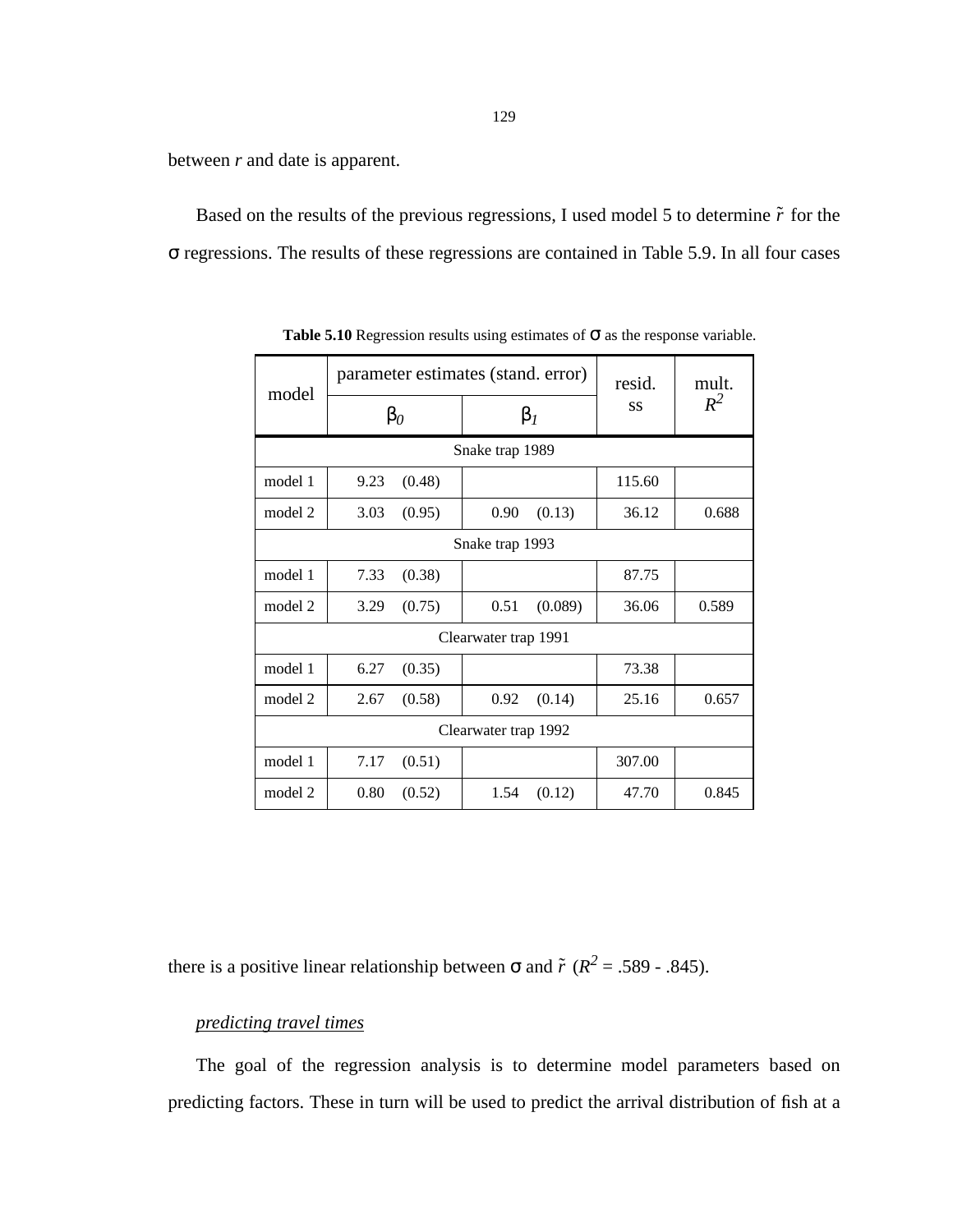downstream site based on the passage distribution at an upstream site. In this section, I demonstrate this procedure by using the results from regressions to try to predict the arrival times of the 1993 Snake trap chinook cohorts and the 1992 Clearwater trap chinook (since the 1993 sample size is small) at Lower Granite Dam. In this analysis, I apply the two parameter travel time model with parameters predicted for each cohort to determine predicted arrival time distributions at Lower Granite Dam. I then pool together the predicted arrival distributions for the cohorts to yield an arrival distribution for all the fish through the year. This distribution is compared to the data and the sum of the squared deviations is reported.

For comparison purposes, I use three approaches to determine model parameters. In the first approach, I pool together the cohorts from the four other years, apply regression model 5 for *r* and model 2 for σ, and determine regression coefficients for these data. The regression coefficients along with the covariates date of release and river flow are then used to determine model parameters for the fifth year's cohorts. This approach uses independent data from four years to predict arrival time distributions for the fifth and is the standard method for using the travel time model predictively.

In the second approach, instead of using independent data to determine regression coefficients, I use the "in-year" regression coefficients to predict model parameters. In other words, I take the regression coefficients from the 1993 analysis (reported in [Table 5.8\)](#page-125-0) and use the 1993 covariates to determine model parameters for the 1993 cohorts. Again, I use model 5 for *r* and model 2 for σ. This is a bit circular but represents the best that these regression equations can do if we have perfect knowledge of the regression coefficients.

The third approach uses the maximum likelihood estimates (mle's) of the model parameters for each of the cohorts. This represents the best that travel the model can do to predict arrival times if we have perfect knowledge of the individual cohorts.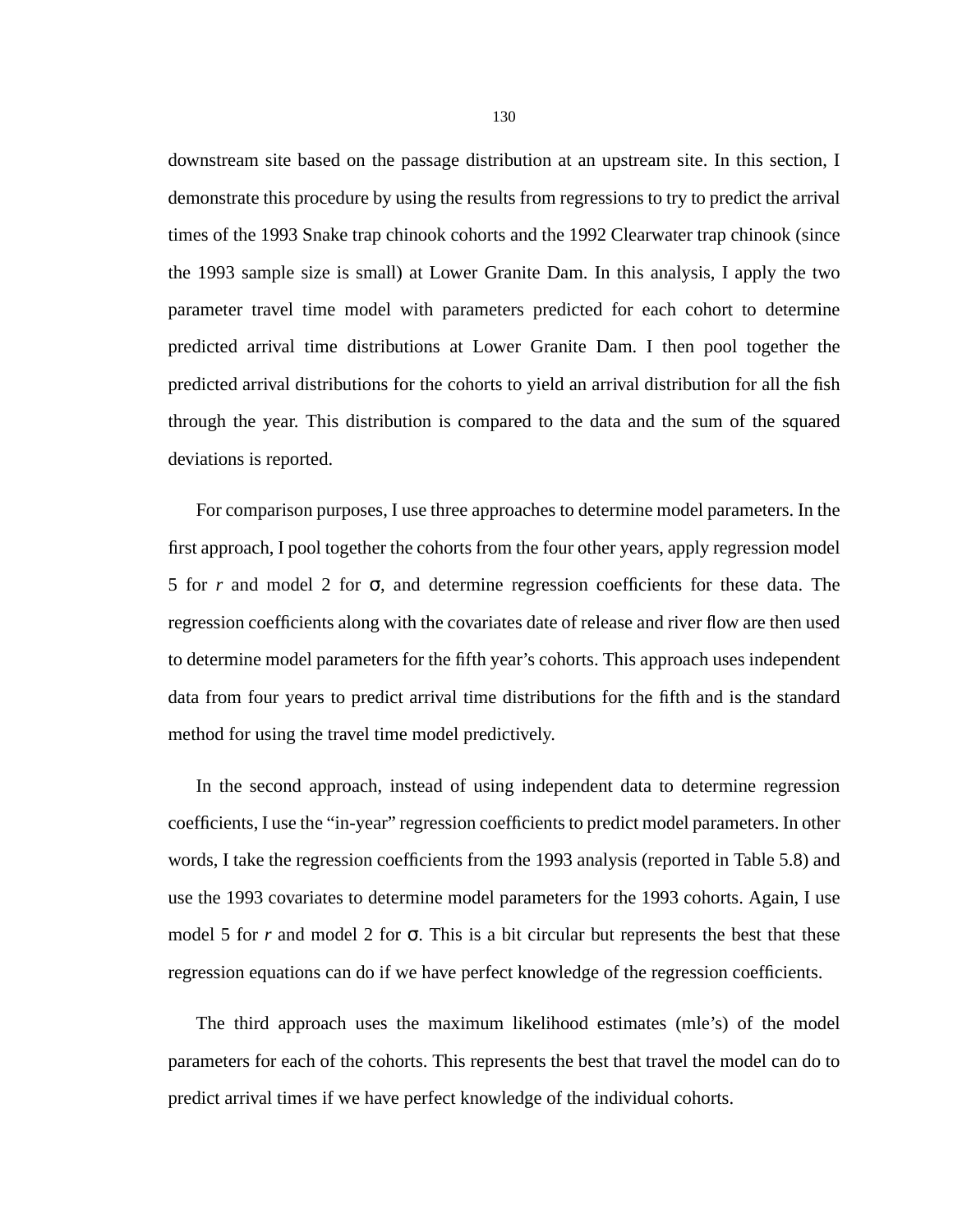The regression results for the four years pooled data are contained in Table 5.11. These

| model                        |                | parameter estimates<br>(standard error) | resid.                                  | mult.<br>$R^2$   |                |           |       |  |  |  |
|------------------------------|----------------|-----------------------------------------|-----------------------------------------|------------------|----------------|-----------|-------|--|--|--|
|                              | $\beta_0$      |                                         | $\beta_2$                               | $\alpha$         | $T_0$          | <b>SS</b> |       |  |  |  |
| Snake trap chinook 1989-1992 |                |                                         |                                         |                  |                |           |       |  |  |  |
| model 5<br>for $r$           | 1.53<br>(0.69) |                                         | 0.099<br>(0.019)                        | 0.099<br>(0.036) | 105.8<br>(3.9) | 81.20     | 0.681 |  |  |  |
| model 2<br>for $\sigma$      | 2.50<br>(0.31) | 0.95<br>(0.12)                          |                                         |                  |                | 145.90    | 0.519 |  |  |  |
|                              |                |                                         | Clearwater trap chinook 1989-1991, 1993 |                  |                |           |       |  |  |  |
| model 5<br>for $r$           | 2.61<br>(0.39) |                                         | 0.14<br>(0.030)                         | 0.096<br>(0.028) | 129.3<br>(4.8) | 61.97     | 0.840 |  |  |  |
| model 2<br>for $\sigma$      | 6.04<br>(0.54) | 0.21<br>(0.11)                          |                                         |                  |                | 222.6     | 0.060 |  |  |  |

**Table 5.11** Results from the application of regression model 5 for *r* and model 2 for σ to the Snake trap and Clearwater trap spring chinook four year composite data.

are the coefficients to be applied to the fifth year's data with the first method outlined above. Even with the pooled data, the regressions for *r* are reasonable ( $R^2$  = .681 and .840). For  $\sigma$ , the Clearwater trap regressions had a very low  $R^2$  value, indicating that this model offers little improvement over the null model of constant  $\sigma$ .

Plots of the predicted arrival distributions and the actual observations are shown in Figure [5.9](#page-131-0) (Snake trap) and Figure [5.9](#page-131-0) (Clearwater trap). For the Snake trap spring chinook, the predicted arrival distribution based on independent data (top plot) captures the general shape of the data but misses some of the details. The predicted arrival distribution based on the "in-year" regression (middle plot) reduces the sum-of-squares by 18 per cent and begins to capture some of the bimodality of the data. The predicted curve based on the mle's is sharply two-peaked (bottom plot) and confers an additional 46 per cent reduction in the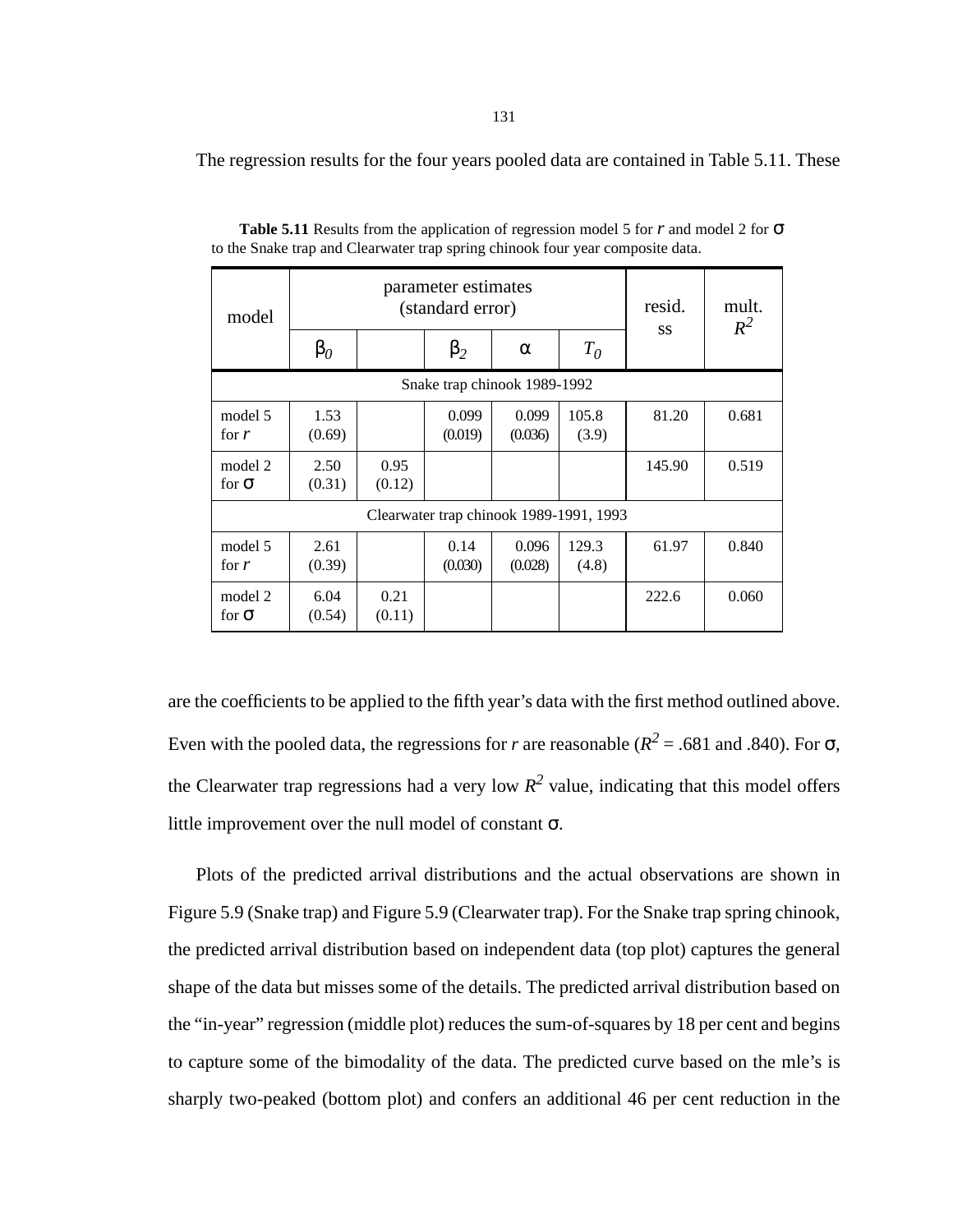<span id="page-131-0"></span>

**Figure 5.9** Plots of predicted arrival times (solid line) and observed arrival times (points) for the Snake River trap chinook. In the top plot, the predicted curve is based on independent data. In the middle plot, the predicted curve is based on an "in-year" regression to determine travel time parameters. In the bottom plot, the predicted curve is obtained after estimating travel time parameters for each cohort. Also, the sum of the squared deviations between model and data is reported for each plot.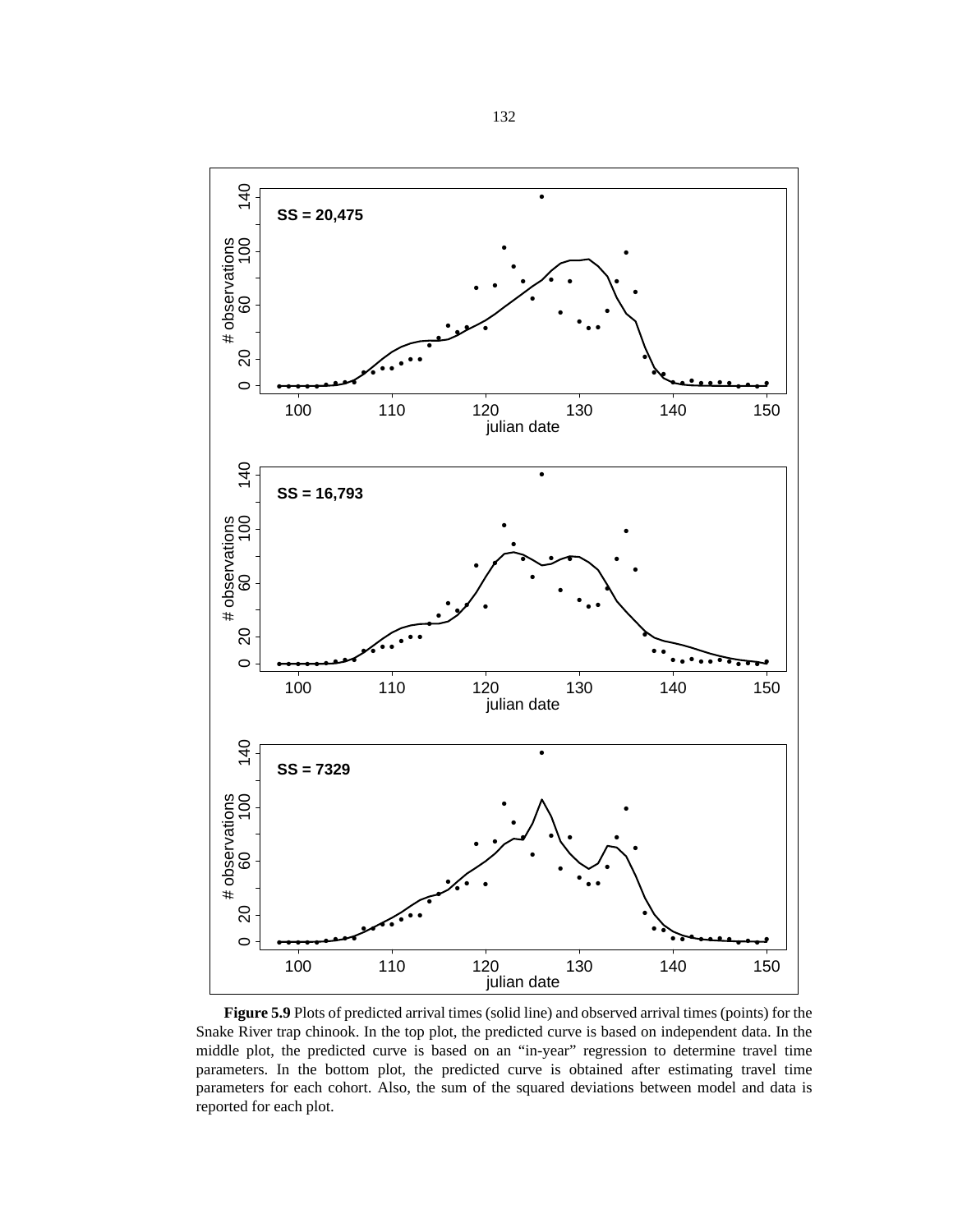

**Figure 5.10** Plots of predicted arrival times (solid line) and observed arrival times (points) for the Clearwater trap chinook. In the top plot, the predicted curve is based on independent data. In the middle plot, the predicted curve is based on an "in-year" regression to determine travel time parameters. In the bottom plot, the predicted curve is obtained after estimating travel time parameters for each cohort. Also, the sum of the squared deviations between model and data is reported for each plot.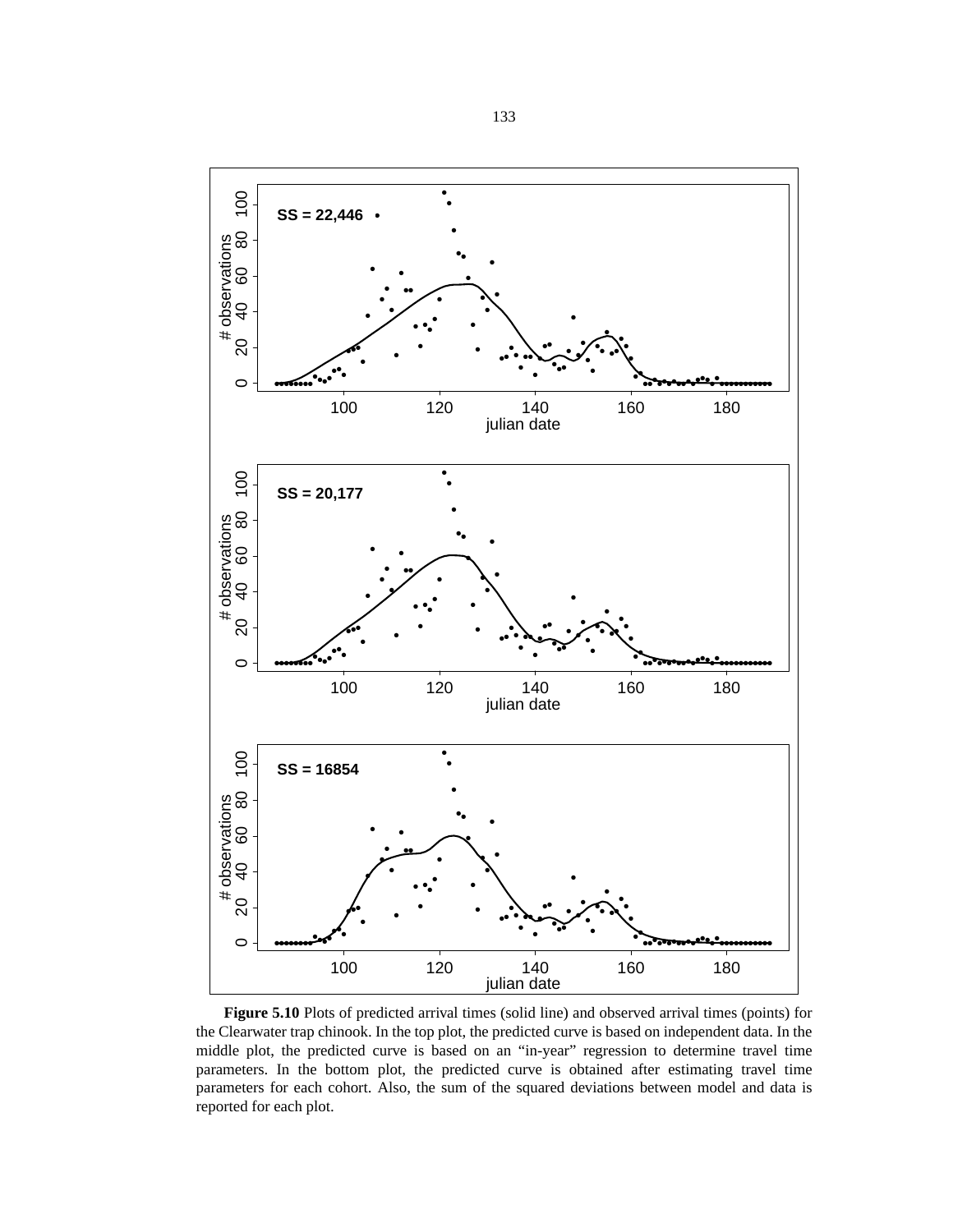sum-of-squares, a substantial improvement over the previous two. It is interesting to note that while the "in-year" regression for migration rate had an  $R^2$  of .855 and .589 for  $\sigma$ , using the actual mle's reduced the sum-of-squares of the arrival distribution by over 50 per cent (that is, comparing the middle and bottom plots).

For the Clearwater trap fish (Figure [5.9](#page-131-0)), the "in-year" regression based arrival distribution reduces the sum-of-squares by 10 per cent, and the mle based distribution by an additional 15 per cent over the arrival distribution based on independent data. In this case, the arrival distribution based on independent data performs well when compared to the "in-year" arrival distribution.

For both these two data sets, the arrival distribution based on independent data captures the general shape of the observations. While comparisons to the plots based on "in-year" regressions and on mle's indicate that improvements could be made, these improvements may not necessarily enhance the utility of the model. The types of management actions based on these plots (such as increased spill or augmented flows) would probably not be tuned to fine scale variability but would be based on the gross features captured by the top plots.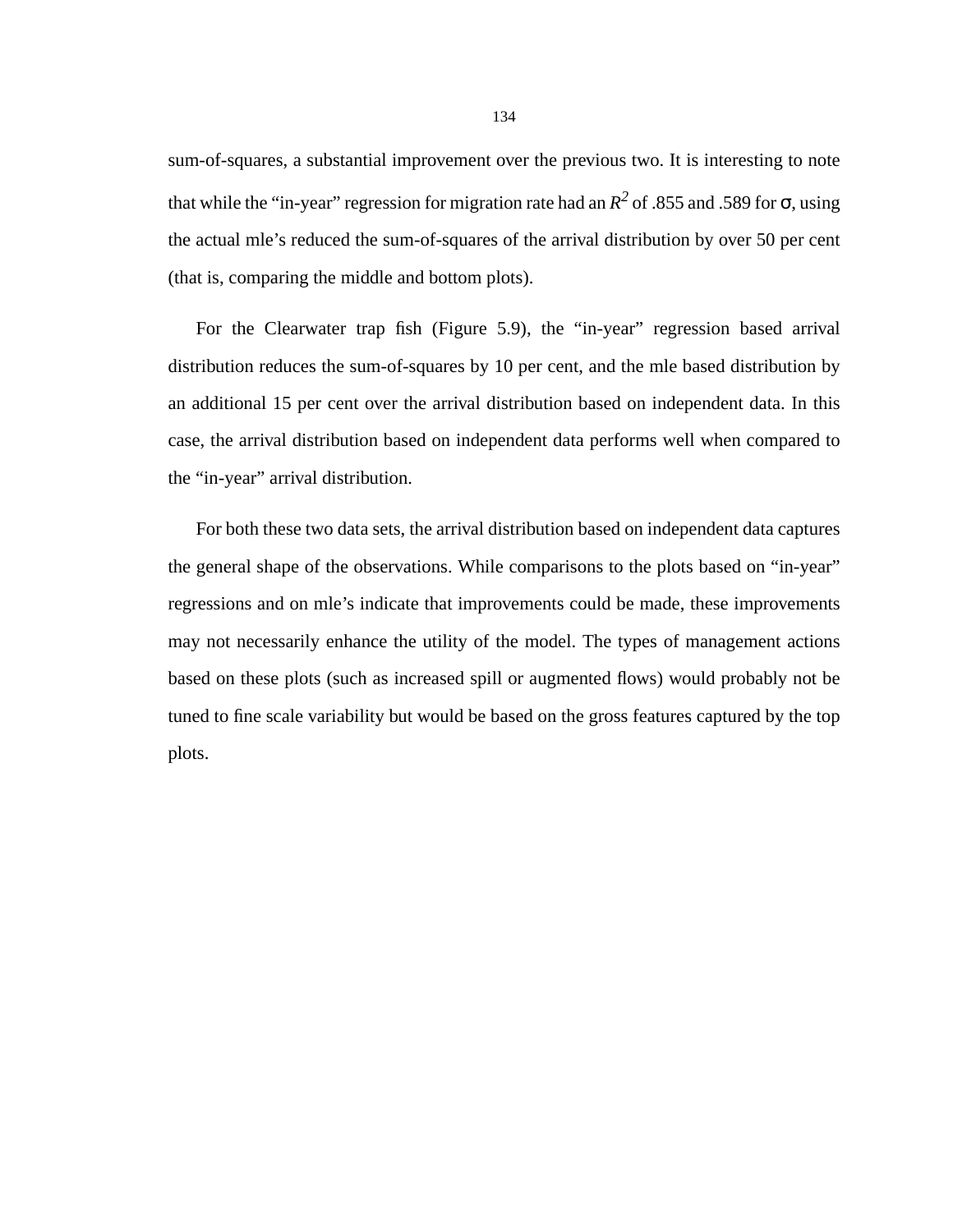# **6. Travel time model with individual covariates**

### **6.1. Introduction**

The models developed in the preceding chapters have all assumed that cohorts of fish released at the same time have identical behavior, an assumption that makes the models more tractable. In reality, the cohorts are probably heterogeneous, and variability may exist in characteristics that affect individuals' behavior and ultimately their travel time. In this chapter, I develop procedures for incorporating individual variability into the travel time model. Individuals can be distinguished by biotic and abiotic factors, and relating variability in travel times to variability in individual covariates will enhance the predictive capabilities of the models.

The biotic trait that I incorporate into the model is fish length. The lengths of all PIT tagged fish are measured at the time of release, and the effects of this covariate can be determined for single release groups. The abiotic factors I examine at the individual level are average river flow, dates of release, and river temperature. Since fish released at the same time encounter similar levels of these factors, series of releases from the same point are required to examine the effects of these covariates.

In the next section of this chapter, I develop the models that include individual covariates and statistical procedures to analyze them. In the following sections, I apply the technique to several data sets. I first apply the model with only the length covariate, since this covariate is commonly available and varies within single release groups. This model is applied to several releases of spring and fall chinook and steelhead. I then expand the model to incorporate date of release, river flow, and river temperature and apply this to a series of releases of fall chinook in the Snake River in the years 1991-1993 and sockeye released in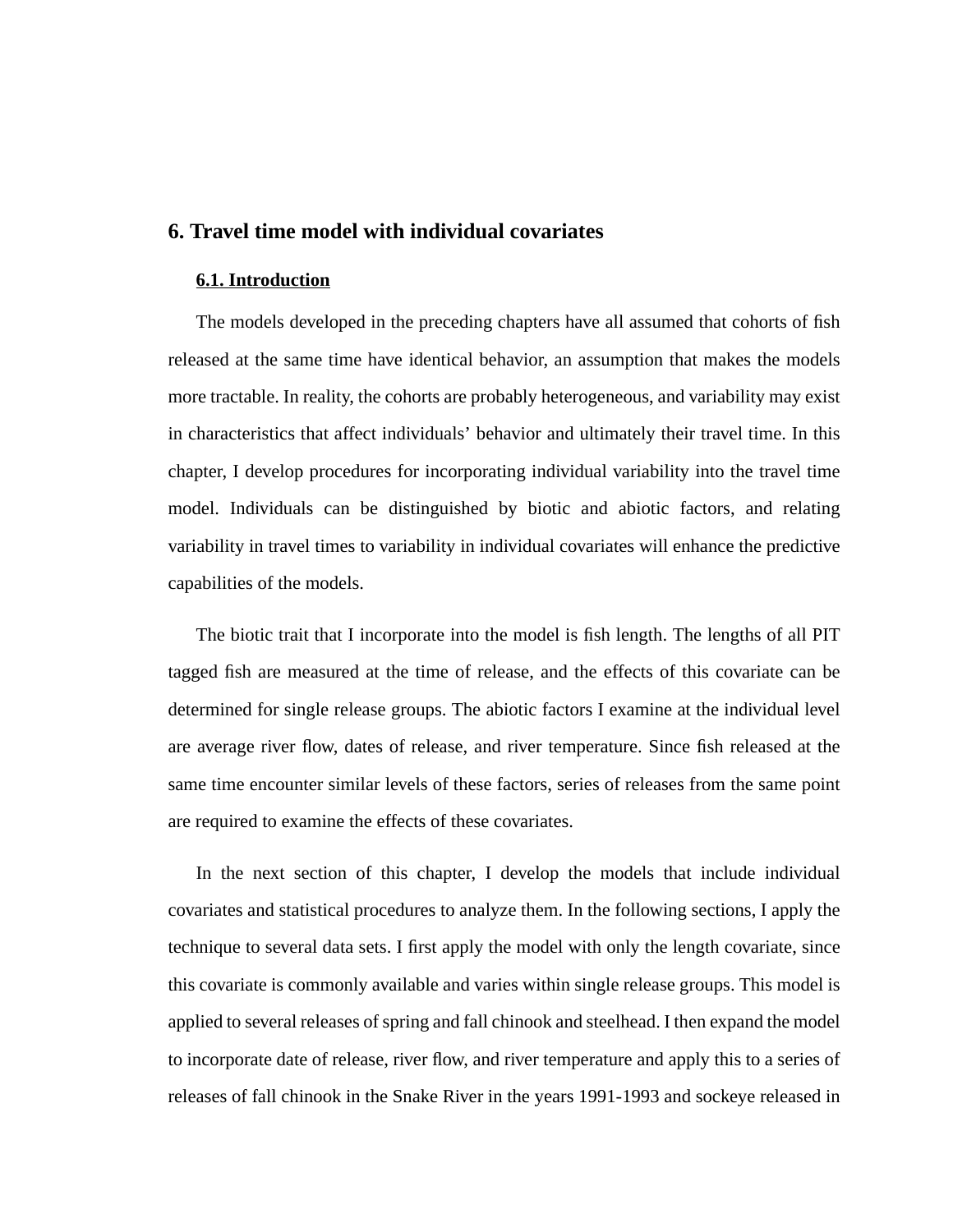the mid-Columbia in the years 1992 and 1993.

### **6.2. Development of model and statistical technique**

I assume that each fish has an arrival distribution based on equation (4.7), but its migration rate (determined by the parameter *r)* is uniquely determined based on a covariate vector  $\mathbf{X}_i$ . In other words, the arrival distribution of the *i*th individual is  $g_i(t;\theta, \mathbf{X}_i)$ , determined by the parameter vector  $\theta$ , which is common to the group, and the covariate vector  $\mathbf{X}_i$ , which is unique to the individual. The parameter vector is defined as ˜

$$
\mathbf{\Theta} = (\beta_0, \beta_1, \beta_2, \dots, \beta_p, \sigma), \tag{6.1}
$$

and in the simplest case,  $r_i$  is determined by a multiple linear function of the covariates and β's:

$$
r_i = \beta_0 + \beta_1 X_{i1} + \beta_2 X_{i2} + \dots + \beta_p X_{ip}.
$$
 (6.2)

Alternatively, the covariates and  $\beta$ 's may be incorporated in mechanistic functions motivated by salmon biology.

If  $t_i$  is the observed arrival time of the *i*th individual, the likelihood function is:

$$
L(\mathbf{\Theta}, \mathbf{X}_i) = \prod_{i=1}^n g_i(t_i; \mathbf{X}_i, \mathbf{\Theta}) \tag{6.3}
$$

The parameters can be determined by maximizing the log likelihood function,

$$
l(\underline{\theta}) = \log L(\underline{\theta}) = \sum_{i=1}^{n} \log g_i(t_i; \mathbf{X}_i \underline{\theta}) \tag{6.4}
$$

with respect to  $\theta$ . This is performed numerically using the downhill simplex method (Nelder and Mead, 1965; Press, et al., 1988). ˜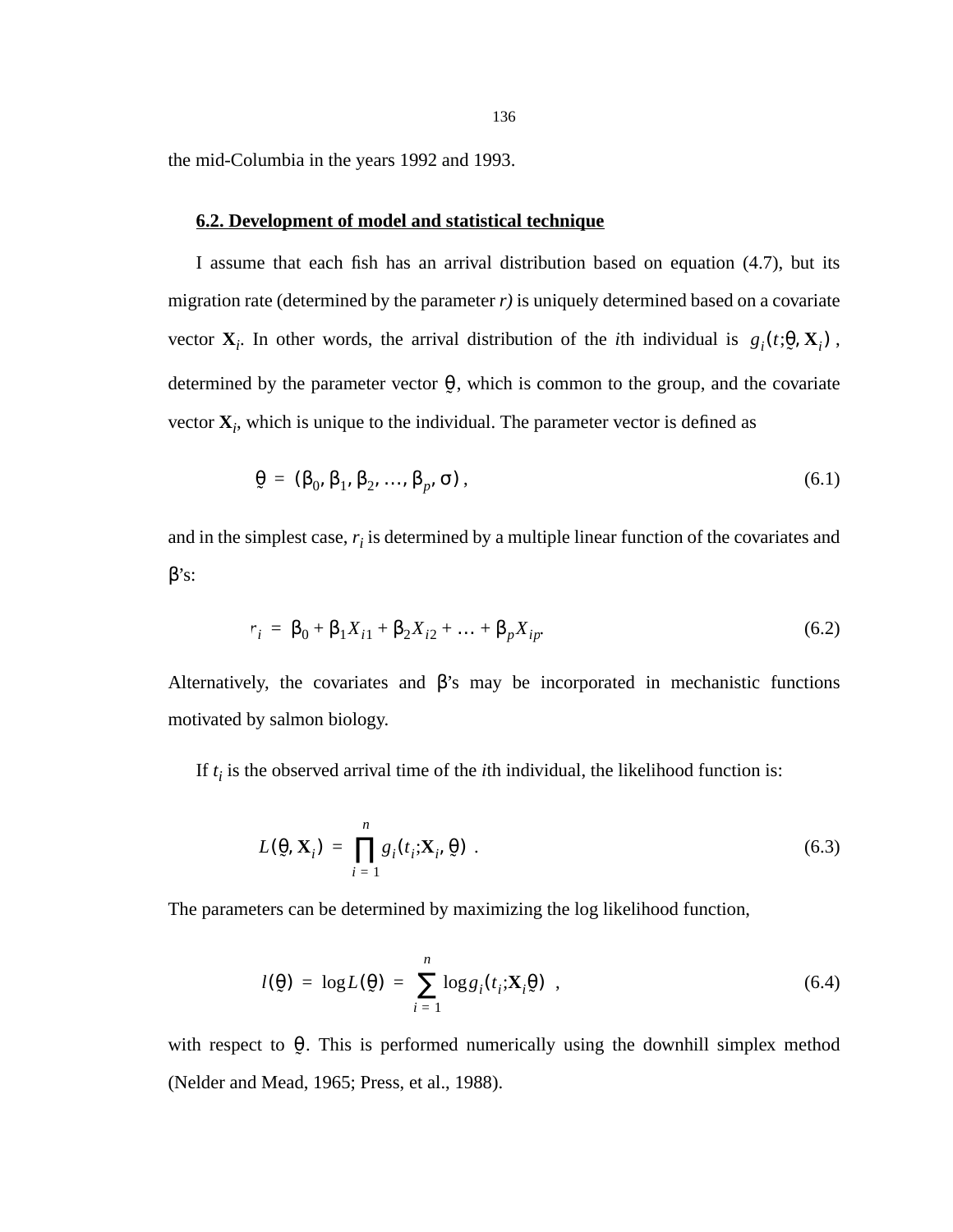To analyze the importance of each covariate, I construct a sequence of nested models beginning with the simplest model that contains only the intercept term to the fullest model with all the covariates. The covariates are added one at a time. For each alternative model, parameters are estimated, and likelihoods are computed. The importance of each additional covariate (in the form that it is included in the model) is assessed by comparing the likelihoods and BIC values of alternative models.

### **6.3. Applications with length covariate**

The importance of fish length to migration rate has been analyzed in several studies (Brett, Hollands, and Alderdice, 1958; Washington, 1982). Longer fish are generally more mature (in terms of age and smoltification) and are expected to migrate at a faster rate than shorter fish. As a first application of the procedure, I compare the null hypothesis that  $r_i$  is constant within a cohort to the alternative hypothesis that  $r_i$  is linearly related to fish length. In other words,

$$
H_0: r_i = \beta_0
$$
  

$$
H_A: r_i = \beta_0 + \beta_1 \cdot length_i.
$$

For each cohort, likelihoods,  $l_0$  and  $l_A$ , are computed for the null and alternative hypotheses respectively. Comparing these two likelihoods yields an assessment of the performance of the two models relative to each other. With a likelihood ratio test, the null hypothesis is rejected at the 0.05 level if the ratio is greater than  $\chi^2_{1(0.05)} = 3.84$ . Using Akaike's information criterion (AIC) the null model is rejected if the ratio is greater than 2.0. Using the Bayesian information criterion (BIC), the null model is rejected if the BIC for the length model  $(BIC_l)$  is greater than the BIC for the null model  $(BIC_0)$ , and I report the value  $BIC_l$  -  $BIC_0$ . I will use these values as a rough measures of the relative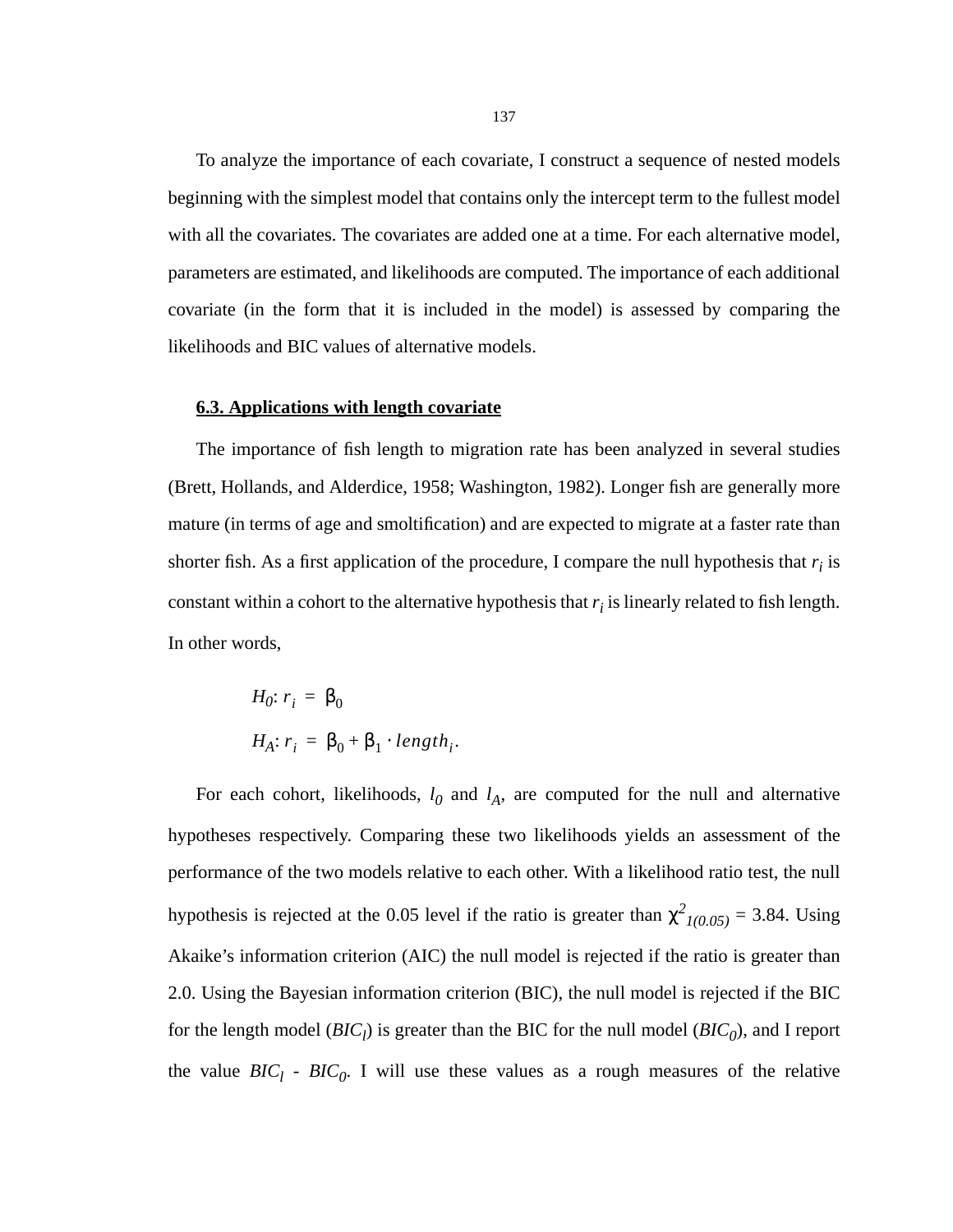performance of the two models.

Three sets of cohorts are analyzed in this section. The first two sets are Snake River spring chinook and steelhead analyzed in previous chapters. The third set is the mid-Columbia fall chinook.

### *results*

The results of the analysis of the 3 data sets are contained in [Table 6.1](#page-138-0) - [Table 6.5.](#page-143-0) These tables provide averages and standard deviations of length for each release group. Also contained in the tables are parameter estimates for the length model as well as log likelihoods for the null and alternative models, the ratios between the two, and the BIC values.

There is some support for the length model in the Snake River chinook cohorts ([Table](#page-138-0) [6.1](#page-138-0) and [Table 6.2](#page-139-0)). Nine out of the 18 cohorts had likelihood ratios greater than 2.0, which is the AIC value at which the null hypothesis is rejected, but the null model is only rejected for five out of 18 cases based on the BIC values. The parameter estimate results are somewhat contrary to what I expected, however. In 14 out of 18 cohorts,  $\hat{\beta}_1$  is negative, indicating that the model predicts increasing migration rate for decreasing fish lengths. This is also true for 8 out of the 9 cohorts that had likelihoods ratios greater than 2.0.

The results for the steelhead ([Table 6.3](#page-140-0) and [Table 6.4\)](#page-141-0) are similar to the Snake River chinook results. Five out of the 19 cohorts had likelihood ratios greater than 2.0, and three out 19 has positive BIC values, supporting the null model in most cases. Also, eight out of 19 had negative values for  $\hat{\beta}_1$ .

Although the length covariate appears to have some importance in the travel time model for these two groups, it would be difficult to implement the length model based on these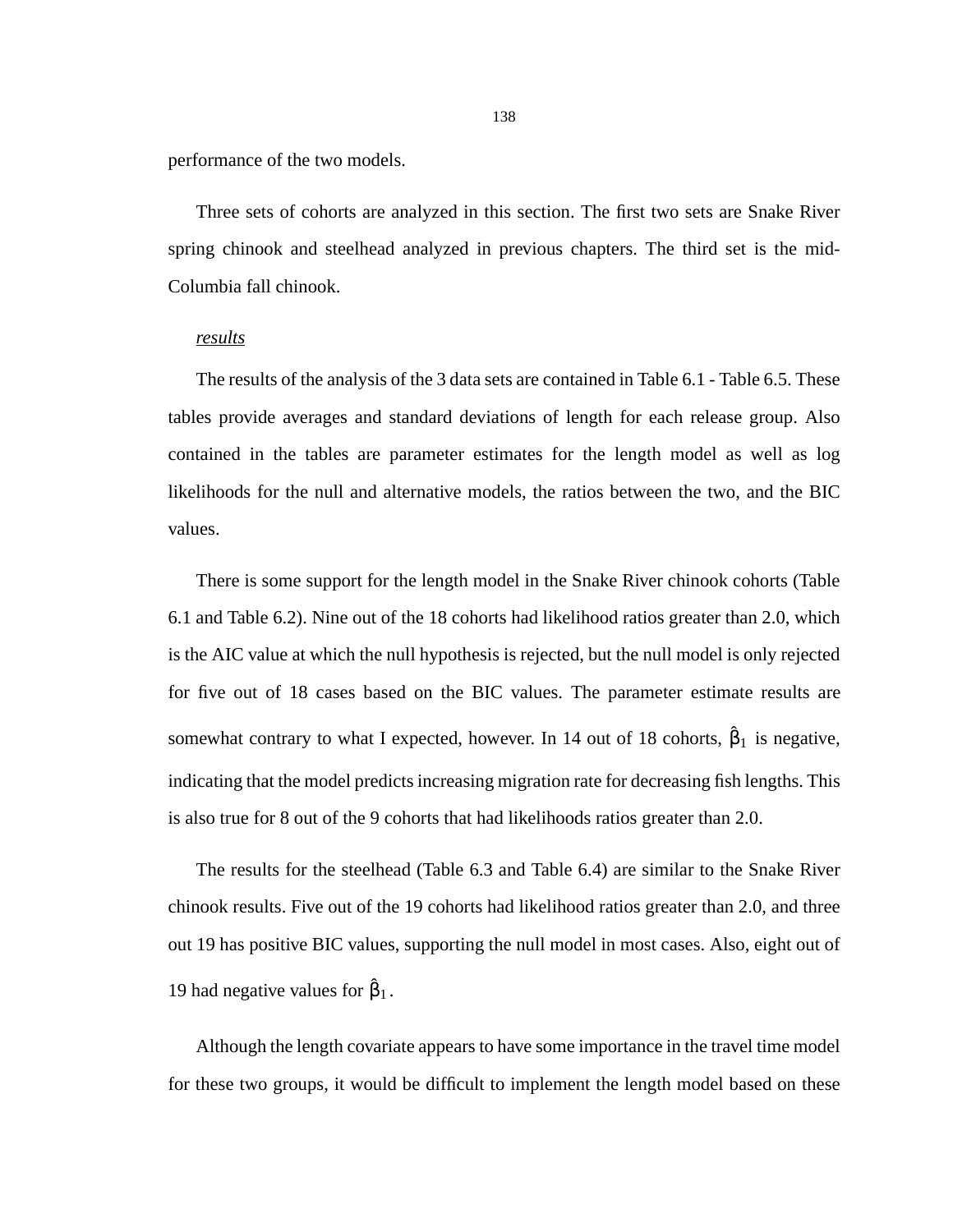| cohort         | # of | length |       |           | parameter estimates |          | likelihoods |           |       |            |
|----------------|------|--------|-------|-----------|---------------------|----------|-------------|-----------|-------|------------|
| #              | fish | mean   | s.d.  | $\beta_0$ | $\beta_I$           | $\sigma$ | $l_0$       | $l_A$     | ratio | <b>BIC</b> |
|                |      |        |       |           | 1989                |          |             |           |       |            |
| 1              | 55   | 128.25 | 9.28  | 3.61      | $-0.006$            | 4.42     | $-177.51$   | $-177.44$ | 0.15  | $-3.86$    |
| $\overline{2}$ | 57   | 128.18 | 10.51 | 4.99      | $-0.015$            | 7.02     | $-199.30$   | $-199.07$ | 0.46  | $-3.58$    |
| 3              | 43   | 128.21 | 12.47 | 10.42     | $-0.056$            | 7.26     | $-148.90$   | $-147.10$ | 3.60  | $-0.16$    |
| $\overline{4}$ | 64   | 134.77 | 12.06 | 15.49     | $-0.059$            | 9.97     | $-159.53$   | $-158.50$ | 2.06  | $-2.10$    |
| 5              | 69   | 126.26 | 18.92 | 12.81     | $-0.036$            | 8.34     | $-156.14$   | $-154.79$ | 2.70  | $-1.53$    |
| 6              | 66   | 124.61 | 18.06 | 9.53      | $-0.016$            | 7.75     | $-152.75$   | $-152.46$ | 0.59  | $-3.60$    |
| 7              | 64   | 115.88 | 17.39 | 4.16      | 0.030               | 11.26    | $-164.28$   | $-163.75$ | 1.04  | $-3.12$    |
|                |      |        |       |           | 1990                |          |             |           |       |            |
| 1              | 54   | 115.07 | 13.02 | 16.86     | $-0.069$            | 7.83     | $-114.29$   | $-112.20$ | 4.17  | 0.18       |
| $\mathfrak{2}$ | 66   | 118.95 | 14.24 | 15.49     | $-0.077$            | 10.07    | $-182.78$   | $-179.99$ | 5.58  | 1.39       |
| 3              | 52   | 117.13 | 15.14 | 9.54      | $-0.028$            | 5.90     | $-122.53$   | $-121.38$ | 2.29  | $-1.66$    |

<span id="page-138-0"></span>**Table 6.1** Results from the application of the individual covariate travel time model with length covariate to cohorts of Snake River "run-of-the-river" chinook. Note that a negative BIC value lends support to the null model (that is, the model without the length covariate).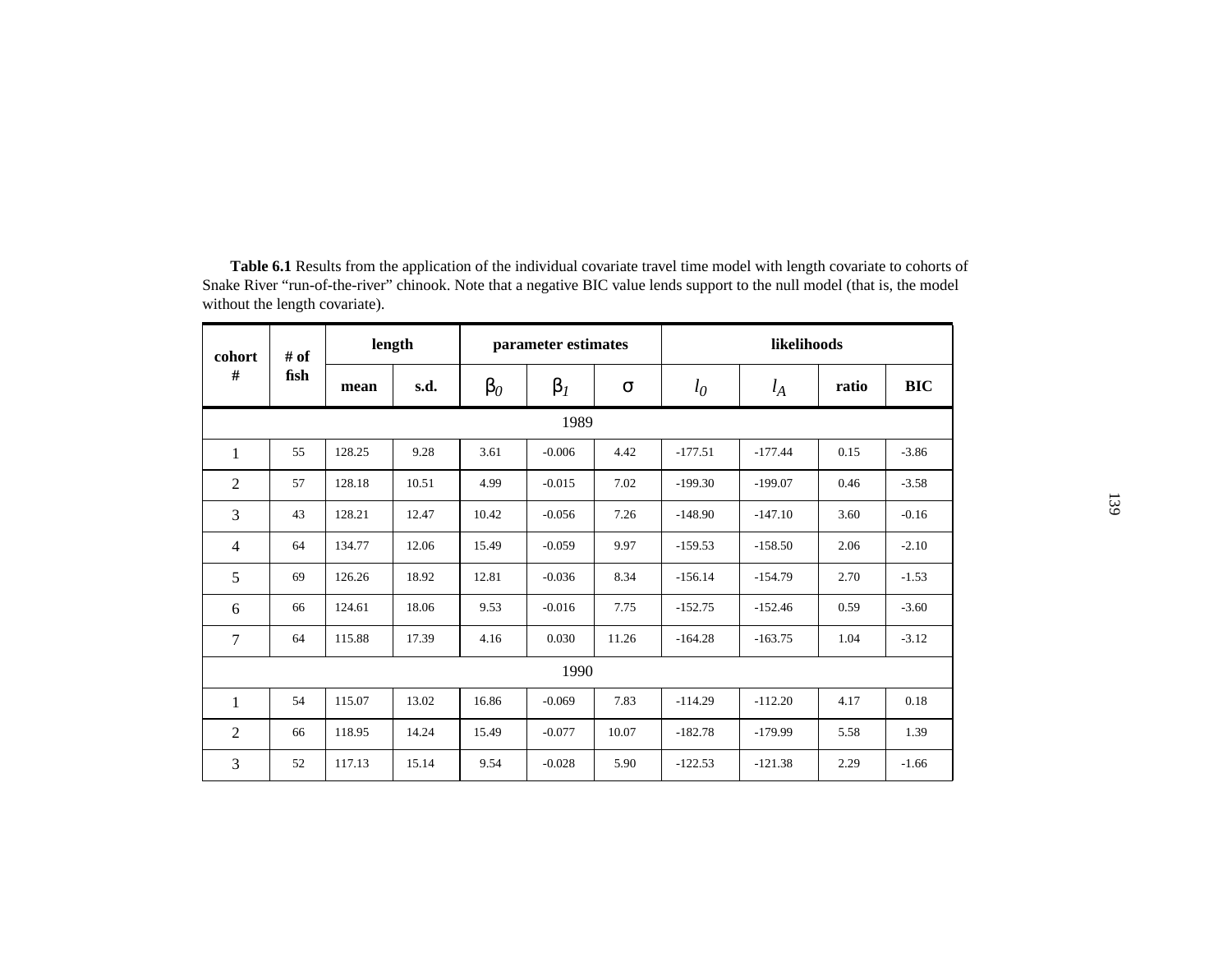| # of<br>cohort |      |        | length |           | parameter estimates |          |           | likelihoods |       |            |  |
|----------------|------|--------|--------|-----------|---------------------|----------|-----------|-------------|-------|------------|--|
| $\#$           | fish | mean   | s.d.   | $\beta_0$ | $\beta_I$           | $\sigma$ | $l_0$     | $l_A$       | ratio | <b>BIC</b> |  |
|                |      |        |        |           | 1991                |          |           |             |       |            |  |
| 1              | 55   | 124.22 | 12.06  | 4.00      | $-0.009$            | 4.82     | $-178.31$ | $-178.14$   | 0.33  | $-3.67$    |  |
| $\overline{2}$ | 66   | 128.32 | 9.84   | 9.03      | $-0.039$            | 6.02     | $-197.19$ | $-195.71$   | 2.97  | $-1.22$    |  |
| 3              | 51   | 127.88 | 10.16  | 5.61      | 0.004               | 8.35     | $-135.23$ | $-135.22$   | 0.01  | $-3.92$    |  |
|                |      |        |        |           | 1992                |          |           |             |       |            |  |
| $\mathbf{1}$   | 50   | 130.00 | 9.32   | 8.14      | $-0.032$            | 5.51     | $-147.50$ | $-146.59$   | 1.82  | $-2.10$    |  |
|                |      |        |        |           | 1993                |          |           |             |       |            |  |
| 1              | 60   | 127.08 | 10.77  | 1.67      | 0.015               | 5.18     | $-182.64$ | $-182.25$   | 0.79  | $-3.31$    |  |
| $\overline{2}$ | 46   | 123.72 | 11.22  | 10.29     | $-0.047$            | 4.54     | $-124.04$ | $-120.45$   | 7.18  | 3.35       |  |
| 3              | 64   | 120.33 | 13.07  | 3.21      | 0.041               | 6.92     | $-135.87$ | $-134.53$   | 2.68  | $-1.48$    |  |
| $\overline{4}$ | 57   | 122.02 | 10.87  | 12.48     | $-0.009$            | 7.41     | $-95.49$  | $-95.47$    | 0.04  | $-4.00$    |  |
| 5              | 74   | 121.14 | 18.26  | $-4.94$   | 0.148               | 15.13    | $-154.11$ | $-148.98$   | 10.27 | 5.97       |  |

<span id="page-139-0"></span>**Table 6.2** Results from the application of the individual covariate travel time model with length covariate to cohorts of Snake River "run-of-the-river" chinook. Note that a negative BIC value lends support to the null model (that is, the model without the length covariate).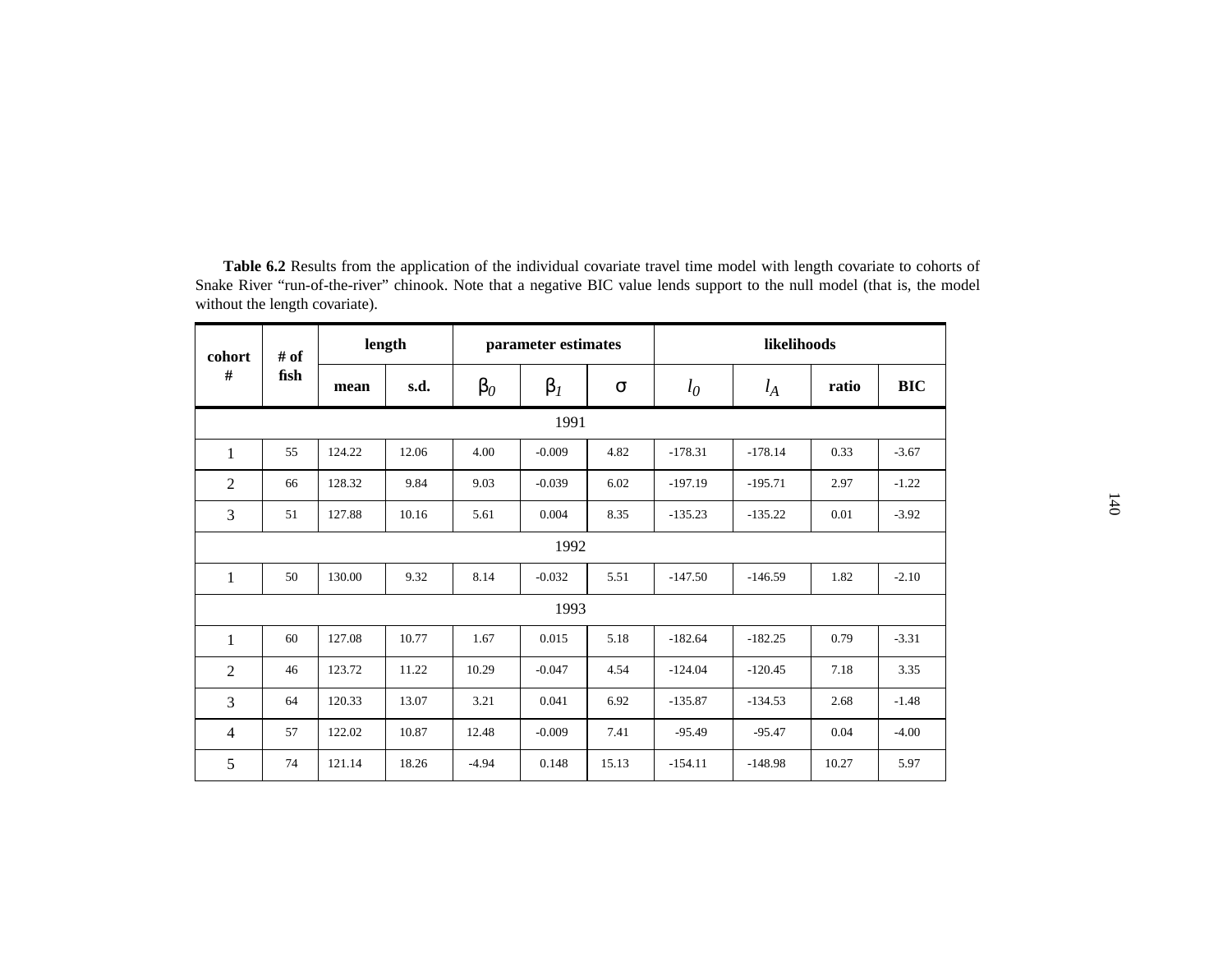| cohort<br>#    | # of<br>fish | length |       | parameter estimates |           |          | likelihoods |           |       |            |  |
|----------------|--------------|--------|-------|---------------------|-----------|----------|-------------|-----------|-------|------------|--|
|                |              | mean   | s.d.  | $\beta_0$           | $\beta_I$ | $\sigma$ | $l_0$       | $l_A$     | ratio | <b>BIC</b> |  |
| 1989           |              |        |       |                     |           |          |             |           |       |            |  |
| $\mathbf{1}$   | 64           | 185.89 | 29.98 | 27.94               | $-0.042$  | 12.62    | $-84.61$    | $-83.51$  | 2.20  | $-1.96$    |  |
| $\overline{2}$ | 79           | 182.48 | 20.62 | 8.13                | 0.058     | 17.19    | $-126.17$   | $-125.68$ | 0.97  | $-3.40$    |  |
| 3              | 47           | 168.94 | 17.28 | 18.66               | $-0.019$  | 11.69    | $-90.22$    | $-90.16$  | 0.11  | $-3.74$    |  |
| 1990           |              |        |       |                     |           |          |             |           |       |            |  |
| $\mathbf{1}$   | 61           | 182.57 | 23.54 | 15.63               | $-0.011$  | 9.93     | $-101.38$   | $-101.30$ | 0.17  | $-3.94$    |  |
| $\overline{2}$ | 95           | 176.74 | 14.80 | 0.67                | 0.067     | 6.84     | $-158.91$   | $-154.53$ | 8.76  | 4.21       |  |
| 3              | 146          | 171.97 | 16.02 | 8.33                | 0.021     | 12.01    | $-287.36$   | $-287.11$ | 0.50  | $-4.49$    |  |
| $\overline{4}$ | 68           | 173.94 | 16.79 | 6.42                | 0.015     | 13.98    | $-168.08$   | $-168.02$ | 0.11  | $-4.10$    |  |
| 5              | 61           | 169.43 | 17.40 | 11.38               | $-0.014$  | 8.22     | $-128.11$   | $-127.93$ | 0.35  | $-3.76$    |  |

<span id="page-140-0"></span>**Table 6.3** Results from the application of the individual covariate travel time model with length covariate to cohorts of Snake River steelhead. Note that a negative BIC value lends support to the null model (that is, the model without the length covariate).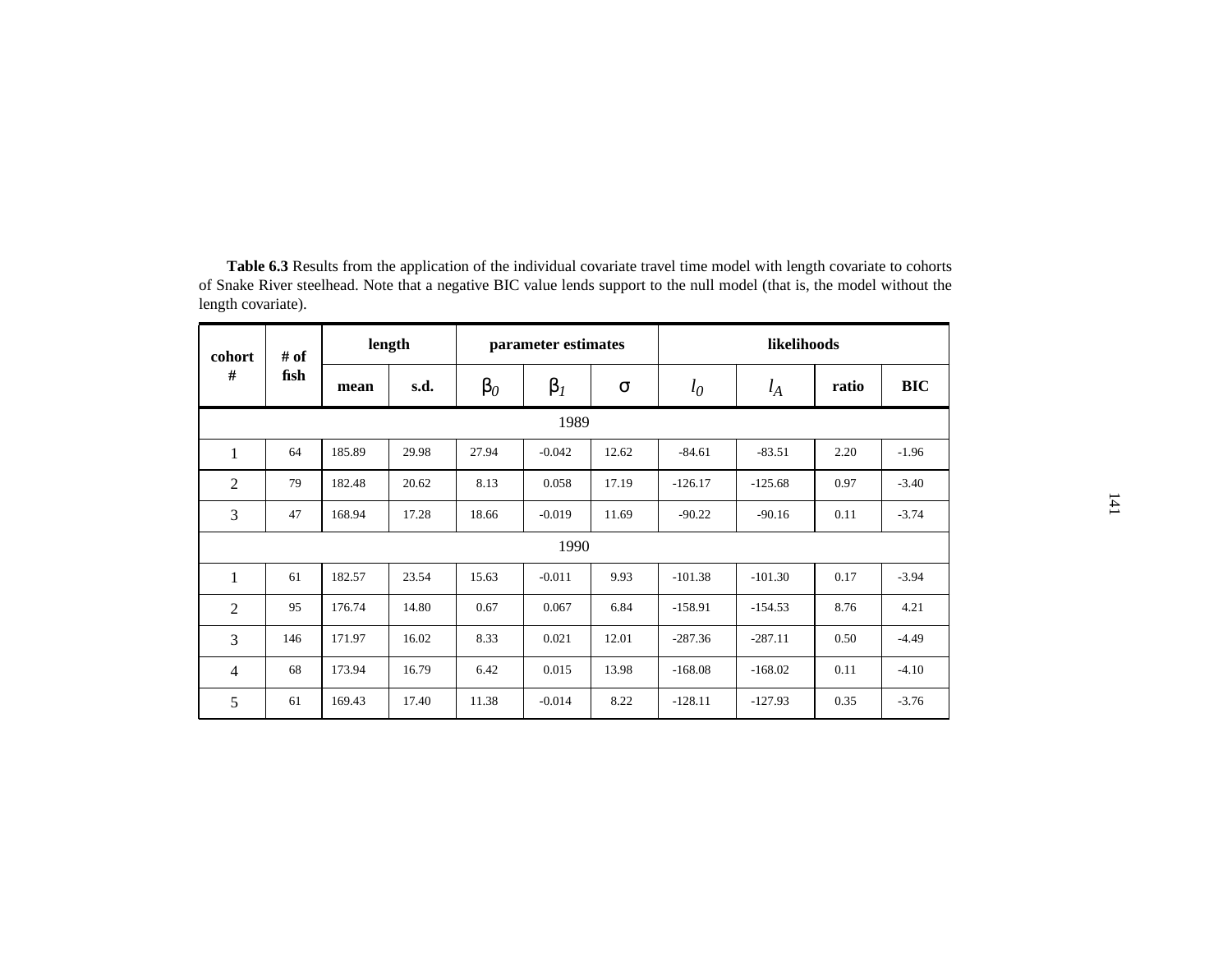| cohort<br>$\#$ | # of<br>fish | length |       | parameter estimates |           |       | likelihoods |           |       |            |  |
|----------------|--------------|--------|-------|---------------------|-----------|-------|-------------|-----------|-------|------------|--|
|                |              | mean   | s.d.  | $\beta_0$           | $\beta_I$ | σ     | $l_0$       | $l_A$     | ratio | <b>BIC</b> |  |
| 1991           |              |        |       |                     |           |       |             |           |       |            |  |
| 1              | 50           | 181.12 | 16.12 | 6.17                | 0.023     | 7.15  | $-89.39$    | $-89.07$  | 0.64  | $-3.27$    |  |
| $\overline{2}$ | 126          | 178.67 | 15.29 | 24.78               | $-0.055$  | 10.62 | $-201.54$   | $-199.96$ | 3.15  | $-1.69$    |  |
| 3              | 56           | 173.95 | 16.23 | 13.99               | $-0.005$  | 9.45  | $-94.36$    | $-94.35$  | 0.02  | $-4.01$    |  |
| $\overline{4}$ | 51           | 165.82 | 17.33 | 11.55               | 0.050     | 12.75 | $-68.50$    | $-68.23$  | 0.54  | $-3.39$    |  |
| 1992           |              |        |       |                     |           |       |             |           |       |            |  |
| 1              | 67           | 181.40 | 17.63 | 8.21                | 0.011     | 6.40  | $-114.00$   | $-113.84$ | 0.31  | $-3.89$    |  |
| $\overline{2}$ | 154          | 176.60 | 17.70 | 17.05               | $-0.014$  | 10.23 | $-245.01$   | $-244.83$ | 0.36  | $-4.68$    |  |
| 3              | 90           | 171.41 | 14.71 | 15.14               | $-0.038$  | 7.34  | $-214.97$   | $-213.39$ | 3.15  | $-1.35$    |  |
| 1993           |              |        |       |                     |           |       |             |           |       |            |  |
| 1              | 50           | 178.28 | 21.30 | 7.47                | 0.032     | 10.85 | $-88.79$    | $-88.35$  | 0.88  | $-3.03$    |  |
| $\overline{2}$ | 87           | 177.00 | 20.10 | $-3.21$             | 0.114     | 9.44  | $-123.06$   | $-115.73$ | 14.66 | 10.19      |  |
| 3              | 59           | 173.93 | 19.03 | $-13.20$            | 0.183     | 17.88 | $-100.69$   | $-97.86$  | 5.66  | 1.59       |  |
| $\overline{4}$ | 40           | 175.38 | 16.32 | 10.32               | 0.032     | 12.18 | $-64.90$    | $-64.77$  | 0.26  | $-3.43$    |  |

<span id="page-141-0"></span>**Table 6.4** Results from the application of the individual covariate travel time model with length covariate to cohorts of Snake River steelhead. Note that a negative BIC value lends support to the null model (that is, the model without the length covariate).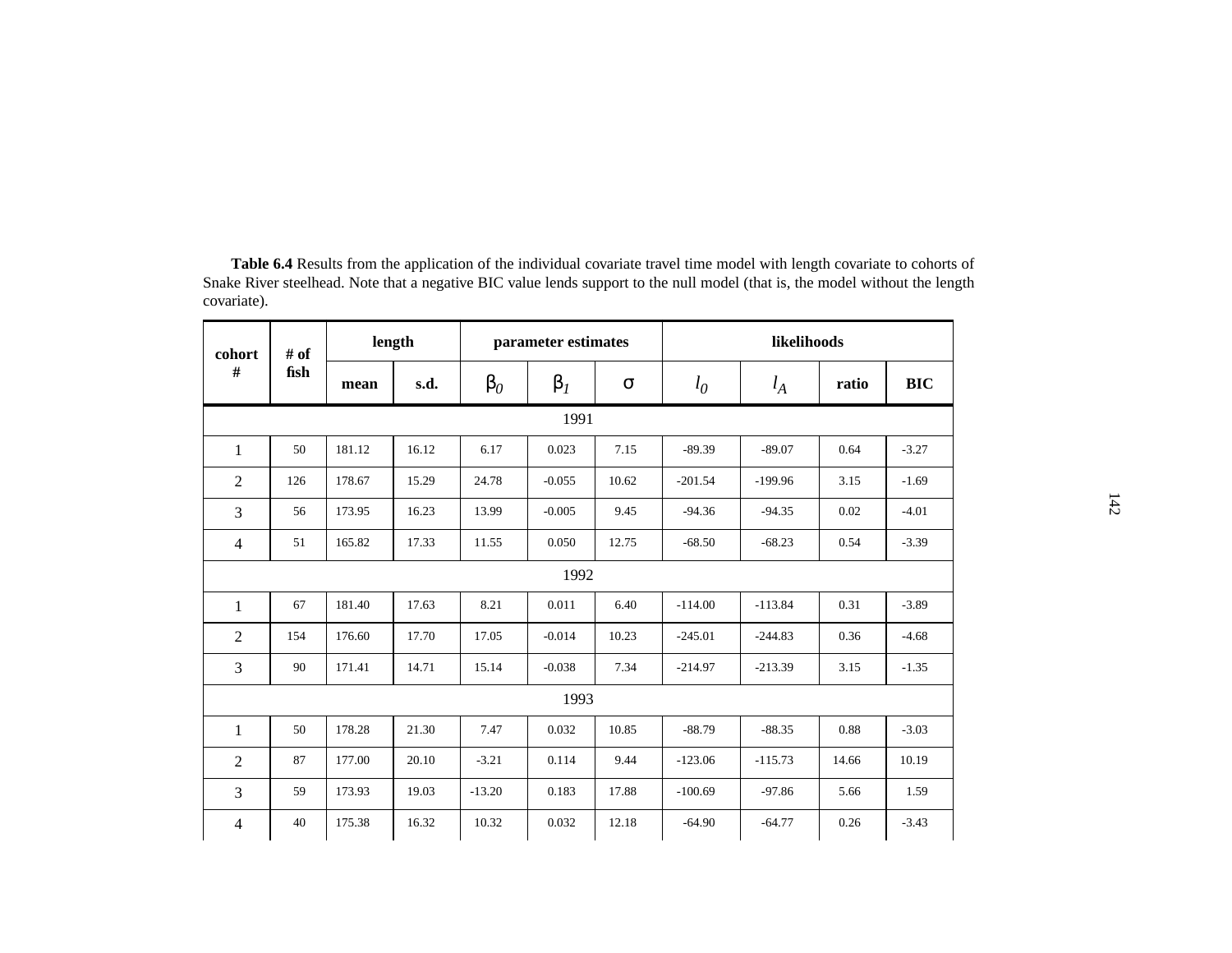data because of the variability in parameter estimates. More information will be required to understand why the relationship between migration rate and fish length is sometimes positive and sometimes negative.

The results for the mid-Columbia fall chinook [\(Table 6.5\)](#page-143-0) strongly support the inclusion of the length covariate in the travel time model. All the BIC values are positive, with 4 out 5 values greater than 10.0. Also there is consistency in the values of  $\hat{\beta}_0$  and  $\hat{\beta}_1$ , with most estimates of  $\beta_0$  in the 3.0 - 5.0 range and most estimates of  $\beta_1$  in the 0.10 to 0.14 range. Thus, including length information in the travel time model for these fish would be quite useful.

## **6.4. Multiple covariate model**

In this section I will extend the individual covariate model to include several covariates. This approach is useful when fish are released over an extended period of time so that there is not only variability in population traits but also in river conditions. It is also useful when sample sizes for individual release groups are small, and cohorts of adequate sample size cannot be formed from fish released over a short period of time. I apply this model to two groups: fall chinook tagged in the Snake River above Lower Granite Dam during the years 1991-1993, and wild sockeye tagged at Rock Island dam on the mid-Columbia during the years 1992 and 1993 and recaptured at McNary Dam.

In addition to the length covariate, I also incorporate the covariates date of release, river temperature at release, and average river flow during the individual's migration period. For this analysis I add the covariates one at a time in sequential linear models. I chose to do this for the sake of simplicity, but the covariates could be incorporated in nonlinear models based on salmon behavior. Since the covariates are being added one at a time, the importance of adding the new covariate to the previous model is observed. I add the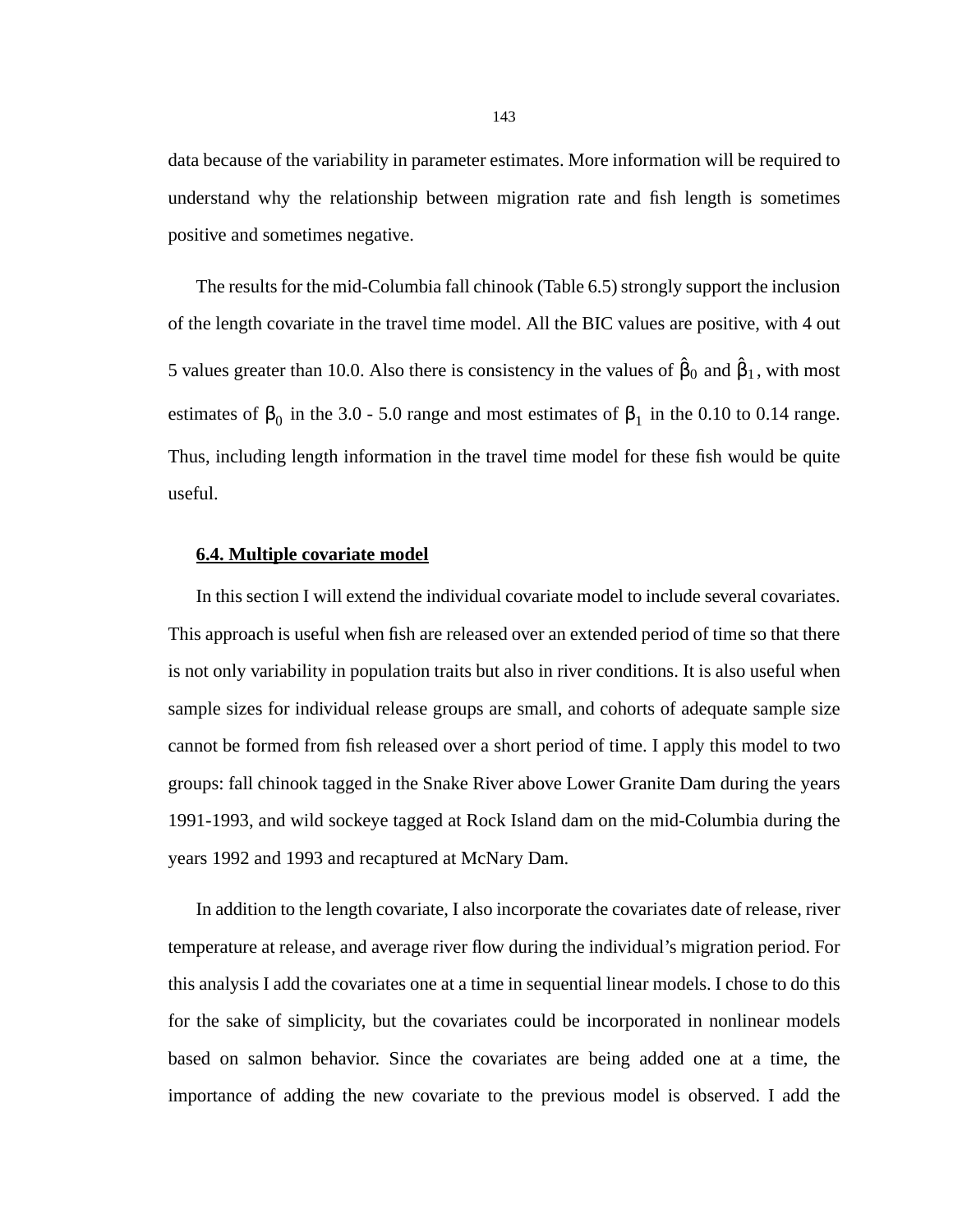| cohort<br>#    | # of<br>fish | length |      | parameter estimates |           |          | likelihoods |           |       |            |  |
|----------------|--------------|--------|------|---------------------|-----------|----------|-------------|-----------|-------|------------|--|
|                |              | mean   | s.d. | $\beta_0$           | $\beta_I$ | $\sigma$ | $l_0$       | $l_A$     | ratio | <b>BIC</b> |  |
| 1991           |              |        |      |                     |           |          |             |           |       |            |  |
| $\overline{2}$ | 97           | 63.32  | 4.38 | $-0.60$             | 0.062     | 6.86     | $-393.05$   | $-390.38$ | 5.33  | 0.76       |  |
| 1992           |              |        |      |                     |           |          |             |           |       |            |  |
| $\mathbf{1}$   | 75           | 71.37  | 7.16 | $-5.11$             | 0.125     | 5.58     | $-288.71$   | $-264.16$ | 49.11 | 44.79      |  |
| $\overline{4}$ | 63           | 69.00  | 7.21 | $-3.64$             | 0.102     | 4.60     | $-239.05$   | $-219.76$ | 38.57 | 34.43      |  |
| 1993           |              |        |      |                     |           |          |             |           |       |            |  |
| 1              | 61           | 66.80  | 6.49 | $-5.36$             | 0.145     | 3.99     | $-222.15$   | $-195.54$ | 53.21 | 49.10      |  |
| 3              | 115          | 66.20  | 5.46 | $-4.96$             | 0.134     | 5.92     | $-425.60$   | $-404.48$ | 42.24 | 37.50      |  |

<span id="page-143-0"></span>**Table 6.5** Results from the application of the individual covariate travel time model with length covariate to cohorts of mid Columbia fall chinook. Note that a negative BIC value lends support to the null model (that is, the model without the length covariate).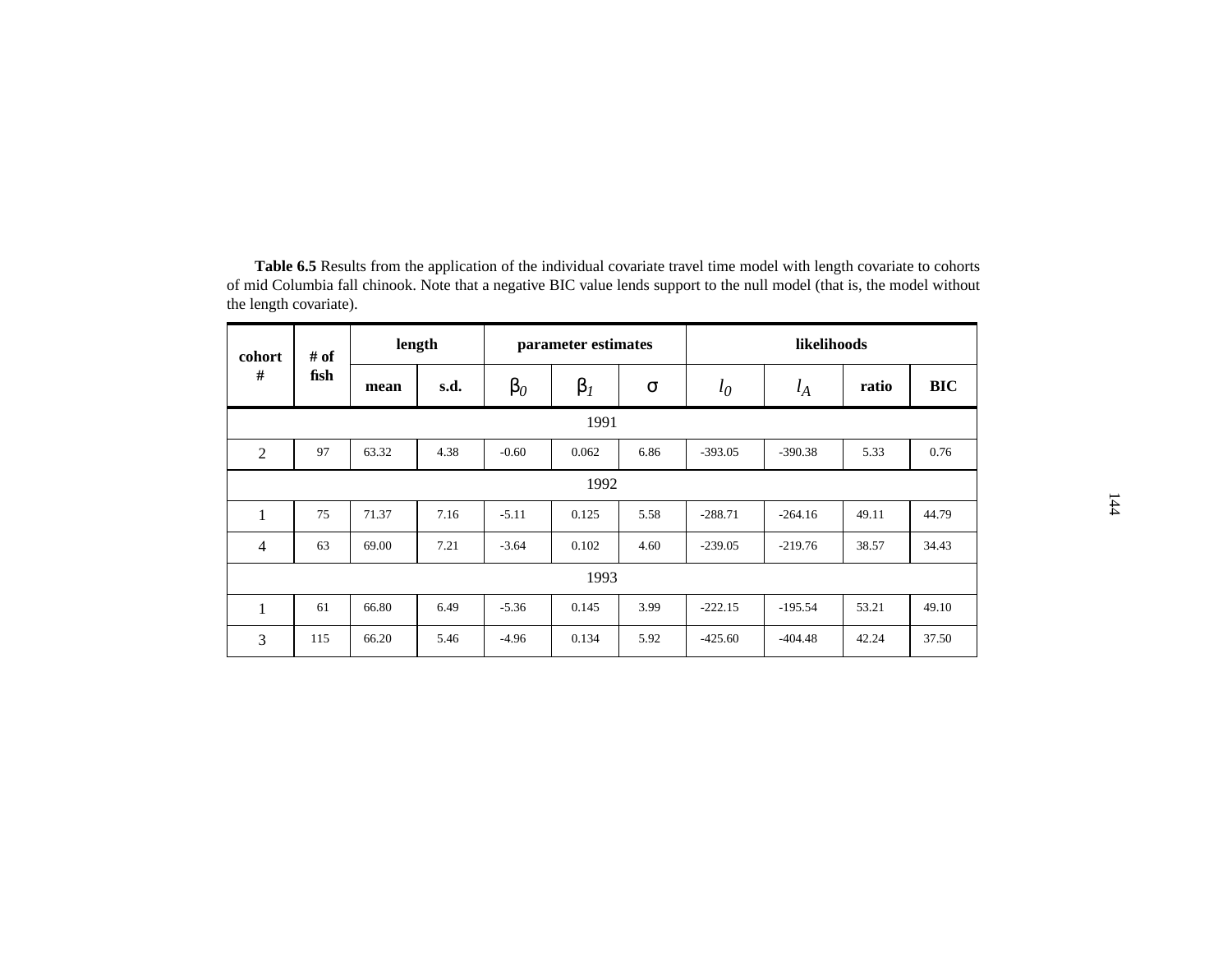covariates as a multiple linear model in the following nested sequence:

$$
H_0: r_i = \beta_0
$$
  
\n
$$
H_1: r_i = \beta_0 + \beta_1 \cdot X_{1i}
$$
  
\n
$$
H_2: r_i = \beta_0 + \beta_1 \cdot X_{i1} + \beta_2 \cdot X_{2i}
$$
  
\n
$$
H_3: r_i = \beta_0 + \beta_1 \cdot X_{i1} + \beta_2 \cdot X_{2i} + \beta_3 \cdot X_{3i}
$$
  
\n
$$
H_4: r_i = \beta_0 + \beta_1 \cdot X_{i1} + \beta_2 \cdot X_{2i} + \beta_3 \cdot X_{3i} + \beta_4 \cdot X_{4i}
$$

where

 $X<sub>I</sub>$  = fish length (in mm),

 $X_2$  = average river flow during the migration period (kcfs),

 $X_3$  = Julian date of release, and

 $X_4$  = river temperature (degrees centigrade) at time of release.

Other sequences could also have been used.

I apply this sequence of models to each year of data from both data sets. I estimate parameters ( $\beta$ 's and  $\sigma$ ) and report likelihoods for each model. The effect of added covariates can be assessed by computing likelihood ratios between successive models and by comparing BIC values. Note that in this case, I report BIC values for the individual models, so that any of the two models can be compared directly, with the simpler model (that is, the one with fewer parameters) being rejected if it has a lower BIC value.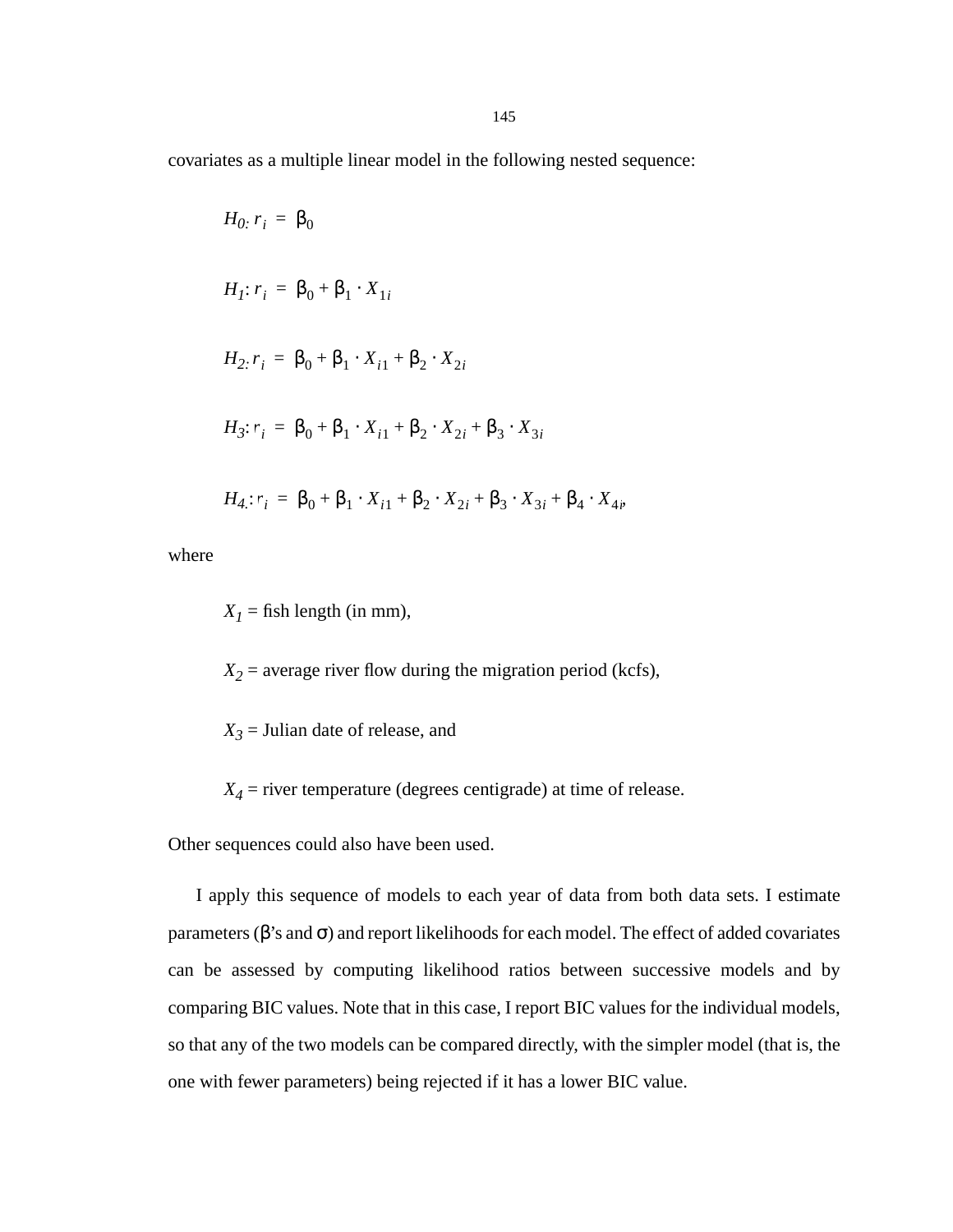### *results*

The results for the Snake River fall chinook are contained in [Table 6.6](#page-146-0). The covariate date of release is extremely important in all three years, with likelihood ratio values ranging from 22.86 to 104.28 larger than the next smaller model nested within (i.e., comparing the model with length flow and date to the one with length and flow). On the other hand, the temperature covariate is never important, with likelihood ratio values ranging from 0.0 to 0.79 larger than those of the model nested within. Length and flow both appear to be important covariates, but the results are not as strong as with the date covariate, particularly in the 1992 data. For all three years, it appears that the best model is the one with length, flow, and date (model 3).

The results for the sockeye are contained in [Table 6.6](#page-146-0). The length covariate appears to be the most important with large increases in the likelihoods relative to the null model. Flow is also important, with large increases in the likelihoods associated with adding this covariate to the model. Also, date appears to be an important covariate but not as important as the previous two. In both years, temperature had little effect on the model. The order of inclusion may have some importance on the relative importance of the covariates, but it appears that the best model should incorporate length, flow, and date, as with the fall chinook.

### *log likelihood versus log sigma*

An interesting result is observed by plotting log likelihood versus log sigma for the 5 alternative models in each of the three years ([Figure 6.1](#page-148-0)). In each year the relationship between these two variables is almost perfectly linear. The inverse relationship indicates that some of the variability in arrival times that was attributed to random movement in the null model is actually the result of population heterogeneity. Thus the more relevant information about the individuals available, the more precise the predictions about arrival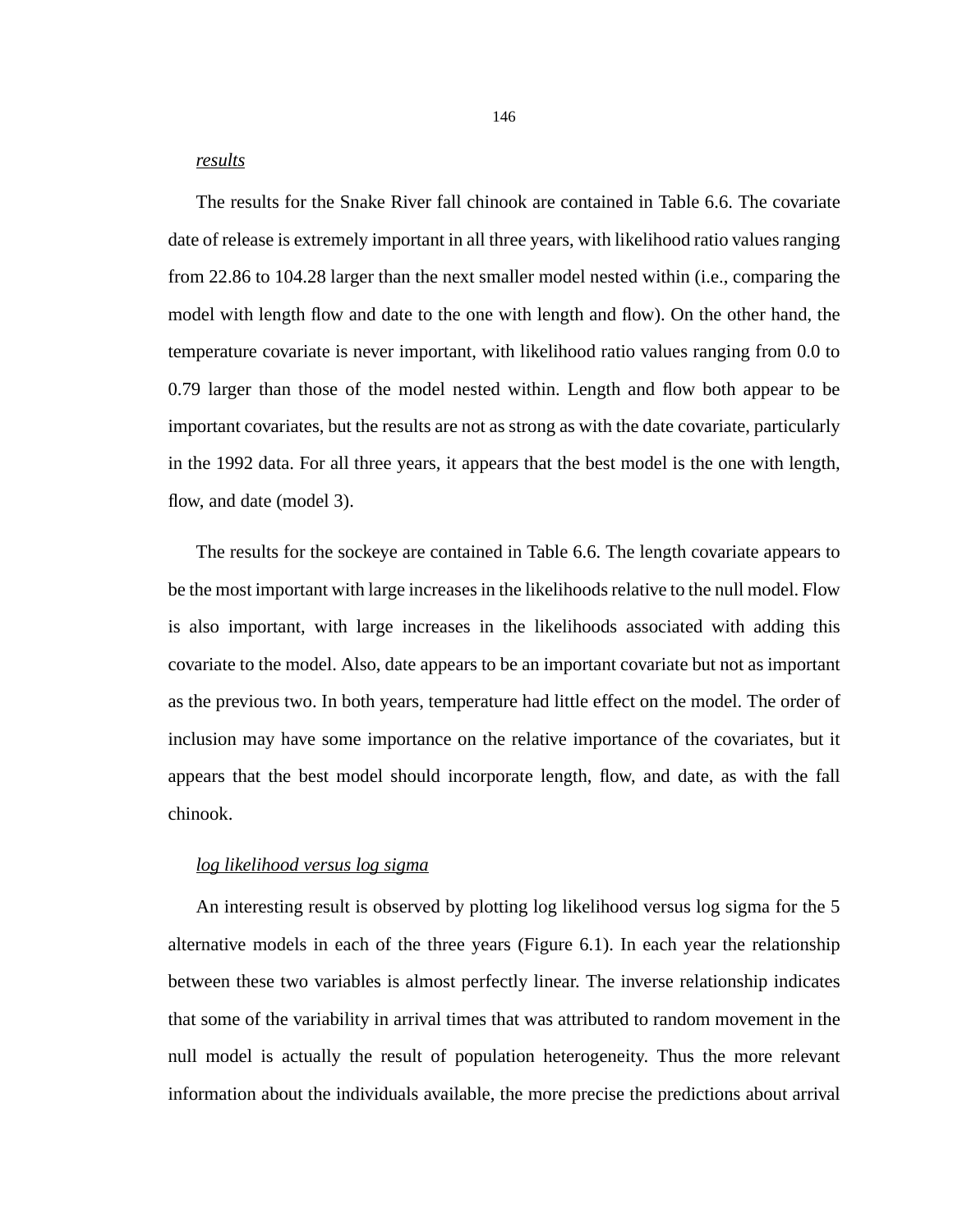|                | parameter estimates |                     |                     |                     |                     |          | likelihoods |        |            |  |
|----------------|---------------------|---------------------|---------------------|---------------------|---------------------|----------|-------------|--------|------------|--|
| hypothesis     | $\beta_0$<br>(int.) | $\beta_I$<br>(len.) | $\beta_2$<br>(flow) | $\beta_3$<br>(date) | $\beta_4$<br>(temp) | $\sigma$ | lik.        | ratio  | $BIC_i$    |  |
|                | 1991                |                     | $n = 32$            |                     |                     |          |             |        |            |  |
| $\mathbf{0}$   | 1.41                |                     |                     |                     |                     | 4.91     | $-142.04$   |        | $-291.01$  |  |
| $\mathbf{1}$   | $-1.56$             | 0.044               |                     |                     |                     | 4.18     | $-136.90$   | 10.27  | $-284.20$  |  |
| $\overline{c}$ | $-3.41$             | 0.050               | 0.028               |                     |                     | 3.74     | $-133.31$   | 17.45  | $-280.48$  |  |
| 3              | $-17.07$            | $-0.019$            | 0.072               | 0.099               |                     | 2.61     | $-121.88$   | 40.31  | $-261.09$  |  |
| $\overline{4}$ | $-16.79$            | $-0.018$            | 0.072               | 0.097               | $-0.0137$           | 2.61     | $-121.86$   | 40.34  | $-264.51$  |  |
|                | 1992                |                     |                     |                     | $n = 40$            |          |             |        |            |  |
| $\mathbf{0}$   | 3.03                |                     |                     |                     |                     | 11.27    | $-164.59$   |        | $-336.56$  |  |
| $\mathbf{1}$   | $-2.25$             | 0.069               |                     |                     |                     | 10.58    | $-162.07$   | 5.05   | $-335.20$  |  |
| $\overline{2}$ | $-5.66$             | 0.074               | 0.074               |                     |                     | 10.20    | $-160.61$   | 7.96   | $-335.98$  |  |
| 3              | $-43.91$            | 0.004               | 0.343               | 0.234               |                     | 5.95     | $-139.04$   | 51.10  | $-296.52$  |  |
| $\overline{4}$ | $-42.78$            | 0.010               | 0.331               | 0.215               | 0.1082              | 5.89     | $-138.65$   | 51.89  | $-299.43$  |  |
|                | 1993<br>$n = 251$   |                     |                     |                     |                     |          |             |        |            |  |
| $\mathbf{0}$   | 1.42                |                     |                     |                     |                     | 6.89     | $-1174.27$  |        | $-2359.59$ |  |
| $\mathbf{1}$   | $-1.07$             | 0.034               |                     |                     |                     | 6.05     | $-1156.74$  | 35.07  | $-2330.06$ |  |
| $\overline{c}$ | $-3.39$             | 0.043               | 0.023               |                     |                     | 4.90     | $-1119.92$  | 108.70 | $-2217.74$ |  |
| 3              | $-15.43$            | 0.014               | 0.053               | 0.076               |                     | 3.73     | $-1067.78$  | 212.98 | $-2163.19$ |  |
| 4              | $-15.43$            | 0.014               | 0.053               | 0.075               | 0.0002              | 3.73     | $-1067.78$  | 212.98 | $-2168.71$ |  |

<span id="page-146-0"></span>**Table 6.6** Results of the application of the individual covariate model to Snake River fall chinook. Note that the BIC values are reported for each of the hypotheses. When two hypotheses are compared, the simpler model is not rejected if it has a larger BIC value than the more complex model.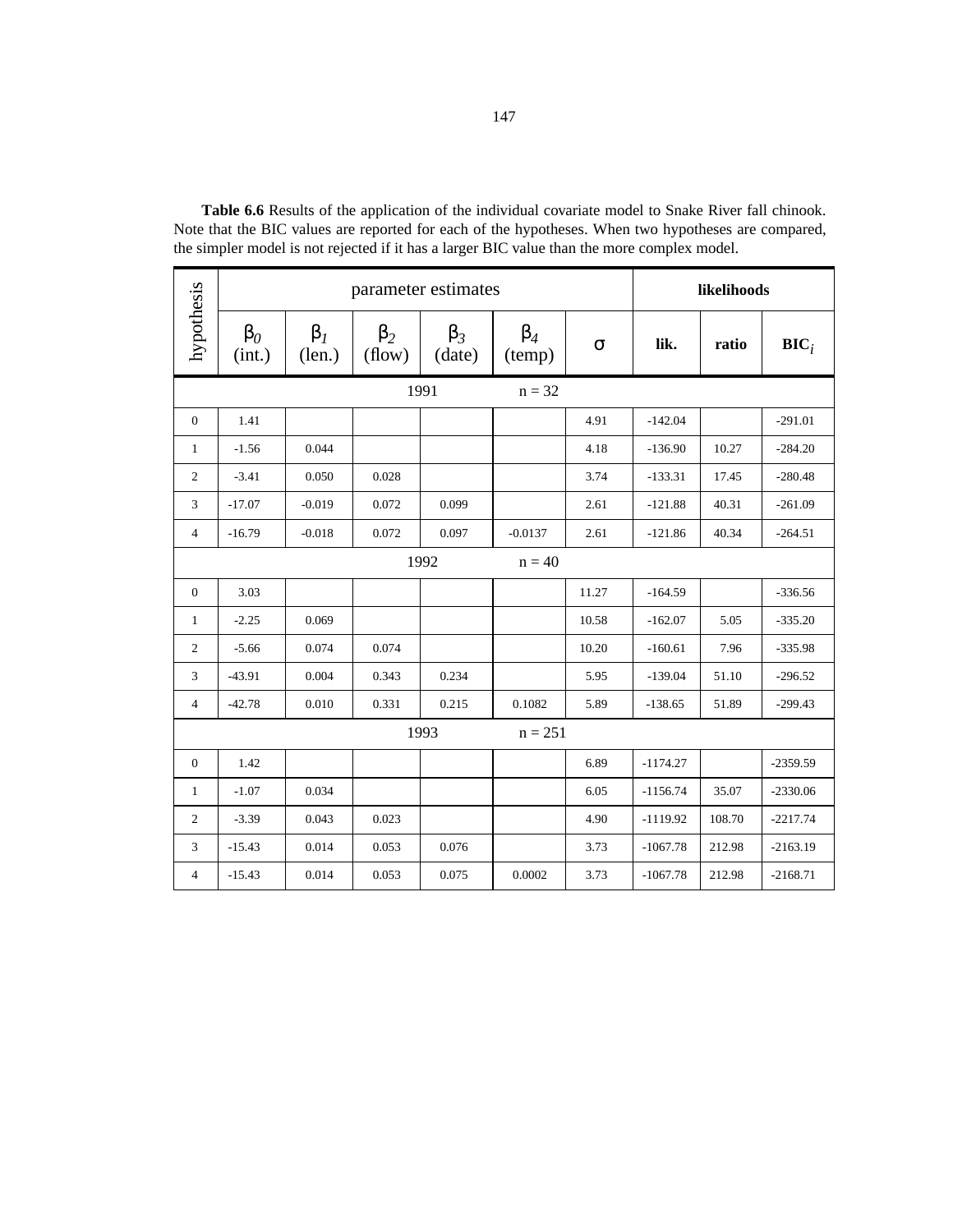|                |                     | parameter estimates | likelihoods         |                     |                     |          |            |        |                  |
|----------------|---------------------|---------------------|---------------------|---------------------|---------------------|----------|------------|--------|------------------|
| hypothesis     | $\beta_0$<br>(int.) | $\beta_I$<br>(len.) | $\beta_2$<br>(flow) | $\beta_3$<br>(date) | $\beta_4$<br>(temp) | $\sigma$ | lik.       | ratio  | $\mathbf{BIC}_i$ |
|                | 1992                |                     | $n = 148$           |                     |                     |          |            |        |                  |
| $\mathbf{0}$   | 16.37               |                     |                     |                     |                     | 35.11    | $-495.68$  |        | $-1001.35$       |
| $\mathbf{1}$   | $-14.50$            | 0.265               |                     |                     |                     | 29.63    | $-470.42$  | 50.53  | $-955.83$        |
| 2              | $-46.60$            | 0.292               | 0.504               |                     |                     | 26.58    | $-454.35$  | 82.67  | $-928.69$        |
| 3              | $-63.34$            | 0.266               | 0.459               | 0.192               |                     | 25.95    | $-451.00$  | 89.37  | $-926.99$        |
| $\overline{4}$ | $-63.62$            | 0.267               | 0.461               | 0.193               | 0.0015              | 25.99    | $-451.00$  | 89.37  | $-931.98$        |
| 1993           |                     |                     |                     | $n = 521$           |                     |          |            |        |                  |
| $\theta$       | 21.24               |                     |                     |                     |                     | 40.83    | $-1627.24$ |        | $-3266.99$       |
| 1              | $-33.85$            | 0.612               |                     |                     |                     | 31.24    | $-1499.07$ | 256.35 | $-3016.91$       |
| 2              | $-34.55$            | 0.497               | 0.099               |                     |                     | 30.59    | $-1477.03$ | 300.43 | $-2979.08$       |
| 3              | $-22.91$            | 0.609               | 0.142               | $-0.213$            |                     | 30.07    | $-1470.02$ | 314.45 | $-2971.31$       |
| $\overline{4}$ | $-23.15$            | 0.610               | 0.143               | $-0.212$            | 0.0002              | 30.17    | $-1470.00$ | 314.47 | $-2977.54$       |

**Table 6.7** Results of the application of the individual covariate model to mid-Columbia sockeye. Note that the BIC values are reported for each of the hypotheses. When two hypotheses are compared, the simpler model is not rejected if it has a larger BIC value than the more complex model.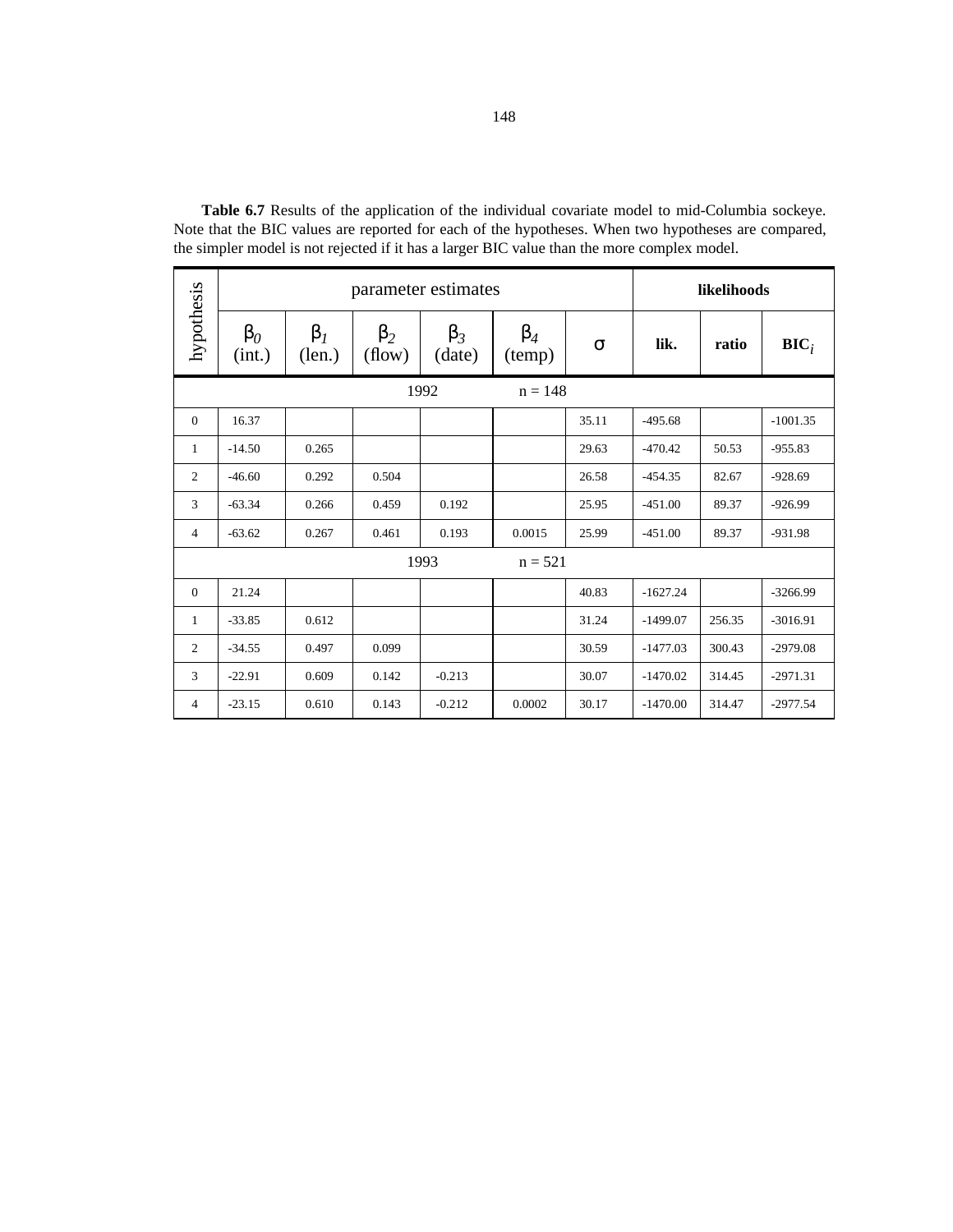<span id="page-148-0"></span>

**Figure 6.1** Plots of log likelihood versus log σ for the 5 alternative models.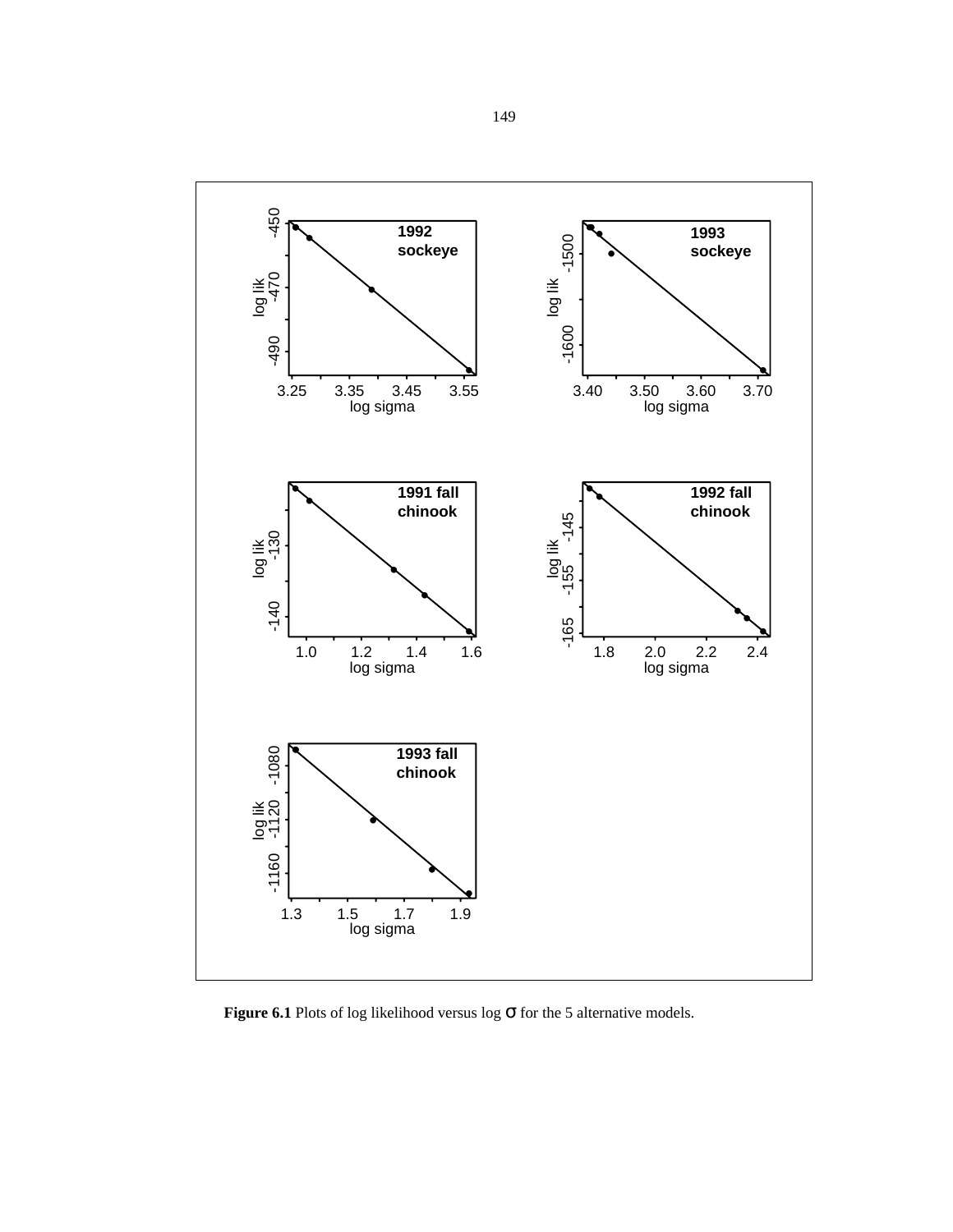times will be. This analysis found that the covariates fish length, river flow, and date of release are important; other covariates may also be determined to be important, further increasing the precision.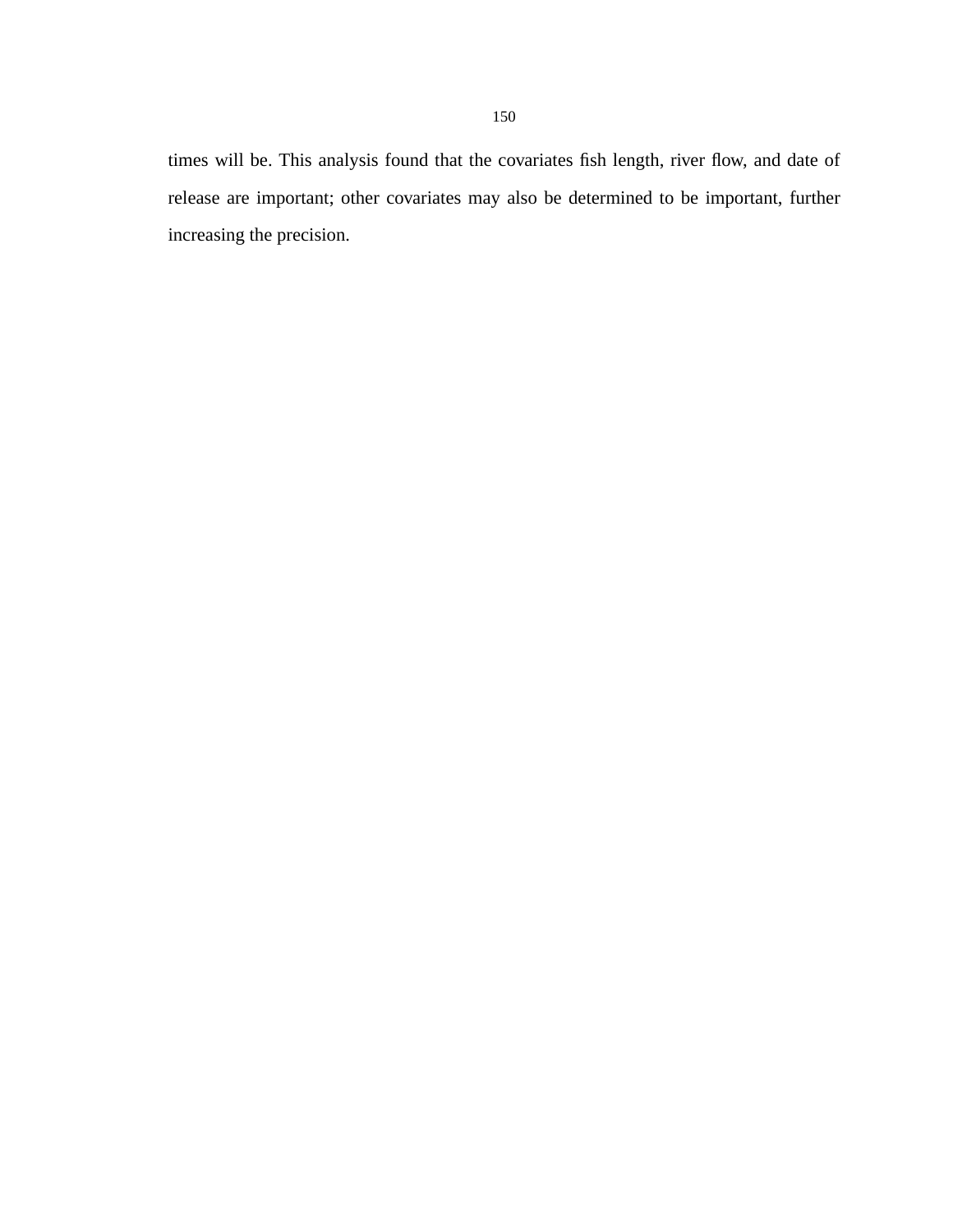# **7. Movements of individuals**

#### **7.1. Introduction and motivation**

In constructing models of the dispersal of organisms, one of the basic choices is whether to focus on individuals or populations. This choice is often dictated by the objective of the model. For instance, models of the spread of populations on the time scale of generations needn't be concerned with individual movements. On the other hand, most population dispersal models do make assumptions about the movements of individuals, and, particularly if the model operates on relatively short time scales, it is often informative to determine the validity of the assumptions. Analyzing data of individual movements is a means of doing this.

One of the assumptions of the travel time model described previously (equations (4.7) and (4.8)) is that the movements of individuals follow a Wiener drift process. A restrictive property of this process is that disjoint movement increments are independent, no matter how fine the time scale. Clearly this property is limiting in describing the movement of animals. In the short term, an animal moving at a particular velocity will likely continue at that velocity. In the longer term, however, independent increments may be realistic.

Analyzing group release travel time data, as I have done in previous chapters, cannot confirm the Wiener drift process assumption. With this type of data, information about individual movements is lost, and several different movement processes could produce similar arrival distributions. To overcome these limitations, I analyze the movements of juvenile salmonids observed in radio-tracking experiments. I compare these data to two models: the Wiener process and a model based on the Ornstein-Uhlenbeck process. This latter model has the following two properties: 1) In the short term, disjoint increments are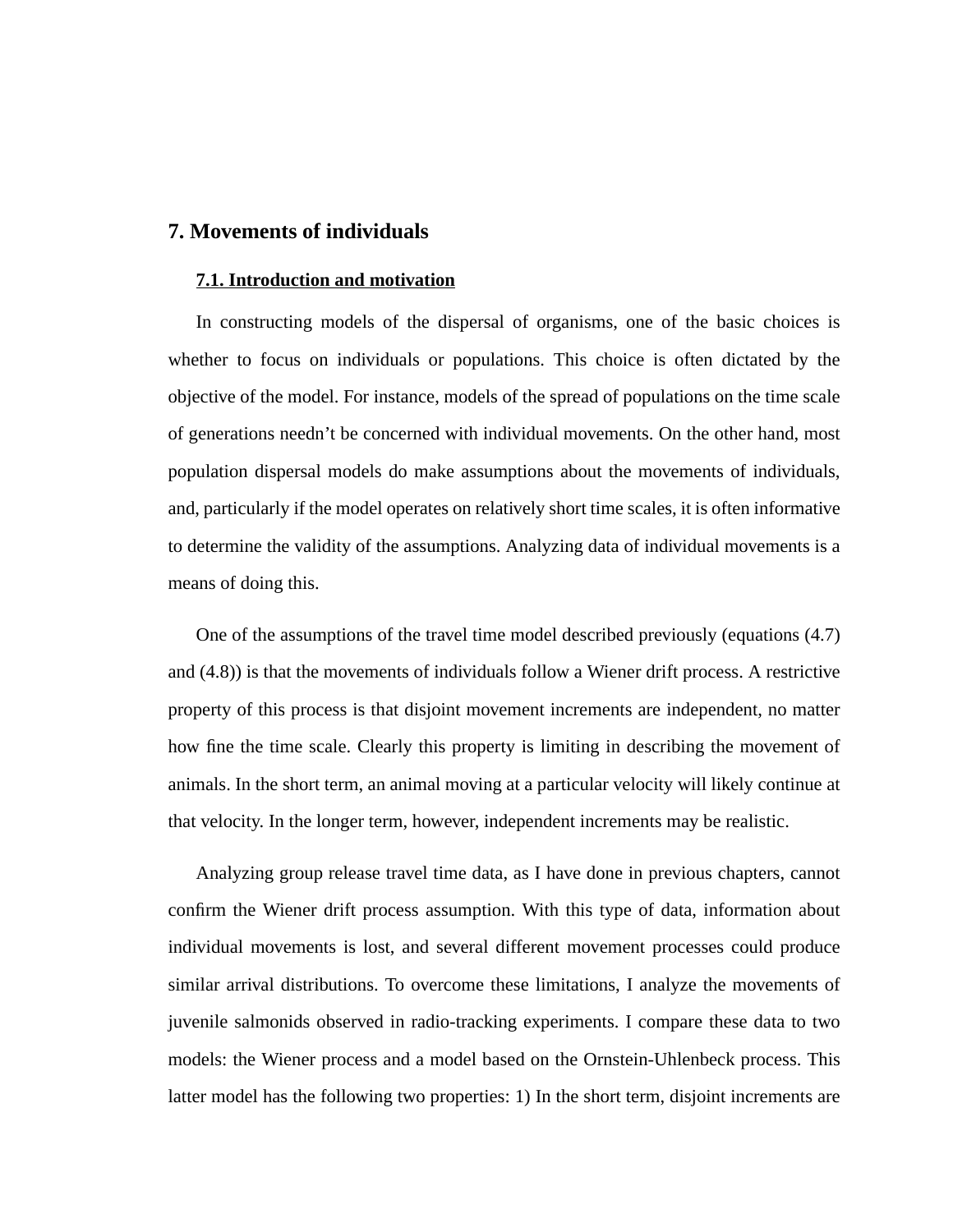correlated; and 2) as the time increment gets large, the process becomes indistinguishable from the Wiener process. In addition, the models are nested; as the correlation parameter in the O-U based model gets large, the behavior of the two models approaches each other.

In analyzing the radio-tracking data, I will address the following questions: 1) Is the distribution of movements consistent with the models, and if so, which model is more appropriate; and 2) is the correlation among movements important at the time scale of the data.

### **7.2. Models**

#### *Wiener process*

The Wiener process (or Brownian motion) is the continuous analog to the standard random walk (Ross, 1985). The Wiener process with drift can be derived from a biased random walk, a random walk in which the probabilities of moving to the right and to the left are not equal (but are constant). The process  $X(t)$  is said to be the Wiener drift process if it has the following properties (Ross, 1985):

1)  $X(0) = 0$ ;

2) for  $t > 0$ ,  $X(t)$  is normally distributed with mean *rt* and variance  $\sigma^2 t$ ;

3) each disjoint segment of an individual path is independent.

As stated above, the major drawback of this process for modeling movements of organisms is property 3.

### *telegrapher's equation*

A natural extension of this model that incorporates correlation among movements is based on a correlated random walk. The correlated random walk is presented as follows. Let  $X_t$  be a discrete time, discrete space process with  $x \in integers$  and  $t = 0, 1, 2, ...$ . The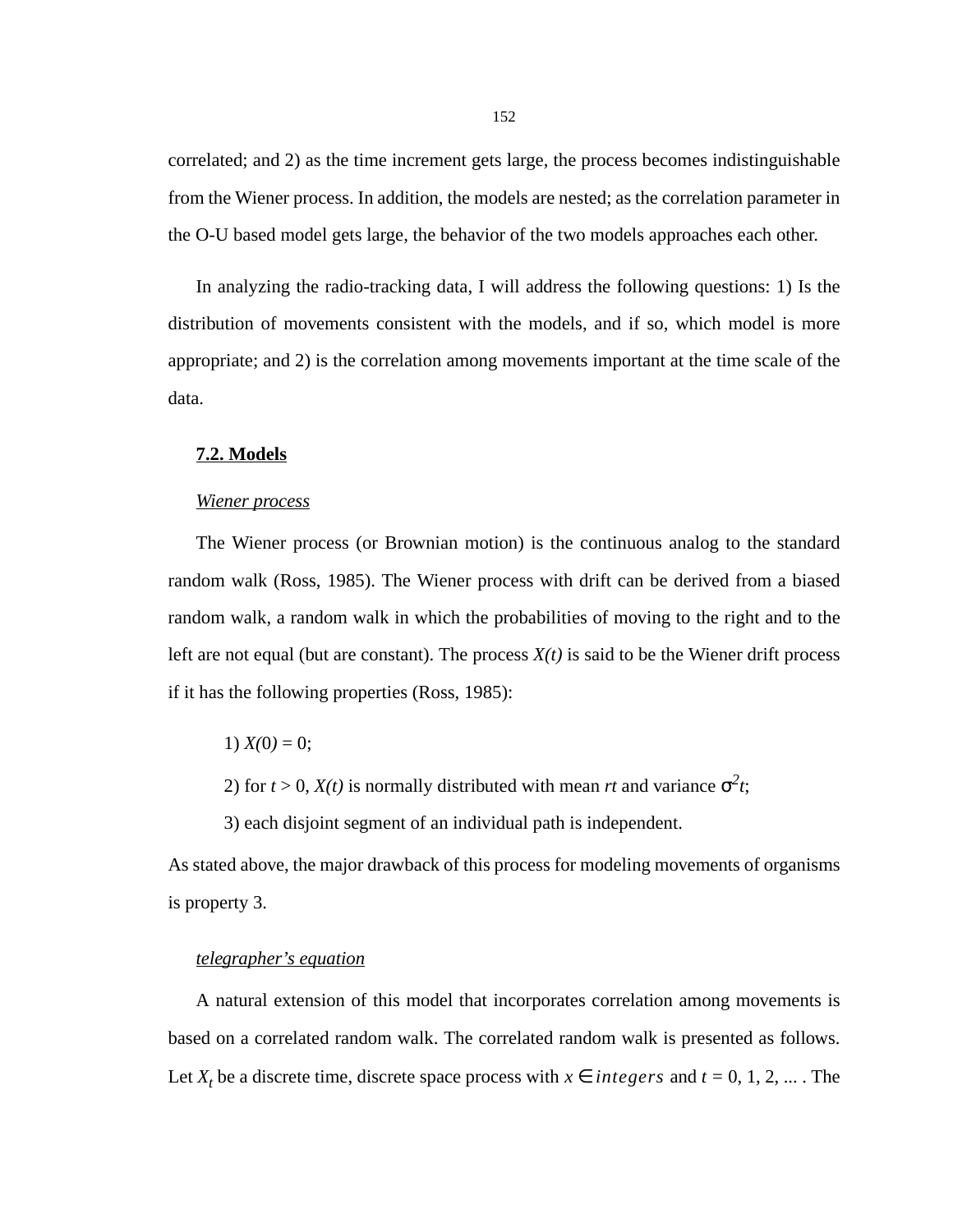<span id="page-152-0"></span>transition probabilities of *X* are defined as follows:

 $p = Pr$ (particle moves one unit in the same direction as the previous movement)

$$
q = Pr
$$
(particle moves one unit in the opposite direction of the last step)

$$
p + q = 1.\tag{7.1}
$$

The standard initial conditions are that  $x_0 = 0$ , and for the first step, the probability of moving to the right = the probability of moving to the left =  $1/2$ .

Following the approach of Goldstein (1951), it is possible to derive a limiting continuous distribution based on this process called the telegrapher's equation:

$$
\frac{\partial^2}{\partial t^2}p(x,t) + 2\lambda \frac{\partial}{\partial t}p(x,t) = \gamma^2 \frac{\partial^2}{\partial x^2}p(x,t).
$$
 (7.2)

The same result can be obtained by beginning with the continuous (in time and space) analog to the correlated random walk. In this process, a particle moves in one direction with a constant speed γ until it reverses direction and then moves in the opposite direction with the same speed. The direction reversing process is governed by a Poisson process with parameter λ.

The first two moments of the displacement process defined by the telegraph equation are easily obtained and are quite tractable:

$$
E(X) = 0 \tag{7.3}
$$

$$
Var(X) = \gamma^2 \left[ \frac{t}{\lambda} - \frac{1}{2\lambda^2} (1 - e^{-2\lambda t}) \right] \tag{7.4}
$$

For small *t*

$$
Var(X) \approx \gamma^2 t^2 \tag{7.5}
$$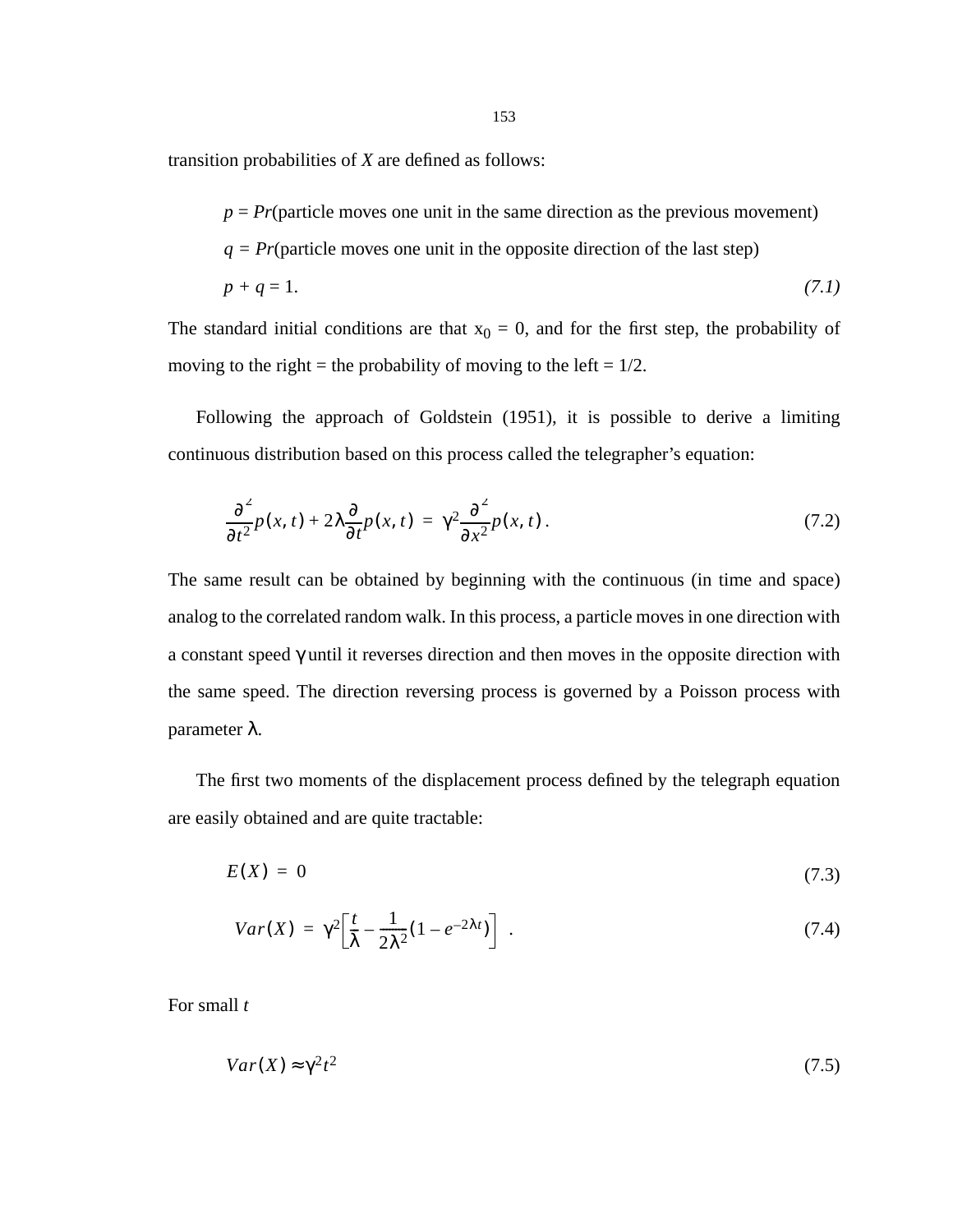which is characteristic of wave equations. Also when *t* is large

$$
Var(X) \approx \frac{\gamma^2}{\lambda} t \tag{7.6}
$$

which is similar to that of the Wiener process with diffusion coefficient  $D = \gamma^2/2\lambda$ .

Equation [\(7.2\)](#page-152-0) can be solved for  $p(x,t)$  with initial conditions  $p(x,0) = 0$  and  $\partial p / \partial x(x, 0) = 0$ 

$$
p(x,t) = \frac{e^{-\lambda t}}{2} \left[ \delta(x - \gamma t) + \delta(x + \gamma t) + \frac{\lambda}{\gamma} \left( I_0(\Lambda) + \frac{\lambda t}{\Lambda} I_1(\Lambda) \right) \right]
$$
(7.7)

$$
\Lambda = \lambda \sqrt{t^2 - x^2 / \gamma^2} \tag{7.8}
$$

where  $I_0$  and  $I_1$  are modified Bessel functions and  $\delta$  is the Dirac distribution. Unfortunately, the pdf derived from this equation is rather complex and is probably not practical as a model of animal movement at the level of the individual, although it has been applied to population patterns (Holmes, 1993).

## *O-U based model*

An alternative model of correlated movement is based on the Ornstein-Uhlenbeck (O-U) process (Uhlenbeck and Ornstein, 1930). The O-U process was first presented as an alternative model for Brownian motion and was developed to describe the velocities of particles. The model operates under the assumption that as a particle travels with greater velocity, it is increasingly likely to contact another particle and meet resistance. Thus, there is a tendency for particles to be brought back to zero velocity, and with the O-U process, the strength of this tendency is linearly related to the magnitude of the velocity. There is correlation between movements occurring over short periods of time and a tendency to return to zero velocity. This type of process resembles, in some cases, the movement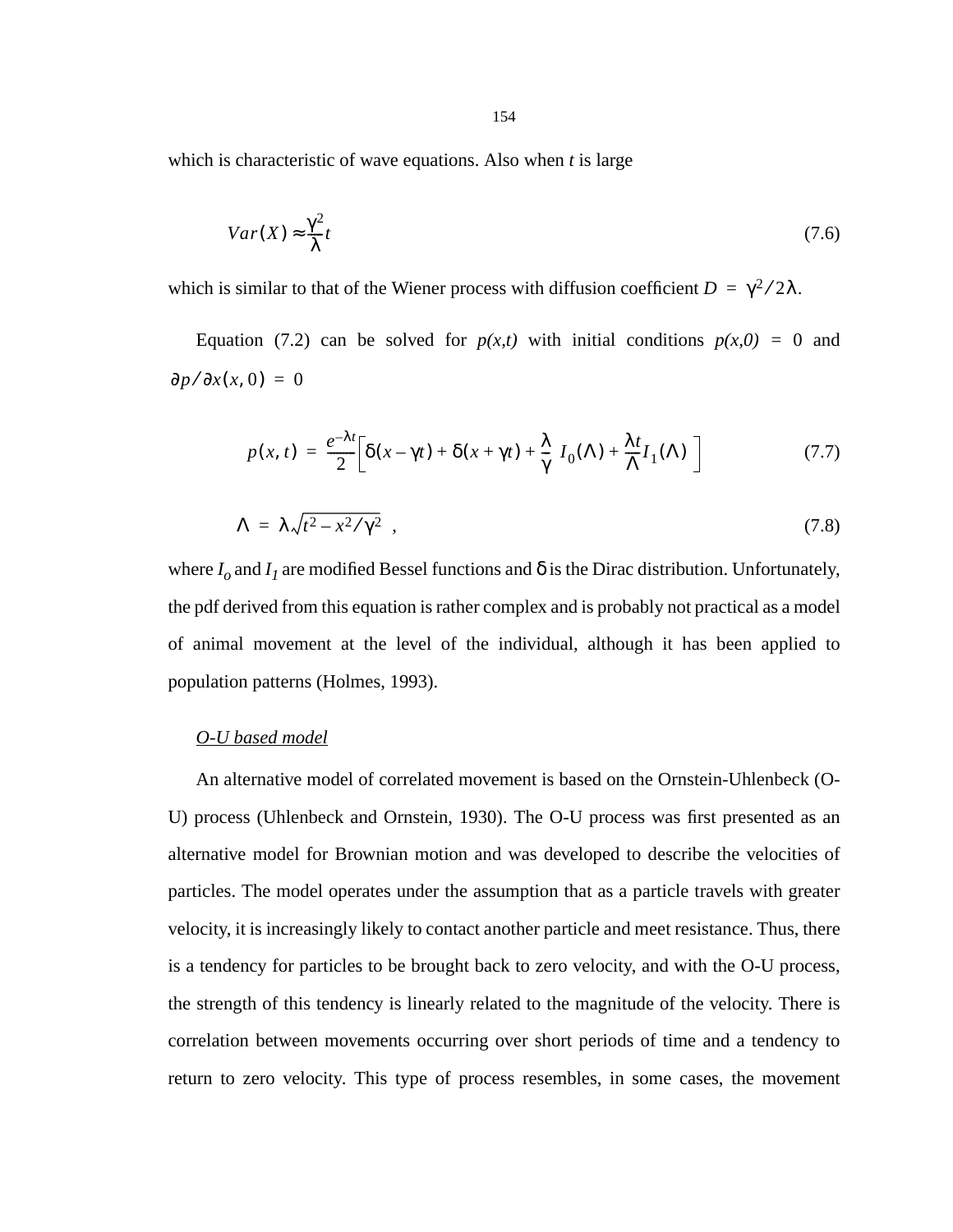patterns of animals on a short time scale. From this velocity based model, the distribution of displacements can be obtained, which is compatible with individual movement data.

To begin, let *X(t)* be the position of a particle at time *t*. Define *V(t)* as the velocity at time *t.* Since the O-U process applies to particles with zero mean velocity, the mean must be subtracted off. Denote

$$
U(t) = V(t) - \overline{V} \tag{7.9}
$$

If *U(t)* follows an Ornstein-Uhlenbeck process, then:

$$
\frac{\partial}{\partial t} p(u, t) = \frac{\partial}{\partial u} (\beta u p) + \frac{\sigma^2}{2} \frac{\partial p^2}{\partial u^2}.
$$
 (7.10)

The parameter  $\sigma$  characterizes the spread of the particles, and the parameter  $\beta$  characterizes the propensity of the particle to return to its mean velocity. The conditional distribution  $p(u, t | u_0, s)$ ,  $t > s$ , is a Gaussian distribution with

$$
E(U(t)) = u_0 exp(-kt)
$$
\n
$$
(7.11)
$$

$$
Var(U(t)) = \frac{\sigma^2}{2\beta} [1 - exp(-2\beta t)] \tag{7.12}
$$

In contrast to the Wiener process, the variance of the O-U process stabilizes as *t* gets large. The displacements predicted by the process can be obtained by integrating:

$$
Y(T_i) = X(t_i) - X(t_{i-1}) = \int_{t_{i-1}}^{t_i} U(s)ds
$$
 (7.13)

Here  $T_i$  is defined as the time interval  $t_i - t_{i-1}$ . This integration is considered a stochastic integration because *U(s)* is a stochastic process (Cox and Miller, 1965). As reported by Doob (1942) *Y* has a Gaussian distribution with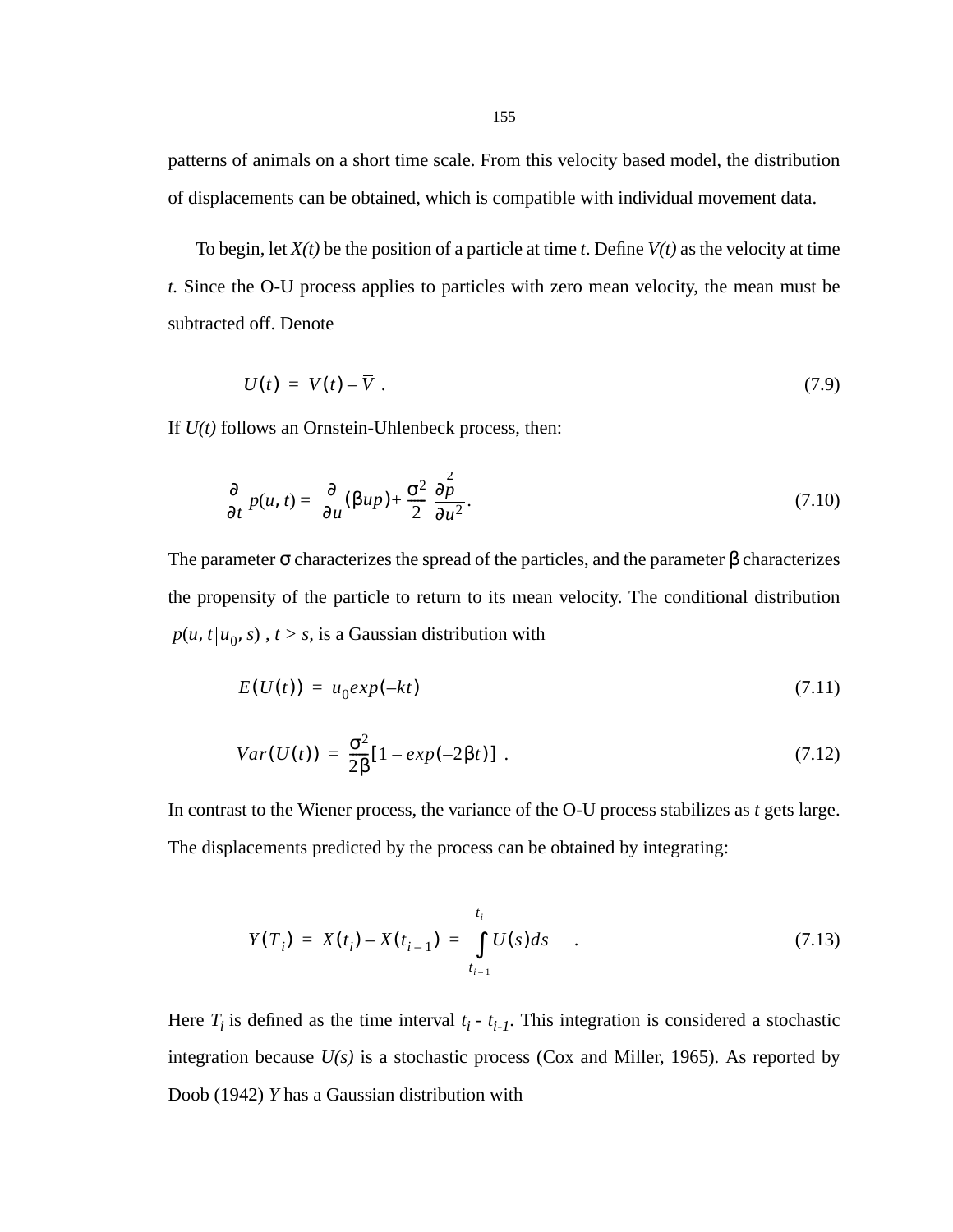<span id="page-155-0"></span>
$$
E(Y) = 0 \tag{7.14}
$$

$$
Var(Y) = \frac{2\sigma^2}{\beta^2} [\beta T - 1 + e^{-\beta T}] \ . \tag{7.15}
$$

Interestingly, the mean and variance are the same as those of the telegrapher's equation. Also,

$$
Cov(Y_i, Y_{i+1}) = \frac{\sigma^2}{\beta^2} [1 - e^{-\beta T_{i-1}} - e^{-\beta T_{i+1}} + e^{-\beta (T_i + T_{i+1})}]. \tag{7.16}
$$

Thus the joint distribution of  $Y_i$  and  $Y_{i+1}$  is a bivariate normal with mean and variance given in equations (7.14) and (7.15) and with correlation coefficient

$$
\rho(Y_i, Y_{i+1}) = \frac{Cov(Y_i, Y_{i+1})}{Var(Y_i)Var(Y_{i+1})}
$$

$$
= \frac{\left[1 - e^{-\beta T_{i}} - e^{-\beta T_{i+1}} + e^{-\beta (T_{i} + T_{i+1})}\right]}{2\left[\beta T - 1 + e^{-\beta T_{i}}\right]^{1/2}\left[\beta T - 1 + e^{-\beta T_{i+1}}\right]^{1/2}}.
$$
\n(7.17)

An important feature of this equation is that as the time scale gets larger, the correlation decays. Also, the correlation coefficient depends only on  $\beta$  and not on  $\sigma$ , and [Figure 7.1](#page-156-0) shows that there is an inverse relationship between  $\beta$  and  $\rho(Y_i, Y_{i+1})$ . In addition, as  $\beta \rightarrow \infty$  (with  $\sigma/\beta$  a constant), the variance approaches a linear relationship with time, and the covariance goes to 0. The process then becomes indistinguishable from the Wiener process.

If the time increments are equal, the data can be analyzed with standard time series analysis. If the data have unequal time increments, as with many radio-tracking studies, the analysis is not as simple. The equations describing the Wiener drift process and the O-U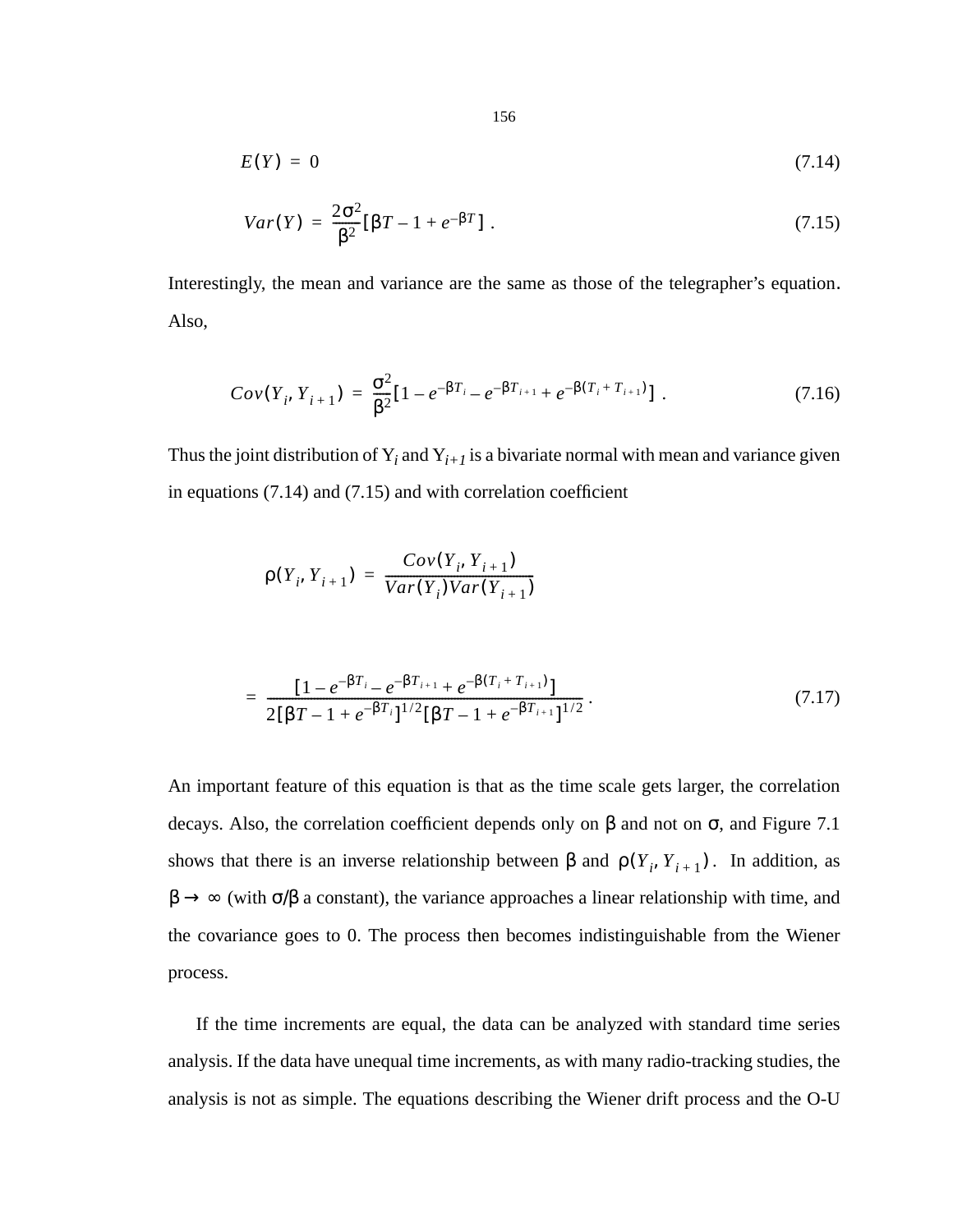<span id="page-156-0"></span>

**Figure 7.1** The relationship between the parameters ρ and β based on equation [\(7.17\).](#page-155-0) The time increment is  $T_i = T_{i+1} = 1.0$ .

displacement process do not require equal time increments, though, and thus can form the basis of the analysis of unequal time increment data.

### **7.3. Statistical analysis**

The data are a series of observations of an individual with the position  $X(t_i)$  noted at time  $t_i$ ,  $i = 0,1,2,...,n$ . The data are converted to a two dimensional vector  $(y_i, T_i)$ , where  $y_i = x_i - x_{i-1}$  is the *i*th displacement and  $T_i = t_i - t_{i-1}$  is the time duration of the displacement.

The first question I address is do the  $y_i$ 's agree with property (2) of the Wiener process. In other words, do the *y<sub>i</sub>*'s have the distribution  $N(rT_i, \sigma^2 T_i)$ . To test this, I use Liliefor's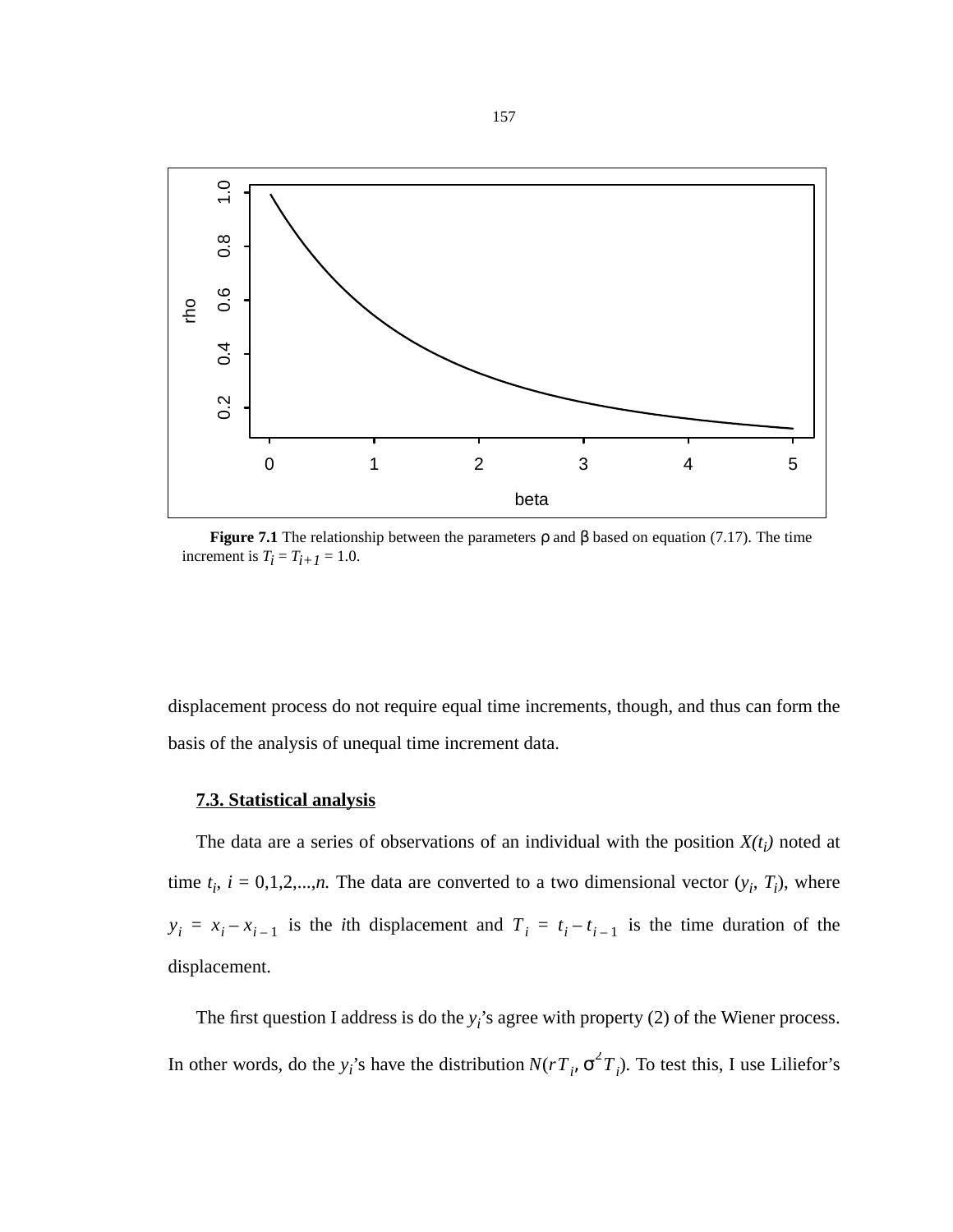test for normality (Conover, 1980). This is a Kolmogorov-Smirnoff type of test specific to a population of normal variables with unknown mean and variance. The first step is to estimate the parameters  $r$  and  $\sigma$ , which are then used to determine mean and variance. I use maximum likelihood to estimate the parameters. The likelihood function is

$$
L(r, \sigma; Y) = \prod_{i=1}^{n} f_W(y_i, T_i; r, \sigma).
$$
 (7.18)

The maximum likelihood estimator (mle) for *r* is:

$$
\hat{r} = \frac{\sum y_i}{\sum T_i},\tag{7.19}
$$

which is just the average downstream velocity of the individual. To estimate σ, I plug  $\hat{r}$  into the likelihood function and maximize  $log(L)$  with respect to  $\sigma$  numerically, using a downhill simplex method (Press, et al. 1988).

The statistic of Liliefor's test measures the deviation of the observations from a cumulative normal distribution. This statistic is compared to a lookup table to determine the approximate probability. Normality is rejected for small *p*-values.

The third property of the Wiener process is independent increments. If normality is rejected, then the increments can be transformed to standard normal variables as follows:

$$
Z_i = \frac{(Y_i - \hat{r}T_i)}{\hat{\sigma}\sqrt{T_i}}.
$$
\n(7.20)

The property of independence of successive increments can be tested for by determining whether the  $Z_i$ 's are uncorrelated. (In general, showing that two random variables are uncorrelated does not demonstrate independence; in the case of normal random variable, however, it does). The correlation between successive movements can be determined by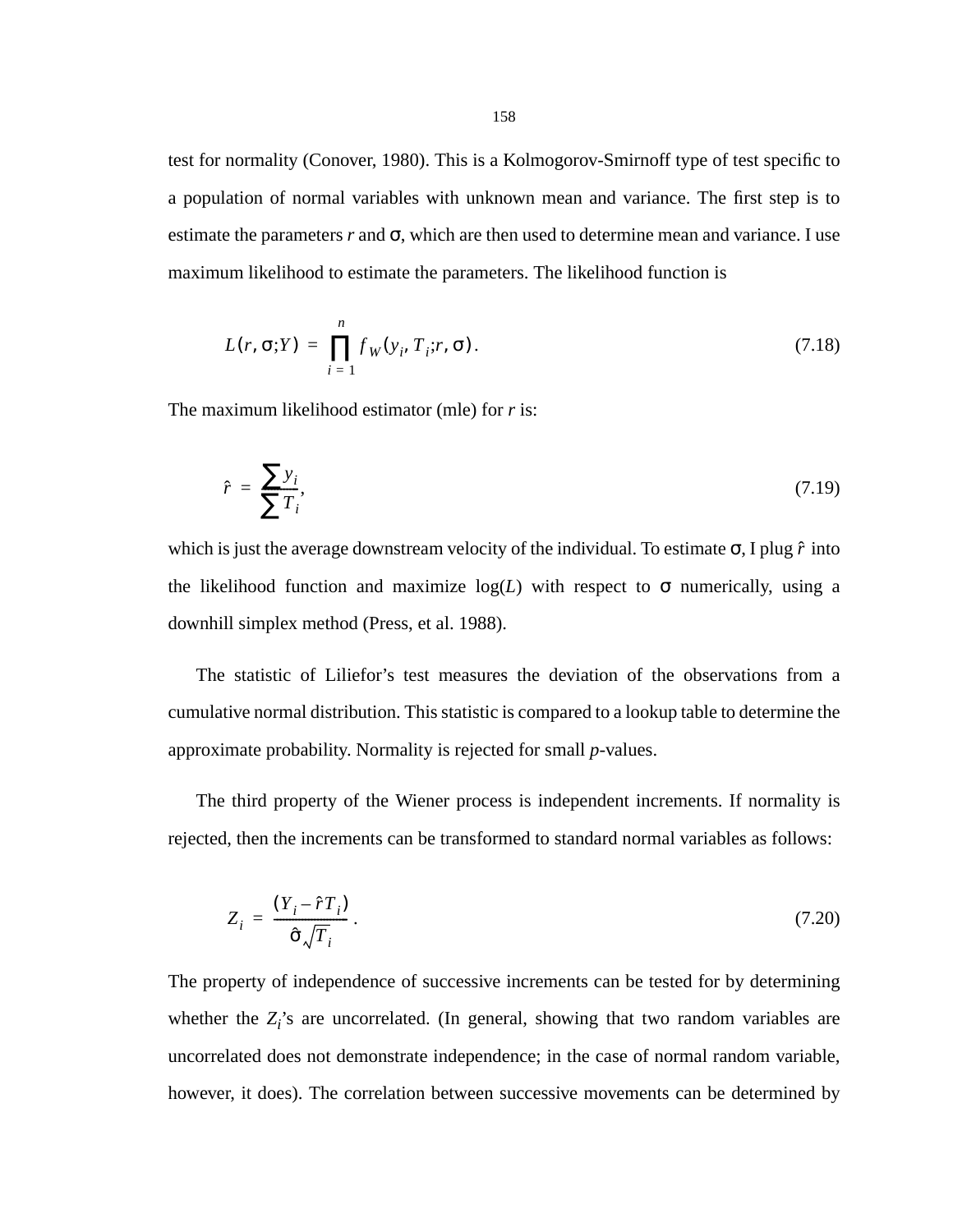computing the correlation coefficient

$$
\rho(Z_i, Z_{i+1}) = \frac{1}{n-1} \sum_{i=1}^{n-1} Z_i \cdot Z_{i+1},
$$
\n(7.21)

where *n* is the number of movement increments observed. To test the null hypothesis of no (or negative) correlation among successive  $Z_i$ 's versus the alternative hypothesis of positive correlation, the test statistic

$$
t_{\rho} = \rho \sqrt{\frac{n-2}{1-\rho^2}} \tag{7.22}
$$

is compared to a *t* distribution with *n*-2 degrees of freedom (Sokal and Rohlf, 1981). The null hypothesis is rejected for small *p*-values.

To estimate the parameters for the O-U based model, I follow a similar procedure. I first subtract off the average (time scaled) displacement from the observations. This is identical to the first step above and can be expressed as

$$
Y'_{i} = Y_{i} - \hat{r}t. \tag{7.23}
$$

The transformed variable *Y'* has mean displacement of 0. The likelihood function is

$$
L(\sigma, \beta; Y') = \prod_{i=1}^{n-1} f_{OU}(Y_i, Y'_{i+1}; \sigma, \beta) ,
$$
 (7.24)

where  $f_{OU}$  is a bivariate normal distribution with parameters defined in equations [\(7.14\)](#page-155-0), [\(7.15\),](#page-155-0) and [\(7.16\).](#page-155-0) Again, the parameters  $\sigma$  and  $\beta$  are estimated by maximizing the log of (7.24) numerically with respect to the parameters.

The importance of the parameter β, which determines correlation in the O-U based model, can be assessed by computing the log likelihood ratios and BIC values. I report the difference between the BIC values for the O-U based model and Wiener drift model. The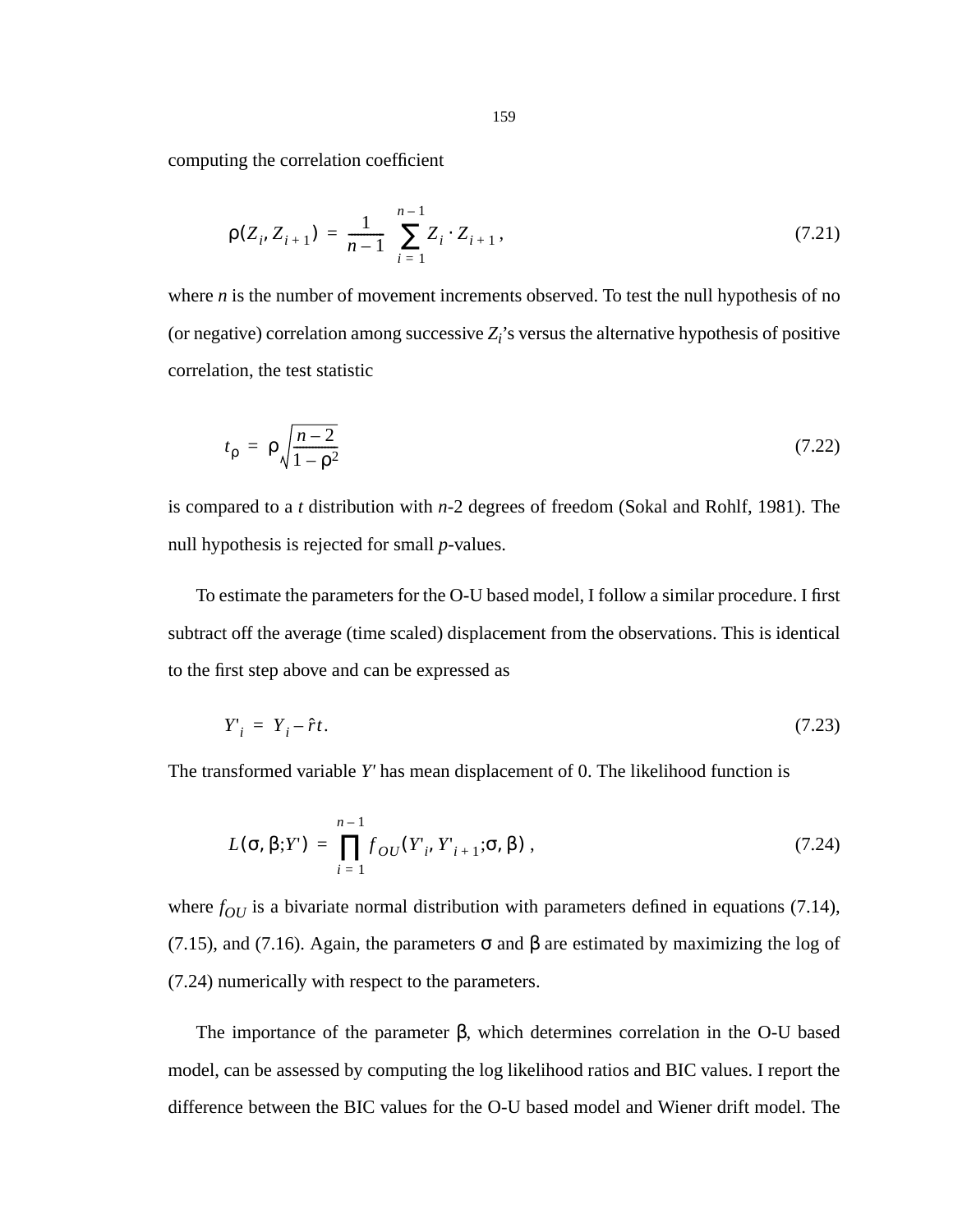null model (Wiener drift model) is rejected for positive BIC values.

### **7.4. Application to radio-tracking data**

### *data*

The study site is the John Day reservoir on the Columbia River in front of the John Day Dam (Giorgi, et al. 1986). At this site, the river is relatively straight and is approximately a kilometer wide. The study was conducted during the Summer of 1983. Individual fish were collected at the John Day Dam, radio tagged, and released 6.3 kilometers upstream from the dam. Two boats followed the individuals with the fish's position being noted by hand held receivers at approximately 20 minute intervals. The individuals were followed for up to eight hours with radio tracks up to six kilometers long. 17 chinook and 8 steelhead were released and followed. Many of the individuals had tracks that were too short for adequate analysis. I chose to analyze the tracks of the three chinook and two steelhead that had at least 19 "fixes" and track durations of at least six hours. Since the primary interest in these data is the downstream movement of the individuals, I ignored the horizontal movements of the fish and converted the data to downstream displacements. [Figure 7.2](#page-160-0) contains plots of downstream displacement versus time for the five individuals.

### *results*

 The results of the data analysis are contained in [Table 7.1](#page-161-0). For two out of three of the chinook and one out of two steelhead, normality is not rejected based on Liliefor's test. For both of these chinook, though, zero or negative correlation is rejected at the  $\alpha$  = 0.05 level. For the steelhead (steelhead 170), zero or negative correlation is not rejected, and thus the two properties of the Wiener process are not rejected for this individual.

For the three chinook, the O-U displacement model is supported over the Wiener drift model based on BIC values. For the two steelhead, the opposite is true, and the simple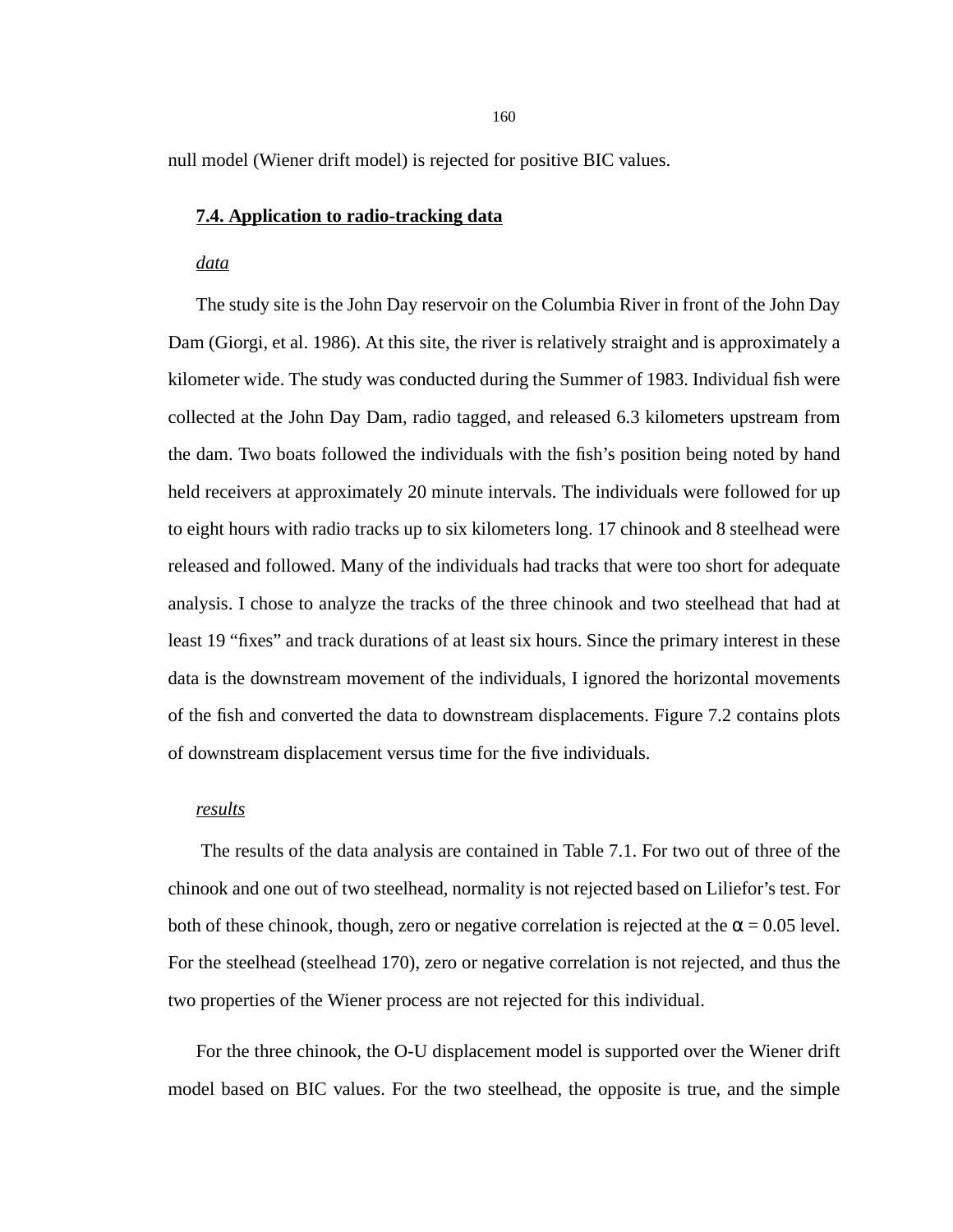<span id="page-160-0"></span>

Figure 7.2 Plots of downstream displacement versus time for the radio tagged, individual chinook and steelhead. The slope of the straight line represents the average downstream displacement rate.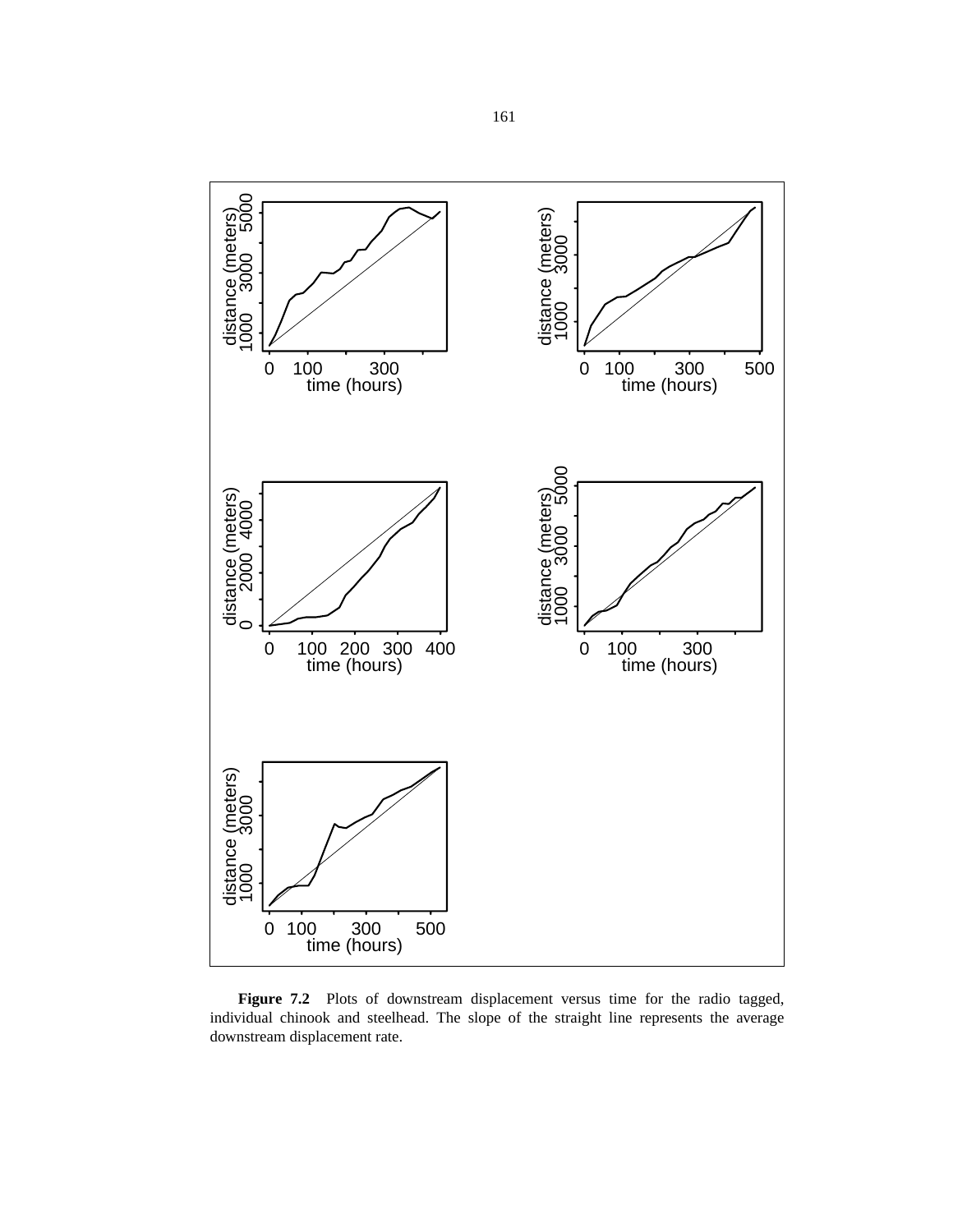| track information |        | Wiener process |           |                |                 |             | O-U based<br>model |                | likelihoods |       |            |
|-------------------|--------|----------------|-----------|----------------|-----------------|-------------|--------------------|----------------|-------------|-------|------------|
| Individual        | $#$ of | length         |           | parameters     | Liliefor's      | correlation |                    | $\hat{\sigma}$ | β           |       | <b>BIC</b> |
|                   | fixes  | (min.)         | $\hat{r}$ | $\hat{\sigma}$ | $\overline{T}$  | ô           | $\boldsymbol{p}$   |                |             | ratio |            |
| chinook 627       | 24     | 445            | 9.59      | 68.07          | $0.145^{\rm b}$ | 0.40        | 0.032              | 19.37          | 0.080       | 4.847 | 1.78       |
| chinook 633       | 19     | 487            | 7.57      | 35.00          | $0.208^e$       | 0.61        |                    | 7.64           | 0.064       | 7.630 | 4.80       |
| chinook 876       | 21     | 399            | 13.58     | 58.91          | $0.175^{\rm c}$ | 0.60        | 0.003              | 15.94          | 0.058       | 5.794 | 2.85       |
| steelhead 170     | 24     | 453            | 9.87      | 34.55          | $0.136^a$       | $-0.026$    | 0.547              | 266.74         | 119.06      | 0.000 | $-3.09$    |
| steelhead 667     | 20     | 529            | 7.52      | 57.19          | $0.281^{\rm f}$ | 0.34        |                    | 18.20          | 0.157       | 0.650 | $-2.24$    |

<span id="page-161-0"></span>**Table 7.1** Results from the radio tracking data analysis. The test on the correlation coefficient is only conducted for the individuals where normality is not rejected based on Liliefor's test. For Liliefor's test, normality is rejected for low *p*-values (typically *p* < .05). Based on the BIC value, the null model (the Wiener drift model) is rejected for positive values. Other details of the analysis are contained in the text.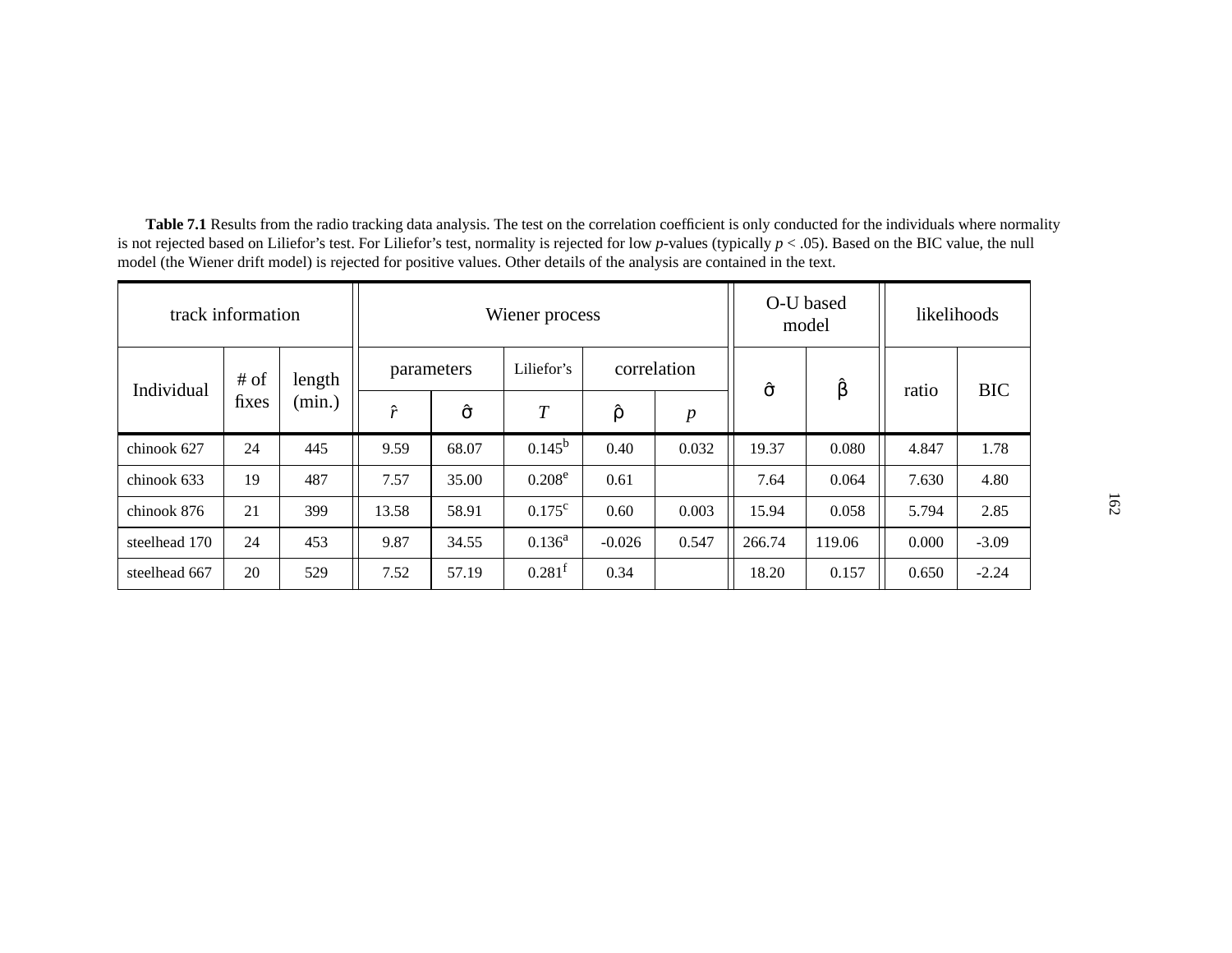Wiener drift model is supported.

With only 5 fish analyzed, it is not possible to determine whether either of the models is "appropriate". For the chinook, the Wiener drift model appears to be inadequate, with the results of the correlation test and the likelihood ratio comparisons indicating that some type of correlation structure is required to accurately model the data. More analysis is required to determine if the O-U displacement model is consistent with the chinook's behavior, though. For the steelhead, one of the fish's behavior is consistent with the Wiener process, as the normality and independence properties are not rejected. Again, more fish will need to be analyzed to make conclusive statements.

It should be emphasized that the results are dependent on time scale. In this case, the average time increment is approximately 20 minutes. At a shorter time scale, correlation may be important for the steelhead, and at a longer time scale, the correlation may cease to be important for the chinook.

### *discussion*

Although I have not encountered any studies that have applied the O-U process to the movements of individuals, it appears to have promise. The conditional distribution of the displacement of an individual given the last time period's displacement is easily formulated. Also, the theory can accommodate unequal time intervals.

There are two features of the O-U process that are consistent with the behavior of migrating juvenile salmon. The first feature of the O-U process is that if a particle is moving with a certain velocity, there is a tendency to remain at that velocity in the short run. This feature is very appropriate for dispersing organisms. Another feature of the O-U process is that there is a tendency to bring particles back to their mean velocity – the further a particle's velocity is from the mean velocity, the greater the tendency. This is also a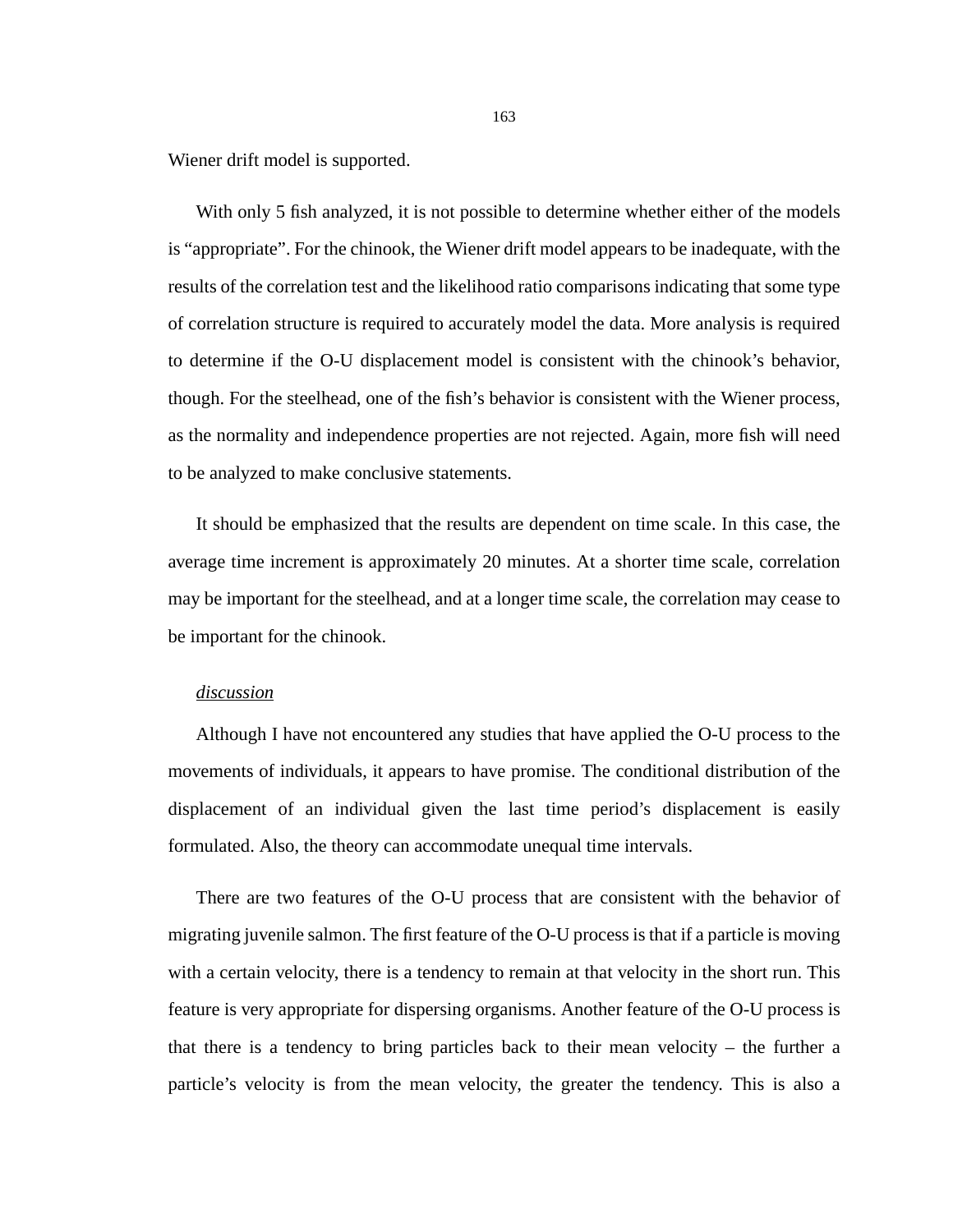desirable property. Migrating juvenile salmon appear to undergo a relatively passive migration process (Smith, 1982), expending little energy as they are carried downstream with the current. There are reasons, however, for individuals to move out of this "low energy" state (e.g, predator avoidance, feeding behavior) and actively move in either the upstream or downstream direction. Because of the swimming energetics of juvenile salmon, the fish cannot maintain this energy expenditure for an extended period of time before they must return to the "low energy" state and replenish their oxygen debt (Brett, 1965). This is reminiscent of the O-U process.

While it is improbable that migrating salmon are strict adherents to the O-U process, there does seem to be some value in applying the model. On the time scale of days and kilometers, the Wiener process with drift is a useful model of migrating juveniles and is being used to predict their arrival times at dams (chapter 4). Looking at migratory process on the time scale of hours and meters is a valuable exercise because it can lend validity to the migration model at the longer time scales.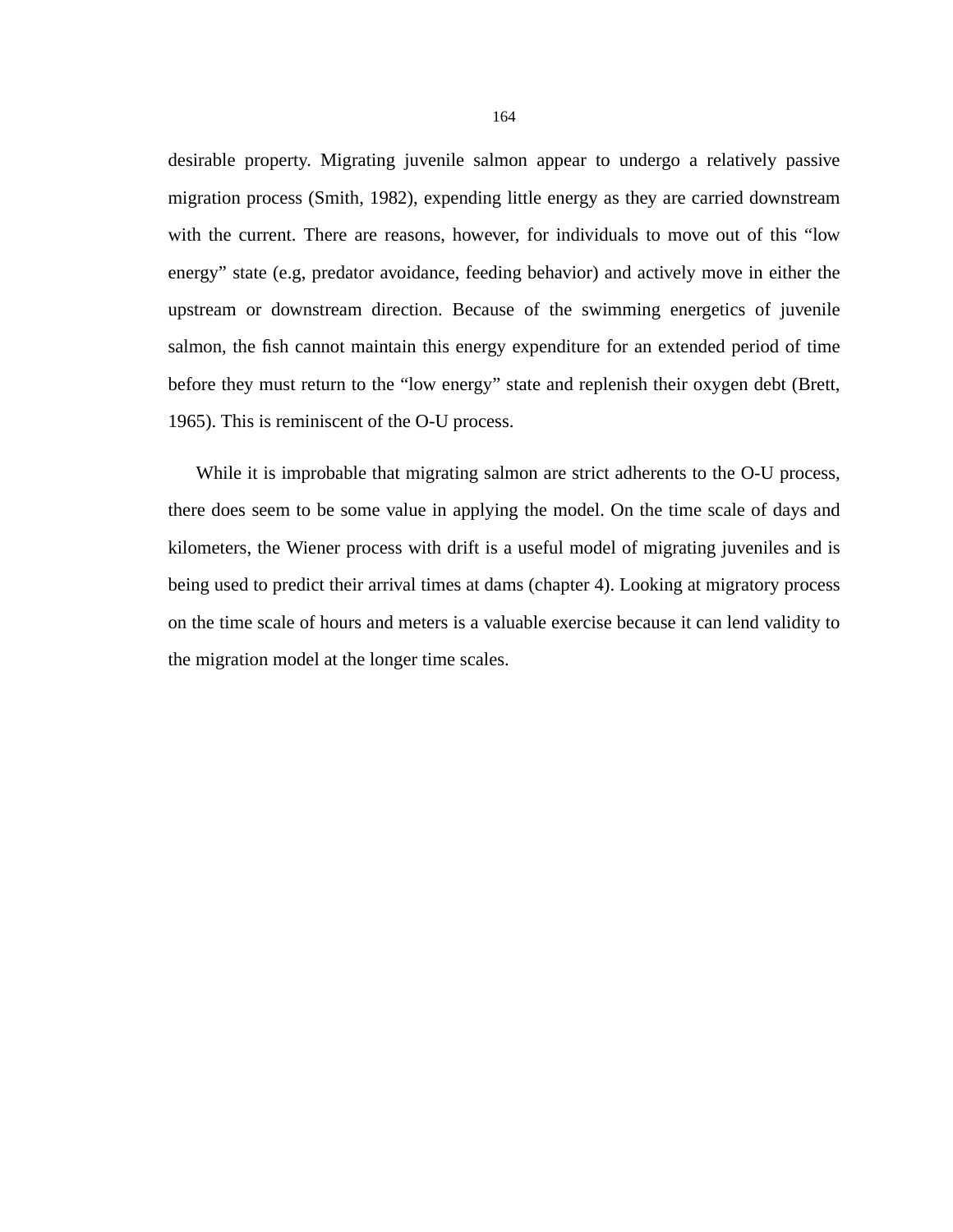## **8. Vertical distribution models**

#### **8.1. Introduction**

Modeling the distribution of organisms in heterogeneous environments is a difficult problem that has received considerable attention (see Levin (1976) and Okubo (1980) for reviews). The difficulty lies in formulating a model, measuring the proper environmental conditions, and determining the organism's response to the environment. In natural populations, the problem is even more difficult because the environment is often patchy and observed distributions of animals are usually the result of a variety of behaviors, some of which are independent of environmental conditions.

Several types of models have been formulated to describe distributions of populations in response to environmental stimuli. Clark and Levy (1988) use dynamic programming to model the vertical distribution of sockeye salmon in Lake Babine, British Columbia. In their model the vertical position of an individual is determined by a trade-off between feeding and predator avoidance. Another approach is to model dispersal as a diffusion process with the diffusion parameter a function of some environmental stimulus (Skellam, 1973; Okubo, 1986). Dobzhansky, et al. (1979) used this approach to model the dispersal of fruit flies in a heterogeneous habitat. The chemotaxis model originally developed by Keller and Segel (1971) has received many applications to cellular systems. In this model, a component of organism movement is based on random dispersal, and a component is based on movements dictated by some environmental gradient. There have been few applications of this model to "higher" organisms, possibly because of the difficulty in modeling the organism's response to the gradient. Kareiva and Odell (1987) present one of the few examples, with the distribution of predators (lady bugs) influenced by a gradient of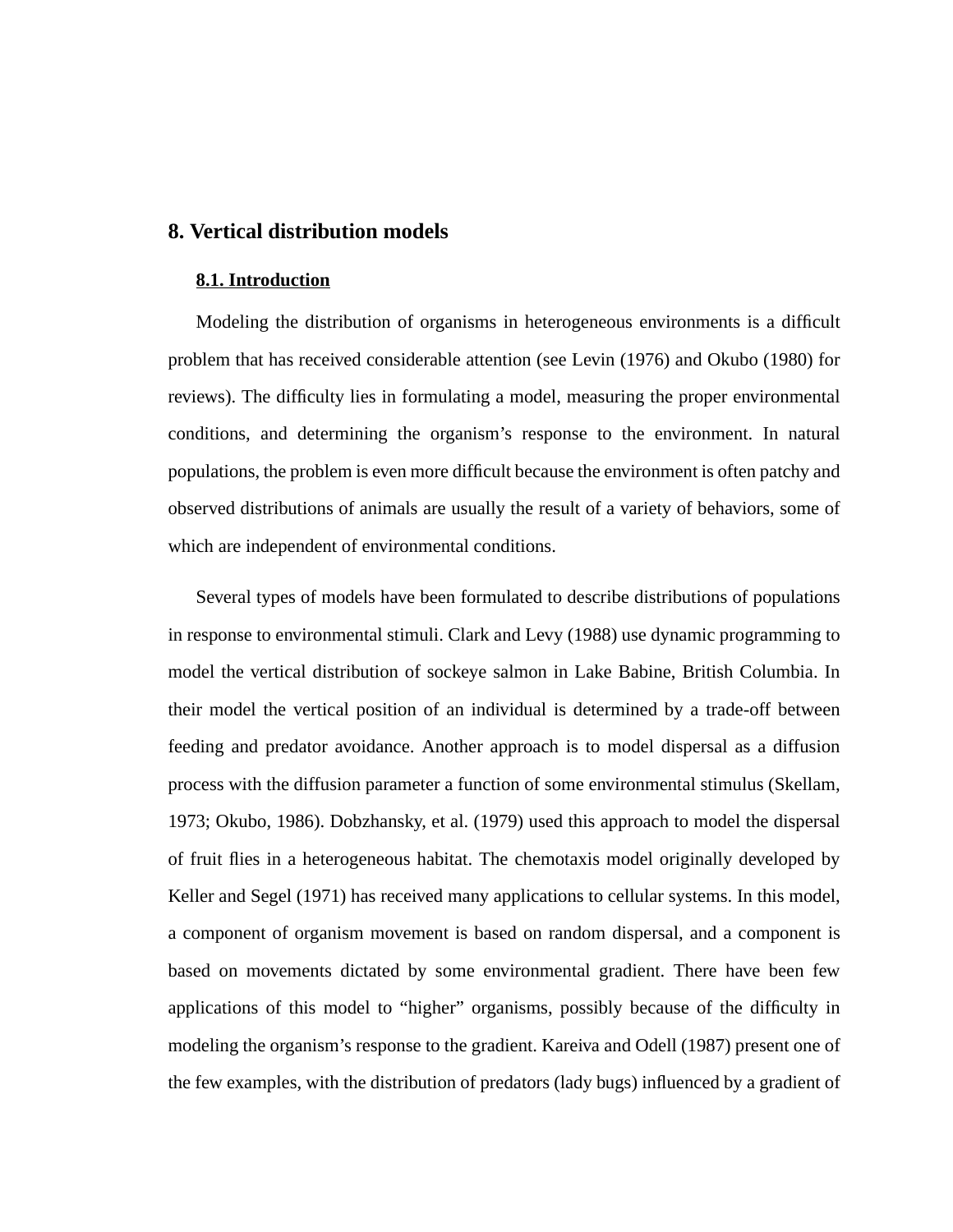prey (aphids) density.

In this chapter, I apply a chemotaxis type model to the vertical distribution of juvenile salmonids entering the forebay of a dam. The distribution of fish entering the forebay has direct consequences on their passage route through the dam. The main downstream passage routes through dams are the spillway, the turbines, and the fish bypass system; each of these routes has a different mortality rate. The vertical position of a fish is particularly important in determining whether it will pass through the bypass system (higher in the water column) or the turbines (lower in the water column); obviously the bypass system is a more favorable route.

The vertical distribution of fish in the water column can be observed with hydroacoustics (Dawson, et al., 1984a, 1984b). [Figure 8.1](#page-166-0) shows data for both daytime and nighttime distributions of juvenile salmonids entering the forebay of Lower Monumental Dam in April and May, 1985 (Johnson, et al., 1985). Each plot represents composite distributions over a 5 day period. Some observations from these data are: 1) clear differences exist between daytime and nighttime distributions, indicating that environmental cues may be important; 2) there appears to be consistency in the distributions through time, indicating that there are potential trends to be modeled; and 3) the distributions have quite a bit of spread, indicating that a random dispersal element may be important. One drawback of this type of data is that different stocks or species cannot be distinguished. There appear to be two types of fish in the daytime data – one residing lower in the water column and one residing higher in the column that becomes more prevalent later in the season. The two main groups of juvenile salmonids passing Lower Monumental Dam during this time of year are steelhead and spring chinook. A study by Smith (1974) in the forebay of Lower Monumental Dam showed that during the daytime, steelhead tend to be surface oriented, and chinook tend to migrate lower in the water column. In some cases,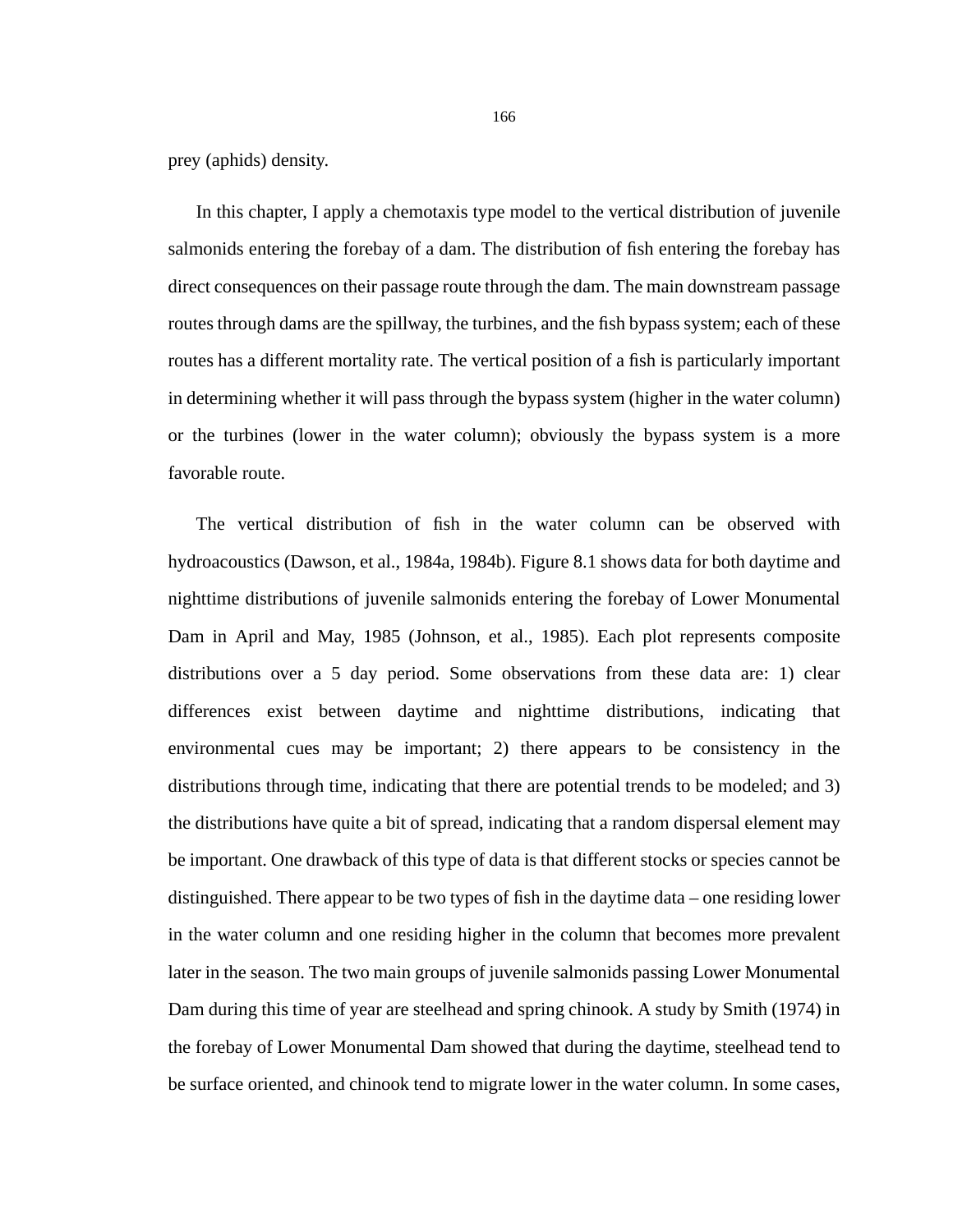<span id="page-166-0"></span>

**Figure 8.1** Plots of the vertical distribution of juvenile salmonids in the forebay of Lower Monumental Dam. The fish are lumped into two feet intervals. The top plots are for daytime distributions, and the bottom plots are for nighttime distributions.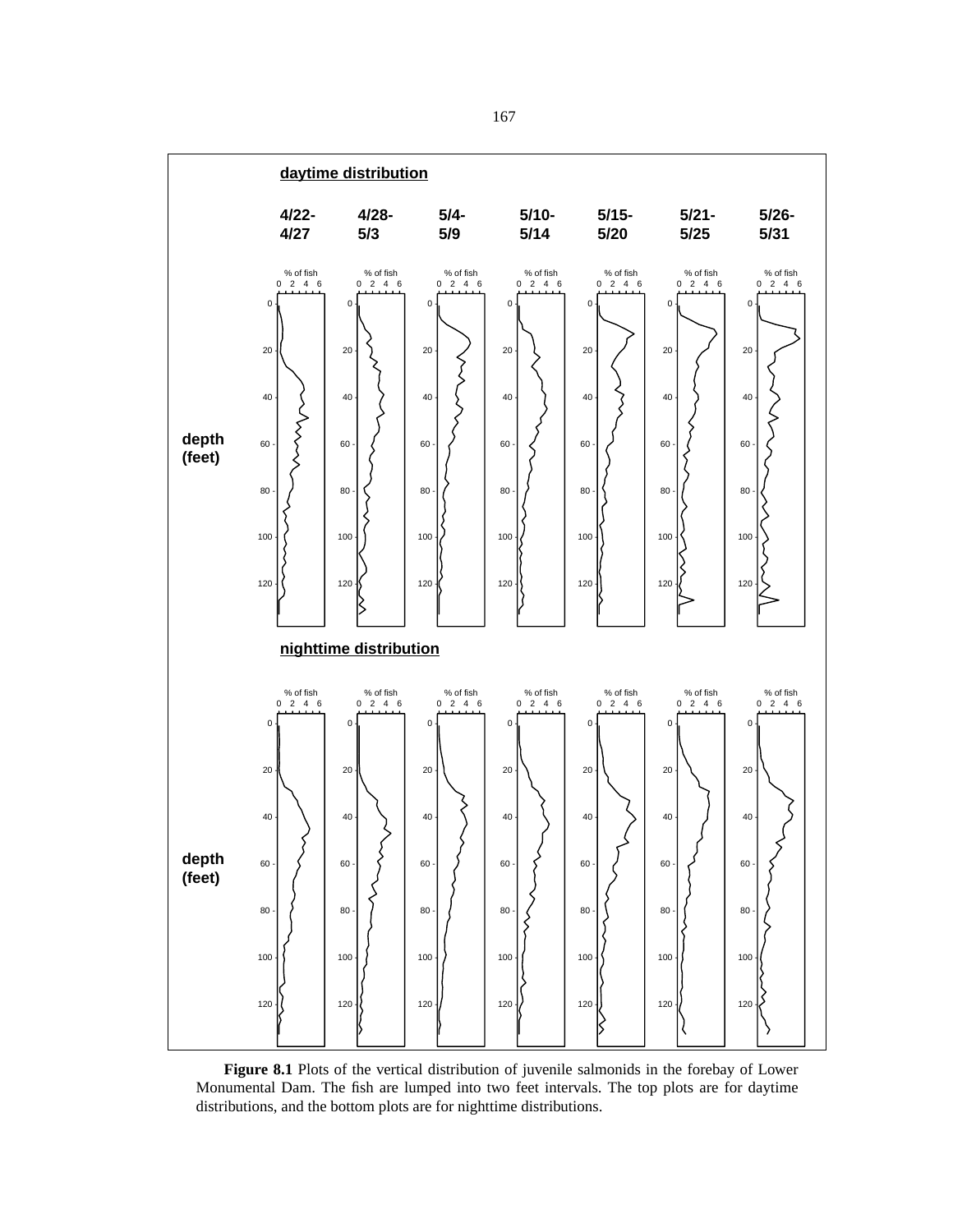it will be possible to compare hydroacoustic data to dam passage counts that distinguish among species.

Two gradients that may be affecting the vertical distributions are light and pressure. Both of these gradients are measurable and are somewhat smooth, making the system amenable to modeling.

### **8.2. The model**

The population dynamics of a group of organisms can be expressed as:

$$
\frac{\partial}{\partial t}n(\mathbf{x},t) = -divJ(\mathbf{x},t) \tag{8.1}
$$

where  $n(\mathbf{x},t)$  is the population density and  $J(\mathbf{x},t)$  is the flux. Note that the spatial component, **x**, can be multi-dimensional. If we consider simple diffusion along an environmental gradient, the population flux can be expressed as

$$
J(\mathbf{x}, t) = -\nabla \lambda n(\mathbf{x}, t) - n(\mathbf{x}, t) \nabla U(\mathbf{x}) \tag{8.2}
$$

where  $U(x)$  is the environmental potential function (Teramato and Seno, 1988). In the one dimensional case, equation (8.2) can be written as

$$
\frac{\partial n}{\partial t} = \lambda \frac{\partial^2 n}{\partial x^2} + \frac{\partial}{\partial x} n \left( \frac{\partial U}{\partial x} \right).
$$
\n(8.3)

The first term on the right side is the diffusion term, with  $\lambda$  determining the magnitude of the diffusion relative to the second term. The second term introduces an advection that is dictated by the gradient of the environmental potential function. Next assume that the fish reach some stationary distribution during the daytime and nighttime periods. To find a steady-state solution, set

$$
J(x,t) = 0, \tag{8.4}
$$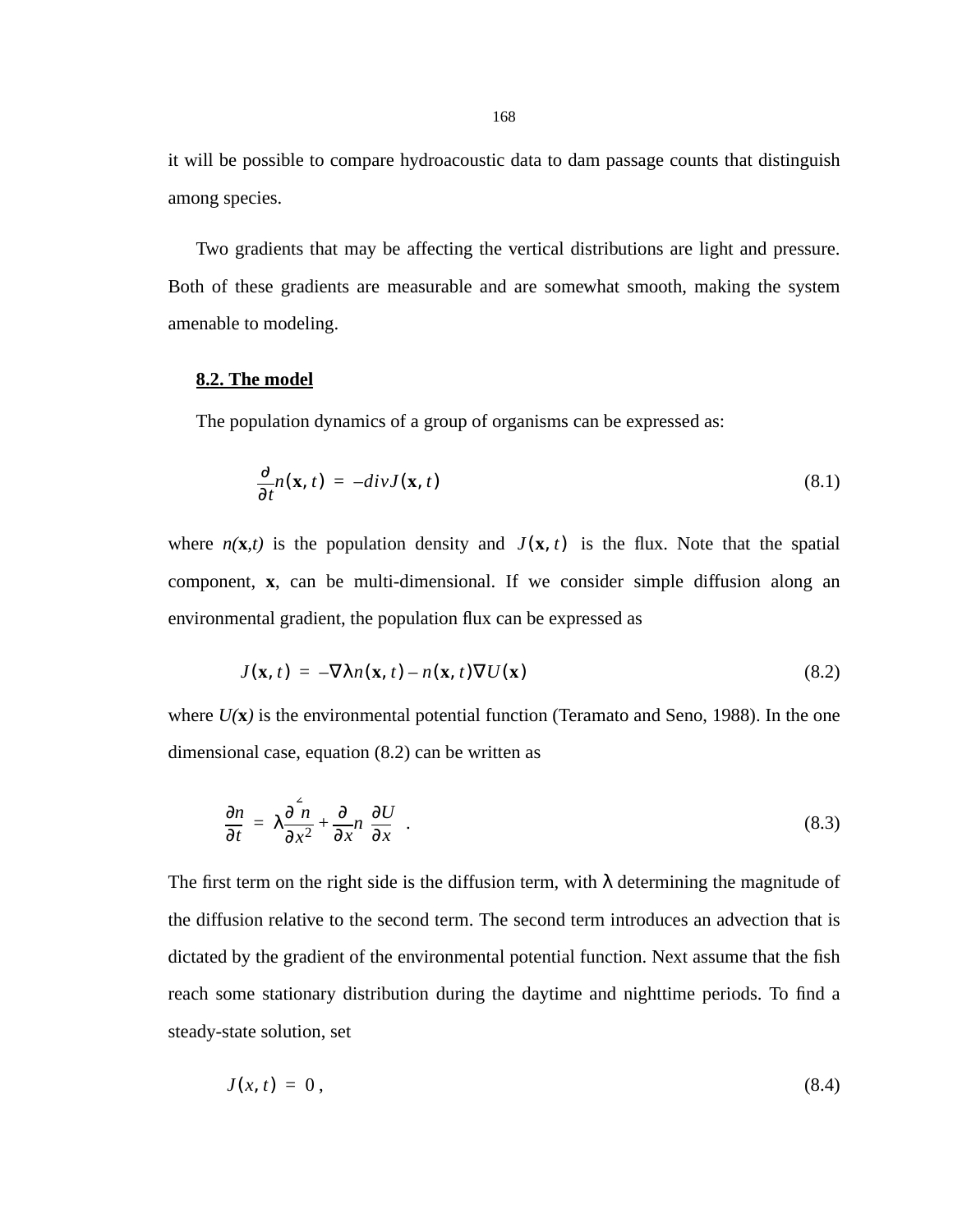<span id="page-168-0"></span>or equivalently,

$$
\lambda \frac{\partial n}{\partial x} + n \frac{\partial U}{\partial x} = 0. \tag{8.5}
$$

At the steady-state there is no longer time dependence, so we can rewrite equation (8.5) in terms of ordinary differential equations:

$$
\lambda \frac{dn}{dx} + n \frac{dU}{dx} = 0. \tag{8.6}
$$

Assuming that *U(x)* is provided, we can solve for *n:*

$$
n(x) = c \cdot e^{-\frac{1}{\lambda}U(x)} \tag{8.7}
$$

where c is a constant of integration.

The problem comes in determining  $U(x)$ . First assume that there is some measurable environmental stimulus  $E(x)$ , and that  $U(x)$  is a function of this; that is:

$$
U(x) = f(E(x)) \tag{8.8}
$$

I also assume that there is a desirable level of the stimulus,  $E^*$ , and the advective term of the chemotaxis equation is toward this desirable level:

$$
U(x) = f(|E^* - E(x)|) \tag{8.9}
$$

## **8.3. Example – light gradient**

An equation for the decay of light in a water column is

$$
I(z) = I_0 e^{-\alpha z},\tag{8.10}
$$

where *z* is depth,  $I_0$  is the light intensity at the surface, and  $\alpha$  is the decay coefficient. This function is plotted in [Figure 8.2.](#page-169-0) Now assume that there is a desirable light level,  $I^*$ . The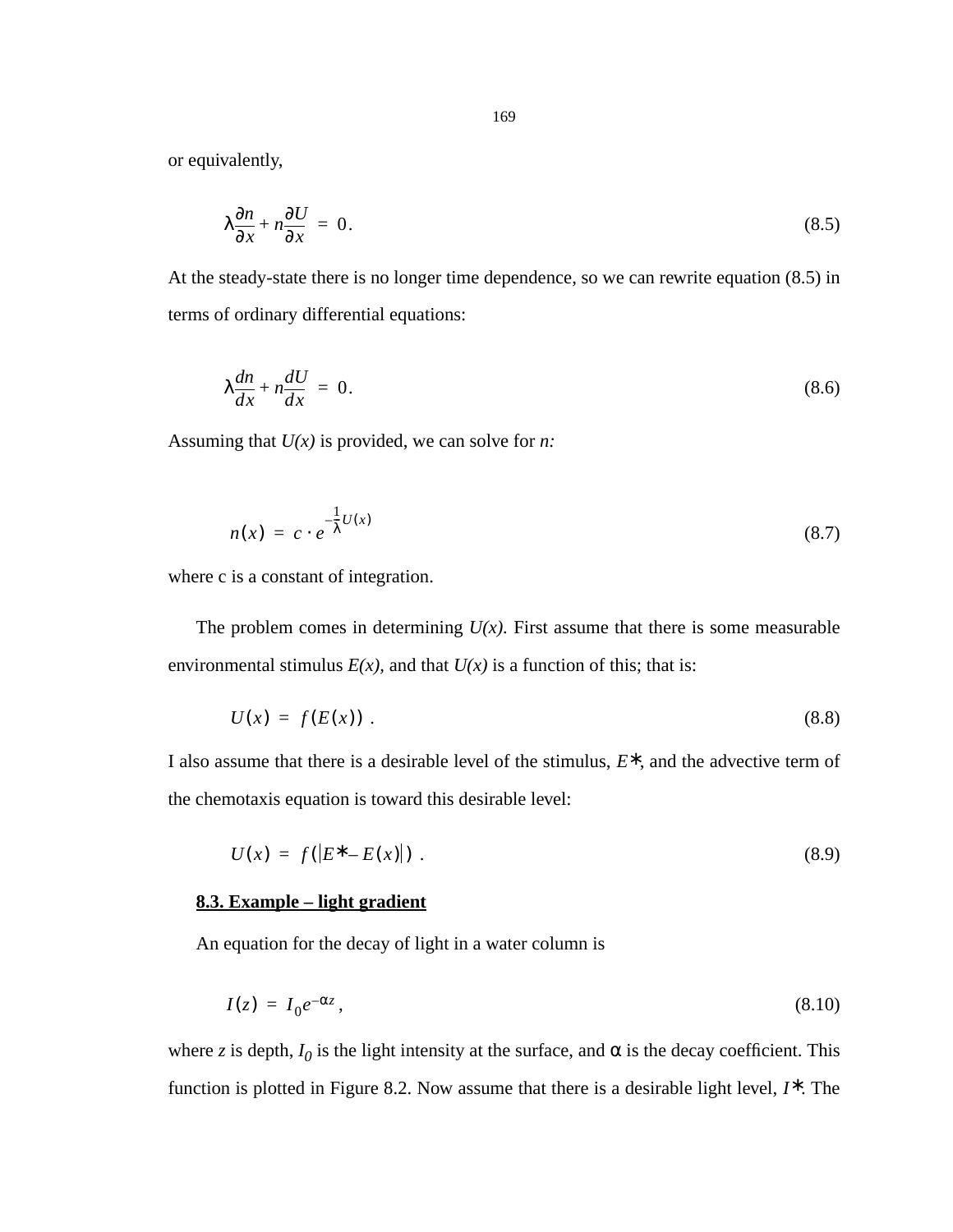<span id="page-169-0"></span>

**Figure 8.2** Plots of the important components of equations [\(8.10\)](#page-168-0) - [\(8.13\).](#page-170-0) For these plots, I used the following values:  $I_0 = 4.0$ ;  $\alpha = 0.05$ ;  $I^* = 1.47$ ;  $\lambda = 3.0$ ;  $\chi = 1.0$ .

environmental potential function can then be expressed as:

$$
U(z) = f(|I^* - I(z)|) \tag{8.11}
$$

As stated above, the difficulty lies in finding the appropriate function *f*. A plot of  $|I^* - I(z)|$ versus *z* (Figure 8.2) reveals an abrupt change in the slope of the curve at  $I^*$ . This carries through to modeled distribution of fish, *n*(*z*), and this abrupt change in distribution is not observed in the data. A simple modification that produces a smooth curve is

$$
f(|I^* - I(z)|) = \chi \cdot (I^* - I(z))^2 \tag{8.12}
$$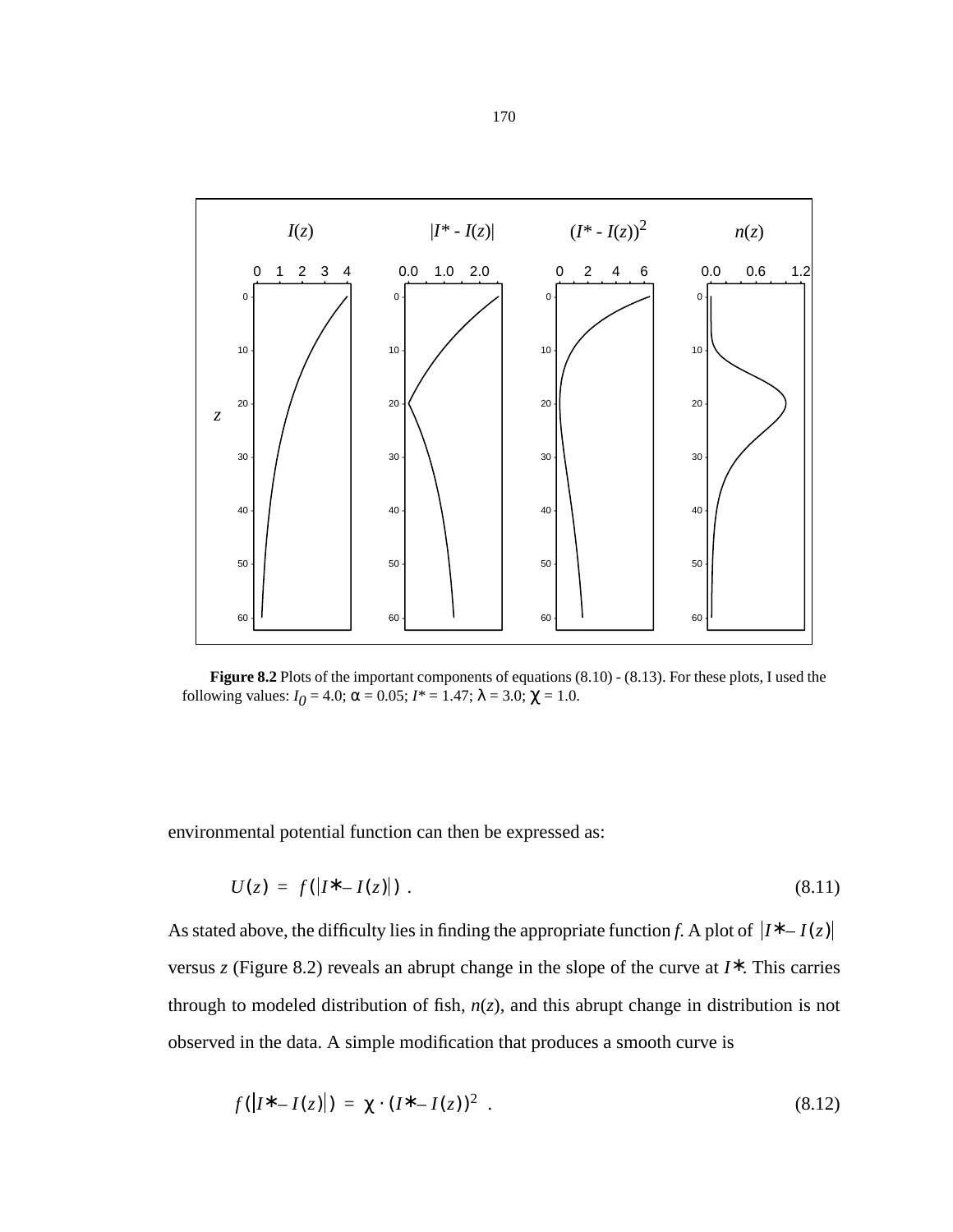<span id="page-170-0"></span>This is plotted in [Figure 8.2.](#page-169-0) In this equation I introduce a constant  $\chi$  that determines the intensity of the chemotactic response and is often termed the chemotactic coefficient. The steady state distribution of organisms along a light gradient is then

$$
n(z) = c \cdot exp\left(-\frac{\chi}{\lambda}(I^* - I(z))^2\right) \tag{8.13}
$$

which is also plotted in [Figure 8.2.](#page-169-0)

The squared term in equation [\(8.12\)](#page-169-0) might be justified because the light gradient experienced by the fish is not simple. As a fish looks upwards or downwards, it is not experiencing the local gradient but an integration of light levels above or below based on its "line of sight" (Pitcher, 1986); this has the effect of intensifying the gradient. Obviously direct studies would be necessary to justify this term (or some other form), but in the mean time, it produces a tractable model that is consistent with the data.

### **8.4. Application to data**

As an example, I apply the light gradient based vertical distribution model (equation (8.13)) to the daytime distribution of the fish at Lower Monumental Dam (top plots of [Figure 8.1](#page-166-0)). I assume that two distinct types of fish passed the dam, so I introduce a weighting factor, *w*, to separate the two groups. Also, I assume that each group has distinct values for  $\lambda$ ,  $\chi$ , and *I*<sup>\*</sup>. The parameters describing light intensity, α and *I*<sub>0</sub>, are common to the two groups. Thus, the equation describing the vertical distribution of fish approaching the dam is

$$
n(z) = w \cdot c_1 \cdot exp\left(-\frac{\chi_1}{\lambda_1} (I_1^* - I(z))^2\right) + (1 - w) \cdot c_2 \cdot exp\left(-\frac{\chi_2}{\lambda_2} (I_2^* - I(z))^2\right) \tag{8.14}
$$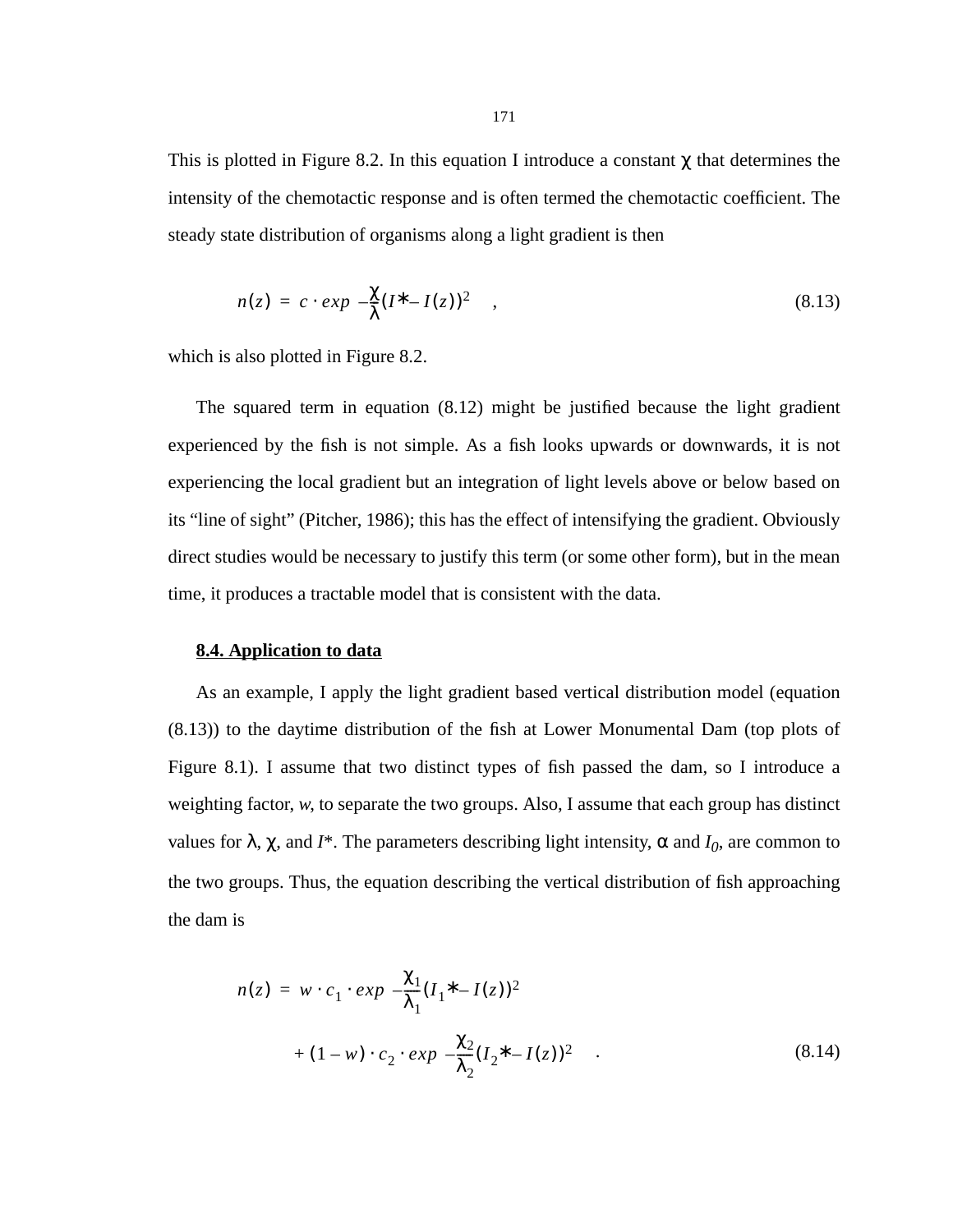The data are reported as the number of fish observed in 2 feet intervals (total depth - 133 ft). To accommodate the discrete form of the data, equation [\(8.14\)](#page-170-0) must be integrated:

$$
n_i = N \int_{z_i}^{z_{i+1}} n(z) dz \,. \tag{8.15}
$$

*N* is the total number of fish observed, and  $n_i$  is the number of fish observed in the *i*th vertical interval. I evaluated this integral numerically using Romberg integration (Press, et al. 1988).

To fit the model to the data, I use the following procedure. First, since the preferred depth, *z*\* (corresponding to the preferred light intensity, *I*\*), is the mode of the distribution, I selecte values of  $z^*$  for the two groups based on the two local maxima of fish frequencies from the data. Also, I do not have information about the light intensity, which would have to be measured directly, or decay rate, which depends on factors such as turbidity. Since initial light intensity,  $I_0$ , can be factored out from the inner term of the exponential, and since the two parameters  $\chi$  and  $\lambda$  occur as a ratio, I define a new parameter,  $\zeta$ , which is defined as

$$
\zeta = I_0^2 \cdot \frac{\chi}{\lambda}.\tag{8.16}
$$

This parameter is the ratio of chemotactic movement to diffusive movement scaled by initial light intensity. Thus, I need to estimate 4 parameters:  $\zeta_1$ ,  $\zeta_2$ ,  $\alpha$ , and *w*. I estimate these parameters with the maximum likelihood method based on a multinomial distribution (see Chapter 3). The maximum likelihood is determined numerically with the downhill simplex method (Press, et al., 1988).

I first apply the model to the composite data from the seven periods (April 22 - May 31) and estimated the parameters. I then use all these parameter estimates except *w* and apply the model to the weekly data. To fit these data, I only vary *w*, the weighting function that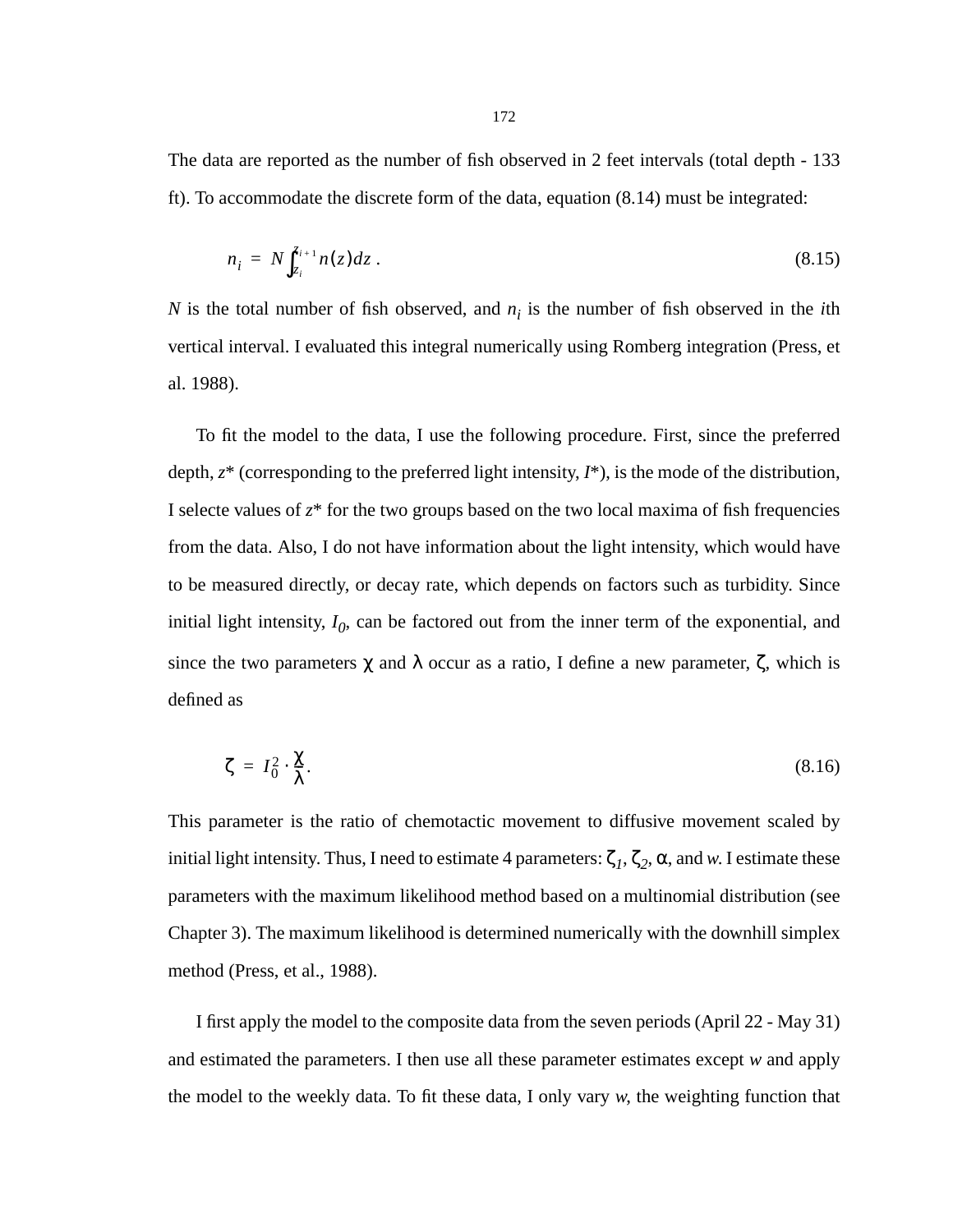<span id="page-172-0"></span>distinguishes between the groups of fish.

#### *results*

Table 8.1 contains values of the parameter estimates, and [Figure 8.3](#page-173-0). contains a plot of

**Table 8.1** Parameter estimates for equation [\(8.14\)](#page-170-0) applied to daytime hydroacoustic data from Lower Monumental Dam for the composite data.

| $-$ *<br>∼ | $7*$<br>∼<br>∸ | $\epsilon$ | $\epsilon$<br>$\overline{\phantom{a}}$<br>⊃∠ | α     | w     | ちょ<br>ШΛ. |
|------------|----------------|------------|----------------------------------------------|-------|-------|-----------|
| 13.0       | 39.0           | 118.30     | 18.46                                        | 0.022 | 0.146 | 3.940     |

the model versus the data for the composite data. The correspondence between the data and the fitted model is excellent. Table 8.1 shows that the two groups have quite different preferred depths, 14 feet versus 40 feet, with approximately 15 per cent of the fish in the first group. Also, there is a large difference between the estimates of ζ for the two groups. This indicates that relative to each other, the second group undergoes a great deal more random movement, and the first group's position is more dictated by the light intensity.

For the weekly data, the estimates of *w* and likelihoods are contained in [Table 8.2](#page-174-0) and plots of the model versus the data are in [Figure 8.3.](#page-173-0) For all but the first week, the model and data are quite consistent. The values of *w* can be compared to observed passage timing of steelhead and yearling chinook on the Snake River (Fish Passage Center, 1987). Steelhead passage was shifted 10-15 days later than yearling chinook passage, which is consistent with an increasing portion of the higher swimming fish as the season progressed.

These results indicate that vertical distributions are quite constant through the season. Also, hydroacoustic data may be useful in distinguishing among species of salmonids.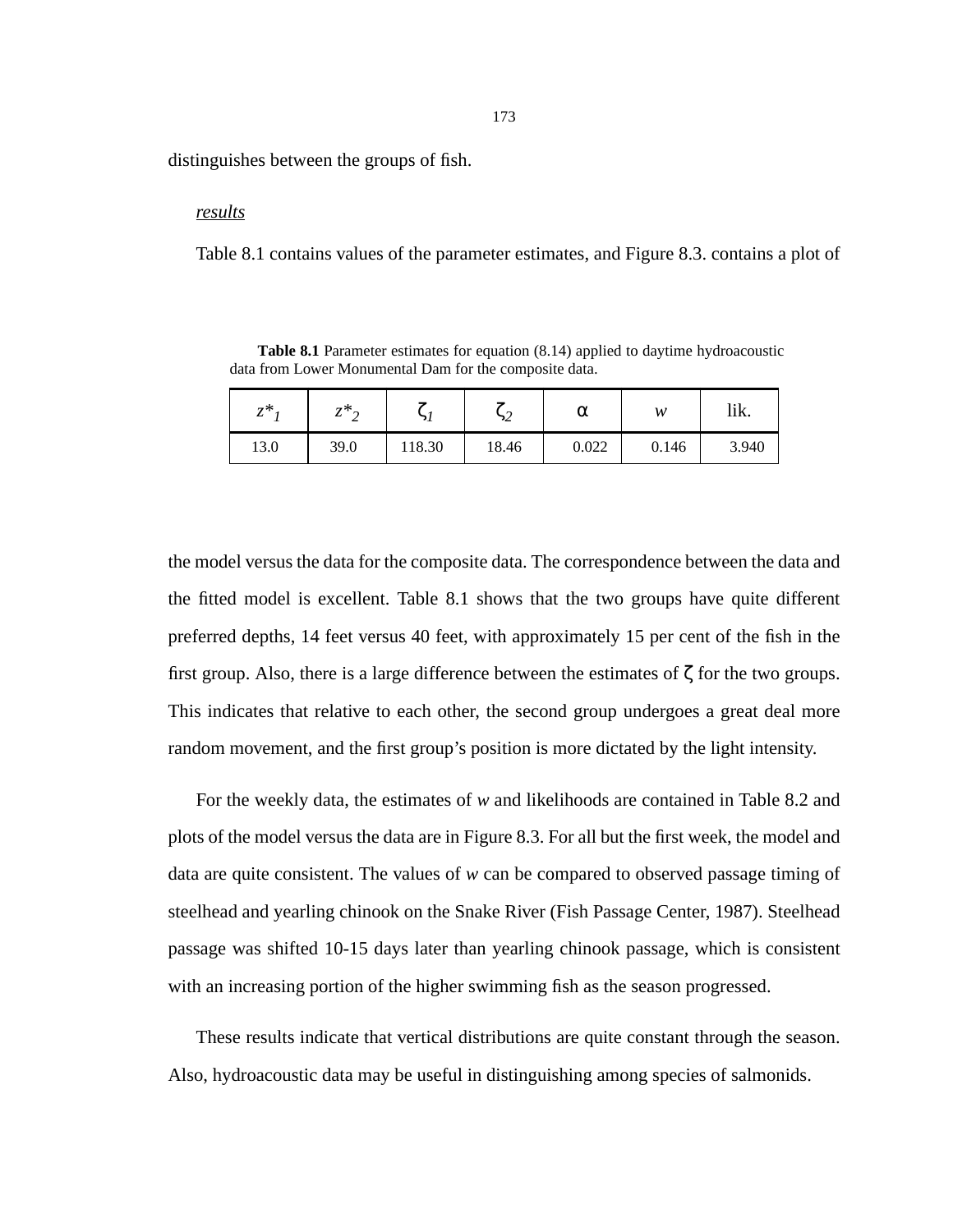<span id="page-173-0"></span>

**Figure 8.3** The vertical distribution model (equation [\(8.14\)\)](#page-170-0) with the parameters contained in [Table](#page-172-0) [8.1](#page-172-0) compared to the composite daytime distribution of juvenile salmonids at Lower Monumental Dam (points).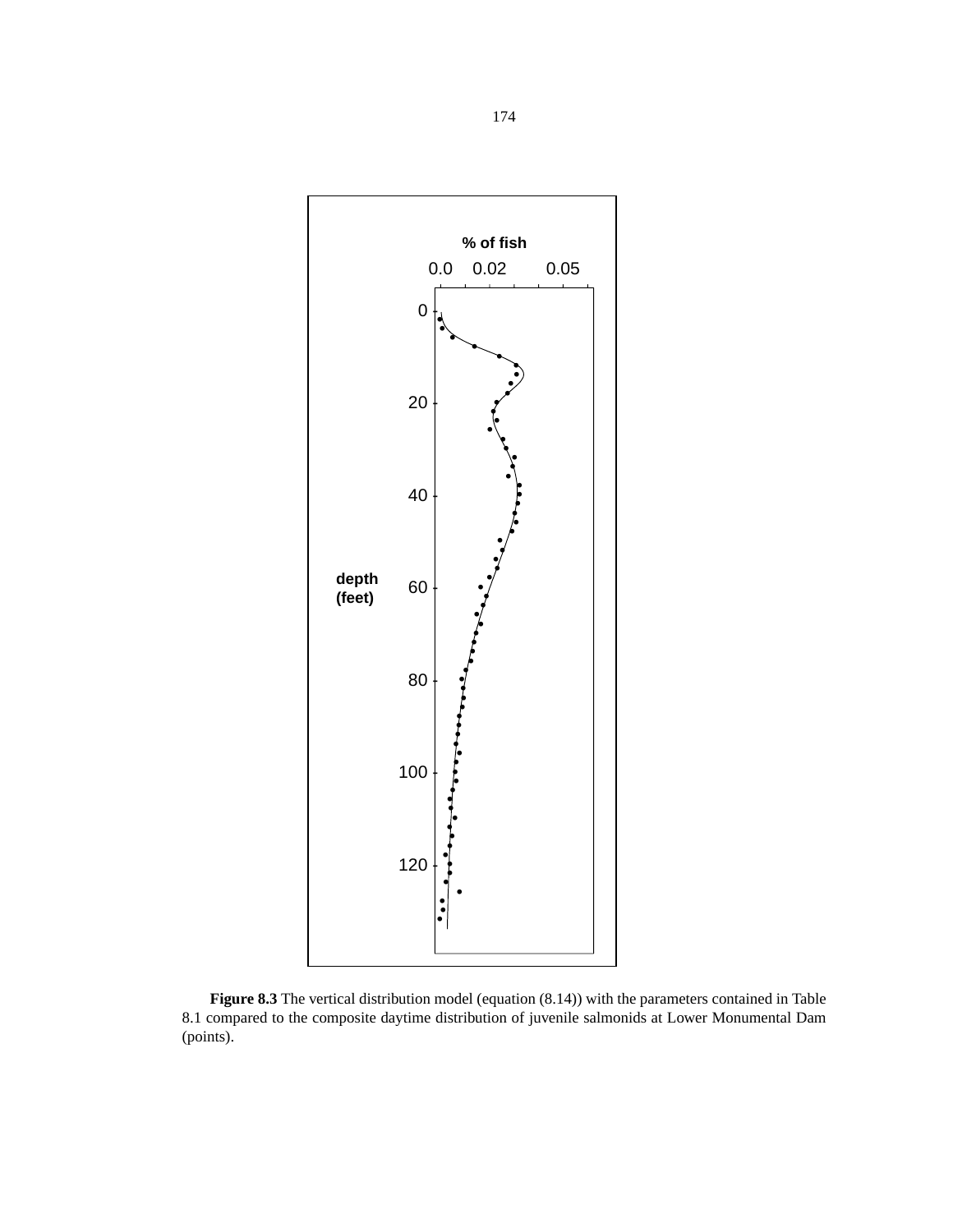| week#          | w    | lik.  |
|----------------|------|-------|
| 1              | 0.99 | 3.959 |
| $\overline{2}$ | 0.93 | 3.961 |
| 3              | 0.76 | 3.824 |
| 4              | 0.92 | 3.869 |
| 5              | 0.73 | 3.822 |
| 6              | 0.66 | 3.886 |
| 7              | 0.70 | 3.981 |

<span id="page-174-0"></span>**Table 8.2** Estimates of the weekly proportion of the two groups of salmonids at Lower Monumental Dam and likelihoods based on equation [\(8.14\)](#page-170-0).

### **8.5. Discussion**

This chapter contains a preliminary presentation of a vertical distribution model and an initial application to data. The model, with a few simple assumptions, is remarkably consistent with data from Lower Monumental Dam. In order to apply the model, more studies are required. Ideally, the reaction of juvenile salmonids to a light gradient will be better understood to strengthen the model. Also, it would be beneficial to conduct controlled experiments where the physical features are characterized leaving just the behavioral parameter to be estimated.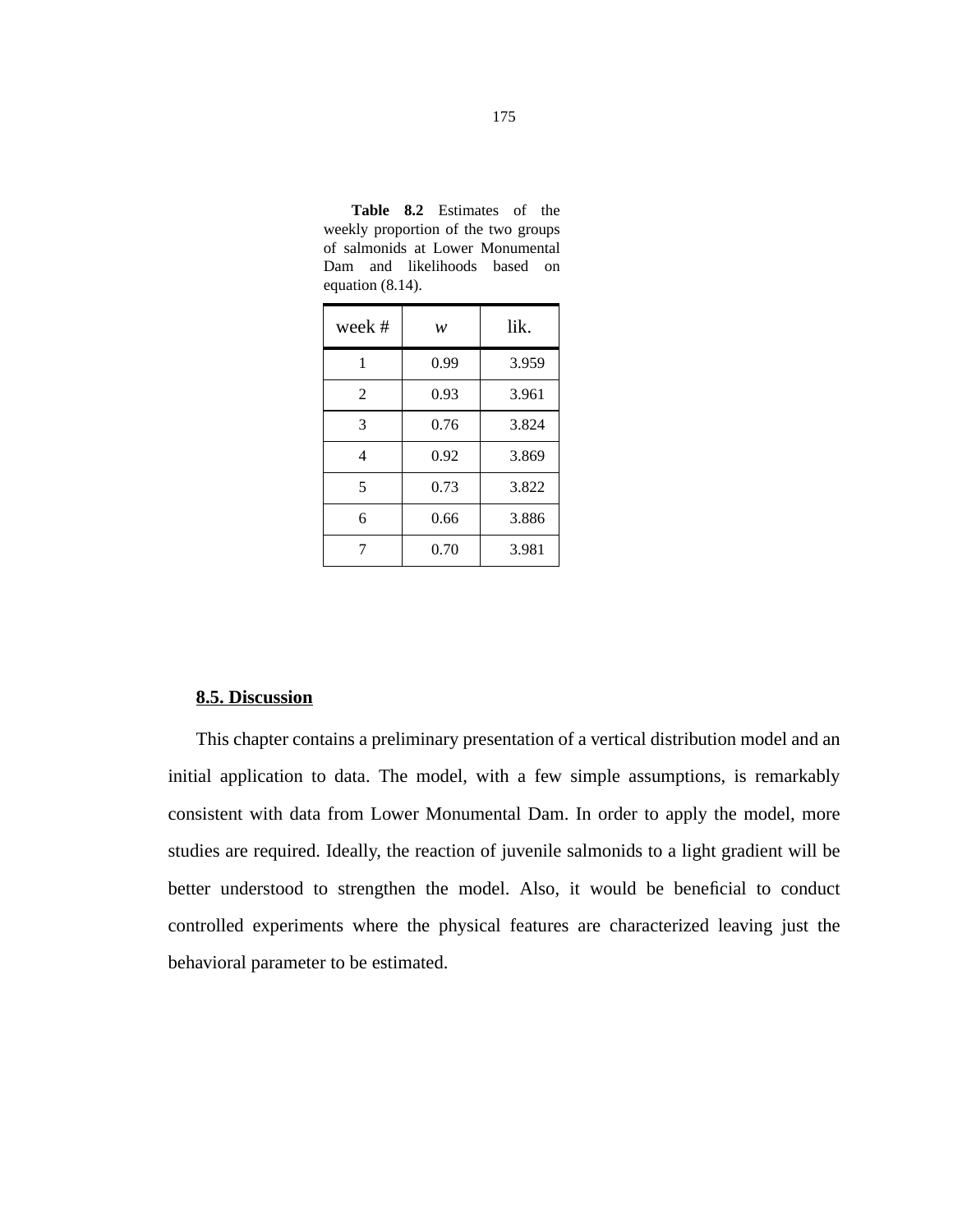

**Figure 8.4** The vertical distribution model (equation [\(8.14\)](#page-170-0)) with the parameters contained in [Table 8.1](#page-172-0) (but with the parameter *<sup>w</sup>* obtained from [Table 8.2](#page-174-0)) compared to the daytime distribution of juvenile salmonids at Lower Monumental Dam (points) on a weekly basis.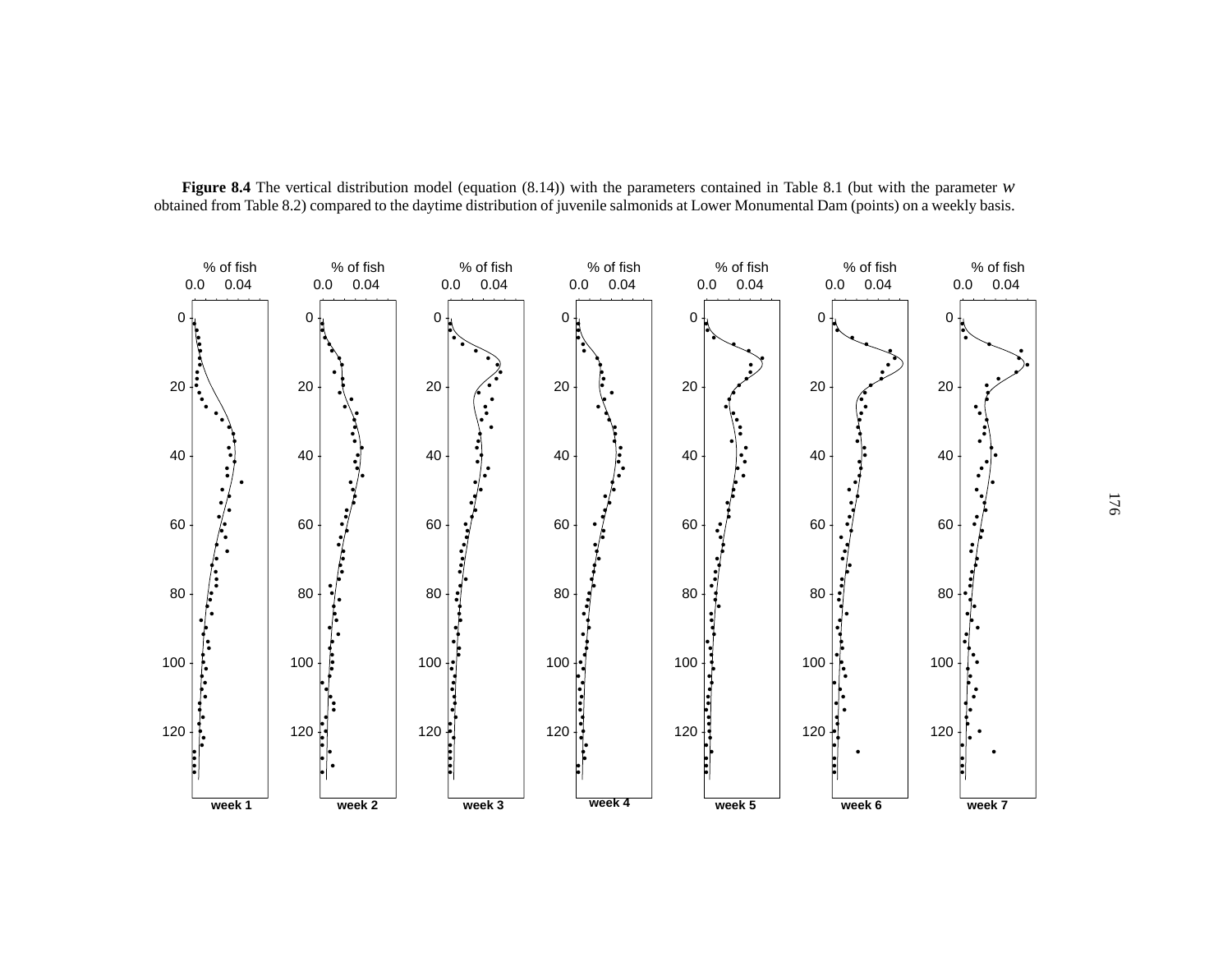## **9. Summary**

## **9.1. Overview**

This thesis contains models that describe spatial and temporal distributions of migrating juvenile salmonids and applications of the models to data. In developing and applying these models, I had several objectives. The first objective was to present models that may be of practical use as management tools. Understanding population dynamics and determining which behavioral factors are important in shaping these dynamics is crucial in the efforts to restore salmonid populations in the Columbia River system. The second objective was to develop statistical methods to compare the models to data. These methods are required to estimate parameters, assess whether the models are consistent with observations, and to determine which features should be included or excluded. The third objective was to provide examples of the data analysis methods to illustrate the type of information that can be obtained. Also, this will initiate the assessment process for these models and provide parameter estimates for future applications.

### **9.2. Summary by chapter**

The first chapter introduces some of the problems afflicting salmonid populations in the Columbia River system and discusses how modeling efforts can contribute to alleviating some of the problems. It also presents an overview of salmonid life history and a brief review of juvenile salmonid behavior.

Chapter 2 discusses models of dispersing animals. Models based on an advectiondiffusion equation are applicable to migrating populations. The advection term determines the directed movement of the population, and the diffusion term describes the spreading of the population. The diffusion term can be modified to reflect features such as spatial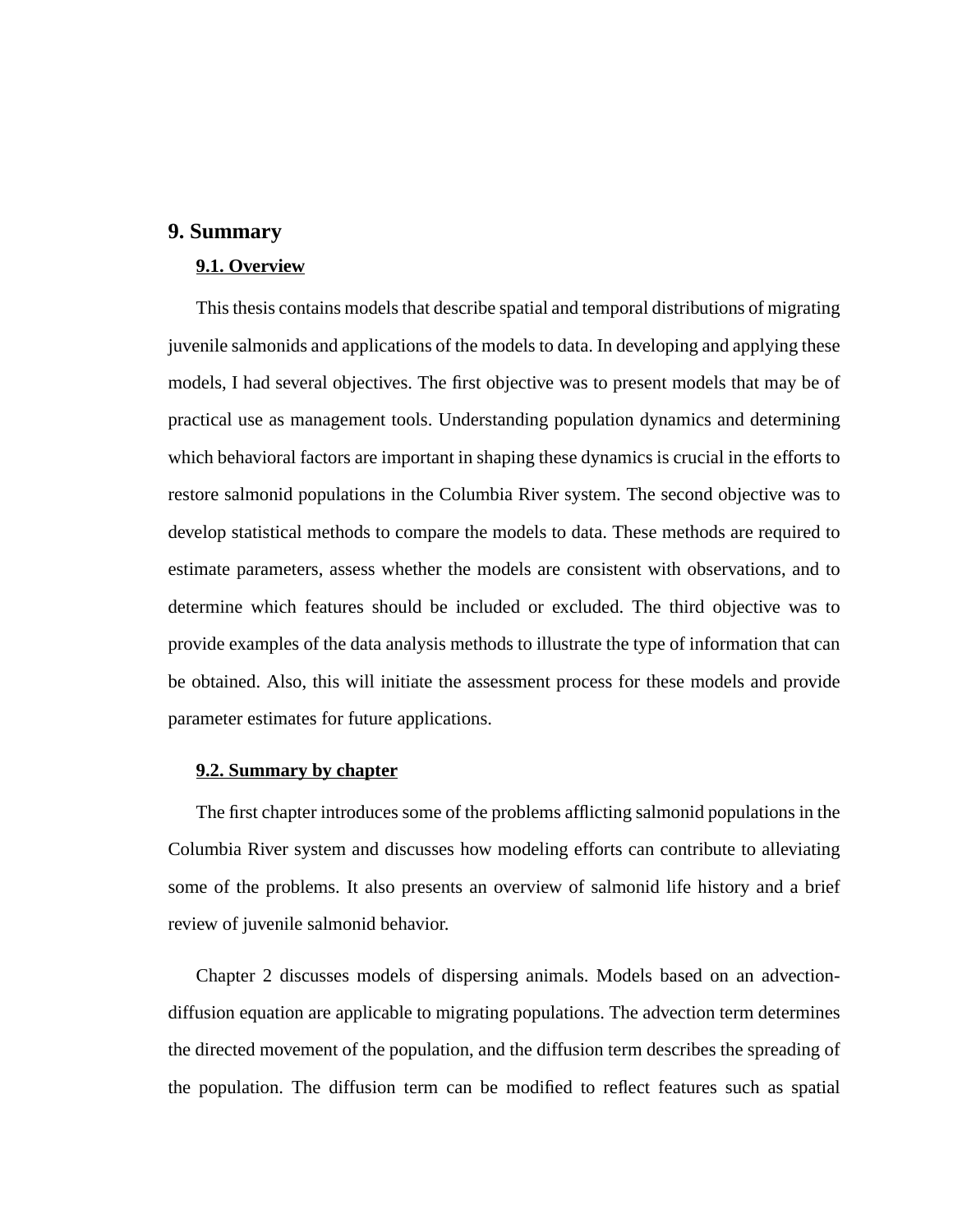heterogeneity and density dependence. Waiting time models, which determine the time until an event, also capture certain features of dispersing populations such as survival and migrational delay.

The third chapter contains the statistical methods used in comparing models to data. The primary parameter estimation method I use is maximum likelihood, which can be employed analytically or numerically. Goodness-of-fit methods differ depending on whether the data are continuous or discrete and whether parameters are being estimated. I use goodness-of-fit tests based on the chi-square distribution and on the empirical density function. It is often useful to discriminate among alternative models of varying complexity. I present several methods to do this, all based on comparing likelihoods.

The fourth chapter develops a two parameter model of the travel time of fish through a reservoir based on an advection-diffusion equation. One parameter determines the downstream migration rate and one determines the rate of population spread. The model accommodates discrete or continuous time data, and I apply it to several data sets of both types. The model successfully describes travel time distributions of run-of-the-river spring chinook, but describing steelhead and fall chinook is more problematic.

The fifth chapter expands the travel time model to incorporate more complex behavior. Travel time dependent mortality is modelled with a constant hazard rate. This type of mortality does not have much effect on the shape of the travel time distribution, and the data analysis bears this out. Next, a delay term based on a Poisson process is incorporated into the travel time model. Migrational delay can occur as fish hold up before passing a dam or before migration is initiated. Several radio-tracking studies confirm that dam delay occurs for chinook, but this delay is not detectable for Snake River run-of-the-river spring chinook travel time data. The delay term improves the model for Snake River steelhead (based on likelihood ratios), but the results are inconsistent and probably not biologically relevant.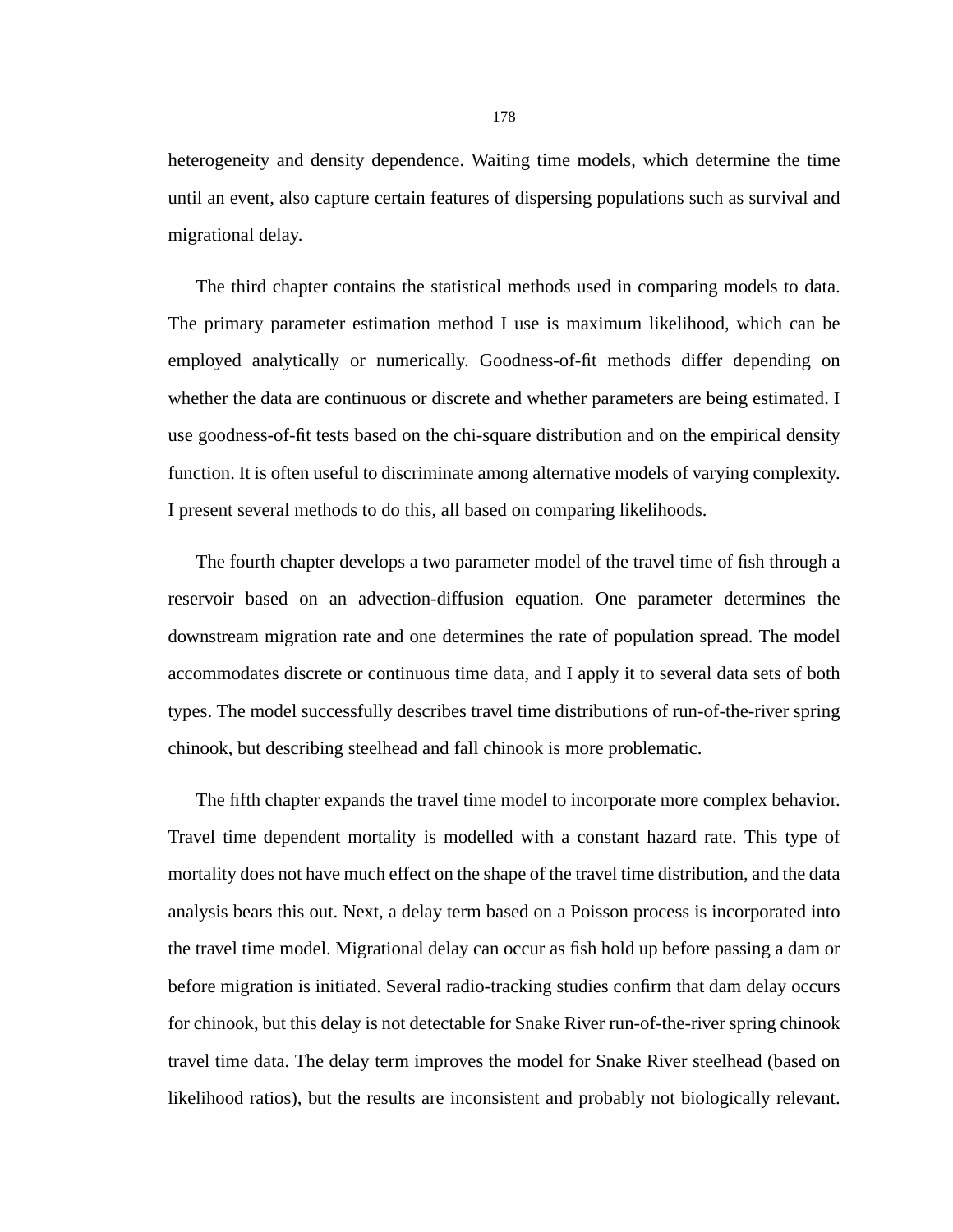For mid-Columbia fall chinook, a delay term, interpreted as a delay before the initiation of migration, substantially improves the travel time model. Finally, I present a hierarchical sequence of models to describe the variation in migration rates for similar groups of fish migrating in a river reach. These regression models are based on date of release and average river flow. A four parameter model, with linear flow relationship and a nonlinear time relationship, worked best with several groups of run-of-the-river spring chinook. The results from the regressions were used to predict travel times for an independent data set.

In chapter 6, I allow for population heterogeneity, with migration rates of individuals related to the factors fish length, date of release, river flow, and river temperature. For the run-of-the-river spring chinook and steelhead, fish length is not an important factor, but it is important for mid-Columbia fall chinook. When several factors are applied sequentially for Snake River fall chinook and mid-Columbia sockeye, date of release, fish length, and average river flow are all important in determining migration rate, while river temperature is not.

In chapter 7, downstream migration is considered in terms of individual movements. I examine two models, one based on the Wiener process that has independent increments and one based on the Ornstein-Uhlenbeck process that incorporates correlation among movements. The models are compared to radio-tracking data, and correlation is determined to be important at the observed time scale (approximately 20 minutes) for the chinook but not for the steelhead.

The vertical distribution of fish in a water column is described in terms of a chemotaxistype model in chapter 8. In this model, an individual's position is determined by random movement and reaction to an environmental gradient. I apply the model with a light intensity gradient to hydroacoustic data from the forebay of Lower Monumental Dam on the Snake River. The correspondence between the model and data is excellent.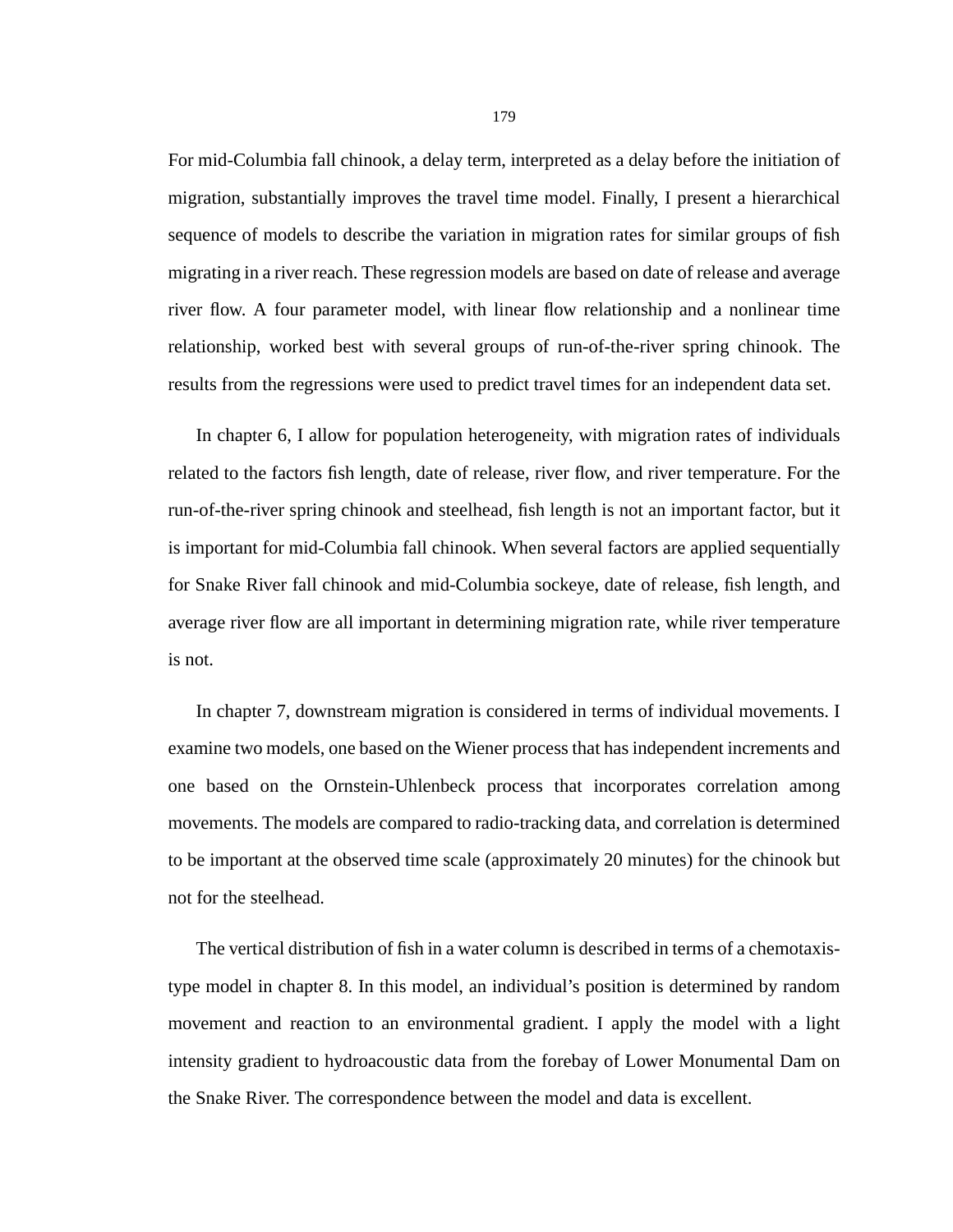#### **9.3. Recommendations for salmon population management**

The objective of this thesis is to present models of salmon populations that can be used for management purposes. To this effect, some of the models have been incorporated into the Columbia River Salmon Passage<sup>1</sup> model (Anderson, et al., 1993), a system model that describes the downstream migration of juvenile salmonids. In this section, I discuss my results in this context and make some recommendations.

The two parameter travel time model (equations (4.7) and (4.8)) is particularly effective for describing arrival distributions of run-of-the-river, yearling chinook, for which abundant data exists. The model accommodates both discrete and continuous data and is easily applied. In continuous form,  $g(t)$ , the probability density function for the arrival times of fish at the downstream collection site, is expressed as

$$
g(t) = \frac{L}{\sqrt{2\pi\sigma^2 t^3}} exp\left(\frac{-(L-rt)^2}{2\sigma^2 t}\right),\tag{9.1}
$$

where *L* is the length of the river reach. The parameters are intuitive and biologically meaningful: *r* is the downstream migration rate, and  $\sigma$  describes the rate of spreading of the population. The model, in its simplest form, does not work as well for steelhead and fall chinook. Although the model captures the important features of steelhead arrival time distributions, more modeling efforts are needed to understand the departure of observed steelhead travel time distributions from model-predicted distributions.

The travel time model is improved for fall chinook by incorporating a delay term, which corresponds to a delay in the initiation of migration. In its simplest form, this is modeled as

<sup>1.</sup> The Columbia River Salmon Passage model is being developed at the University of Washington at the Center for Quantitative Studies in Fisheries, Forestry, and Wildlife and the Fisheries Research Institute. Information about the model can be obtained from Dr. James J. Anderson, Fisheries Research Institute.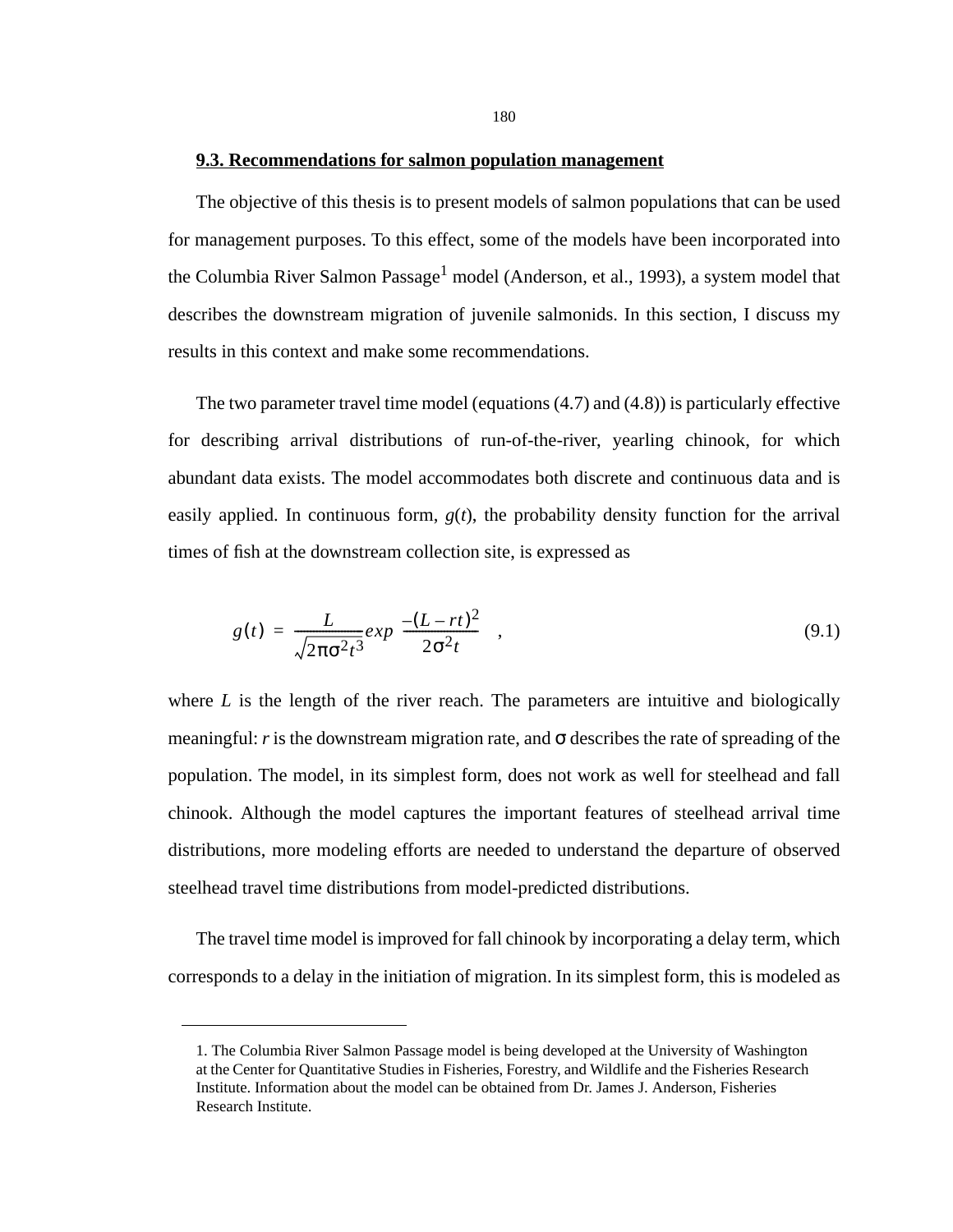an exponential waiting time process. More complexity can be added by relating the instantaneous departure rate,  $\alpha$ , to time (for example, the fish are more likely to initiate migration as the season progresses) and covariates, **X**, particularly fish length. The delay model is then expressed as

$$
d(t) = \alpha(t, \mathbf{X})e^{-\int_0^t \alpha(\tau, \mathbf{X})d\tau} \tag{9.2}
$$

This equation is easy to evaluate if the form of  $\alpha(t, \mathbf{X})$  is not complex.

The delay in front of a dam before fish passage is an important component of downstream migration. I developed three alternative models to describe this delay process and applied the models to radio tag data, where exact times of arrival to the forebay and dam passage are observed. These data show that dam delay can be substantial; one group of chinook delayed for an average of 20 hours at Lower Granite Dam. The model that works best to describe these data splits the fish in two groups: those that pass quickly with rate  $\alpha_f$ , and those that pass slowly with rate  $\alpha_s$ . This model works substantially better than one with daytime and nighttime passage rates. Unfortunately, dam delay is difficult to detect with travel time data and is difficult to observe directly. More work is necessary to determine the extent of dam delay and how it varies from dam to dam.

Utilizing the travel time model in a predictive manner involves selecting model parameters *a priori*. I related the observed variation in parameter estimates to the factors date of release and average river flow in regression equations. I tested several alternative equations and determined that the following set worked the best to predict values of*r* and σ:

$$
\tilde{r}_i = \beta_0 + \beta_2 F_i \left[ \frac{1}{1 + exp(-\alpha(t - T_0))} \right] \tag{9.3}
$$

and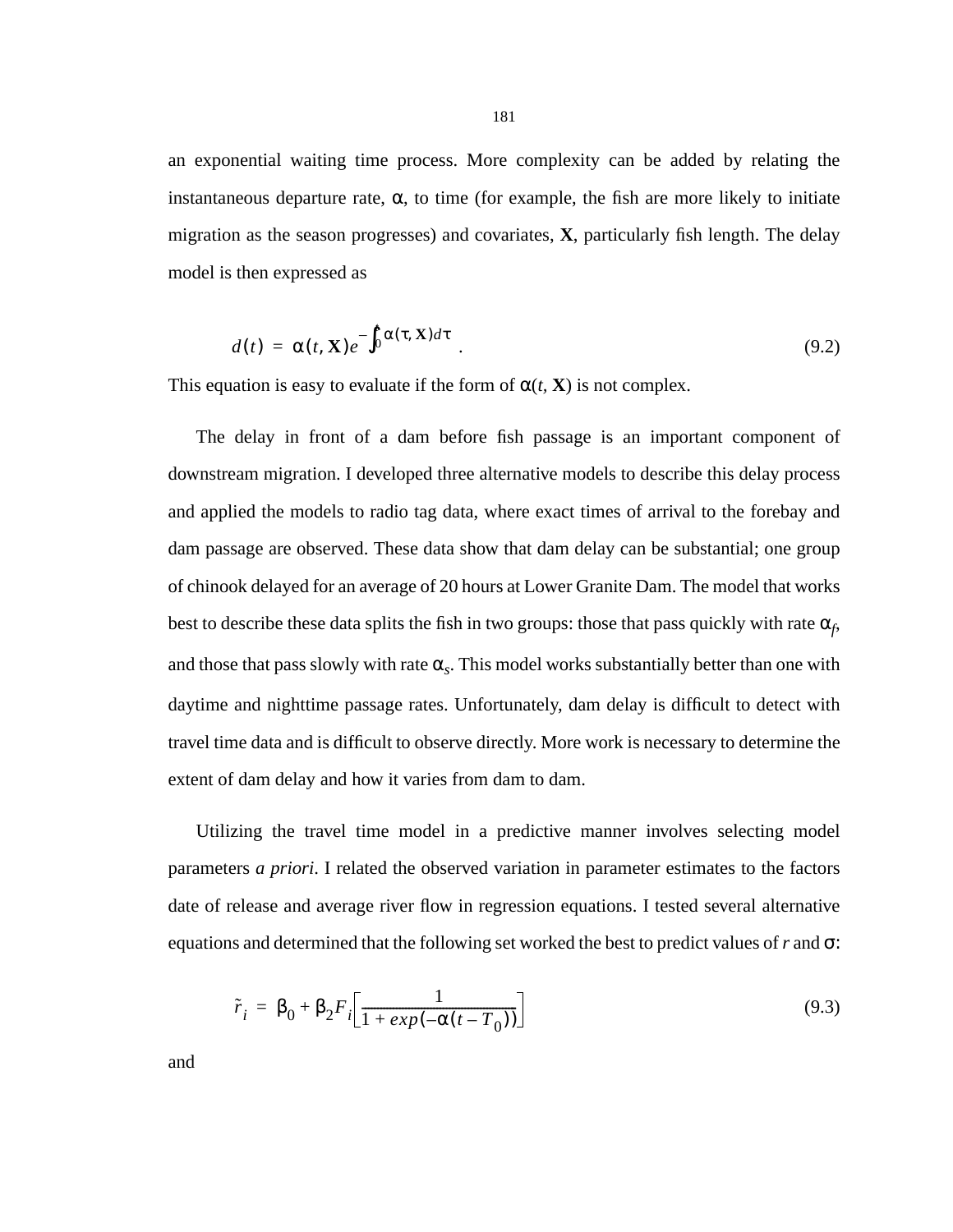$$
\tilde{\sigma}_i = \beta_0 + \beta_1 \tilde{r}_i. \tag{9.4}
$$

In the first equation, migration rate is linearly related to flow,  $F_i$ , and the term in the brackets represents a nonlinear relationship with date of release, where migration rate begins at a lower rate early in the season and increases to an upper level as the season progresses. The second regression equation linearly relates  $\sigma$ , the rate of population spread, to migration rate. These two regression equations were applied to four groups of run-of-the-river chinook (composed primarily of yearling chinook of both wild and hatchery origins). The regression equation for *r* had  $R^2$  values ranging from .855 to .945, and the regression equation for  $\sigma$  had  $R^2$  values ranging .589 to .845. These regression equations can be used to determine model parameters based on date of release and river flow. The travel time model can then be implemented to predict the downstream arrival distributions.

When information on the variability of individuals within a cohort was included in the travel time model, fish length was determined to be an important factor for mid-Columbia subyearling chinook but not for Snake River yearling chinook and steelhead. Also, for sequential releases of Snake River subyearling chinook and Columbia River sockeye, I determined that fish length, date of release, and average river flow are important factors at the level of the individual, but river temperature is not. River temperature may be important, though, in determining the timing of runs on a year to year basis. The importance of fish length in the fall chinook may be partly due to its relation to the onset of migration, and incorporating fish length into the delay term can account for this.

The vertical distribution model can benefit future modeling applications. The position of fish in the water column as they approach the dam is related to their passage route through the dam – spillway, fish bypass system, or turbines. Since each pathway has a different associated mortality, utilizing a vertical distribution model to predict passage routes will be useful in ascribing total passage mortality. The modeling demonstrated that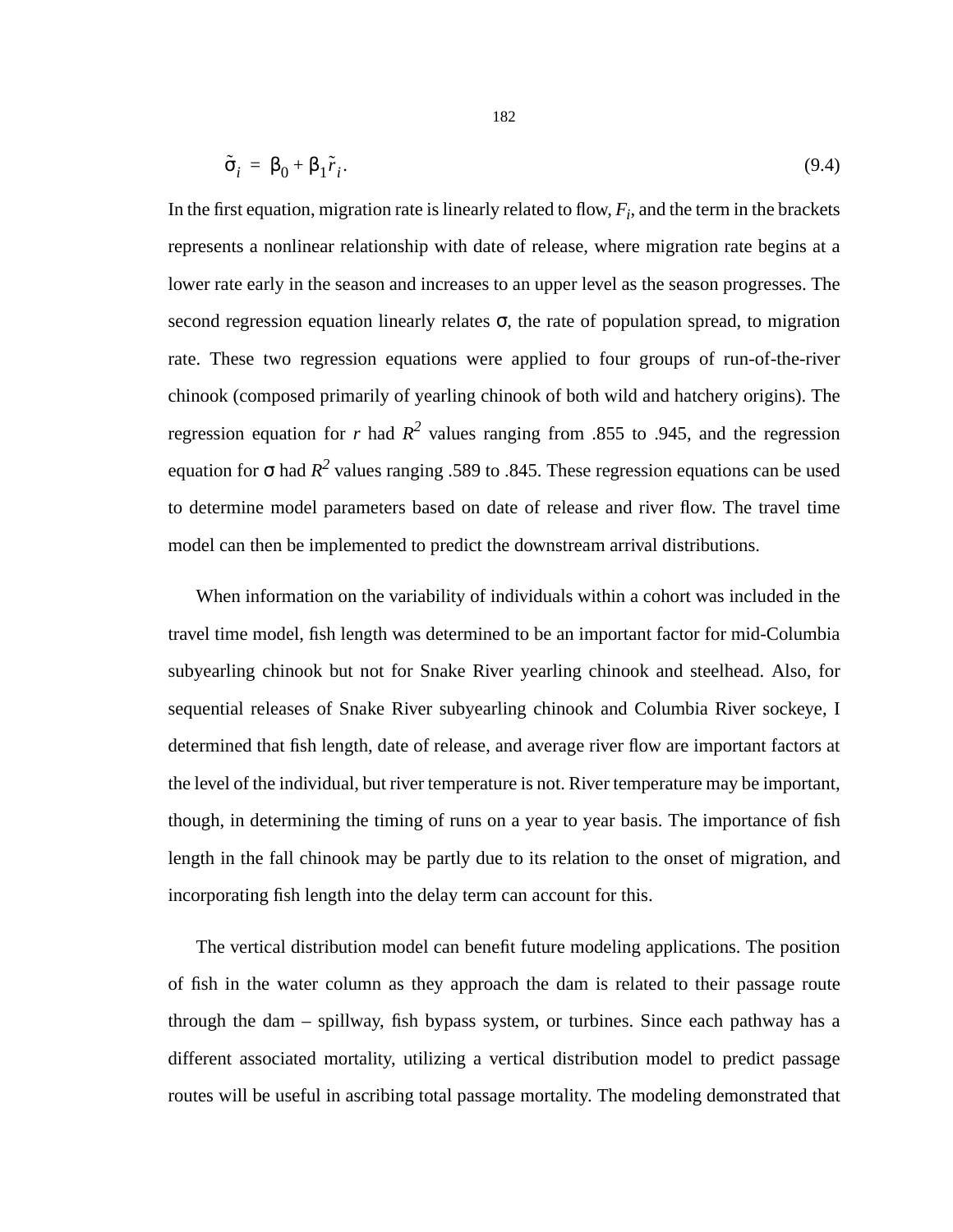observed vertical distributions are predictable and that different species have different distributions. Future experimental work in this are will help to identify underlying mechanisms of the vertical distribution process.

Overall conclusions are as follows. First, simple models based on diffusion equations are quite tractable mathematically and capture many of the features of the distributions of migrating juvenile salmonids. Statistical techniques, primarily based on likelihood functions, are readily applied to these models to estimate parameters, assess model goodness-of-fit, and to compare among alternative models. This combination of modeling and statistics is a powerful method in establishing models as predictive tools for management purposes.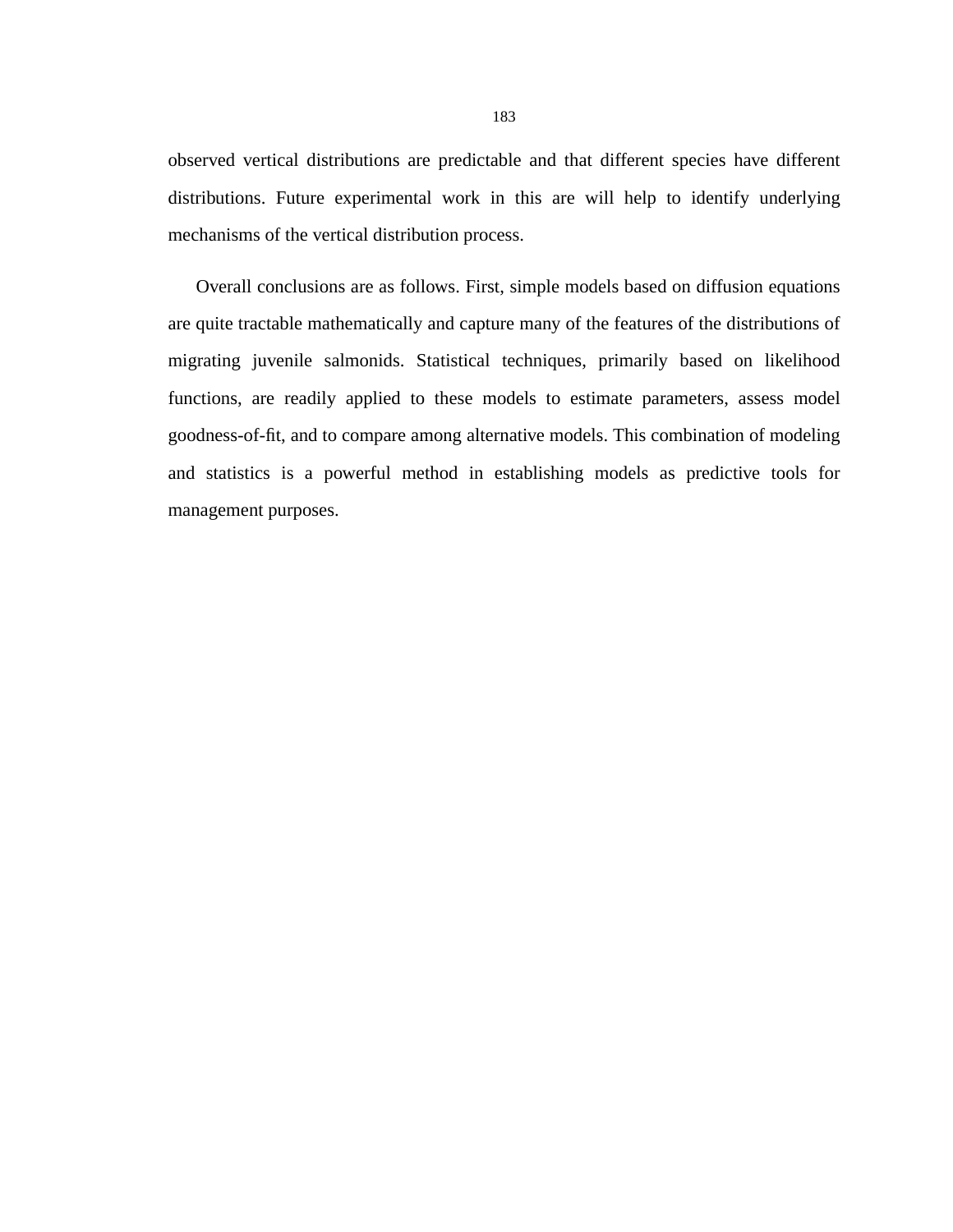## **References**

- Abramowitz, M., and I. A. Stegun. 1965. Handbook of Mathematical Functions. Dover, New York.
- Alt, W. 1985. Models for mutual attraction and aggregation of motile individuals. Lecture Notes in Biomathematics 57: 33-38.
- Akaike, H. 1973. Information theory and an extensions of the maximum likelihood principle. Proceedings of the Second International Symposium on Information Theory.
- Anderson, J.J., D. Askren, T. Frever, J. Hayes, A. Lockhart, M. McCann, P. Pulliam, R. Zabel. 1993. Columbia River Salmon Passage Model User's Manual. Center for Quantitative Studies in Fisheries, Forestry, and Wildlife, University of Washington, Seattle.
- Anderson, J.J., and N. Schumaker. 1988. A model to predict smolt migration rate. Proceedings of the 1988 Workshop on Chinook and Coho. Bellingham, Washington.
- Aronson, D.G. 1985. The role of diffusion in population biology: Skellam revisited. Lecture Notes in Biomathematics 57: 2-6.
- Bax, N. J. 1982. Seasonal and annual variations in the movement of juvenile chum salmon through Hood Canal, Washington. Salmon and Trout Migratory Behavior Symposium (E.L. Brannon, and E.O. Salo, eds.). Contribution 793, School of Fisheries, University of Washington, Seattle.
- Becker, R. A., J. M. Chambers, and A. R. Wilks. 1988. The New S Language. Wadsworth and Brooks/Cole Advanced Books and Software. Pacific Grove, California.
- Bell, R. 1958. Time, size, and estimated numbers of seaward migrants of chinook salmon and steelhead trout in the Brownlee-Oxbow section of the middle Snake River. State of Idaho Department of Fish and Game, Boise, Idaho. 36 pp.
- Berggren, T.J., and M.J. Filardo. 1993. An analysis of variables influencing the migration of juvenile salmonids in the Columbia River basin. N. Amer. J. Fish. Manag. 13: 48- 63.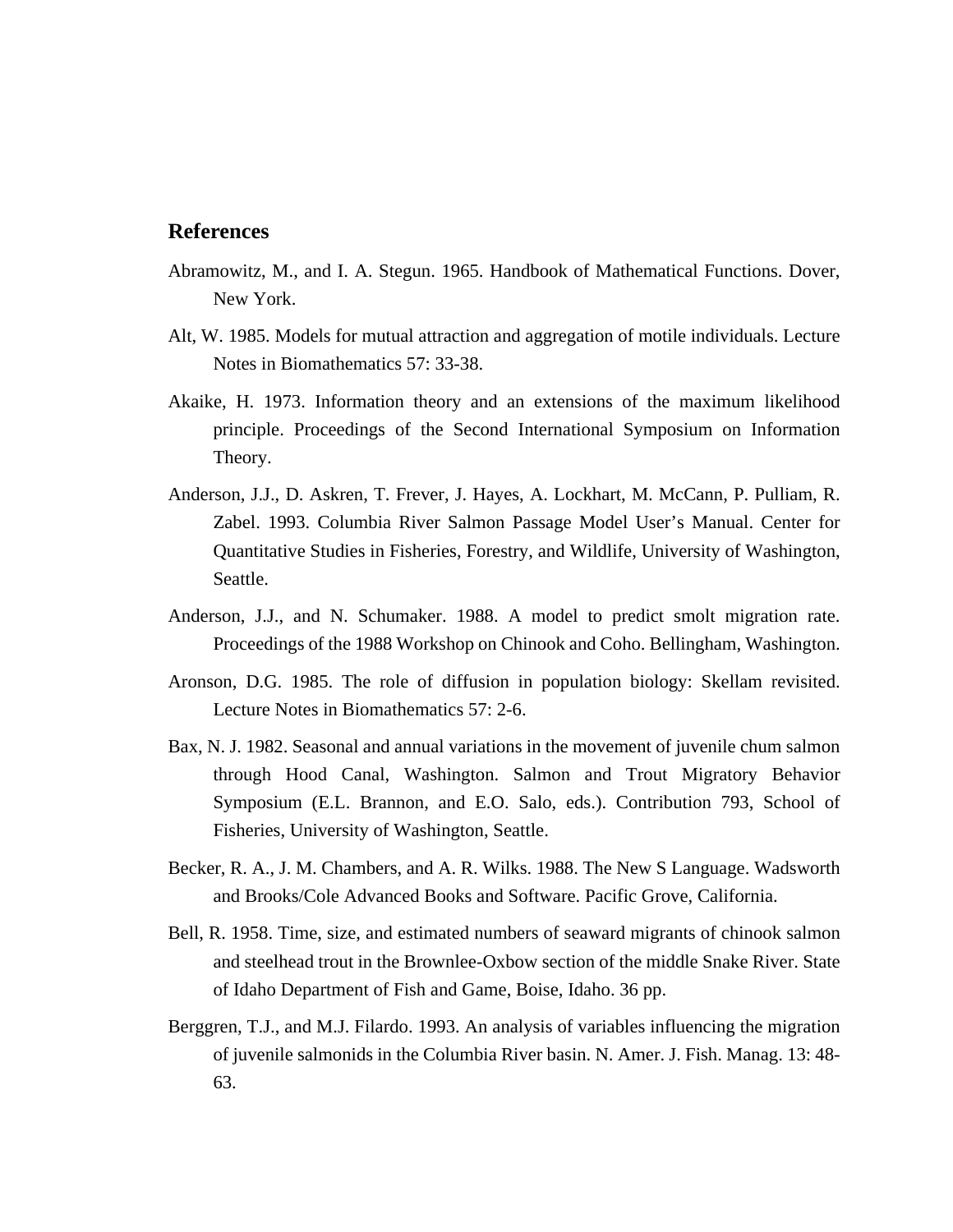- Bickel, P.J., and K.A. Doksum. 1977. Mathematical Statistics. Holden-Day, Inc. Oakland, California.
- Brawn, V.M. 1982. Behavior of Atlantic Salmon (Salmo salar ) during Suspended Migration in an Estuary, Sheet Harbour, Nova Scotia, Observed Visually and by Ultrasonic Tracking. Can. J. Fish. Aquat. Sci. 39: 248-256.
- Brett, J.R. 1965. The swimming energetics of salmon. Sci. Am. 213: 80-85.
- Brett, J.R., M. Hollands, and D.F. Alderdice. 1958. The effect of temperature on the cruising speed of young sockeye and coho salmon. Journal of the Fisheries Research Board of Canada 15: 587-605.
- Brownlee, J. 1911. The mathematical theory of random migration and epidemic distribution. Proce. Roy. Soc. Edinburgh 31: 262-289.
- Burgner, R. L. 1991. Life history of sockeye salmon. In: Pacific Salmon Life Histories (C. Groot and L. Margolis, editors). University of British Columbia Press, Vancouver, British Columbia.
- Carl, L. M., and M. C. Healey. 1984. Differences in enzyme frequency and body morphology among three life history types of chinook salmon (Oncorhynchus tshawytscha) in the Nanaimo River, British Columbia. Can. J. Fish. Aquat. Sci. 41: 1070-1077.
- Chapman, D. W. 1986. Salmon and steelhead abundance in the Columbia River in the nineteenth century. Trans. Amer. Fish. Soc. 115: 662-670.
- Clark, C.W., and D.A. Levy. 1988. Diel vertical migrations by juvenile sockeye salmon. Amer. Nat. 131: 271-290.
- Chhikara, R.S., and J.L. Folks. 1989. The Inverse Gaussian Distribution. Marcel-Dekker, Inc., New York.
- Childerhose, R. J. and M. Trim. 1979. Pacific Salmon and Steelhead Trout. Douglas and McIntyre, Ltd., Vancouver, British Columbia.
- Cochran, W.G. 1952. The  $\chi^2$  test of goodness of fit. Annals of Mathematical Statistics 23: 315-345.
- Cohen, A. and H. B. Sackrowitz. 1975. Unbiasedness of the chi-square, likelihood ratio, and other goodnessof fit tests for the equal cell case. American Statist. 4 :959-964.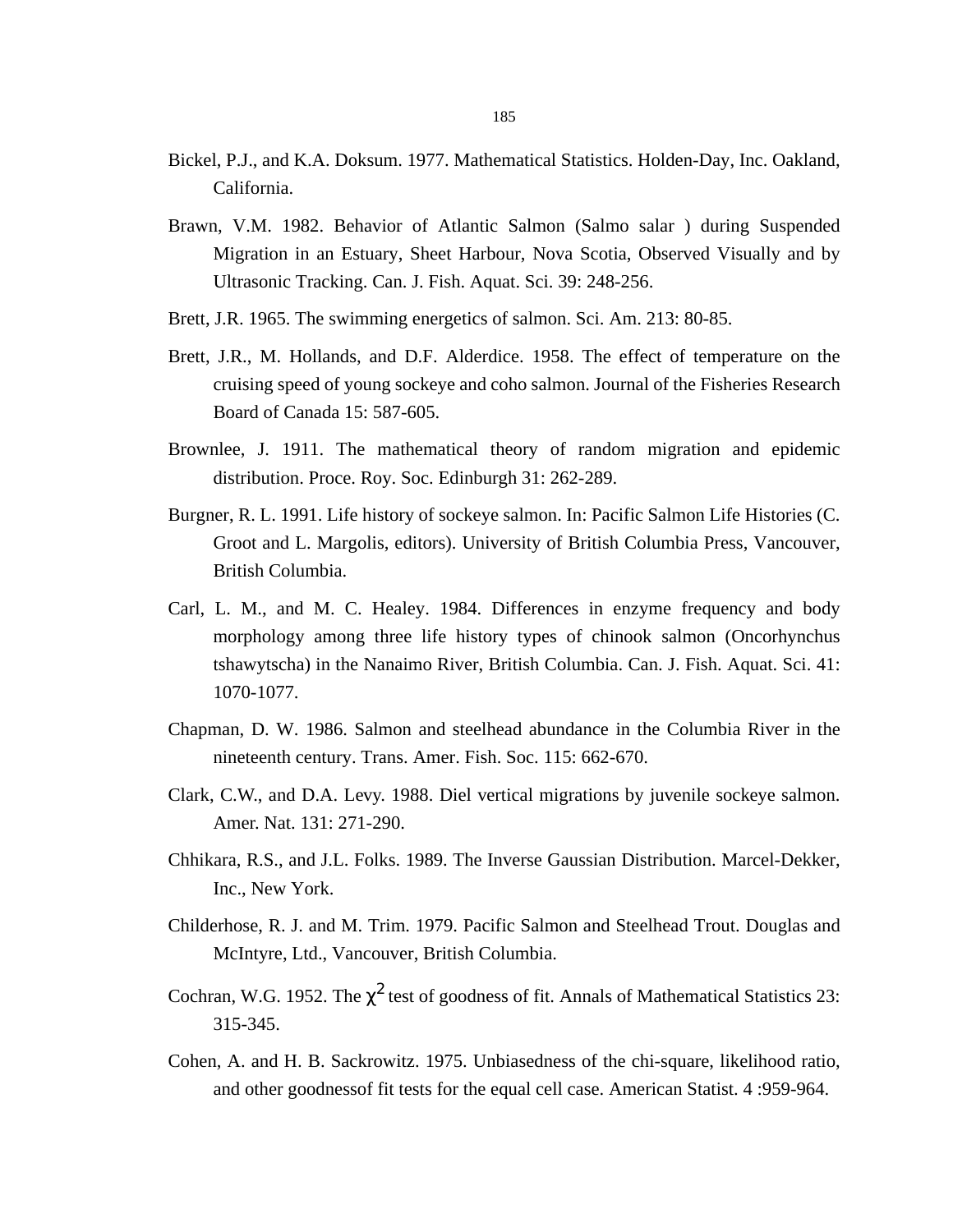- Conover, W.J. 1980. Practical Nonparametric Statistics, 2nd edition. John Wiley and Sons, New York.
- Cox, D.R., and H.D. Miller. 1965. The Theory of Stochastic Processes. Chapman and Hall, New York.
- D'agostino, R.B., and M. A. Stephens (eds.). 1986. Goodness-Of-Fit Techniques. Marcel Dekker, Inc. New York.
- Daniels, H. E. 1982. Sequential tests constructed from images. The Annals of Statistics 10: 394-400.
- Darling, D. A., and A. J. F. Siegert. 1953. The first passage problem for a continuous Markov process. Ann. Math. Statist. 24: 624-639.
- Dauble, D.D., T.L. Page, and R. W. Hanf, Jr. 1989. Spatial distribution of juvenile salmon in the Hanford Reach, Columbia River. Fishery Bulletin 87: 775-790.
- Dawson, J., L. Johnson, W.A. Karp, and G.A. Raemhild. 1984a. Fixed-location hydroacoustics for quantitative fisheries. Biosonics, Inc., Seattle.
- Dawson, J. A. Murphy, P. Nealson, P. Tappa, and C. VanZee. 1984b. Hydroacoustic assessment of downstream migrating salmon and steelhead at Wanapum and Priest Rapids Dams in 1983. Biosonics, Inc., Seattle WA.
- DeAngelis, D.L., and G.T. Yeh. 1984. An introduction to modeling migratory behavior in fishes. In: Mechanisms of Migration in Fishes*,* ed. by J.D. McCleave, G.P. Arnold, J.J. Dodson, and W.H. Neill, pp. 445-469. New York: Plenum Press.
- Dennis, B., P.L. Munholland, and J.M. Scott. 1991. Estimation of growth and extinction parameters for endangered species. Ecological Monographs 61: 115-143.
- Dobzhansky, Th., J.R. Powell, C.E. Taylor, and M. Andregg. 1979. Ecological variables affecting the dispersal behavior of *Drosophila pseudoobscura* and its relatives. *Am. Nat.* 114: 325-334.
- Dobzhansky, T., and S. Wright. 1943. Genetics of natural populations X. Dispersion rates in *Drosophila pseudoobscura*. Genetics 28: 304-340.
- Doob, J.L. 1942. The Brownian movement and stochastic equations. Annals of Mathematics 43: 351-369.
- Draper, N. R., and H. Smith. 1981. Applied Regression Analysis. John Wiley and Sons,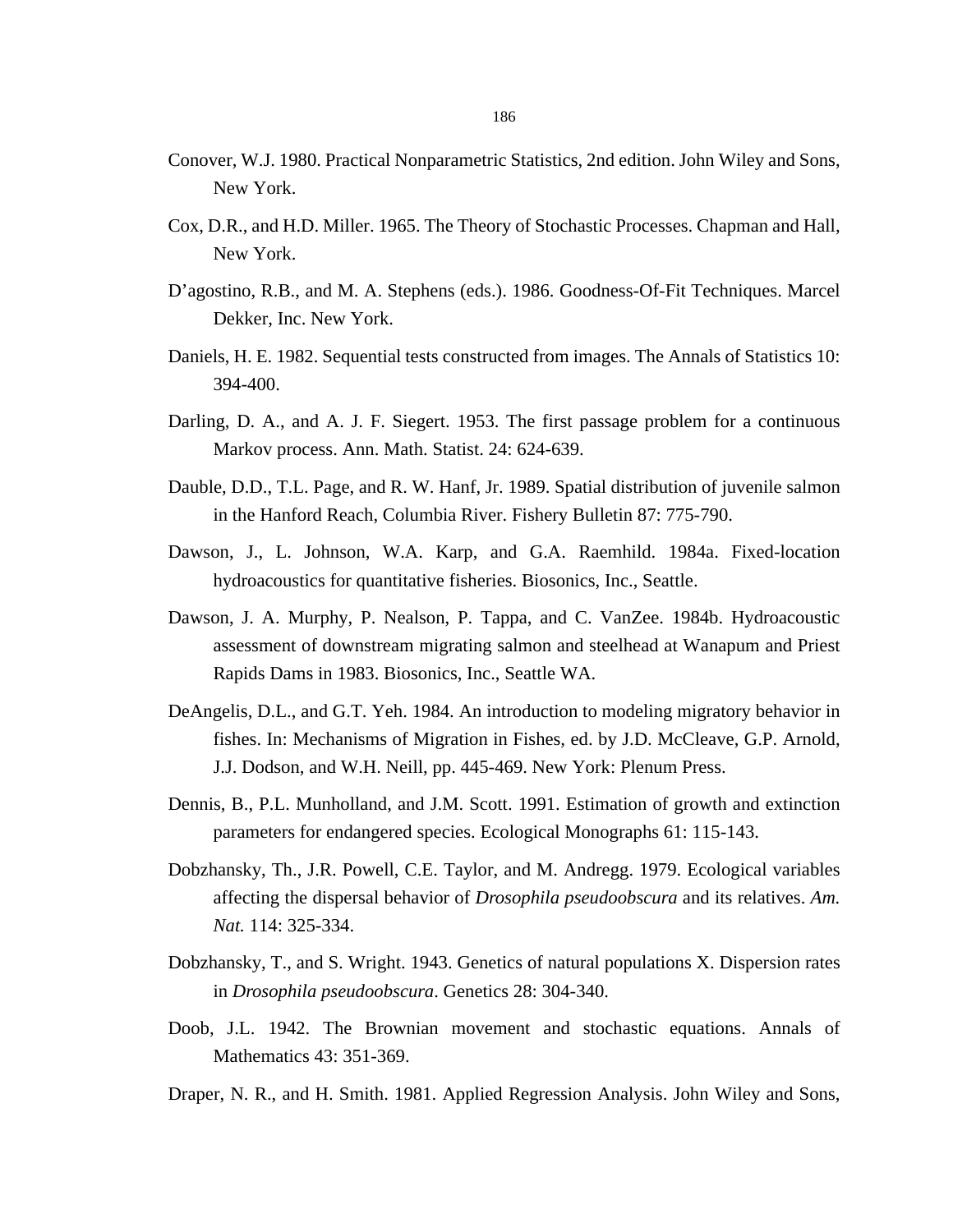New York.

- Efron, B. 1982. The Jacknife, the Bootstrap and Other Resampling Plans. CBMS-NSF Regional Conference Series in Applied Mathematics 38. Society for Industrial and Applied Mathematics, Philadelphia.
- Efron, B., and R. Tibshirani. 1986. Bootstrap methods for standard errors, confidence intervals, and other measures of statistical accuracy. Statistical Science 1: 54-77.
- Fish Passage Center. 1987. Migrational Characteristics of Columbia Basin Salmon and Steelhead Trout; Smolt Monitoring Program Annual Report 1986, Volume I. Report to the Bonneville Power Administration, Portland, Oregon. Project number 86-60.
- Fish Passage Center. 1991. Annual Report. Report to the Bonneville Power Administration, Portland, Oregon. Project number 87-127.
- Fisher, R. A. 1924. The conditions under which  $\chi^2$  measures the discrepency between observations and hypothesis. J. Royal Statist. Soc. 87: 442-450.
- Flagg, T.A., and L.S. Smith. 1982. Changes in swimming behavior and stamina during the smolting of Coho salmon. Salmon and Trout Migratory Behavior Symposium (E.L. Brannon, and E.O. Salo, eds.). Contribution 793, School of Fisheries, University of Washington, Seattle.
- Folks, J.L., and R.S. Chhikara. 1978. The inverse Gaussian distribution and its statistical applications -- a review. J. Royal Statistical Society B. 40: 263-289.
- Folmar, C.F., and W.W. Dickhoff. 1980. The parr-smolt transformation (smoltification) and seawater adaptation in salmonids. Aquaculture 21: 1-37.
- Fried, S. M., J. D. McCleave, and G. W. Le Bar. 1978. Seaward migration of hatchery reared Atlantic salmon, *Salmo salar*, smolts in the Penobscot River estuary, Maine: riverene movements. J. Fish. Res. Bd. Can. 35: 76-87.
- Gardiner, C.W. 1983. Handbook of Stochastic Processes for Physics, Chemistry and the Natural Sciences. Springer-Verlag, Berlin.
- Giorgi, A.E., Stuehrenberg, L.C., Miller, D.R., and Sims, C.W. 1985. Smolt Passage Behavior and Flow-Net Relationship in the Forebay of John Day Dam. Bonneville Power Administration, Contract No. DE-A179-84BP39644.
- Giorgi, A. E., G. E. Swan, W. D. Zaugg and S. McCutcheon 1990. Biological manipulation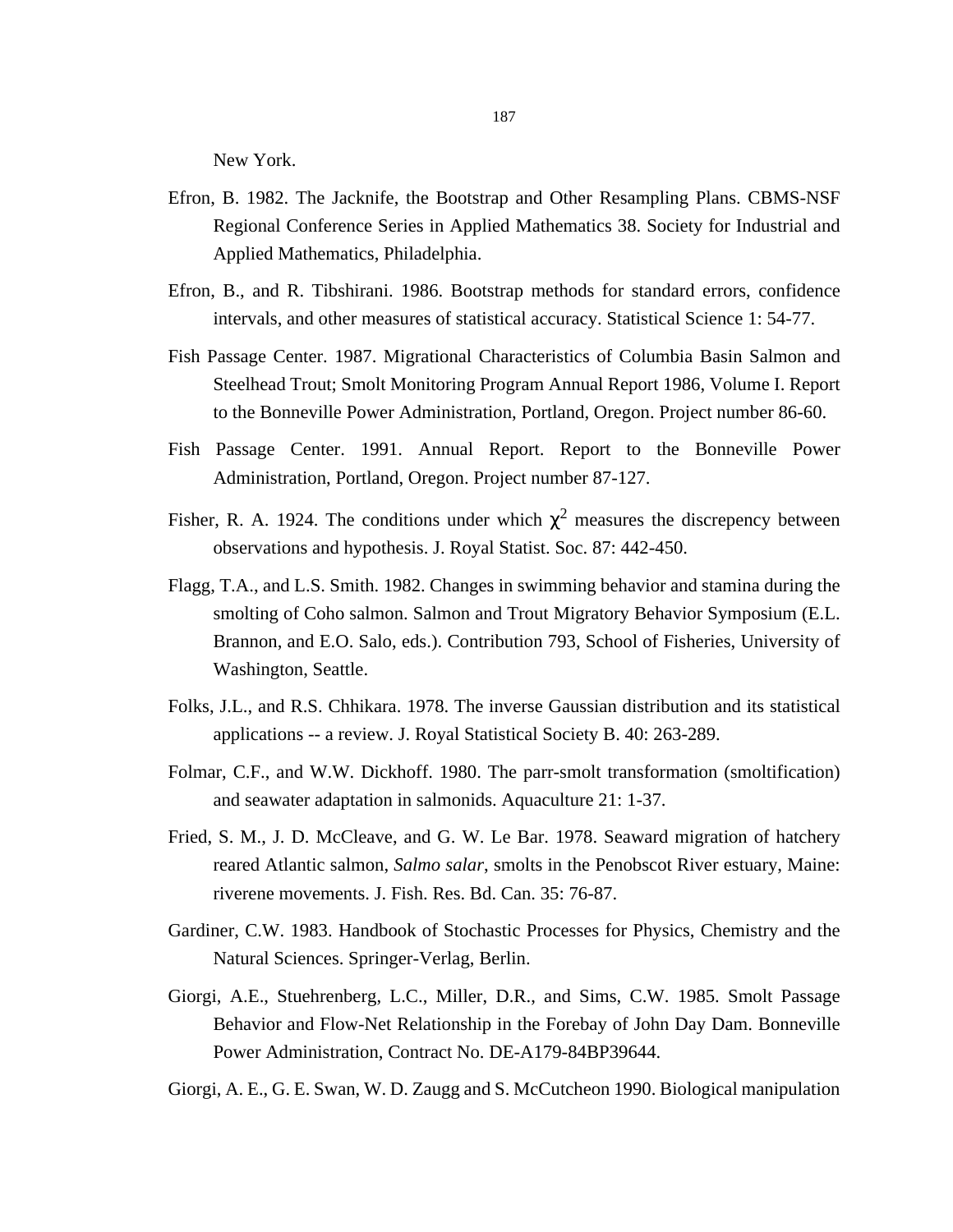of migration rate: the use of advanced photoperiod to accelerate smoltification in yearling chinook salmon. Annual Report of Research Financed by Bonneville Power Administration (Agreement DE-A179-88-BP50301) and Coastal Zone and Estuarine Studies Division. Northwest Alaska Fisheries Center, National Marine Fisheries Center, National Oceanic and Atmospheric Administration.

- Glova, G. J., and J. E. McInerney. 1977. Critical swimming speeds of coho salmon (*Oncorhynchus kisutch*) fry to smolt stages in relation to salinity and temperature. J. Fish. Res. Bd. Can. 34: 151-154.
- Godin, J. G., P. A. Dill, and D. E. Drury. 1974. Effects of thyroid hormones on behavior of yearling Atlantic salmon (*Salmo salar*). J. Fish. Res. Bd. Can. 31: 1787-1790.
- Goel, N.S., and Richter-Dyn, N. 1974. Stochastic Models in Biology. Academic Press, New York.
- Goldstein, S. 1951. On diffusion by discontinuous movements, and on the telegraph equation. Quart. J. Mech. and Appl. Math. 4: 129-156.
- Groot, C. 1965. On the orientation of young sockey salmon (*Oncorhynchus nerka*) during their seaward migration out of lakes. Behav. suppl. 14: 1-198.
- Groot, C. 1982. Modifications on a theme a perspective on migratory behavior of Pacific salmon. Salmon and Trout Migratory Behavior Symposium (E.L. Brannon, and E.O. Salo, eds.). Contribution 793, School of Fisheries, University of Washington, Seattle.
- Groot, C. and L. Margolis. 1991. Pacific Salmon Life Histories. University of British Columbia Press, Vancouver, British Columbia.
- Gurney, W.S.C., and R.M. Nisbet. 1975. The regulation of inhomogeneous populations. J. Theor. Biol. 52: 441-457.
- Gurtin, M.E., and R.C. MacCamy. 1977. On the diffusion of biological populations. Math. Biosciences 33: 35-49.
- Haberman, R. 1987. Elementary Applied Differential Equations. Prentic-Hall, Inc., Englewood Cliffs, New Jersey.
- Hansen, L.P., and B. Jonnson. 1985. Downstream migration of hatchery-reared smolts of the Atlantic salmon (*Salmo salar* L.) in the River Imsa, Norway. Aquaculture 45: 237-248.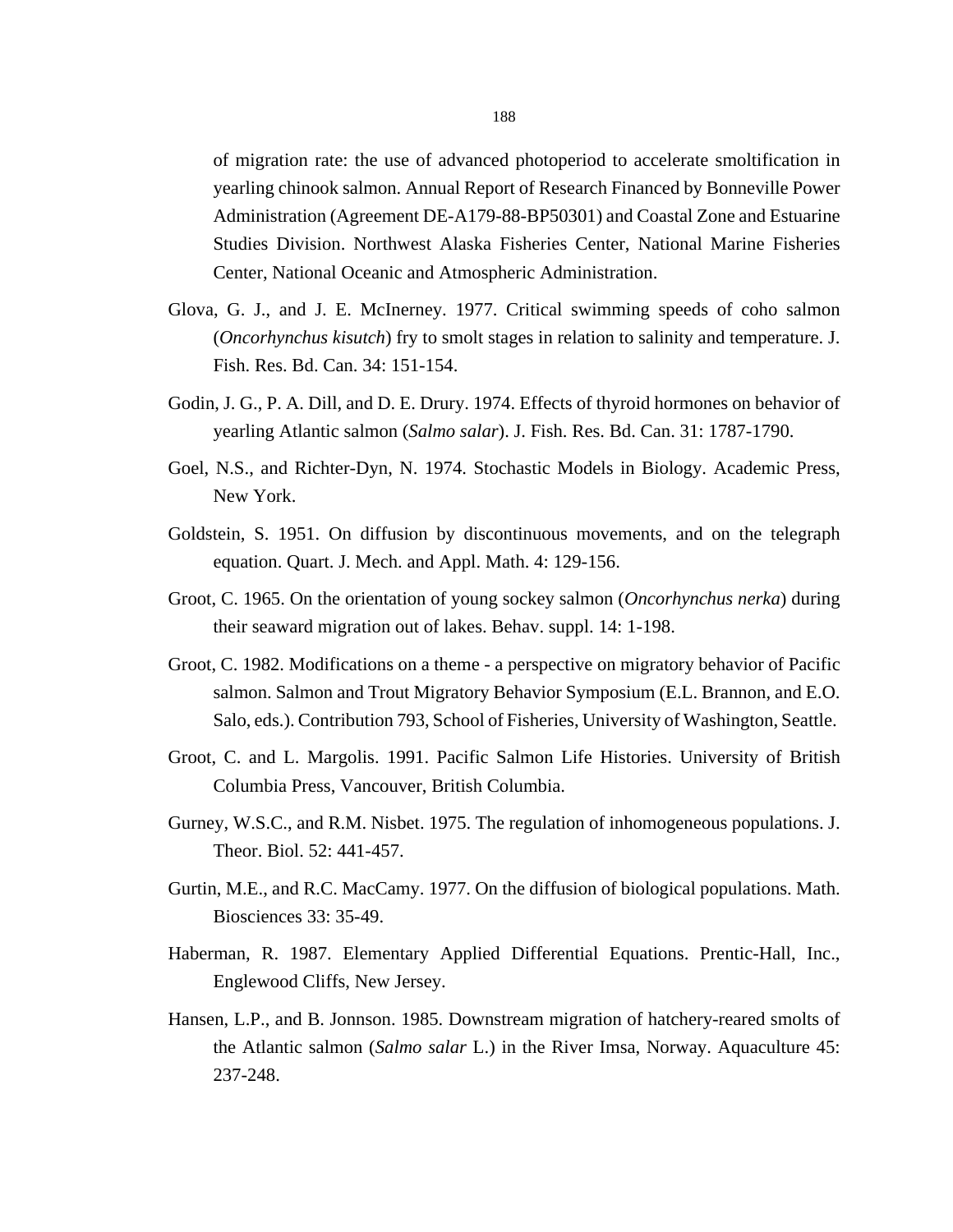- Healy, M. C. 1991. Life history of chinook salmon. In: Pacific Salmon Life Histories (C. Groot and L. Margolis, editors). University of British Columbia Press, Vancouver, British Columbia.
- Hiramatsu, K.; Ishida, Y. 1989. Random movement and orientation in pink salmon (*Oncorhynchus gorbuscha*) migrations. Can. J. Fish. Aquat. Sci. 46:1062-1066.
- Hoar, W.S. 1953. Control and timing of fish migration. Biol. Rev. 28: 437-452.
- Hoar, William S. 1956. The behavior of migrating pink and chum salmon fry. J. Fish. Res.Bd. Canada 13(3):309-325.
- Hoar, W. S. 1965. The endocrine system as a chemical link between the organism and its environment. Trans. Roy. Soc. Canada 3 (ser. 4): 175-200.
- Hoar, W.S. 1976. Smolt transformation: evolution, behavior, and physiology. J. Fish. Res. Board Can. 33: 1234-1252.
- Hogg, R.V, and E.A. Tanis. 1983. Probability and Statistical Inference, 2nd edition. Macmillan Publishing Co., Inc. New York.
- Holm, M., I. Huse, E. Waatevik, K. B. Doving and J. Aure. 1982. Behavior of Atlantic salmon smolts during seaward migration. I: Preliminary report on ultrasonic tracking in a Norwegian fjord system.
- Holms, E. E. 1993. Are diffusion models too simple? A comparison with telegraph models of invasion. American Naturalsit 142: 779-795.
- Holtby, L. B., T. E. McMahaon, and J. C. Scrivener. 1989. Stream temperature and interannual variability in the emigration timing of coho salmon (*Oncorhynchus kisutch*) smolts and fry and chum salmon (*O. keta*) fry from Carnation Creek, British Columbia. Can. J. Fish. Aquat. Sci. 46: 1396-1405.
- Johnson, W. E., and C. Groot. 1963. Observations on the migration of young sockeye salmon (*Oncorhynchus nerka*) through a large, complex lake system. J. Fish. Res. Bd. Can. 20: 919-937.
- Johnson, L., A. Murphy, and C. Rawlinson. 1985. Hydroacoustic Assessment of Downstream Migrating Salmonids at Lower Monumental Dam in Spring 1985. Prepared for the Bonneville Power Adminstration, contract number DE-A C79-85 BP23174.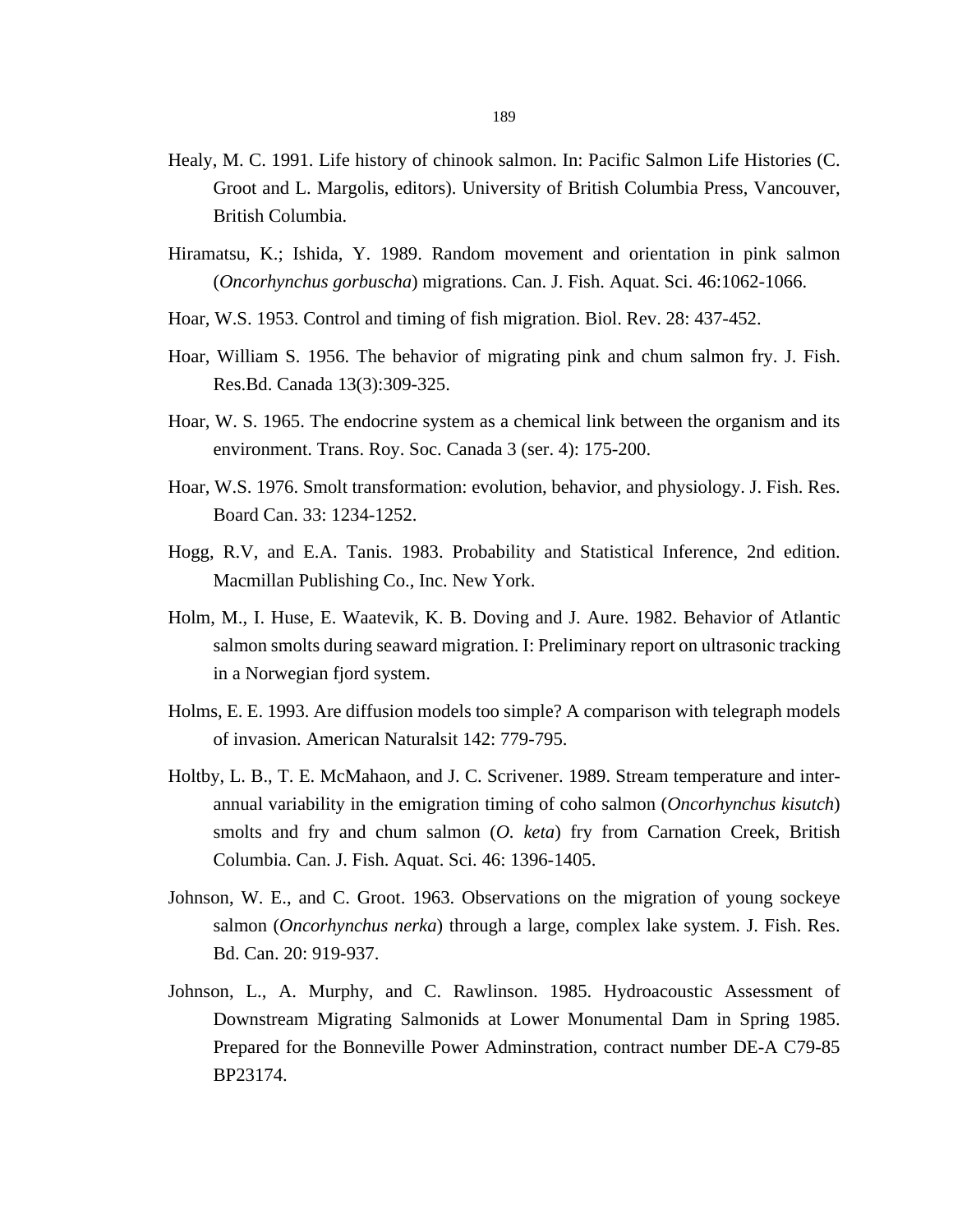- Jones, R.E. 1977. Movement patterns and egg distribution in cabbage butterflies. J. Anim. Ecol. 46: 195-212.
- Kalbfleisch, J. D., and R. L. Prentiss. 1980. The Statistical Analysis of Failure Time Data. John Wiley and Sons. New York.
- Kareiva, P.M. 1983. Local movement in herbivorous insects; applying a passive diffusion model to mark-recapture field experiments. Oecologia 57:322-327.
- Kareiva, P., and G. Odell. 1987. Swarms of predators exhibit "preytaxis" if individual predators use area-restricted search. *Am. Nat.* 130: 233-270.
- Kareiva, P., and N. Shigesada. 1983. Analyzing insect movement as a correlated random walk. Oecologia 56: 234-238.
- Keller, E.F., and L.A. Segel. 1971. Model for chemotaxis. *J. Theor. Biol.* 30: 225-234.
- Kemp, W.P., B. Dennis, and P. L. Munholland. 1989. In: Estimation and analysis of insect populations (L. McDonald, B. Manly, J. Lockwood, and J. Logan, editors). Lecture Notes in Statistics 55: 118-127.
- Kernighan, B. W., and D. M. Ritchie. 1978. The C Programming Language. Prentice-Hall, Inc. Englewood Cliffs, New Jersey.
- Kitching, R.L., and M.P. Zalucki. 1982. Component analysis and modelling of the movement process: analysis of simple tracks. Res. Popul. Ecol. 24: 224-238.
- Kolmogorov, A. N. 1933. Sulla determinazione empirica di una legge di distibuziane. Giorna. Ist. Attuari. 4: 83-91.
- LaBar, G.W., J.D. McCleave and S.M. Fried. 1978. Seaward migration of hatchery-reared Atlantic salmon (*Salmo salar*) smolts in the Penobscot River estuary, Maine: openwater movements.
- Lanska, V. 1988. Statistical inference for stochastic neuronal models. In: Biomathematics and Related Computational Problems*,* ed. L.M. Ricciardi. Dordrecht: Kluwer Academic Publishers.
- Levin, S.A. 1976. Population dynamic models in heterogenous environments. Ann. Rev. Ecol. Syst. 7: 287-310.
- Light, J. T. 1987. Coastwide abundance of North American steelhead trout. (Document submitted to annual meeting of the International North Pacific Fisheries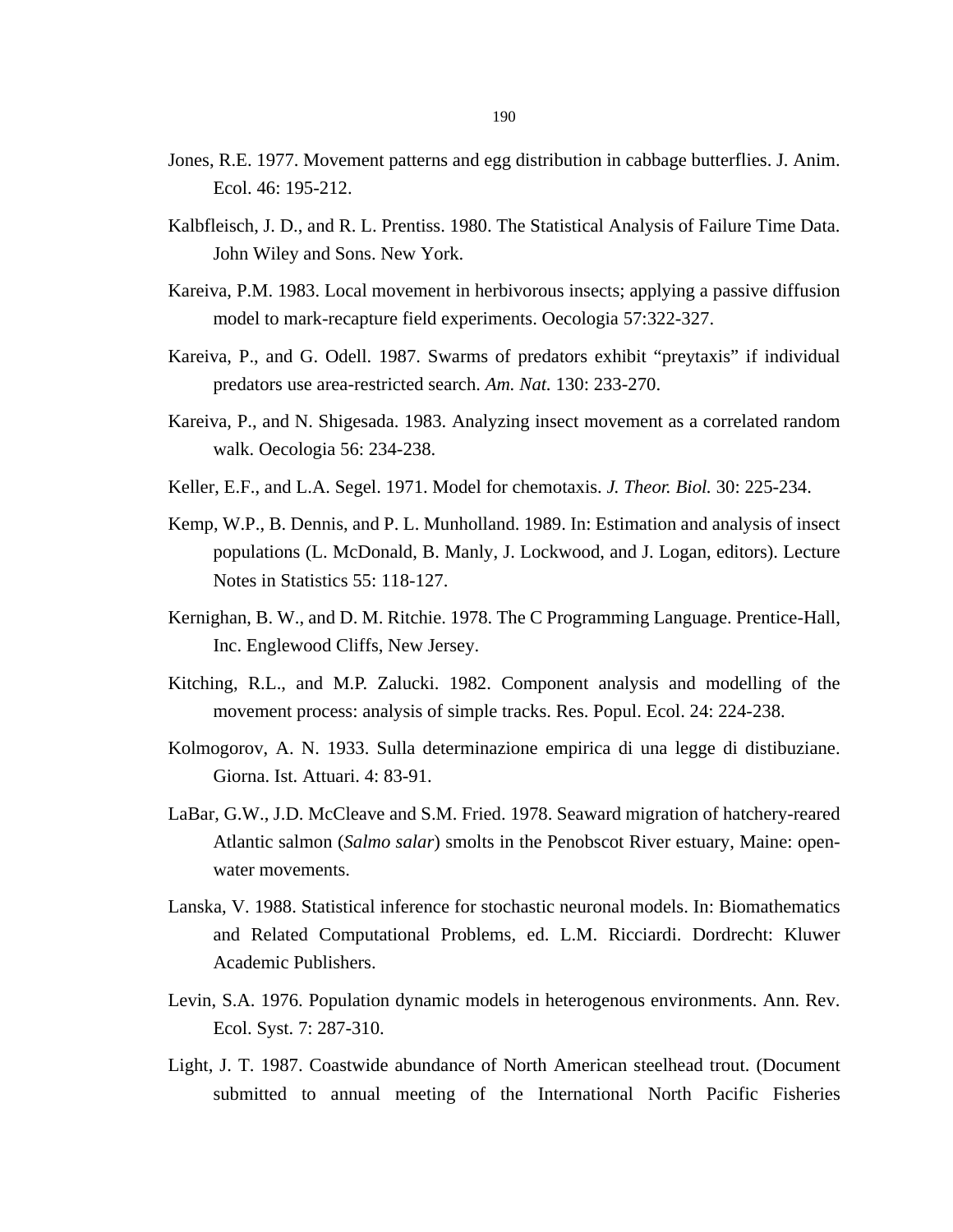Commission.) FRI-UW-8710. Fisheries Research Institute, University of Washington, Seattle.

- Light, J. T., C. K. Harris and R. L. Burgner. 1989. Ocean distribution and migration of steelhead (*Oncorhynchus mykiss*, formerl *Salmo gairdneri*). (Document submitted to the International North Pacific Fisheries Commission.) FRI-UW-8912. Fisheries Research Institute, University of Washington, Seattle.
- McCleave, J.D., and Stred, K.A. 1975. Effect of dummy telemetry transmitters on stamina of Atlantic salmon (Salmo salar) smolts. J. Fish. Res. Bd. Canada 32:559-563.
- Mains, E.M., and J.M. Smith. 1964. The distribution, size, time, and current preferences of seaward migrant chinook salmon in the Columbia and Snake Rivers. Fisheries Research Papers, Washington Department of Fisheries, 2(3): 5-43.
- Mann, H. B., and A. Wald. 1942. On the choice of the number of class intervals in the application of the chi-square test. Ann. Math. Stat. 13:306-317.
- Meehan, W. R., and D. B. Siniff. 1962. A study of the downstream migrations of anadromous fishes in the Taku River, Alaska. Trans. Amer. Fish. Soc. 91: 399-407.
- Michael, J. R., W.R. Schucany, and R.W. Haas. 1976. Generating random variates using transformations with multiple roots. The American Statistician 30: 88-90.
- Mighell, James L. 1969. Rapid cold-branding of salmon and trout with liquid nitrogen. J. Fish. Res. Bd. Canada. 26: 2763-2769.
- Mood, A.M., F.A. Graybill, and D.C. Boes. 1974. Introduction to the Theory of Statistics, 3rd edition. McGraw-Hill, New York.
- Moore, D. S. 1986. Tests of the chi-squared type. In: Goodness-Of-Fit Techniques (R. B. D'agostino and M. A. Stephens, editors). Marcel Dekker, Inc. New York.
- Murray, J.D. 1989. Mathematical Biology. Springer-Verlag, New York.
- Neave, F. 1955. Notes on the seaward migration of pink and chum salmon fry. Journal of the Fisheries Research Board of Canada 12: 369-374.
- Nelder, J. A. and R. Mead. 1965. A simplex method for function minimization. Computer Journal 7: 308-313.
- Netboy, A. 1980. The Columbia River Salmon and Steelhead Trout Their Fight for Survival. University of Washington Press, Seattle, WA.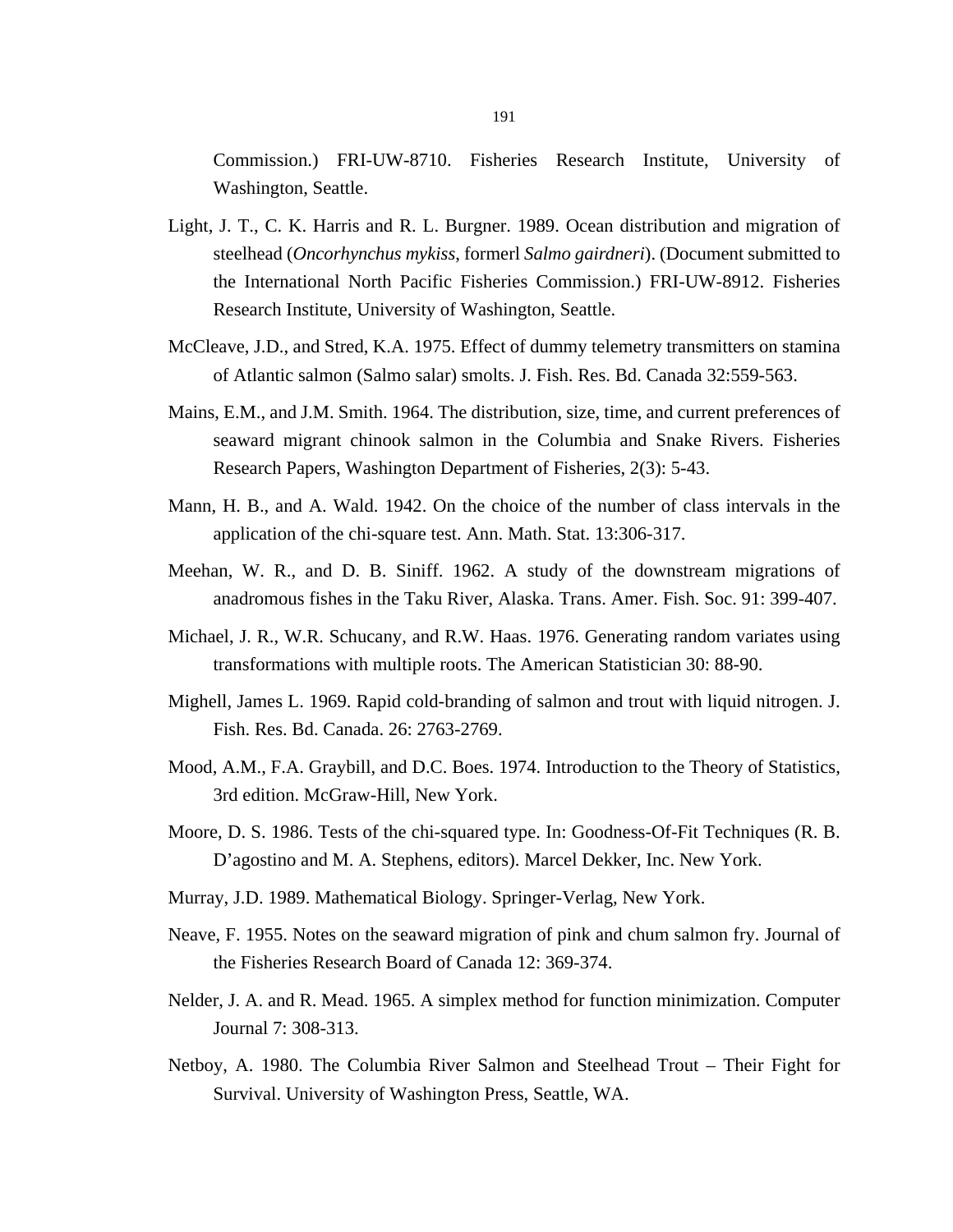- Neter, J., Wasserman, W., and M. H. Kutner. 1985. Applied Linear Statistical Models, second edition. Irwin. Homewood, Illinois.
- Northcote, T.G. 1984. Mechanisms of fish migration in rivers. In: Mechanisms of Migrations in Fishes ( McCleave, J.D., G.P. Arnold, J.J. Dodson, W.H. Neill, editors). Plenum Press, New York.
- NPPC (Northwest Power Planning Council). 1992. Strategy for Salmon. Northwest Power Planning Council, Portland, Oregon.
- Okubo, A. 1980. Diffusion and Ecological Problems: Mathematical Models. Springer-Verlag, New York.
- Okubo, A. 1986. Dynamical aspects of animal grouping: swarms, schools, flocks, and herds. *Adv. Biophys.* 22: 1-94.
- Osterdahl, L. 1969. The smolt run of a small Swedish river. In Salmon and Trout in Streams (T. G. Northcote, ed.) pp. 205-215. H. R. MacMillan lectures in fisheries. University of British Columbia.
- Othmer, H.G., S.R. Dunbar, and W. Alt. 1988. Models of dispersal in biological systems. J. Math. Biology 26: 263-298.
- Park, D. L. 1969. Seasonal changes in downstream migration of age-group 0 chinook salmon in the upper Columbia River. Trans. Amer. Fish. Soc. 98: 315-317.
- Patlak, C.S. 1953a. Random walk with persistence and bias. Bull. Math. Biophys. 15: 311- 338.
- Patlak, C.S. 1953b. A mathematical contribution to the study of the orientation of organisms. Bull. Math. Biophys. 15: 431-476.
- Pearson, K. 1900. On the criterion that a given system of deviations from the probable in the case of a correlated system of variables is such that it can reasonably supposed to have arisen from random sampling. Phil. Mag., Series 5, 50: 157.
- Pearson, K., and J. Blakeman. 1908. A mathematical theory of random migration. Mathematical contributions to the theory of evolution XV, Drapers Company Research Memoirs: Biometric Series. Cambridge University Press, London.
- Pevin, C. M. 1990. The Life History of Naturally Produced Steelhead Trout in the Columbia Basin. M.S. Thesis, University of Washington, Seattle.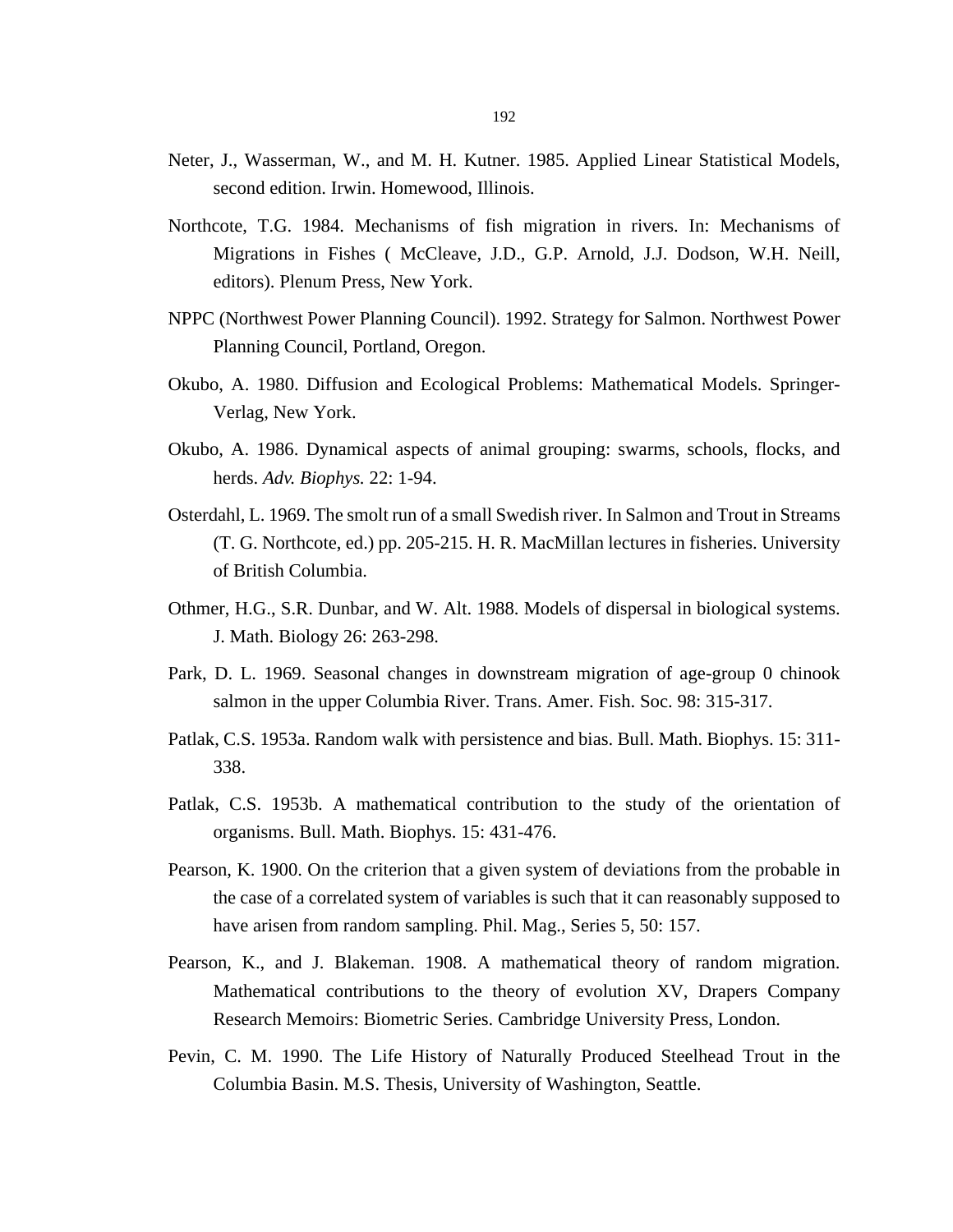- Pitcher, T. J. 1986. The Behavior of Teleost Fishes. Johns Hopkins University Press, Baltimore, Maryland.
- Prabhu, N.U. 1965. Stochastic Processes. The Macmillan Company, New York.
- Prentice, E. F., T. A. Flagg, and C. S. McCutcheon. 1990. Feasibility of using implantable passive integrated transponder (PIT) tags in salmonids. American Fisheries Society Symposium 7:317-322.
- Press, W.H., B.P. Flannery, S.A. Teukolsky and W.T. Vetterling. 1988. Numerical Recipes in C. Cambridge University Press. Cambridge.
- Quinn, T.P. 1984. Homing and straying in Pacific salmon. In: Mechanisms of Migrations in Fishes ( McCleave, J.D., G.P. Arnold, J.J. Dodson, W.H. Neill, editors). Plenum Press, New York.
- Raftery, A. E. 1986. Choosing models for cross-classification. American Sociological Review 51: 145-146.
- Rao, K. C. and D. S. Robson. 1974. A chi-square statistic for goodness-of-fit within the exponential family. Comm. Statist. 3: 1139-1153.
- Raymond, H.L., 1968. Migration rates of yearling chinook salmon in relation to flows and impoundments in the Columbia and Snake Rivers. Trans. Am. Fish. Soc. 97: 356- 359.
- Raymond, H.L., 1979. Effects of dams and impoundments on migrations of juvenile chinook salmon and steelhead from the Snake River, 1966 to 1975. Trans. Am. Fis. Soc. 108: 505-529.
- Raymond, H. L. 1988. Effects of hydroelectric development and fisheries enhancement on spring and summer chinook salmon and steelhead in the Columbia River Basin. North American J. Fisheries Management 8: 1-24.
- Reimers, P. E., and R. E. Loeffel. 1967. The length of residence of juvenile fall chinook salmon in selected Columbia River tributaries. Res. Briefs Fish Comm. Oreg. 13: 5- 19.
- Ricciardi, M.L. 1977. Diffusion Processes and Related Topics in Biology. Lecture Notes in Mathematics 14, Springer-Verlag, New York.
- Rohlf, F. J., and D. Davenport. 1969. Simulation of simple models of animal behavior with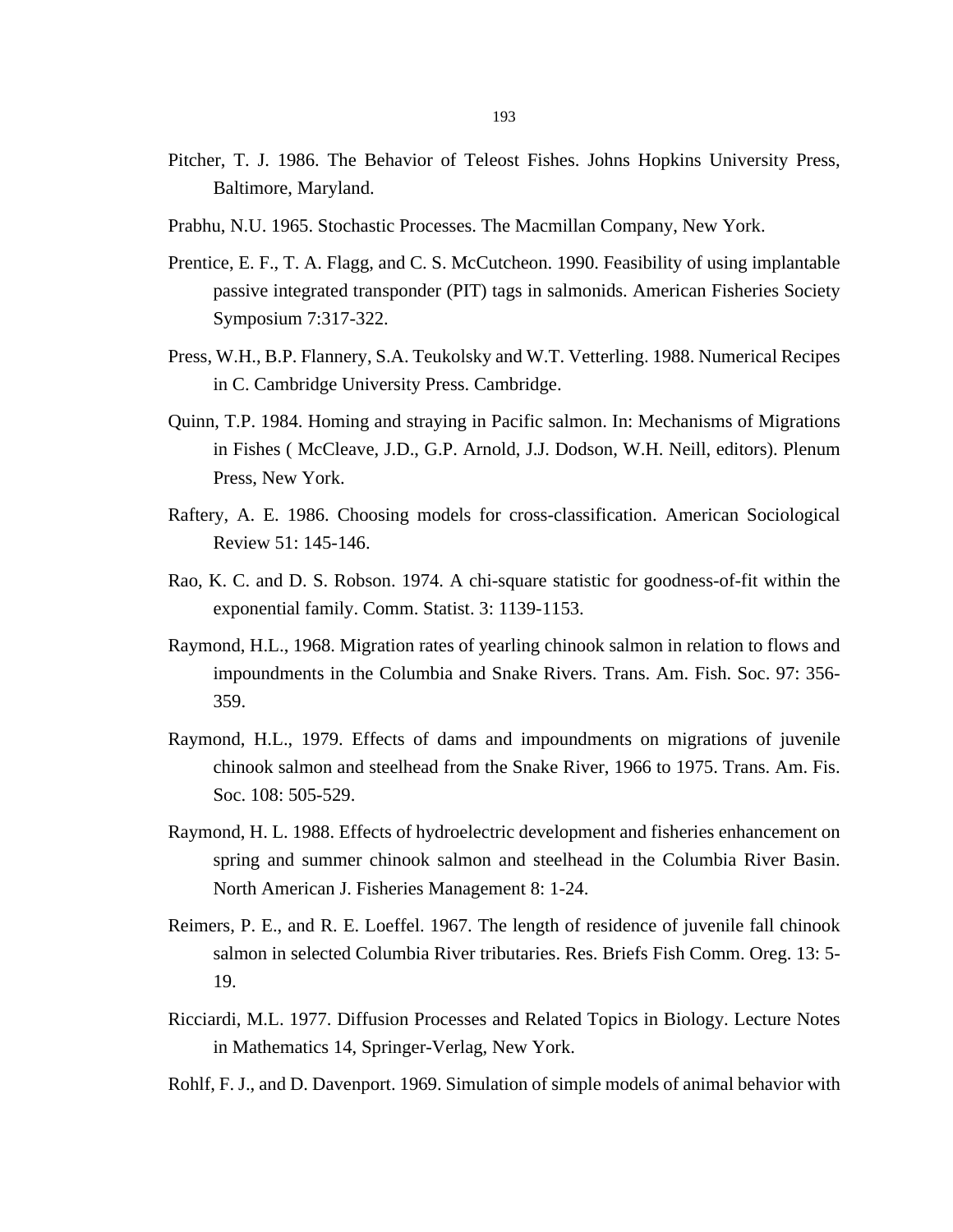a digital computer. J. Theoret. Biol. 23: 400-424.

- Roscoe, J.T., and J.A. Byars. 1971. Sample size restraints commonly imposed on the use of chi-square statistic. Journal of the American Statistical Association 66: 755-759.
- Ross, S. M. 1983. Stochastic Processes. John Wiley and Sons, New York.
- Ross, S. M. 1985. Introduction to Probability Models, 3rd edition. Academic Press, Orlando, Florida.
- Ross, S. M. 1990. A Course in Simulation. Macmillan Publishing Company, New York. 202 pp.
- Ross, S. M. 1993. Introduction to Probability Models, 5th edition. Academic Press, San Diego California.
- Sacerdote, L. 1988. Some remarks on first-passage time problems. In: Biomathematics and Related Computational Problems (L.M. Ricciardi, ed.), pp. 567-579. Kluwer Academic Publishers.
- Saila, S.B., and J.M. Flowers. 1969. Toward a generalized model of fish migrations. Trans. Amer. Fish. Soc. 98: 582-588.
- Saila, S.B., and R. A. Shappy. 1963. Random movement and orientation in salmon migration. J. Cons. Int. Explor. Mer. 28:153-166.
- Sandercock, F. K. 1991. Life history of coho salmon. In: Pacific Salmon Life Histories (C. Groot and L. Margolis, editors). University of British Columbia Press, Vancouver, British Columbia.
- Schrödinger, E. 1915. Zur Theorie der Fall- und Steigversuche an Teilchen mit Brownscher Bewegung. Physikalische Zeitschrift 16: 289-295.
- Schwarz, G. 1978. Estimating the dimension of a model. Annals of Statistics 6:461-464.
- Schorr, B. 1974. On the choice of the class intervals in the application of the chi-square test. Math. Operations Forsch. u. Statist. 5: 357-377.
- Seber, G. A. F., and C. J. Wild. 1989. Nonlinear regression. John Wiley and Sons. New York.
- Shigesada, N. 1980. Spatial distribution of dispersing animals. J. Math. Biol*.* 9: 85-96.
- Shigesada, N., K. Kawasaki, and E. Teramoto. 1979. Spatial segregation of interacting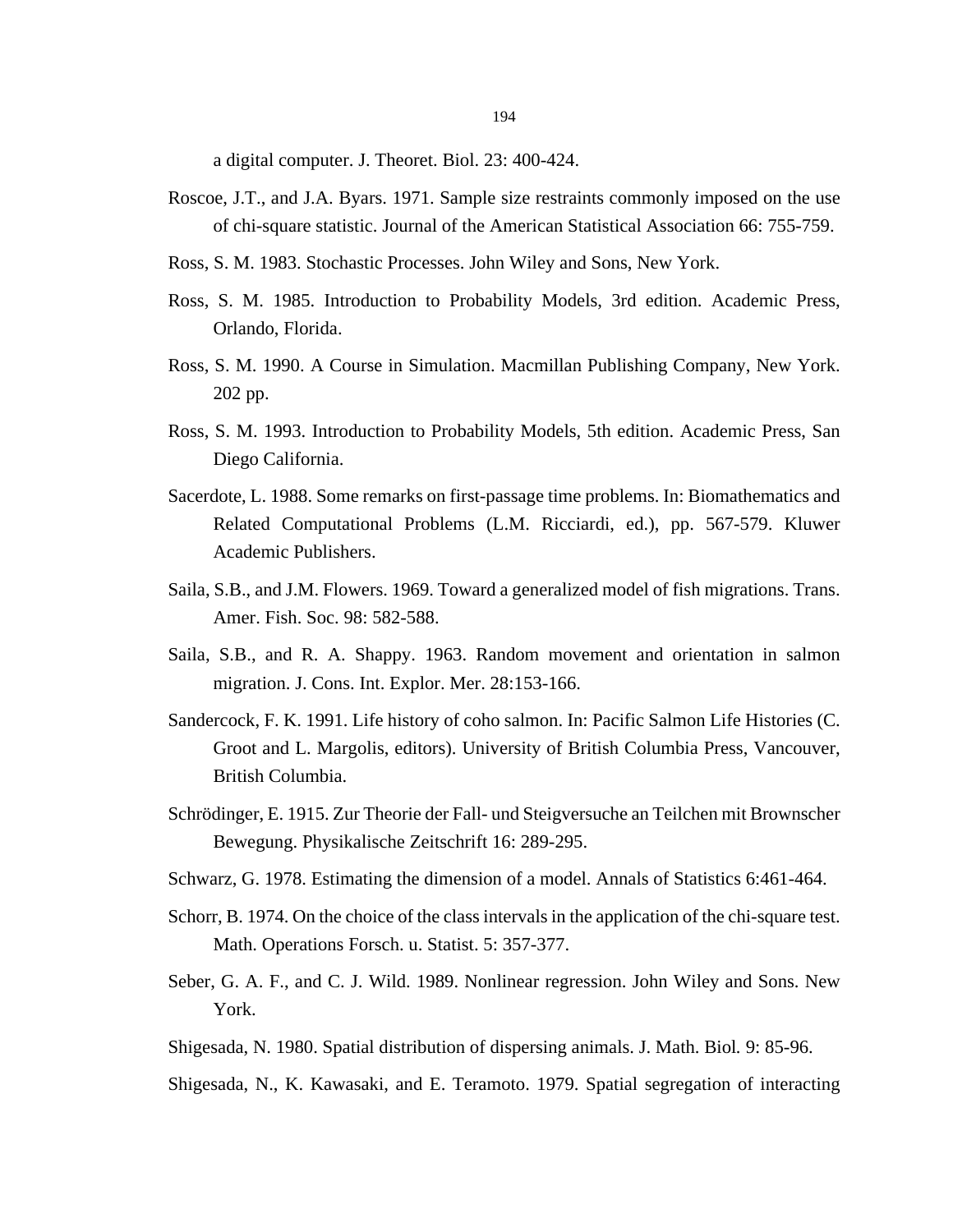species. J. Theor. Biol. 79: 83-99.

- Siegert, A. J. F. 1951. on the first passage time probability problem. Phys. Rev. 81: 617- 623.
- Siegmund, D. 1985. Sequential Analysis: Tests and Confidence Intervals. Springer-Verlag, New York. 272 pp.
- Siniff, D.B., and C.R. Jensen. 1969. A simulation model of animal movement patterns. Adv. in Ecol. Res. 6: 185-219.
- Skellam, J.G. 1951. Random dispersal in theoretical populations. Biometrika 38:196-218.
- Skellam, J.G. 1973. The formulation and interpretation of mathematical models of diffusionary processes in population biology. In: The Mathematical Theory of the Dynamics of Biological Populations (M.S. Bartlett and R.W. Hiorns, eds.), pp. 63- 85. New York: Academic Press.
- Smith, J. R. 1974. Distribution of seaward-migrating chinook salmon and steelhead trout in the Snake River above Lower Monumental Dam. Marine Fisheries Review 36: 42- 45.
- Smith, L.S. 1982. Decreased swimming performance as a necessary component of the smolt migration in salmon migration in the Columbia River. Aquaculture 28: 153- 161.
- Sokal, R.R., and F.J. Rohlf. 1981. Biometry. W. H. Freeman and Company, New York.
- Stasko, A.B. 1975. Progress of migrating Atlantic salmon (*Salmo salar*) along an estuary, observed by radio-tracking. J. Fish Biol. 7:329-338.
- Stephens, M. A. 1986. Tests based on EDF statistics. In: Goodness-of-fit Techniques (R. A. D'agostino and M.A. Stephens, editors). Marcel Dekker, Inc. New York.
- Stevenson, J. and D. Olsen. 1991. Yearling chinook salmon travel time and flow regime relationships in the John Day Pool, 1989 and 1990. Report to the Pacific Northwest Utilities Conference Committee, Portland, Oregon.
- Stuehrenberg, L.C., Giorgi, A.E., Sims, C.W., Ramonda-Powell, J., and Wilson J. 1986. Juvenile Radio-Tag: Lower Granite Dam. Report to the Bonneville Power Administration, Project No. 85-35.
- Taylor, E. B. 1988. Adaptive variation in rheotactic and agonistic behavior in newly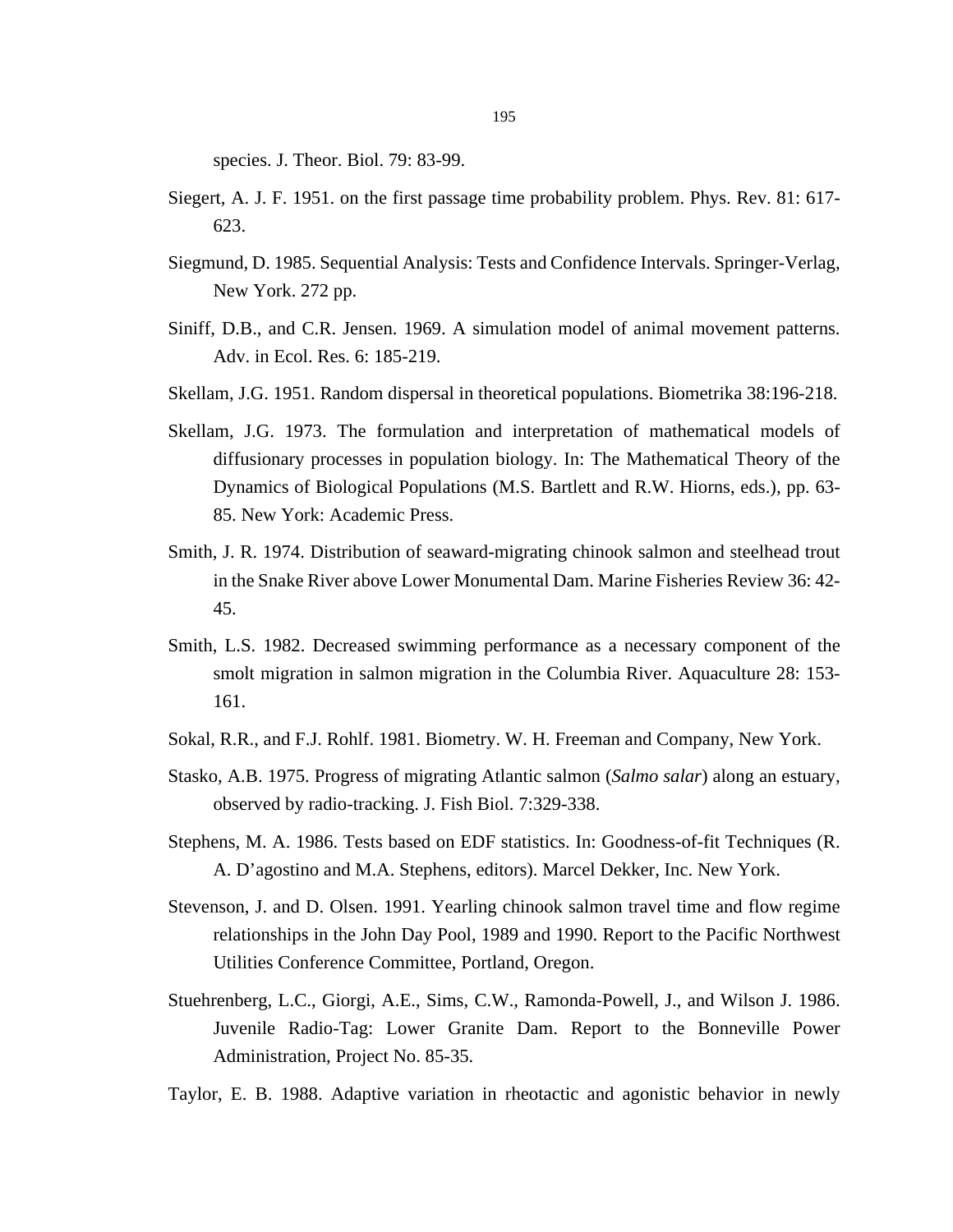emerged fry of chinook salmon, *Oncorhynchus tshawytscha*, from ocean- and stream-type populations. Ca. J. Fish. Aquat. Sci. 45: 237-243.

- Taylor, E. B., and P. A. Larkin. 1986. Current response and agonistic behavior in newly emerged fry of chinook salmon, *Oncorhynchus tshawytscha*, from ocean- and stream-type populations. Ca. J. Fish. Aquat. Sci. 43: 565-573.
- Teramato, E., and H. Seno. 1988. Modeling of biological aggregation patterns. In: Biomathematics and Related Computational Problems*,* ed. L.M. Ricciardi. Dordrecht: Kluwer Academic Publishers.
- Thorpe, J.E. 1982. Migration in salmonids with special reference to juvenile movements in freshwater. Salmon and Trout Migratory Behavior Symposium (E.L. Brannon, and E.O. Salo, eds.). Contribution 793, School of Fisheries, University of Washington, Seattle.
- Thorpe, J.E. 1984. Downstream movements of juvenile salmon: a forward speculative view. In: Mechanisms of Migrations in Fishes ( McCleave, J.D., G.P. Arnold, J.J. Dodson, W.H. Neill, editors). Plenum Press, New York.
- Thorpe, J.E., and R. I. G. Morgan. 1978. Periodicity in Atlantic salmon *Salmo salar* L. smolt migration. J. Fish Biol. 12: 541-548.
- Thorpe, J.E., L.G. Ross, G. Struthers and W. Watts. 1981. Tracking Atlantic salmon smolts, *Salmo salar* L., through Loch Voil, Scotland. J. Fish. Biol. 19: 519-537.
- Tweedie, M. C. K. 1957a. Statistical properties of inverse Gaussian distributions I. Ann. Math. Statist. 28: 362-377.
- Tweedie, M.C.K. 1957b. Statistical properties of inverse Gaussian distributions II. Ann. Math. Statist. 28: 696-705.
- Tytler, P., J. E. Thorpe, and W. M. Shearer. 1978. Ultrasonic tracking of the movements of atlantic salmon smolts (*Salmo salar* L) in the estuaries of two Scottish rivers. J. Fish Biol. 12: 575-586.
- Uhlenbeck, G.E., and L.S. Ornstein. 1930. On the theory of Brownian motion. Physical Review 36: 823-841.
- Washington, P.M. 1982. The influence of the size of juvenile coho salmon (*Oncorhynchus kisutch*) on seaward migration and survival. Salmon and Trout Migratory Behavior Symposium. E.L. Brannon, and E.O. Salo, eds. Contribution 793, School of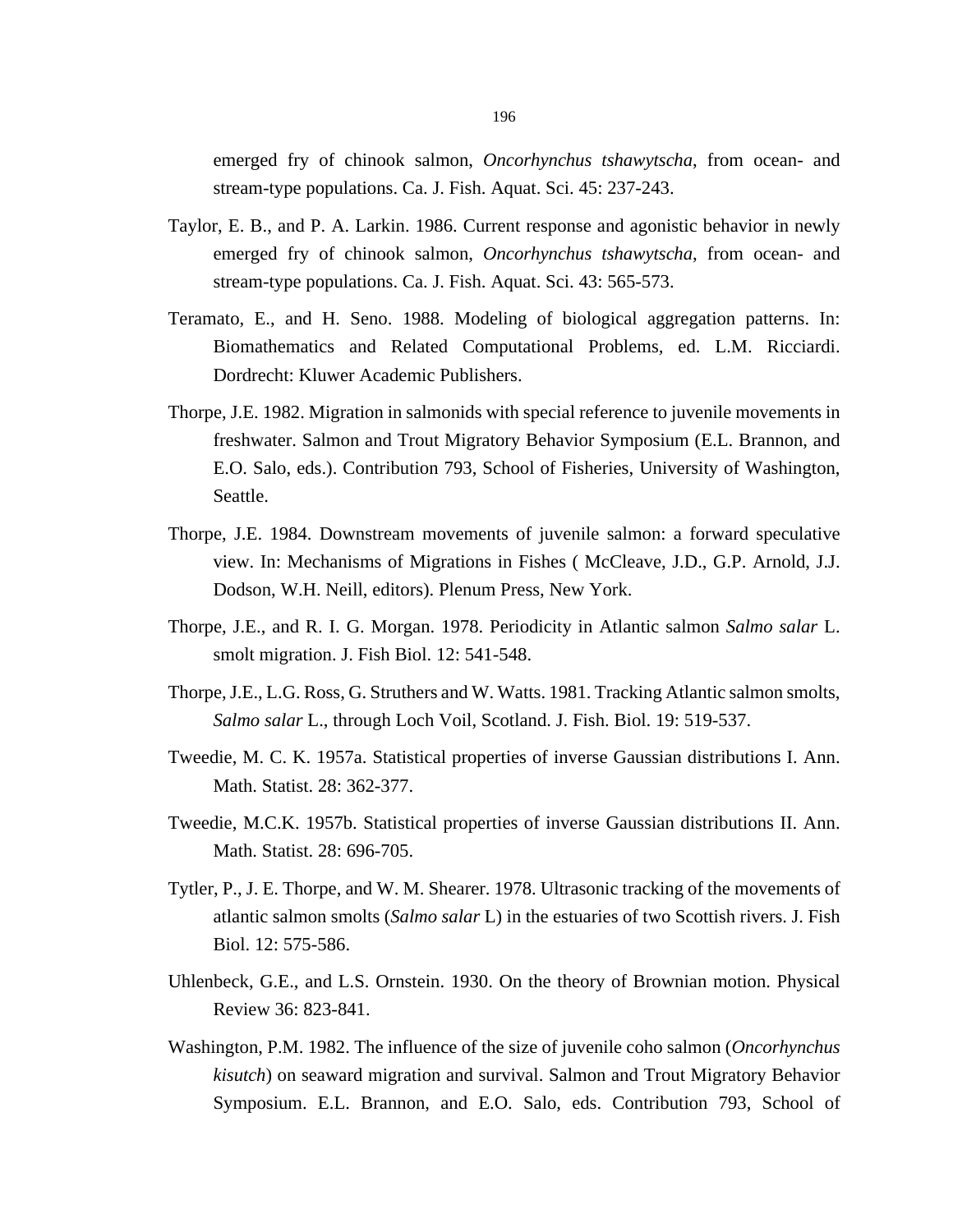Fisheries, University of Washington, Seattle.

- Wedemeyer, G. A., R. L. Saunsers and W. C. Clarke. 1980. Environmental factors Affecting smoltification and early marine survival of anadromous salmonids. Marine Fisheries review 42: 1-14.
- Wilkinson, D.H. 1952. The random elements in bird "navigation". J. Exp. Biol. 29: 532- 560.
- Withler, I. L. 1966. Variability in life history characteristics of steelhead trout (*Salmo gairdneri*) along the Pacific coast of North America. J. Fish. Research Board Canada 23: 365-392.
- Zaug, W. S. 1982. Relationships between smolt indices and migration in controlled and natural environments. Salmon and Trout Migratory Behavior Symposium (E.L. Brannon, and E.O. Salo, eds.). Contribution 793, School of Fisheries, University of Washington, Seattle.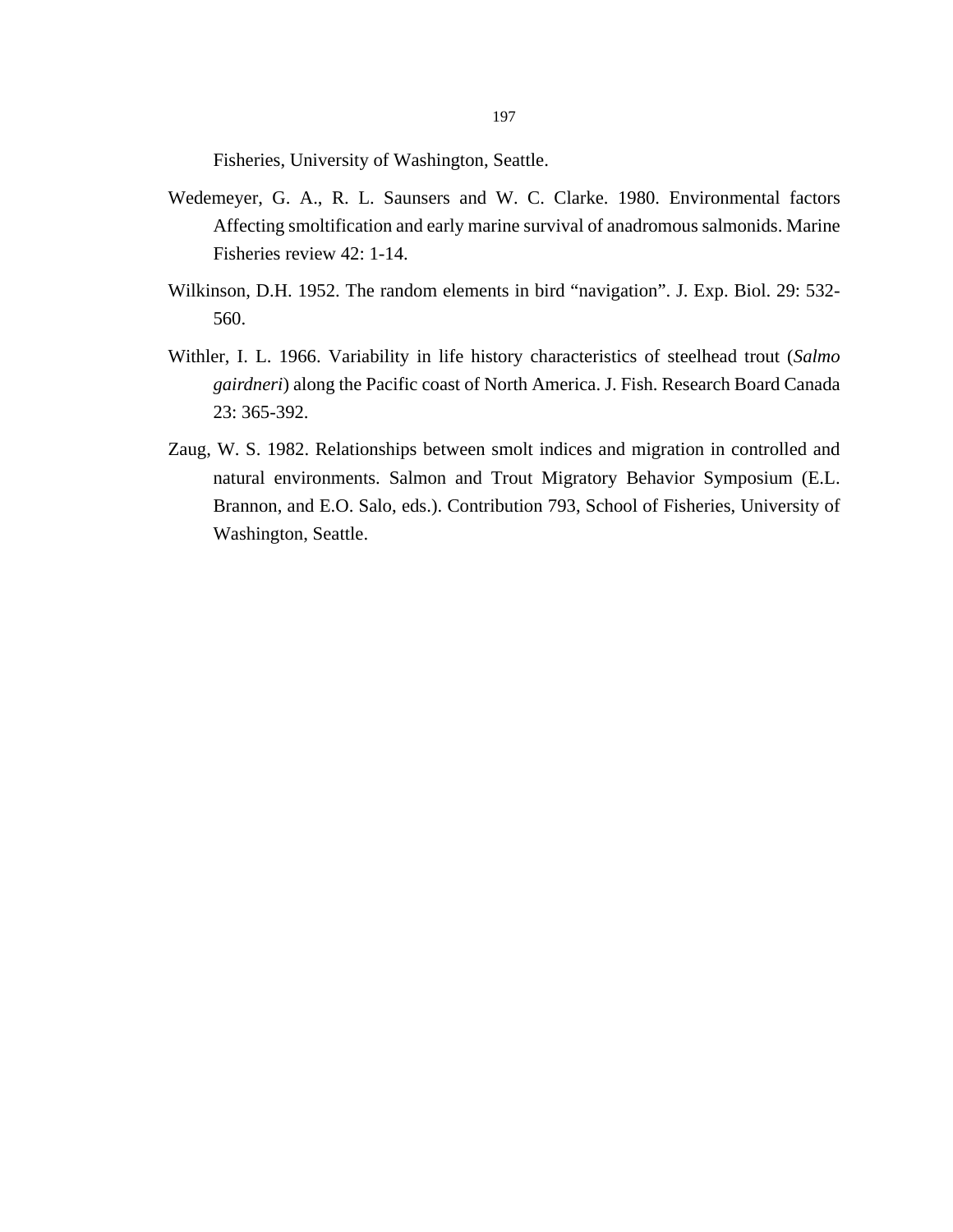## **Appendix 1. PIT tag1 release groups**

**Table A1.1** PIT tag release group information. The table includes release group information, release group identification code, number of individuals observed at Lower Granite Dam (GRJ), and the cohort number assigned to the group.

| species: chinook run type: unkown<br>rearing type: unkown release site: Snake trap |                               |                   |             |
|------------------------------------------------------------------------------------|-------------------------------|-------------------|-------------|
| <b>Release Group</b>                                                               | <b>Release</b><br><b>Date</b> | # obs'd<br>at GRJ | cohort<br># |
| 1989                                                                               |                               |                   |             |
| <b>EWB89083.SNK</b>                                                                | 03/24/89                      | 48                | 1           |
| <b>EWB89086.SNK</b>                                                                | 03/27/89                      | 61                | 2           |
| <b>EWB89087.SNK</b>                                                                | 03/28/89                      | 57                | 3           |
| <b>EWB89088.SNK</b>                                                                | 03/29/89                      | 55                | 4           |
| <b>EWB89089.SNK</b>                                                                | 03/30/89                      | 45                | 5           |
| <b>EWB89090.SNK</b>                                                                | 03/31/89                      | 57                | 6           |
| <b>EWB89091.SNK</b>                                                                | 04/01/89                      | 54                | 7           |
| <b>EWB89092.SNK</b>                                                                | 04/02/89                      | 57                | 8           |
| <b>EWB89093.SNK</b>                                                                | 04/03/89                      | 47                | 9           |
| <b>EWB89094.SNK</b>                                                                | 04/04/89                      | 52                | 10          |
| <b>EWB89095.SNK</b>                                                                | 04/05/89                      | 45                | 11          |
| <b>EWB89096.SNK</b>                                                                | 04/06/89                      | 33                |             |
| <b>EWB89097.SNK</b>                                                                | 04/07/89                      | 43                | 12          |
| <b>EWB89098.SNK</b>                                                                | 04/08/89                      | 34                |             |
| <b>EWB89099.SNK</b>                                                                | 04/09/89                      | 54                | 13          |
| <b>EWB89100.SNK</b>                                                                | 04/10/89                      | 43                | 14          |
| <b>EWB89101.SNK</b>                                                                | 04/11/89                      | 55                | 15          |
| EWB89102.SNK                                                                       | 04/12/89                      | 48                | 16          |
| <b>EWB89103.SNK</b>                                                                | 04/13/89                      | 53                | 17          |
| <b>EWB89104.SNK</b>                                                                | 04/14/89                      | 66                | 18          |
| <b>EWB89105.SNK</b>                                                                | 04/15/89                      | 51                | 19          |
| <b>EWB89106.SNK</b>                                                                | 04/16/89                      | 68                | 20          |
| <b>EWB89107.SNK</b>                                                                | 04/17/89                      | 64                | 21          |
| <b>EWB89108.SNK</b>                                                                | 04/18/89                      | 66                | 22          |
| <b>EWB89109.SNK</b>                                                                | 04/19/89                      | 63                | 23          |
| <b>EWB89110.SNK</b>                                                                | 04/20/89                      | 59                | 24          |
| <b>EWB89111.SNK</b>                                                                | 04/21/89                      | 62                | 25          |
| <b>EWB89112.SNK</b>                                                                | 04/22/89                      | 60                | 26          |

Table A1.1 (Continued) PIT tag release group information. The table includes release group information, release group identification code, number of individuals observed at Lower Granite Dam (GRJ), and the cohort number assigned to the group.

| species: chinook run type: unkown<br>rearing type: unkown release site: Snake trap |                               |                   |              |
|------------------------------------------------------------------------------------|-------------------------------|-------------------|--------------|
| <b>Release Group</b>                                                               | <b>Release</b><br><b>Date</b> | # obs'd<br>at GRJ | cohort<br>#  |
| <b>EWB89113.SNK</b>                                                                | 04/23/89                      | 69                | 27           |
| <b>EWB89114.SNK</b>                                                                | 04/24/89                      | 61                | 28           |
| <b>EWB89115.SNK</b>                                                                | 04/25/89                      | 70                | 29           |
| <b>EWB89116.SNK</b>                                                                | 04/26/89                      | 66                | 30           |
| <b>EWB89117.SNK</b>                                                                | 04/27/89                      | 66                | 31           |
| <b>EWB89118.SNK</b>                                                                | 04/28/89                      | 37                | 32           |
| <b>EWB89119.SNK</b>                                                                | 04/29/89                      | 34                |              |
| <b>EWB89120.SNK</b>                                                                | 04/30/89                      | 15                |              |
| <b>EWB89121.SNK</b>                                                                | 05/01/89                      | 18                | 33           |
| <b>EWB89122.SNK</b>                                                                | 05/02/89                      | 8                 |              |
| <b>EWB89129.SNK</b>                                                                | 05/09/89                      | 64                | 34           |
| <b>EWB89130.SNK</b>                                                                | 05/10/89                      | 62                | 35           |
| <b>EWB89131.SNK</b>                                                                | 05/11/89                      | 65                | 36           |
| <b>EWB89132.SNK</b>                                                                | 05/12/89                      | 61                | 37           |
| <b>EWB89133.SNK</b>                                                                | 05/13/89                      | 84                | 38           |
| 1990                                                                               |                               |                   |              |
| <b>EWB90099.SNK</b>                                                                | 04/09/90                      | 37                | 1            |
| EWB90100.SNK                                                                       | 04/10/90                      | 22                |              |
| EWB90107.PS                                                                        | 04/17/90                      | 60                | 2            |
| <b>EWB90107.SNK</b>                                                                | 04/17/90                      | 13                | $\mathbf{3}$ |
| <b>EWB90108.SNK</b>                                                                | 04/18/90                      | 39                |              |
| <b>EWB90109.SNK</b>                                                                | 04/19/90                      | 54                | 4            |
| <b>EWB90110.SNK</b>                                                                | 04/20/90                      | 59                | 5            |
| <b>EWB90111.SNK</b>                                                                | 04/21/90                      | 59                | 6            |
| <b>EWB90112.SNK</b>                                                                | 04/22/90                      | 66                | 7            |

1. These data were obtained from the Fish Passage Center, Portland, Oregon.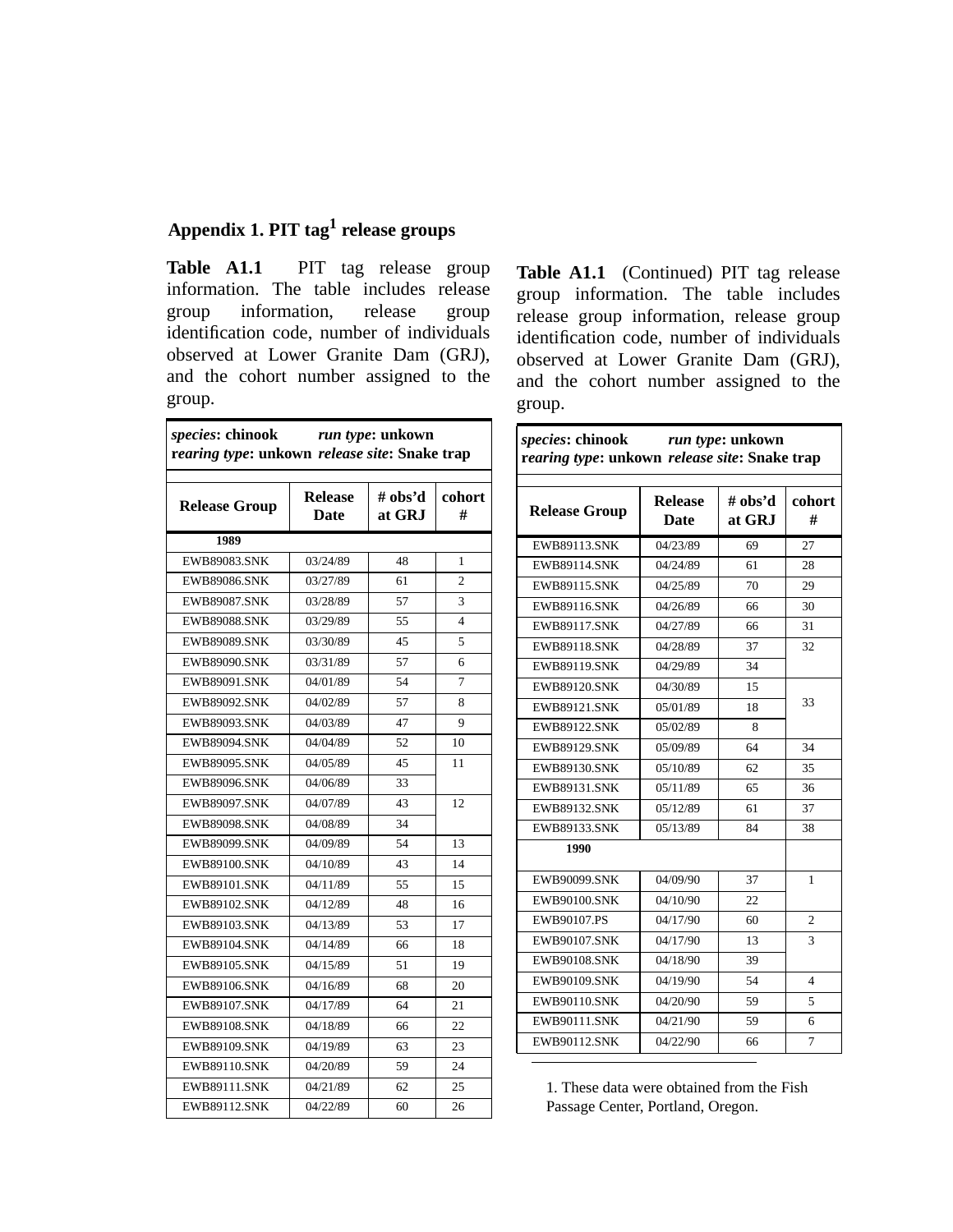Table A1.1 (Continued) PIT tag release group information. The table includes release group information, release group identification code, number of individuals observed at Lower Granite Dam (GRJ), and the cohort number assigned to the group.

| species: chinook run type: unkown<br>rearing type: unkown release site: Snake trap |                        |                   |                |
|------------------------------------------------------------------------------------|------------------------|-------------------|----------------|
| <b>Release Group</b>                                                               | <b>Release</b><br>Date | # obs'd<br>at GRJ | cohort<br>#    |
| <b>EWB90113.SNK</b>                                                                | 04/23/90               | 62                | 8              |
| <b>EWB90114.SNK</b>                                                                | 04/24/90               | 70                | 9              |
| EWB90115.SNK                                                                       | 04/25/90               | 36                | 10             |
| EWB90116.SNK                                                                       | 04/26/90               | 44                |                |
| <b>EWB90117.SNK</b>                                                                | 04/27/90               | 16                |                |
| EWB90118.SNK                                                                       | 04/28/90               | 12                | 11             |
| EWB90119.SNK                                                                       | 04/29/90               | 24                |                |
| <b>EWB90120.SNK</b>                                                                | 04/30/90               | 14                |                |
| <b>EWB90121.SNK</b>                                                                | 05/01/90               | 22                | 12             |
| EWB90122.SNK                                                                       | 05/02/90               | 5                 |                |
| <b>EWB90127.SNK</b>                                                                | 05/07/90               | 14                |                |
| EWB90128.SNK                                                                       | 05/08/90               | 18                | 13             |
| <b>EWB90129.SNK</b>                                                                | 05/09/90               | 22                |                |
| 1991                                                                               |                        |                   |                |
| EWB91098.PS                                                                        | 04/08/91               | 36                | 1              |
| EWB91098.SNK                                                                       | 04/08/91               | 19                |                |
| EWB91099.SNK                                                                       | 04/09/91               | 42                | $\overline{2}$ |
| EWB91100.SNK                                                                       | 04/10/91               | 63                | 3              |
| EWB91102.FSN                                                                       | 04/12/91               | 21                |                |
| EWB91102.PS                                                                        | 04/12/91               | 41                | $\overline{4}$ |
| EWB91102.SNK                                                                       | 04/12/91               | 22                |                |
| EWB91105.PS                                                                        | 04/15/91               | 69                | 5              |
| EWB91107.PS                                                                        | 04/17/91               | 66                | 6              |
| EWB91108.PS                                                                        | 04/18/91               | 47                | 7              |
| EWB91109.PS                                                                        | 04/19/91               | 55                | 8              |
| EWB91112.PS                                                                        | 04/22/91               | 65                | 9              |
| EWB91113.PS                                                                        | 04/23/91               | 62                | 10             |
| EWB91115.PS                                                                        | 04/25/91               | 54                | 11             |
| EWB91115.SNK                                                                       | 04/25/91               | 36                |                |
| EWB91116.SNK                                                                       | 04/26/91               | 63                | 12             |
| <b>EWB91117.SNK</b>                                                                | 04/27/91               | 81                | 13             |
| EWB91119.PS                                                                        | 04/29/91               | 32                | 14             |
| EWB91119.SNK                                                                       | 04/29/91               | 21                |                |

**Table A1.1** (Continued) PIT tag release group information. The table includes release group information, release group identification code, number of individuals observed at Lower Granite Dam (GRJ), and the cohort number assigned to the group.

| <i>species:</i> chinook run type: unkown<br>rearing type: unkown release site: Snake trap |                               |                   |                |
|-------------------------------------------------------------------------------------------|-------------------------------|-------------------|----------------|
| <b>Release Group</b>                                                                      | <b>Release</b><br><b>Date</b> | # obs'd<br>at GRJ | cohort<br>#    |
| EWB91120.PS                                                                               | 04/30/91                      | 39                |                |
| <b>EWB91120.SNK</b>                                                                       | 04/30/91                      | $\tau$            | 15             |
| <b>EWB91121.SNK</b>                                                                       | 05/01/91                      | 5                 |                |
| <b>EWB91130.SNK</b>                                                                       | 05/10/91                      | 63                | 16             |
| <b>EWB91131.SNK</b>                                                                       | 05/11/91                      | 28                |                |
| <b>EWB91132.SNK</b>                                                                       | 05/12/91                      | 11                | 17             |
| EWB91133.SN0                                                                              | 05/12/91                      | 14                |                |
| 1992                                                                                      |                               |                   |                |
| EWB92098.PS                                                                               | 04/07/92                      | 26                | 1              |
| EWB92099.PS                                                                               | 04/08/92                      | 28                | $\mathfrak{D}$ |
| <b>EWB92105.FSN</b>                                                                       | 04/14/92                      | 6                 | 3              |
| <b>EWB92105.SNK</b>                                                                       | 04/14/92                      | 31                |                |
| <b>EWB92111.SNK</b>                                                                       | 04/20/92                      | 6                 |                |
| <b>EWB92112.SNK</b>                                                                       | 04/21/92                      | 17                | $\overline{4}$ |
| <b>EWB92113.SNK</b>                                                                       | 04/22/92                      | 15                |                |
| <b>EWB92114.SNK</b>                                                                       | 04/23/92                      | 16                |                |
| <b>EWB92115.SNK</b>                                                                       | 04/24/92                      | 6                 | 5              |
| <b>EWB92116.SNK</b>                                                                       | 04/25/92                      | 7                 |                |
| <b>EWB92122.SNK</b>                                                                       | 05/01/92                      | 15                | 6              |
| <b>EWB92123.SNK</b>                                                                       | 05/02/92                      | 19                |                |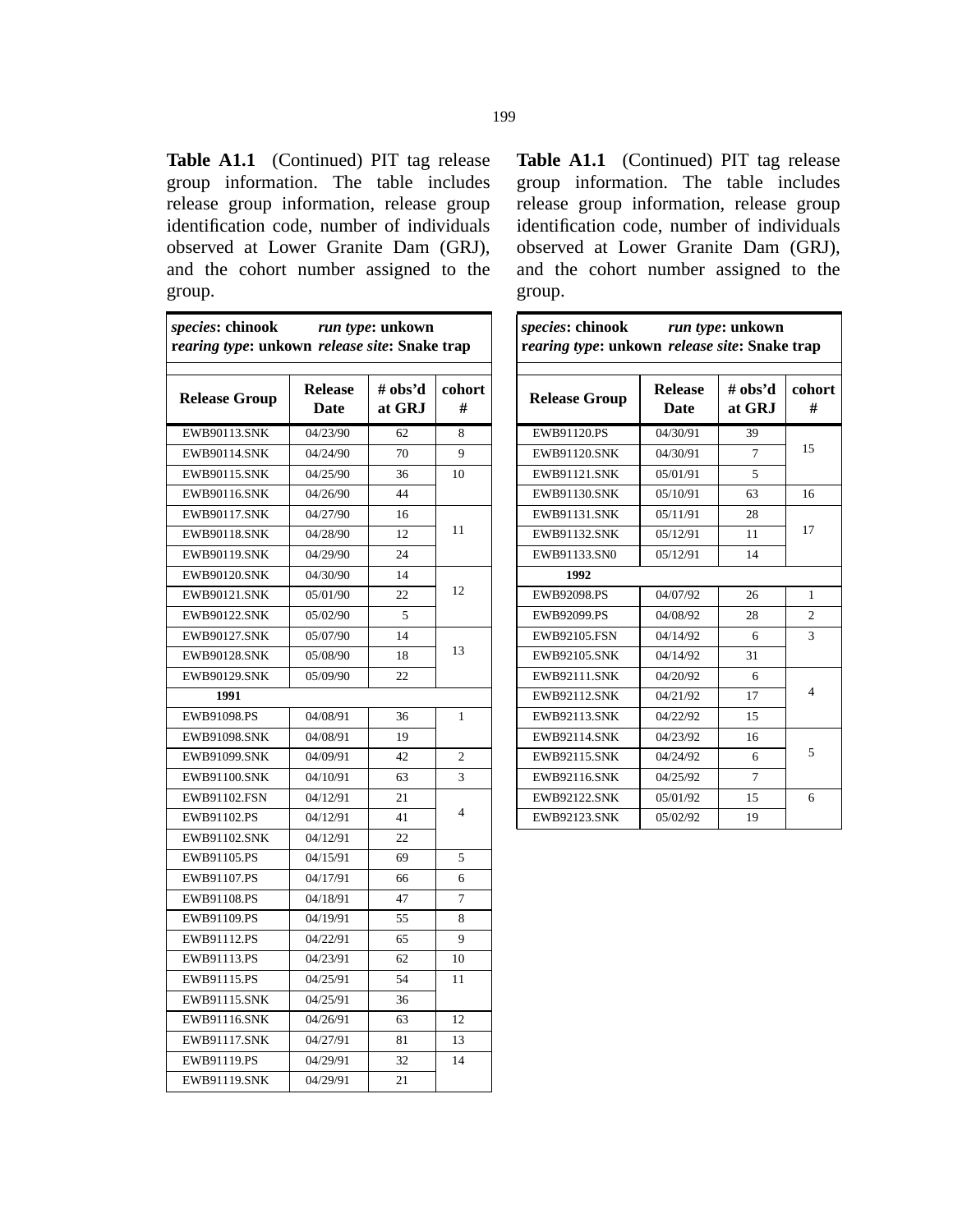**Table A1.2** PIT tag release group information. The table includes release group information, release group identification code, number of individuals observed at Lower Granite Dam (GRJ), and the cohort number assigned to the group.

| species: chinook<br>rearing type: wild | run type: unkown<br>release site: Snaketrap |                          |                |
|----------------------------------------|---------------------------------------------|--------------------------|----------------|
| <b>Release Group</b>                   | <b>Release</b><br><b>Date</b>               | # obs'd<br>at GRJ        | group<br>#     |
| 1993                                   |                                             |                          |                |
| <b>EWB93099.SNK</b>                    | 04/09/93                                    | 3                        | 1              |
| <b>EWB93100.SNK</b>                    | 04/10/93                                    | 26                       | $\mathfrak{D}$ |
| <b>EWB93101.SNK</b>                    | 04/11/93                                    | 11                       | 3              |
| EWB93102.SNK                           | 04/12/93                                    | 14                       | 4              |
| <b>EWB93103.SNK</b>                    | 04/13/93                                    | 12                       | 5              |
| <b>EWB93104.SNK</b>                    | 04/14/93                                    | 4                        |                |
| <b>EWB93105.SNK</b>                    | 04/15/93                                    | 8                        |                |
| <b>EWB93106.SNK</b>                    | 04/16/93                                    | 3                        | 6              |
| <b>EWB93107.SNK</b>                    | 04/17/93                                    | $\overline{c}$           |                |
| <b>EWB93108.SNK</b>                    | 04/18/93                                    | 3                        |                |
| <b>EWB93109.SNK</b>                    | 04/19/93                                    | 3                        | 7              |
| <b>EWB93110.SNK</b>                    | 04/20/93                                    | 6                        |                |
| <b>EWB93111.SNK</b>                    | 04/21/93                                    | $\overline{\mathcal{L}}$ | 8              |
| <b>EWB93112.SNK</b>                    | 04/22/93                                    | 8                        | 9              |
| <b>EWB93113.SNK</b>                    | 04/23/93                                    | 5                        | 10             |
| <b>EWB93114.SNK</b>                    | 04/24/93                                    | 4                        |                |
| <b>EWB93115.SNK</b>                    | 04/25/93                                    | 6                        | 11             |
| <b>EWB93116.SNK</b>                    | 04/26/93                                    | 4                        | 12             |
| <b>EWB93117.SNK</b>                    | 04/27/93                                    | 19                       | 13             |
| <b>EWB93118.SNK</b>                    | 04/28/93                                    | 6                        | 14             |
| <b>EWB93119.SNK</b>                    | 04/29/93                                    | 13                       | 15             |
| <b>EWB93120.SNK</b>                    | 04/30/93                                    | 10                       | 16             |
| <b>EWB93121.SNK</b>                    | 05/01/93                                    | 7                        | 17             |
| <b>EWB93122.SNK</b>                    | 05/02/93                                    | 9                        | 18             |
| <b>EWB93123.SNK</b>                    | 05/03/93                                    | 11                       | 19             |
| <b>EWB93124.SNK</b>                    | 05/04/93                                    | 29                       | 20             |
| <b>EWB93125.SNK</b>                    | 05/05/93                                    | 33                       | 21             |
| <b>EWB93126.SNK</b>                    | 05/06/93                                    | 30                       | 22             |
| <b>EWB93127.SNK</b>                    | 05/07/93                                    | 30                       | 23             |
| <b>EWB93128.SNK</b>                    | 05/08/93                                    | 28                       | 24             |

**Table A1.2** (Continued) PIT tag release group information. The table includes release group information, release group identification code, number of individuals observed at Lower Granite Dam (GRJ), and the cohort number assigned to the group.

| species: chinook<br>rearing type: wild | <i>run type</i> : unkown<br><i>release site: Snaketrap</i> |                   |            |
|----------------------------------------|------------------------------------------------------------|-------------------|------------|
| <b>Release Group</b>                   | <b>Release</b><br>Date                                     | # obs'd<br>at GRJ | group<br># |
| <b>EWB93129.SNK</b>                    | 05/09/93                                                   | 12                | 25         |
| <b>EWB93130.SNK</b>                    | 05/10/93                                                   | 23                |            |
| <b>EWB93131 SNK</b>                    | 05/11/93                                                   | 15                | 26         |
| <b>EWB93132.SNK</b>                    | 05/12/93                                                   | 16                |            |
| EWB93133.SN2                           | 05/13/93                                                   | 1                 |            |
| <b>EWB93133.SNK</b>                    | 05/13/93                                                   | 16                | 27         |
| <b>EWB93134.SNK</b>                    | 05/14/93                                                   | 11                |            |

**Table A1.3** PIT tag release group information. The table includes release group information, release group identification code, number of individuals observed at Lower Granite Dam (GRJ), and the cohort number assigned to the group.

| <i>species:</i> chinook run type: unk.<br>rearing type: hatchery release site: snake trap |                        |                          |                |
|-------------------------------------------------------------------------------------------|------------------------|--------------------------|----------------|
| <b>Release Group</b>                                                                      | <b>Release</b><br>Date | # obs'd<br>at GRJ        | group<br>#     |
| 1992                                                                                      |                        |                          |                |
| EWB92098.PS                                                                               | 04/07/92               | 24                       | 1              |
| EWB92099.PS                                                                               | 04/08/92               | 29                       | $\overline{2}$ |
| <b>EWB92105.FSN</b>                                                                       | 04/14/92               | 14                       | 3              |
| <b>EWB92105.SNK</b>                                                                       | 04/14/92               | 33                       |                |
| <b>EWB92111.SNK</b>                                                                       | 04/20/92               | $\overline{\mathcal{A}}$ |                |
| <b>EWB92112.SNK</b>                                                                       | 04/21/92               | 7                        | 4              |
| <b>EWB92113.SNK</b>                                                                       | 04/22/92               | $\mathcal{R}$            |                |
| <b>EWB92114.SNK</b>                                                                       | 04/23/92               | 6                        |                |
| <b>EWB92115.SNK</b>                                                                       | 04/24/92               | 4                        | 5              |
| <b>EWB92116.SNK</b>                                                                       | 04/25/92               | 6                        |                |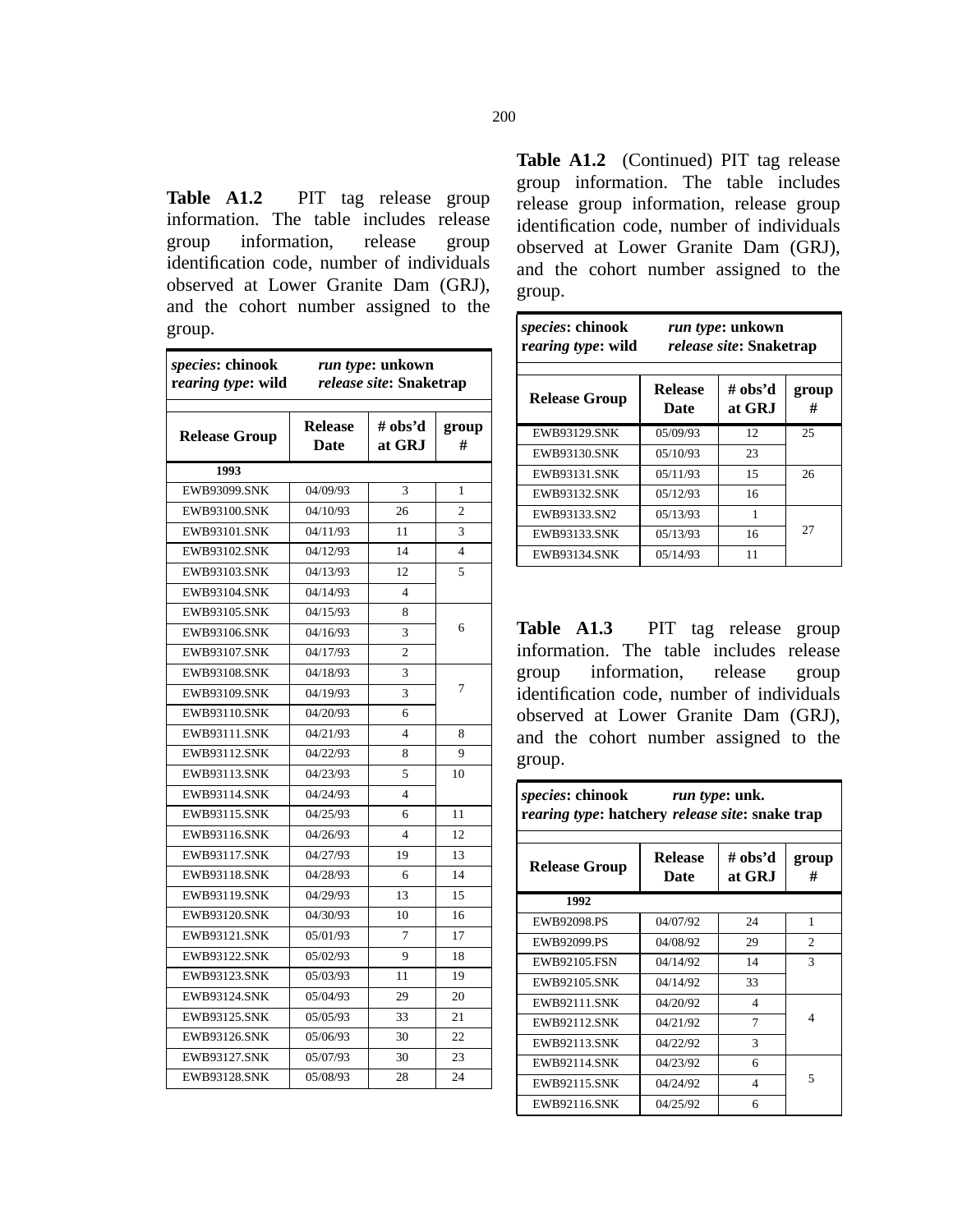**Table A1.3** (Continued) PIT tag release group information. The table includes release group information, release group identification code, number of individuals observed at Lower Granite Dam (GRJ), and the cohort number assigned to the group.

| species: chinook<br>run type: unk.<br>rearing type: hatchery release site: snake trap |                               |                   |                |
|---------------------------------------------------------------------------------------|-------------------------------|-------------------|----------------|
| <b>Release Group</b>                                                                  | <b>Release</b><br><b>Date</b> | # obs'd<br>at GRJ | group<br>#     |
| <b>EWB92122.SNK</b>                                                                   | 05/01/92                      | $\overline{7}$    | 6              |
| <b>EWB92123.SNK</b>                                                                   | 05/02/92                      | 5                 |                |
| 1993                                                                                  |                               |                   |                |
| <b>EWB93099.SNK</b>                                                                   | 04/09/93                      | 44                | 1              |
| <b>EWB93100.SNK</b>                                                                   | 04/10/93                      | 45                | $\overline{2}$ |
| <b>EWB93101.SNK</b>                                                                   | 04/11/93                      | 49                | 3              |
| EWB93102.SNK                                                                          | 04/12/93                      | 45                | 4              |
| <b>EWB93103.SNK</b>                                                                   | 04/13/93                      | 19                | 5              |
| <b>EWB93104.SNK</b>                                                                   | 04/14/93                      | 9                 |                |
| <b>EWB93105.SNK</b>                                                                   | 04/15/93                      | 16                |                |
| <b>EWB93106.SNK</b>                                                                   | 04/16/93                      | 8                 | 6              |
| <b>EWB93107.SNK</b>                                                                   | 04/17/93                      | 9                 |                |
| <b>EWB93108.SNK</b>                                                                   | 04/18/93                      | $\overline{7}$    |                |
| <b>EWB93109.SNK</b>                                                                   | 04/19/93                      | 17                | 7              |
| <b>EWB93110.SNK</b>                                                                   | 04/20/93                      | 23                |                |
| <b>EWB93111.SNK</b>                                                                   | 04/21/93                      | 39                | 8              |
| <b>EWB93112.SNK</b>                                                                   | 04/22/93                      | 39                | 9              |
| <b>EWB93113.SNK</b>                                                                   | 04/23/93                      | 30                | 10             |
| <b>EWB93114.SNK</b>                                                                   | 04/24/93                      | 43                |                |
| EWB93115.SNK                                                                          | 04/25/93                      | 41                | 11             |
| <b>EWB93116.SNK</b>                                                                   | 04/26/93                      | 47                | 12             |
| <b>EWB93117.SNK</b>                                                                   | 04/27/93                      | 45                | 13             |
| <b>EWB93118.SNK</b>                                                                   | 04/28/93                      | 37                | 14             |
| <b>EWB93119.SNK</b>                                                                   | 04/29/93                      | 45                | 15             |
| <b>EWB93120.SNK</b>                                                                   | 04/30/93                      | 50                | 16             |
| <b>EWB93121.SNK</b>                                                                   | 05/01/93                      | 46                | 17             |
| <b>EWB93122.SNK</b>                                                                   | 05/02/93                      | 48                | 18             |
| <b>EWB93123.SNK</b>                                                                   | 05/03/93                      | 45                | 19             |
| <b>EWB93124.SNK</b>                                                                   | 05/04/93                      | 69                | 20             |
| <b>EWB93125.SNK</b>                                                                   | 05/05/93                      | 36                | 21             |
| <b>EWB93126.SNK</b>                                                                   | 05/06/93                      | 42                | 22             |
| <b>EWB93127.SNK</b>                                                                   | 05/07/93                      | 49                | 23             |
| <b>EWB93128.SNK</b>                                                                   | 05/08/93                      | 39                | 24             |

**Table A1.3** (Continued) PIT tag release group information. The table includes release group information, release group identification code, number of individuals observed at Lower Granite Dam (GRJ), and the cohort number assigned to the group.

| <i>species</i> : chinook<br><i>run type</i> : unk.<br>rearing type: hatchery release site: snake trap |                        |                   |            |
|-------------------------------------------------------------------------------------------------------|------------------------|-------------------|------------|
| <b>Release Group</b>                                                                                  | <b>Release</b><br>Date | # obs'd<br>at GRJ | group<br># |
| <b>EWB93129.SNK</b>                                                                                   | 05/09/93               | 27                | 25         |
| <b>EWB93130.SNK</b>                                                                                   | 05/10/93               | 34                |            |
| <b>EWB93131.SNK</b>                                                                                   | 05/11/93               | 21                | 26         |
| <b>EWB93132.SNK</b>                                                                                   | 05/12/93               | 32                |            |
| <b>EWB93133.SNK</b>                                                                                   | 05/13/93               | 30                | 27         |
| <b>EWB93134.SNK</b>                                                                                   | 05/14/93               | 16                |            |

**Table A1.4** PIT tag release group information. The table includes release group information, release group identification code, number of individuals observed at Lower Granite Dam (GRJ), and the cohort number assigned to the group.

| <i>species:</i> chinook<br>rearing type: unk. | <i>run type</i> : unk.<br>release site: Clearw. trap |                   |                |
|-----------------------------------------------|------------------------------------------------------|-------------------|----------------|
| <b>Release Group</b>                          | <b>Release</b><br>Date                               | # obs'd<br>at GRJ | group<br>#     |
| 1989                                          |                                                      |                   |                |
| <b>EWB89088.CLW</b>                           | 03/29/89                                             | 47                | 1              |
| <b>EWB89089.CLW</b>                           | 03/30/89                                             | 33                |                |
| <b>EWB89090.CLW</b>                           | 03/31/89                                             | 51                | $\overline{2}$ |
| EWB89091.CLW                                  | 04/01/89                                             | 39                | 3              |
| <b>EWB89092.CLW</b>                           | 04/02/89                                             | 40                |                |
| <b>EWB89093.CLW</b>                           | 04/03/89                                             | 51                | 4              |
| <b>EWB89094.CLW</b>                           | 04/04/89                                             | 48                | 5              |
| <b>EWB89095.CLW</b>                           | 04/05/89                                             | 43                |                |
| <b>EWB89096.CLW</b>                           | 04/06/89                                             | 33                | 6              |
| EWB89097.CLW                                  | 04/07/89                                             | 42                |                |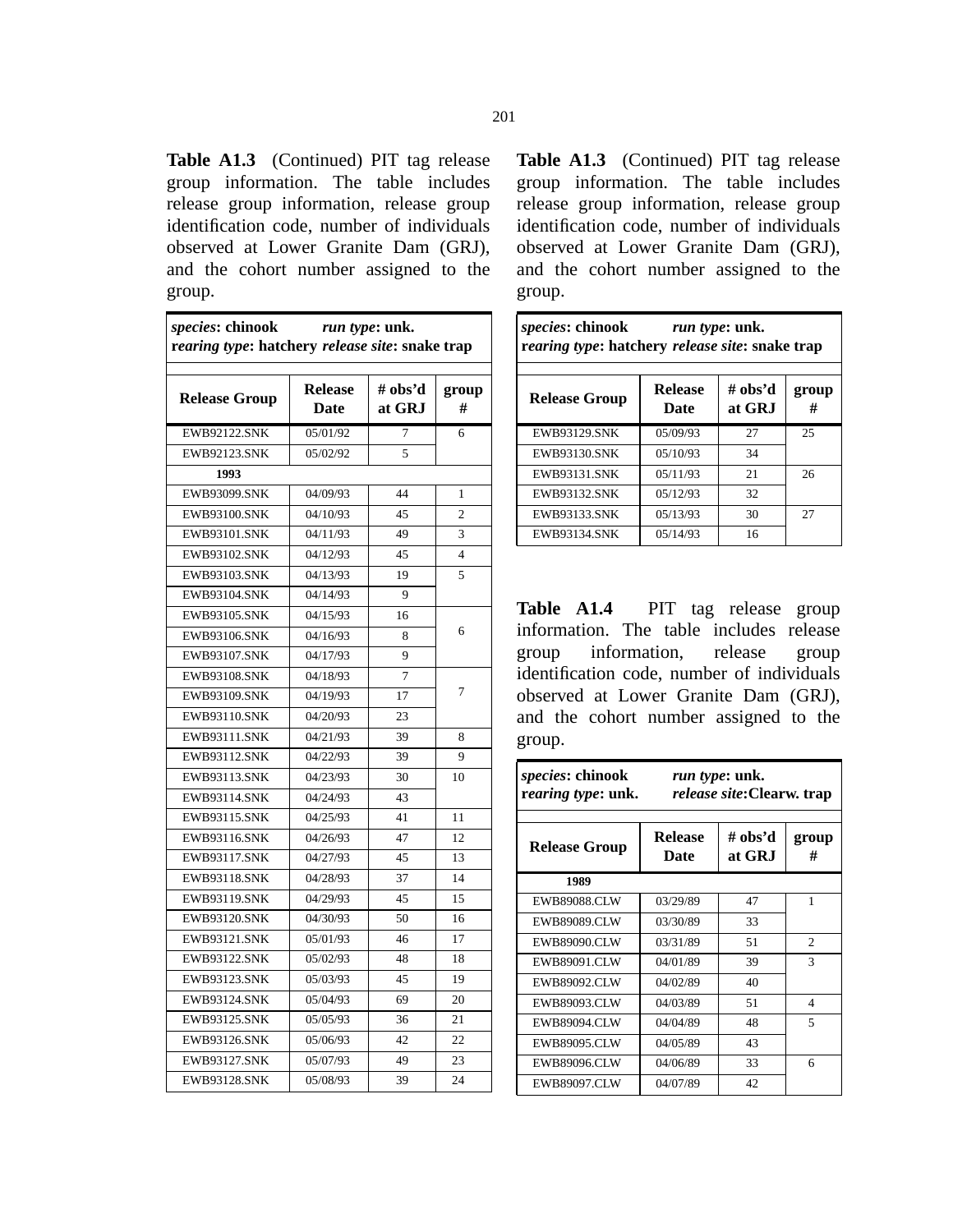**Table A1.4** (Continued) PIT tag release group information. The table includes release group information, release group identification code, number of individuals observed at Lower Granite Dam (GRJ), and the cohort number assigned to the group.

| species: chinook<br>rearing type: unk. | run type: unk.<br>release site: Clearw. trap |                   |                |
|----------------------------------------|----------------------------------------------|-------------------|----------------|
| <b>Release Group</b>                   | <b>Release</b><br><b>Date</b>                | # obs'd<br>at GRJ | group<br>#     |
| EWB89102.CLW                           | 04/12/89                                     | 23                | $\overline{7}$ |
| EWB89103.CLW                           | 04/13/89                                     | 37                |                |
| EWB89105.CLW                           | 04/15/89                                     | 28                | 8              |
| <b>EWB89106.CLW</b>                    | 04/16/89                                     | 35                |                |
| <b>EWB89143.CLW</b>                    | 05/23/89                                     | 10                | 9              |
| <b>EWB89144.CLW</b>                    | 05/24/89                                     | 39                |                |
| <b>EWB89145.CLW</b>                    | 05/25/89                                     | 51                | 10             |
| EWB89150.CLW                           | 05/30/89                                     | 62                | 11             |
| 1990                                   |                                              |                   |                |
| <b>EWB90089.CLW</b>                    | 03/30/90                                     | 46                | 1              |
| <b>EWB90090.CLW</b>                    | 03/31/90                                     | 51                | $\overline{c}$ |
| EWB90091.CLW                           | 04/01/90                                     | 40                | 3              |
| <b>EWB90092.CLW</b>                    | 04/02/90                                     | 42                |                |
| EWB90093.CLW                           | 04/03/90                                     | 46                | 4              |
| <b>EWB90094.CLW</b>                    | 04/04/90                                     | 45                |                |
| EWB90095.CLW                           | 04/05/90                                     | 44                | 5              |
| EWB90096.CLW                           | 04/06/90                                     | 37                |                |
| <b>EWB90097.CLW</b>                    | 04/09/90                                     | 40                | 6              |
| <b>EWB90098.CLW</b>                    | 04/08/90                                     | 48                |                |
| <b>EWB90099.CLW</b>                    | 04/09/90                                     | 47                | 7              |
| EWB90100.CLW                           | 04/10/90                                     | 43                |                |
| <b>EWB90101.CLW</b>                    | 04/11/90                                     | 42                | 8              |
| EWB90102.CLW                           | 04/12/90                                     | 45                |                |
| EWB90103.CLW                           | 04/13/90                                     | 48                | 9              |
| EWB90104.CLW                           | 04/14/90                                     | 43                |                |
| EWB90105.CLW                           | 04/15/90                                     | 58                | 10             |
| EWB90106.CLW                           | 04/16/90                                     | 55                | 11             |
| EWB90107.CLW                           | 04/17/90                                     | 29                | 12             |
| <b>EWB90108.CLW</b>                    | 04/18/90                                     | 29                |                |
| EWB90122.CLW                           | 05/02/90                                     | 23                | 13             |
| <b>EWB90123.CLW</b>                    | 05/03/90                                     | 28                |                |
| EWB90137.CLW                           | 05/17/90                                     | 30                | 14             |
| EWB90138.CLW                           | 05/18/90                                     | 41                |                |

**Table A1.4** (Continued) PIT tag release group information. The table includes release group information, release group identification code, number of individuals observed at Lower Granite Dam (GRJ), and the cohort number assigned to the group.

| species: chinook<br>rearing type: unk. | run type: unk.<br>release site: Clearw. trap |                   |                |
|----------------------------------------|----------------------------------------------|-------------------|----------------|
| <b>Release Group</b>                   | <b>Release</b><br><b>Date</b>                | # obs'd<br>at GRJ | group<br>#     |
| EWB90139.CLW                           | 05/19/90                                     | 36                | 15             |
| <b>EWB90140.CLW</b>                    | 05/20/90                                     | 35                |                |
| EWB90141.CLW                           | 05/21/90                                     | 58                | 16             |
| <b>EWB90142.CLW</b>                    | 05/22/90                                     | 37                | 17             |
| <b>EWB90143.CLW</b>                    | 05/23/90                                     | 46                |                |
| <b>EWB90144.CLW</b>                    | 05/24/90                                     | 61                | 18             |
| 1991                                   |                                              |                   |                |
| EWB91093.CLW                           | 04/03/91                                     | 39                | 1              |
| <b>EWB91094.CLW</b>                    | 04/04/91                                     | 43                |                |
| EWB91095.CLW                           | 04/05/91                                     | 52                | $\overline{2}$ |
| EWB91096.CLW                           | 04/06/91                                     | 54                | 3              |
| EWB91097.CLW                           | 04/07/91                                     | 58                | 4              |
| EWB91098.CLW                           | 04/08/91                                     | 64                | 5              |
| EWB91099.CLW                           | 04/09/91                                     | 50                | 6              |
| <b>EWB91100.CLW</b>                    | 04/10/91                                     | 57                | 7              |
| <b>EWB91101.CLW</b>                    | 04/11/91                                     | 62                | 8              |
| EWB91101.FCL                           | 04/11/91                                     | 15                | 9              |
| <b>EWB91102.CLW</b>                    | 04/12/91                                     | 47                |                |
| EWB91102.FCL                           | 04/12/91                                     | 14                | 10             |
| EWB91103.CLW                           | 04/13/91                                     | 46                |                |
| EWB91104.CLW                           | 04/14/91                                     | 30                | 11             |
| EWB91105.CLW                           | 04/15/91                                     | 30                |                |
| EWB91106.CLW                           | 04/16/91                                     | 58                | 12             |
| EWB91107.CLW                           | 04/17/91                                     | 51                | 13             |
| <b>EWB91108.CLW</b>                    | 04/18/91                                     | 50                | 14             |
| EWB91109.CLW                           | 04/19/91                                     | 60                | 15             |
| EWB91110.CLW                           | 04/20/91                                     | 47                | 16             |
| EWB91111.CLW                           | 04/21/91                                     | 51                | 17             |
| EWB91112.CLW                           | 04/22/91                                     | 56                | 18             |
| EWB91113.CLW                           | 04/23/91                                     | 47                | 19             |
| EWB91114.CLW                           | 04/24/91                                     | 57                | 20             |
| EWB91115.CLW                           | 04/25/91                                     | 59                | 21             |
| EWB91116.CLW                           | 04/26/91                                     | 64                | 22             |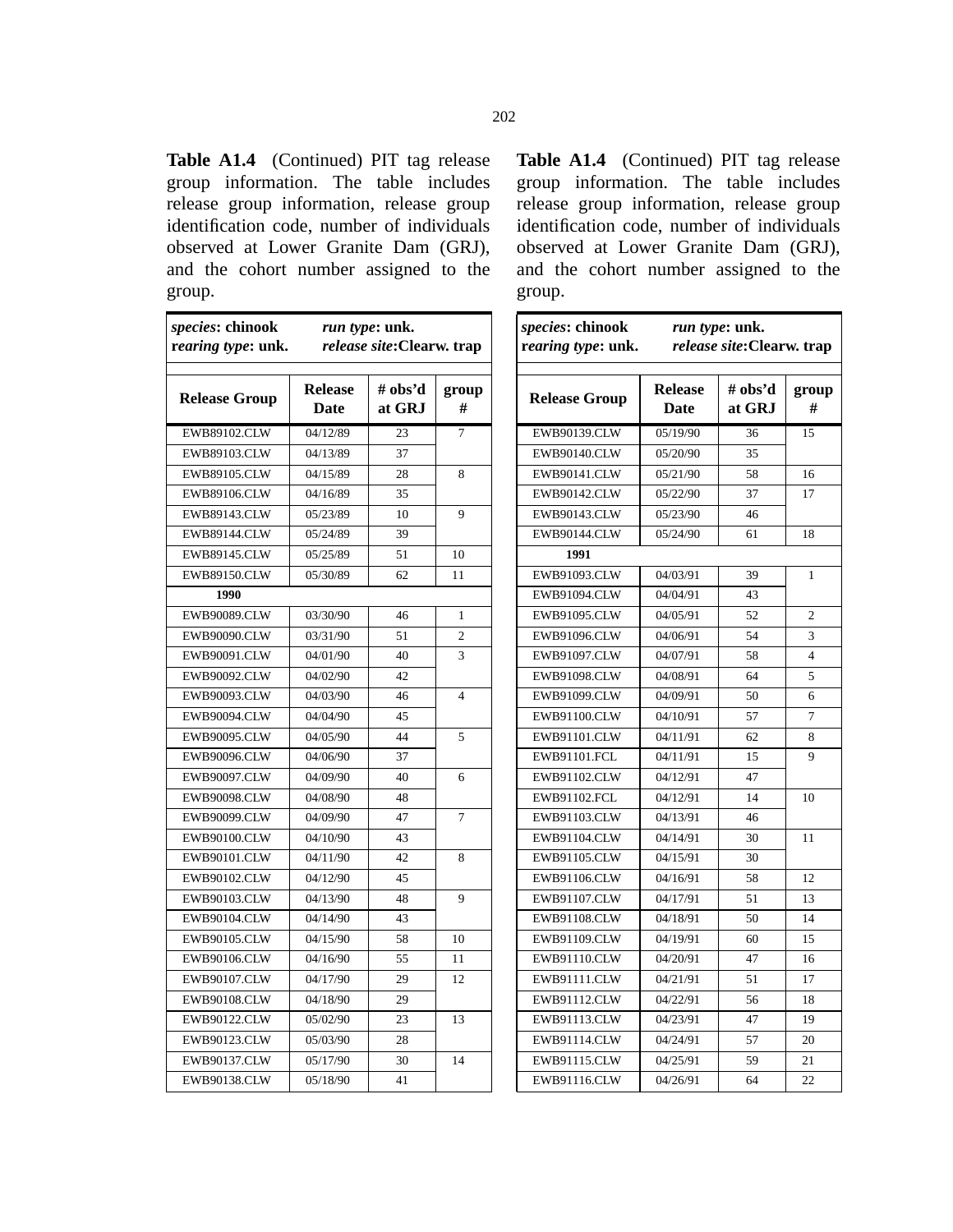**Table A1.4** (Continued) PIT tag release group information. The table includes release group information, release group identification code, number of individuals observed at Lower Granite Dam (GRJ), and the cohort number assigned to the group.

| species: chinook<br>rearing type: unk. |                        | run type: unk.<br>release site: Clearw. trap |                |
|----------------------------------------|------------------------|----------------------------------------------|----------------|
| <b>Release Group</b>                   | <b>Release</b><br>Date | # obs'd<br>at GRJ                            | group<br>#     |
| EWB91128.CLW                           | 05/08/91               | 22                                           | 23             |
| EWB91129.CLW                           | 05/09/91               | 44                                           |                |
| EWB91130.CLW                           | 05/10/91               | 73                                           | 24             |
| EWB91131.CLW                           | 05/11/91               | 69                                           | 25             |
| 1992                                   |                        |                                              |                |
| <b>EWB92082.CLW</b>                    | 03/22/92               | 3                                            | 1              |
| EWB92083.CLW                           | 03/23/92               | 3                                            | $\overline{2}$ |
| <b>EWB92084.CLW</b>                    | 03/24/92               | 3                                            | 3              |
| <b>EWB92085.CLW</b>                    | 03/25/92               | 6                                            | $\overline{4}$ |
| EWB92086.CLW                           | 03/26/92               | 8                                            |                |
| <b>EWB92087.CLW</b>                    | 03/27/92               | 7                                            | 5              |
| <b>EWB92088.CLW</b>                    | 03/28/92               | 5                                            |                |
| EWB92089.CLW                           | 03/29/92               | $\overline{7}$                               | 6              |
| EWB92090.CLW                           | 03/30/92               | 7                                            |                |
| EWB92091.CLW                           | 03/31/92               | 8                                            | 7              |
| EWB92092.CLW                           | 04/01/92               | 12                                           |                |
| EWB92093.CLW                           | 04/02/92               | 14                                           | 8              |
| <b>EWB92094.CLW</b>                    | 04/03/92               | 19                                           |                |
| EWB92095.CLW                           | 04/04/92               | 25                                           | 9              |
| EWB92096.CLW                           | 04/05/92               | 22                                           | 10             |
| EWB92097.CLW                           | 04/06/92               | 16                                           | 11             |
| EWB92098.CLW                           | 04/07/92               | 17                                           | 12             |
| <b>EWB92099.CLW</b>                    | 04/08/92               | 8                                            | 13             |
| EWB92100.CLW                           | 04/09/92               | 23                                           |                |
| <b>EWB92101.CLW</b>                    | 04/10/92               | 11                                           | 14             |
| EWB92102.CLW                           | 04/11/92               | 3                                            | 15             |
| EWB92103.CLW                           | 04/12/92               | 3                                            | 16             |
| EWB92104.CLW                           | 04/13/92               | $\overline{2}$                               | 17             |
| EWB92104.UFW                           | 04/13/92               | 1                                            |                |
| EWB92105.CLW                           | 04/14/92               | 1                                            | 18             |
| EWB92105.FCL                           | 04/14/92               | 1                                            | 19             |
| EWB92106.CLW                           | 04/15/92               | 5                                            |                |
| <b>EWB92107.CLW</b>                    | 04/16/92               | 40                                           | 20             |
| <b>EWB92108.CLW</b>                    | 04/17/92               | 5                                            | 21             |

**Table A1.4** (Continued) PIT tag release group information. The table includes release group information, release group identification code, number of individuals observed at Lower Granite Dam (GRJ), and the cohort number assigned to the group.

| species: chinook<br>rearing type: unk. | run type: unk.<br>release site: Clearw. trap |                   |            |
|----------------------------------------|----------------------------------------------|-------------------|------------|
| <b>Release Group</b>                   | <b>Release</b><br><b>Date</b>                | # obs'd<br>at GRJ | group<br># |
| EWB92109.CLW                           | 04/18/92                                     | 14                | 22         |
| EWB92110.CLW                           | 04/19/92                                     | 10                |            |
| EWB92111.CLW                           | 04/20/92                                     | 5                 | 23         |
| EWB92112.CLW                           | 04/21/92                                     | $\overline{c}$    |            |
| EWB92113.CLW                           | 04/22/92                                     | 8                 | 24         |
| <b>EWB92114.CLW</b>                    | 04/23/92                                     | 26                | 25         |
| EWB92115.CLW                           | 04/24/92                                     | 15                | 26         |
| <b>EWB92116.CLW</b>                    | 04/25/92                                     | 10                |            |
| <b>EWB92118.CLW</b>                    | 04/27/92                                     | 4                 | 27         |
| <b>EWB92119.CLW</b>                    | 04/28/92                                     | 1                 |            |
| EWB92120.CLW                           | 04/29/92                                     | $\overline{c}$    | 28         |
| <b>EWB92121.CLW</b>                    | 04/30/92                                     | 7                 | 29         |
| <b>EWB92127.CLW</b>                    | 05/06/92                                     | 15                | 30         |
| EWB92139.CLW                           | 05/18/92                                     | 6                 |            |
| <b>EWB92140.CLW</b>                    | 05/19/92                                     | 6                 | 31         |
| EWB92141.CLW                           | 05/20/92                                     | 8                 |            |
| EWB92145.CLW                           | 05/24/92                                     | 7                 | 32         |
| EWB92146.CLW                           | 05/25/92                                     | $\overline{4}$    |            |
| <b>EWB92147.CLW</b>                    | 05/26/92                                     | 7                 | 33         |
| <b>EWB92148.CLW</b>                    | 05/27/92                                     | 5                 |            |
| EWB92149.CLW                           | 05/28/92                                     | 6                 | 34         |
| EWB92150.CLW                           | 05/29/92                                     | 3                 |            |
| EWB92151.CLW                           | 05/30/92                                     | 6                 | 35         |
| EWB92152.CLW                           | 05/31/92                                     | 3                 |            |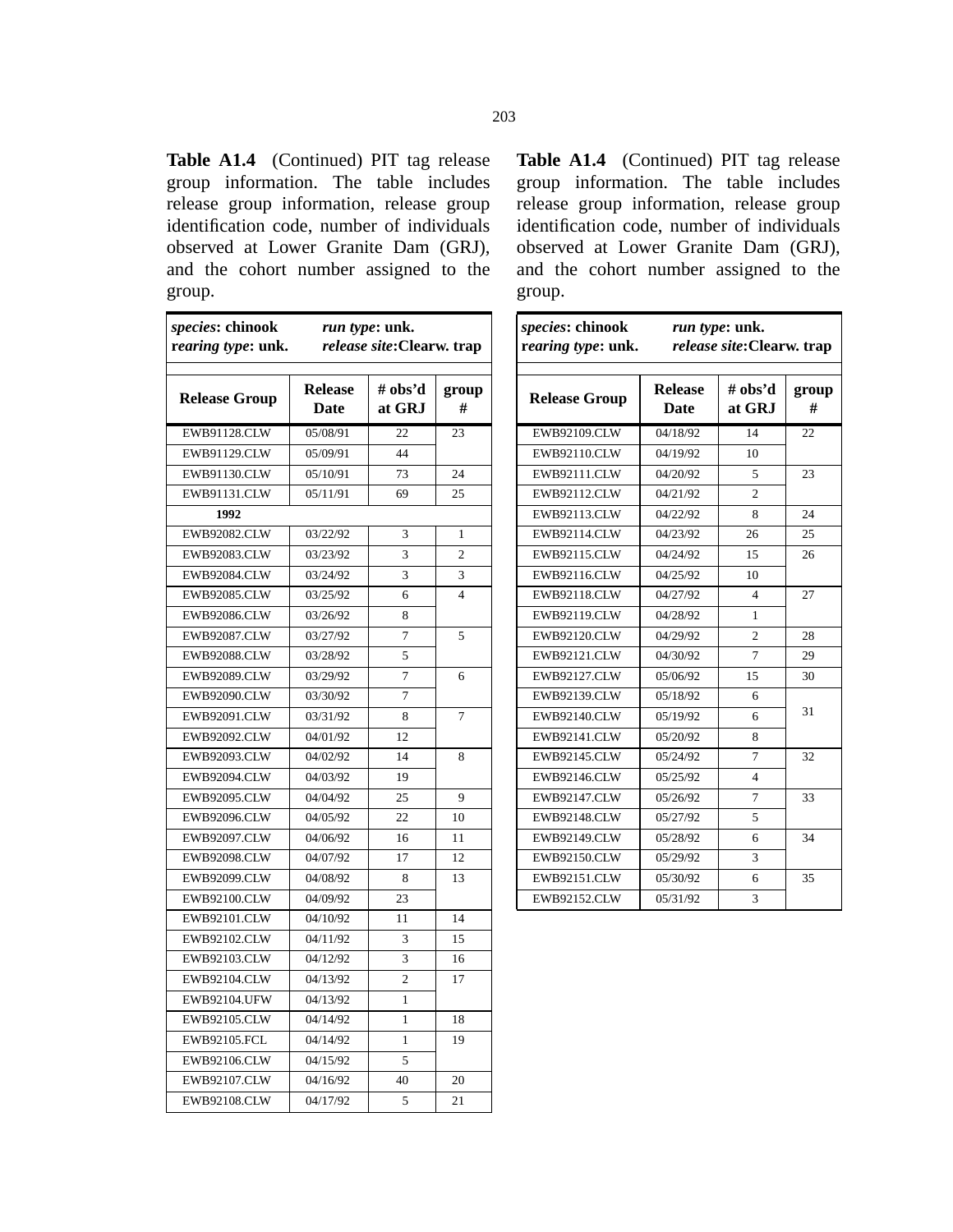| <b>Table A1.5</b> PIT tag release group    |  |  |  |  |
|--------------------------------------------|--|--|--|--|
| information. The table includes release    |  |  |  |  |
| group information, release group           |  |  |  |  |
| identification code, number of individuals |  |  |  |  |
| observed at Lower Granite Dam (GRJ),       |  |  |  |  |
| and the cohort number assigned to the      |  |  |  |  |
| group.                                     |  |  |  |  |

| <i>species:</i> chinook<br>rearing type: wild | <i>run type</i> : unknown<br>release site: Clearw. trap |                          |                |
|-----------------------------------------------|---------------------------------------------------------|--------------------------|----------------|
| <b>Release Group</b>                          | <b>Release</b><br>Date                                  | # obsd<br>at GRJ         | group<br>#     |
| 1993                                          |                                                         |                          |                |
| EWB93100.CLW                                  | 04/10/93                                                | 13                       | 1              |
| EWB93101.CLW                                  | 04/11/93                                                | $\overline{4}$           | $\overline{c}$ |
| <b>EWB93102.CLW</b>                           | 04/12/93                                                | 3                        |                |
| EWB93106.CLW                                  | 04/16/93                                                | 6                        | 3              |
| EWB93110.CLW                                  | 04/20/93                                                | 14                       | $\overline{4}$ |
| EWB93111.CLW                                  | 04/21/93                                                | 3                        |                |
| EWB93112.CLW                                  | 04/22/93                                                | 6                        | 5              |
| <b>EWB93113.CLW</b>                           | 04/23/93                                                | $\mathbf{1}$             |                |
| <b>EWB93114.CLW</b>                           | 04/24/93                                                | 1                        | 6              |
| <b>EWB93115.CLW</b>                           | 04/25/93                                                | 7                        |                |
| <b>EWB93116.CLW</b>                           | 04/26/93                                                | 12.                      | 7              |
| <b>EWB93117.CLW</b>                           | 04/27/93                                                | $\overline{\mathcal{A}}$ |                |
| <b>EWB93120.CLW</b>                           | 04/30/93                                                | $\overline{4}$           |                |
| <b>EWB93121.CLW</b>                           | 05/01/93                                                | 12                       | 8              |
| <b>EWB93122.CLW</b>                           | 05/02/93                                                | $\overline{4}$           |                |

Table A1.6 PIT tag release group information. The table includes release group information, release group identification code, number of individuals observed at Lower Granite Dam (GRJ), and the cohort number assigned to the group.

| species: chinook<br>rearing type: hatchery release site: Clearw. trap |                 | run type: unknown |                         |
|-----------------------------------------------------------------------|-----------------|-------------------|-------------------------|
| <b>Release Group</b>                                                  | Release<br>Date | # obs'd<br>at GRJ | group<br>#              |
| 1992                                                                  |                 |                   |                         |
| <b>EWB92082.CLW</b>                                                   | 03/22/92        | 53                | 1                       |
| <b>EWB92083.CLW</b>                                                   | 03/23/92        | 49                | $\overline{c}$          |
| <b>EWB92084.CLW</b>                                                   | 03/24/92        | 45                | 3                       |
| <b>EWB92085.CLW</b>                                                   | 03/25/92        | 32                | $\overline{\mathbf{4}}$ |
| <b>EWB92086.CLW</b>                                                   | 03/26/92        | 18                |                         |
| <b>EWB92087.CLW</b>                                                   | 03/27/92        | 21                | 5                       |
| <b>EWB92088.CLW</b>                                                   | 03/28/92        | 19                |                         |
| <b>EWB92089.CLW</b>                                                   | 03/29/92        | 33                | 6                       |
| EWB92090.CLW                                                          | 03/30/92        | 26                |                         |
| <b>EWB92091.CLW</b>                                                   | 03/31/92        | 25                | 7                       |
| <b>EWB92092.CLW</b>                                                   | 04/01/92        | 19                |                         |
| <b>EWB92093.CLW</b>                                                   | 04/02/92        | 20                | 8                       |
| <b>EWB92094.CLW</b>                                                   | 04/03/92        | 33                |                         |
| <b>EWB92095.CLW</b>                                                   | 04/04/92        | 35                | 9                       |
| <b>EWB92096.CLW</b>                                                   | 04/05/92        | 35                | 10                      |
| <b>EWB92097.CLW</b>                                                   | 04/06/92        | 34                | 11                      |
| <b>EWB92098.CLW</b>                                                   | 04/07/92        | 36                | 12                      |
| <b>EWB92099.CLW</b>                                                   | 04/08/92        | 41                | 13                      |
| <b>EWB92100.CLW</b>                                                   | 04/09/92        | 18                |                         |
| <b>EWB92101.CLW</b>                                                   | 04/10/92        | 47                | 14                      |
| <b>EWB92102.CLW</b>                                                   | 04/11/92        | 49                | 15                      |
| EWB92103.CLW                                                          | 04/12/92        | 47                | 16                      |
| EWB92104.CLW                                                          | 04/13/92        | 37                | 17                      |
| <b>EWB92104.UFW</b>                                                   | 04/13/92        | 13                |                         |
| <b>EWB92105.CLW</b>                                                   | 04/14/92        | 58                | 18                      |
| <b>EWB92105.FCL</b>                                                   | 04/14/92        | 11                | 19                      |
| EWB92106.CLW                                                          | 04/15/92        | 40                |                         |
| <b>EWB92107.CLW</b>                                                   | 04/16/92        | 5                 | 20                      |
| <b>EWB92108.CLW</b>                                                   | 04/17/92        | 46                | 21                      |
| EWB92109.CLW                                                          | 04/18/92        | 35                | 22                      |
| EWB92110.CLW                                                          | 04/19/92        | 38                |                         |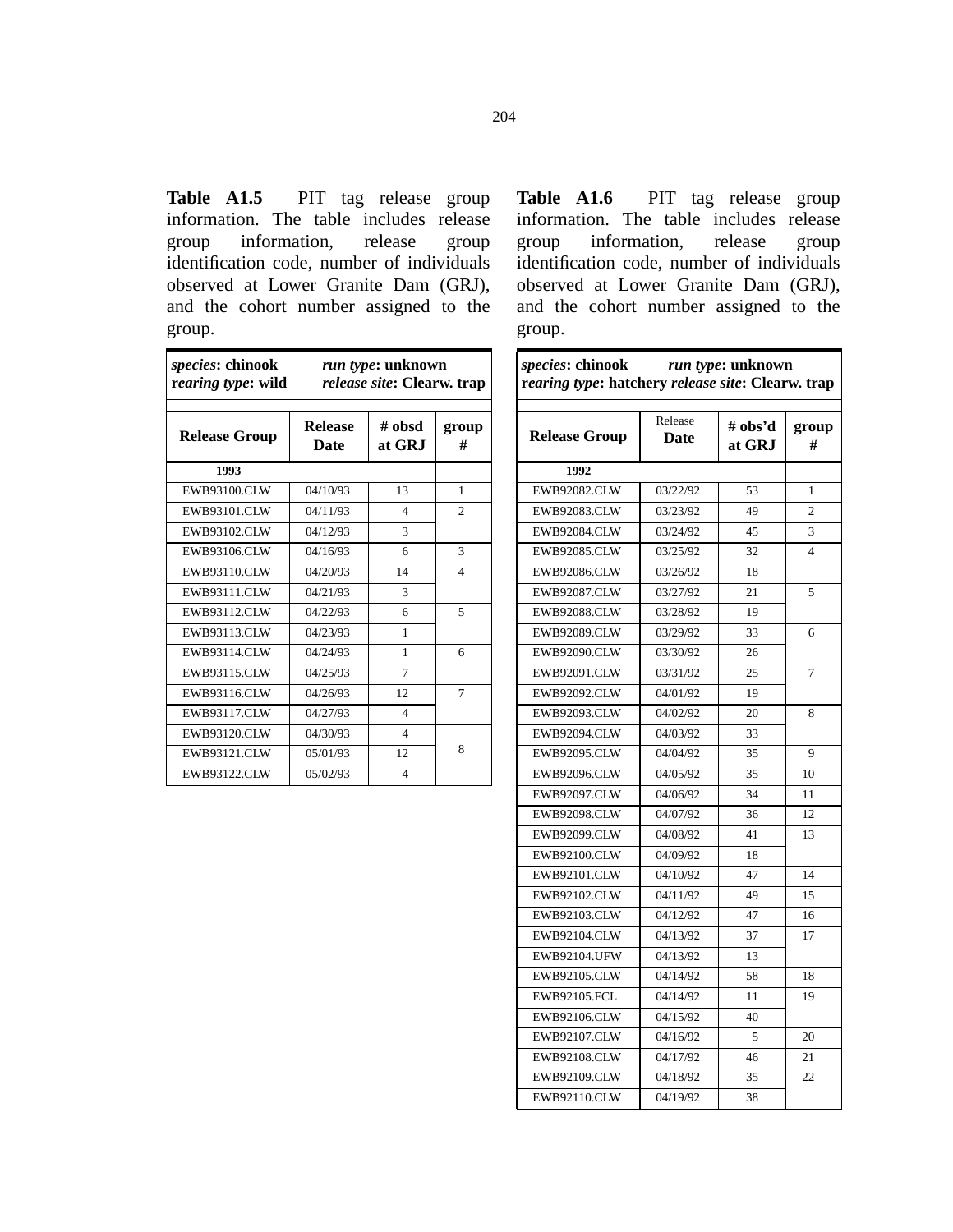Table A1.6 (Continued) PIT tag release group information. The table includes release group information, release group identification code, number of individuals observed at Lower Granite Dam (GRJ), and the cohort number assigned to the group.

| species: chinook<br>run type: unknown<br>rearing type: hatchery release site: Clearw. trap |                 |                   |                |
|--------------------------------------------------------------------------------------------|-----------------|-------------------|----------------|
| <b>Release Group</b>                                                                       | Release<br>Date | # obs'd<br>at GRJ | group<br>#     |
| <b>EWB92111.CLW</b>                                                                        | 04/20/92        | 41                | 23             |
| EWB92112.CLW                                                                               | 04/21/92        | 41                |                |
| <b>EWB92113.CLW</b>                                                                        | 04/22/92        | 48                | 24             |
| EWB92114.CLW                                                                               | 04/23/92        | 30                | 25             |
| <b>EWB92115.CLW</b>                                                                        | 04/24/92        | 25                | 26             |
| EWB92116.CLW                                                                               | 04/25/92        | 9                 |                |
| <b>EWB92118.CLW</b>                                                                        | 04/27/92        | 5                 | 27             |
| <b>EWB92119.CLW</b>                                                                        | 04/28/92        | 46                |                |
| <b>EWB92120.CLW</b>                                                                        | 04/29/92        | 40                | 28             |
| EWB92121.CLW                                                                               | 04/30/92        | 49                | 29             |
| <b>EWB92127.CLW</b>                                                                        | 05/06/92        | 35                | 30             |
| <b>EWB92139.CLW</b>                                                                        | 05/18/92        | $\overline{7}$    |                |
| EWB92140.CLW                                                                               | 05/19/92        | 16                | 31             |
| EWB92141.CLW                                                                               | 05/20/92        | 15                |                |
| <b>EWB92145.CLW</b>                                                                        | 05/25/92        | 25                | 32             |
| EWB92146.CLW                                                                               | 05/25/92        | 12                |                |
| <b>EWB92147.CLW</b>                                                                        | 05/26/92        | 27                | 33             |
| <b>EWB92148.CLW</b>                                                                        | 05/27/92        | 21                |                |
| <b>EWB92149.CLW</b>                                                                        | 05/28/92        | 32                | 34             |
| EWB92150.CLW                                                                               | 05/29/92        | 16                |                |
| <b>EWB92151.CLW</b>                                                                        | 05/30/92        | 36                | 35             |
| EWB92152.CLW                                                                               | 05/31/92        | 11                |                |
| 1993                                                                                       |                 |                   |                |
| EWB93100.CLW                                                                               | 04/10/93        | 43                | 1              |
| EWB93101.CLW                                                                               | 04/11/93        | 35                | $\overline{2}$ |
| EWB93102.CLW                                                                               | 04/12/93        | 25                |                |
| EWB93106.CLW                                                                               | 04/16/93        | 44                | 3              |
| EWB93110.CLW                                                                               | 04/20/93        | 36                | 4              |
| EWB93111.CLW                                                                               | 04/21/93        | 33                |                |
| EWB93112.CLW                                                                               | 04/22/93        | 29                | 5              |
| <b>EWB93113.CLW</b>                                                                        | 04/23/93        | 31                |                |
| EWB93114.CLW                                                                               | 04/24/93        | 34                | 6              |
| EWB93115.CLW                                                                               | 04/25/93        | 20                |                |

Table A1.6 (Continued) PIT tag release group information. The table includes release group information, release group identification code, number of individuals observed at Lower Granite Dam (GRJ), and the cohort number assigned to the group.

| species: chinook<br>run type: unknown<br>rearing type: hatchery release site: Clearw. trap |                 |                   |            |
|--------------------------------------------------------------------------------------------|-----------------|-------------------|------------|
| <b>Release Group</b>                                                                       | Release<br>Date | # obs'd<br>at GRJ | group<br># |
| <b>EWB93116.CLW</b>                                                                        | 04/26/93        | 34                | 7          |
| <b>EWB93117.CLW</b>                                                                        | 04/27/93        | 24                |            |
| EWB93120.CLW                                                                               | 04/30/93        | 23                |            |
| <b>EWB93121.CLW</b>                                                                        | 05/01/93        | 18                | 8          |
| <b>EWB93122.CLW</b>                                                                        | 05/02/93        | 10                |            |

**Table A1.7** PIT tag release group information. The table includes release group information, release group identification code, number of individuals observed at McNary Dam (MCJ), and the cohort number assigned to the group.

| <i>species</i> : chinook | run type: fall<br>rearing type: wild release site: Mid Colum. |                   |                |  |
|--------------------------|---------------------------------------------------------------|-------------------|----------------|--|
| <b>Release Group</b>     | <b>Release</b><br>Date                                        | # obs'd<br>at MCJ | group<br>#     |  |
| 1991                     |                                                               |                   |                |  |
| LRB91157.CO2             | 06/07/91                                                      | 154               | 1              |  |
| LRB91158.CO1             | 06/07/91                                                      | 97                | $\mathfrak{2}$ |  |
| 1992                     |                                                               |                   |                |  |
| LRB92155.001             | 06/03/92                                                      | 39                | 1              |  |
| LRB92155.002             | 06/03/92                                                      | 36                |                |  |
| LRB92155.003             | 06/03/92                                                      | 73                | $\overline{2}$ |  |
| LRB92156.002             | 06/04/92                                                      | 14                | 3              |  |
| LRB92156.003             | 06/04/92                                                      | 54                |                |  |
| LRB92156.001             | 06/04/92                                                      | 23                | $\Delta$       |  |
| LRB92156.004             | 06/04/92                                                      | 40                |                |  |
| LRB92156.005             | 06/04/92                                                      | 60                | 5              |  |
| 1993                     |                                                               |                   |                |  |
| LRB93158.001             | 06/07/93                                                      | 61                | 1              |  |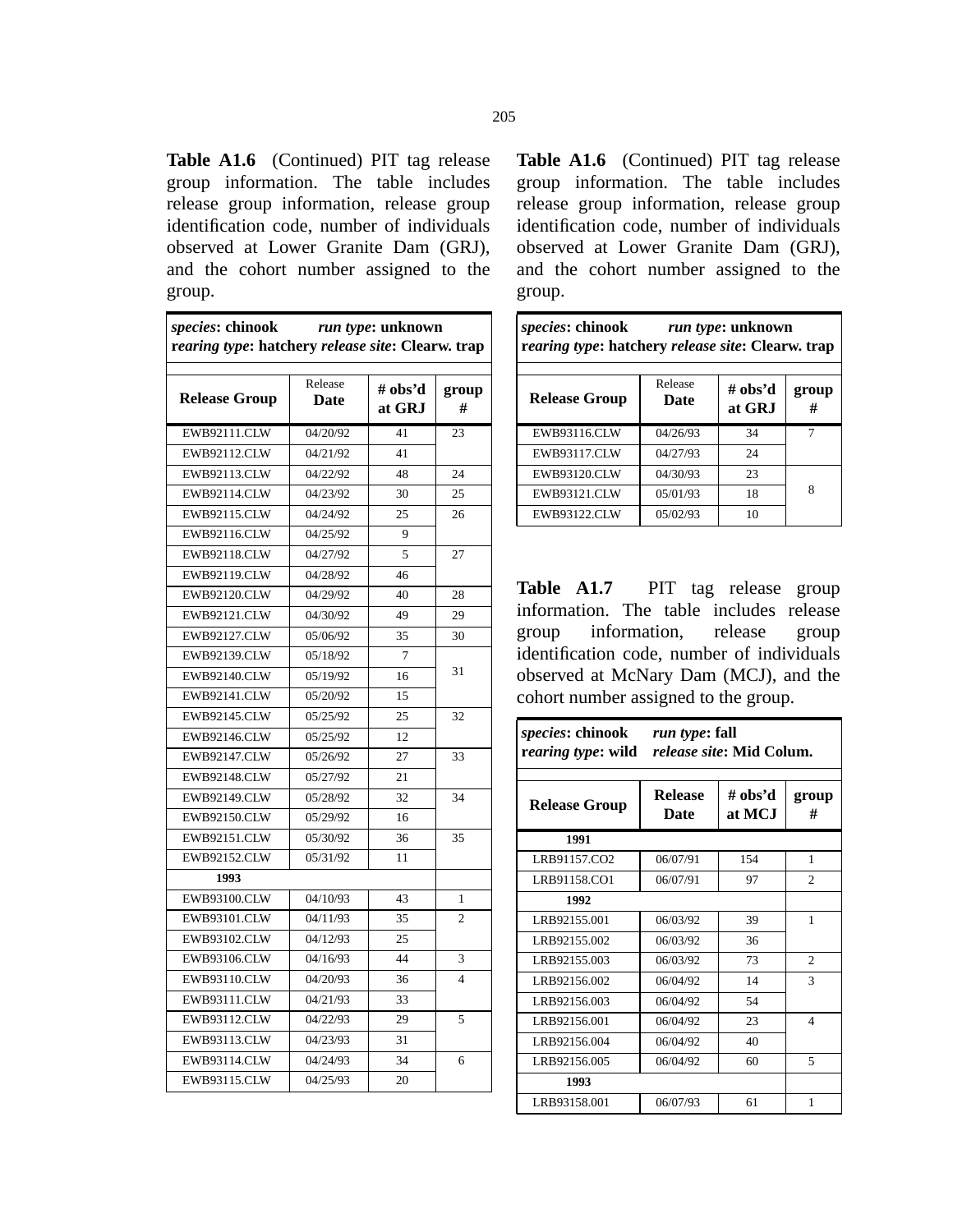Table A1.7 (Continued) PIT tag release group information. The table includes release group information, release group identification code, number of individuals observed at McNary Dam (MCJ), and the cohort number assigned to the group.

| <i>species:</i> chinook<br>rearing type: wild | <i>run type</i> : fall<br><i>release site:</i> Mid Colum. |                   |            |  |
|-----------------------------------------------|-----------------------------------------------------------|-------------------|------------|--|
| <b>Release Group</b>                          | <b>Release</b><br>Date                                    | # obs'd<br>at MCJ | group<br># |  |
| LRB93159.001                                  | 06/08/93                                                  | 81                | 2          |  |
| LRB93159.002                                  | 06/08/93                                                  | 115               | 3          |  |
| LRB93160.001                                  | 06/09/93                                                  | 75                | 4          |  |
| LRB93160.002                                  | 06/09/93                                                  | 118               | 5          |  |
| LRB93160.003                                  | 06/15/93                                                  | 120               | 6          |  |

**Table A1.8** PIT tag release group information. The table includes release group information, release group identification code, number of individuals observed at Lower Granite Dam (GRJ), and the cohort number assigned to the group.

| <i>species</i> : chinook<br>run type: fall<br><i>release site:</i> Snake River<br>rearing type: wild |                               |                   |  |  |
|------------------------------------------------------------------------------------------------------|-------------------------------|-------------------|--|--|
| <b>Release Group</b>                                                                                 | <b>Release</b><br><b>Date</b> | # obs"d<br>at GRJ |  |  |
| 1991                                                                                                 |                               |                   |  |  |
| WPC91149.R17                                                                                         | 05/29/91                      | 1                 |  |  |
| WPC91150.G29                                                                                         | 05/30/91                      | 3                 |  |  |
| WPC91150.R16                                                                                         | 05/30/91                      | 1                 |  |  |
| WPC91150.R17                                                                                         | 05/30/91                      | $\Omega$          |  |  |
| WPC91155.G35                                                                                         | 06/04/91                      | $\overline{c}$    |  |  |
| WPC91155.G38                                                                                         | 06/04/91                      | $\Omega$          |  |  |
| WPC91157.G29                                                                                         | 06/06/91                      | $\mathbf{1}$      |  |  |
| WPC91157.G42                                                                                         | 06/06/91                      | $\overline{c}$    |  |  |
| WPC91162.G29                                                                                         | 06/11/91                      | 1                 |  |  |
| WPC91162.G42                                                                                         | 06/11/91                      | 3                 |  |  |
| WPC91162.G50                                                                                         | 06/11/91                      | 1                 |  |  |
| WPC91163.G26                                                                                         | 06/12/91                      | $\mathfrak{D}$    |  |  |
| WPC91163.G35                                                                                         | 06/12/91                      | 1                 |  |  |

**Table A1.8** (Continued) PIT tag release group information. The table includes release group information, release group identification code, number of individuals observed at Lower Granite Dam (GRJ), and the cohort number assigned to the group.

| species: chinook<br>run type: fall<br><i>release site:</i> Snake River<br>rearing type: wild |                               |                   |  |  |
|----------------------------------------------------------------------------------------------|-------------------------------|-------------------|--|--|
| <b>Release Group</b>                                                                         | <b>Release</b><br><b>Date</b> | # obs"d<br>at GRJ |  |  |
| WPC91164.G26                                                                                 | 06/13/91                      | $\overline{2}$    |  |  |
| WPC91164.G29                                                                                 | 06/13/91                      | $\theta$          |  |  |
| WPC91169.G32                                                                                 | 06/18/91                      | $\theta$          |  |  |
| WPC91169.G42                                                                                 | 06/18/91                      | 2                 |  |  |
| WPC91170.G26                                                                                 | 06/19/91                      | $\mathbf{1}$      |  |  |
| WPC91170.G29                                                                                 | 06/19/91                      | 0                 |  |  |
| WPC91175.G26                                                                                 | 06/24/91                      | 1                 |  |  |
| WPC91175.G42                                                                                 | 06/24/91                      | $\overline{2}$    |  |  |
| WPC91176.G42                                                                                 | 06/25/91                      | 6                 |  |  |
| 1992                                                                                         |                               |                   |  |  |
| WPC92113.G48                                                                                 | 04/23/92                      | 1                 |  |  |
| WPC92119.229                                                                                 | 04/29/92                      | $\overline{0}$    |  |  |
| WPC92119.248                                                                                 | 04/29/92                      | $\theta$          |  |  |
| WPC92119.B51                                                                                 | 04/29/92                      | 1                 |  |  |
| WPC92120.G48                                                                                 | 04/30/92                      | 3                 |  |  |
| WPC92120.G62                                                                                 | 04/30/92                      | 1                 |  |  |
| WPC92134.232                                                                                 | 05/14/92                      | 0                 |  |  |
| WPC92134.254                                                                                 | 05/13/92                      | 1                 |  |  |
| WPC92134.262                                                                                 | 05/13/92                      | 1                 |  |  |
| WPC92135.274                                                                                 | 05/14/92                      | $\overline{0}$    |  |  |
| WPC92135.280                                                                                 | 05/14/92                      | 0                 |  |  |
| WPC92135.282                                                                                 | 05/14/92                      | $\overline{2}$    |  |  |
| WPC92140.280                                                                                 | 05/19/92                      | 0                 |  |  |
| WPC92140.282                                                                                 | 05/19/92                      | $\overline{c}$    |  |  |
| WPC92141.229                                                                                 | 05/20/92                      | 1                 |  |  |
| WPC92141.248                                                                                 | 05/20/92                      | $\overline{2}$    |  |  |
| WPC92141.A42                                                                                 | 05/20/92                      | 1                 |  |  |
| WPC92141.B42                                                                                 | 05/20/92                      | 1                 |  |  |
| WPC92142.B51                                                                                 | 05/21/92                      | $\overline{c}$    |  |  |
| WPC92147.A51                                                                                 | 05/26/92                      | $\overline{c}$    |  |  |
| WPC92148.282                                                                                 | 05/27/92                      | 3                 |  |  |
| WPC92148.290                                                                                 | 05/27/92                      | $\mathbf{0}$      |  |  |
| WPC92148.G62                                                                                 | 05/27/92                      | 5                 |  |  |
| WPC92148.G74                                                                                 | 05/27/92                      | 0                 |  |  |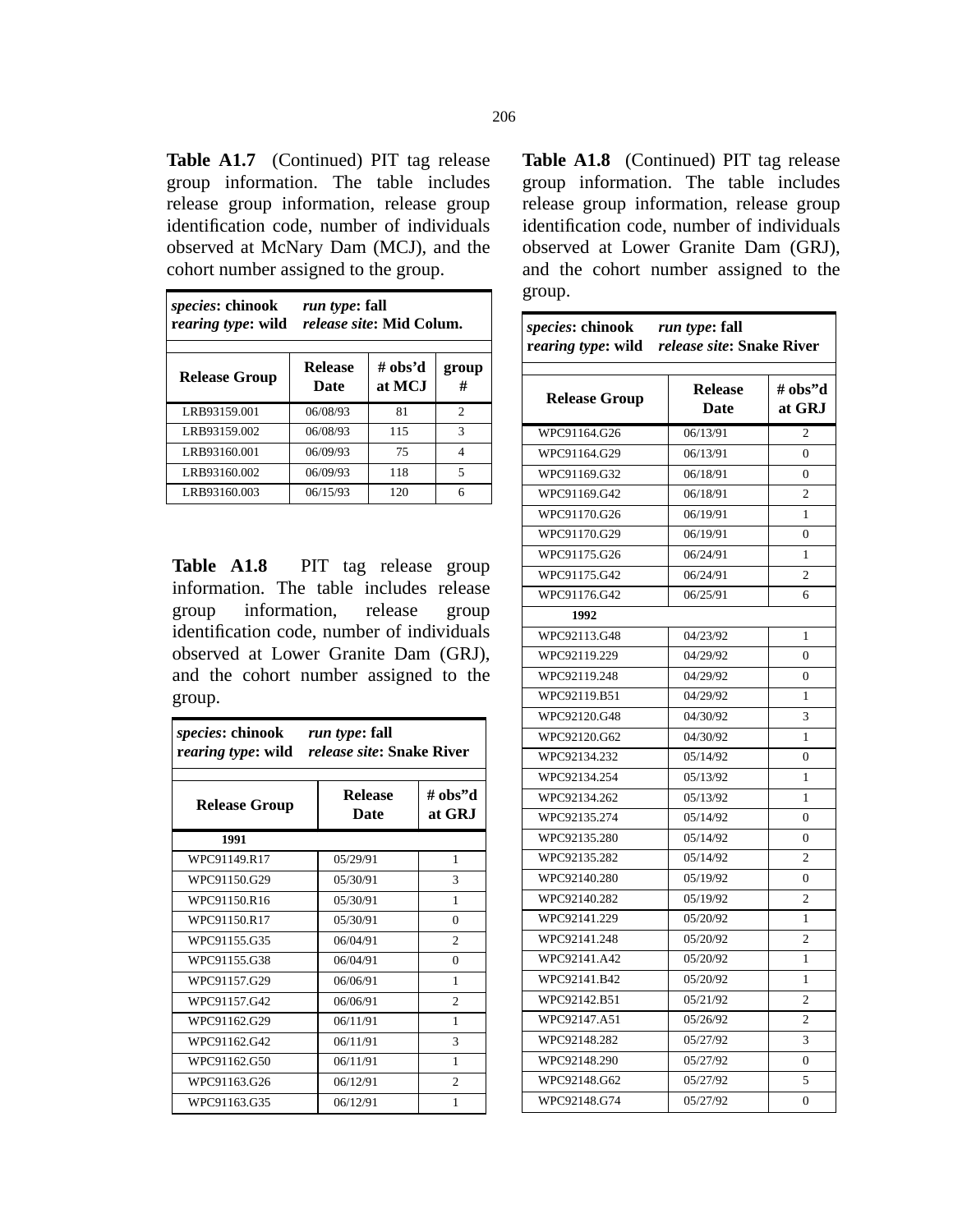**Table A1.8** (Continued) PIT tag release group information. The table includes release group information, release group identification code, number of individuals observed at Lower Granite Dam (GRJ), and the cohort number assigned to the group.

| species: chinook<br>rearing type: wild release site: Snake River | <i>run type</i> : fall |                          |
|------------------------------------------------------------------|------------------------|--------------------------|
| <b>Release Group</b>                                             | <b>Release</b><br>Date | # obs"d<br>at GRJ        |
| WPC92148.G90                                                     | 05/27/92               | $\theta$                 |
| WPC92149.A42                                                     | 05/28/92               | 1                        |
| WPC92149.B42                                                     | 05/28/92               | $\overline{c}$           |
| WPC92153.G62                                                     | 06/01/92               | 3                        |
| WPC92154.232                                                     | 06/02/92               | $\theta$                 |
| WPC92154.B42                                                     | 06/02/92               | $\mathbf{1}$             |
| WPC92154.G50                                                     | 06/02/92               | 3                        |
| WPC92156.A51                                                     | 06/04/92               | $\mathbf{1}$             |
| 1993                                                             |                        |                          |
| WPC93138.G61                                                     | 05/18/93               | 3                        |
| WPC93139.229                                                     | 05/19/93               | 3                        |
| WPC93139.B42                                                     | 05/19/93               | $\overline{c}$           |
| WPC93139.G29                                                     | 05/19/93               | $\mathbf{1}$             |
| WPC93139.G47                                                     | 05/19/93               | 3                        |
| WPC93139.G51                                                     | 05/19/93               | $\mathbf{1}$             |
| WPC93144.226                                                     | 05/25/93               | 1                        |
| WPC93144.229                                                     | 05/25/93               | 3                        |
| WPC93144.G29                                                     | 05/25/93               | 5                        |
| WPC93144.G34                                                     | 05/25/93               | 7                        |
| WPC93145.A51                                                     | 05/25/93               | 1                        |
| WPC93145.B42                                                     | 05/25/93               | 1                        |
| WPC93146.G58                                                     | 05/26/93               | $\mathbf{1}$             |
| WPC93146.G63                                                     | 05/26/93               | $\theta$                 |
| WPC93146.R11                                                     | 05/26/93               | $\overline{c}$           |
| WPC93147.G28                                                     | 05/27/93               | $\overline{\mathbf{4}}$  |
| WPC93147.G29                                                     | 05/27/93               | $\overline{2}$           |
| WPC93147.G34                                                     | 05/26/93               | 5                        |
| WPC93147.G37                                                     | 05/27/93               | $\mathbf{1}$             |
| WPC93147.G47                                                     | 05/27/93               | 1                        |
| WPC93147.G53                                                     | 05/27/93               | $\overline{2}$           |
| WPC93152.G29                                                     | 06/01/93               | 10                       |
| WPC93152.G34                                                     | 06/01/93               | $\overline{\mathcal{L}}$ |
| WPC93153.226                                                     | 06/02/93               | 4                        |
| WPC93153.229                                                     | 06/02/93               | $\theta$                 |

**Table A1.8** (Continued) PIT tag release group information. The table includes release group information, release group identification code, number of individuals observed at Lower Granite Dam (GRJ), and the cohort number assigned to the group.

| <i>species:</i> chinook <i>run type:</i> fall<br>rearing type: wild | <i>release site: Snake River</i> |                         |
|---------------------------------------------------------------------|----------------------------------|-------------------------|
| <b>Release Group</b>                                                | <b>Release</b><br><b>Date</b>    | # obs"d<br>at GRJ       |
| WPC93153.232                                                        | 06/02/93                         | $\overline{\mathbf{4}}$ |
| WPC93153.A51                                                        | 06/02/93                         | 1                       |
| WPC93153.B42                                                        | 06/02/93                         | $\overline{c}$          |
| WPC93153.G33                                                        | 06/02/93                         | 1                       |
| WPC93153.G37                                                        | 06/02/93                         | 1                       |
| WPC93153.G41                                                        | 06/02/93                         | 1                       |
| WPC93153.R03                                                        | 06/02/93                         | 3                       |
| WPC93153.R14                                                        | 06/02/93                         | $\overline{c}$          |
| WPC93154.254                                                        | 06/03/93                         | 1                       |
| WPC93154.R76                                                        | 06/03/93                         | 1                       |
| WPC93155.G27                                                        | 06/04/93                         | $\mathbf{1}$            |
| WPC93155.G30                                                        | 06/04/93                         | 1                       |
| WPC93155.G31                                                        | 06/04/93                         | 1                       |
| WPC93155.R53                                                        | 06/04/93                         | $\theta$                |
| WPC93159.E34                                                        | 06/08/93                         | 1                       |
| WPC93159.E37                                                        | 06/08/93                         | $\theta$                |
| WPC93159.E41                                                        | 06/08/93                         | 1                       |
| WPC93159.E43                                                        | 06/08/93                         | 3                       |
| WPC93159.W34                                                        | 06/08/93                         | 6                       |
| WPC93159.W35                                                        | 06/08/93                         | 1                       |
| WPC93159.W37                                                        | 06/08/93                         | 1                       |
| WPC93159.W41                                                        | 06/08/93                         | 9                       |
| WPC93159.W42                                                        | 06/08/93                         | 10                      |
| WPC93159.W44                                                        | 06/08/93                         | 1                       |
| WPC93159.W47                                                        | 06/08/93                         | $\overline{c}$          |
| WPC93159.W50                                                        | 06/08/93                         | 1                       |
| WPC93160.226                                                        | 06/09/93                         | 3                       |
| WPC93160.229                                                        | 06/09/93                         | 3                       |
| WPC93160.A51                                                        | 06/09/93                         | 3                       |
| WPC93160.B42                                                        | 06/09/93                         | $\mathbf{1}$            |
| WPC93160.G32                                                        | 06/09/93                         | 1                       |
| WPC93160.R08                                                        | 06/09/93                         | 1                       |
| WPC93160.R13                                                        | 06/09/93                         | 1                       |
| WPC93160.R19                                                        | 06/09/93                         | 2                       |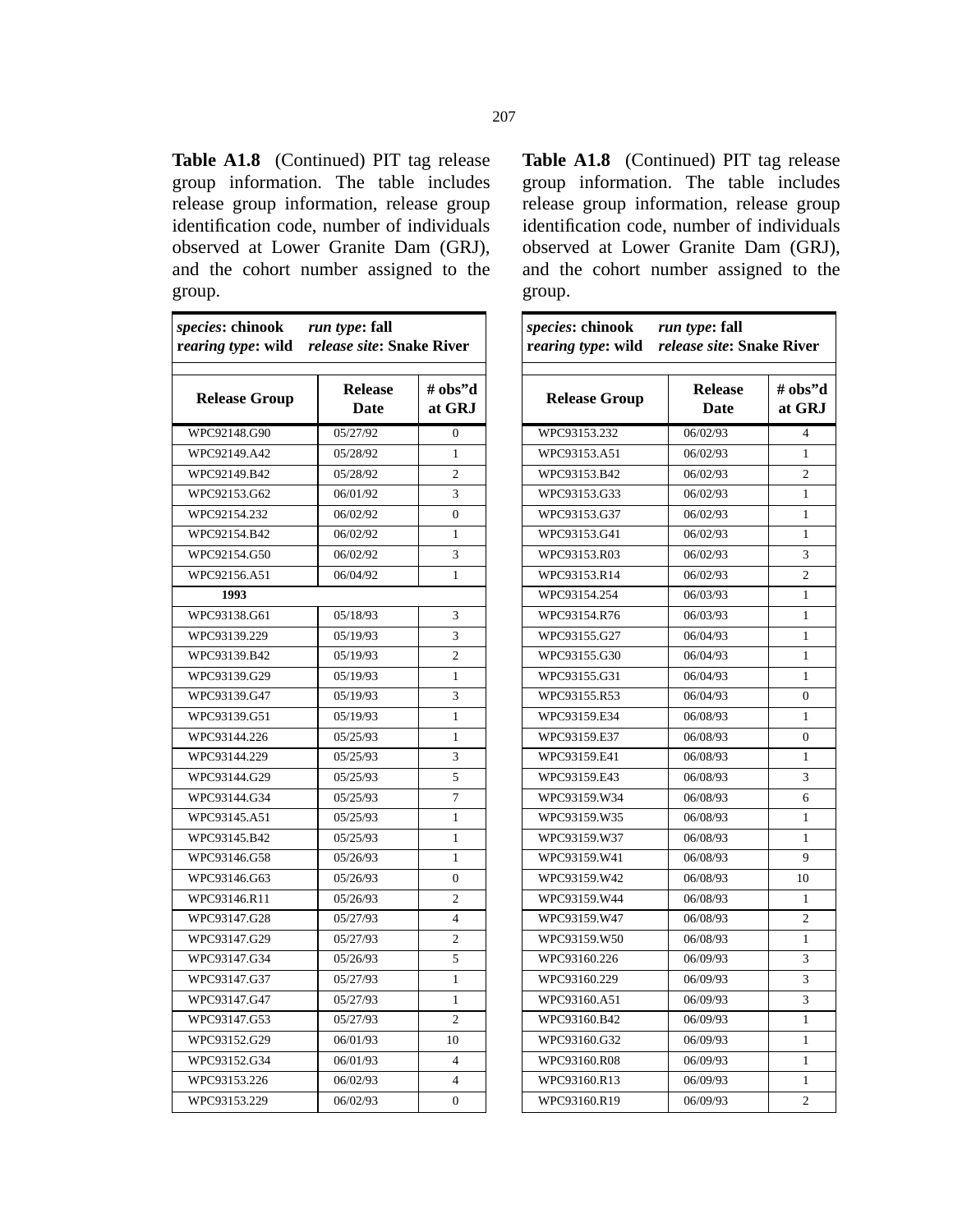**Table A1.8** (Continued) PIT tag release group information. The table includes release group information, release group identification code, number of individuals observed at Lower Granite Dam (GRJ), and the cohort number assigned to the group.

| species: chinook<br>rearing type: wild release site: Snake River | run type: fall                |                   |
|------------------------------------------------------------------|-------------------------------|-------------------|
| <b>Release Group</b>                                             | <b>Release</b><br><b>Date</b> | # obs"d<br>at GRJ |
| WPC93160.R92                                                     | 06/09/93                      | $\overline{c}$    |
| WPC93161.G58                                                     | 06/10/93                      | $\overline{c}$    |
| WPC93161.R63                                                     | 06/10/93                      | 0                 |
| WPC93162.E29                                                     | 06/11/93                      | 13                |
| WPC93162.W24                                                     | 06/11/93                      | $\overline{4}$    |
| WPC93166.E61                                                     | 06/15/93                      | $\overline{c}$    |
| WPC93166.E62                                                     | 06/15/93                      | $\mathbf{1}$      |
| WPC93166.E63                                                     | 06/15/93                      | $\overline{c}$    |
| WPC93166.E64                                                     | 06/15/93                      | 1                 |
| WPC93166.E66                                                     | 06/15/93                      | $\overline{c}$    |
| WPC93167.229                                                     | 06/16/93                      | 8                 |
| WPC93167.232                                                     | 06/16/93                      | $\overline{c}$    |
| WPC93167.A51                                                     | 06/16/93                      | 3                 |
| WPC93167.R07                                                     | 06/16/93                      | $\overline{c}$    |
| WPC93167.R09                                                     | 06/16/93                      | 1                 |
| WPC93167.R15                                                     | 06/16/93                      | 3                 |
| WPC93167.R18                                                     | 06/16/93                      | 1                 |
| WPC93168.E42                                                     | 06/17/93                      | $\overline{4}$    |
| WPC93168.W34                                                     | 06/16/93                      | $\overline{0}$    |
| WPC93168.W40                                                     | 06/17/93                      | 1                 |
| WPC93168.W47                                                     | 06/17/93                      | $\overline{c}$    |
| WPC93169.E28                                                     | 06/18/93                      | $\overline{c}$    |
| WPC93169.E29                                                     | 06/18/93                      | 6                 |
| WPC93169.W24                                                     | 06/18/93                      | $\overline{c}$    |
| WPC93169.W32                                                     | 06/18/93                      | $\mathbf{1}$      |
| WPC93169.W33                                                     | 06/18/93                      | $\overline{2}$    |
| WPC93173.229                                                     | 06/22/93                      | 2                 |
| WPC93173.232                                                     | 06/22/93                      | 1                 |
| WPC93173.A51                                                     | 06/22/93                      | 2                 |
| WPC93174.254                                                     | 06/23/93                      | 3                 |
| WPC93174.R12                                                     | 06/23/93                      | $\mathbf{1}$      |
| WPC93175.E36                                                     | 06/24/93                      | $\overline{4}$    |
| WPC93175.E39                                                     | 06/24/93                      | 1                 |
| WPC93175.E50                                                     | 06/24/93                      | $\overline{4}$    |

**Table A1.8** (Continued) PIT tag release group information. The table includes release group information, release group identification code, number of individuals observed at Lower Granite Dam (GRJ), and the cohort number assigned to the group.

| species: chinook<br><i>run type</i> : fall<br><i>release site:</i> Snake River<br>r <i>earing type</i> : wild |                        |                   |  |  |
|---------------------------------------------------------------------------------------------------------------|------------------------|-------------------|--|--|
| <b>Release Group</b>                                                                                          | <b>Release</b><br>Date | # obs"d<br>at GRJ |  |  |
| WPC93175.W34                                                                                                  | 06/24/93               | 3                 |  |  |
| WPC93175.W35                                                                                                  | 06/24/93               | $\overline{c}$    |  |  |
| WPC93175.W53                                                                                                  | 06/24/93               | 1                 |  |  |
| WPC93175.W54                                                                                                  | 06/24/93               | 1                 |  |  |
| WPC93180.A42                                                                                                  | 06/29/93               | 1                 |  |  |
| WPC93180.A51                                                                                                  | 06/29/93               | 9                 |  |  |
| WPC93181.F48                                                                                                  | 06/30/93               | 1                 |  |  |
| WPC93181.F49                                                                                                  | 06/30/93               | 1                 |  |  |
| WPC93181.E50                                                                                                  | 06/30/93               | 1                 |  |  |
| WPC93181.E52                                                                                                  | 06/30/93               | $\mathfrak{D}$    |  |  |
| WPC93181.E54                                                                                                  | 06/30/93               | 1                 |  |  |
| WPC93188.226                                                                                                  | 07/07/93               | 1                 |  |  |
| WPC93195.226                                                                                                  | 07/14/93               | $\overline{c}$    |  |  |

Table A1.9 PIT tag release group information. The table includes release group information, release group identification code, number of individuals observed at Lower Granite Dam (GRJ), and the cohort number assigned to the group.

| <i>species:</i> steelhead rearing type: wild<br><i>release site:</i> Snake Trap |                               |                   |                |
|---------------------------------------------------------------------------------|-------------------------------|-------------------|----------------|
| <b>Release Group</b>                                                            | <b>Release</b><br><b>Date</b> | # obs'd<br>at GRJ | cohort<br>#    |
| 1989                                                                            |                               |                   |                |
| <b>EWB89106.SNK</b>                                                             | 04/16/89                      | 16                |                |
| <b>EWB89107.SNK</b>                                                             | 04/17/89                      | 21                | 1              |
| <b>EWB89108.SNK</b>                                                             | 04/18/89                      | 27                |                |
| <b>EWB89109.SNK</b>                                                             | 04/19/89                      | 43                | $\mathfrak{D}$ |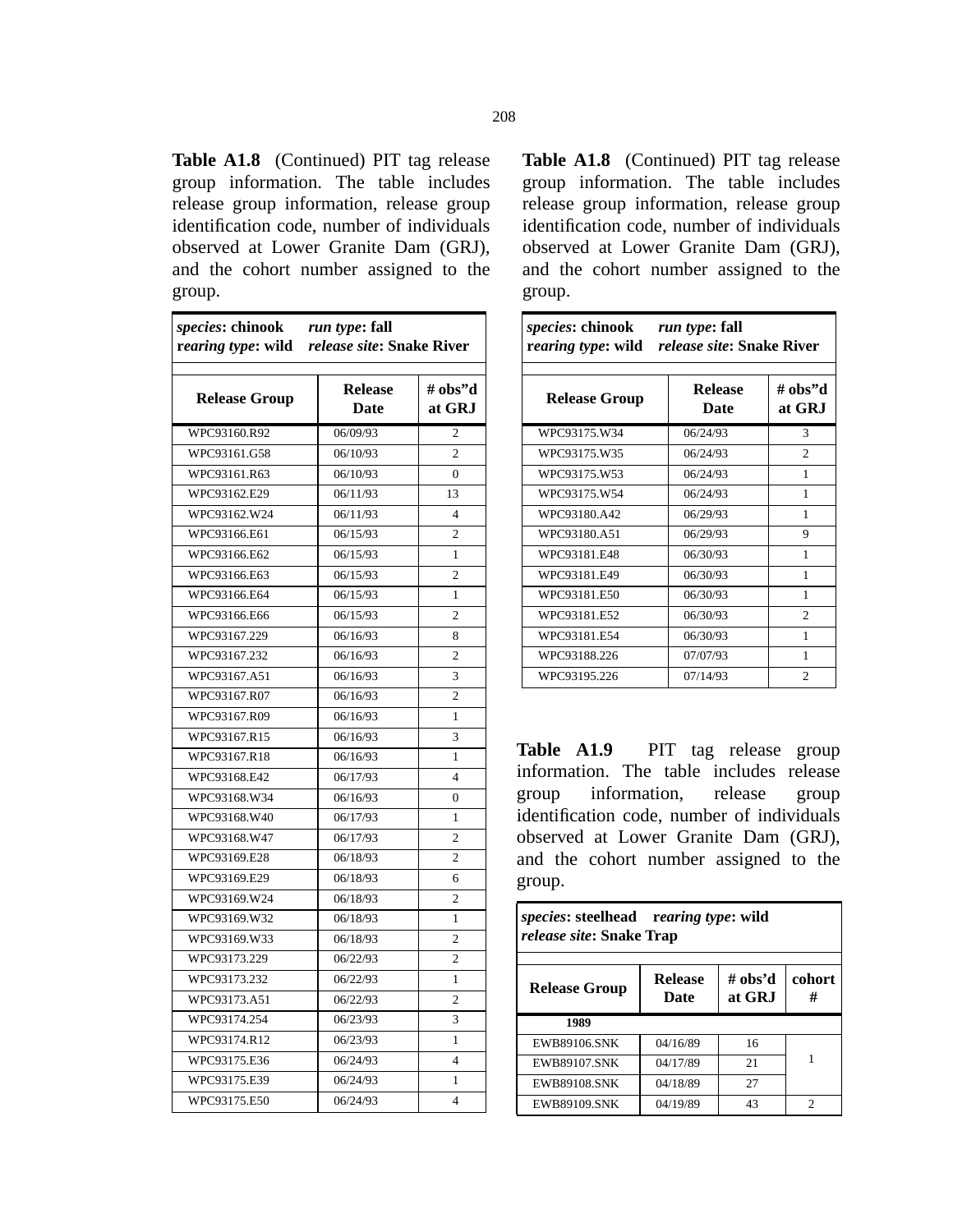Table A1.9 (Continued) PIT tag release group information. The table includes release group information, release group identification code, number of individuals observed at Lower Granite Dam (GRJ), and the cohort number assigned to the group.

*species***: steelhead r***earing type***: wild**

| release site: Snake Trap |                        |                   |             |  |
|--------------------------|------------------------|-------------------|-------------|--|
| <b>Release Group</b>     | <b>Release</b><br>Date | # obs'd<br>at GRJ | cohort<br># |  |
| <b>EWB89110.SNK</b>      | 04/20/89               | 26                | 3           |  |
| EWB89111.SNK             | 04/21/89               | 40                |             |  |
| <b>EWB89112.SNK</b>      | 04/22/89               | 45                | 4           |  |
| <b>EWB89113.SNK</b>      | 04/23/89               | 40                | 5           |  |
| <b>EWB89114.SNK</b>      | 04/24/89               | 24                |             |  |
| <b>EWB89115.SNK</b>      | 04/25/89               | 37                | 6           |  |
| <b>EWB89116.SNK</b>      | 04/26/89               | 26                |             |  |
| <b>EWB89117.SNK</b>      | 04/27/89               | 15                |             |  |
| <b>EWB89118.SNK</b>      | 04/28/89               | 17                | 7           |  |
| <b>EWB89119.SNK</b>      | 04/29/89               | 17                |             |  |
| <b>EWB89120.SNK</b>      | 04/30/89               | 18                | 8           |  |
| <b>EWB89121.SNK</b>      | 05/01/89               | 30                |             |  |
| <b>EWB89122.SNK</b>      | 05/02/89               | 29                | 9           |  |
| <b>EWB89123.SNK</b>      | 05/03/89               | 34                |             |  |
| <b>EWB89124.SNK</b>      | 05/04/89               | 40                | 10          |  |
| <b>EWB89125.SNK</b>      | 05/05/89               | 39                |             |  |
| <b>EWB89126.SNK</b>      | 05/06/89               | 79                | 11          |  |
| <b>EWB89127.SNK</b>      | 05/07/89               | 117               | 12          |  |
| <b>EWB89128.SNK</b>      | 05/08/89               | 8                 |             |  |
| <b>EWB89129.SNK</b>      | 05/09/89               | 80                | 13          |  |
| EWB89130.SNK             | 05/10/89               | 87                | 14          |  |
| <b>EWB89131.SNK</b>      | 05/11/89               | 25                | 15          |  |
| EWB89132.SNK             | 05/12/89               | 37                |             |  |
| <b>EWB89133.SNK</b>      | 05/13/89               | 20                |             |  |
| <b>EWB89134.SNK</b>      | 05/14/89               | 13                | 16          |  |
| <b>EWB89135.SNK</b>      | 05/15/89               | 14                |             |  |
| 1990                     |                        |                   |             |  |
| EWB90107.PS              | 04/17/90               | 18                |             |  |
| <b>EWB90107.SNK</b>      | 04/17/90               | 7                 | 1           |  |
| <b>EWB90108.SNK</b>      | 04/18/90               | 36                |             |  |
| <b>EWB90109.SNK</b>      | 04/19/90               | 51                | 2           |  |
| <b>EWB90111.SNK</b>      | 04/21/90               | 69                | 3           |  |
| EWB90112.SNK             | 04/22/90               | 72                | 4           |  |
| <b>EWB90113.SNK</b>      | 04/23/90               | 52                | 5           |  |

**Table A1.9** (Continued) PIT tag release group information. The table includes release group information, release group identification code, number of individuals observed at Lower Granite Dam (GRJ), and the cohort number assigned to the group.

| species: steelhead rearing type: wild<br>release site: Snake Trap |                        |                   |             |
|-------------------------------------------------------------------|------------------------|-------------------|-------------|
| <b>Release Group</b>                                              | <b>Release</b><br>Date | # obs'd<br>at GRJ | cohort<br># |
| <b>EWB90114.SNK</b>                                               | 04/24/90               | 111               | 6           |
| <b>EWB90115.SNK</b>                                               | 04/25/90               | 86                | 7           |
| <b>EWB90116.SNK</b>                                               | 04/26/90               | 95                | 8           |
| <b>EWB90118.SNK</b>                                               | 04/28/90               | 66                | 9           |
| EWB90119.SNK                                                      | 04/29/90               | 55                | 10          |
| <b>EWB90120.SNK</b>                                               | 04/30/90               | 50                | 11          |
| EWB90121.SNK                                                      | 05/01/90               | 49                | 12          |
| <b>EWB90122.SNK</b>                                               | 05/02/90               | 27                |             |
| EWB90123.SNK                                                      | 05/03/90               | 45                | 13          |
| <b>EWB90124.SNK</b>                                               | 05/04/90               | 27                |             |
| EWB90125.SNK                                                      | 05/05/90               | 53                | 14          |
| <b>EWB90126.SNK</b>                                               | 05/06/90               | 80                | 15          |
| <b>EWB90127.SNK</b>                                               | 05/07/90               | 146               | 16          |
| <b>EWB90128.SNK</b>                                               | 05/08/90               | 87                | 17          |
| <b>EWB90129.SNK</b>                                               | 05/09/90               | 55                | 18          |
| <b>EWB90130.SNK</b>                                               | 05/10/90               | 36                | 19          |
| <b>EWB90131.SNK</b>                                               | 05/11/90               | 16                |             |
| EWB90132.SNK                                                      | 05/12/90               | 23                | 20          |
| <b>EWB90133.SNK</b>                                               | 05/13/90               | 45                |             |
| <b>EWB90134.SNK</b>                                               | 05/14/90               | 50                | 21          |
| <b>EWB90135.SNK</b>                                               | 05/15/90               | 17                | 22          |
| <b>EWB90136.SNK</b>                                               | 05/16/90               | 27                |             |
| <b>EWB90137.SNK</b>                                               | 05/17/90               | 30                |             |
| <b>EWB90138.SNK</b>                                               | 05/18/90               | 11                | 23          |
| EWB90139.SNK                                                      | 05/19/90               | 20                |             |
| <b>EWB90145.SNK</b>                                               | 05/25/90               | 32                | 24          |
| <b>EWB90146.SNK</b>                                               | 05/26/90               | 28                |             |
| <b>EWB90148.SNK</b>                                               | 05/28/90               | 41                | 25          |
| <b>EWB90149.SNK</b>                                               | 05/29/90               | 16                |             |
| EWB90150.SNK                                                      | 05/30/90               | 62                | 26          |
| EWB90152.SNK                                                      | 06/01/90               | 36                | 27          |
| EWB90153.SNK                                                      | 06/02/90               | 22                |             |
| 1991                                                              |                        |                   |             |
| <b>EWB91116.SNK</b>                                               | 04/26/91               | 57                | 1           |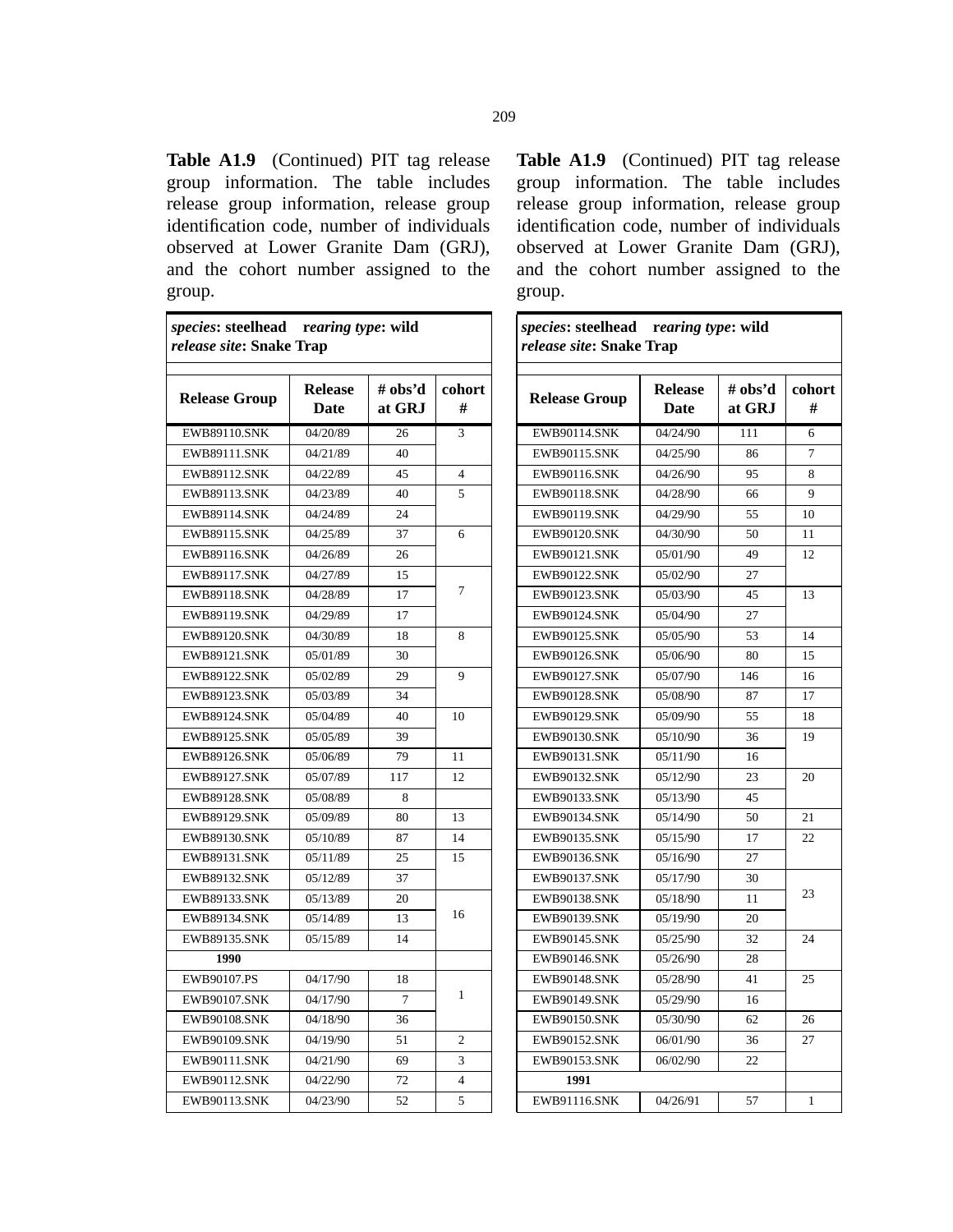Table A1.9 (Continued) PIT tag release group information. The table includes release group information, release group identification code, number of individuals observed at Lower Granite Dam (GRJ), and the cohort number assigned to the group.

| species: steelhead rearing type: wild<br><i>release site: Snake Trap</i> |                        |                   |                |
|--------------------------------------------------------------------------|------------------------|-------------------|----------------|
| <b>Release Group</b>                                                     | <b>Release</b><br>Date | # obs'd<br>at GRJ | cohort<br>#    |
| EWB91117.SNK                                                             | 04/27/91               | 50                | $\overline{2}$ |
| <b>EWB91118.SNK</b>                                                      | 04/28/91               | 49                | 3              |
| <b>EWB91119.SNK</b>                                                      | 04/29/91               | 26                |                |
| EWB91120.PS                                                              | 04/30/91               | $\overline{c}$    | $\overline{4}$ |
| <b>EWB91120.SNK</b>                                                      | 04/30/91               | 18                |                |
| <b>EWB91121.SNK</b>                                                      | 05/01/91               | 14                |                |
| EWB91125.SNK                                                             | 05/05/91               | 5                 |                |
| <b>EWB91126.SNK</b>                                                      | 05/06/91               | 7                 | 5              |
| <b>EWB91127.SNK</b>                                                      | 05/07/91               | 42                |                |
| <b>EWB91128.SNK</b>                                                      | 05/08/91               | 21                | 6              |
| <b>EWB91129.SNK</b>                                                      | 05/09/91               | 47                |                |
| EWB91130.SNK                                                             | 05/10/91               | 360               | $\overline{7}$ |
| <b>EWB91131.SNK</b>                                                      | 05/11/91               | 188               | 8              |
| <b>EWB91132.SNK</b>                                                      | 05/12/91               | 113               | 9              |
| EWB91133.SN0                                                             | 05/12/91               | 126               | 10             |
| EWB91133.SNK                                                             | 05/13/91               | 59                | 11             |
| <b>EWB91134.SNK</b>                                                      | 05/14/91               | 84                | 12             |
| <b>EWB91135.SNK</b>                                                      | 05/15/91               | 56                | 13             |
| <b>EWB91137.SNK</b>                                                      | 05/17/91               | 85                | 14             |
| <b>EWB91138.SNK</b>                                                      | 05/18/91               | 152               | 15             |
| <b>EWB91139.SNK</b>                                                      | 05/19/91               | 339               | 16             |
| <b>EWB91140.SNK</b>                                                      | 05/20/91               | 51                | 17             |
| <b>EWB91143.SNK</b>                                                      | 05/23/91               | 32                | 18             |
| <b>EWB91144.SNK</b>                                                      | 05/24/91               | 26                |                |
| <b>EWB91145.SNK</b>                                                      | 05/25/91               | 55                | 19             |
| <b>EWB91146.SNK</b>                                                      | 05/26/91               | 35                | 20             |
| EWB91147.SNK                                                             | 05/27/91               | 21                |                |
| 1992                                                                     |                        |                   |                |
| <b>EWB92109.SNK</b>                                                      | 04/18/92               | 24                | 1              |
| <b>EWB92110.SNK</b>                                                      | 04/19/92               | 37                |                |
| <b>EWB92112.SNK</b>                                                      | 04/21/92               | 58                | 2              |
| EWB92113.SNK                                                             | 04/22/92               | 38                | 3              |
| EWB92114.SNK                                                             | 04/23/92               | 26                |                |
| <b>EWB92116.SNK</b>                                                      | 04/25/92               | 67                | $\overline{4}$ |

**Table A1.9** (Continued) PIT tag release group information. The table includes release group information, release group identification code, number of individuals observed at Lower Granite Dam (GRJ), and the cohort number assigned to the group.

| species: steelhead rearing type: wild<br>release site: Snake Trap |                               |                   |             |
|-------------------------------------------------------------------|-------------------------------|-------------------|-------------|
| <b>Release Group</b>                                              | <b>Release</b><br><b>Date</b> | # obs'd<br>at GRJ | cohort<br># |
| <b>EWB92119.SNK</b>                                               | 04/28/92                      | 64                | 5           |
| <b>EWB92121.SNK</b>                                               | 04/30/92                      | 72                | 6           |
| <b>EWB92122.SNK</b>                                               | 05/01/92                      | 180               | 7           |
| <b>EWB92123.SNK</b>                                               | 05/02/92                      | 154               | 8           |
| <b>EWB92124.SNK</b>                                               | 05/03/92                      | 69                | 9           |
| EWB92125.SNK                                                      | 05/04/92                      | 44                | 10          |
| <b>EWB92126.SNK</b>                                               | 05/05/92                      | 44                | 11          |
| <b>EWB92127.SNK</b>                                               | 05/06/92                      | 54                | 12          |
| <b>EWB92128.SNK</b>                                               | 05/07/92                      | 40                | 13          |
| <b>EWB92129.SNK</b>                                               | 05/08/92                      | 61                | 14          |
| <b>EWB92130.SNK</b>                                               | 05/09/92                      | 88                | 15          |
| <b>EWB92131.SNK</b>                                               | 05/10/92                      | 90                | 16          |
| <b>EWB92132.SNK</b>                                               | 05/11/92                      | 60                | 17          |
| <b>EWB92133.SNK</b>                                               | 05/12/92                      | 29                | 18          |
| <b>EWB92134.SNK</b>                                               | 05/13/92                      | 13                |             |
| 1993                                                              |                               |                   |             |
| EWB93110.SNK                                                      | 04/20/93                      | 12                |             |
| <b>EWB93111.SNK</b>                                               | 04/21/93                      | 10                | 1           |
| <b>EWB93112.SNK</b>                                               | 04/22/93                      | 16                |             |
| <b>EWB93114.SNK</b>                                               | 04/24/93                      | 23                | 2           |
| <b>EWB93115.SNK</b>                                               | 04/25/93                      | 28                |             |
| <b>EWB93116.SNK</b>                                               | 04/26/93                      | 23                | 3           |
| <b>EWB93117.SNK</b>                                               | 04/27/93                      | 39                |             |
| <b>EWB93118.SNK</b>                                               | 04/28/93                      | 50                | 4           |
| <b>EWB93119.SNK</b>                                               | 04/29/93                      | 57                | 5           |
| <b>EWB93120.SNK</b>                                               | 04/30/93                      | 50                | 6           |
| EWB93121.SNK                                                      | 05/01/93                      | 87                | 7           |
| <b>EWB93122.SNK</b>                                               | 05/02/93                      | 85                | 8           |
| <b>EWB93123.SNK</b>                                               | 05/03/93                      | 72                | 9           |
| EWB93124.SNK                                                      | 05/04/93                      | 217               | 10          |
| EWB93125.SN2                                                      | 05/05/93                      | 97                | 11          |
| <b>EWB93125.SNK</b>                                               | 05/05/93                      | 253               | 12          |
| <b>EWB93126.SNK</b>                                               | 05/06/93                      | 59                | 13          |
| <b>EWB93127.SNK</b>                                               | 05/07/93                      | 236               | 14          |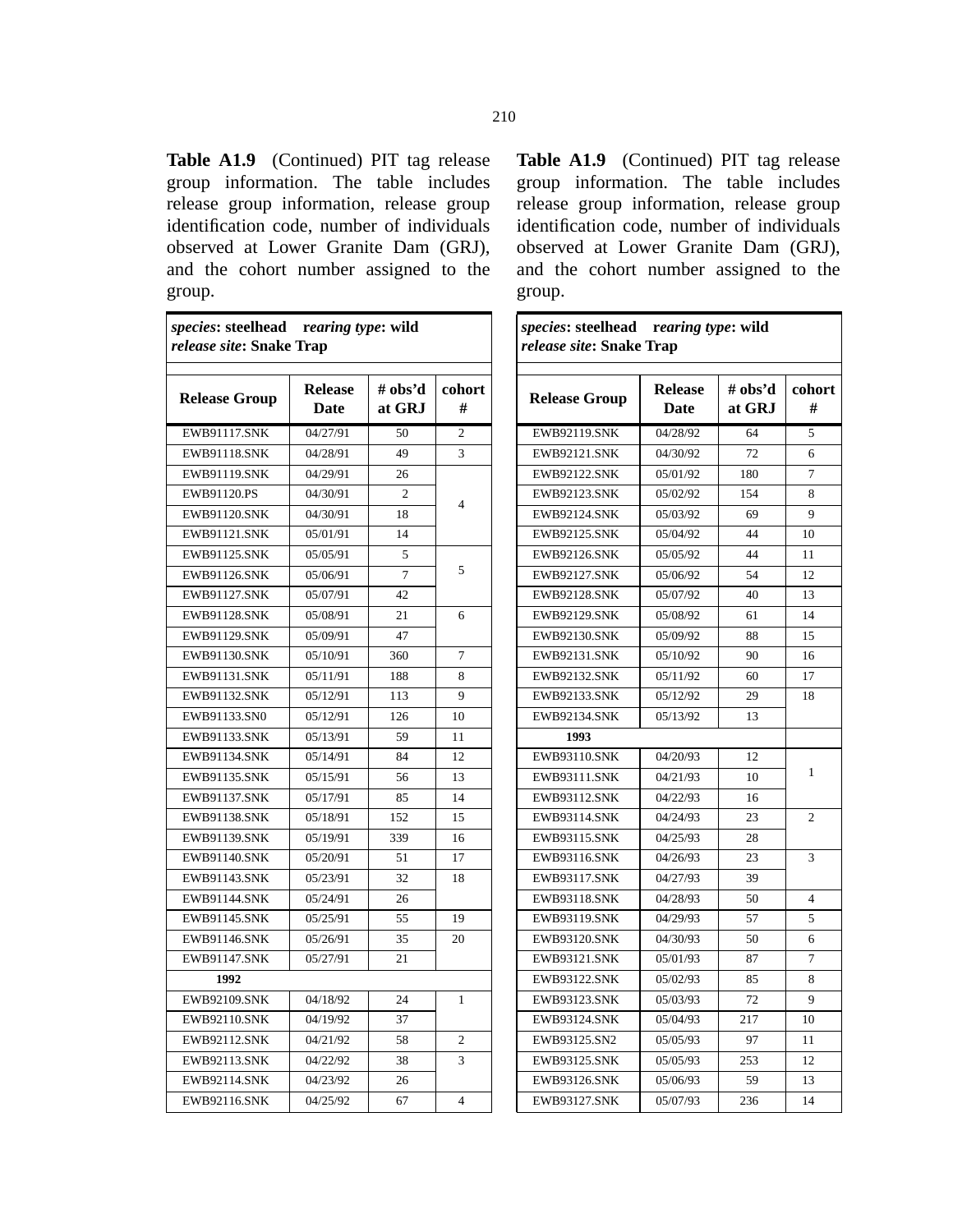Table A1.9 (Continued) PIT tag release group information. The table includes release group information, release group identification code, number of individuals observed at Lower Granite Dam (GRJ), and the cohort number assigned to the group.

| <i>species:</i> steelhead rearing type: wild<br><i>release site: Snake Trap</i> |                        |                   |             |
|---------------------------------------------------------------------------------|------------------------|-------------------|-------------|
| <b>Release Group</b>                                                            | <b>Release</b><br>Date | # obs'd<br>at GRJ | cohort<br># |
| <b>EWB93128.SNK</b>                                                             | 05/08/93               | 93                | 15          |
| <b>EWB93129.SNK</b>                                                             | 05/09/93               | 40                | 16          |
| <b>EWB93130.SNK</b>                                                             | 05/10/93               | 66                | 17          |
| <b>EWB93131 SNK</b>                                                             | 05/11/93               | 36                | 18          |
| <b>EWB93132.SNK</b>                                                             | 05/12/93               | 49                |             |
| EWB93133.SN2                                                                    | 05/13/93               | 84                | 19          |
| <b>EWB93133 SNK</b>                                                             | 05/13/93               | 61                | 20          |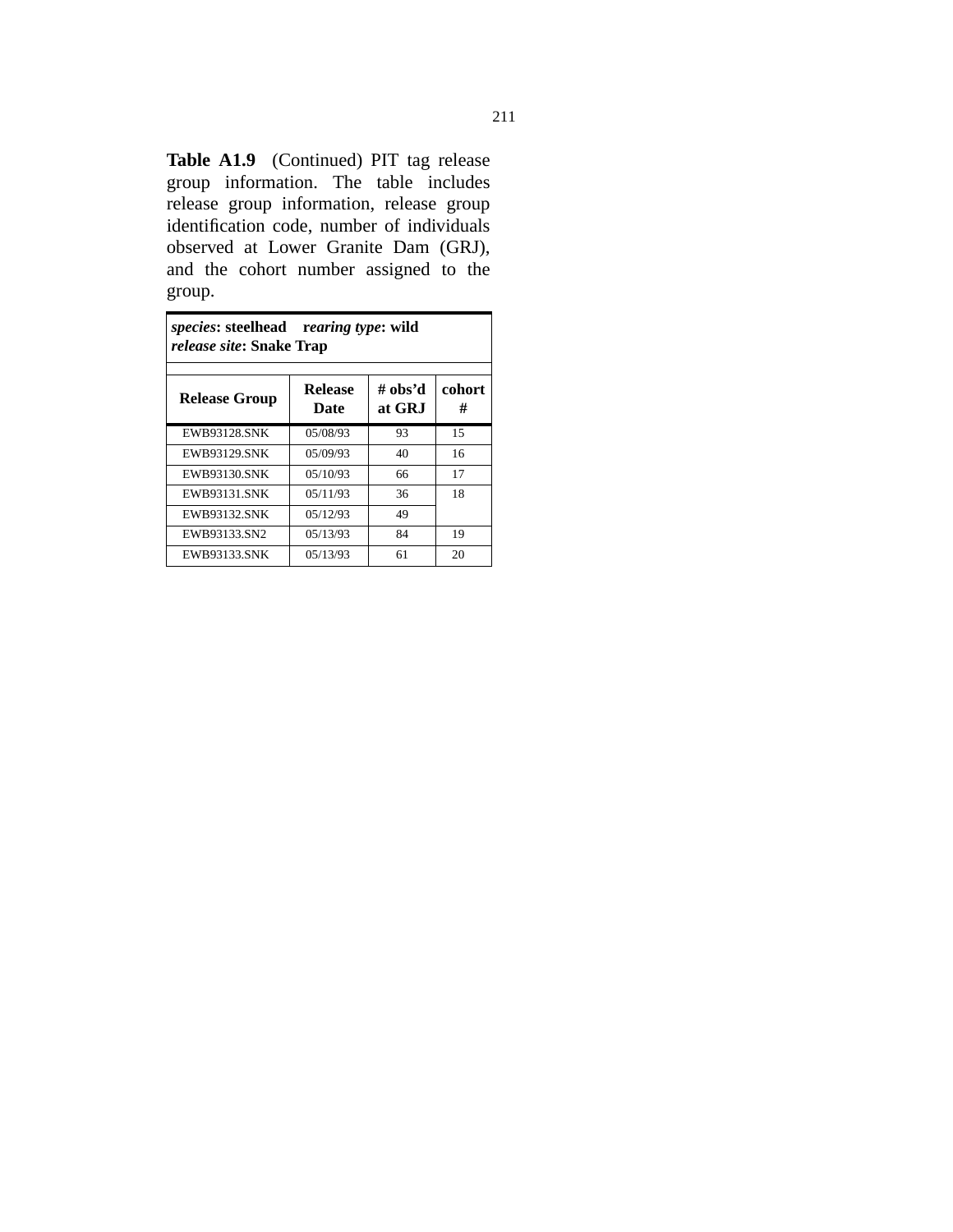## **Appendix 2. Cohort covariates**

**Table A2.1** Data used in the regressions in chapter 5, section 4. These cohorts are the Snake River trap run-of-the-river spring chinook. The cohort numbers correspond to the ones in Table A1.1 through Table A1.3. The parameters are those reported in Table 4.4. The last two columns are the covariate values and are average values for the cohort.

|                | parameters |          | date<br>of | ave.           |
|----------------|------------|----------|------------|----------------|
| cohort         | r          | $\sigma$ | release    | flow<br>(kcfs) |
|                |            | 1989     |            |                |
| $\mathbf{1}$   | 3.70       | 5.84     | 97.8       | 84.6           |
| 2              | 3.30       | 6.02     | 99.3       | 87.5           |
| $\overline{3}$ | 3.16       | 7.58     | 100.4      | 87.0           |
| $\overline{4}$ | 4.04       | 7.29     | 101.4      | 87.3           |
| 5              | 4.93       | 6.95     | 102.4      | 87.8           |
| 6              | 5.14       | 8.07     | 103.4      | 89.7           |
| $\overline{7}$ | 5.81       | 7.50     | 104.4      | 92.3           |
| 8              | 5.09       | 7.94     | 105.3      | 95.4           |
| 9              | 7.24       | 9.99     | 106.4      | 96.5           |
| 10             | 7.49       | 10.13    | 107.5      | 98.6           |
| 11             | 8.01       | 11.40    | 108.4      | 100.5          |
| 12             | 8.64       | 11.89    | 109.4      | 102.5          |
| 13             | 8.97       | 11.94    | 110.4      | 105.7          |
| 14             | 9.16       | 12.01    | 111.4      | 105.9          |
| 15             | 7.80       | 9.34     | 112.3      | 101.0          |
| 16             | 8.15       | 8.51     | 113.4      | 95.9           |
| 17             | 6.51       | 12.40    | 114.5      | 91.8           |
| 18             | 6.84       | 8.68     | 115.4      | 88.7           |

Table A2.1 (Continued) Data used in the regressions in chapter 5, section 4. These cohorts are the Snake River trap run-of-the-river spring chinook. The cohort numbers correspond to the ones in Table A1.1 through Table A1.3. The parameters are those reported in Table 4.4. The last two columns are the covariate values and are average values for the cohort.

|                | date<br>parameters |       | ave.          |                |
|----------------|--------------------|-------|---------------|----------------|
| cohort         | r                  | σ     | of<br>release | flow<br>(kcfs) |
| 19             | 7.47               | 7.79  | 116.4         | 87.3           |
| 20             | 6.93               | 8.85  | 117.4         | 89.2           |
| 21             | 8.57               | 8.88  | 118.9         | 88.5           |
| 22             | 10.26              | 8.34  | 121.2         | 90.7           |
| 23             | 11.53              | 15.05 | 129.4         | 110.5          |
|                |                    | 1990  |               |                |
| $\mathbf{1}$   | 5.30               | 7.55  | 99.7          | 51.3           |
| $\overline{2}$ | 8.50               | 7.61  | 107.4         | 65.0           |
| 3              | 8.13               | 9.11  | 108.1         | 65.6           |
| $\overline{4}$ | 8.85               | 8.14  | 109.3         | 67.3           |
| 5              | 6.34               | 11.55 | 110.4         | 68.1           |
| 6              | 6.27               | 9.83  | 111.4         | 68.4           |
| 7              | 6.21               | 10.51 | 112.3         | 68.2           |
| 8              | 5.55               | 9.72  | 113.3         | 66.7           |
| 9              | 5.16               | 9.78  | 114.4         | 65.4           |
| 10             | 4.54               | 8.88  | 115.9         | 63.6           |
| 11             | 6.29               | 6.03  | 118.6         | 63.2           |
| 12             | 5.75               | 7.06  | 121.3         | 65.9           |
| 13             | 10.34              | 9.47  | 128.5         | 83.3           |
| 1991           |                    |       |               |                |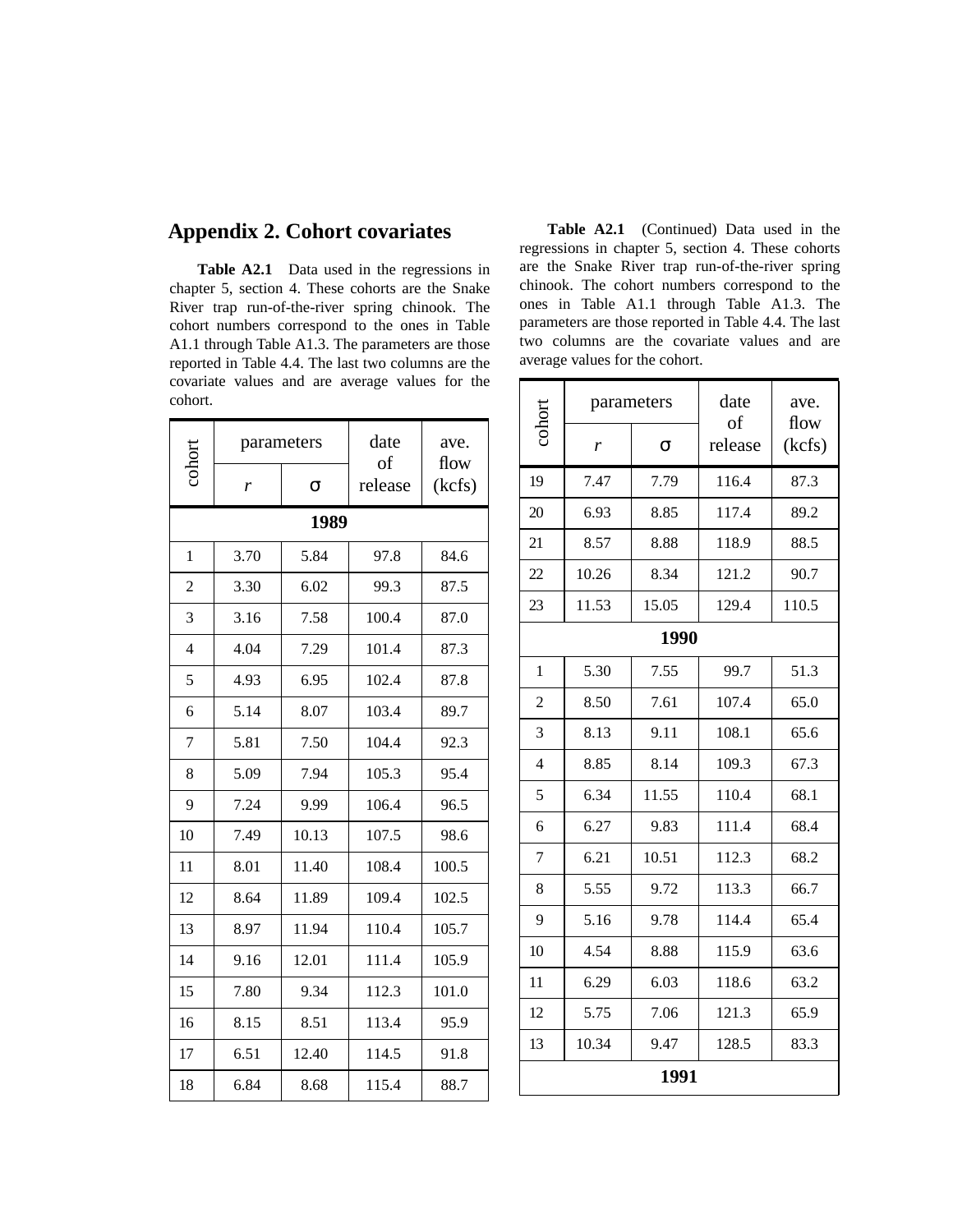**Table A2.1** (Continued) Data used in the regressions in chapter 5, section 4. These cohorts are the Snake River trap run-of-the-river spring chinook. The cohort numbers correspond to the ones in Table A1.1 through Table A1.3. The parameters are those reported in Table 4.4. The last two columns are the covariate values and are average values for the cohort.

|                | parameters |          | date          | ave.           |
|----------------|------------|----------|---------------|----------------|
| cohor          | r          | $\sigma$ | of<br>release | flow<br>(kcfs) |
| $\mathbf{1}$   | 2.94       | 4.83     | 98.5          | 55.8           |
| $\overline{2}$ | 3.28       | 4.11     | 99.3          | 56.7           |
| 3              | 3.38       | 4.72     | 100.3         | 57.3           |
| $\overline{4}$ | 3.59       | 4.82     | 102.3         | 59.8           |
| 5              | 3.05       | 5.33     | 105.4         | 64.5           |
| 6              | 4.04       | 6.16     | 107.4         | 65.6           |
| 7              | 4.39       | 5.44     | 108.4         | 66.0           |
| 8              | 3.62       | 6.08     | 109.4         | 64.6           |
| 9              | 4.89       | 8.34     | 112.4         | 66.1           |
| 10             | 5.11       | 8.06     | 113.3         | 64.9           |
| 11             | 6.63       | 12.43    | 116.3         | 61.1           |
| 12             | 6.29       | 7.91     | 116.3         | 60.8           |
| 13             | 5.49       | 6.69     | 117.3         | 60.1           |
| 14             | 5.62       | 6.00     | 119.4         | 59.1           |
| 15             | 9.92       | 11.14    | 130.0         | 78.3           |
|                |            | 1992     |               |                |
| 1              | 3.94       | 5.61     | 98.6          | 37.3           |
| 2              | 3.73       | 6.53     | 99.6          | 39.0           |
| 3              | 3.95       | 6.57     | 105.6         | 46.8           |
| $\overline{4}$ | 4.59       | 7.35     | 112.6         | 51.8           |
| 5              | 5.45       | 6.21     | 115.2         | 55.1           |
| 6              | 5.36       | 9.96     | 122.7         | 72.5           |
| 1993           |            |          |               |                |

**Table A2.1** (Continued) Data used in the regressions in chapter 5, section 4. These cohorts are the Snake River trap run-of-the-river spring chinook. The cohort numbers correspond to the ones in Table A1.1 through Table A1.3. The parameters are those reported in Table 4.4. The last two columns are the covariate values and are average values for the cohort.

| cohort                   | parameters |       | date<br>of | ave.<br>flow |
|--------------------------|------------|-------|------------|--------------|
|                          | r          | σ     | release    | (kcfs)       |
| $\mathbf{1}$             | 3.65       | 6.57  | 99.5       | 64.6         |
| $\overline{2}$           | 3.76       | 5.14  | 100.4      | 64.0         |
| 3                        | 3.57       | 5.22  | 101.3      | 64.1         |
| $\overline{\mathcal{A}}$ | 3.48       | 5.31  | 102.3      | 64.0         |
| 5                        | 3.61       | 4.20  | 103.7      | 64.0         |
| 6                        | 4.38       | 4.91  | 106.1      | 64.0         |
| 7                        | 5.59       | 6.75  | 109.8      | 65.2         |
| 8                        | 5.48       | 6.40  | 111.4      | 66.4         |
| 9                        | 6.27       | 7.25  | 112.6      | 66.4         |
| 10                       | 7.14       | 6.52  | 114.1      | 67.5         |
| 11                       | 7.47       | 7.10  | 115.1      | 69.2         |
| 12                       | 8.37       | 6.84  | 116.4      | 71.2         |
| 13                       | 8.09       | 7.07  | 117.4      | 73.8         |
| 14                       | 8.29       | 7.42  | 118.4      | 76.3         |
| 15                       | 9.71       | 8.16  | 119.4      | 78.2         |
| 16                       | 10.34      | 8.67  | 120.4      | 82.5         |
| 17                       | 10.83      | 5.91  | 121.6      | 88.0         |
| 18                       | 11.41      | 7.41  | 122.4      | 90.8         |
| 19                       | 13.55      | 7.94  | 123.4      | 95.4         |
| 20                       | 12.97      | 12.31 | 124.5      | 100.9        |
| 21                       | 11.08      | 10.02 | 125.4      | 102.6        |
| 22                       | 10.65      | 10.10 | 126.4      | 102.5        |
| 23                       | 9.16       | 10.54 | 127.3      | 105.9        |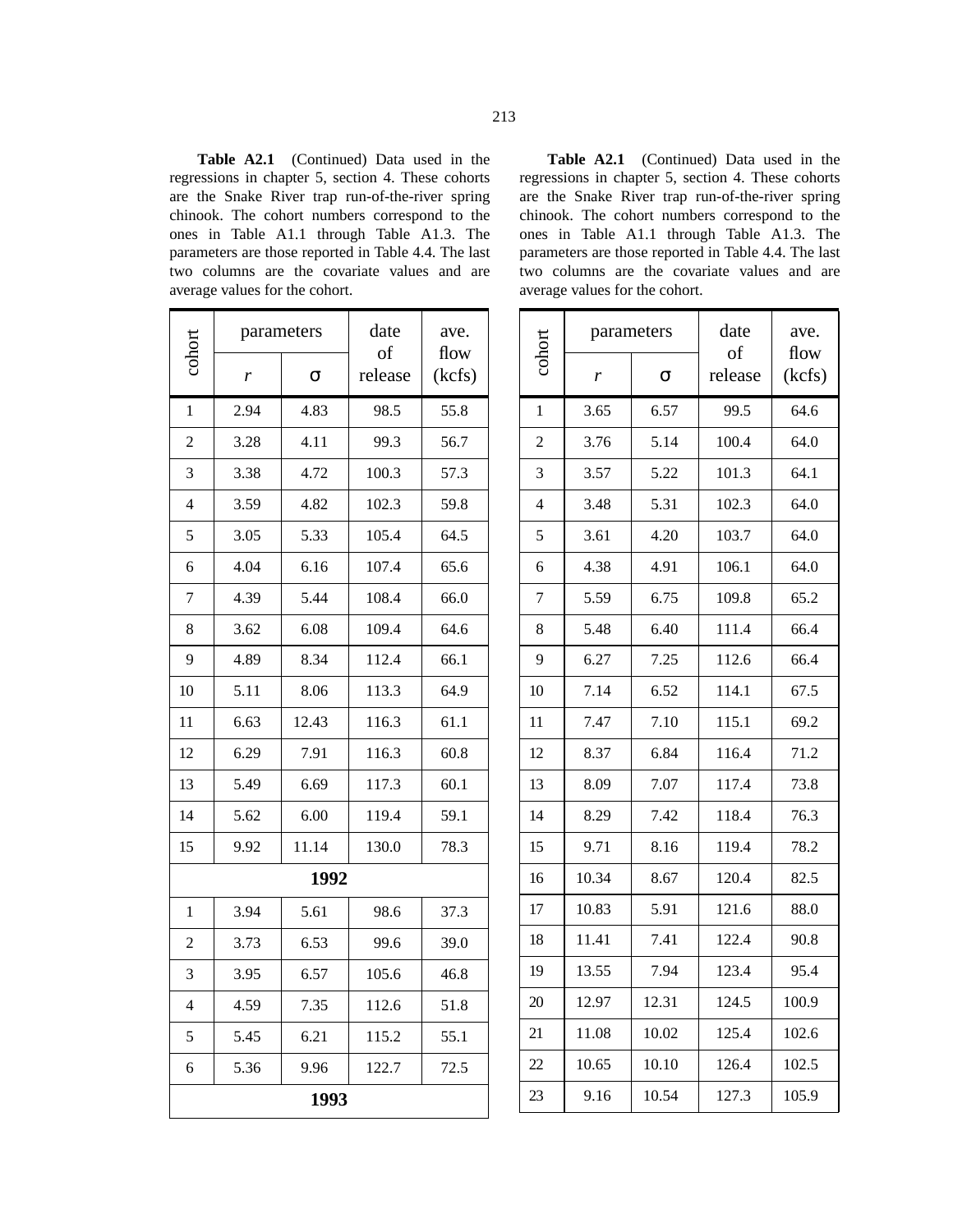**Table A2.1** (Continued) Data used in the regressions in chapter 5, section 4. These cohorts are the Snake River trap run-of-the-river spring chinook. The cohort numbers correspond to the ones in Table A1.1 through Table A1.3. The parameters are those reported in Table 4.4. The last two columns are the covariate values and are average values for the cohort.

| cohort | parameters |      | date          | ave.           |
|--------|------------|------|---------------|----------------|
|        | r          | σ    | of<br>release | flow<br>(kcfs) |
| 24     | 9.20       | 8.36 | 128.4         | 107.6          |
| 25     | 9.67       | 7.24 | 130.0         | 117.0          |

**Table A2.2** Data used in the regressions in chapter 5, section 4. These cohorts are the Clearwater trap run-of-the-river spring chinook. The cohort numbers correspond to the ones in Tables A1.4 through A1.6. The parameters estimates were obtained using the methods described in chapter 4. The last two columns are the covariate values and are average values for the cohort.

| cohort         | parameters |       | date          | ave.           |  |  |
|----------------|------------|-------|---------------|----------------|--|--|
|                | r          | σ     | of<br>release | flow<br>(kcfs) |  |  |
|                | 1989       |       |               |                |  |  |
| 1              | 2.54       | 5.52  | 89.0          | 78.0           |  |  |
| $\overline{2}$ | 2.34       | 9.30  | 90.2          | 78.9           |  |  |
| 3              | 2.52       | 7.71  | 91.9          | 80.3           |  |  |
| 4              | 2.49       | 6.49  | 93.4          | 82.9           |  |  |
| 5              | 2.54       | 6.30  | 94.8          | 84.6           |  |  |
| 6              | 3.15       | 9.60  | 97.0          | 85.0           |  |  |
| 7              | 4.17       | 10.58 | 103.0         | 90.4           |  |  |
| 8              | 4.28       | 10.64 | 105.9         | 96.2           |  |  |
| 9              | 7.39       | 6.67  | 144.2         | 63.1           |  |  |

**Table A2.2** (Continued) Data used in the regressions in chapter 5, section 4. These cohorts are the Clearwater trap run-of-the-river spring chinook. The cohort numbers correspond to the ones in Tables A1.4 through A1.6. The parameters estimates were obtained using the methods described in chapter 4. The last two columns are the covariate values and are average values for the cohort.

|                | parameters |       | date<br>of | ave.           |  |
|----------------|------------|-------|------------|----------------|--|
| cohort         | r          | σ     | release    | flow<br>(kcfs) |  |
| 10             | 7.50       | 7.39  | 145.3      | 63.2           |  |
| 11             | 9.51       | 7.92  | 150.5      | 69.3           |  |
|                |            | 1990  |            |                |  |
| 1              | 2.47       | 5.71  | 89.4       | 49.5           |  |
| $\overline{2}$ | 2.52       | 5.98  | 90.3       | 50.1           |  |
| 3              | 2.95       | 6.55  | 91.9       | 50.8           |  |
| $\overline{4}$ | 3.19       | 7.34  | 93.8       | 52.7           |  |
| 5              | 2.55       | 5.77  | 95.7       | 56.3           |  |
| 6              | 3.04       | 8.50  | 98.8       | 56.5           |  |
| 7              | 4.04       | 8.29  | 99.9       | 55.4           |  |
| 8              | 3.46       | 9.24  | 101.9      | 58.9           |  |
| 9              | 3.32       | 6.63  | 103.8      | 63.1           |  |
| 10             | 3.23       | 6.62  | 105.5      | 65.2           |  |
| 11             | 4.10       | 10.27 | 106.4      | 65.4           |  |
| 12             | 4.50       | 11.17 | 107.8      | 66.2           |  |
| 13             | 6.03       | 8.59  | 123.0      | 69.9           |  |
| 14             | 7.80       | 3.86  | 138.1      | 48.0           |  |
| 15             | 9.40       | 3.85  | 140.0      | 50.5           |  |
| 16             | 11.25      | 4.33  | 141.3      | 54.1           |  |
| 17             | 13.46      | 9.60  | 142.9      | 60.4           |  |
| 18             | 12.03      | 11.03 | 144.5      | 71.8           |  |
|                | 1991       |       |            |                |  |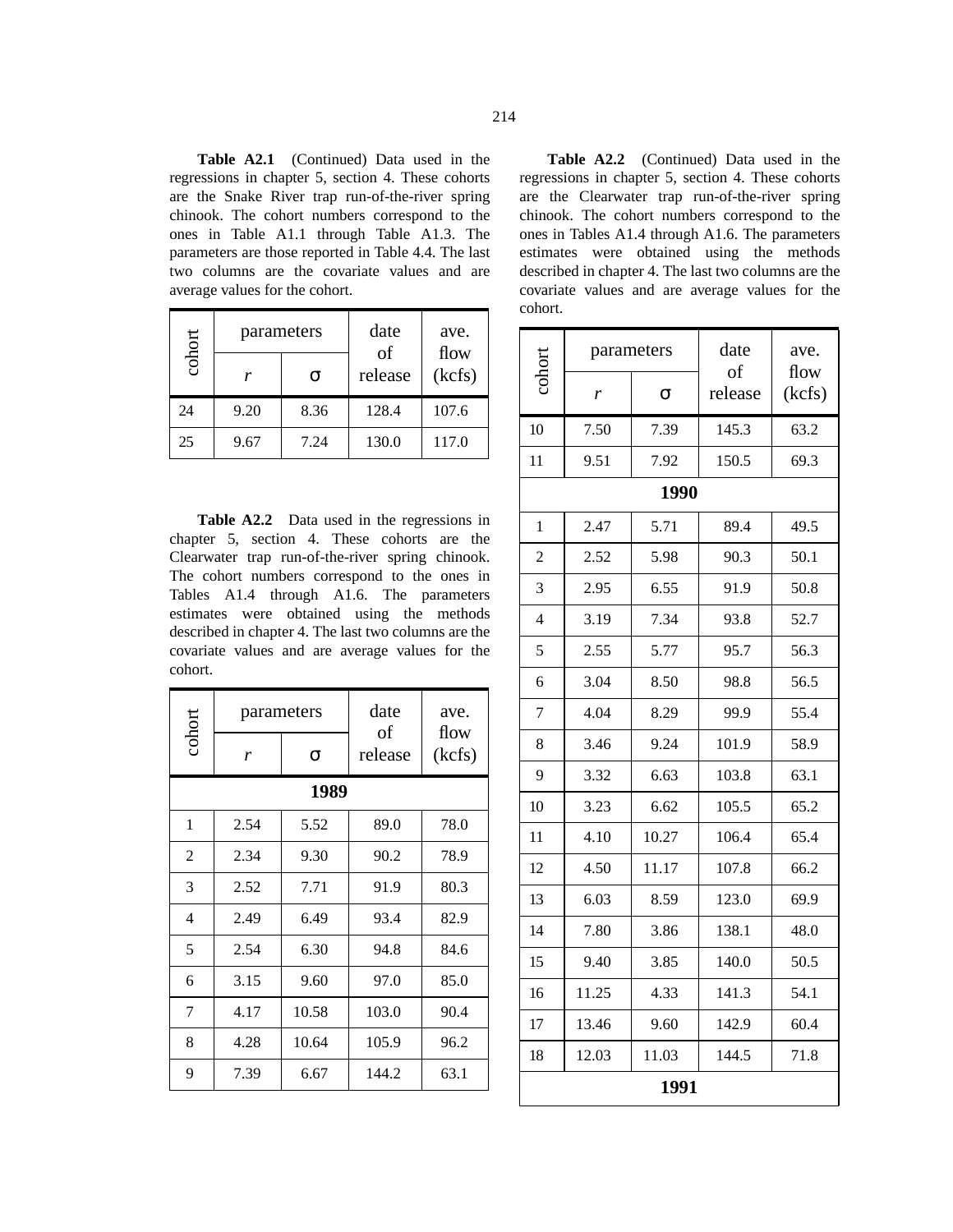**Table A2.2** (Continued) Data used in the regressions in chapter 5, section 4. These cohorts are the Clearwater trap run-of-the-river spring chinook. The cohort numbers correspond to the ones in Tables A1.4 through A1.6. The parameters estimates were obtained using the methods described in chapter 4. The last two columns are the covariate values and are average values for the cohort.

| color          | parameters |      | date<br>of | ave.<br>flow |
|----------------|------------|------|------------|--------------|
|                | r          | σ    | release    | (kcfs)       |
| $\mathbf{1}$   | 2.68       | 5.64 | 94.0       | 54.0         |
| $\overline{2}$ | 2.26       | 3.30 | 95.5       | 57.5         |
| $\overline{3}$ | 2.49       | 4.04 | 96.4       | 57.0         |
| $\overline{4}$ | 2.19       | 4.73 | 97.4       | 58.6         |
| 5              | 2.60       | 5.02 | 98.3       | 57.6         |
| 6              | 2.84       | 4.60 | 99.3       | 58.2         |
| $\overline{7}$ | 2.84       | 5.31 | 100.4      | 59.5         |
| 8              | 2.74       | 4.33 | 101.4      | 60.5         |
| 9              | 2.62       | 4.55 | 101.8      | 61.0         |
| 10             | 3.01       | 4.87 | 103.1      | 61.9         |
| 11             | 3.05       | 5.71 | 104.9      | 63.9         |
| 12             | 3.31       | 5.29 | 106.3      | 64.3         |
| 13             | 3.19       | 5.46 | 107.3      | 64.3         |
| 14             | 4.12       | 6.99 | 108.3      | 65.8         |
| 15             | 4.18       | 6.78 | 109.3      | 65.0         |
| 16             | 4.06       | 7.37 | 110.0      | 65.5         |
| 17             | 4.21       | 8.62 | 111.3      | 65.0         |
| 18             | 4.41       | 7.16 | 112.4      | 64.4         |
| 19             | 4.54       | 8.43 | 113.4      | 64.7         |
| 20             | 4.92       | 8.21 | 114.4      | 63.1         |
| 21             | 5.18       | 8.07 | 116.4      | 60.4         |
| 22             | 4.22       | 6.32 | 116.4      | 61.3         |

**Table A2.2** (Continued) Data used in the regressions in chapter 5, section 4. These cohorts are the Clearwater trap run-of-the-river spring chinook. The cohort numbers correspond to the ones in Tables A1.4 through A1.6. The parameters estimates were obtained using the methods described in chapter 4. The last two columns are the covariate values and are average values for the cohort.

| cohort         | parameters |       | date<br>of | ave.<br>flow |
|----------------|------------|-------|------------|--------------|
|                | r          | σ     | release    | (kcfs)       |
| 23             | 8.21       | 10.13 | 129.0      | 78.4         |
| 24             | 7.34       | 7.27  | 130.4      | 82.4         |
| 25             | 6.74       | 8.52  | 131.5      | 84.4         |
|                |            | 1992  |            |              |
| 1              | 2.19       | 3.68  | 82.4       | 28.2         |
| $\overline{c}$ | 2.26       | 3.52  | 83.4       | 28.0         |
| $\overline{3}$ | 2.08       | 3.37  | 80.9       | 28.4         |
| $\overline{4}$ | 2.72       | 4.58  | 85.8       | 25.8         |
| 5              | 2.72       | 4.25  | 87.8       | 27.9         |
| 6              | 2.94       | 4.45  | 89.8       | 30.2         |
| 7              | 3.10       | 5.03  | 91.9       | 33.8         |
| 8              | 3.51       | 5.51  | 94.0       | 35.9         |
| 9              | 3.92       | 5.61  | 95.3       | 36.4         |
| 10             | 3.48       | 7.03  | 96.5       | 37.8         |
| 11             | 3.69       | 5.42  | 97.4       | 38.9         |
| 12             | 3.23       | 5.28  | 98.4       | 41.0         |
| 13             | 3.29       | 5.92  | 99.9       | 42.5         |
| 14             | 3.18       | 5.39  | 101.4      | 45.0         |
| 15             | 2.95       | 5.76  | 102.3      | 47.2         |
| 16             | 2.94       | 5.02  | 103.3      | 48.4         |
| 17             | 3.19       | 5.84  | 104.4      | 49.3         |
| 18             | 3.10       | 6.89  | 105.3      | 50.0         |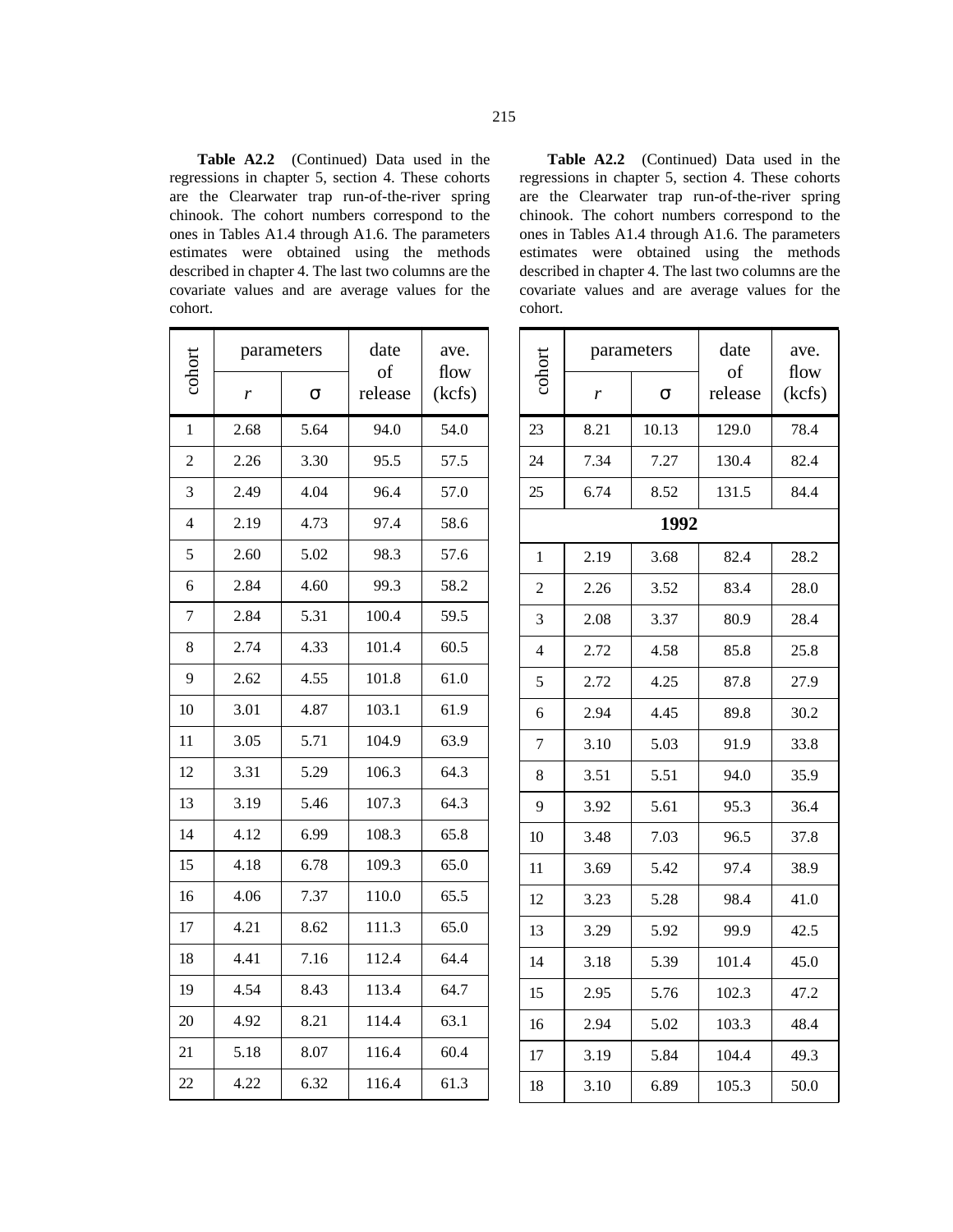**Table A2.2** (Continued) Data used in the regressions in chapter 5, section 4. These cohorts are the Clearwater trap run-of-the-river spring chinook. The cohort numbers correspond to the ones in Tables A1.4 through A1.6. The parameters estimates were obtained using the methods described in chapter 4. The last two columns are the covariate values and are average values for the cohort.

|                | parameters |       | date          | ave.<br>flow |
|----------------|------------|-------|---------------|--------------|
| cohort         | r          | σ     | of<br>release | (kcfs)       |
| 19             | 3.42       | 6.40  | 106.1         | 49.9         |
| 20             | 2.50       | 6.59  | 107.3         | 53.6         |
| 21             | 3.41       | 5.21  | 108.3         | 53.0         |
| 22             | 3.06       | 5.97  | 109.8         | 54.8         |
| 23             | 3.46       | 7.17  | 111.8         | 55.5         |
| 24             | 4.69       | 7.30  | 113.3         | 55.6         |
| 25             | 4.69       | 6.82  | 114.4         | 57.3         |
| 26             | 4.56       | 8.46  | 115.7         | 58.5         |
| 27             | 4.35       | 8.80  | 119.2         | 65.4         |
| 28             | 4.98       | 10.62 | 120.3         | 67.7         |
| 29             | 4.72       | 8.67  | 121.3         | 69.5         |
| 30             | 6.20       | 13.84 | 127.4         | 66.5         |
| 31             | 7.41       | 12.94 | 140.6         | 50.5         |
| 32             | 9.80       | 12.50 | 145.7         | 53.5         |
| 33             | 7.91       | 11.15 | 147.8         | 52.5         |
| 34             | 6.75       | 13.90 | 149.7         | 45.8         |
| 35             | 8.41       | 11.93 | 151.6         | 44.7         |
| 1993           |            |       |               |              |
| 1              | 2.99       | 5.75  | 100.5         | 66.9         |
| $\overline{2}$ | 2.57       | 5.31  | 101.9         | 70.9         |
| 3              | 3.94       | 5.56  | 106.3         | 66.6         |
| $\overline{4}$ | 4.86       | 6.69  | 110.8         | 69.2         |

**Table A2.2** (Continued) Data used in the regressions in chapter 5, section 4. These cohorts are the Clearwater trap run-of-the-river spring chinook. The cohort numbers correspond to the ones in Tables A1.4 through A1.6. The parameters estimates were obtained using the methods described in chapter 4. The last two columns are the covariate values and are average values for the cohort.

| cohort | parameters |      | date<br>of | ave.<br>flow |
|--------|------------|------|------------|--------------|
|        | r          | σ    | release    | (kcfs)       |
| 5      | 4.70       | 7.45 | 112.9      | 73.3         |
| 6      | 5.04       | 7.83 | 114.8      | 77.0         |
| 7      | 5.18       | 7.77 | 116.9      | 82.4         |
| 8      | 6.23       | 9.26 | 121.2      | 96.1         |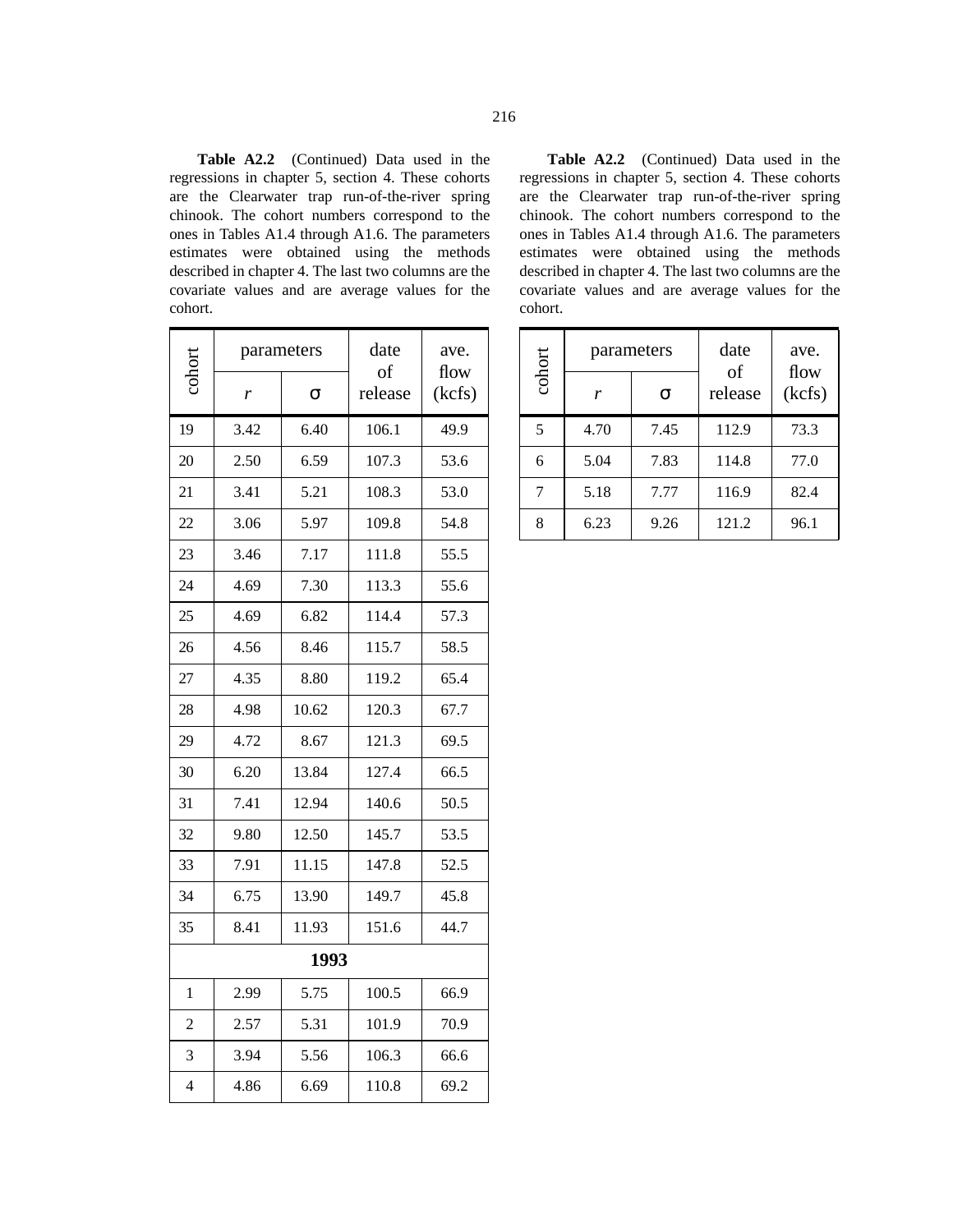## **Appendix 3. Computer code**

## **A3.1. Introduction**

This appendix contains computer code for selective algorithms. All algorithms are written in the C programming language, "traditional" or Kernighan and Ritchie (1978) version. I compiled the code with a Sun C compiler, but other compilers will also be compatible.

## **A3.2. Analysis of continuous travel time data**

This first section contains the code to undertake the analysis of travel time data performed in chapter 4. The code is contained in 5 files, and a data file must be supplied. Before providing the code, I will briefly discuss the structure of the files and the routines contained within. I will also provide a sample data file and the output generated from the code with the sample data file.

- main.c contains the routine main() that controls the program by calling other routines. This routine also reads in the data file.
- mle.c contains the routines  $r_m$ le() and sig\_mle() that compute maximum likelihood estimates of *r* and σ.
- conf\_int.c contains the routines  $r_m$ mle() and sig\_mle() that determine  $(1 - \alpha) \cdot 100$  percent confident intervals for the parameters and prints them out.
- cumulative. $c$  contains the routine cumulative() that converts the travel time data to cumulative travel time based on the model and estimates parameters.
- chi.c contains the routine chi() that performs the goodness-of-fit test and prints out the results. This routine must be provided with a vector of cumulative travel times.

### *main.c*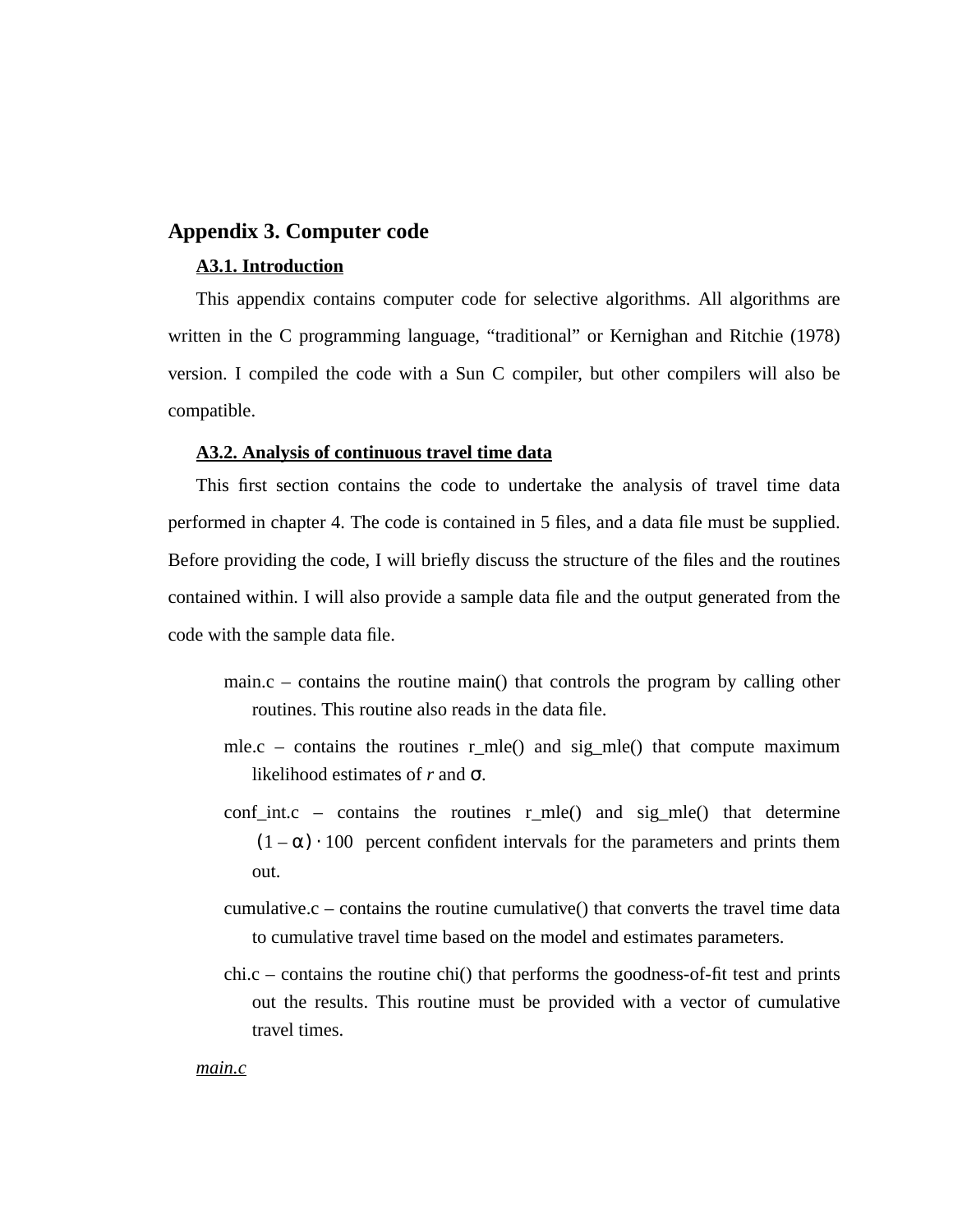```
#include <stdio.h>
floatr mle();
floatsig mle();
void confidence_intervals();
floatcumulative();
void chi();
void main()
{
 floatlength;/* length of the reach */
  int num; /* number of individuals */
charjunk[12];/* place to put header info from data file */
 float*tt vec;/* vector to store travel time data */
  float*cum_tt_vec; /* vector for values from tt cdf */
 int i; \frac{1}{x} increment for tt vector \frac{x}{x} floatr, sig;/* model parameters */
 floatalpha; /* 1 - alpha is width of conf. intervals * /int pars; \frac{1}{2} \frac{1}{2} \frac{1}{2} for parameters used in the model \frac{1}{2} FILE*data; /* pointer to data file */
 data = fopen("tt.data", "r");
  fscanf(data, "%s%s%f", junk, junk, &length);
  fscanf(data, "%s%s%d", junk, junk, &num);
  fscanf(data, "%s%s", junk, junk);
  /* allocate memory for the travel times vectors */
 tt vec = (float *) malloc(num*sizeof(float));
 cum_t_t_vec = (float *) malloc(num*sizeof(float));
  /* read in travel times from data file */
 for(i = 0; i < num; ++i)
    fscanf(data, "%f", &tt_vec[i]);
  /* compute maximum likelihood estimates */
r = r_mle(tt_vec, length, num);
 sig = sig_mle(tt_vec, length, num);
printf("mle r = 86.3f\(n", r);printf("mle sig = 6.3f\n'', sig);
 /* 95% confidence interval */
alpha = 0.05;
 confidence_intervals(r, sig, length, num, alpha);
 /* X-squared goodness-of-fit test */
 \gamma^* the test needs values from the cumulative dist. func. \gamma
```

```
 218
```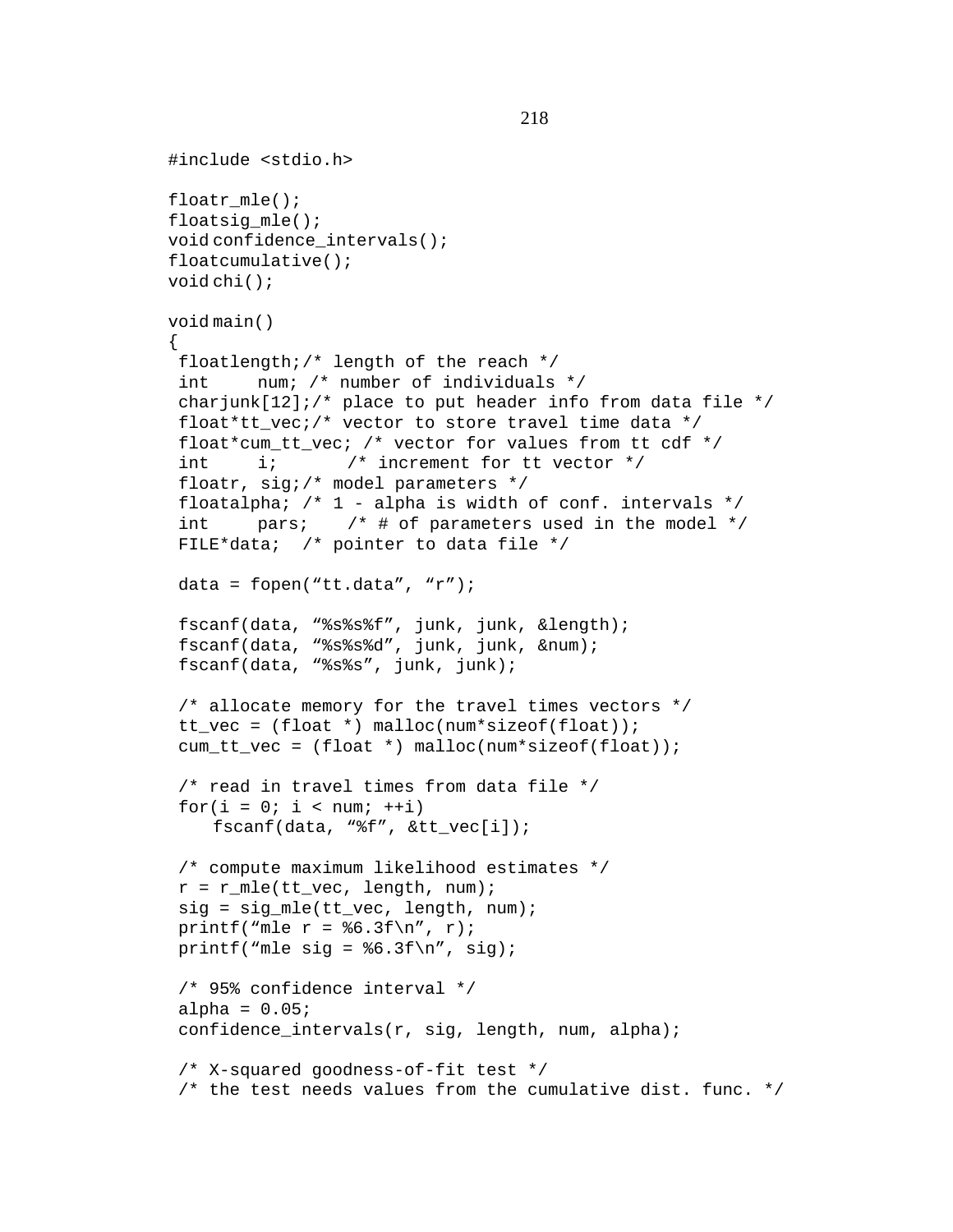```
for(i = 0; i < num; ++i)
    cum_t_t\_vec[i] = cumulative(r, sig, length, tt\_vec[i]);pars = 2; /* number of parameters used by the model */ chi(cum_tt_vec, pars, num);
 fclose(data);
}
  mle.c
#include <math.h>
\gamma^* computes maximum likelihood estimate for the parameter r * \gamma/* based on the travel time data */
float r_mle(tt_vec, pool_length, num)
    float *tt_vec; /* vector of travel times for group */
    float pool_length;
    int num; /* number of individuals in group */
{
    float tt_bar = 0; /* average travel time */
    int i;
    for (i = 0; i < num; ++i) {
        tt\_bar += tt\_vec[i]; }
    tt\_bar = tt\_bar/num;return(pool_length/tt_bar);
}
/* computes maximum likelihood estimate for the parameter sigma */
/* based on the travel time data */
float sig_mle(tt_vec, pool_length, num)
    float *tt_vec;
    float pool_length;
    int num;
{
    float tt_bar = 0; /* arithmetic mean */
    float tt_recip = 0i /* harmonic mean */
    int i;
    for (i = 0; i < num; ++i)tt_bar += tt_vec[i];
```

```
 219
```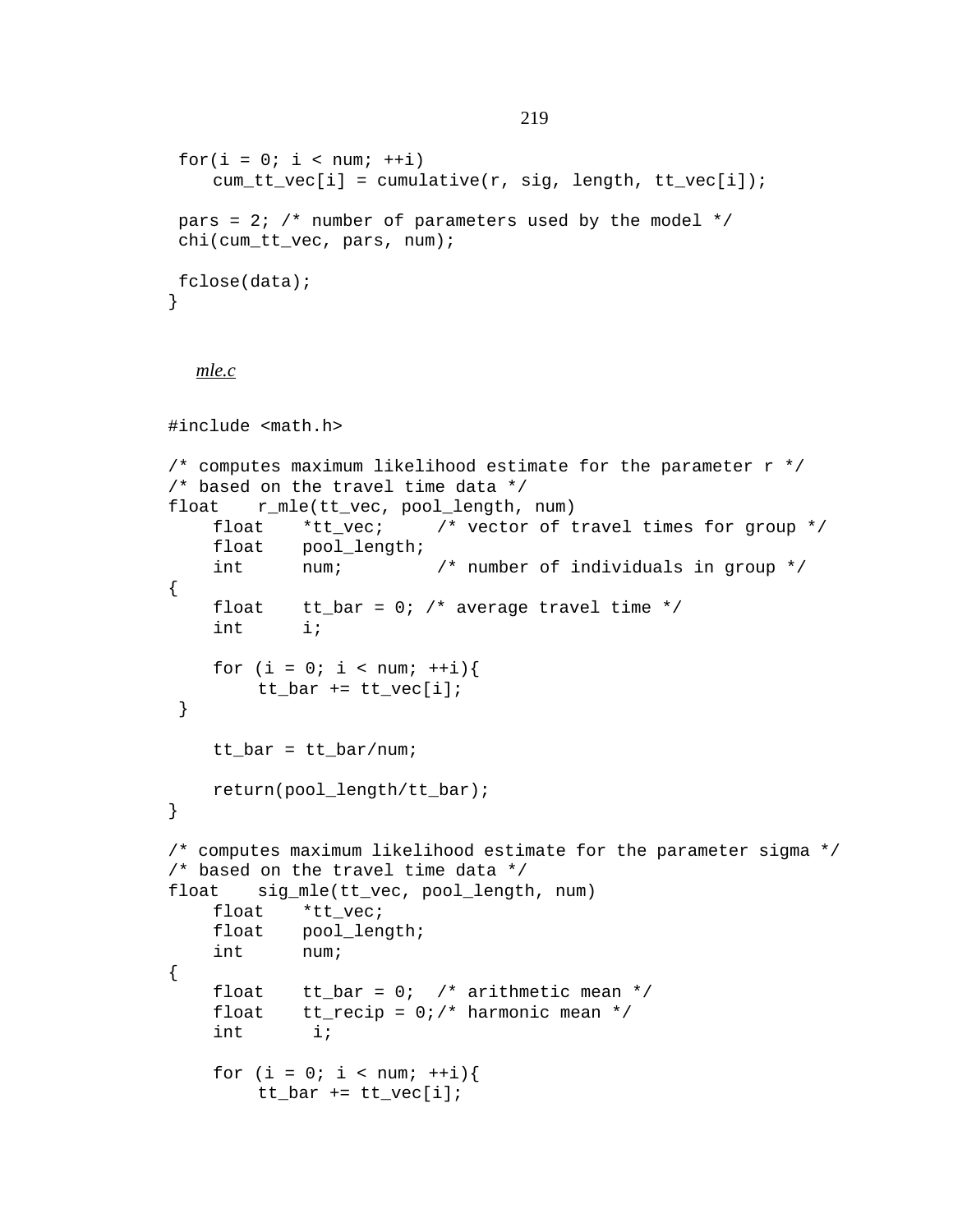```
tt\_recip += 1.0/tt\_vec[i];}
    tt bar = tt bar/num;
    tt recip = tt recip/num;
    return(pool_length * sqrt(tt_recip - (1.0/tt_bar)));
}
  conf_int.c
#include <math.h>
#include <stdio.h>
/* This routine is passed the maximum likelihood estimates for r \star/
/* and sigma, reach length, number of fish and alpha. It prints */
/* 100*(1-alpha) percent confidence intervals for the parameters */
/* r and sigma. The appropriate quantiles of the Student's t and *//* chi-square are obtained from S-plus, which is provided with */
/* the degrees of freedom. */
void confidence_intervals(r, s, L, num, alpha)
    float r, s; /* mles of r and sigma */
    float L; /* reach length */int num; /* number of individuals */
    float alpha; /* 1-alpha is length of C.I. */
{
    float r_{min}, r_{max}; /* min and max of r C.I. */
    float sig_min, sig_max; /* min and max of sigma C.I. */
    float a, b; /* quantiles used in C.I. calc. */
    char junk[10]; /* junk from input file */
    FILE *iptr, *optr; /* input and output files */
    /* provide degrees of freedom and alpha for S-plus routine */
    optr = fopen(".quant_info", "w");
    fprintf(optr, "%d\t%f\n", num - 1, alpha);
    fclose(optr);
    /* execute S-plus routine that prints quantiles to a file */
    system("S < quantile.s > /dev/null");
```

```
/* open file and read in (1.0-alpha/2)th quantile of t dist. */
iptr = fopen("quantile", "r");
fscanf(iptr,"%s%f", junk, &a);
```

```
/* compute max and min values of r C.I. */
r_{min} = r*(1.0 - a*sqrt((s*s)/(r*L*(num-1))));
```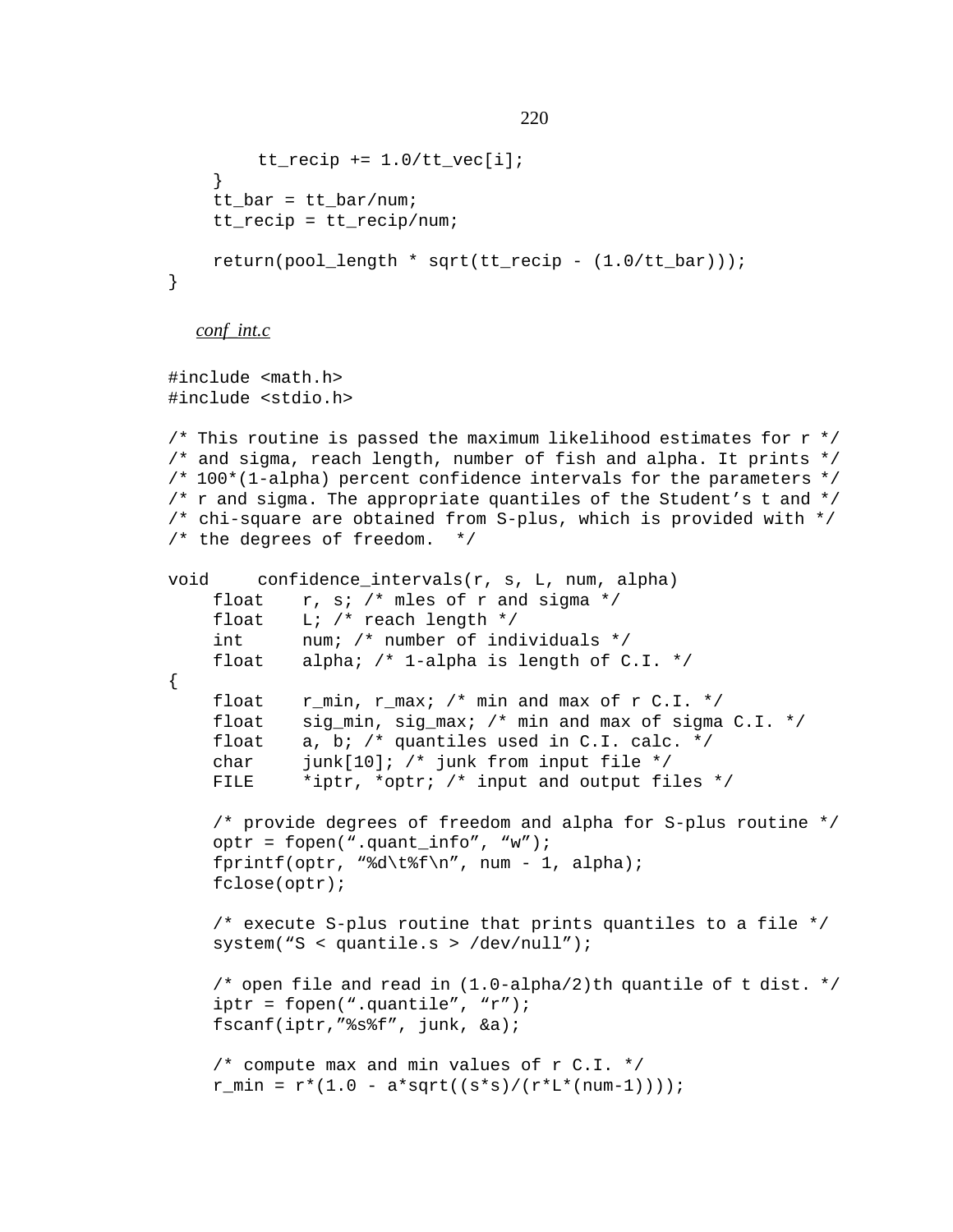```
r_{max} = r*(1.0 + a*sqrt((s* s)/(r* L*(num-1))));/* print r C.I. */printf("$4.1f percent confidence interval for r:\n",
        100*(1.0-alpha));
    printf("(%6.2f,%6.2f)\n", r_min, r_max);
    /* read (alpha/2)th and (1-alpha/2)th quantiles of chi-sq.
dist. */
    fscanf(iptr,"%s%f", junk, &a);
    fscanf(iptr,"%s%f", junk, &b);
    /* compute max and min values of sig C.I. */
    sig\_min = s*sqrt((float)(num)/a);
    sig_max = s*sqrt((float)(num)/b);
    /* print sigma C.I. */
    printf("%4.1f percent confidence interval for sigma:\n",
        100*(1.0-alpha));
    printf("(\$6.2f, \6.2f, \n", sig_min, sig_max);
}
  cumulative.c
#include <math.h>
#include "input.h"
#define pi3.1415
/* phi is the cumulative distribution for a standard normal */
float phi(x)
float x;
{
    return(0.5 + erf(x/sqrt(2.0))/2);}
/* this routine returns a value from the cumulative distribution */
/* of the basic travel time model. The routine must be passed */\gamma^* the model parameters and the travel time. The procedure for \gamma/* generating the value is described in appendix 4.a */
float cumulative(r, sig, L, t)
    float r, sig, L; \prime* model parameters */
    float t; /* travel time */
{
    float mu, lam; /* reparameterization */
    float first, second;
```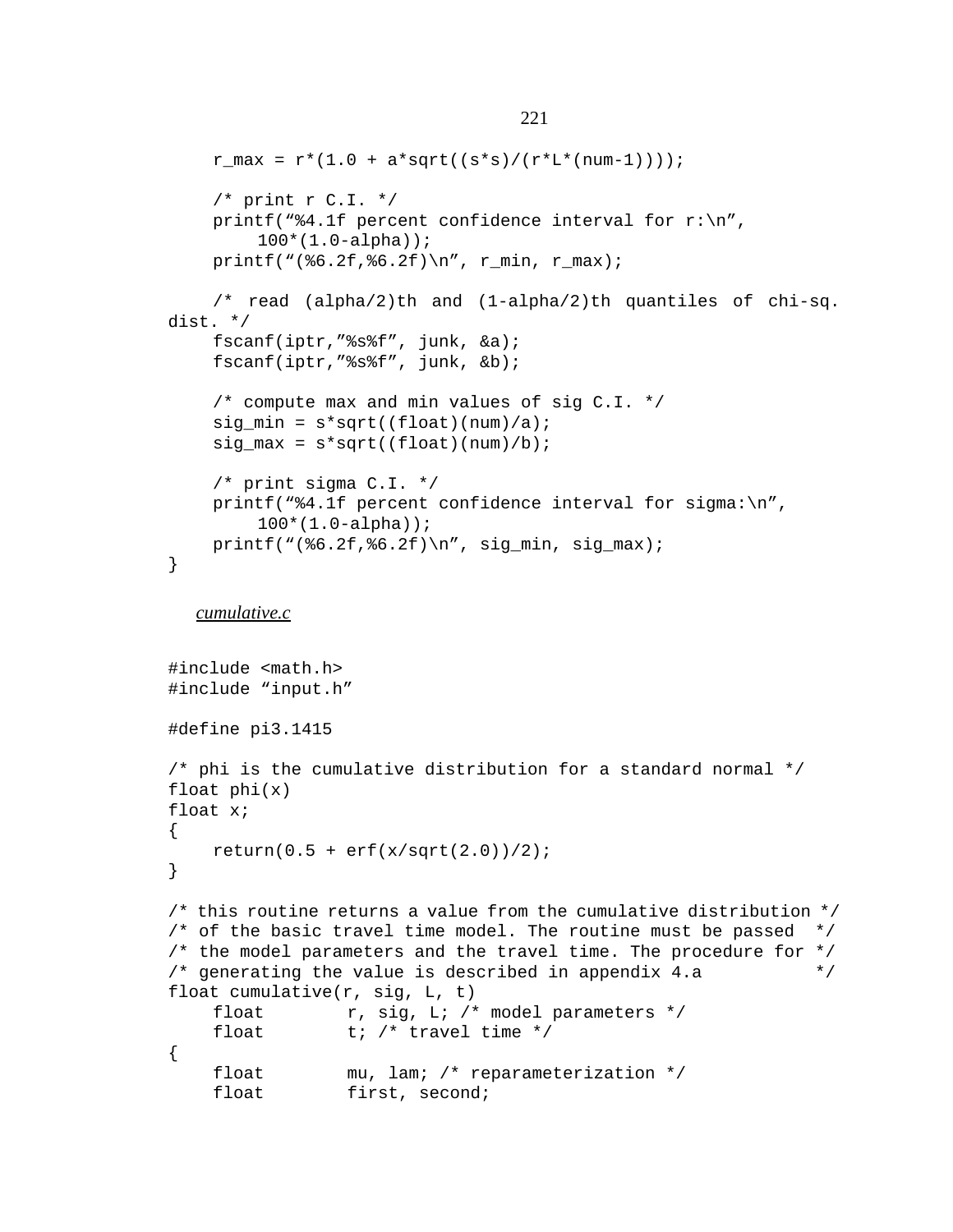```
double y, z;
double z2, z4;
double fac1, fac2;
float d0 = 0.2316419;
float d1 = 0.319381530;
float d2 = -0.356563782;
float d3 = 1.781477937;float d4 = -1.821255978;
float d5 = 1.330274429;
float qz, qz2, qz4;
mu = L/r;
lam = L/sig;y = \text{lam}*(t-mu) / (mu * sqrt(t));z = \text{lam}*(t+mu)/(mu*sqrt(t));if (z<4) {
    qz = 1/(1+d0*z);
    qz2 = qz*qz;
    qz4 = qz2*qz2;
    fac1 = (exp(-(y*y)/2))/(sqrt(2*pi));fac2 = (d1*qz + d2*qz2 + d3*qz2*qz)+ d4*qz4 + d5*qz4*qz);
}
if (z)=4}
    z2 = z*z;z4 = z2*z2;fac1 = (exp(-(y*y)/2))/(sqrt(2*pi))/z;fac2 = 1 - 1/z2 + 3/z4 - 3*5/(z2*z4) + 3*5*7/(z4*z4)-3*5*7*9/(z4*z4*z2) + 3*5*7*9*11/(z4*z4*z4)-3*5*7*9*11*13/(z4*z4*z2);}
second = fact*fac2;first = phi(y);
return(first + second);
```
# *chi.c*

}

#include <math.h> #include <stdio.h>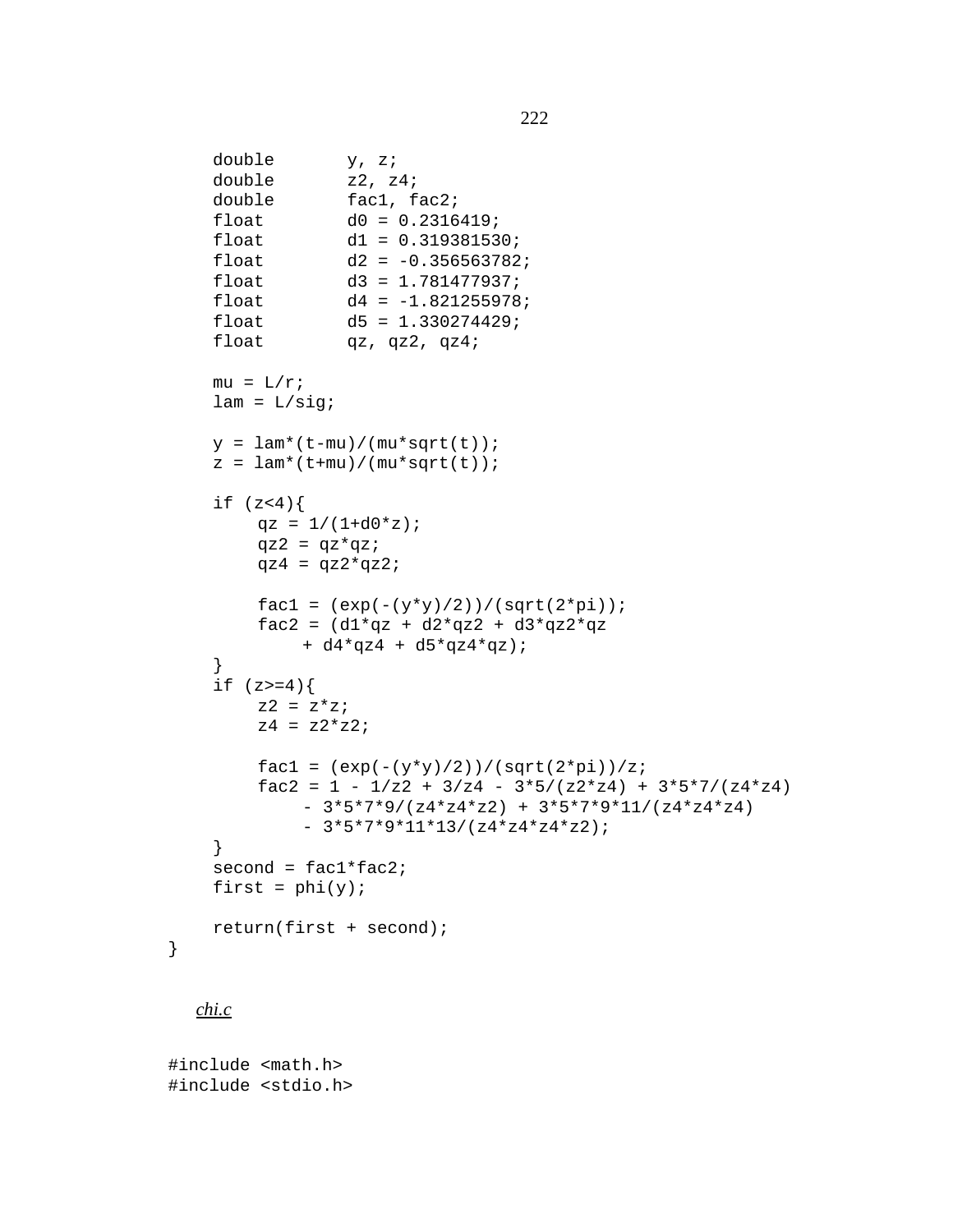```
float gammp(); /* This routine is from Numerical Recipes in C \cdot/
                   /* Press, et al. 1988 */
void chi(cum_vec, params, num_fish)
    float *cum yec; /* vector cdf values of tt dist. */
    int params; /* number of parameters estimated */
    int num_fish; /* number of individuals */
{
    int num_bins; /* number of bins */
    float bin_width; /* width of each bin */
    float expect; /* expected individuals per bin */
    int *obs; /* vector of oberved individuals */
    int i; \frac{1}{2} \frac{1}{2} \frac{1}{2} \frac{1}{2} \frac{1}{2} \frac{1}{2} \frac{1}{2} \frac{1}{2} \frac{1}{2} \frac{1}{2} \frac{1}{2} \frac{1}{2} \frac{1}{2} \frac{1}{2} \frac{1}{2} \frac{1}{2} \frac{1}{2} \frac{1}{2} \frac{1}{2} \frac{1}{2} \frac{1}{2} \float X = 0.0; /* chi square statistic */
    float prob; /* chi square probability */
    int df; /* degrees of freedom */
     /* num bins is determined by Mann-Wald calculation */num\_bins = (int)(3.76*pow((float)(num\_fish), 0.4) );
    bin width = 1.0/num \, bins;
    expect = bin_width*num_fish;
    /* allocate memmory for vector of observed values and set */
    /* each element to zero */
    obs = (int * ) malloc(num_bins*sizeof(int));
    bzero((char *) obs, num_bins*sizeof(float));
    /* determine which bin each individual falls into */
    for ( i = 0; i < num fish; ++i)
         ++obs[(int)(cum_vec[i]/bin_width)];
    /* compute chi square statistic */
    for (i = 0; i < num\_bins; ++i)X = ((expect - obs[i]) * (expect - obs[i])) / expect;
    df = num\_bins - params - 1;/* compute percentile of chi-square distribution */
    prob = \text{qamm}((\text{float})(df)/2.0, X/2.0);printf("\nX-squared goodness-of-fit test\n");
    printf("X-squared = 87.3f\(n", X);printf("degrees of freedom = 3d\pi", df);
    printf("p = 87.3f\n", 1.0 - prob);
}
```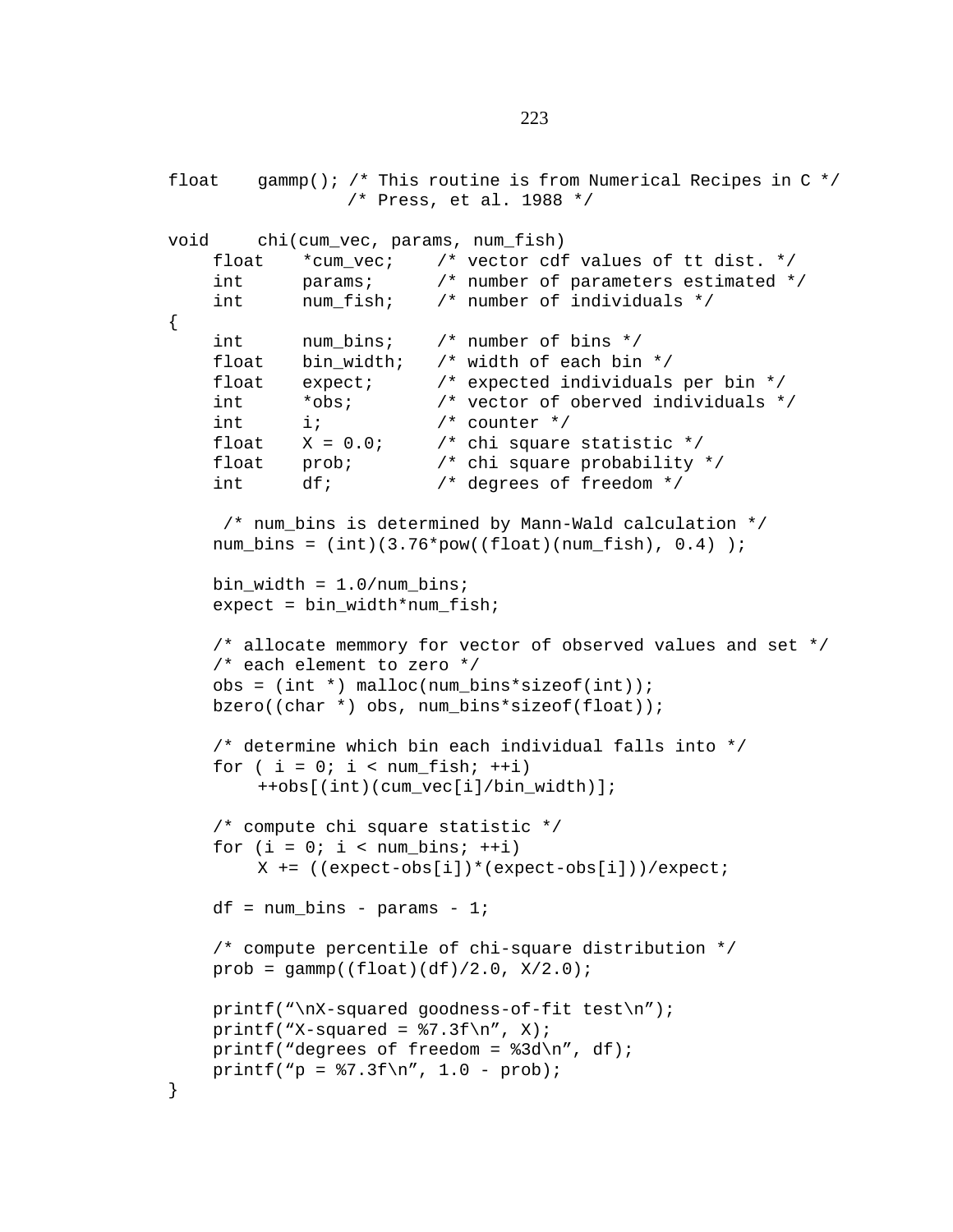*sample data file*

```
reach length: 52.0
num fish: 57
travel times:
15.74 12.06 30.63 24.79 17.54
26.39 14.87 9.25 4.83 12.32
14.61 9.08 20.34 7.74 16.98
3.99 10.69 23.38 20.02 19.74
22.66 24.62 20.62 18.24 22.48
10.76 12.01 9.99 6.34 21.47
18.09 22.25 15.74 13.68 5.11
10.35 10.41 22.41 8.21 36.66
21.45 13.17 18.64 18.69 11.85
20.57 34.52 15.73 9.46 37.39
21.53 92.03 33.30 21.67 21.94
21.45 8.23
```
#### *program output*

mle  $r = 2.773$ mle sig =  $7.251$ 95.0 percent confidence interval for r: ( 2.33, 3.22) 95.0 percent confidence interval for sigma: ( 6.18, 8.97) X-squared goodness-of-fit test  $X$ -squared = 22.263 degrees of freedom = 15 p = 0.101

## **A3.3. inverse Gaussian random variate**

The details of this procedure are contained in Chapter 4, appendix d.

*Inverse gaussian random variate*

#include <math.h>